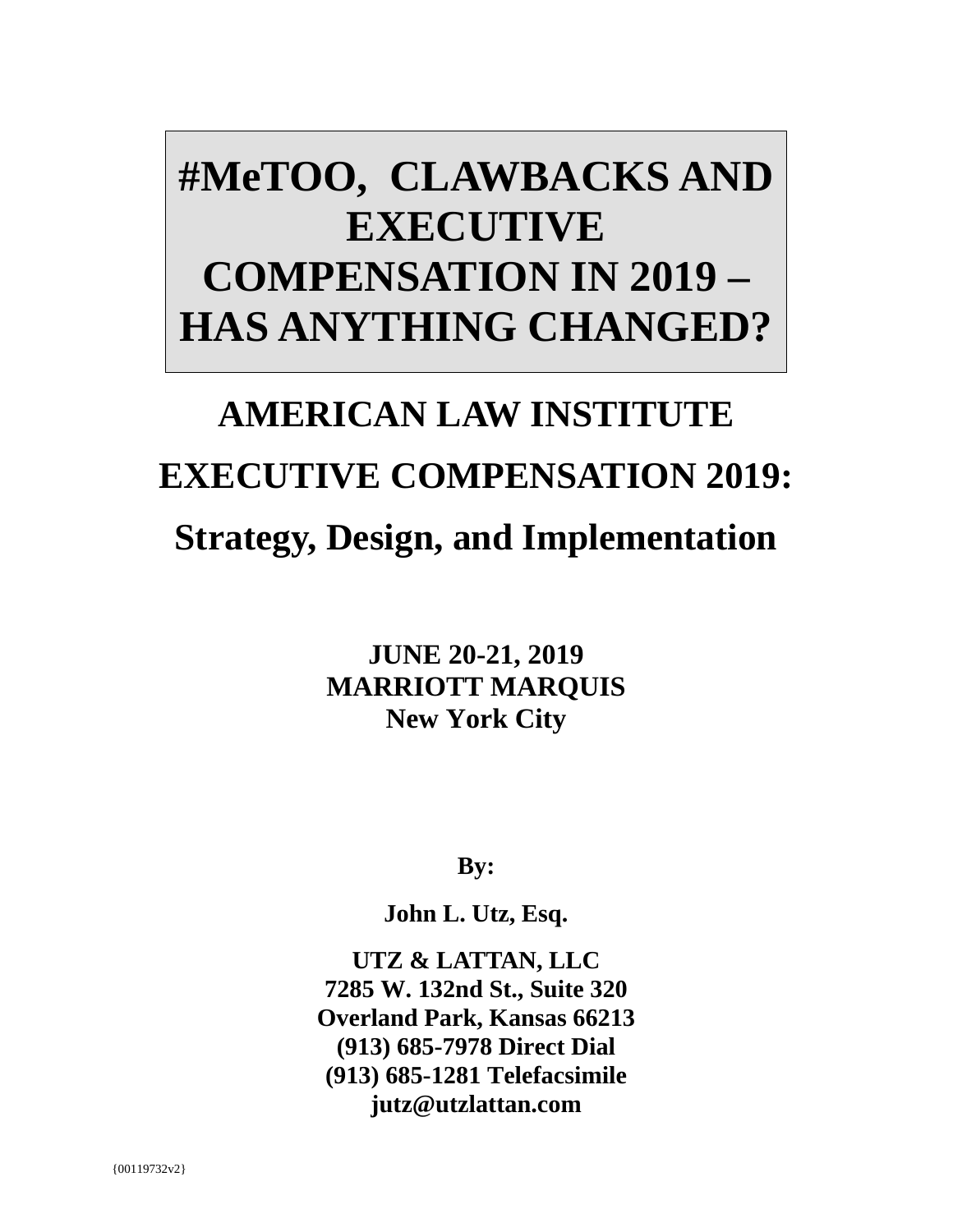#### **#MeTOO, CLAWBACKS AND EXECUTIVE COMPENSATION IN 2019 – HAS ANYTHING CHANGED?**

#### **by John L. Utz Utz & Lattan, LLC (913) 685-7978 jutz@utzlattan.com**

**1. Incidence of Sexual Harassment as "Cause."** A fair number of plan documents and individual agreements included in securities filings explicitly list sexual harassment as "cause" for termination. In 2019 (through mid-May), I identified (very unscientifically) 16 filings (by 11 issuers) in which "cause" definitions explicitly listed sexual harassment. In 2018, the number of such filings was 43 (by 26 issuers).

Although sexual harassment is showing up explicitly in cause definitions with notable frequency, it is not clear this is much of a change from recent prior years. The number of documents in securities filings in which sexual harassment was explicitly listed as cause was meaningful even in years before 2018. The numbers I found for the past several years are as follows:

| <b>Year</b>   | <b>Number of Documents</b> | <b>Number of Different</b> |
|---------------|----------------------------|----------------------------|
|               | <b>Filed</b>               | <b>Issuers</b>             |
| 2019 (through | 16                         | 12                         |
| mid-May)      |                            |                            |
| 2018          | 43                         | 26                         |
| 2017          | 32                         | 19                         |
| 2016          | 31                         | 22                         |
| 2015          | 26                         | 21                         |
| 2014          | 32                         | 22                         |
| 2013          | 33                         | 23                         |
| 2012          | 21                         | 18                         |
| 2011          | 22                         | 19                         |
| 2010          | 24                         | 17                         |
| 2009          | 14                         | 10                         |
| 2008          | 13                         | 9                          |
| 2007          | 18                         | 13                         |
| 2006          | 26                         | 19                         |
| 2005          | 22                         | 18                         |
| 2004          | 12                         | 8                          |
| 2003          | $\overline{4}$             | $\overline{4}$             |
| 2002          | $\overline{4}$             | $\overline{4}$             |
| 2001          | $\overline{7}$             | 6                          |
| 2000          | 10                         | 6                          |
| 1999          | 5                          | $\overline{4}$             |
| 1998          | 8                          | 8                          |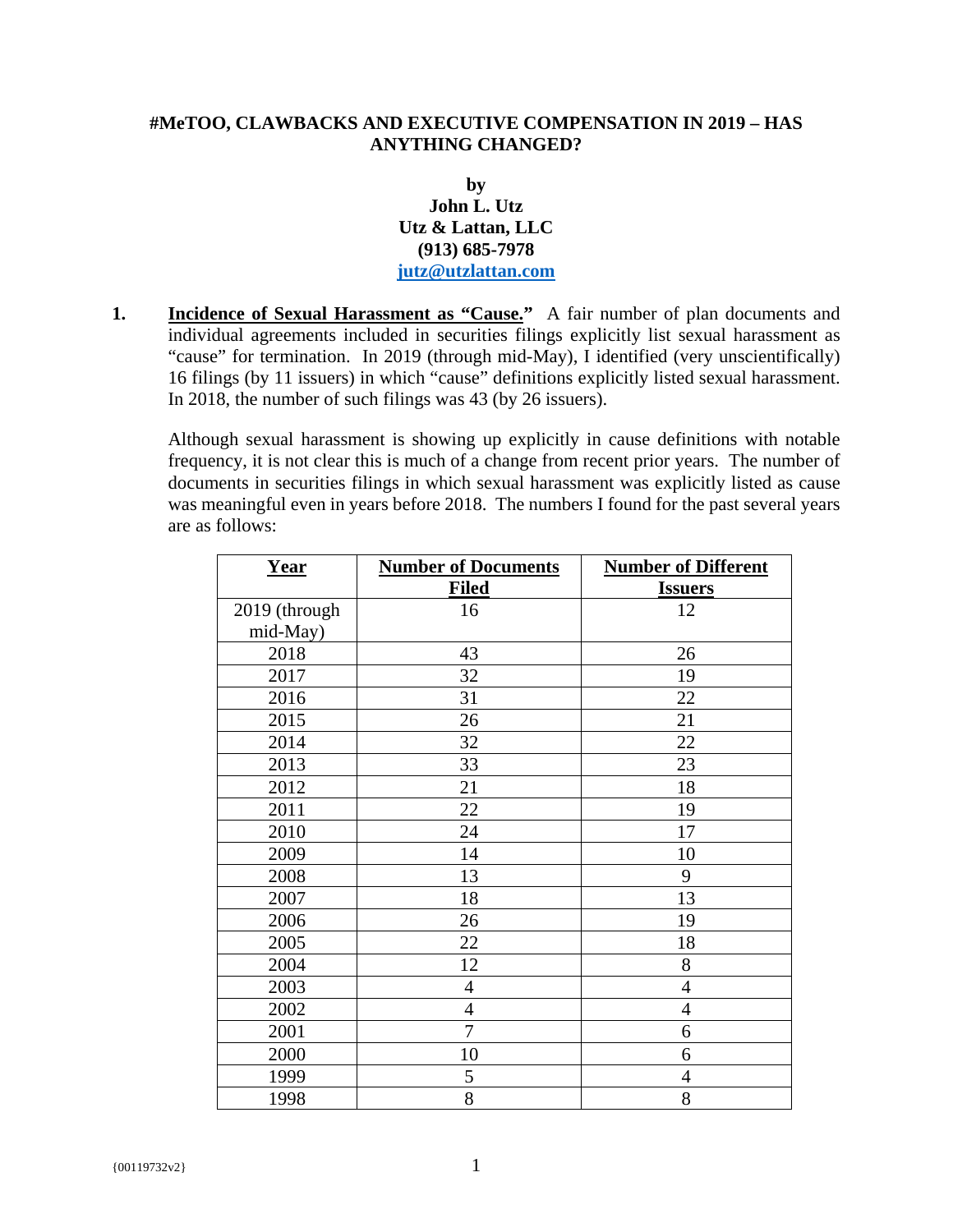| 1997         |  |
|--------------|--|
| 1996         |  |
| 1995         |  |
| <b>Total</b> |  |

**2. Clawbacks Where Sexual Harassment is "Cause" for Termination.** Quite a few securities filings in 2018 and 2019 (through mid-May) disclose plans and agreements in which not only is sexual harassment explicitly listed as "cause," the plans or agreements also provide in general terms for clawbacks (sometimes using the term "recoupment"). The numbers of securities filings I was able to identify (again, through a very unscientific process) in which a plan or agreement both explicitly listed sexual harassment as cause, and provided for clawbacks of compensation, were 16 (by 12 issuers) for 2019 (through mid-May), 39 (by 23 issuers) for 2018, and 22 (by 14 issuers) for 2017. See Appendix A for excerpts from filings that both (a) explicitly list sexual harassment as cause, and (b) provide for the clawback of some forms of compensation in some circumstances.

These counts and excerpts don't really tell us whether, under these plans and agreements, compensation will be subject to clawback should an executive be terminated for engaging in sexual harassment. That is so, in part, because the plans and agreements do not detail the circumstances in which clawback will occur. Instead, they typically simply make reference to the company's general clawback policy, as it may be modified from time to time.

**Coca Cola**. As a consequence, to know whether compensation is subject to clawback where an executive is terminated for sexual misconduct that constitutes "cause," one needs to know what the corporate clawback or recoupment policy says, and those policies are not commonly included in securities filings. That said, the Coca Cola Co. Form 8-K dated February 15, 2017, does set out a clawback policy for awards under a performance incentive plan. The Coca Cola policy sets out a rather broad list of circumstances in which the company may, in its sole discretion, require the repayment of amounts already paid under the company's Performance Incentive Plan. Coca Cola has this power where an employee engages in a "prohibited activity" while employed, within one year after termination of employment, or within one year after payment of an award, whichever occurs latest. The list of prohibited activities includes "violating any written policies of the Company or a Subsidiary applicable to the Employee . . . ."

**Hard to Know Whether Clawback Will Occur**. There are three reasons we don't know from securities filings whether companies will attempt to clawback compensation if an executive is terminated for sexual misconduct. First, as noted above, the plans and agreements included in those filings typically refer to a separate corporate policy on clawbacks or recoupment, which is not typically included with the filing. Second, the clawback provisions in plans and agreements typically indicate (or at least imply) that the grounds for clawback, and the particular items of compensation subject to clawback, will change as the company's policy on clawback or recoupment changes. So, if an executive is terminated for sexual misconduct three years from now, on grounds that would not trigger recoupment under the company's current policy but would trigger recoupment under the clawback policy in place at the time of termination, the company would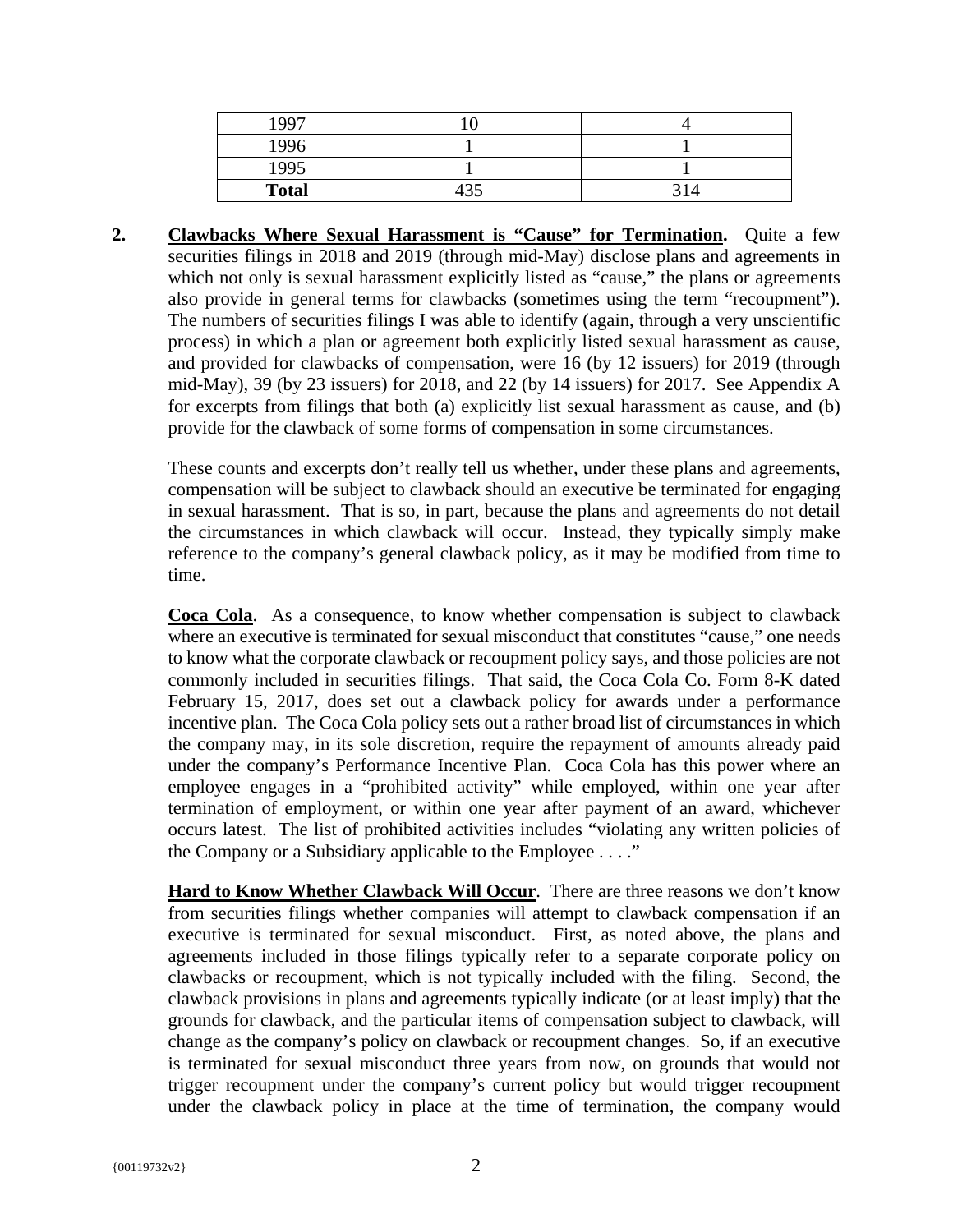presumably take the position that it could claw back amounts paid. The third reason we don't know from securities filings whether companies will attempt to clawback compensation if an executive is terminated for sexual misconduct is that most clawback or recoupment policies give the company a fair amount of discretion as to whether to recoup compensation. Typically, clawback policies allow the company to claw back compensation, but except in the case of financial restatements do not require that the company do so.

**Proctor & Gamble**. The Proctor & Gamble, 2018 proxy statement says the company's "clawback policy permits the [Compensation & Leadership Development] Committee to recoup certain compensation payments in the event of a significant restatement of financial results for any reason. Additionally, the two most recent stock plans allow recovery of proceeds from stock awards if a participant violates certain plan provisions such as taking actions which may damage the reputation, good will, or stability of the company."

**Shearman & Sterling Survey.** According to a Shearman & Sterling survey, 92 of the 100 largest U.S. public, noncontrolled companies with equity securities listed on the New York Stock Exchange or NASDAQ disclosed that they maintain some type of clawback policy. A majority retained discretion as to whether to enforce a right to recoup compensation. The survey reported that violation of company policy, including a violation of the company's code of conduct or ethics, was a recoupment trigger for 17 (of the 100) companies; acts resulting in reputational, financial, or other harm to the company was a trigger for 28 of the companies; general fraud or misconduct was a trigger for 11; and termination for cause or misconduct was a trigger for two. Sherman & Sterling Corporate Governance & Executive Compensation Survey 2018.

**CenturyLink**. The CenturyLink stock incentive plan included with the company's Form 8-K filed on November 1, 2017, includes as "cause" not only conduct that could reasonably be expected to result in an adverse effect on the business or reputation of the company or its affiliates, but also a material violation of company policies, including those relating to sexual harassment. Awards under the plan are subject to the incentive compensation claw back or recoupment policy currently in effect or as may be adopted by the board (or a committee or subcommittee of the board), as those policies may be amended from time to time. In its Schedule 14A 2018 Definitive Proxy Statement, filed April 13, 2017, CenturyLink said the following about the forfeiture of prior compensation: "For approximately 20 years, all recipients of our equity compensation grants have been required to contractually agree to forfeit of their awards (and to return to us any cash, securities or other assets received by them upon the sale of Common Shares they acquired through certain prior equity awards) if at any time during their employment with us or within 18 months after termination of employment they engage in activity contrary or harmful to our interests. The committee is authorized to waive these forfeiture provisions if it determines in its sole discretion that such action is in our best interests."

**Zions Bancorporation**. The Zions Bankcorporation, N.A. Compensation Clawback Policy describes circumstances in which the bank may, in its discretion, require an employee who has been awarded incentive compensation to forfeit, disgorge, return or adjust that compensation, including where the bank "suffers extraordinary financial loss,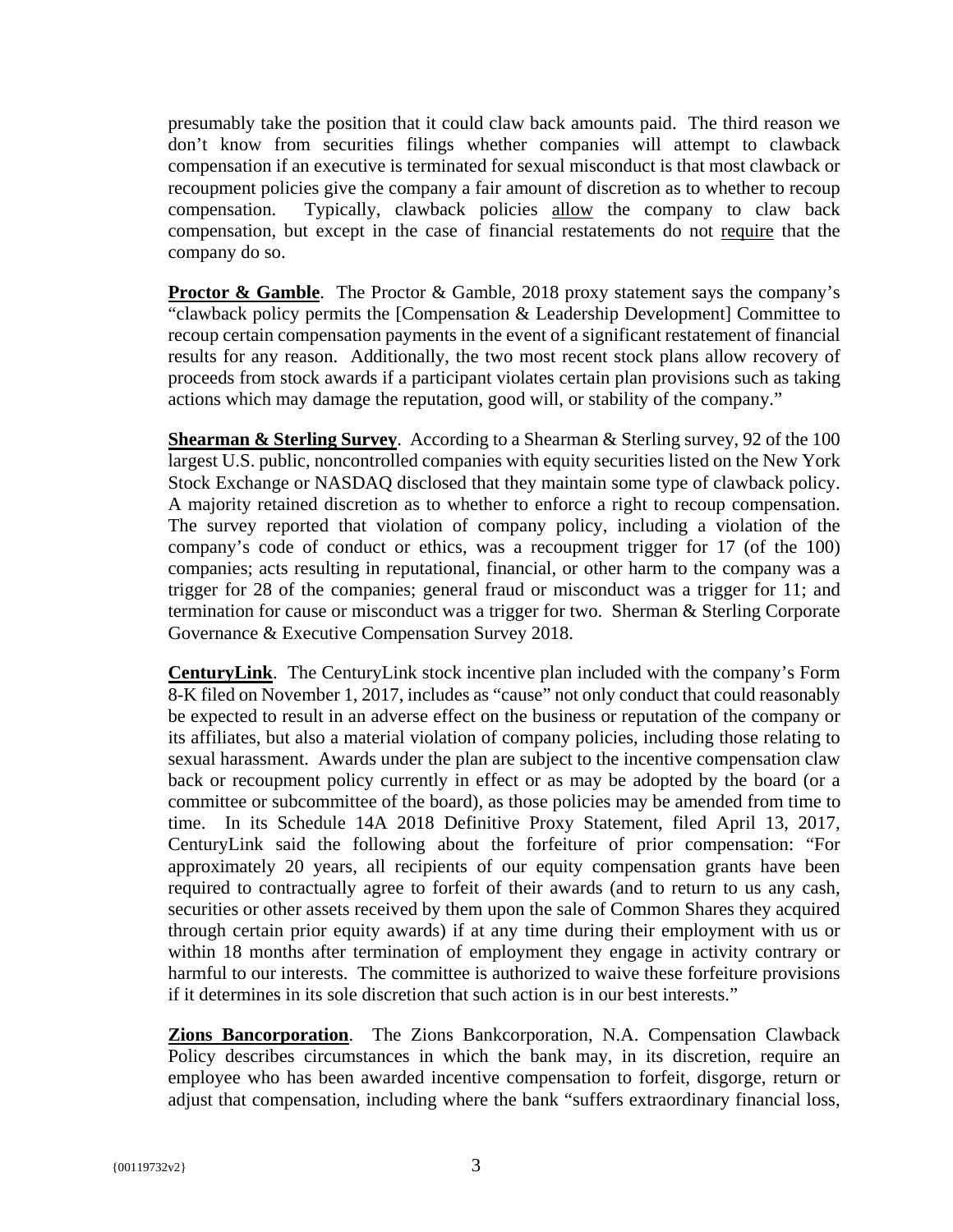reputational damage or similar adverse impact as a result of actions taken or decisions made by the employee in circumstances constituting illegal or intentionally wrongful conduct, gross negligence or serious poor judgment."

**XPO Logistics**. The 2019 proxy statement for XPO Logistics, Inc. Report, filed April 22, 2019, reports that the employment agreements for non-executive officers include clawback provisions under which the executives may be required to repay all or a portion of long term incentive compensation previously paid (including proceeds from previouslyexercised investment equity-based awards), and forfeit unvested-based awards, including in the case of a termination for cause, as "cause" is defined in the employment agreement.

**Regions Financial Corporation**. According to the Regions Financial Corporation 2018 Proxy Statement, the company's clawback policy allows the company to recoup incentive compensation in the case of misconduct by a covered officer, whether or not there is an accompanying financial restatement. Misconduct includes a material breach of any written Company policy, as well as the commission of an act of recklessness in the performance of the covered officer's duties which is not in good faith and subjects the company to excessive risk or financial loss or materially disrupts, damages, impairs, or interferes with the business of the company.

**3. Proxy Voting Policies and Clawbacks**. It seems reasonable to expect that over the next few years sexual harassment will increasingly be explicitly listed as "cause" for purposes of determining whether a terminated executive must forfeit potential compensation. It also seems likely that companies will increasingly include in clawback policies the power to recoup compensation already paid where an executive is terminated for criminal sexual misconduct, sexual harassment, or other sexual misconduct, if that executive's behavior causes the company substantial financial or reputational harm. One reason this seems likely is that proxy voting policies are inching toward supporting clawback policies providing for the recoupment of compensation in circumstances beyond those involving financial restatements. For example, BlackRock's Proxy Voting Guidelines for U.S. Securities dated January 2019 says the following:

#### **Claw back proposals**

We generally favor recoupment from any senior executive whose compensation was based on faulty financial reporting or deceptive business practices. In addition to fraudulent acts, we also favor recoupment from any senior executive whose behavior caused direct financial harm to shareholders, reputational risk to the company, or resulted in a criminal investigation, even if such actions did not ultimately result in a material restatement of past results. This includes, but is not limited to, settlement agreements arising from such behavior and paid for directly by the company. We typically support shareholder proposals on these matters unless the company already has a robust claw back policy that sufficiently addresses our concerns. (Emphasis added.)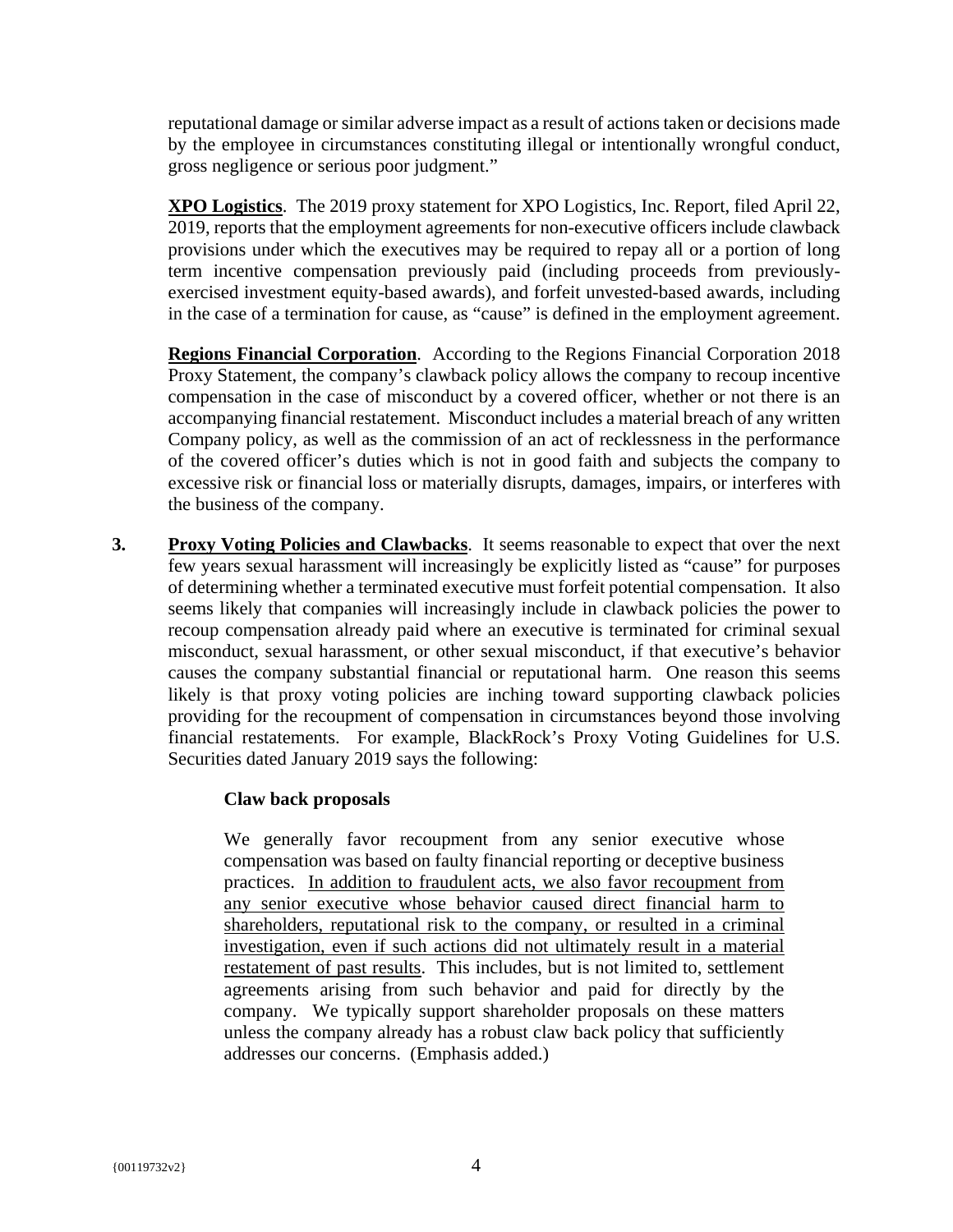Similarly, Glass Lewis, in its 2019 Guidelines on Shareholder Initiatives, while acknowledging that some shareholder proposals may call for clawbacks that are inconsistent with legal obligations under existing employment agreements, expresses sympathy for attempts to claw back incentive compensation for those responsible for conduct that results in "reputational harm" for a company. The Glass Lewis Guidelines, put it this way:

More broadly, we are mindful that some shareholders proposals may call for board action that contravenes legal obligations under existing employment agreements. In addition, we are mindful that some proposals may excessively limit the board's ability to exercise judgment and reasonable discretion (however, we do not believe that board discretion should be so broad as to negate the effectiveness of any recoupment policies).

We are increasingly focusing attention on the specific terms of recoupment policies, beyond whether a company maintains a clawback that simply satisfies the legal minimum. We believe that clawbacks should be triggered, at a minimum, in the event of a restatement of financial results or similar revision of performance indicators upon which bonuses were based. In addition, we believe that conduct resulting in financial or reputational harm for a company could cause a significant loss of shareholder value. In those instances, we believe that a company should have some recourse to recoup incentive compensation from individuals who are responsible for such conduct.

If the board has already adopted a comprehensive recoupment policy, we will generally not support amendments to that policy. However, in instances where companies have not adopted policies that provide sufficient protections for reputational and financial harm, we may consider supporting resolutions seeking to expand a company's recoupment policy.

(Emphasis added.)

And in the Glass Lewis 2019 Guidelines relating to proxy advice for the United States (specifically), Glass Lewis says "in cases where a company maintains only a bareminimum clawback, the absence of more expansive recoupment tools may inform our overall view of the compensation program."

The ISS United States Proxy Voting Guidelines, Benchmark Policy Recommendations, effective for meetings on or after February 1, 2019, also express an openness to voting for a proposal to recoup incentive cash or stock compensation paid to senior executives if it is later determined that the senior executive is "engaged in misconduct that may be significantly detrimental to the company's financial position or reputation, or if the senior executive failed to manage or monitor risks that subsequently led to significant financial or reputational harm to the company." More specifically, the ISS U.S. Proxy Voting Guidelines say: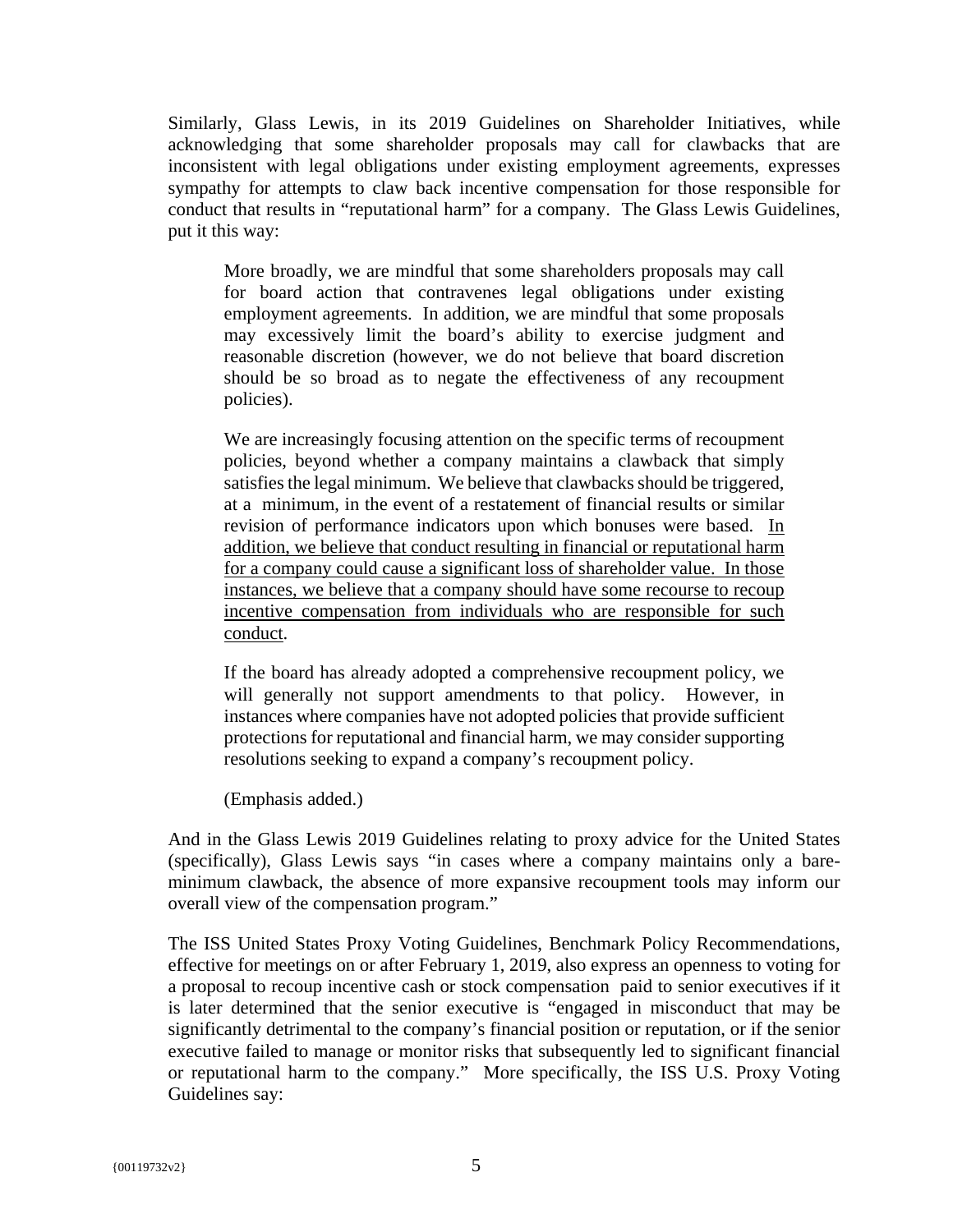## **Recoupment of Incentive or Stock Compensation in Specified Circumstances**

**General Recommendation:** Vote case-by-case on proposals to recoup incentive cash or stock compensation made to senior executive if it is later determined that the figures upon which incentive compensation is earned turn out to have been in error, or if the senior executive has breached company policy or has engaged in misconduct that may be significantly detrimental to the company's financial position or reputation, or if the senior executive failed to manage or monitor risks that subsequently led to significant financial or reputational harm to the company. Many companies have adopted policies that permit recoupment in cases where an executive's fraud, misconduct, or negligence significantly contributed to a restatement of financial results that led to the awarding of unearned incentive compensation. However, such policies may be narrow given that not all misconduct or negligence may result in significant financial restatements. Misconduct, negligence or lack of sufficient oversight by senior executives may lead to significant financial loss or reputational damage that may have long-lasting impact.

In considering whether to support such shareholder proposals, ISS will take into consideration the following factors:

- 〉 If the company has adopted a formal recoupment policy;
- 〉 The rigor of the recoupment policy focusing on how and under what circumstances the company may recoup incentive or stock compensation;
- 〉 Whether the company has chronic restatement history or material financial problems;
- 〉 Whether the company's policy substantially addresses the concerns raised by the proponent;
- 〉 Disclosure of recoupment of incentive or stock compensation from senior executives or lack thereof;
- 〉 Any other relevant factors.

(Emphasis added.)

**CalPERS**. The California Public Employees' Retirement System ("CalPERS") Governance & Sustainability Principles, updated April 19, 2018, say, with respect to CalPERS' recommendations on clawback policies, "companies should develop and disclose policies to recapture compensation made to executives during periods of fraudulent activity, inadequate oversight, misconduct, or gross negligence, which impacted or is reasonably expected to impact financial result or cause reputational harm. Companies should provide shareowners disclosure when compensation has been cancelled or recouped consistent with policy." (Emphasis added.)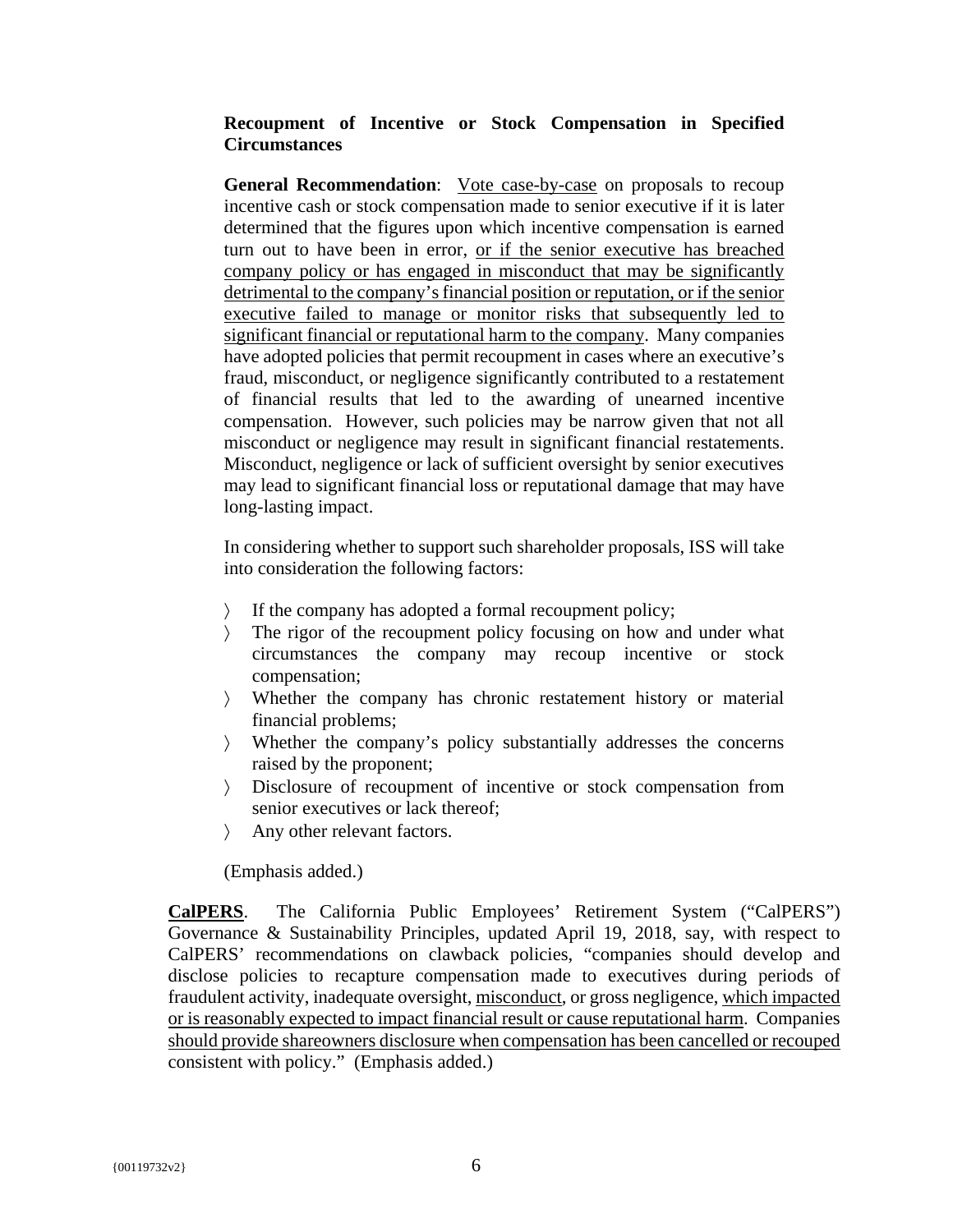The increasingly common reference in clawback policies to circumstances beyond those resulting in a financial restatement, and in particular to circumstances in which an executive's conduct has resulted in financial or reputational harm to the company, may have application where a senior executive has engaged in sexual misconduct. This be because it has become clear from media reports and litigation that executives' sexual misconduct can be significantly detrimental to a company's financial position or reputation. Consider , for example, Wynn Resorts Ltd. According to a CBS News report, Wynn Resorts' stock price fell from \$200 a share to \$163 a share due to a January 26, 2019 *Wall Street Journal* story reporting that "dozens of people recounted a pattern of sexual harassment" by Mr. Wynn. The *Wall Street Journal* reported on February 27, 2019, that the Nevada Gaming Control Board levied a \$20 million fine against Wynn Resorts, the regulator's largest fine in state history, after the company "admitted that it systematically ignored employees' sexual-misconduct allegations against founder and former chief executive Steve Wynn." Further, the Massachusetts Gaming Commission fined Wynn Resorts \$35 million for its handling of sexual misconduct allegations against Mr. Wynn, according to the *Wall Street Journal* report on April 30, 2019. And the potential damage to Wynn Resorts reportedly could have been even greater, given fear that it would have lost its ability to open a planned \$2.6 billion hotel-casino outside Boston. The Wynn example is extreme, not only because of the level of sexual misconduct alleged, but also because the regulators were focused on the company's failure to respond, and perhaps even cover up, the allegations of sexual misconduct.

In addition to the circumstance where Wynn Resorts was fined for its handling of an executive's sexual misconduct, a number of shareholder derivative actions have been filed in connection with allegations of inappropriate sexual conduct or gender discrimination at public companies. These include derivative actions against Alphabet Inc. (Google's parent company), Twenty-First Century Fox, Nike, CVS Corporation, Wynn Resorts, Liberty Tax, Lulemon Athletica, and National Beverage Corp. The claims are that directors knew or were willfully ignorant of alleged sexual misconduct by employees. One of the arguments is that board members minimized or concealed misconduct because it often involved the behavior of high level executives.

In the case of the Twenty-First Century Fox shareholder derivative action, the defendants agreed to settle the case by making a \$90 million monetary payment, and agreeing to make certain corporate governance changes. Among the latter was an agreement that the company's clawback policy regarding the portion of discretionary bonus compensation paid to executives would be modified to include recoupment for reasons pertaining to harassment, discrimination and/or retaliation, including, but not limited to, the failure to respond to allegations or complaints. It is unclear whether the Twenty-First Century Fox settlement is reflective of companies' increasing concern about the potential for liability arising from cases involving sexual misconduct, but that seems a possibility.

**4. Shareholder Proposals and Disclosure of Recouped Amounts**. Shareholder proposals relating to clawback policies not uncommonly seek disclosure of recouped or forfeited amounts of executive compensation, as well as the reasons why that recoupment or forfeiture occurred. Some also ask for disclosure of decisions not to pursue recoupment. And some seek expansion of the circumstances in which clawback will occur, to include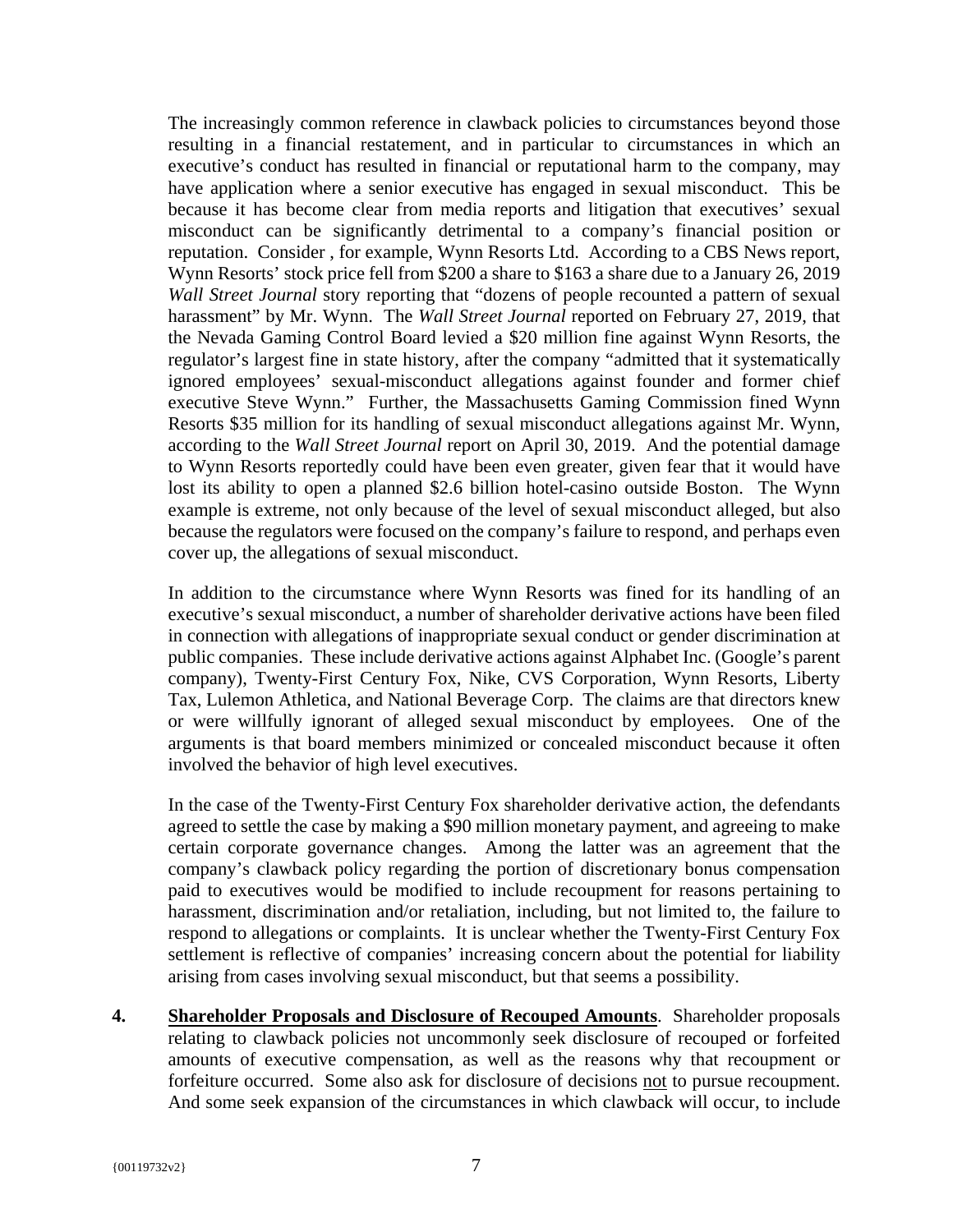misconduct that results in violation of a company policy that causes significant financial or reputational harm to the company, or, in some cases, where an executive failed to manage or monitor conduct or risks. These shareholder proposals have, however, generally been unsuccessful to date.

**New York City Pension Funds**. Various New York City pension funds have for a number of years submitted shareholder proposals seeking expansion of clawback policies to empower boards to claw back incentive compensation from executives responsible for "costly misconduct," and requiring disclosure of the circumstances of any recoupment. The Funds (the New York City Employees' Retirement System, New York City Police Pension Fund, New York City Fire Department Pension Plan, and the Board of Education Retirement System of the City of New York), in their Corporate Governance Principles and Proxy Voting Guidelines dated February 2019, included the following in their Proxy Voting Policy:

4.16 Compensation Recoupment, or "Clawback" Policies: *For*

The System support the principle of "pay-for-performance." In order to buttress the performance basis of compensation, companies should establish clear policies that enable a company to recoup or cancel incentive-based compensation, to the extent practicable, in the event that a board later determines that due to a financial restatement or misconduct (including lack of proper supervisory oversight) during a pertinent performance period, the performance was either not actually attained or not sustained. The Systems generally support reasonable requests for companies to adopt clawback provisions in pay plans and practices. The Systems also may support reasonable requests to defer a portion of incentive compensation payment for senior executives for a defined period of time, also known as "bonus escrow" or "bonus banking," in order to assess the sustained results of the criteria upon which the bonus is paid and facilitate adjustments to incentive rewards aligned with performance. (Emphasis added.)

As to its initiatives for the prior proxy season, the New York City Pension Funds 2018 Shareowner Initiatives Post Season Report reported as follows on the Funds' executive compensation clawback proposals for 2018: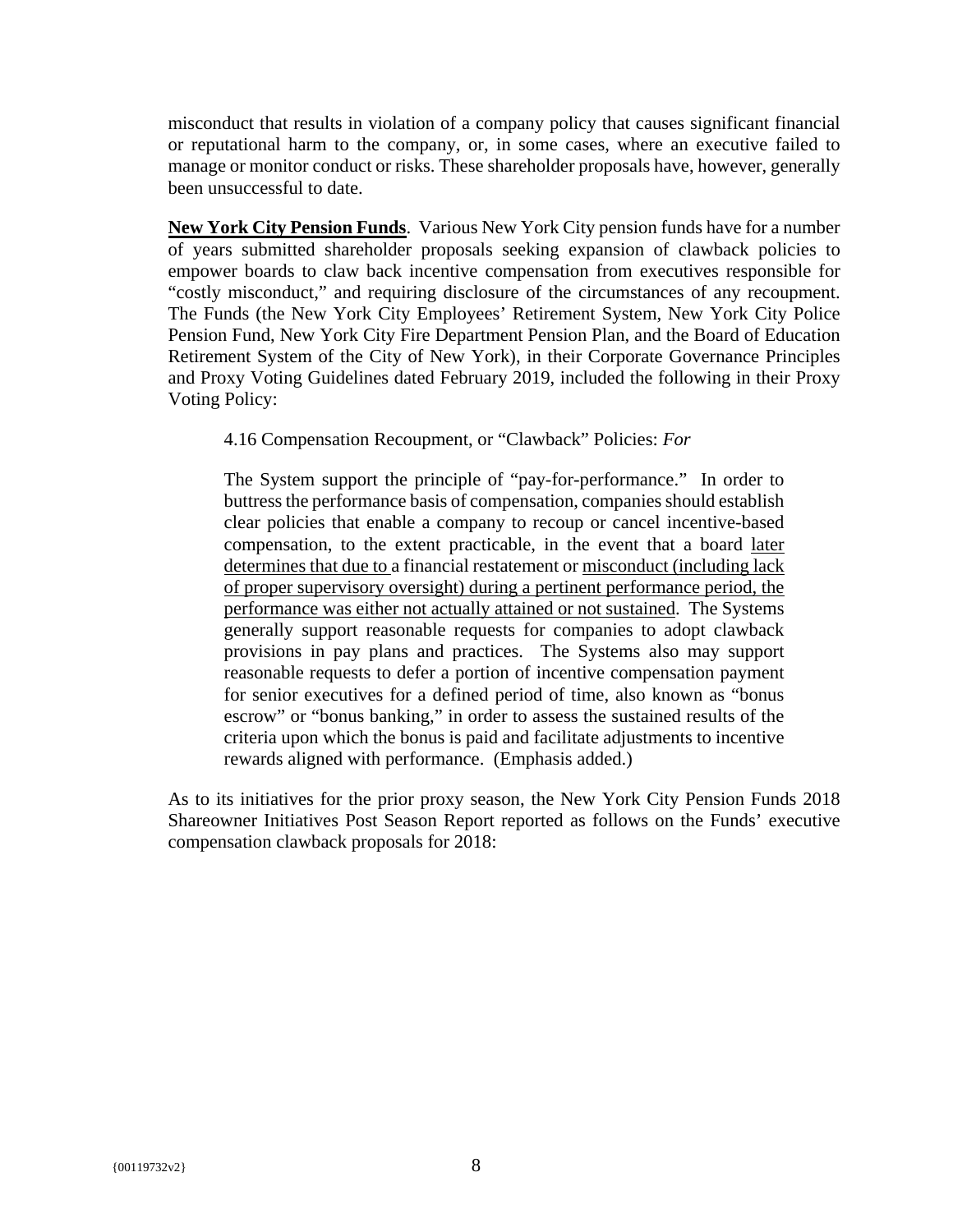| Company                                                                        | 2018                     |  |  |
|--------------------------------------------------------------------------------|--------------------------|--|--|
| Assertio Therapeutics, Inc.                                                    | Settled                  |  |  |
| Equifax Inc.                                                                   | Settled                  |  |  |
| Insys Therapeutics, Inc.                                                       | Settled                  |  |  |
| Johnson & Johnson                                                              | Other <sup>1</sup>       |  |  |
| <b>Navient Corporation</b>                                                     | <b>Partially Settled</b> |  |  |
| Pfizer Inc.                                                                    | Other <sup>1</sup>       |  |  |
| United Continental Holdings, Inc.                                              | Other <sup>2</sup>       |  |  |
| <sup>1</sup> withdrawn for procedural reasons after companies requested        |                          |  |  |
| permission from the SEC to omit the proposals from their proxy                 |                          |  |  |
| statements.                                                                    |                          |  |  |
| <sup>2</sup> United requested and received SEC permission to omit the proposal |                          |  |  |
| from its proxy statement.                                                      |                          |  |  |

Executive Compensation Clawback Proposal Outcomes

The NYC Funds reached satisfactory settlements with all the companies other than Navient, Johnson & Johnson, and Pfizer after they agreed to adopt new or amend existing policies to provide for misconduct-triggered clawbacks and disclosure of any such clawbacks. The NYC Funds withdrew the proposal at Navient after the company both requested permission from the SEC to exclude the proposal and also agreed to strengthen its existing clawback policy to add a trigger for misconduct (as narrowly defined) under a senior officer's supervision; Navient's revised policy still does not address misconduct that causes significant reputational harm or provide for disclosure of any clawback actions under the policy, as the proposal requested. The proposals at Johnson  $&$  Johnson (co-filed with the UAW Retirees Medical Benefits Trust) and Pfizer were withdrawn for procedural reasons after the companies requested no action relief form the SEC. Finally, United Continental Holdings requested and received permission to exclude the proposal on the basis that its existing policies substantially implemented the request. (Emphasis added.)

**5. Arbitration Provisions**. In addition to sexual harassment increasingly being listed as "cause" for termination in plans and agreements included in securities filings, some of the plans and agreements excuse otherwise mandatory arbitration where claims relate to sexual harassment. In some cases this exemption is not very meaningful because it applies only to the extent the arbitration provision is prohibited by applicable law. See, for example, the employment agreement between Milestone Pharmaceuticals USA, Inc. and Joseph Oliveto, dated April 26, 2019.

Some states, such as California and New Jersey, have enacted legislation to constrain mandatory employee arbitration agreements and nondisclosure provisions in settlement agreements relating to a variety of employment-related claims, including those involving sexual harassment. See, e.g., California Labor Code Section 432.6(a), as modified by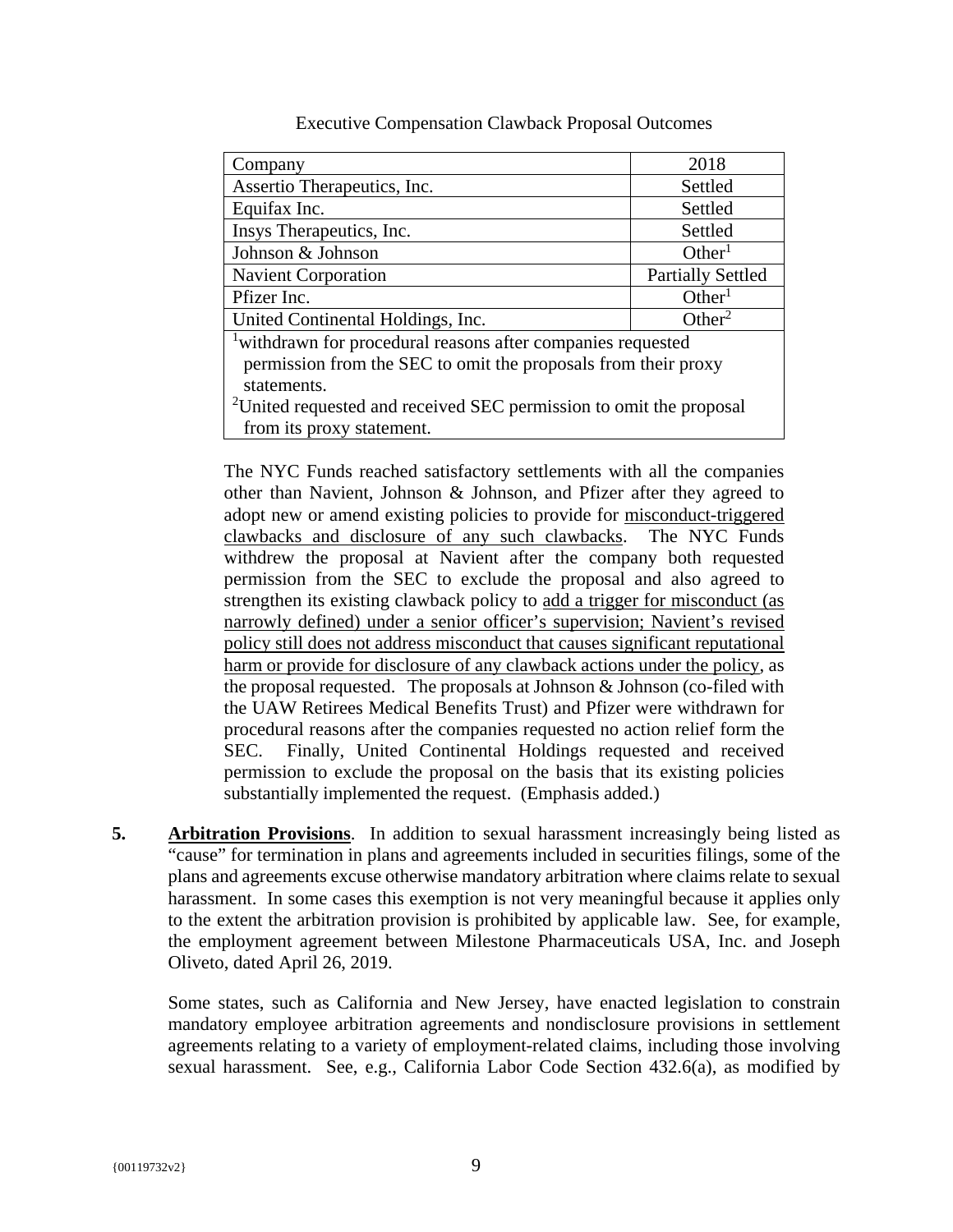Assembly Bill 3080 (enrolled August 23, 2018); New Jersey Senate Bill 121 (P.L. 2019 Ch. 39), amending NJ ST Sections 10:5-12.7 and 10:5-12.8.

**6. Corporate Transactions: "Weinstein Clauses."** So-called "Weinstein Clauses" have begun appearing in corporate transaction documents. Under these clauses, monies are set aside in escrow which can be claimed by an acquiring company if certain allegations of sexual misconduct later arise.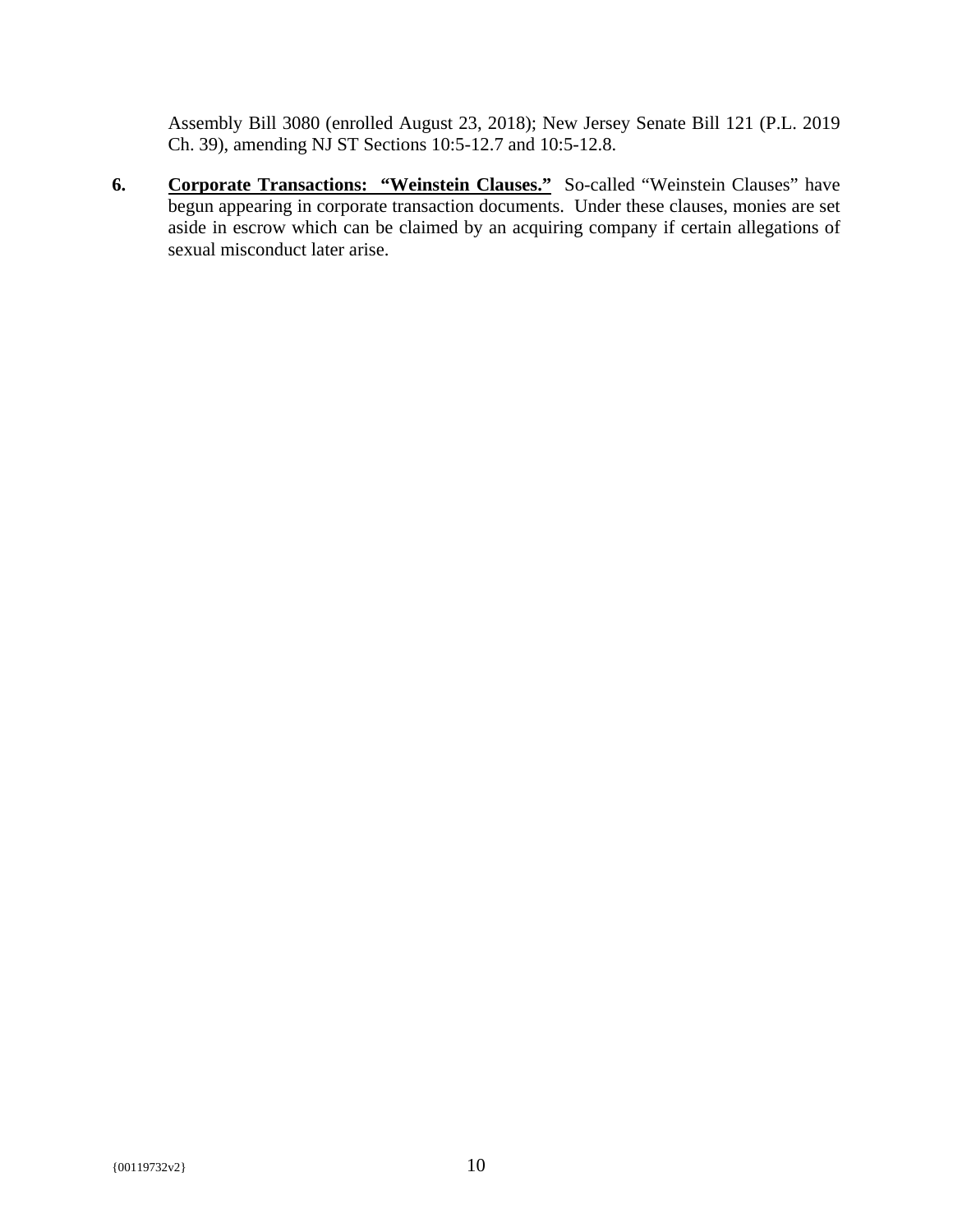#### **APPENDIX A to**

#### **#MeTOO, CLAWBACKS AND EXECUTIVE COMPENSATION IN 2019 – HAS ANYTHING CHANGED?**

#### **By**

#### **John L. Utz**

#### **EXCERPTS FROM PLANS OR AGREEMENTS IN SECURITIES FILINGS WHERE (a) SEXUAL HARASSMENT IS EXPLICITLY LISTED AS "CAUSE" AND (b) THERE IS ALSO SOME PROVISION FOR CLAWING BACK CERTAIN COMPENSATION IN CERTAIN CIRCUMSTANCES**

#### **1. CHANGE HEALTHCARE INC.**  2019 OMNIBUS INCENTIVE PLAN FORM S-1/A (5/14/2019)

(g) "**Cause**" means, as to any Participant, unless the applicable Award Agreement states otherwise, (i) "Cause," as defined in any employment, severance or consulting agreement between the Participant and the Service Recipient in effect at the time of such Termination, or (ii) in the absence of any such employment or consulting agreement (or the absence of any definition of "Cause" contained therein), the Participant's (A) willful neglect in the performance of the Participant's duties for the Service Recipient or willful or repeated failure or refusal to perform such duties; (B) engagement in conduct in connection with the Participant's employment or service with the Service Recipient, which results in, or could reasonably be expected to result in, material harm to the business or reputation of the Service Recipient or any other member of the Company Group; (C) conviction of, or plea of guilty or no contest to (I) any felony or (II) any other crime that results in, or could reasonably be expected to result in, material harm to the business or reputation of the Service Recipient or any other member of the Company Group; (D) material violation of the written policies of the Service Recipient, including, but not limited to, those relating to sexual harassment or the disclosure or misuse of confidential information, or those set forth in the manuals or statements of policy of the Service Recipient; (E) fraud or misappropriation, embezzlement, or misuse of funds or property belonging to the Service Recipient or any other member of the Company Group; or (F) act of personal dishonesty that involves personal profit in connection with the Participant's employment or service to the Service Recipient; *provided*, in any case, that a Participant's resignation after an event that would be grounds for a Termination for Cause will be treated as a Termination for Cause hereunder.

(v) Clawback/Repayment. All Awards shall be subject to reduction, cancellation, forfeiture or recoupment to the extent necessary to comply with (i) any clawback, forfeiture or other similar policy adopted by the **Board** or the **Committee** and as in effect from time to time; and (ii) applicable law. Further, unless otherwise determined by the **Committee**, to the extent that the **Participant** receives any amount in excess of the amount that the **Participant** should otherwise have received under the terms of the **Award** for any reason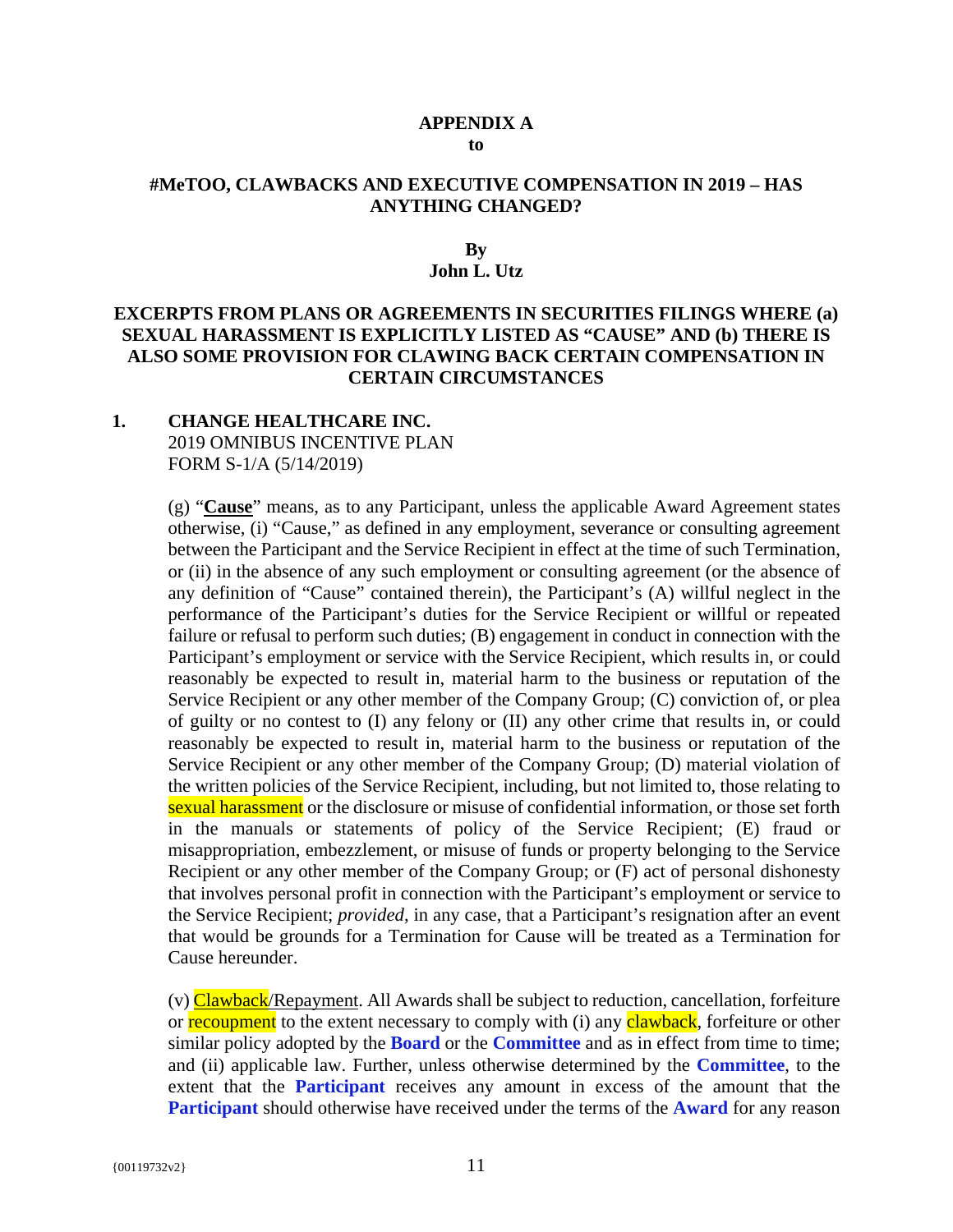(including, without limitation, by reason of a financial restatement, mistake in calculations or other administrative error), the **Participant** shall be required to repay any such excess amount to the **Company**.

## **2. CROWDSTRIKE HOLDINGS, INC.**

AMENDED AND RESTATED 2011 STOCK INCENTIVE PLAN FORM S-1 (5/14/2019)

(d) "Cause" means, in the absence of an Award agreement or Participant Agreement otherwise defining Cause, (i) a Participant's conviction of or indictment for any crime (whether or not involving the Company Group) (A) constituting a felony or (B) that has, or could reasonably be expected to result in, an adverse impact on the performance of the Participant's duties to the Employer, or otherwise has, or could reasonably be expected to result in, an adverse impact on the business or reputation of the Company or any other member of the Company Group; (ii) conduct of a Participant, in connection with his employment or service, that has, or could reasonably be expected to result in, material injury to the business or reputation of the Company or any other member of the Company Group; (iii) any material violation of the policies of the Employer, including, but not limited to those relating to **sexual harassment** or the disclosure or misuse of confidential information, or those set forth in the manuals or statements of policy of the Employer; (iv) willful neglect in the performance of a Participant's duties for the Employer or willful or repeated failure or refusal to perform such duties; (v) acts of willful misconduct on the part of a Participant in the course of his employment or service that has, or could be reasonably expected to result in material injury to the reputation or business of the Company or the Company Group; (vi) embezzlement, misappropriation or fraud committed by a Participant or at his direction, or with his personal knowledge, in the course of his employment or service, that has, or could be reasonably expected to result in material injury to the reputation or business of the Company or the Company Group; or (vii) a Participant's breach of any material provision of any Participant Agreement that has, or could be reasonably expected to result in material injury to the reputation or business of the Company or the Company Group, which breach is not susceptible to cure, or that is not cured within thirty (30) days after the Participant is given written notice of such breach by the Board; *provided*, *however*, that if, subsequent to a Participant's voluntary Termination for any reason or involuntary Termination by the Employer without Cause, it is discovered that the Participant's employment or service could have been terminated for Cause, upon determination by the Committee, such Participant's employment or service shall be deemed to have been terminated for Cause for all purposes under this Plan. In the event there is an Award agreement or a Participant Agreement defining Cause, "Cause" shall have the meaning provided in such agreement, and a Termination by the Employer for Cause hereunder shall not be deemed to have occurred unless all applicable notice and cure periods in such Award agreement or Participant Agreement are complied with.

(c) Clawback/Recoupment Policy. Notwithstanding anything contained herein to the contrary, all Awards granted under the **Plan** shall be and remain subject to any incentive compensation clawback or recoupment policy currently in effect or as may be adopted by the **Board** and, in each case, as may be amended from time to time. Any such policy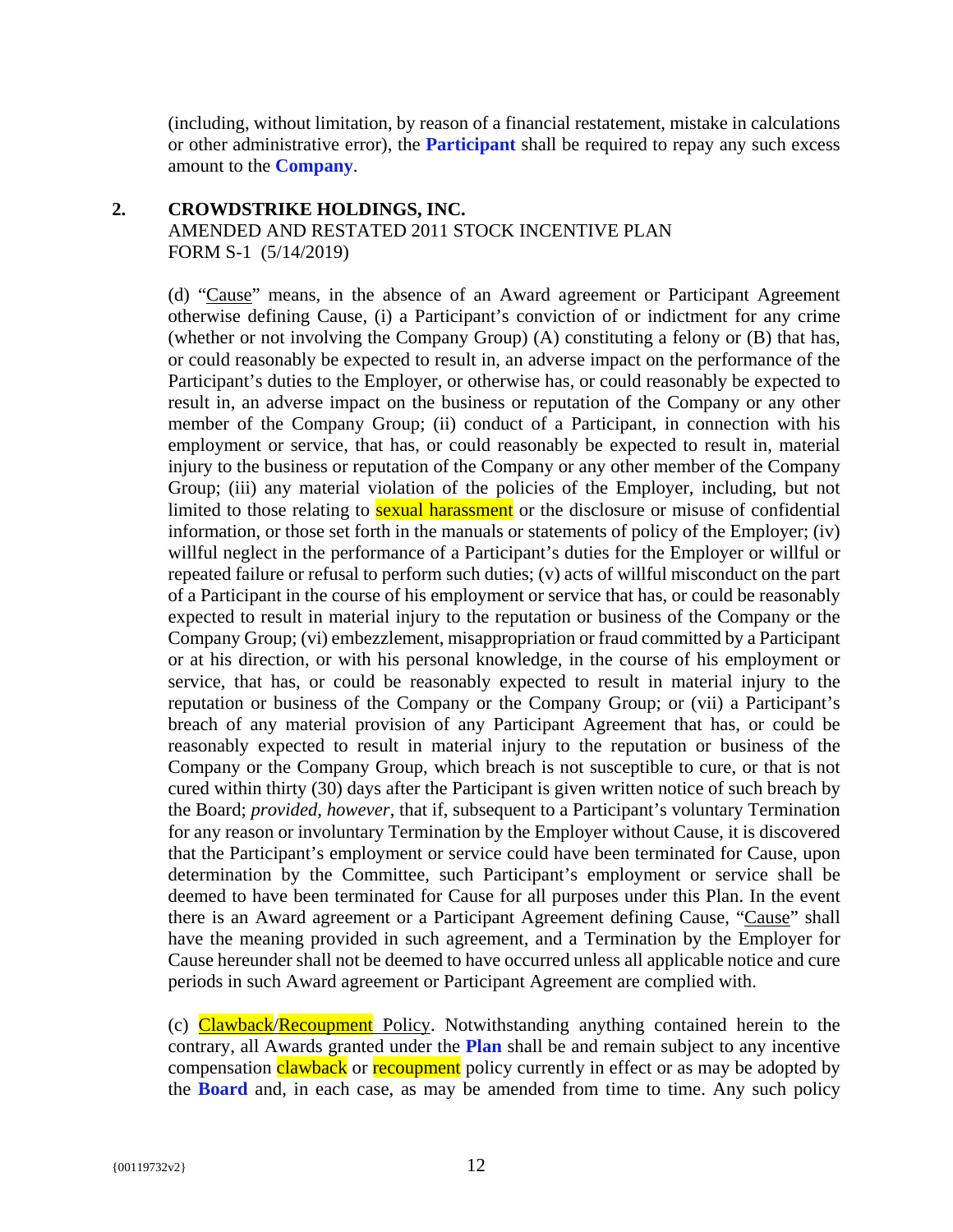adoption or amendment shall in no event require the prior consent of any **Participant**. Additionally, the **Committee** may adopt such procedures and sub-plans as are necessary or appropriate to permit participation in the **Plan** by Eligible Persons who are foreign nationals or employed or providing services outside the United States.

#### **3. CHINA BIOLOGIC PRODUCTS HOLDINGS, INC.**

2019 EQUITY INCENTIVE PLAN FORM 6-K (5/10/2019)

*Cancellation or "Clawback" of Awards.* The Administrator will have full authority to implement any policies and procedures necessary to comply with Section 10D of the **Exchange Act** and any rules promulgated thereunder and any other regulatory regimes. Notwithstanding anything to the contrary contained herein, any Awards granted under the **Plan** (including any amounts or benefits arising from such Awards) will be subject to any clawback or recoupment arrangements or policies the **Company** has in place from time to time, and the **Administrator** may, to the extent permitted by **Applicable Laws** and stock exchange rules or by any applicable **Company** policy or arrangement, and will, to the extent required, cancel or require reimbursement of any Awards granted to the **Participant** or any Shares issued or cash received upon vesting, exercise or settlement of any such Awards or sale of Shares underlying such Awards.

"**Cause**" means, unless otherwise specified in the Participant's Award Agreement, the meaning ascribed to such term or words of similar import in the Participant's written employment, service contract or similar agreement with the Company or Employer, or, in the absence of such agreement or definition, the Participant's (i) conviction of, or plea of guilty or *nolo contendere* to, a felony or any other crime involving fraud or moral turpitude; (ii) fraud on or misappropriation of any funds or property of the Company or any of its Parents or Subsidiaries, or any of their affiliates, customers or vendors; (iii) personal dishonesty, incompetence, willful misconduct, willful violation of any law, rule or regulation that is injurious to the Company or any of its Parents or Subsidiaries, (iv) breach of fiduciary duty which involves personal profit at the expense of the Company or any of its Parents or Subsidiaries; (v) willful misconduct in connection with the Participant's duties or willful failure to perform the Participant's responsibilities in the best interests of the Company or the Participant's Employer; (vi) illegal use or distribution of drugs; (vii) violation of any rule, regulation, procedure or policy of the Company or the Participant's Employer, including but not limited to those relating to **sexual harassment**; or (vii) breach of any provision of any employment, service, non-disclosure, non-competition, nonsolicitation or other similar agreement executed by the Participant for the benefit of the Company or the Participant's Employer, all as determined by the Administrator, which determination will be conclusive. Notwithstanding the foregoing, with respect to a Director, "Cause" means, unless otherwise specified in the Director's Award Agreement, an act or failure to act that constitutes cause for removal of a director under Applicable Laws.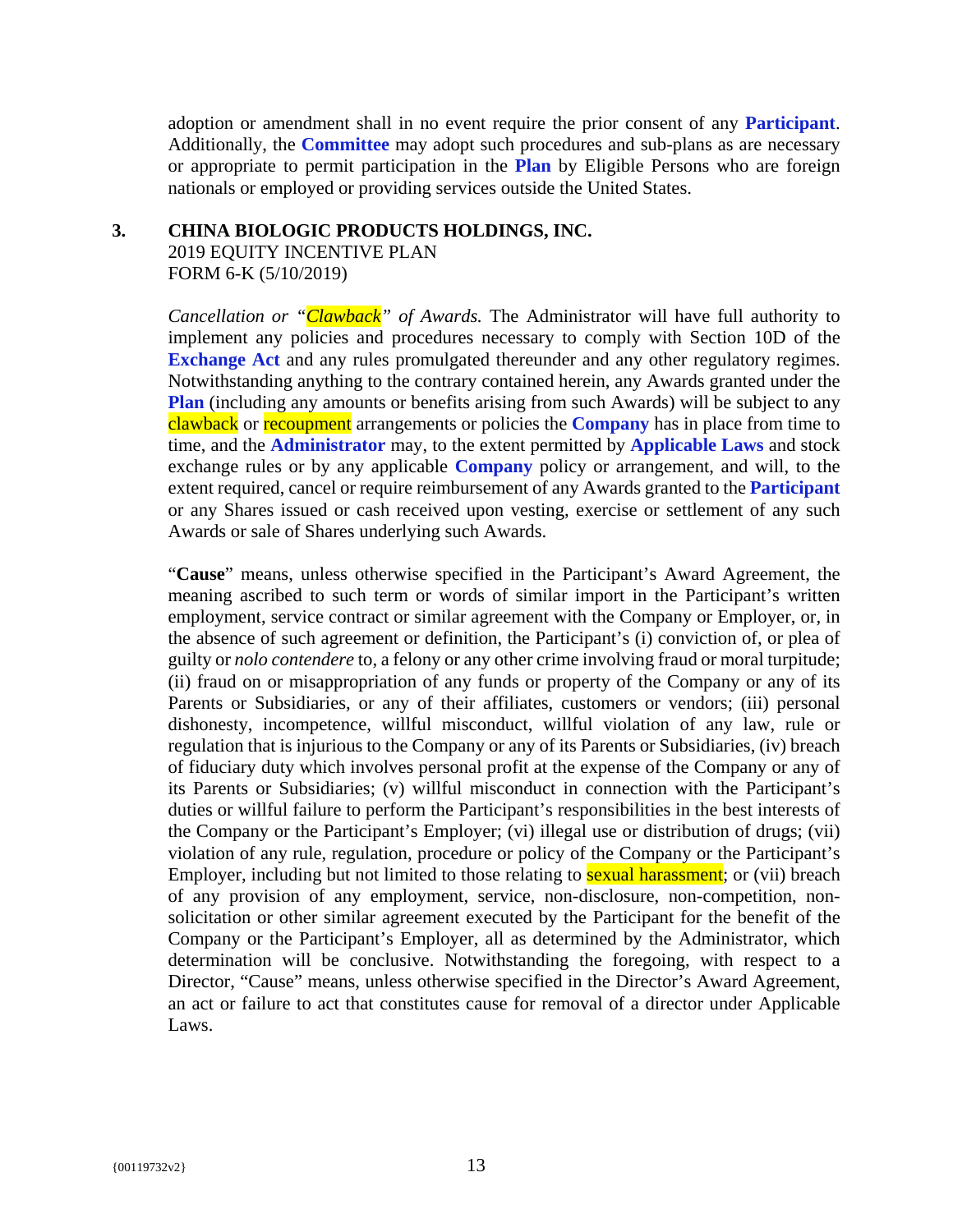## **4. EXELA TECHNOLOGIES, INC.**  2018 STOCK INCENTIVE PLAN FORM 10-Q (5/10/2019)

(e) "Cause" means, with respect to a Participant and in the absence of an Award Agreement or Participant Agreement otherwise defining Cause, (1) the Participant's plea of *nolo contendere* to, conviction of or indictment for, any crime (whether or not involving the Company or its Affiliates) (i) constituting a felony or (ii) that has, or could reasonably be expected to result in, an adverse impact on the performance of the Participant's duties to the Service Recipient, or otherwise has, or could reasonably be expected to result in, an adverse impact on the business or reputation of the Company or its Affiliates, (2) conduct of the Participant, in connection with his or her employment or service, that has resulted, or could reasonably be expected to result, in material injury to the business or reputation of the Company or its Affiliates, (3) any material violation of the policies of the Service Recipient, including, but not limited to, those relating to **sexual harassment** or the disclosure or misuse of confidential information, or those set forth in the manuals or statements of policy of the Service Recipient; (4) the Participant's act(s) of gross negligence or willful misconduct in the course of his or her employment or service with the Service Recipient; (5) misappropriation by the Participant of any assets or business opportunities of the Company or its Affiliates; (6) embezzlement or fraud committed by the Participant, at the Participant's direction, or with the Participant's prior actual knowledge; or (7) willful neglect in the performance of the Participant's duties for the Service Recipient or willful or repeated failure or refusal to perform such duties. If, subsequent to the Termination of a Participant for any reason other than by the Service Recipient for Cause, it is discovered that the Participant's employment or service could have been terminated for Cause, such Participant's employment or service shall, at the discretion of the Committee, be deemed to have been terminated by the Service Recipient for Cause for all purposes under the Plan, and the Participant shall be required to repay to the Company all amounts received by him or her in respect of any Award following such Termination that would have been forfeited under the Plan had such Termination been by the Service Recipient for Cause. In the event that there is an Award Agreement or Participant Agreement defining Cause, "Cause" shall have the meaning provided in such agreement, and a Termination by the Service Recipient for Cause hereunder shall not be deemed to have occurred unless all applicable notice and cure periods in such Award Agreement or Participant Agreement are complied with.

(d) Clawback/Recoupment Policy. Notwithstanding anything contained herein to the contrary, all Awards granted under the Plan shall be and remain subject to any incentive compensation clawback or recoupment policy currently in effect or as may be adopted by the Board (or a committee or subcommittee of the Board) and, in each case, as may be amended from time to time. No such policy adoption or amendment shall in any event require the prior consent of any Participant. No recovery of compensation under such a clawback policy will be an event giving rise to a right to resign for "good reason" or "constructive termination" (or similar term) under any agreement with the Company or any of its Affiliates. In the event that an Award is subject to more than one such policy, the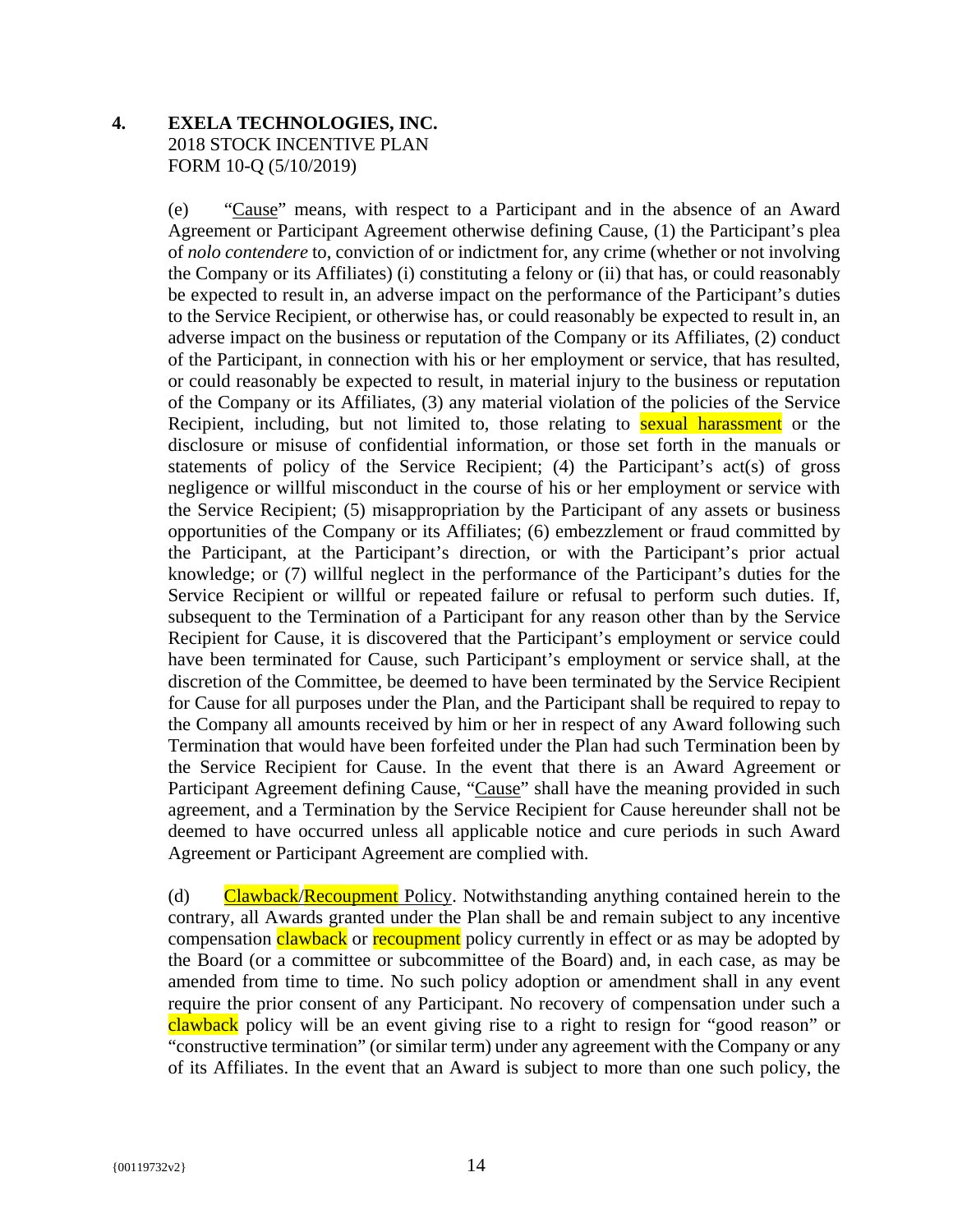policy with the most restrictive **clawback** or **recoupment** provisions shall govern such Award, subject to applicable law.

#### **5. MELINTA THERAPEUTICS, INC.**

AMENDED AND RESTATED 2018 STOCK INCENTIVE PLAN FORM 10-Q (5/10/2019)

(e) "Cause" means, with respect to a Participant and in the absence of an Award Agreement or Participant Agreement otherwise defining Cause, (1) the Participant's plea of *nolo contendere* to, conviction of or indictment for, any crime (whether or not involving the Company or its Affiliates) (i) constituting a felony or (ii) that has, or could reasonably be expected to result in, an adverse impact on the performance of the Participant's duties to the Service Recipient, or otherwise has, or could reasonably be expected to result in, an adverse impact on the business or reputation of the Company or its Affiliates, (2) conduct of the Participant, in connection with his or her employment or service, that has resulted, or could reasonably be expected to result, in material injury to the business or reputation of the Company or its Affiliates, (3) any material violation of the policies of the Service Recipient, including, but not limited to, those relating to **sexual harassment** or the disclosure or misuse of confidential information, or those set forth in the manuals or statements of policy of the Service Recipient; (4) the Participant's act(s) of gross negligence or willful misconduct in the course of his or her employment or service with the Service Recipient; (5) misappropriation by the Participant of any assets or business opportunities of the Company or its Affiliates; (6) embezzlement or fraud committed by the Participant, at the Participant's direction, or with the Participant's prior actual knowledge; (7) willful neglect in the performance of the Participant's duties for the Service Recipient or willful or repeated failure or refusal to perform such duties; (8) a Participant's insubordination, dishonesty, failure to cooperate in any investigation or inquiry involving the Company, incompetence, moral turpitude, misconduct, refusal to perform his or her duties or responsibilities for any reason other than illness or incapacity or materially unsatisfactory performance of his or her duties for the Company or an Affiliate as determined by the Committee in its sole discretion; or (9) with respect to a non-employee director, an act or failure to act that constitutes cause for removal of a director under applicable Delaware law. If, subsequent to the Termination of a Participant for any reason other than by the Service Recipient for Cause, it is discovered that the Participant's employment or service could have been terminated for Cause, such Participant's employment or service shall, at the discretion of the Committee, be deemed to have been terminated by the Service Recipient for Cause for all purposes under the Plan, and the Participant shall be required to repay to the Company all amounts received by him or her in respect of any Award following such Termination that would have been forfeited under the Plan had such Termination been by the Service Recipient for Cause. In the event that there is an Award Agreement or Participant Agreement defining Cause, "Cause" shall have the meaning provided in such agreement, and a Termination by the Service Recipient for Cause hereunder shall not be deemed to have occurred unless all applicable notice and cure periods in such Award Agreement or Participant Agreement are complied with.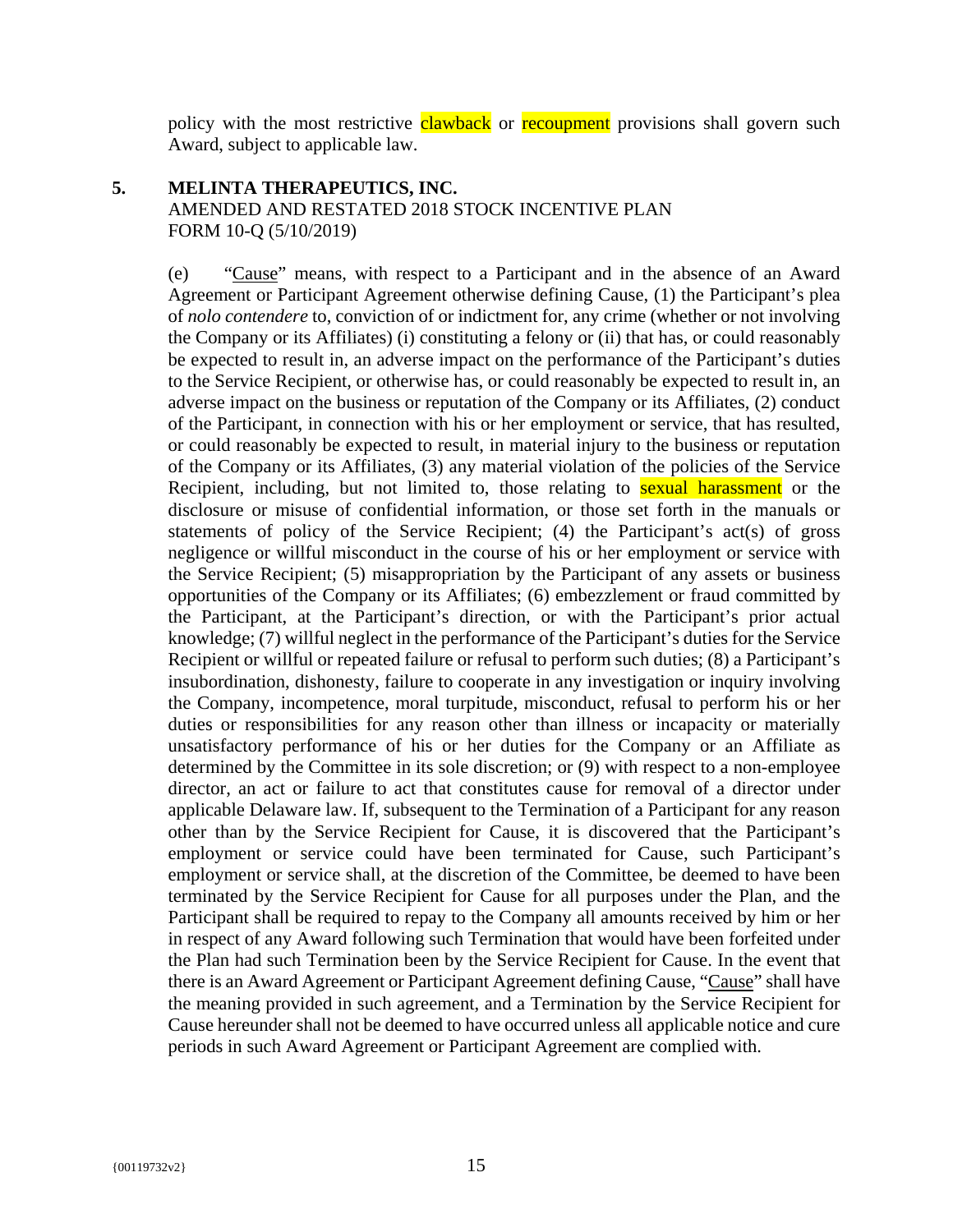(e) Clawback/Recoupment Policy. Notwithstanding anything contained herein to the contrary, all Awards granted under the **Plan** shall be and remain subject to any incentive compensation clawback or recoupment policy currently in effect or as may be adopted by the **Board** (or a committee or subcommittee of the **Board**) and, in each case, as may be amended from time to time. No such policy adoption or amendment shall in any event require the prior consent of any **Participant**. No recovery of compensation under such a clawback policy will be an event giving rise to a right to resign for "good reason" or "constructive termination" (or similar term) under any agreement with the **Company** or any of its Affiliates. In the event that an **Award** is subject to more than one such policy, the policy with the most restrictive clawback or recoupment provisions shall govern such **Award**, subject to applicable law.

## **6. AVANTOR, INC.**

2019 EQUITY INCENTIVE PLAN FORM S-1/A (4/25/2019)

(g) "**Cause**" means, as to any Participant, unless the applicable Award Agreement states otherwise, (i) "Cause", as defined in any employment or consulting agreement between the Participant and the Service Recipient in effect at the time of such Termination, or (ii) in the absence of any such employment or consulting agreement (or the absence of any definition of "Cause" contained therein), the Participant's (A) willful neglect in the performance of the Participant's duties for the Service Recipient or willful or repeated failure or refusal to perform such duties for any reason other than illness or incapacity (including Disability); (B) engagement in conduct in connection with the Participant's employment or service with the Service Recipient, which results in, or could reasonably be expected to result in, material harm to the business or reputation of the Service Recipient or any other member of the Company Group; (C) conviction of, or plea of guilty or no contest to (I) any felony or (II) any other crime that results in, or could reasonably be expected to result in, material harm to the business or reputation of the Service Recipient or any other member of the Company Group; (D) material violation of the written policies of the Service Recipient, including, but not limited to, those relating to **sexual harassment** or the disclosure or misuse of confidential information, or those set forth in the manuals or statements of policy of the Service Recipient; (E) fraud or misappropriation, embezzlement, or misuse of funds or property belonging to the Service Recipient or any other member of the Company Group; (F) act of personal dishonesty that involves personal profit in connection with the Participant's employment or service to the Service Recipient; or (G) a breach of the Participant's fiduciary duties with respect to the Service Recipient or any other member of the Company Group; *provided*, in any case, that a Participant's resignation after an event that would be grounds for a Termination for Cause will be treated as a Termination for Cause hereunder.

(u) Clawback/Repayment. All Awards shall be subject to reduction, cancellation, forfeiture or **recoupment** to the extent necessary to comply with (i) any **clawback**, forfeiture or other similar policy adopted by the **Board** or the **Committee** and as in effect from time to time; and (ii) applicable law. Further, unless otherwise determined by the **Committee**, to the extent that the **Participant** receives any amount in excess of the amount that the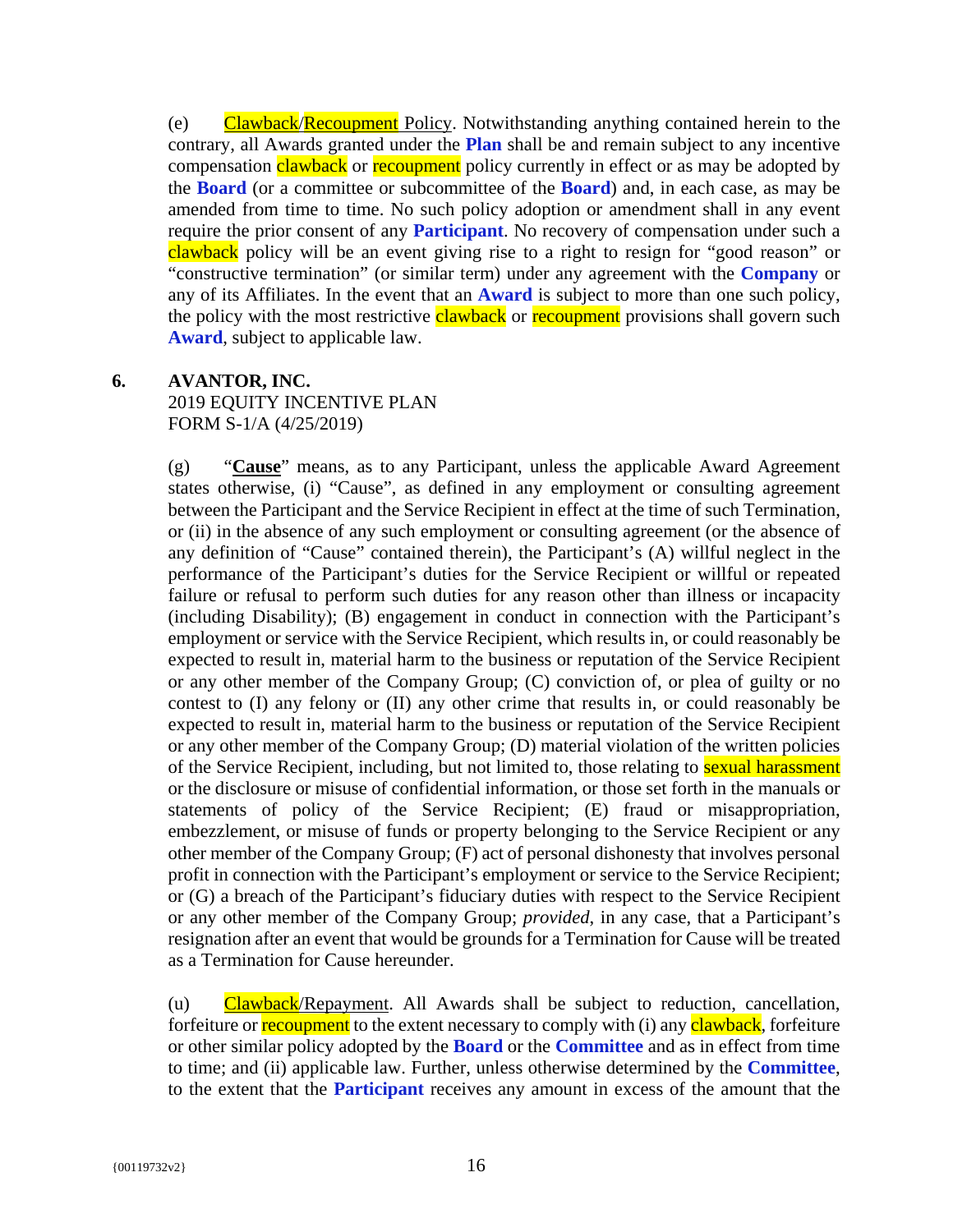**Participant** should otherwise have received under the terms of the **Award** for any reason (including, without limitation, by reason of a financial restatement, mistake in calculations or other administrative error), the **Participant** shall be required to repay any such excess amount to the **Company**.

#### **7. EUROSEAS LTD.**  2018 EQUITY INCENTIVE PLAN FORM 20-F (4/25/2019)

(b) Unless otherwise specifically set forth in the applicable Award Agreement, in connection with a termination of employment or consultancy/service relationship, for purposes of the Plan, the term "for Cause" shall be defined as follows:

(i) if there is an employment, severance, consulting, service, change in control or other agreement governing the relationship between the grantee, on the one hand, and the Company or a Subsidiary or an Affiliate, on the other hand, that contains a definition of "cause" (or similar phrase), for purposes of the Plan, the term "for Cause" shall mean those acts or omissions that would constitute "cause" under such agreement; or

(ii) if the preceding clause (i) is not applicable to the grantee, for purposes of the Plan, the term "for Cause" shall mean any of the following:

- (A) any failure by the grantee substantially to perform the grantee's employment or consultancy/service or Board membership duties;
- (B) any excessive unauthorized absenteeism by the grantee;
- (C) any refusal by the grantee to obey the lawful orders of the Board or any other Person to whom the grantee reports;
- (D) any act or omission by the grantee that is or may be injurious to the Company, any Subsidiary or any Affiliate, whether monetarily, reputationally or otherwise;
- (E) any act by the grantee that is inconsistent with the best interests of the Company, any Subsidiary or any Affiliate;
- (F) the grantee's gross negligence that is injurious to the Company, any Subsidiary or any Affiliate, whether monetarily, reputationally or otherwise;
- (G) the grantee's material violation of any of the policies of the Company, a Subsidiary or any Affiliate, as applicable, including, without limitation, those policies relating to discrimination or **sexual harassment**;
- (H) the grantee's material breach of his or her employment or service contract with the Company, any Subsidiary or any Affiliate;
- (I) the grantee's unauthorized (1) removal from the premises of the Company, any Subsidiary or any Affiliate of any document (in any medium or form) relating to the Company, any Subsidiary or any Affiliate or the customers or clients of the Company, any Subsidiary or any Affiliate or (2) disclosure to any Person of any of the Company's, any Subsidiary's or any Affiliate's, confidential or proprietary information;
- (J) the grantee's being convicted of, or entering a plea of guilty or nolo contendere to, any crime that constitutes a felony or involves moral turpitude; and
- (K) the grantee's commission of any act involving dishonesty or fraud.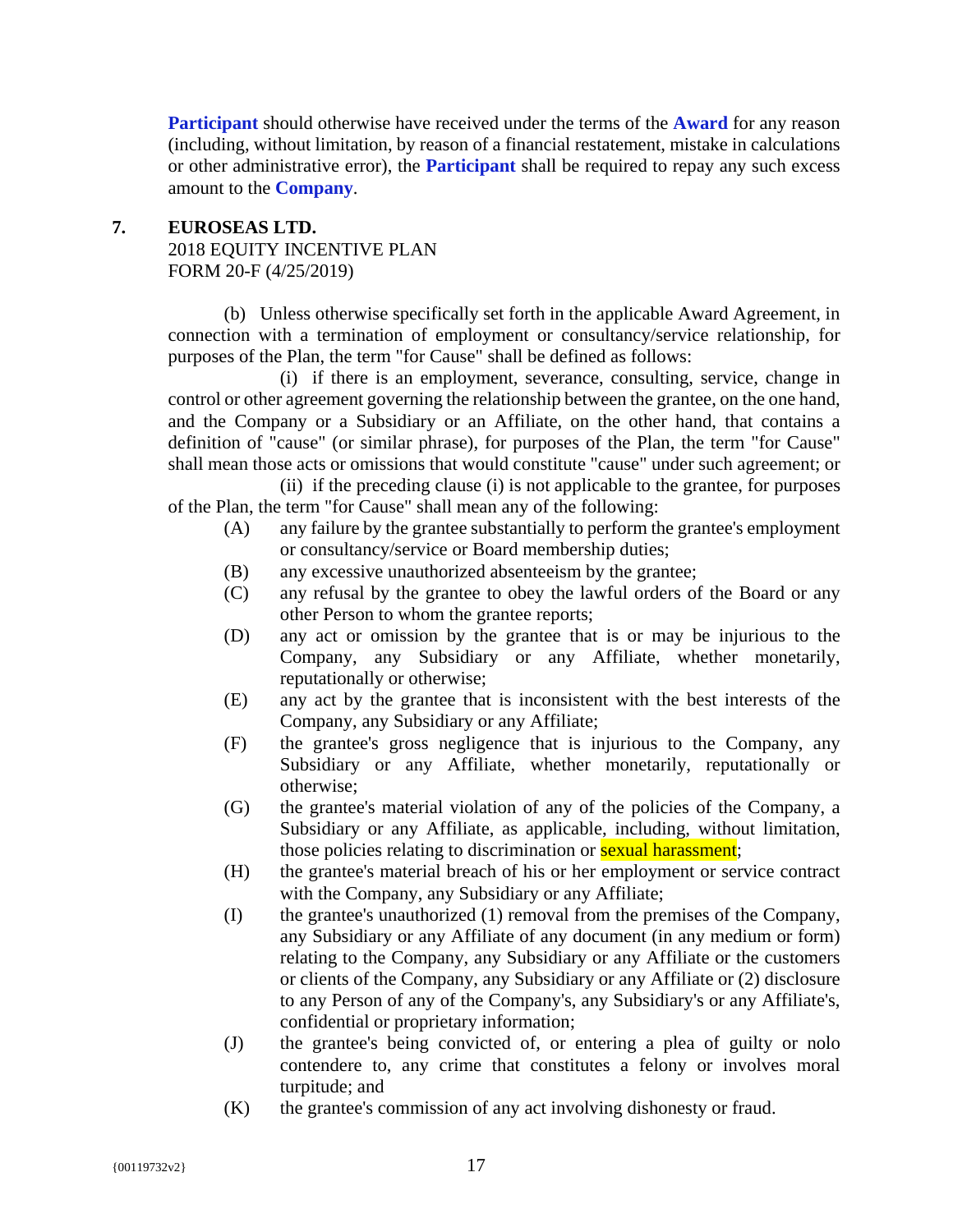Any rights the Company, any Subsidiary or any Affiliate may have under the Plan in respect of the events giving rise to a termination "for Cause" shall be in addition to any other rights the Company, any Subsidiary or any Affiliate may have under any other agreement with a grantee or at law or in equity. Any determination of whether a grantee's employment or consultancy/service relationship is (or is deemed to have been) terminated "for Cause" shall be made by the Administrator. If, subsequent to a grantee's voluntary termination of employment or consultancy/service relationship or involuntary termination of employment or consultancy/service relationship without Cause, it is discovered that the grantee's employment or consultancy/service relationship could have been terminated "for Cause", the Administrator may deem such grantee's employment or consultancy/service relationship to have been terminated "for Cause" upon such discovery and determination by the Administrator.

#### **3.17. Forfeiture; Clawback**

The Administrator may, in its sole discretion, specify in the applicable Award Agreement that any realized gain with respect to options or stock appreciation rights and any realized value with respect to other Awards shall be subject to forfeiture or **clawback**, in the event of (a) a grantee's breach of any non-competition, non-solicitation, confidentiality or other restrictive covenants with respect to the Company or any Subsidiary or any Affiliate, (b) a grantee's breach of any employment or consulting agreement with the Company or any Subsidiary or any Affiliate, (c) a grantee's termination of employment or consultancy/service relationship for Cause or (d) a financial restatement that reduces the amount of compensation under the Plan previously awarded to a grantee that would have been earned had results been properly reported.

#### **8. NUSTAR ENERGY L.P.**

2019 LONG-TERM INCENTIVE PLAN FORM 8-K (4/23/2019)

2.5 "Cause" shall have the meaning set forth in the Agreement or any employment, severance or similar agreement between the Participant and the Employer or any of its Affiliates, provided that if the Participant is not a party to an Agreement or employment, severance or similar agreement that contains such definition, then "Cause" shall mean the:

(i) conviction of the Participant by a state or federal court of a felony involving moral turpitude;

(ii) conviction of the Participant by a state or federal court of embezzlement or misappropriation of funds of the Company, the Partnership or any of their respective Affiliates;

(iii) the Company's (or applicable Affiliate's, including the Partnership) reasonable determination that the Participant has committed an act of fraud, embezzlement, theft or misappropriation of funds in connection with such Participant's duties in the course of his or her service with the Employer;

(iv) the Company's (or its applicable Affiliate's, including the Partnership) reasonable determination that the Participant has engaged in gross mismanagement, negligence or misconduct which causes or could potentially cause material loss, damage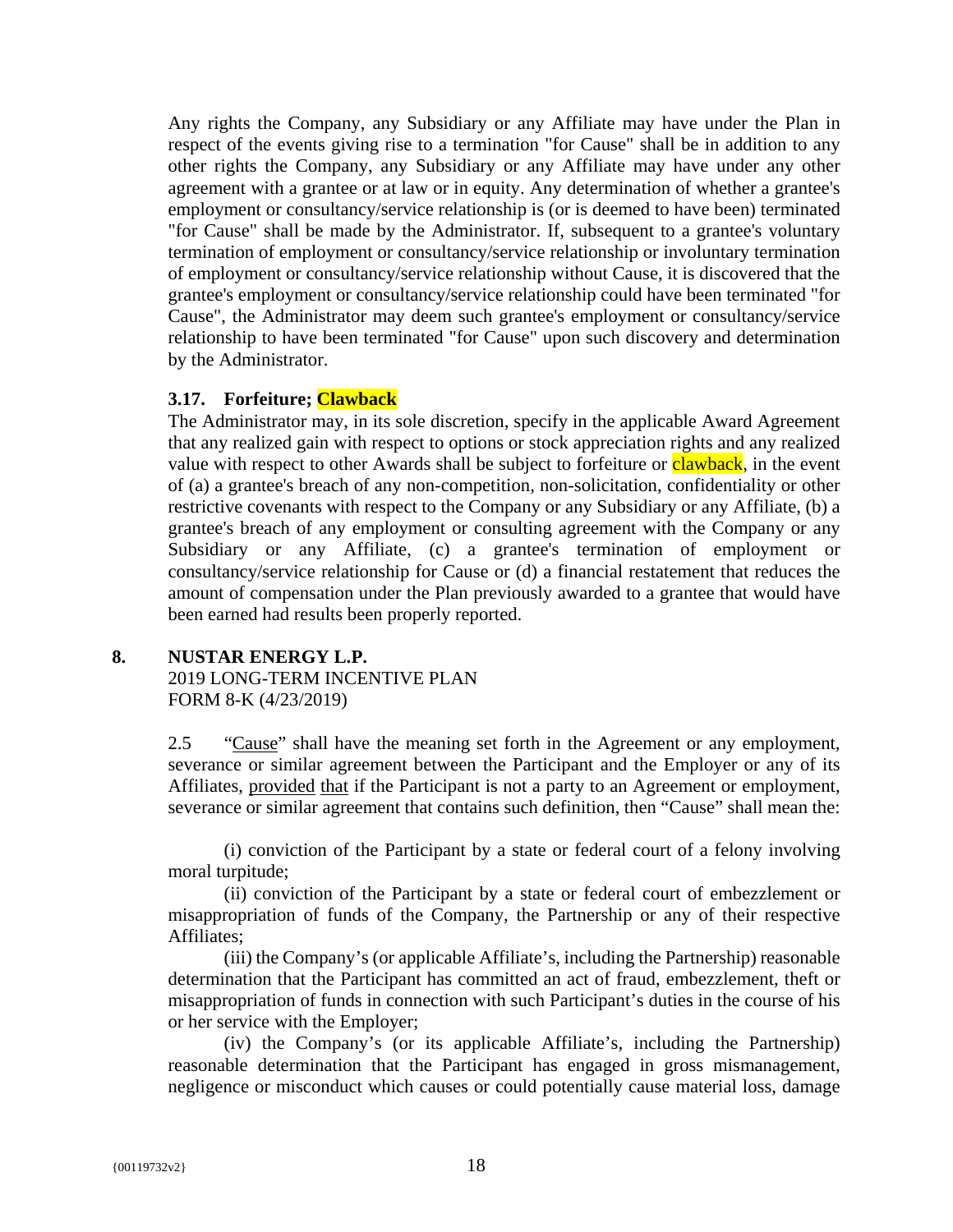or injury to the Company, the Partnership or any of their respective Affiliates or their respective employees; or

(v) the Company's (or applicable Affiliate's, including the Partnership) reasonable determination that (a) the Participant has violated any policy of the Company, the Partnership or any of their applicable respective Affiliates, including but not limited to, policies regarding sexual harassment, insider trading, confidentiality, substance abuse and/or conflicts of interest, which violation could result in the termination of the Participant's employment or service with the Company (or applicable Affiliate, including the Partnership) or (b) the Participant has failed to satisfactorily perform the material duties of Participant's position with the Company, the Partnership or any of their respective Affiliates.

8.11 Claw-back Policy. All Awards (including any proceeds, gains or other economic benefit actually or constructively received by the **Participant** upon any receipt or exercise of any **Award** or upon the receipt or resale of any Units underlying the **Award**) shall be subject to the provisions of any claw-back policy implemented by, as applicable, the Partnership, the Company or any **Affiliate** of either of the foregoing, including, without limitation, any claw-back policy adopted to comply with the requirements of the Dodd-Frank Wall Street Reform and Consumer Protection Act and any rules or regulations promulgated thereunder, to the extent set forth in such claw-back policy, the terms of any applicable Awards and/or in any applicable **Agreement**.

#### **9. CONVERSIONPOINT HOLDINGS, INC.**

2018 OMNIBUS INCENTIVE PLAN FORM S-1 (4/15/2019)

#### **1.07 Cause**

"Cause" means "Cause" as such term is defined in any employment or service agreement between the Company or any Affiliate and the Participant except as otherwise determined by the Committee and set forth in the applicable Agreement. If no such employment or service agreement exists or if such employment or service agreement does not contain any such definition, except as otherwise determined by the Committee and set forth in the applicable Agreement, "Cause" means (a) the Participant's willful and continued failure to comply with the lawful directives of the Board or any supervisory personnel of the Participant, (b) any criminal act or act of dishonesty or willful misconduct by the Participant that has a material adverse effect on the property, operations, business or reputation of the Company or any Affiliate (willful for purposes of this definition, shall mean done, or omitted to be done, by the Participant in bad faith and without reasonable belief that the Participant's action or omission was in the best interest of the Company or any Affiliate), (c) the material breach by the Participant of the terms of any confidentiality, non-competition, non-solicitation or other agreement that the Participant has with the Company or any Affiliate or of any duty the Participant owes the Company or any Affiliate, (d) acts by the Participant of willful malfeasance or gross negligence in a matter of material importance to the Company or any Affiliate, (e) any act of fraud, embezzlement, theft, misappropriation or misuse by the Participant of the funds or property of the Company or any Affiliate, (f) any falsification by the Participant of any record or report in connection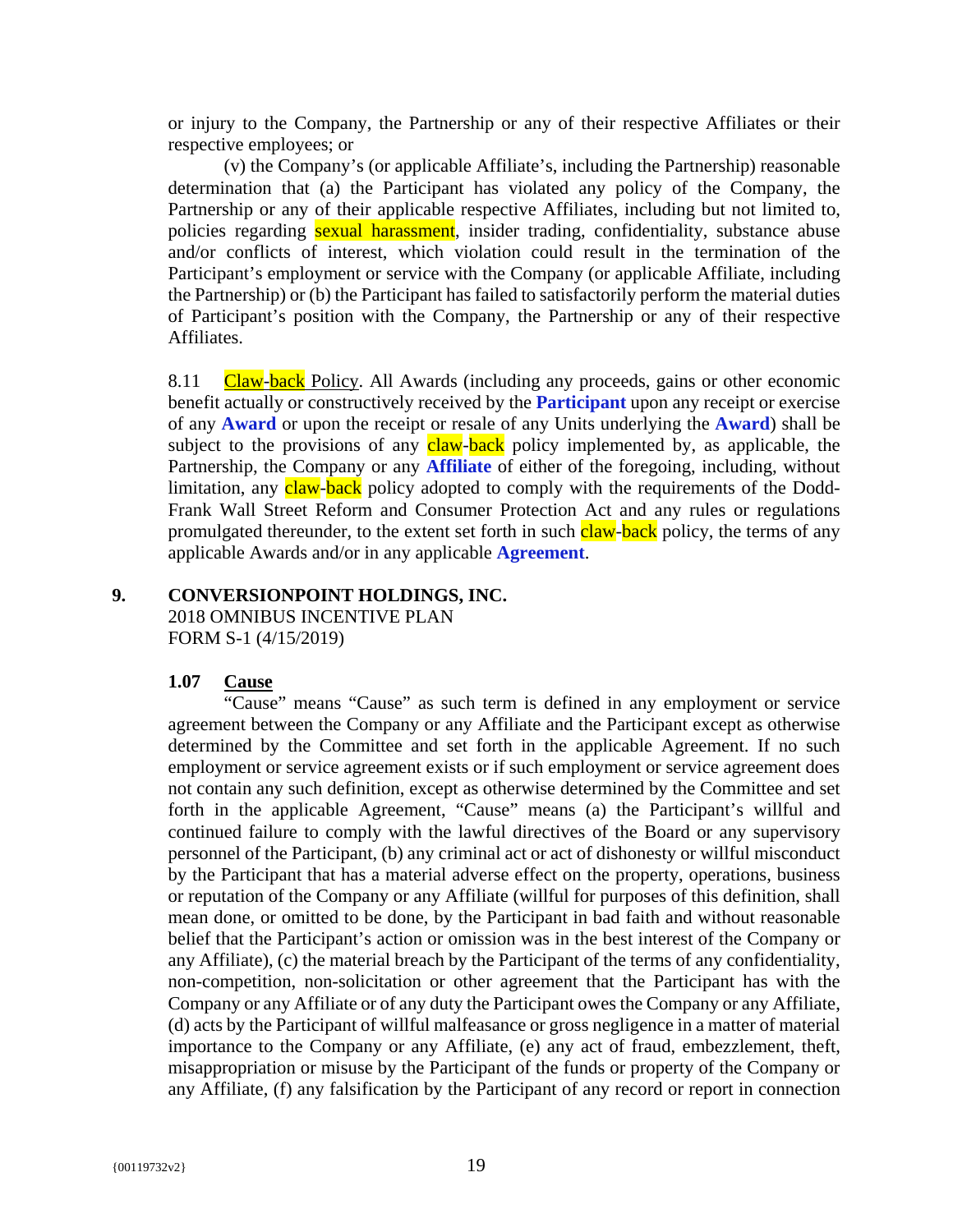with the Participant's duties and obligations to the Company or any Affiliate, (g) the Participant's **sexual harassment** of any other employees of the Company or any Affiliate, (h) the breach by the Participant of any fiduciary duty against the Company or any Affiliate, (i) the Participant being indicted for a felony that has a material adverse effect on the property, operations, business or reputation of the Company or any Affiliate or being convicted of any other felony or plea of guilty or nolo contendre to any other felony or (j) any other action that may damage the image of the Company's or an Affiliate's business or their or its standing in the industry, including but not limited to the possession, use or sale of illegal drugs, the abuse of alcohol or prescribed medication, or any other act or omission which the Company or an Affiliate considers to be a violation of Federal, state or local law or regulations other than a simple traffic violation.

#### **17.03 Forfeiture or Reimbursement**

A **Participant** shall be required to forfeit any and all rights under Awards or to reimburse the **Company** for any payment under any **Award** (with interest as necessary to avoid imputed interest or original issue discount under the **Code** or as otherwise required by applicable law) to the extent applicable law or any applicable claw-back or recoupment policy of the **Company** or any of its Affiliates requires such forfeiture or reimbursement.

#### **19.10 Other Conditions**

The Committee, in its discretion, may require the **Participant** on or before the date of grant, exercise, payment or settlement of an **Award** to enter into (a) a confidentiality, non-solicitation, non-competition, non-disparagement or other similar agreement with the **Company** or any **Affiliate**, which may become effective on the date of termination of employment or service of the **Participant** with the **Company** or any **Affiliate** or any other date the **Committee** may specify and shall contain such terms and conditions as the **Committee** shall otherwise specify, (b) an agreement to cancel any other employment agreement, service agreement, fringe benefit or compensation arrangement in effect between the **Company** or any **Affiliate** and such **Participant** and/or (c) a shareholders' agreement with respect to shares of **Common Stock** to be issued pursuant to the **Award**. If the **Participant** should fail to enter into any such agreement at the **Committee**'s request, then no **Award** shall be granted, exercised, paid or settled and the number of shares of **Common Stock** that would have been subject to such **Award**, if any, shall be added to the remaining shares of **Common Stock** available under the **Plan**. In the event the **Participant** should enter into any such confidentiality, non-solicitation, non-competition, nondisparagement or other similar agreement with the **Company** or any **Affiliate**, as a condition to the grant, exercise, payment or settlement of the **Award**, and the **Participant** subsequently breach or violate any provision of such agreement, then the **Participant** shall forfeit any and all further rights under such **Award** and the Clawback Requirement shall be triggered.

#### **19.16 Compensation Recoupment Policy**

Notwithstanding any other provision of this **Plan** or any **Agreement** to the contrary, any **Award** received by the **Participant** and/or shares of **Common Stock** issued and/or cash paid hereunder, and/or any amount received with respect to any sale of any such shares of **Common Stock**, shall be subject to potential cancellation, recoupment, rescission,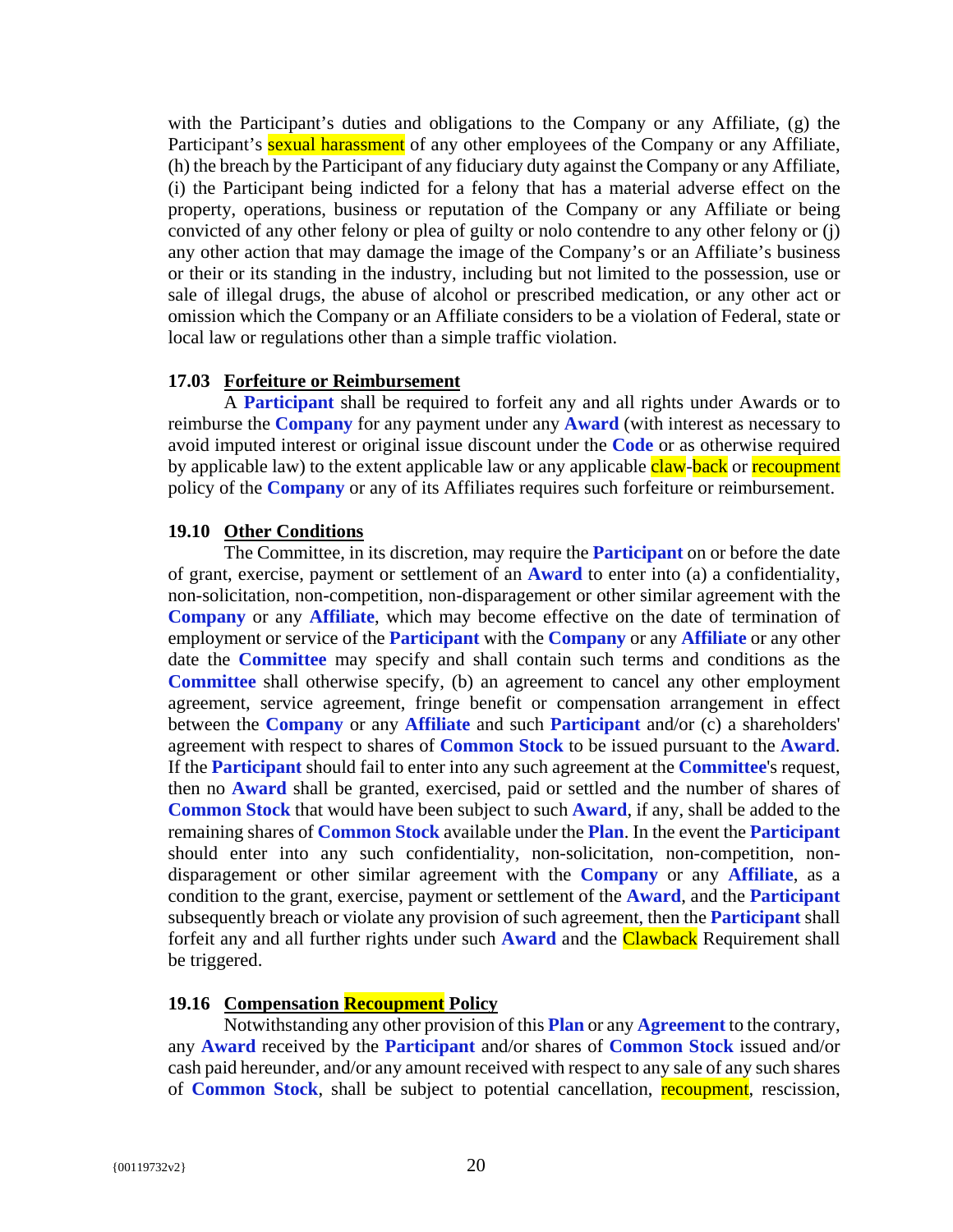payback or other action in accordance with the terms of the **Company**'s Compensation Recoupment Policy, as it may be amended from time to time. By acceptance of the **Award**, the **Participant** agrees and consents to the **Company**'s application, implementation and enforcement of (a) the Compensation Recoupment Policy or any similar policy established by the **Company** or any **Affiliate** that may apply to the **Participant** and (b) any provision of applicable law relating to cancellation, rescission, payback or recoupment of compensation, and expressly agrees that the **Company** may take such actions as are necessary to effectuate the Compensation Recoupment Policy, any similar policy (as applicable to the **Participant**) or applicable law without further consent or action being required by the **Participant**. To the extent that the terms of this **Plan** or any **Agreement** and the Compensation Recoupment Policy or any similar policy conflict, then the terms of such policy shall prevail.

#### **10. SIRIUS INTERNATIONAL INSURANCE GROUP, LTD.**

2018 OMNIBUS INCENTIVE PLAN Tandem Award Notice, as Amended and Restated (Common Share Purchase and Performance Share Units) FORM 10-K (3/14/2019)

(a) Cause. For purposes of this Award, "Cause" shall have the meaning set forth in any then applicable employment or other similar written agreement (including such similar term or concept, as determined by the Committee) between the Holder and the Company or an Affiliate. If there is no such written agreement or if such agreement does not define Cause, then Cause shall mean (i) a material and continued failure of the Holder to perform the Holder's duties, other than due to death or Disability, which failure has continued for more than 30 days following written notice of such nonperformance from the Company; (ii) conviction of or pleading guilty or no contest to an act of fraud, embezzlement, or misappropriation of assets or property (tangible or intangible) of the Company or any Affiliate thereof; (iii) a material breach of the Restrictive Covenant Agreement; (iv) commission of a felony, including a plea of guilty or nolo contendere, or an indictment or written admission thereof; (v) gross negligence or willful misconduct in the performance by the Holder of his duties that is reasonably likely to have an adverse effect on the business or reputation of the Company or its Affiliates; or (vi) the Holder's material violation of the material written policies of the Company (e.g., sexual harassment, data protection policy, etc.). For the avoidance of doubt, the definition of Cause as well as the consequences of termination for Cause as set out in the Plan, the Agreement and the Award Notice shall apply regardless of whether such termination of employment may be justified under any applicable employment protection legislation, and regardless of whether such termination may be challenged by the Holder, and regardless of whether such termination is invalidated by verdict or a court order.

5.1. Clawback of Proceeds. This award is subject to the **clawback** provisions in Section 5.14 of the Plan.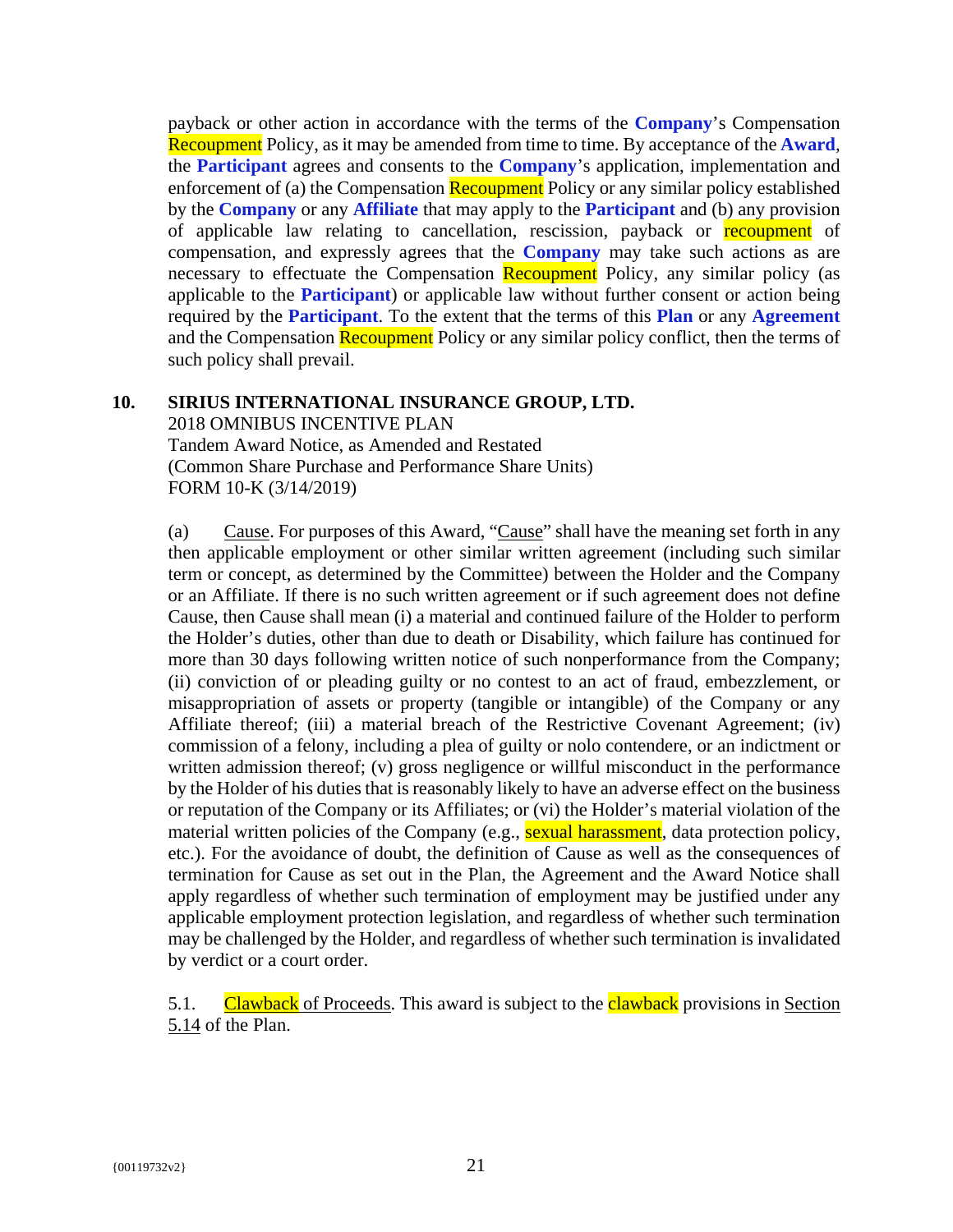## **11. SIRIUS INTERNATIONAL INSURANCE GROUP, LTD.** 2018 OMNIBUS INCENTIVE PLAN Performance Share Unit Award Notice FORM 10-K (3/14/2019)

(a) Cause. For purposes of this Award, "Cause" shall have the meaning set forth in any then applicable employment or other similar written agreement (including such similar term or concept, as determined by the Committee) between the Holder and the Company or an Affiliate. If there is no such written agreement or if such agreement does not define Cause, then Cause shall mean (i) a material and continued failure of the Holder to perform the Holder's duties, other than due to death or Disability, which failure has continued for more than 30 days following written notice of such nonperformance from the Company; (ii) conviction of or pleading guilty or no contest to an act of fraud, embezzlement, or misappropriation of assets or property (tangible or intangible) of the Company or any Affiliate thereof; (iii) a material breach of the Restrictive Covenant Agreement; (iv) commission of a felony, including a plea of guilty or nolo contendere, or an indictment or written admission thereof; (v) gross negligence or willful misconduct in the performance by the Holder of his duties that is reasonably likely to have an adverse effect on the business or reputation of the Company or its Affiliates; or (vi) the Holder's material violation of the material written policies of the Company (e.g., sexual harassment, data protection policy, etc.). For the avoidance of doubt, the definition of Cause as well as the consequences of termination for Cause as set out in the Plan, the Agreement and the Award Notice shall apply regardless of whether such termination of employment may be justified under any applicable employment protection legislation, and regardless of whether such termination may be challenged by the Holder, and regardless of whether such termination is invalidated by verdict or a court order.

5.1. Clawback of Proceeds. This award is subject to the **clawback** provisions in Section 5.14 of the Plan.

## **12. SIRIUS INTERNATIONAL INSURANCE GROUP, LTD.**

2018 OMNIBUS INCENTIVE PLAN Restricted Share Unit Award Notice FORM 10-K (3/14/2019)

(a) Cause. For purposes of this Award, "Cause" shall have the meaning set forth in any then applicable employment or other similar written agreement (including such similar term or concept, as determined by the Committee) between the Holder and the Company or an Affiliate. If there is no such written agreement or if such agreement does not define Cause, then Cause shall mean (i) a material and continued failure of the Holder to perform the Holder's duties, other than due to death or Disability, which failure has continued for more than 30 days following written notice of such nonperformance from the Company; (ii) conviction of or pleading guilty or no contest to an act of fraud, embezzlement, or misappropriation of assets or property (tangible or intangible) of the Company or any Affiliate thereof; (iii) a material breach of the Restrictive Covenant Agreement; (iv) commission of a felony, including a plea of guilty or nolo contendere, or an indictment or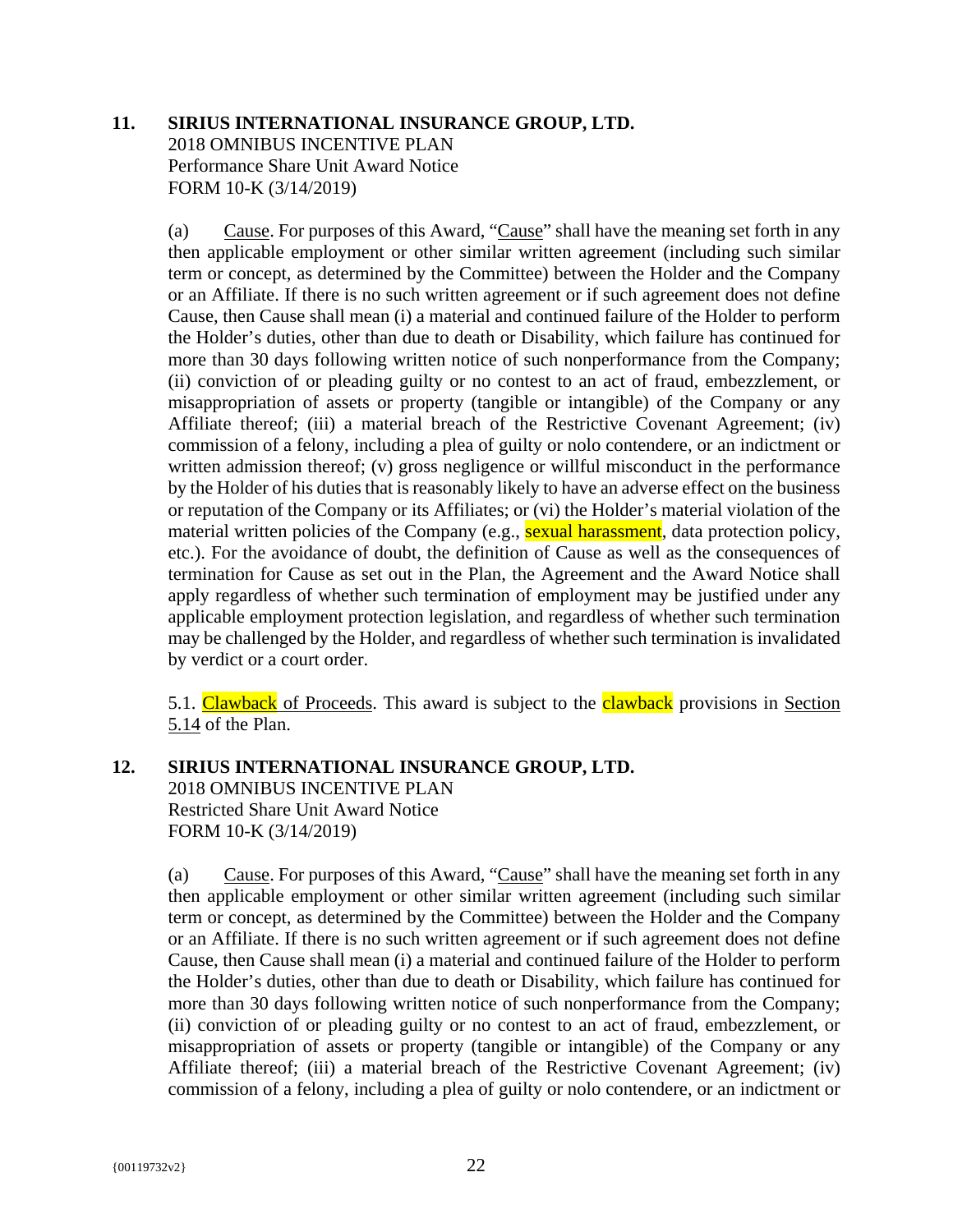written admission thereof; (v) gross negligence or willful misconduct in the performance by the Holder of his duties that is reasonably likely to have an adverse effect on the business or reputation of the Company or its Affiliates; or (vi) the Holder's material violation of the material written policies of the Company (e.g., sexual harassment, data protection policy, etc.). For the avoidance of doubt, the definition of Cause as well as the consequences of termination for Cause as set out in the Plan, the Agreement and the Award Notice shall apply regardless of whether such termination of employment may be justified under any applicable employment protection legislation, and regardless of whether such termination may be challenged by the Holder, and regardless of whether such termination is invalidated by verdict or a court order.

5.1. Clawback of Proceeds. This award is subject to the **clawback** provisions in Section 5.14 of the Plan.

#### **13. SIRIUS INTERNATIONAL INSURANCE GROUP, LTD.**

2018 OMNIBUS INCENTIVE PLAN 2019 Supplemental Restricted Share Unit Award Notice FORM 10-K (3/14/2019)

(a) Cause. For purposes of this Award, "Cause" shall have the meaning set forth in any then applicable employment or other similar written agreement (including such similar term or concept, as determined by the Committee) between the Holder and the Company or an Affiliate. If there is no such written agreement or if such agreement does not define Cause, then Cause shall mean (i) a material and continued failure of the Holder to perform the Holder's duties, other than due to death or Disability, which failure has continued for more than 30 days following written notice of such nonperformance from the Company; (ii) conviction of or pleading guilty or no contest to an act of fraud, embezzlement, or misappropriation of assets or property (tangible or intangible) of the Company or any Affiliate thereof; (iii) a material breach of the Restrictive Covenant Agreement; (iv) commission of a felony, including a plea of guilty or nolo contendere, or an indictment or written admission thereof; (v) gross negligence or willful misconduct in the performance by the Holder of his duties that is reasonably likely to have an adverse effect on the business or reputation of the Company or its Affiliates; or (vi) the Holder's material violation of the material written policies of the Company (e.g., sexual harassment, data protection policy, etc.). For the avoidance of doubt, the definition of Cause as well as the consequences of termination for Cause as set out in the Plan, the Agreement and the Award Notice shall apply regardless of whether such termination of employment may be justified under any applicable employment protection legislation, and regardless of whether such termination may be challenged by the Holder, and regardless of whether such termination is invalidated by verdict or a court order.

5.1. Clawback of Proceeds. This award is subject to the **clawback** provisions in Section 5.14 of the Plan.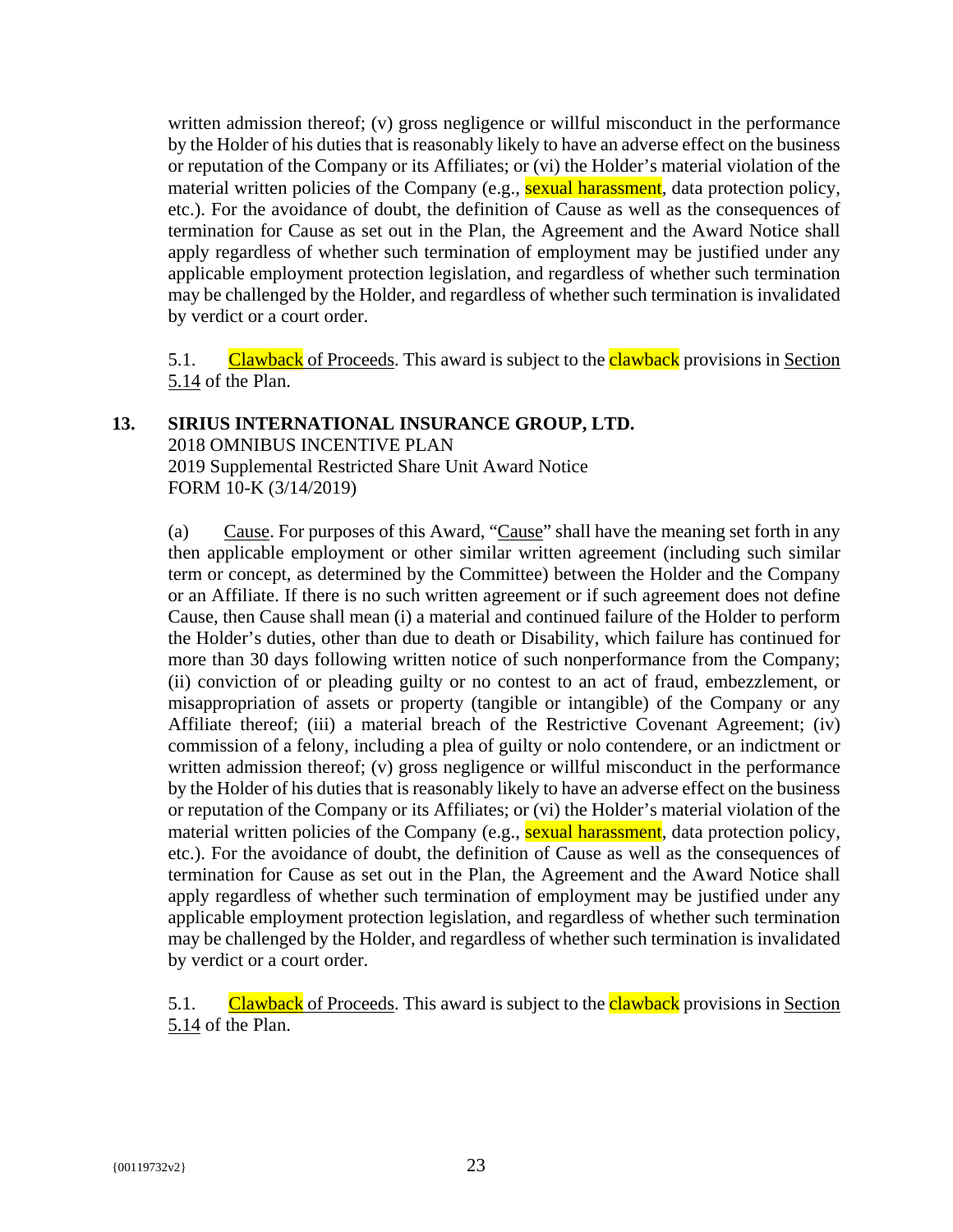## **14. HESKA CORPORATION**  STOCK INCENTIVE PLAN FORM 10-K (3/7/2019)

## **ARTICLE 7. CLAWBACK.**

Notwithstanding any other provisions in this Plan to the contrary, any Award received by a Subject Participant, and/or any Common Share issued upon exercise of any Award received by a Subject Participant hereunder, and/or any amount received with respect to any sale of any such Award or Common Share, will be subject to potential cancellation, recoupment, rescission, payback or other action to the extent required pursuant to applicable law, government regulation or national securities exchange listing requirement (or any **clawback** policy adopted by the Company from time to time pursuant to any such law, government regulation or national securities exchange listing requirement or to comport with good corporate governance practices). Each Subject Participant agrees and consents to the Company's application, implementation and enforcement of any **clawback** policy established by the Company that may apply to the Subject Participant and any provision of applicable law, government regulation or national securities exchange listing requirement relating to cancellation, rescission, payback or recoupment of compensation, and expressly agrees that the Company may take such actions as are necessary to effectuate any such policy (as applicable to the Subject Participant) or applicable law, government regulation or national securities exchange listing requirement without further consent or action being required by the Subject Participant.

15.5 *Cause* shall have the meaning assigned to such term in a Participant's written employment, severance, or similar agreement or Award Agreement with the Company, or, if no such agreement exists or the agreement does not define "Cause," Cause means a Participant's termination of service by the Company due to the Participant's (a) failure to perform his or her assigned duties or responsibilities as an Employee, Consultant or Outside Director of the Company or an Affiliate thereof (other than a failure resulting from the Participant's Disability) after notice thereof from the Company describing his or her failure to perform such duties or responsibilities; (b) breach of any confidentiality agreement, invention assignment agreement or written restrictive covenant agreement between the Participant and the Company or an Affiliate thereof; (c) engagement in any act of dishonesty, fraud, misrepresentation, moral turpitude or misappropriation of material property that was or is materially injurious to the Company or its Affiliates; (d) violation of any written Company policy, including, without limitation, any policy with respect to sexual harassment in the workplace; (e) violation of any federal or state law or regulation applicable to the Company's business; or (f) conviction of, or entrance of a plea of nolo contendere to, any crime. In addition, a Participant's service shall be deemed to have terminated for "Cause" if, on the date the Participant's service terminates, facts and circumstances exist that would have justified a termination for Cause, even if such facts and circumstances are discovered after such termination.

**15. CROWDSTRIKE HOLDINGS, INC.**  AMENDED AND RESTATED 2011 STOCK INCENTIVE PLAN FORM DRS (on S-1) (2/25/2019)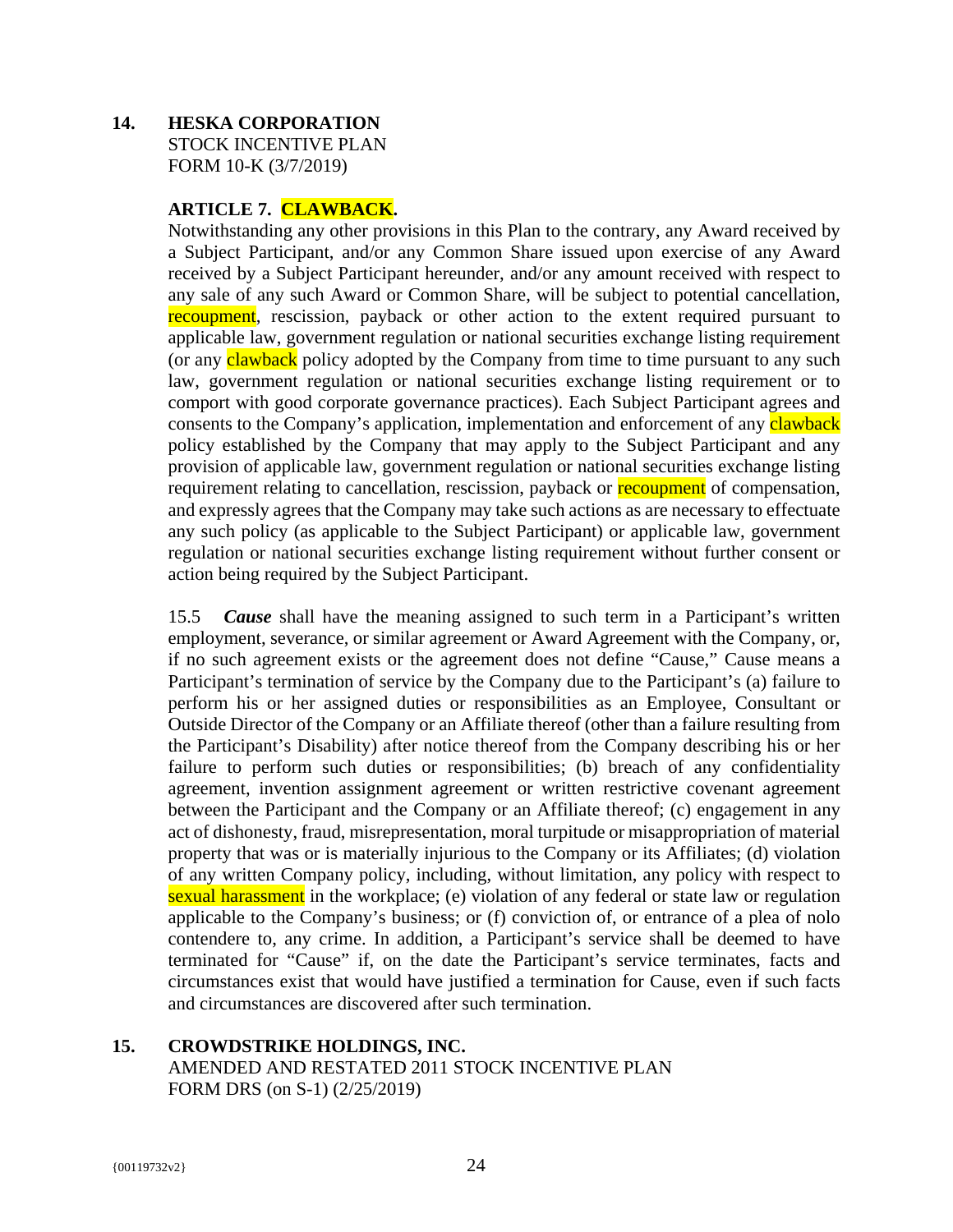(d) "Cause" means, in the absence of an Award agreement or Participant Agreement otherwise defining Cause, (i) a Participant's conviction of or indictment for any crime (whether or not involving the Company Group) (A) constituting a felony or (B) that has, or could reasonably be expected to result in, an adverse impact on the performance of the Participant's duties to the Employer, or otherwise has, or could reasonably be expected to result in, an adverse impact on the business or reputation of the Company or any other member of the Company Group; (ii) conduct of a Participant, in connection with his employment or service, that has, or could reasonably be expected to result in, material injury to the business or reputation of the Company or any other member of the Company Group; (iii) any material violation of the policies of the Employer, including, but not limited to those relating to **sexual harassment** or the disclosure or misuse of confidential information, or those set forth in the manuals or statements of policy of the Employer; (iv) willful neglect in the performance of a Participant's duties for the Employer or willful or repeated failure or refusal to perform such duties; (v) acts of willful misconduct on the part of a Participant in the course of his employment or service that has, or could be reasonably expected to result in material injury to the reputation or business of the Company or the Company Group; (vi) embezzlement, misappropriation or fraud committed by a Participant or at his direction, or with his personal knowledge, in the course of his employment or service, that has, or could be reasonably expected to result in material injury to the reputation or business of the Company or the Company Group; or (vii) a Participant's breach of any material provision of any Participant Agreement that has, or could be reasonably expected to result in material injury to the reputation or business of the Company or the Company Group, which breach is not susceptible to cure, or that is not cured within thirty (30) days after the Participant is given written notice of such breach by the Board; *provided*, *however*, that if, subsequent to a Participant's voluntary Termination for any reason or involuntary Termination by the Employer without Cause, it is discovered that the Participant's employment or service could have been terminated for Cause, upon determination by the Committee, such Participant's employment or service shall be deemed to have been terminated for Cause for all purposes under this Plan. In the event there is an Award agreement or a Participant Agreement defining Cause, "Cause" shall have the meaning provided in such agreement, and a Termination by the Employer for Cause hereunder shall not be deemed to have occurred unless all applicable notice and cure periods in such Award agreement or Participant Agreement are complied with.

(c) Clawback/Recoupment Policy. Notwithstanding anything contained herein to the contrary, all Awards granted under the **Plan** shall be and remain subject to any incentive compensation clawback or recoupment policy currently in effect or as may be adopted by the **Board** and, in each case, as may be amended from time to time. Any such policy adoption or amendment shall in no event require the prior consent of any **Participant**. Additionally, the **Committee** may adopt such procedures and sub-plans as are necessary or appropriate to permit participation in the **Plan** by Eligible Persons who are foreign nationals or employed or providing services outside the United States.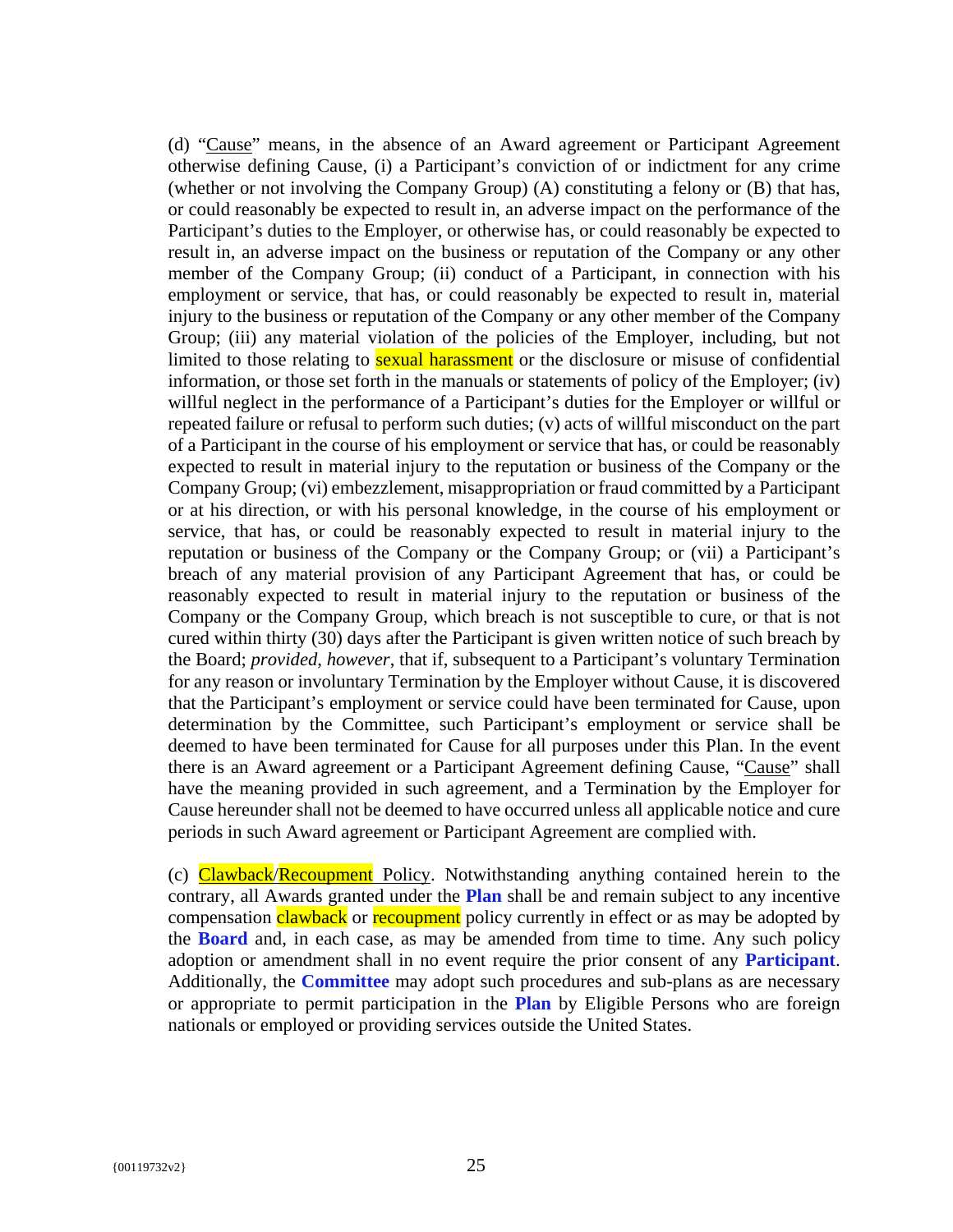## **16. ALIGHT INC.**  2019 OMNIBUS INCENTIVE PLAN FORM S-1 (2/14/2019)

(g) "**Cause**" means, as to any Participant, unless the applicable Award Agreement states otherwise, (i) "Cause", as defined in any employment, severance or consulting agreement between the Participant and the Service Recipient in effect at the time of such Termination, or (ii) in the absence of any such employment or consulting agreement (or the absence of any definition of "Cause" contained therein), the Participant's (A) willful neglect in the performance of the Participant's duties for the Service Recipient or willful or repeated failure or refusal to perform such duties; (B) engagement in conduct in connection with the Participant's employment or service with the Service Recipient, which results in, or could reasonably be expected to result in, material harm to the business or reputation of the Service Recipient or any other member of the Company Group; (C) conviction of, or plea of guilty or no contest to (I) any felony or (II) any other crime that results in, or could reasonably be expected to result in, material harm to the business or reputation of the Service Recipient or any other member of the Company Group; (D) material violation of the written policies of the Service Recipient, including, but not limited to, those relating to **sexual harassment** or the disclosure or misuse of confidential information, or those set forth in the manuals or statements of policy of the Service Recipient; (E) fraud or misappropriation, embezzlement, or misuse of funds or property belonging to the Service Recipient or any other member of the Company Group; or (F) act of personal dishonesty that involves personal profit in connection with the Participant's employment or service to the Service Recipient; *provided*, in any case, that a Participant's resignation after an event that would be grounds for a Termination for Cause will be treated as a Termination for Cause hereunder.

(v) Clawback/Repayment. All Awards shall be subject to reduction, cancellation, forfeiture or **recoupment** to the extent necessary to comply with (i) any **clawback**, forfeiture or other similar policy adopted by the **Board** or the **Committee** and as in effect from time to time; and (ii) applicable law. Further, unless otherwise determined by the **Committee**, to the extent that the **Participant** receives any amount in excess of the amount that the **Participant** should otherwise have received under the terms of the **Award** for any reason (including, without limitation, by reason of a financial restatement, mistake in calculations or other administrative error), the **Participant** shall be required to repay any such excess amount to the **Company**.

**17. DELL TECHNOLOGIES INC.**  2013 STOCK INCENTIVE PLAN FORM 8-K (12/28/2018) FORM S-4A (10/4/2018) FORM 8-K (9/9/2016) FORM S-8 (9/6/2016)

> (d) "Cause" with respect to a Participant shall mean "Cause" as defined in the applicable Stock Award Agreement or, if "Cause" is not defined therein, the occurrence of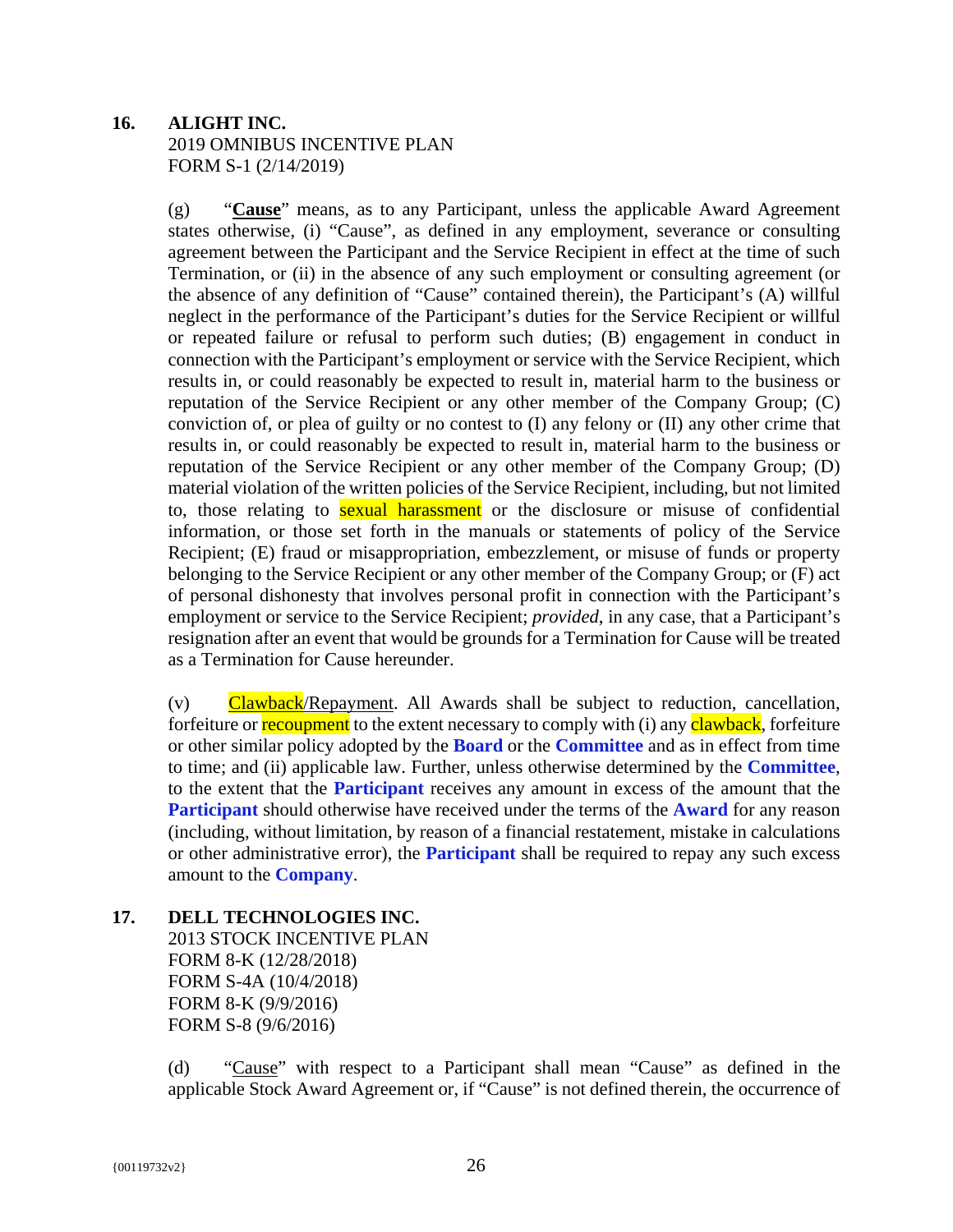any of the following: (i) a violation of the Participant's obligations regarding confidentiality or the protection of sensitive, confidential or proprietary information, or trade secrets, or a violation of any other restrictive covenant by which the Participant is bound; (ii) an act or omission by the Participant resulting in the Participant being charged with a criminal offense which constitutes a felony or involves moral turpitude or dishonesty; (iii) conduct by the Participant which constitutes gross neglect, insubordination, willful misconduct, or a breach of any Code of Conduct of the Subsidiary that employs the Participant or a fiduciary duty to the Company, any of its Affiliates or the stockholders of the Company; or (iv) a determination by the Company's senior management that the Participant violated state or federal law relating to the workplace environment, including, without limitation, laws relating to **sexual harassment** or age, sex, race or other prohibited discrimination.

#### 20. **Clawback / Repayment**

All Stock Awards shall be subject to reduction, cancellation, forfeiture or recoupment to the extent necessary to comply with (i) any **clawback**, forfeiture or other similar policy adopted by the **Board** or the **Committee** and as in effect from time to time, and (ii) **Applicable Law**. Further, to the extent that the Participant receives any amount in excess of the amount that the Participant should otherwise have received under the terms of the Stock Award for any reason (including, without limitation, by reason of a financial restatement, mistake in calculations or other administrative error), the Participant shall be required to repay any such excess amount to the Company.

#### **18**. **CONVERSIONPOINT HOLDINGS, INC.**

2018 OMNIBUS INCENTIVE PLAN FORM DRS (on S-1) (12/17/2018)

#### **1.07 Cause**

"Cause" means "Cause" as such term is defined in any employment or service agreement between the Company or any Affiliate and the Participant except as otherwise determined by the Committee and set forth in the applicable Agreement. If no such employment or service agreement exists or if such employment or service agreement does not contain any such definition, except as otherwise determined by the Committee and set forth in the applicable Agreement, "Cause" means (a) the Participant's willful and continued failure to comply with the lawful directives of the Board or any supervisory personnel of the Participant, (b) any criminal act or act of dishonesty or willful misconduct by the Participant that has a material adverse effect on the property, operations, business or reputation of the Company or any Affiliate (willful for purposes of this definition, shall mean done, or omitted to be done, by the Participant in bad faith and without reasonable belief that the Participant's action or omission was in the best interest of the Company or any Affiliate), (c) the material breach by the Participant of the terms of any confidentiality, non-competition, non-solicitation or other agreement that the Participant has with the Company or any Affiliate or of any duty the Participant owes the Company or any Affiliate, (d) acts by the Participant of willful malfeasance or gross negligence in a matter of material importance to the Company or any Affiliate, (e) any act of fraud, embezzlement, theft, misappropriation or misuse by the Participant of the funds or property of the Company or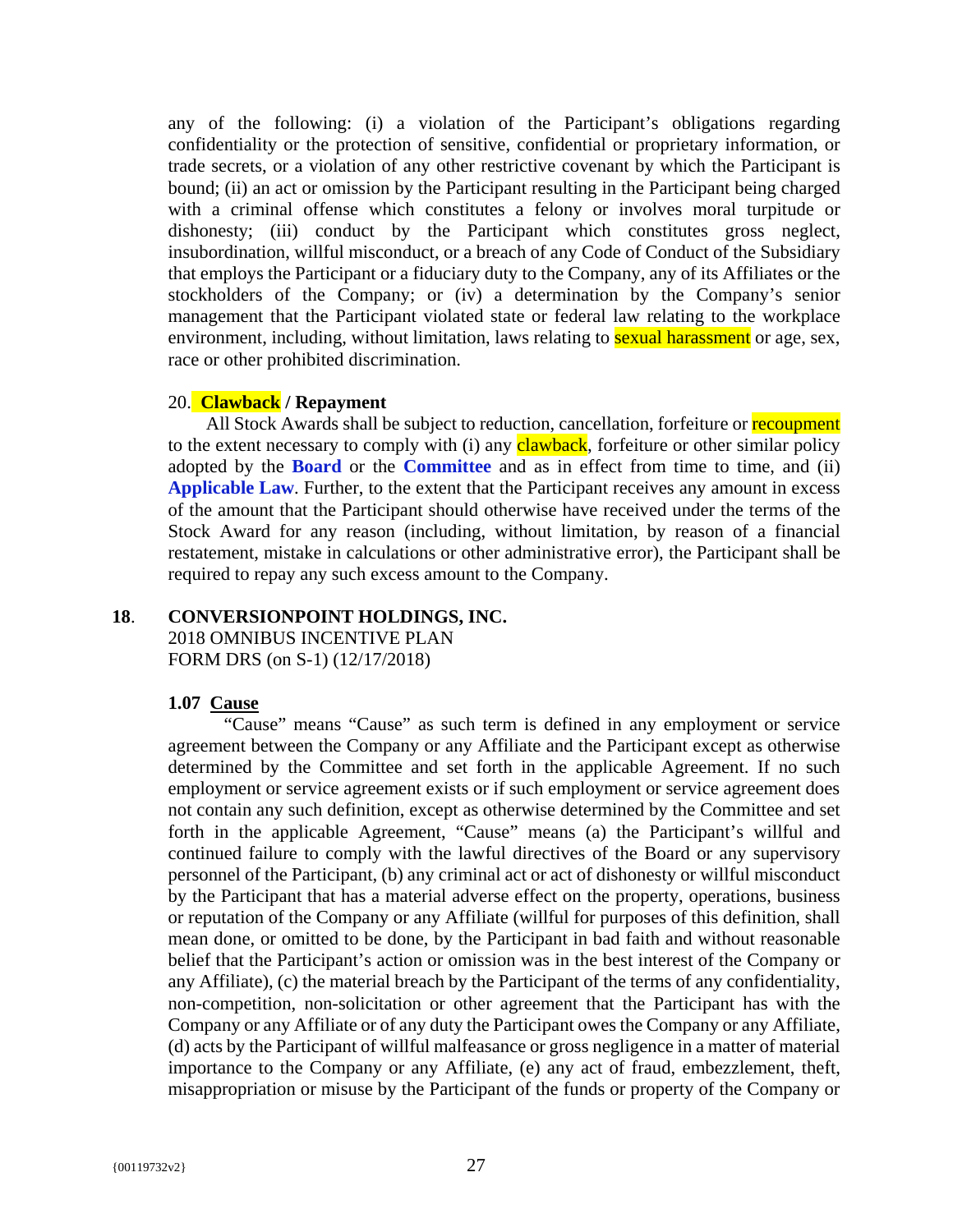any Affiliate, (f) any falsification by the Participant of any record or report in connection with the Participant's duties and obligations to the Company or any Affiliate, (g) the Participant's **sexual harassment** of any other employees of the Company or any Affiliate, (h) the breach by the Participant of any fiduciary duty against the Company or any Affiliate, (i) the Participant being indicted for a felony that has a material adverse effect on the property, operations, business or reputation of the Company or any Affiliate or being convicted of any other felony or plea of guilty or nolo contendre to any other felony or (j) any other action that may damage the image of the Company's or an Affiliate's business or their or its standing in the industry, including but not limited to the possession, use or sale of illegal drugs, the abuse of alcohol or prescribed medication, or any other act or omission which the Company or an Affiliate considers to be a violation of Federal, state or local law or regulations other than a simple traffic violation.

#### **17.03 Forfeiture or Reimbursement**

A **Participant** shall be required to forfeit any and all rights under Awards or to reimburse the **Company** for any payment under any **Award** (with interest as necessary to avoid imputed interest or original issue discount under the **Code** or as otherwise required by applicable law) to the extent applicable law or any applicable claw-back or recoupment policy of the **Company** or any of its Affiliates requires such forfeiture or reimbursement.

#### **19.10 Other Conditions**

The Committee, in its discretion, may require the **Participant** on or before the date of grant, exercise, payment or settlement of an **Award** to enter into (a) a confidentiality, non-solicitation, non-competition, non-disparagement or other similar agreement with the **Company** or any **Affiliate**, which may become effective on the date of termination of employment or service of the **Participant** with the **Company** or any **Affiliate** or any other date the **Committee** may specify and shall contain such terms and conditions as the **Committee** shall otherwise specify, (b) an agreement to cancel any other employment agreement, service agreement, fringe benefit or compensation arrangement in effect between the **Company** or any **Affiliate** and such **Participant** and/or (c) a shareholders' agreement with respect to shares of **Common Stock** to be issued pursuant to the **Award**. If the **Participant** should fail to enter into any such agreement at the **Committee**'s request, then no **Award** shall be granted, exercised, paid or settled and the number of shares of **Common Stock** that would have been subject to such **Award**, if any, shall be added to the remaining shares of **Common Stock** available under the **Plan**. In the event the **Participant** should enter into any such confidentiality, non-solicitation, non-competition, nondisparagement or other similar agreement with the **Company** or any **Affiliate**, as a condition to the grant, exercise, payment or settlement of the **Award**, and the **Participant** subsequently breach or violate any provision of such agreement, then the **Participant** shall forfeit any and all further rights under such **Award** and the Clawback Requirement shall be triggered.

#### **19.16 Compensation Recoupment Policy**

Notwithstanding any other provision of this **Plan** or any **Agreement** to the contrary, any **Award** received by the **Participant** and/or shares of **Common Stock** issued and/or cash paid hereunder, and/or any amount received with respect to any sale of any such shares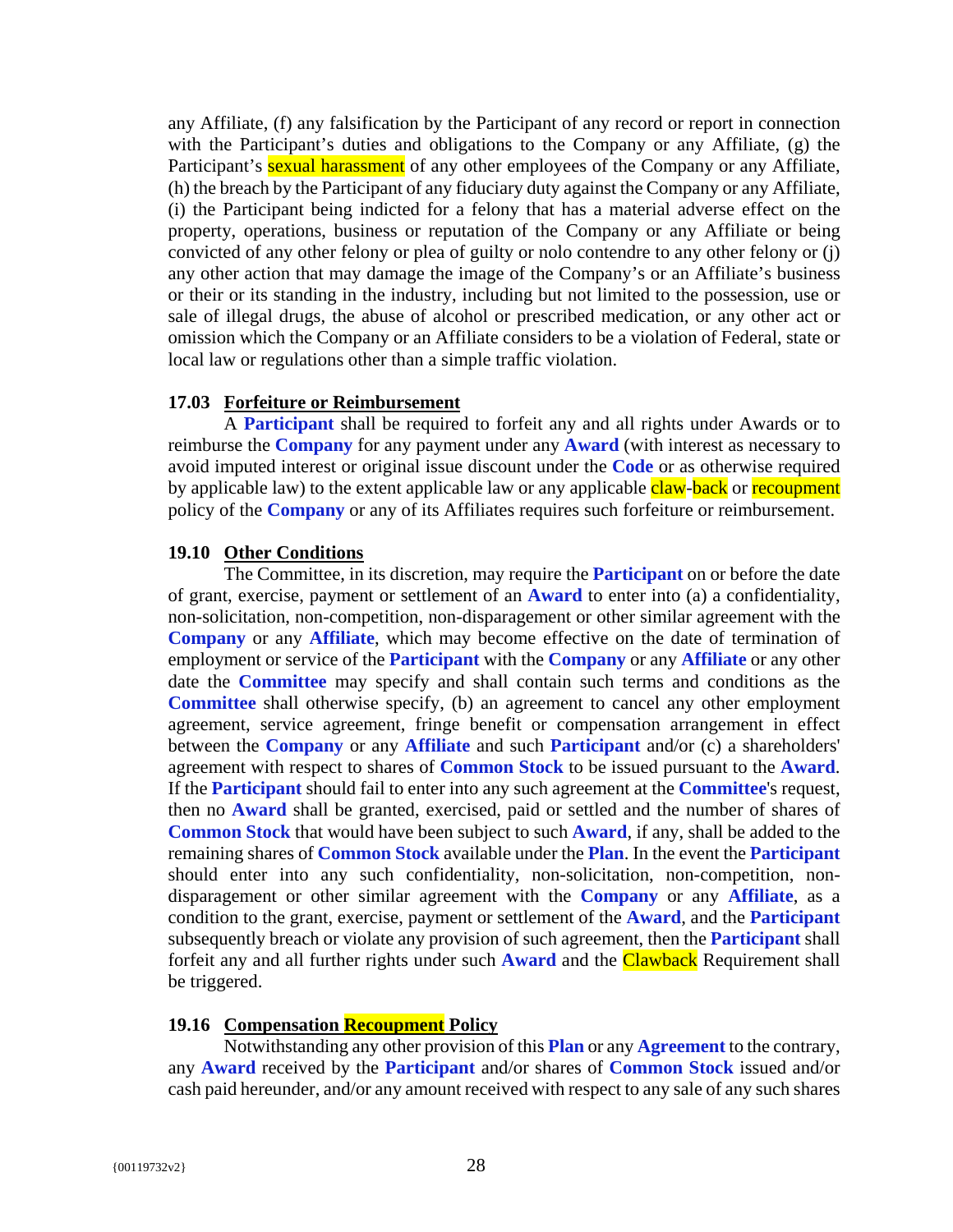of **Common Stock**, shall be subject to potential cancellation, recoupment, rescission, payback or other action in accordance with the terms of the **Company**'s Compensation Recoupment Policy, as it may be amended from time to time. By acceptance of the **Award**, the **Participant** agrees and consents to the **Company**'s application, implementation and enforcement of (a) the Compensation Recoupment Policy or any similar policy established by the **Company** or any **Affiliate** that may apply to the **Participant** and (b) any provision of applicable law relating to cancellation, rescission, payback or recoupment of compensation, and expressly agrees that the **Company** may take such actions as are necessary to effectuate the Compensation Recoupment Policy, any similar policy (as applicable to the **Participant**) or applicable law without further consent or action being required by the **Participant**. To the extent that the terms of this **Plan** or any **Agreement** and the Compensation Recoupment Policy or any similar policy conflict, then the terms of such policy shall prevail.

## **19. SIRIUS INTERNATIONAL INSURANCE GROUP, LTD.** 2018 OMNIBUS INCENTIVE PLAN TANDEM AWARD NOTICE (COMMON SHARE PURCHASE AND PERFORMANCE SHARE UNITS) FORM 10-Q (11/16/2018)

(a) Cause. For purposes of this Award, "Cause" shall have the meaning set forth in any then applicable employment or other similar written agreement (including such similar term or concept, as determined by the Committee) between the Holder and the Company or an Affiliate. If there is no such written agreement or if such agreement does not define Cause, then Cause shall mean (i) a material and continued failure of the Holder to perform the Holder's duties, other than due to death or Disability, which failure has continued for more than 30 days following written notice of such nonperformance from the Company; (ii) conviction of or pleading guilty or no contest to an act of fraud, embezzlement, or misappropriation of assets or property (tangible or intangible) of the Company or any Affiliate thereof; (iii) a material breach of the Restrictive Covenant Agreement; (iv) commission of a felony, including a plea of guilty or nolo contendere, or an indictment or written admission thereof; (v) gross negligence or willful misconduct in the performance by the Holder of his duties that is reasonably likely to have an adverse effect on the business or reputation of the Company or its Affiliates; or (vi) the Holder's material violation of the material written policies of the Company (e.g., sexual harassment, data protection policy, etc.). For the avoidance of doubt, the definition of Cause as well as the consequences of termination for Cause as set out in the Plan, the Agreement and the Award Notice shall apply regardless of whether such termination of employment may be justified under any applicable employment protection legislation, and regardless of whether such termination may be challenged by the Holder, and regardless of whether such termination is invalidated by verdict or a court order.

5.1. Clawback of Proceeds. This award is subject to the **clawback** provisions in Section 5.14 of the Plan.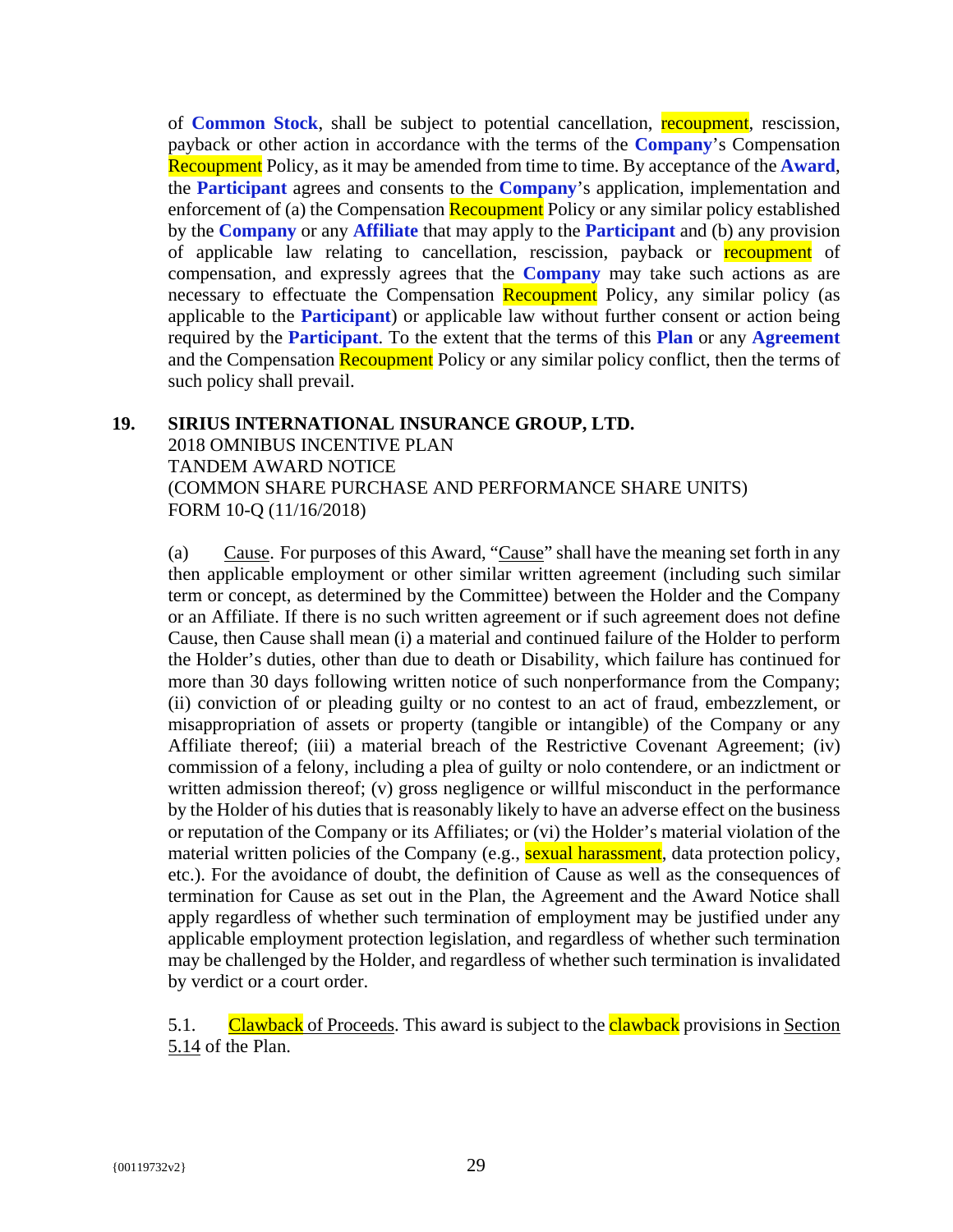## **20. GATES INDUSTRIAL CORP PLC** 2018 OMNIBUS INCENTIVE PLAN FORM 10-Q (11/2/2018) FORM S-1/A (1/12/2018)

(g) "**Cause**" means, as to any Participant, unless the applicable Award Agreement states otherwise, (i) "Cause," as defined in any employment or consulting agreement between the Participant and the Service Recipient or as defined in the Company's Executive Severance Plan to the extent the Participant participates in such plan, in each case, in effect at the time of such Termination; or (ii) in the absence of any such employment or consulting agreement (or the absence of any definition of "Cause" contained therein), the Participant's (A) willful neglect in the performance of the Participant's duties for the Service Recipient or willful or repeated failure or refusal to perform such duties; (B) engagement in conduct in connection with the Participant's employment or service with the Service Recipient, which results in, or could reasonably be expected to result in, material harm to the business or reputation of the Service Recipient or any other member of the Company Group; (C) conviction of, or plea of guilty or no contest to, (I) any felony or (II) any other crime that results in, or could reasonably be expected to result in, material harm to the business or reputation of the Service Recipient or any other member of the Company Group; (D) material violation of the written policies of the Service Recipient, including, but not limited to, those relating to sexual harassment or the disclosure or misuse of confidential information, or those set forth in the manuals or statements of policy of the Service Recipient; (E) fraud or misappropriation, embezzlement, or misuse of funds or property belonging to the Service Recipient or any other member of the Company Group; or (F) act of personal dishonesty that involves personal profit in connection with the Participant's employment or service to the Service Recipient; *provided,* in any case, a Participant's resignation after an event that would be grounds for a Termination for Cause will be treated as a Termination for Cause hereunder.

(v) Clawback/Repayment. All Awards shall be subject to reduction, cancellation, forfeiture, or recoupment to the extent necessary to comply with (A) any clawback, forfeiture, or other similar policy adopted by the Board or the Committee and as in effect from time to time, and (B) applicable law. Further, to the extent that the Participant receives any amount in excess of the amount that the Participant should otherwise have received under the terms of the Award for any reason (including, without limitation, by reason of a financial restatement, mistake in calculations, or other administrative error), the Participant shall be required to repay any such excess amount to the Company.

#### **21. RILEY EXPLORATION - PERMIAN, LLC** 2018 LONG TERM INCENTIVE PLAN FORM OF RESTRICTED STOCK AGREEMENT (Time Vesting)

FORM S-1/A (10/5/2018)

(i) "*Cause*" shall mean any of the following: (i) your commission of fraud, theft, or embezzlement against the Company or any of its direct and indirect subsidiaries (collectively, with the Company, the "*Company Group*") or a breach of fiduciary duty with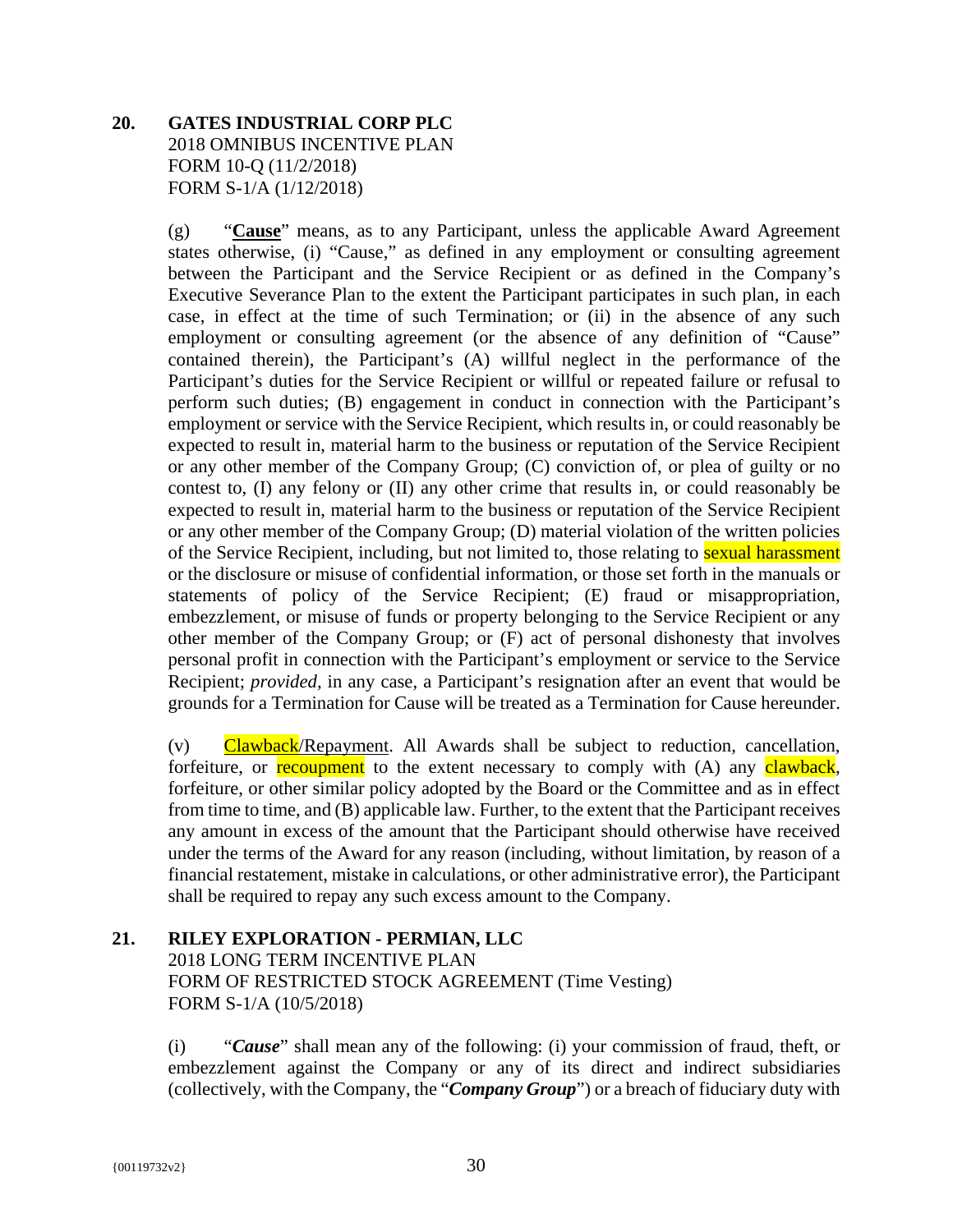respect to any member of the Company Group; (ii) your failure or refusal (other than due to Disability) without proper legal cause to perform your duties or to follow the lawful directions of the Board or the Chief Executive Officer; (iii) your breach of this Agreement, or breach of any other written agreement between you and any member of the Company Group; (iv) your misconduct or gross negligence in the performance of duties to any member of the Company Group; (v) your breach or violation of any policy of any member of the Company Group, including all applicable codes of conduct and pertaining to **sexual** harassment, discrimination or insider trading; or (vi) any other act or omission by you that is, or can reasonably be expected to be, materially injurious to the Company or any other member of the Company Group, in each case as determined in good faith by the Board; provided, however, that if your actions or omissions as set forth in clauses (ii), (iii), (iv), (v) or (vi) above are of such nature that they may be cured, as determined by the Board in its sole discretion, such actions or omissions must remain uncured thirty (30) days after the Board has provided you written notice of the obligation to cure such actions or omissions in order for a termination to be deemed for Cause.

26. Clawback. To the extent required by applicable law or any applicable securities exchange listing standards, or as otherwise determined by the Board (or a committee thereof), all shares of Stock granted under this Agreement shall be subject to the provisions of any applicable **clawback** policies or procedures adopted by the Company, which clawback policies or procedures may provide for forfeiture and/or recoupment of such shares of Stock. Notwithstanding any provision of this Agreement to the contrary, the Company reserves the right, without your consent, to adopt any such **clawback** policies and procedures, including such policies and procedures applicable to this Agreement with retroactive effect.

## **22. RILEY EXPLORATION - PERMIAN, LLC** 2018 LONG TERM INCENTIVE PLAN FORM OF RESTRICTED STOCK AGREEMENT (Performance Vesting) FORM S-1/A (10/5/2018)

(i) "*Cause*" shall mean any of the following: (i) your commission of fraud, theft, or embezzlement against the Company or any of its direct and indirect subsidiaries (collectively, with the Company, the "*Company Group*") or a breach of fiduciary duty with respect to any member of the Company Group; (ii) your failure or refusal (other than due to Disability) without proper legal cause to perform your duties or to follow the lawful directions of the Board [or the Chief Executive Officer]; (iii) your breach of this Agreement, or breach of any other written agreement between you and any member of the Company Group; (iv) your misconduct or gross negligence in the performance of duties to any member of the Company Group; (v) your breach or violation of any policy of any member of the Company Group, including all applicable codes of conduct and pertaining to sexual harassment, discrimination or insider trading; or (vi) any other act or omission by you that is, or can reasonably be expected to be, materially injurious to the Company or any other member of the Company Group, in each case as determined in good faith by the Board; provided*,* however*,* that if your actions or omissions as set forth in clauses (ii), (iii), (iv), (v) or (vi) above are of such nature that they may be cured, as determined by the Board in its sole discretion, such actions or omissions must remain uncured thirty (30) days after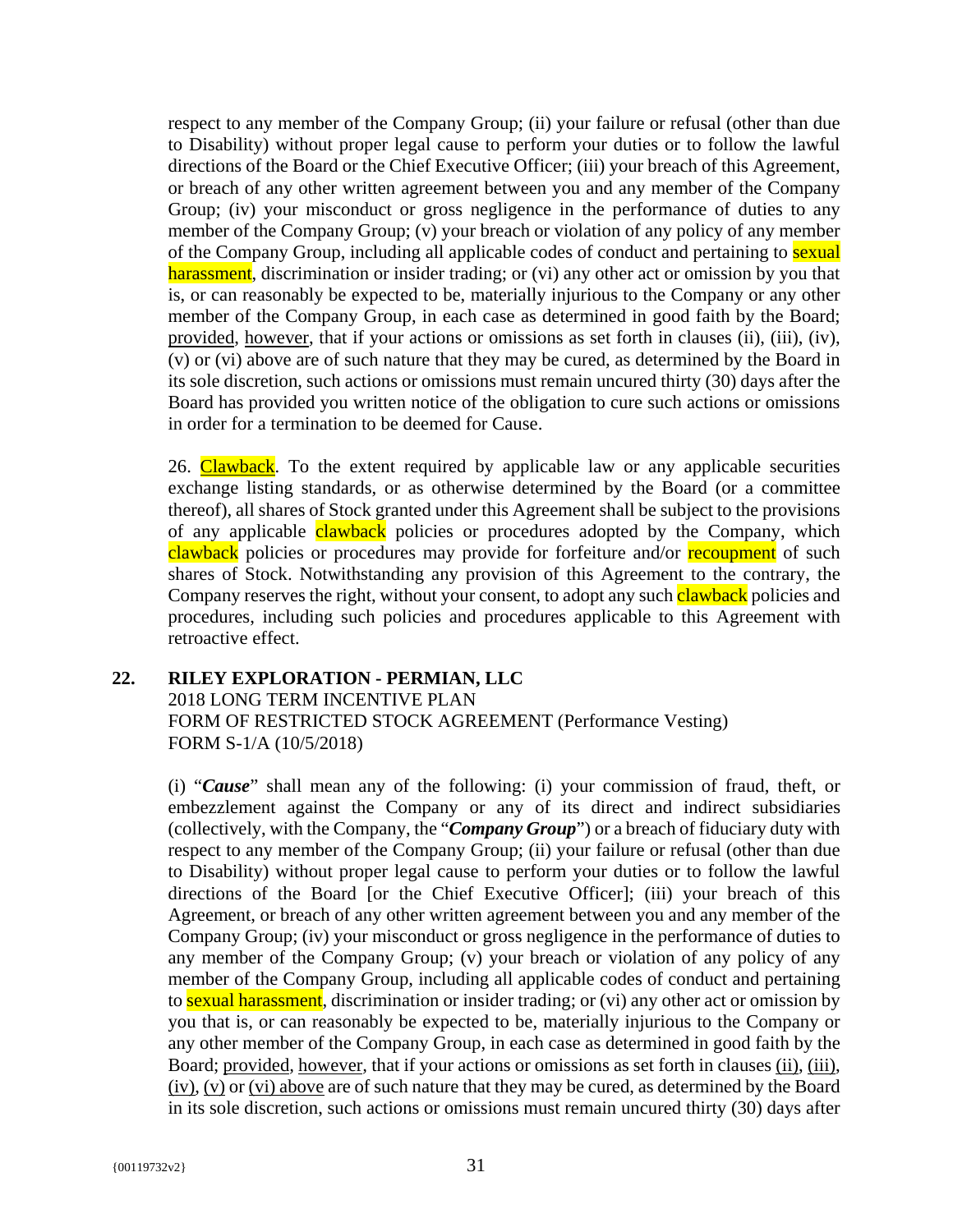the Board has provided you written notice of the obligation to cure such actions or omissions in order for a termination to be deemed for Cause.

26. Clawback. To the extent required by applicable law or any applicable securities exchange listing standards, or as otherwise determined by the Board (or a committee thereof), all shares of Stock granted under this Agreement shall be subject to the provisions of any applicable clawback policies or procedures adopted by the Company, which clawback policies or procedures may provide for forfeiture and/or recoupment of such shares of Stock. Notwithstanding any provision of this Agreement to the contrary, the Company reserves the right, without your consent, to adopt any such **clawback** policies and procedures, including such policies and procedures applicable to this Agreement with retroactive effect.

#### **23. TALOS ENERGY INC.**  LONG TERM INCENTIVE PLAN RESTRICTED STOCK UNIT GRANT NOTICE

FORM S-4 (9/14/2018)

(a) "*Cause*" means "cause" (or a term of like import) as defined under the Company's severance plan covering the Participant or the Participant's employment or severance agreement with the Company or an Affiliate or, in the absence of such a plan, agreement that defines "cause" (or a term of like import), Cause shall mean (i) the Participant's material breach of any written agreement between the Participant and the Company or an Affiliate; (ii) the Participant's material breach of any law applicable to the workplace or employment relationship, or the Participant's material breach of any material policy or code of conduct established by the Company or an Affiliate applicable to the Participant, including the Company's policies on discrimination, harassment and **sexual harassment**; (iii) the Participant's gross negligence, willful misconduct, breach of fiduciary duty, fraud, theft or embezzlement on the part of the Participant; (iv) the commission by the Participant of, or conviction or indictment of the Participant for, or plea of *nolo contendere* by the Participant to, any felony (or state law equivalent) or any crime involving moral turpitude; or (v) the Participant's willful failure or refusal, other than due to Disability to performance the Participant's obligations or to follow any lawful directive from the Company, as determined by the Company; *provided, however*, that if the Participant's action or omissions as set forth in clause (v) are of such a nature that the Company determines that they are curable by the Participant, such actions or omissions must remain uncured 30 days after the Company provides the Participant written notice of the obligation to cure such actions or omissions.

19. **Clawback**. Notwithstanding any provision in the Grant Notice, this Agreement or the Plan to the contrary, to the extent required by (a) applicable law, including, without limitation, the requirements of the Dodd-Frank Wall Street Reform and Consumer Protection Act of 2010, any SEC rule or any applicable securities exchange listing standards and/or (b) any policy that may be adopted or amended by the Board from time to time, all shares of Stock issued hereunder shall be subject to forfeiture, repurchase,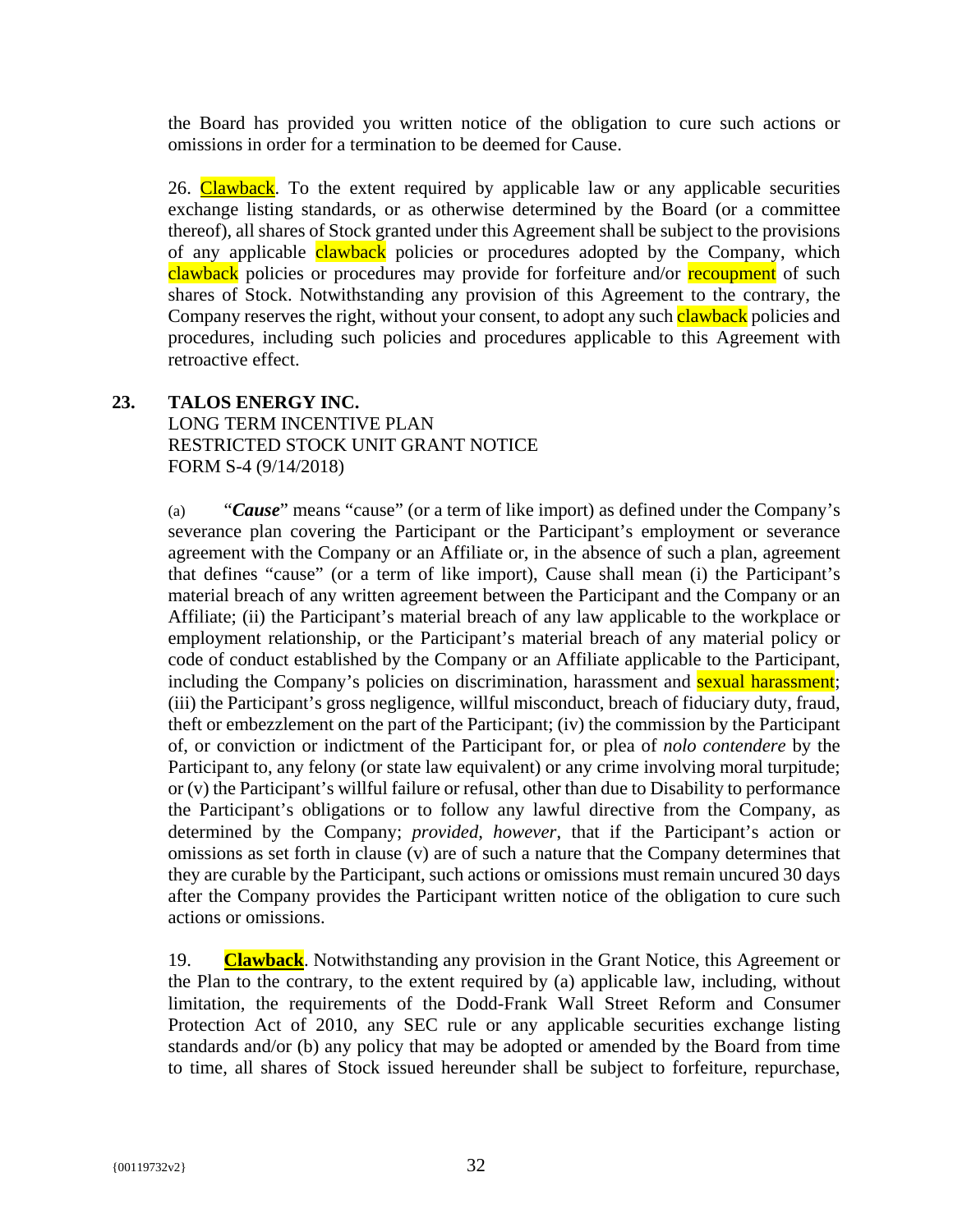recoupment and/or cancellation to the extent necessary to comply with such law(s) and/or policy.

## **24. TALOS ENERGY INC.**  LONG TERM INCENTIVE PLAN PERFORMANCE SHARE UNIT GRANT NOTICE FORM S-4 (9/14/2018)

(a) "*Cause*" means "cause" (or a term of like import) as defined under the Company's severance plan covering the Participant or the Participant's employment or severance agreement with the Company or an Affiliate or, in the absence of such a plan, agreement that defines "cause" (or a term of like import), Cause shall mean (i) the Participant's material breach of any written agreement between the Participant and the Company or an Affiliate; (ii) the Participant's material breach of any law applicable to the workplace or employment relationship, or the Participant's material breach of any material policy or code of conduct established by the Company or an Affiliate applicable to the Participant, including the Company's policies on discrimination, harassment and **sexual harassment**; (iii) the Participant's gross negligence, willful misconduct, breach of fiduciary duty, fraud, theft or embezzlement on the part of the Participant; (iv) the commission by the Participant of, or conviction or indictment of the Participant for, or plea of *nolo contendere* by the Participant to, any felony (or state law equivalent) or any crime involving moral turpitude; or (v) the Participant's willful failure or refusal, other than due to Disability to performance the Participant's obligations or to follow any lawful directive from the Company, as determined by the Company; *provided, however*, that if the Participant's action or omissions as set forth in clause (v) are of such a nature that the Company determines that they are curable by the Participant, such actions or omissions must remain uncured 30 days after the Company provides the Participant written notice of the obligation to cure such actions or omissions.

20. **Clawback**. Notwithstanding any provision in the Grant Notice, this Agreement or the Plan to the contrary, to the extent required by (a) applicable law, including, without limitation, the requirements of the Dodd-Frank Wall Street Reform and Consumer Protection Act of 2010, any SEC rule or any applicable securities exchange listing standards and/or (b) any policy that may be adopted or amended by the Board from time to time, all shares of Stock issued hereunder shall be subject to forfeiture, repurchase, recoupment and/or cancellation to the extent necessary to comply with such law(s) and/or policy.

**25. TENABLE HOLDINGS, INC.**  2016 STOCK INCENTIVE PLAN FORM S-8 (7/26/2018) FORM S-1 (6/29/2018) FORM DRS (on S-1) (4/27/2018)

> (e) "Cause" means, with respect to any Participant and in the absence of an Award Agreement or Participant Agreement otherwise defining Cause, (1) the Participant's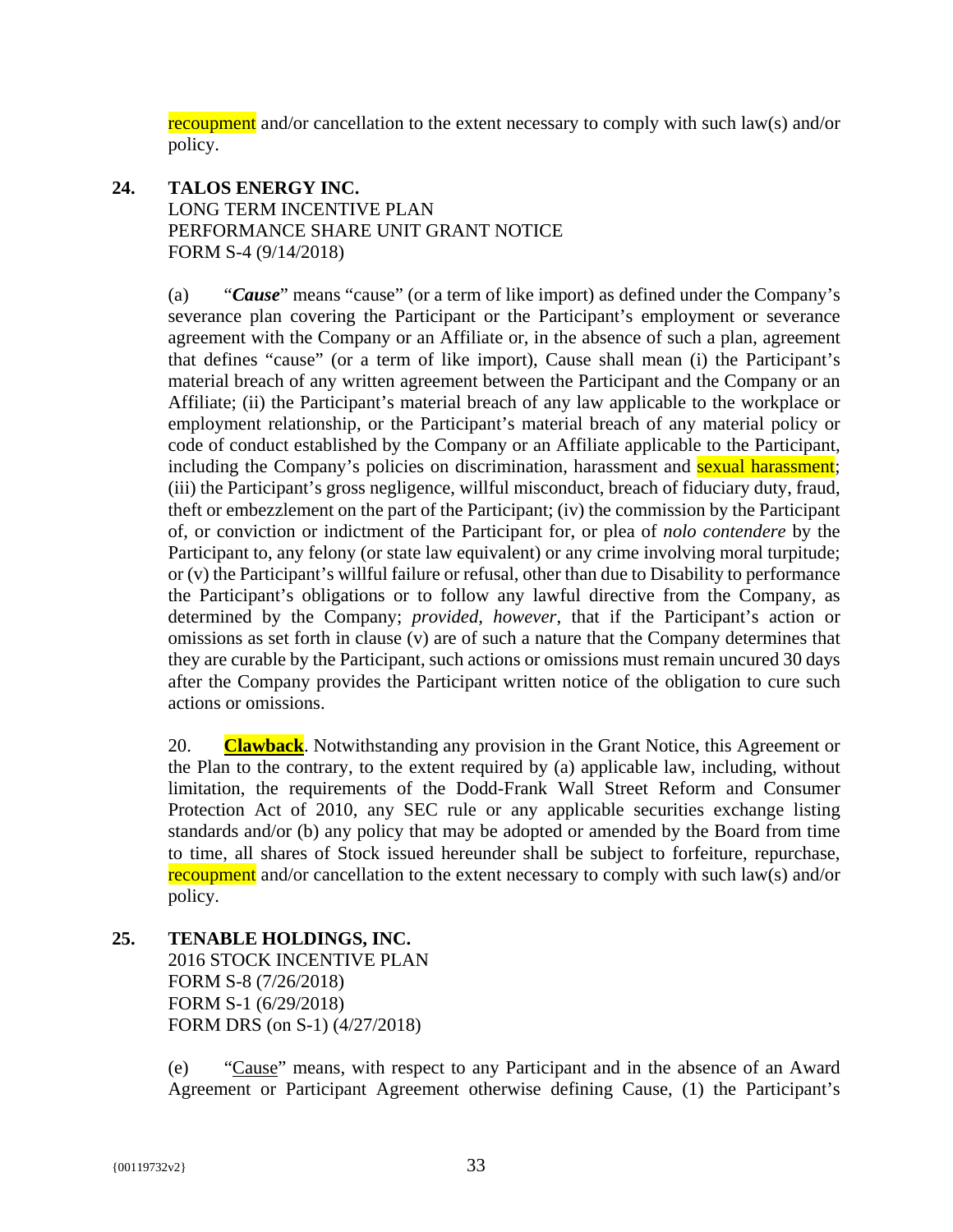conviction of or indictment for any crime (whether or not involving the Company Group) (A) constituting a felony or (B) that has, or could reasonably be expected to result in, an adverse impact on the performance of the Participant's duties to the Service Recipient, or otherwise has, or could reasonably be expected to result in, an adverse impact on the business or reputation of any member of the Company Group; (2) conduct of the Participant, in connection with his or her employment or service, that has resulted, or could reasonably be expected to result, in material injury to the business or reputation of any member of the Company Group; (3) any material violation of the policies of the Service Recipient, including, but not limited to, those relating to **sexual harassment** or the disclosure or misuse of confidential information, or those set forth in the manuals or statements of policy of the Service Recipient; (4) the Participant's act(s) of gross negligence or willful misconduct in the course of his or her employment or service with the Service Recipient; (5) misappropriation by the Participant of any material assets or any business opportunities of any member of the Company Group; (6) embezzlement or fraud committed by the Participant, at the Participant's direction, or with the Participant's prior actual knowledge; or (7) willful neglect in the performance of the Participant's duties for the Service Recipient or willful or repeated failure or refusal to perform such duties; *provided, however*, that with respect to any Termination for Cause relying on clause (2), (3) or (7) of this sentence, to the extent that such act or acts or failure or failures to act are curable, the Participant shall be given not less than ten (10) days' written notice of the Service Recipient's intention to terminate the Participant for Cause, such notice to state in detail the particular act or acts or failure or failures to act that constitute the grounds on which the proposed Termination for Cause is based, and such Termination shall be effective at the expiration of such ten (10) day notice period unless the Committee determines in its sole discretion that the Participant has cured or taken steps designed to result in cure of such act or acts or failure or failures to act that give rise to Cause during such period. If, within ninety (90) days subsequent to the Termination of a Participant for any reason other than by the Service Recipient for Cause, it is discovered that the Participant's employment or service could have been terminated for Cause pursuant to clause (5) or (6) of the immediately preceding sentence, such Participant's employment or service shall, at the discretion of the Committee, be deemed to have been terminated by the Service Recipient for Cause for all purposes under the Plan, and the Participant shall be required to repay to the Company all amounts received by him or her in connection with Awards following such Termination that would have been forfeited under the Plan had such Termination been by the Service Recipient for Cause. In the event that there is an Award Agreement or Participant Agreement otherwise defining Cause, "Cause" shall have the meaning provided in such agreement, and a Termination by the Service Recipient for Cause hereunder shall not be deemed to have occurred unless all applicable notice and cure periods in such Award Agreement or Participant Agreement are complied with.

(c) Clawback/Recoupment Policy. Notwithstanding anything contained herein to the contrary, all Awards granted under the **Plan** shall be subject to any incentive compensation clawback or recoupment policy as may be adopted by the **Board** in connection with or following an **IPO** to comply with applicable law or the rules and regulations of the stock exchange to which the **Company** is subject or which it is reasonably expected to become subject (including for this purpose proposed rules and regulations), as may be amended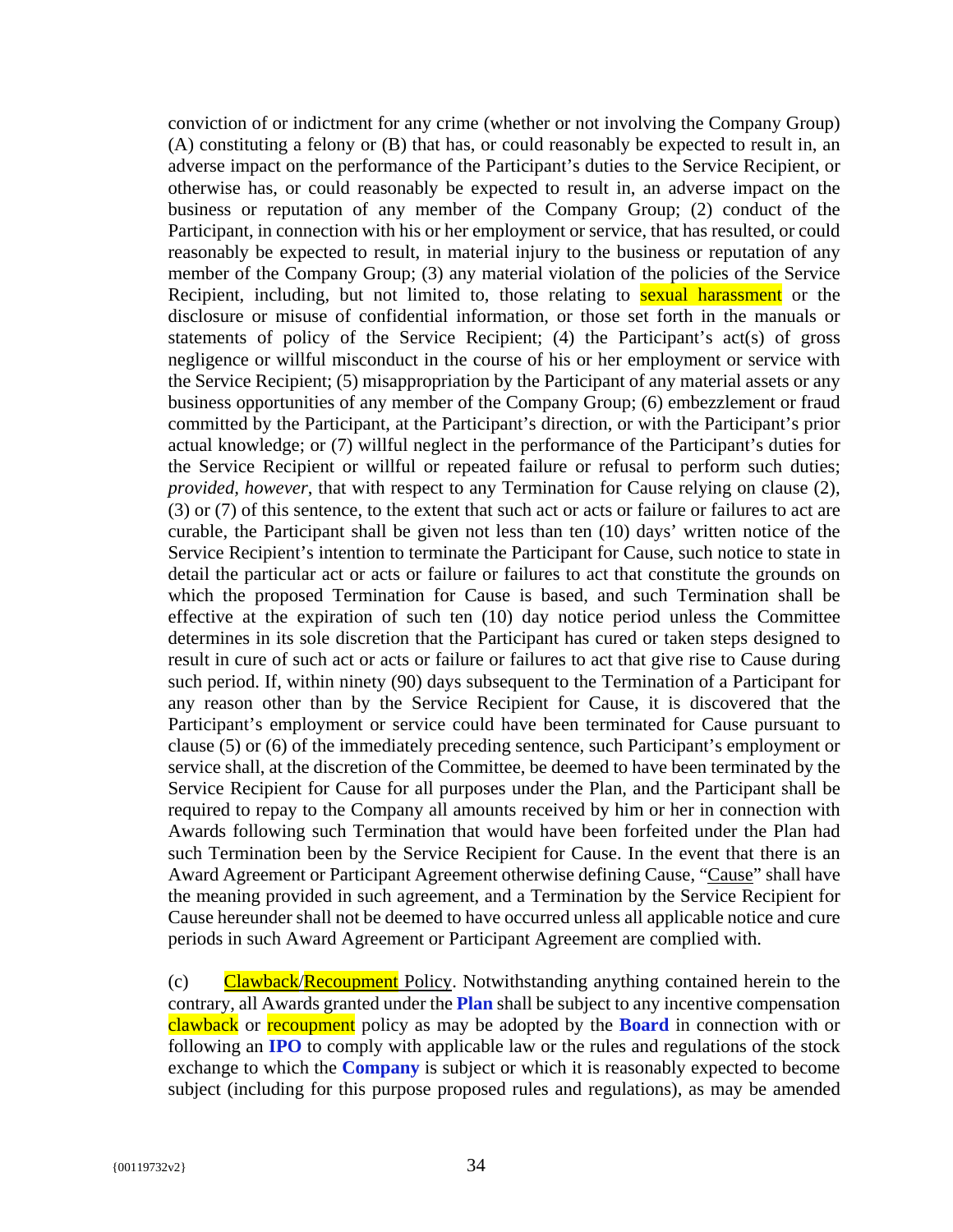from time to time. No such policy, adoption, or amendment shall in any event require the prior consent of any **Participant**. No recovery of compensation under such a clawback policy will be an event giving rise to a right to resign for "good reason" or "constructive termination" (or similar term) under any agreement with any member of the **Company Group**.

5.1 The Participant acknowledges that his or her terms of employment shall not be affected in any way by his or her participation in the **Plan** which shall not form part of such terms (either expressly or impliedly). The Participant acknowledges that his or her participation in the **Plan** shall be subject at all times to the rules of the **Plan** as may be amended from time to time (including, but not limited to, any **clawback** provisions). If on termination of the **Participant**'s employment (whether lawfully, unlawfully, or in breach of contract) he or she loses any rights or benefits under the **Plan** (including any rights or benefits which he or she would not have lost had his or her employment not been terminated), the **Participant** hereby acknowledges that he or she shall not be entitled to (and hereby waives) any compensation for the loss of any rights or benefits under the **Plan**, or any replacement or successor plan.

#### **26. TENABLE HOLDINGS, INC.**

2018 EQUITY INCENTIVE PLAN FORM S-8 (7/26/2018) FORM S-1 (6/29/2018)

**(k) Clawback/Recovery**. All Awards granted under the **Plan** will be subject to recoupment in accordance with any clawback policy that the **Company** is required to adopt pursuant to the listing standards of any national securities exchange or association on which the **Company**'s securities are listed or as is otherwise required by the Dodd-Frank Wall Street Reform and Consumer Protection Act or other applicable law. In addition, the **Board** may impose such other clawback, recovery or recoupment provisions in an **Award Agreement** as the **Board** determines necessary or appropriate, including but not limited to a reacquisition right in respect of previously acquired shares of **Common Stock** or other cash or property upon the occurrence of an event constituting **Cause**. No recovery of compensation under such a **clawback** policy will be an event giving rise to a right to voluntary terminate employment upon a "resignation for good reason," or for a "constructive termination" or any similar term under any plan of or agreement with the **Company**.

**(g)** "*Cause*" shall have the meaning ascribed to such term in any written agreement between the Participant and the Company or any of its Affiliates defining such term and, in the absence of such agreement, such term means, with respect to a Participant, the occurrence of any of the following events: (i) the Participant's conviction of or indictment for any crime (whether or not involving the Company or any of its Affiliates) (A) constituting a felony or (B) that has, or could reasonably be expected to result in, an adverse impact on the performance of the Participant's duties to the Company or any of its Affiliates, or otherwise has, or could reasonably be expected to result in, an adverse impact on the business or reputation of the Company or any of its Affiliates; (ii) conduct of the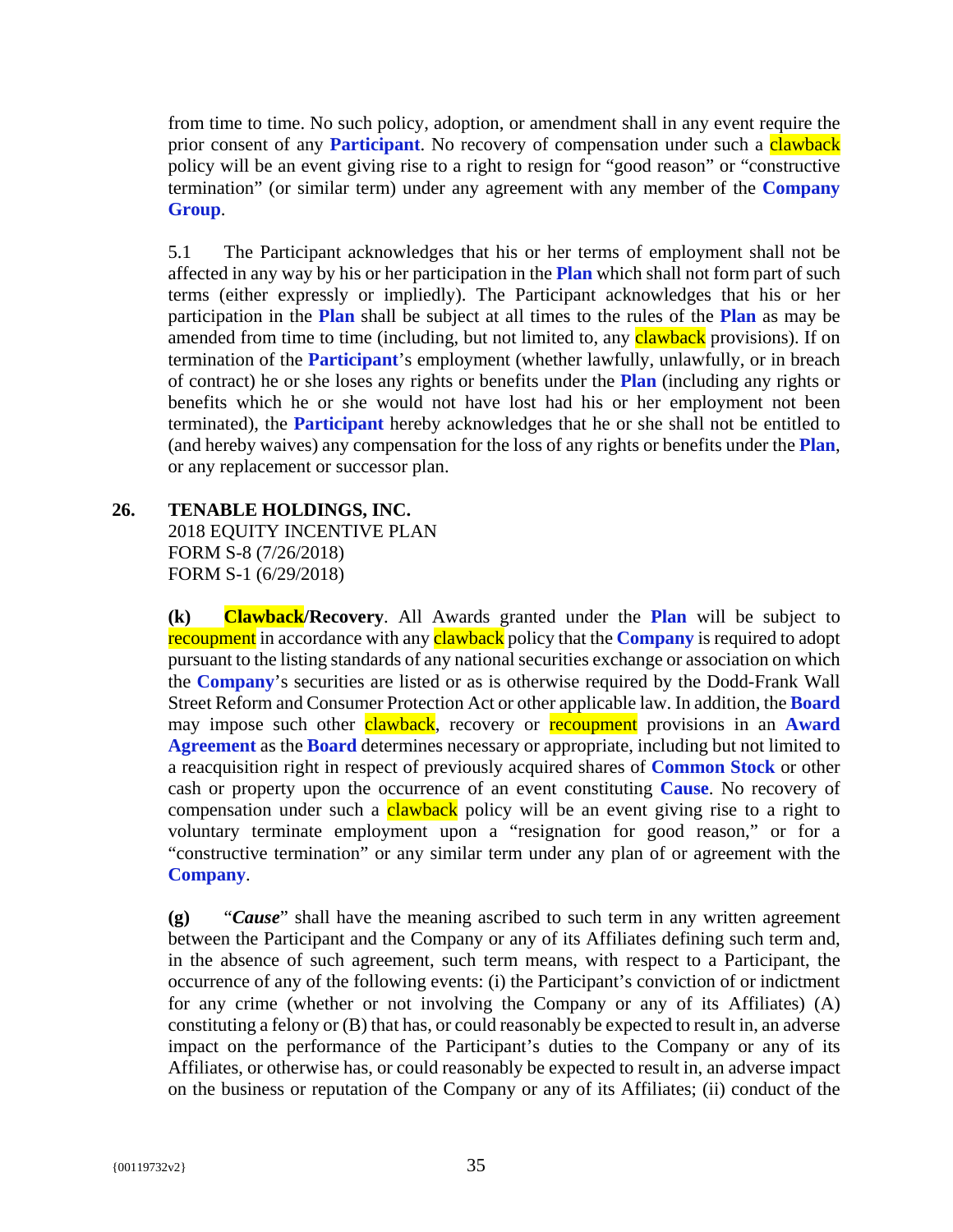Participant, in connection with his or her employment or service, that has resulted, or could reasonably be expected to result, in material injury to the business or reputation of the Company or any of its Affiliates; (iii) any material violation of the policies of the Company or any of its Affiliates, including, but not limited to, those relating to sexual harassment or the disclosure or misuse of confidential information, or those set forth in the manuals or statements of policy of the Company or any of its Affiliates; (iv) the Participant's act(s) of gross negligence or willful misconduct in the course of his or her employment or service with the Company or any of its Affiliates; (v) misappropriation by the Participant of any material assets or any business opportunities of the Company or any of its Affiliates; (vi) embezzlement or fraud committed by the Participant, at the Participant's direction, or with the Participant's prior actual knowledge; or (vii) willful neglect in the performance of the Participant's duties for the Company or any of its Affiliates or willful or repeated failure or refusal to perform such duties; provided, however, that with respect to any termination of Continuous Service for Cause relying on clause (ii), (iii) or (vii) of this sentence, to the extent that such act or acts or failure or failures to act are curable, the Participant shall be given not less than ten (10) days' written notice of the Company's or any of its Affiliates' intention to terminate the Participant for Cause, such notice to state in detail the particular act or acts or failure or failures to act that constitute the grounds on which the proposed termination of Continuous Service for Cause is based, and such termination shall be effective at the expiration of such ten (10) day notice period unless the Board determines in its sole discretion that the Participant has cured or taken steps designed to result in cure of such act or acts or failure or failures to act that give rise to Cause during such period. If, within ninety (90) days subsequent to the termination of Continuous Service of a Participant for any reason other than by the Company or any of its Affiliates for Cause, it is discovered that the Participant's Continuous Service could have been terminated for Cause pursuant to clause (v) or (vi) of the immediately preceding sentence, such Participant's Continuous Service shall, at the discretion of the Board, be deemed to have been terminated by the Company or any of its Affiliates, as applicable, for Cause for all purposes under the Plan, and the Participant shall be required to repay to the Company all amounts received by him or her in connection with Awards following such termination of Continuous Service that would have been forfeited under the Plan had such termination been by the Company or any of its Affiliates for Cause. In the event that there is an Award Agreement or other written agreement between the Participant and the Company or any of its Affiliate otherwise defining Cause, "Cause" shall have the meaning provided in such agreement, and a termination of the Participant's Continuous Service by the Company or any of its Affiliates for Cause hereunder shall not be deemed to have occurred unless all applicable notice and cure periods in such Award Agreement or other written agreement are complied with.

**14. GOVERNING PLAN DOCUMENT.** Your option is subject to all the provisions of the **Plan**, the provisions of which are hereby made a part of your option, and is further subject to all interpretations, amendments, rules and regulations, which may from time to time be promulgated and adopted pursuant to the **Plan**. If there is any conflict between the provisions of your option and those of the **Plan**, the provisions of the **Plan** will control. In addition, your option (and any compensation paid or shares issued under your option) is subject to recoupment in accordance with The Dodd–Frank Wall Street Reform and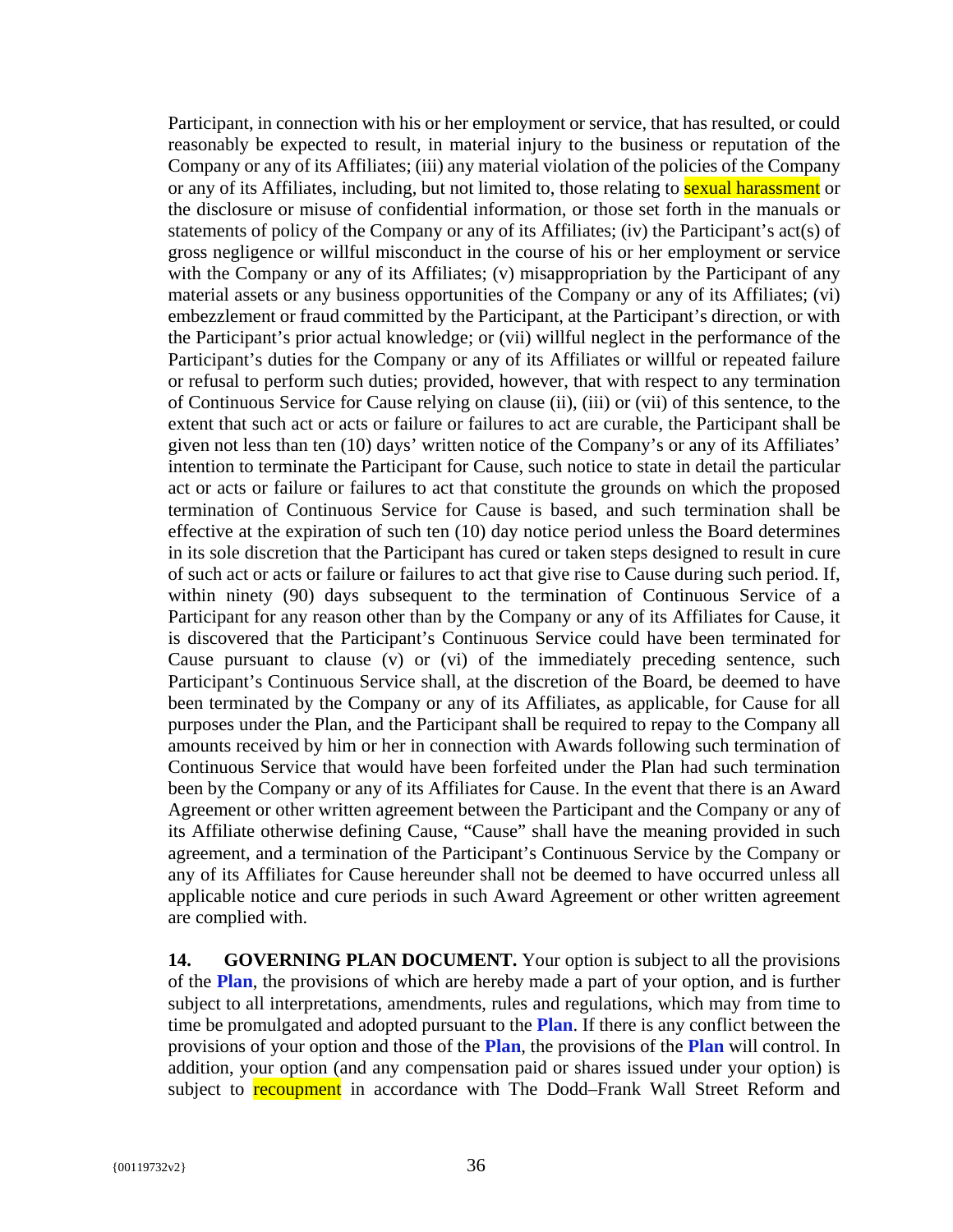Consumer Protection Act and any implementing regulations thereunder, any **clawback** policy adopted by the **Company** and any compensation recovery policy otherwise required by applicable law.

**17. GOVERNING PLAN DOCUMENT**. Your Award is subject to all the provisions of the **Plan**, the provisions of which are hereby made a part of your **Award**, and is further subject to all interpretations, amendments, rules and regulations which may from time to time be promulgated and adopted pursuant to the **Plan**. Your Award (and any compensation paid or shares issued under your **Award**) is subject to recoupment in accordance with The Dodd–Frank Wall Street Reform and Consumer Protection Act and any implementing regulations thereunder, any clawback policy adopted by the **Company** and any compensation recovery policy otherwise required by applicable law. No recovery of compensation under such a **clawback** policy will be an event giving rise to a right to voluntarily terminate employment upon a resignation for "good reason," or for a "constructive termination" or any similar term under any plan of or agreement with the **Company**.

# **27. BRIGHTVIEW HOLDINGS, INC.**

2018 OMNIBUS INCENTIVE PLAN FORM 8-K (7/2/2018) FORM S-1/A (6/11/2018)

(h) "Cause" means, as to any Participant, unless the applicable Award Agreement states otherwise, (i) "Cause," as defined in any employment or consulting agreement between the Participant and the Service Recipient in effect at the time of such Termination; or (ii) in the absence of any such employment or consulting agreement (or the absence of any definition of "Cause" contained therein), the Participant's (A) willful neglect in the performance of the Participant's duties for the Service Recipient or willful or repeated failure or refusal to perform such duties; (B) engagement in conduct in connection with the Participant's employment or service with the Service Recipient, which results in, or could reasonably be expected to result in, material harm to the business or reputation of the Company or any other member of the Company Group; (C) conviction of, or plea of guilty or no contest to, (I) any felony; or (II) any other crime that results in, or could reasonably be expected to result in, material harm to the business or reputation of the Company or any other member of the Company Group; (D) material violation of the written policies of the Service Recipient, including, but not limited to, those relating to **sexual harassment** or the disclosure or misuse of confidential information, or those set forth in the manuals or statements of policy of the Service Recipient; (E) fraud or misappropriation, embezzlement or misuse of funds or property belonging to the Company or any other member of the Company Group; or (F) act of personal dishonesty that involves personal profit in connection with the Participant's employment or service to the Service Recipient.

(v) Clawback/Repayment. All Awards shall be subject to reduction, cancellation, forfeiture or **recoupment** to the extent necessary to comply with (i) any **clawback**, forfeiture or other similar policy adopted by the **Board** or the **Committee** and as in effect from time to time; and (ii) applicable law. Further, to the extent that the **Participant** receives any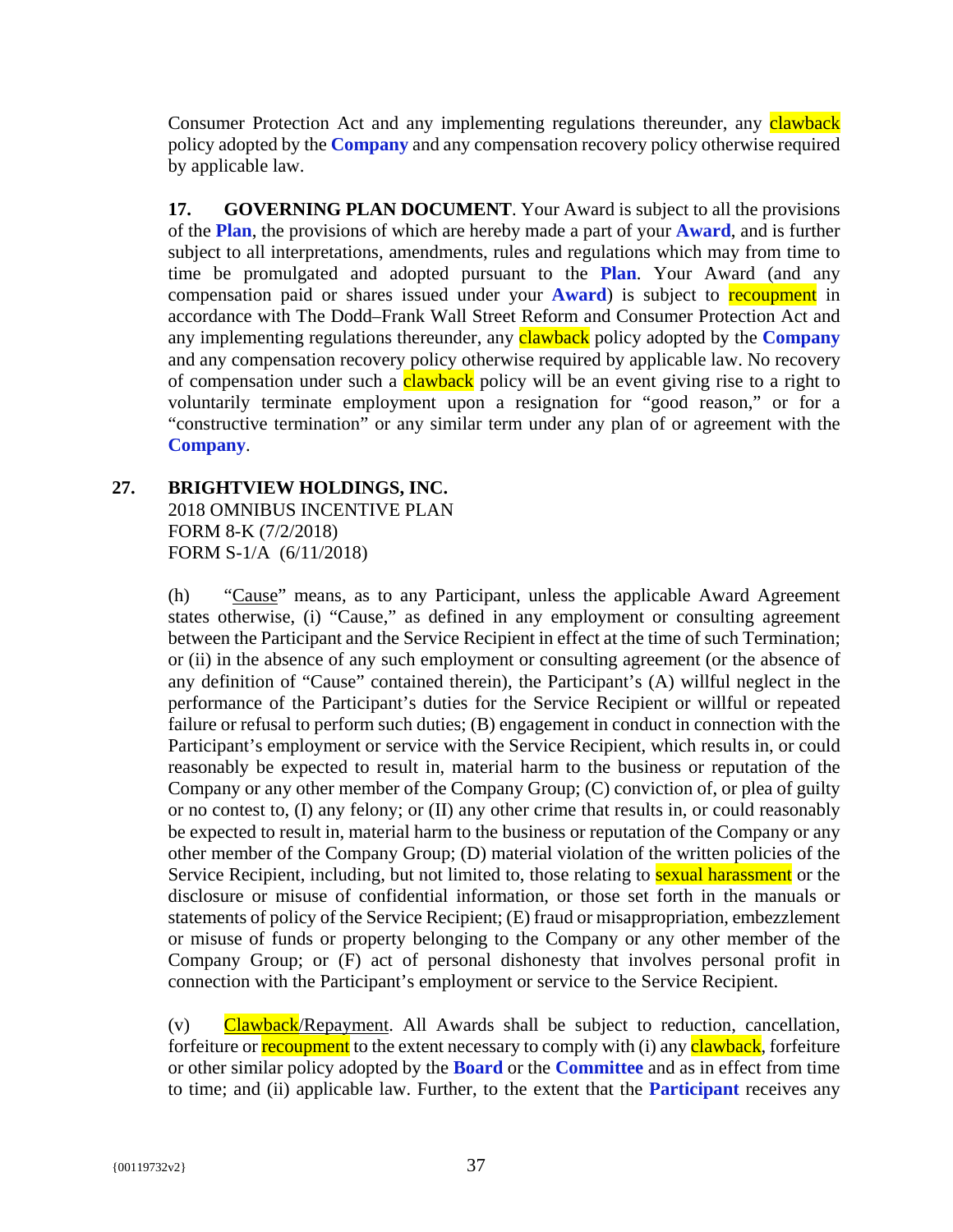amount in excess of the amount that the **Participant** should otherwise have received under the terms of the **Award** for any reason (including, without limitation, by reason of a financial restatement, mistake in calculations or other administrative error), the **Participant** shall be required to repay any such excess amount to the **Company**.

## **28. SECUREWORKS CORP.**

2016 LONG-TERM INCENTIVE PLAN FORM 8-K (6/27/2018)

**2.11** "**Cause**" shall have the meaning set forth in an applicable agreement between a Grantee and the Company or an Affiliate, and in the absence of any such agreement shall mean, with respect to any Grantee and as determined by the Committee, (a) a violation of such Grantee's obligations regarding confidentiality or the protection of sensitive, confidential, or proprietary information, or trade secrets; (b) an act or omission by such Grantee resulting in such Grantee being charged with a criminal offense which constitutes a felony or involves moral turpitude or dishonesty; (c) conduct by such Grantee which constitutes poor performance, gross neglect, insubordination, willful misconduct, or a breach of the Company's Code of Conduct or a fiduciary duty to the Company or its stockholders; or (d) the Company's determination that such Grantee violated state or federal law relating to the workplace environment, including, without limitation, laws relating to **sexual harassment** or age, sex, race, or other prohibited discrimination. Any determination by the Committee regarding whether an event constituting Cause shall have occurred shall be final, binding, and conclusive.

# **3.3.2 Forfeiture; Recoupment**

The Committee may reserve the right in an **Award Agreement** to cause a forfeiture of the gain realized by a **Grantee** with respect to an **Award** thereunder on account of actions taken by, or failed to be taken by, such **Grantee** in violation or breach of, or in conflict with, any (a) employment agreement, (b) non-competition agreement, (c) agreement prohibiting solicitation of Employees or clients of the **Company** or an **Affiliate**, (d) confidentiality obligation with respect to the **Company** or an **Affiliate**, (e) policy or procedure of the **Company** or an **Affiliate**, (f) other agreement, or (g) other obligation of such **Grantee** to the **Company** or an **Affiliate**, as and to the extent specified in such **Award Agreement**. If the **Grantee** of an outstanding **Award** is an **Employee** of the **Company** or an **Affiliate** and such **Grantee**'s **Service** is terminated for Cause, the **Committee** may annul such **Grantee**'s outstanding **Award** as of the date of the **Grantee**'s termination of **Service** for Cause.

Any Award granted pursuant to the **Plan** shall be subject to mandatory repayment by the **Grantee** to the **Company** (x) to the extent set forth in the **Plan** or an **Award Agreement** or (y) to the extent the **Grantee** is, or in the future becomes, subject to (1) any **Company** or **Affiliate** "**clawback**" or **recoupment** policy that is adopted to comply with the requirements of any **Applicable Laws**, or (2) any **Applicable Laws** which impose mandatory recoupment, under circumstances set forth in such **Applicable Laws**.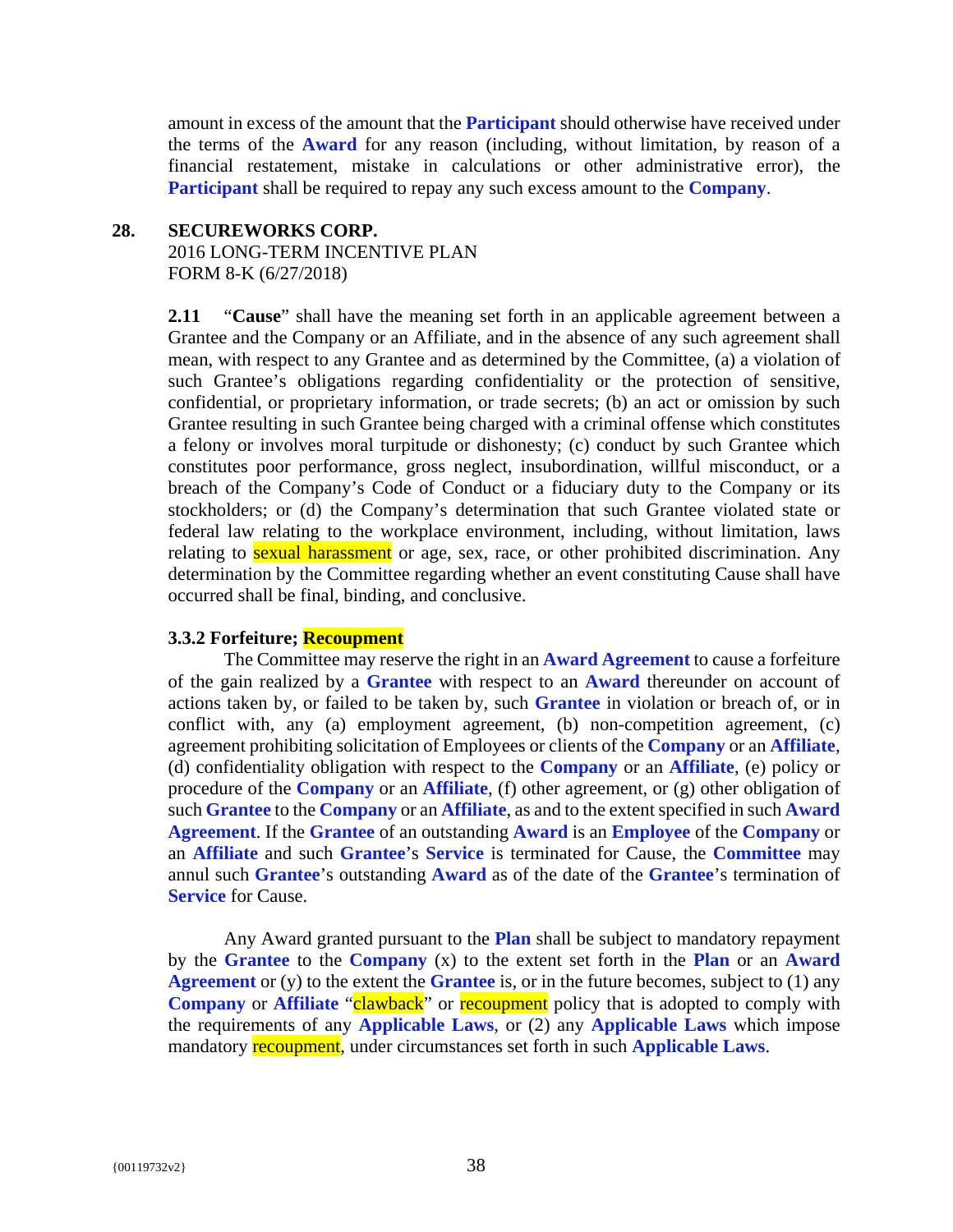# **29. COREPOINT LODGING INC.**  2018 OMNIBUS INCENTIVE PLAN FORM 8-K (6/4/2018) FORM 10-12B/A (5/25/18)

(h) "Cause" means, as to any Participant, unless the applicable Award Agreement states otherwise, (i) "Cause," as defined in any employment or consulting agreement between the Participant and the Service Recipient in effect at the time of such Termination; or (ii) in the absence of any such employment or consulting agreement (or the absence of any definition of "Cause" contained therein), the Participant's (A) willful neglect in the performance of the Participant's duties for the Service Recipient or willful or repeated failure or refusal to perform such duties; (B) engagement in conduct in connection with the Participant's employment or service with the Service Recipient which results in, or could reasonably be expected to result in, material harm to the business or reputation of the Company or any other member of the Company Group; (C) conviction of, or plea of guilty or no contest to, (I) any felony; or (II) any other crime that results in, or could reasonably be expected to result in, material harm to the business or reputation of the Company or any other member of the Company Group; (D) material violation of the written policies of the Service Recipient, including, but not limited to, those relating to **sexual harassment** or the disclosure or misuse of confidential information, or those set forth in the manuals or statements of policy of the Service Recipient; (E) fraud or misappropriation, embezzlement or misuse of funds or property belonging to the Company or any other member of the Company Group; or (F) act of personal dishonesty that involves personal profit in connection with the Participant's employment or service to the Service Recipient; *provided*, in any case, a Participant's resignation after an event that would be grounds for a termination for Cause will be treated as a termination for Cause hereunder.

(v) Clawback/Repayment. All Awards shall be subject to reduction, cancellation, forfeiture or **recoupment** to the extent necessary to comply with (i) any **clawback**, forfeiture or other similar policy adopted by the **Board** or the **Committee** and as in effect from time to time, and (ii) applicable law. Further, to the extent that the **Participant** receives any amount in excess of the amount that the **Participant** should otherwise have received under the terms of the **Award** for any reason (including, without limitation, by reason of a financial restatement, mistake in calculations or other administrative error), the **Participant** shall be required to repay any such excess amount to the **Company**.

# **30. PRA HEALTH SCIENCES, INC.**  2018 STOCK INCENTIVE PLAN FORM 8-K (5/31/2018) FORM S-1/A (10/8/2014)

(g) "Cause" means, as to any Participant, unless the applicable Award Agreement states otherwise, (i) "Cause," as defined in any employment or consulting agreement between the Participant and the Service Recipient in effect at the time of such Termination; or (ii) in the absence of any such employment or consulting agreement (or the absence of any definition of "Cause" contained therein), the Participant's (A) willful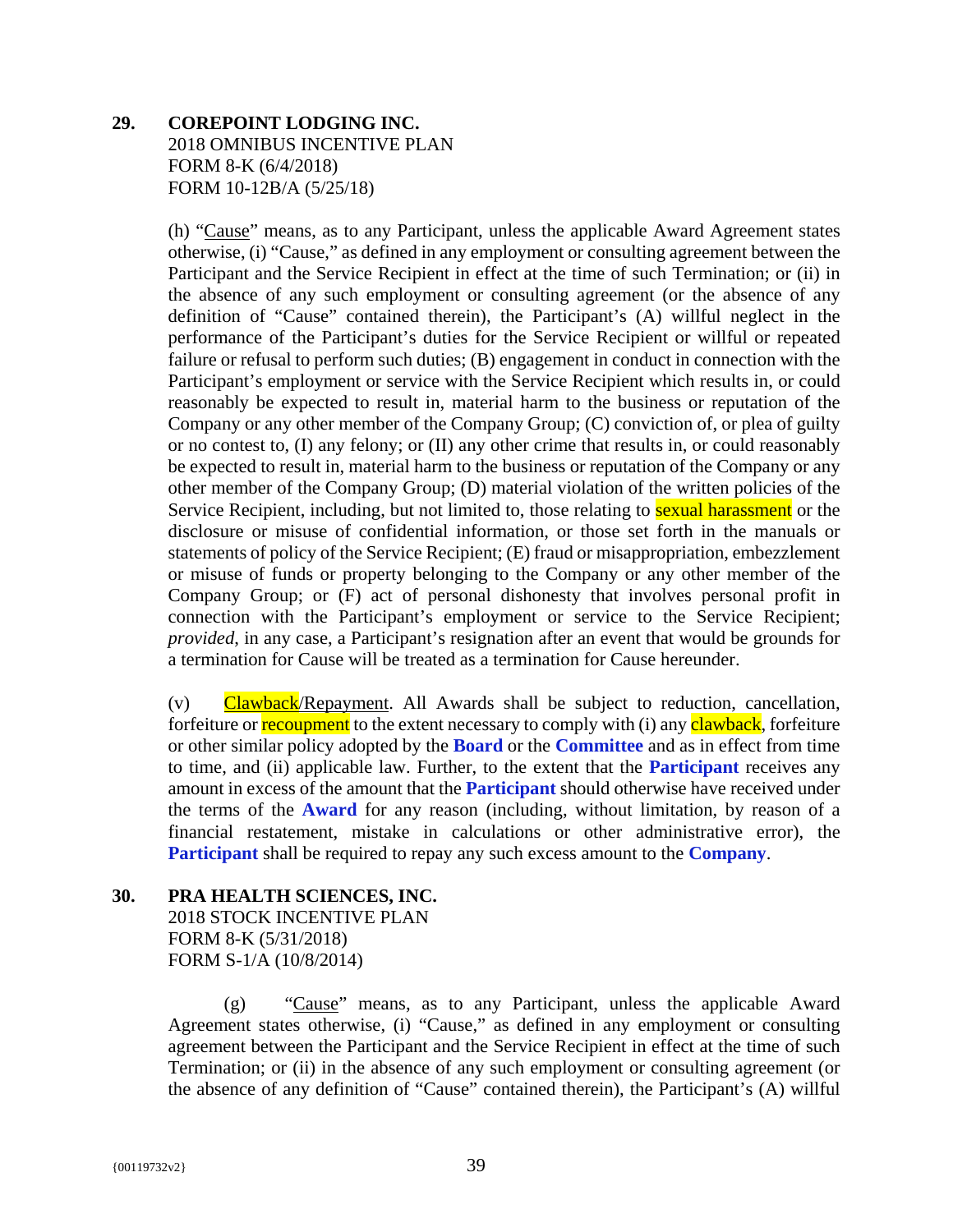neglect in the performance of the Participant's duties for the Service Recipient or willful or repeated failure or refusal to perform such duties; (B) engagement in conduct in connection with the Participant's employment or service with the Service Recipient, which results in, or could reasonably be expected to result in, material harm to the business or reputation of the Company or any other member of the Company Group; (C) conviction of, or plea of guilty or no contest to, (I) any felony; or (II) any other crime that results in, or could reasonably be expected to result in, material harm to the business or reputation of the Company or any other member of the Company Group; (D) material violation of the written policies of the Service Recipient, including, but not limited to, those relating to sexual harassment or the disclosure or misuse of confidential information, or those set forth in the manuals or statements of policy of the Service Recipient; (E) fraud or misappropriation, embezzlement or misuse of funds or property belonging to the Company or any other member of the Company Group; or (F) act of personal dishonesty that involves personal profit in connection with the Participant's employment or service to the Service Recipient.

(v) Clawback/Repayment. All Awards shall be subject to reduction, cancellation, forfeiture or **recoupment** to the extent necessary to comply with (i) any clawback, forfeiture or other similar policy adopted by the **Board** or the **Committee** and as in effect from time to time; and (ii) applicable law. Further, to the extent that the **Participant** receives any amount in excess of the amount that the **Participant** should otherwise have received under the terms of the **Award** for any reason (including, without limitation, by reason of a financial restatement, mistake in calculations or other administrative error), the **Participant** shall be required to repay any such excess amount to the **Company**.

#### **31. EURODRY LTD.**

2018 EQUITY INCENTIVE PLAN FORM F-1 (5/8/2018)

(b) Unless otherwise specifically set forth in the applicable Award Agreement, in connection with a termination of employment or consultancy/service relationship, for purposes of the Plan, the term "for Cause" shall be defined as follows:

(i) if there is an employment, severance, consulting, service, change in control or other agreement governing the relationship between the grantee, on the one hand, and the Company or a Subsidiary or an Affiliate, on the other hand, that contains a definition of "cause" (or similar phrase), for purposes of the Plan, the term "for Cause" shall mean those acts or omissions that would constitute "cause" under such agreement; or

(ii) if the preceding clause (i) is not applicable to the grantee, for purposes of the Plan, the term "for Cause" shall mean any of the following:

- (A) any failure by the grantee substantially to perform the grantee's employment or consultancy/service or Board membership duties;
- (B) any excessive unauthorized absenteeism by the grantee;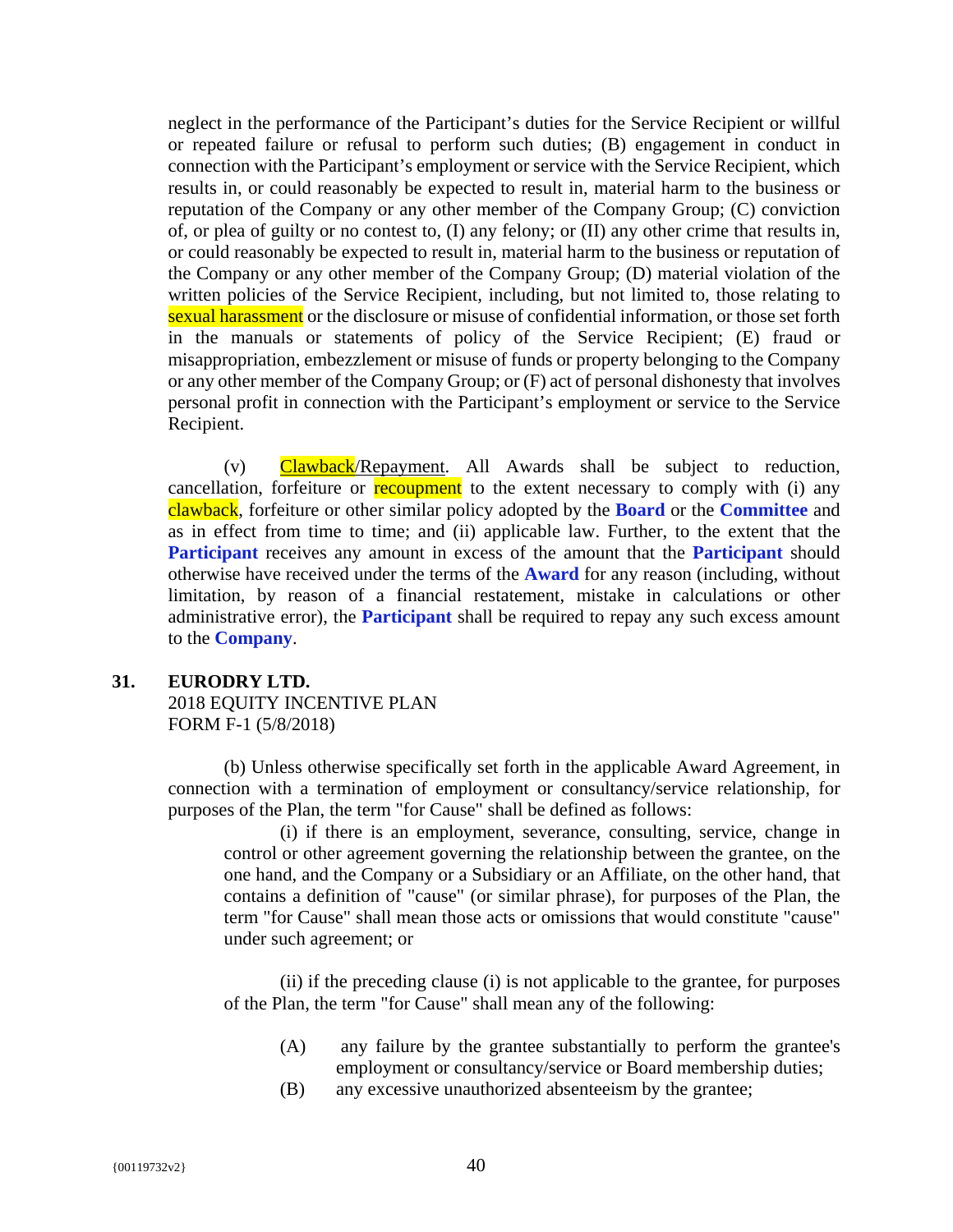- (C) any refusal by the grantee to obey the lawful orders of the Board or any other Person to whom the grantee reports;
- (D) any act or omission by the grantee that is or may be injurious to the Company, any Subsidiary or any Affiliate, whether monetarily, reputationally or otherwise;
- (E) any act by the grantee that is inconsistent with the best interests of the Company, any Subsidiary or any Affiliate;
- (F) the grantee's gross negligence that is injurious to the Company, any Subsidiary or any Affiliate, whether monetarily, reputationally or otherwise;
- (G) the grantee's material violation of any of the policies of the Company, a Subsidiary or any Affiliate, as applicable, including, without limitation, those policies relating to discrimination or **sexual** harassment;
- (H) the grantee's material breach of his or her employment or service contract with the Company, any Subsidiary or any Affiliate;
- (I) the grantee's unauthorized (1) removal from the premises of the Company, any Subsidiary or any Affiliate of any document (in any medium or form) relating to the Company, any Subsidiary or any Affiliate or the customers or clients of the Company, any Subsidiary or any Affiliate or (2) disclosure to any Person of any of the Company's, any Subsidiary's or any Affiliate's, confidential or proprietary information;
- (J) the grantee's being convicted of, or entering a plea of guilty or nolo contendere to, any crime that constitutes a felony or involves moral turpitude; and
- (K) the grantee's commission of any act involving dishonesty or fraud.

Any rights the Company, any Subsidiary or any Affiliate may have under the Plan in respect of the events giving rise to a termination "for Cause" shall be in addition to any other rights the Company, any Subsidiary or any Affiliate may have under any other agreement with a grantee or at law or in equity. Any determination of whether a grantee's employment or consultancy/service relationship is (or is deemed to have been) terminated "for Cause" shall be made by the Administrator. If, subsequent to a grantee's voluntary termination of employment or consultancy/service relationship or involuntary termination of employment or consultancy/service relationship without Cause, it is discovered that the grantee's employment or consultancy/service relationship could have been terminated "for Cause", the Administrator may deem such grantee's employment or consultancy/service relationship to have been terminated "for Cause" upon such discovery and determination by the Administrator.

# **3.17. Forfeiture; Clawback**

The Administrator may, in its sole discretion, specify in the applicable Award Agreement that any realized gain with respect to options or stock appreciation rights and any realized value with respect to other Awards shall be subject to forfeiture or clawback, in the event of (a) a grantee's breach of any non-competition, non-solicitation,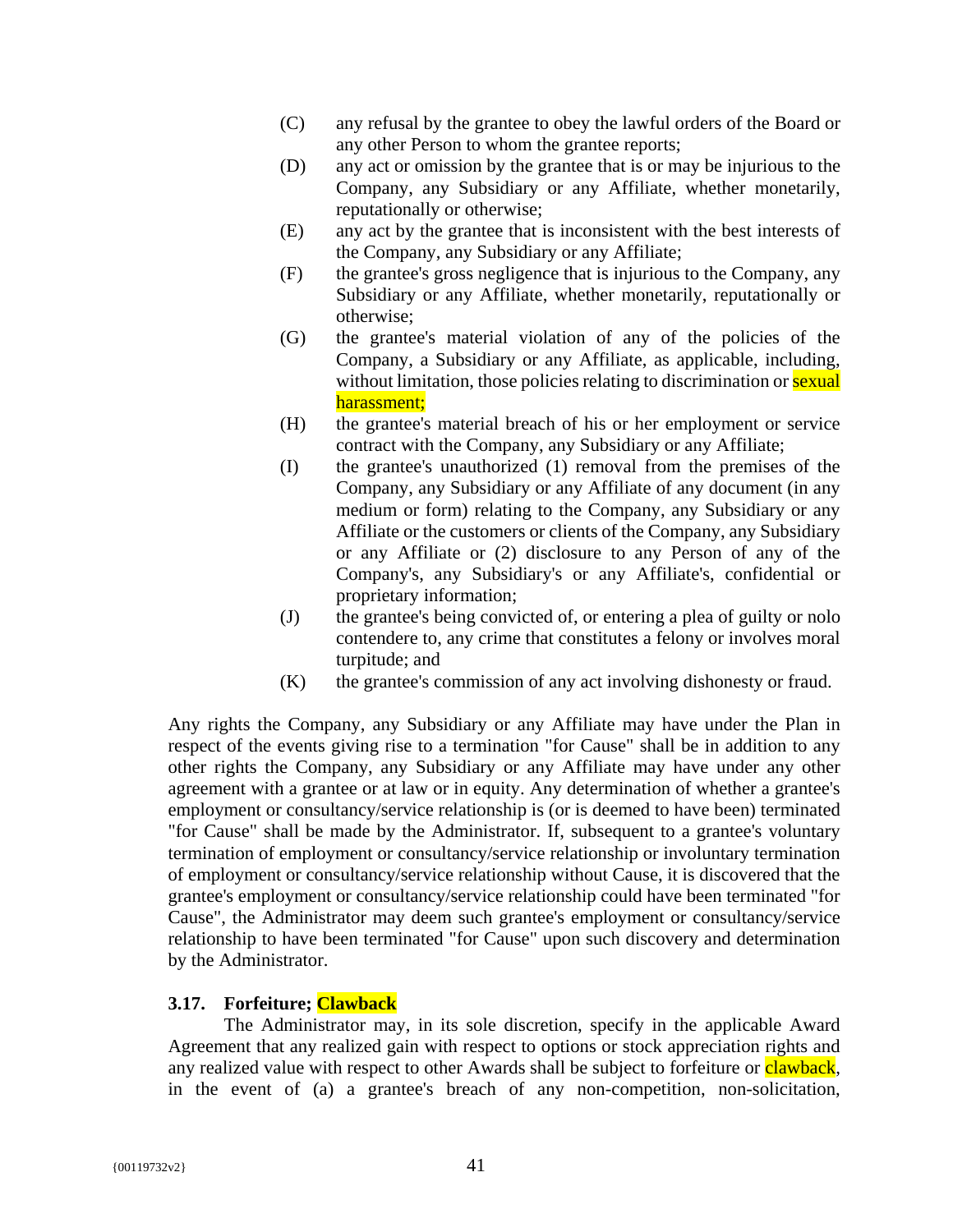confidentiality or other restrictive covenants with respect to the Company or any Subsidiary or any Affiliate, (b) a grantee's breach of any employment or consulting agreement with the Company or any Subsidiary or any Affiliate, (c) a grantee's termination of employment or consultancy/service relationship for Cause or (d) a financial restatement that reduces the amount of compensation under the Plan previously awarded to a grantee that would have been earned had results been properly reported.

# **32. SALESFORCE COM INC**

CLOUDCRAZE SOFTWARE LLC 2016 OMNIBUS INCENTIVE PLAN FORM S-8 (5/2/2018)

(f) "Cause" means, as to any Participant, unless the applicable Award Agreement states otherwise, (i) "Cause", as defined in any employment, consulting or similar agreement between the Participant and any member of the Company Group in effect at the time of such Termination, or (ii) in the absence of any such employment, consulting or similar agreement (or the absence of any definition of "Cause" contained therein), (A) the breach by Participant of the terms of any employment or severance agreement to which Participant is a party with any member of the Company Group, (B) if Participant has no such agreement, a breach of the terms of Participant's employment (including, without limitation, the material policies of the Service Recipient, as applicable relating to sexual harassment or the disclosure or misuse of confidential information, or those set forth in the manuals or statements of policy of the Service Recipient), (C) the willful failure or refusal to perform Participant's material duties for the Service Recipient or any member of the Company Group, as applicable, (D) the insubordination or disregard of the legal directives of the Board or senior management of the Company, as applicable, which are not inconsistent with the scope, ethics and nature of Participant's duties and responsibilities, (E) engaging in misconduct that has, or could reasonably be expected to have, a material and adverse impact on the reputation, business, business relationships or financial condition of any member of the Company Group, (F) the commission of an act of fraud or embezzlement or acts of personal dishonesty involving personal profit against any member of the Company Group or (G) commission of acts constituting, any conviction of, or plea of guilty or nolo contendere to, a felony or of a crime involving fraud or misrepresentation, or any other crime that results, or could reasonably be expected to result in, material harm to the business or reputation of any member of the Company Group.

(v) Clawback/Forfeiture. All Awards shall be subject to reduction, cancellation, forfeiture or **recoupment** to the extent necessary to comply with (i) any **clawback**, forfeiture or other similar policy adopted by the **Board** or **Committee** and as in effect from time to time; and (ii) applicable law. Further, to the extent that the **Participant** receives any amount in excess of the amount that the **Participant** should otherwise have received under the terms of the **Award** for any reason (including, without limitation, by reason of a financial restatement, mistake in calculations or other administrative error), the **Company** may require the **Participant** to repay any such excess amount to the **Company**.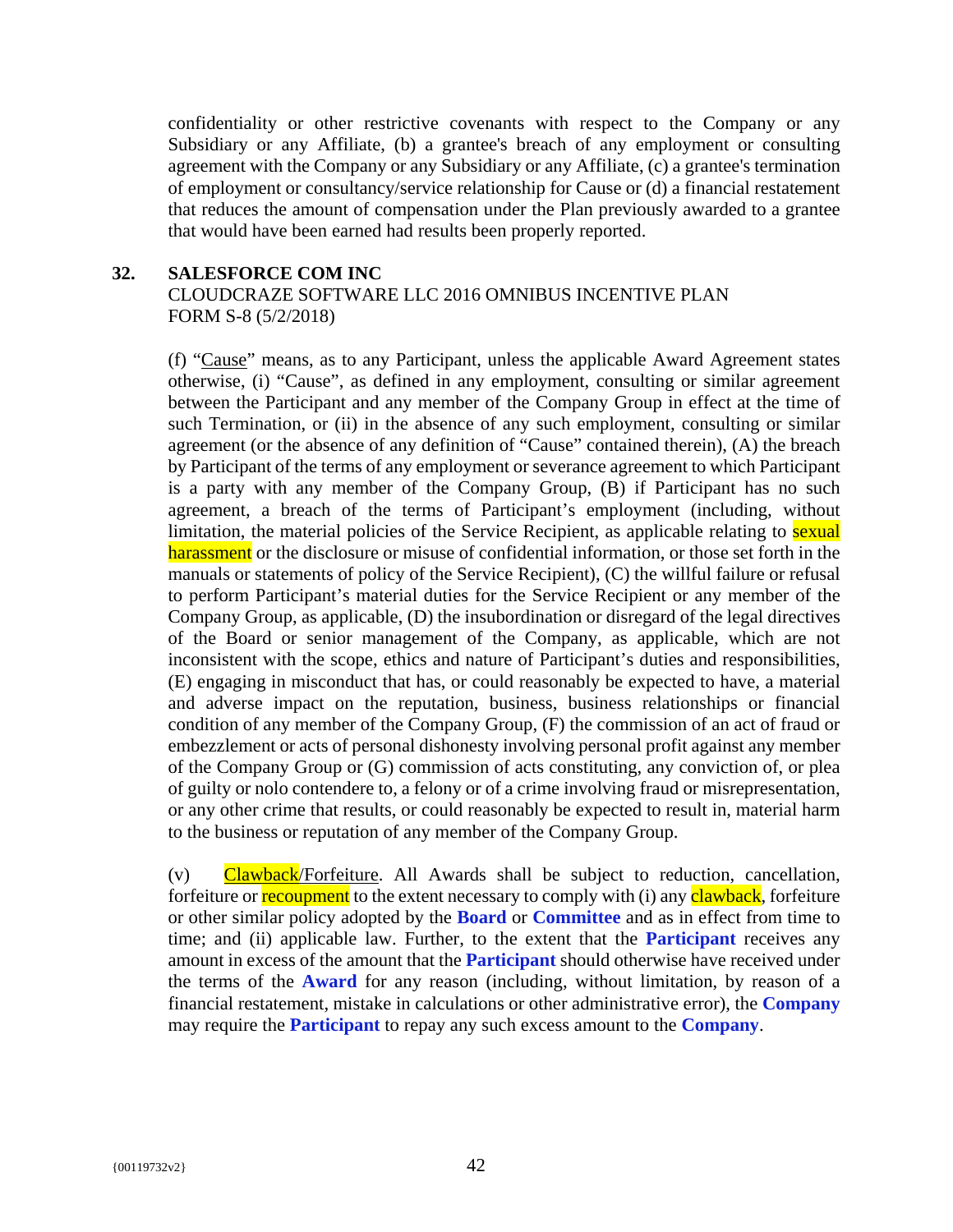# **33. STAR BULK CARRIERS CORP.**  2018 EQUITY INCENTIVE PLAN FORM 20-F (3/22/18)

(b) Unless otherwise set forth in an Award Agreement, in connection with a termination of employment or consultancy/service relationship or a dismissal from Board membership, for purposes of the Plan, the term "for Cause" shall be defined as follows:

(i) if there is an employment, severance, consulting, service, change in control or other agreement governing the relationship between the grantee, on the one hand, and the Company or any of its Affiliates, on the other hand, that contains a definition of "cause" (or similar phrase), for purposes of the Plan, the term "for Cause" shall mean those acts or omissions that would constitute "cause" under such agreement; or

(ii) if the preceding clause (i) is not applicable to the grantee, for purposes of the Plan, the term "for Cause" shall mean any of the following:

(A) any failure by the grantee substantially to perform the grantee's employment or consultancy/service or Board membership duties;

(B) any excessive unauthorized absenteeism by the grantee;

(C) any refusal by the grantee to obey the lawful orders of the Board or any other Person to whom the grantee reports;

(D) any act or omission by the grantee that is or may be injurious to the Company or any of its Affiliates, whether monetarily, reputationally or otherwise;

(E) any act by the grantee that is inconsistent with the best interests of the Company or any of its Affiliates;

(F) the grantee's gross negligence that is injurious to the Company or any of its Affiliates, whether monetarily, reputationally or otherwise;

(G) the grantee's material violation of any of the policies of the Company or any of its Affiliates, as applicable, including, without limitation, those policies relating to discrimination or **sexual harassment**;

(H) the grantee's material breach of his or her employment or service contract with the Company or any of its Affiliates;

(I) the grantee's unauthorized (1) removal from the premises of the Company or any of its Affiliates of any document (in any medium or form) relating to the Company or any of its Affiliates or the customers or clients of the Company or any of its Affiliates or (2) disclosure to any Person or entity of any of the Company's, or any of its Affiliates', confidential or proprietary information;

(J) the grantee's being convicted of, or entering a plea of guilty or nolo contendere to, any crime that constitutes a felony or involves moral turpitude; and fraud.

(K) the grantee's commission of any act involving dishonesty or fraud.

Any rights the Company or any of its Affiliates may have under the Plan in respect of the events giving rise to a termination or dismissal "for Cause" shall be in addition to any other rights the Company or any of its Affiliates may have under any other agreement with a grantee or at law or in equity. Any determination of whether a grantee's employment, consultancy/service relationship or Board membership is (or is deemed to have been) terminated "for Cause" shall be made by the Administrator. If, subsequent to a grantee's voluntary termination of employment or consultancy/service relationship or voluntarily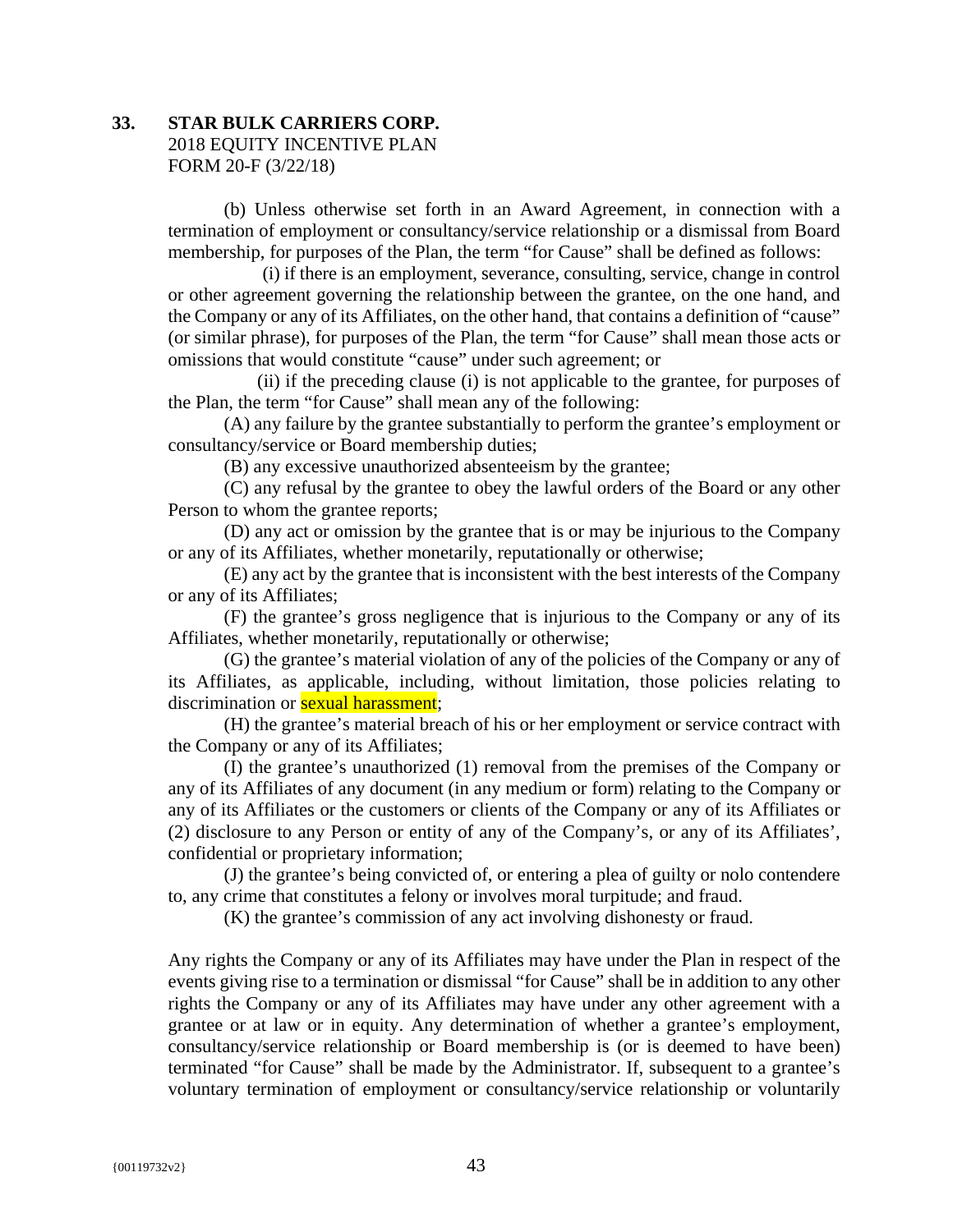resignation from the Board or involuntary termination of employment or consultancy/service relationship without Cause or removal from the Board other than "for Cause", it is discovered that the grantee's employment or consultancy/service relationship or Board membership could have been terminated "for Cause", the Administrator may deem such grantee's employment or consultancy/service relationship or Board membership to have been terminated "for Cause" upon such discovery and determination by the Administrator.

# **3.17. Forfeiture; Clawback**

The Administrator may, in its sole discretion, specify in the applicable Award Agreement that any realized gain with respect to options or stock appreciation rights and any realized value with respect to other Awards shall be subject to forfeiture or **clawback**, in the event of (a) a grantee's breach of any non-competition, non-solicitation, confidentiality or other restrictive covenants with respect to the Company or any of its Affiliates or (ii) a financial restatement that reduces the amount of bonus or incentive compensation previously awarded to a grantee that would have been earned had results been properly reported.

# **34. STAR BULK CARRIERS CORP.**

2017 EQUITY INCENTIVE PLAN FORM 20-F (3/22/2018) FORM F-3 (7/20/2017)

(b) Unless otherwise set forth in an Award Agreement, in connection with a termination of employment or consultancy/service relationship or a dismissal from Board membership, for purposes of the Plan, the term "for Cause" shall be defined as follows:

(i) if there is an employment, severance, consulting, service, change in control or other agreement governing the relationship between the grantee, on the one hand, and the Company or any of its Affiliates, on the other hand, that contains a definition of "cause" (or similar phrase), for purposes of the Plan, the term "for Cause" shall mean those acts or omissions that would constitute "cause" under such agreement; or

(ii) if the preceding clause (i) is not applicable to the grantee, for purposes of the Plan, the term "for Cause" shall mean any of the following:

(A) any failure by the grantee substantially to perform the grantee's employment or consultancy/service or Board membership duties;

(B) any excessive unauthorized absenteeism by the grantee;

(C) any refusal by the grantee to obey the lawful orders of the Board or any other Person to whom the grantee reports;

(D) any act or omission by the grantee that is or may be injurious to the Company or any of its Affiliates, whether monetarily, reputationally or otherwise;

(E) any act by the grantee that is inconsistent with the best interests of the Company or any of its Affiliates;

(F) the grantee's gross negligence that is injurious to the Company or any of its Affiliates, whether monetarily, reputationally or otherwise;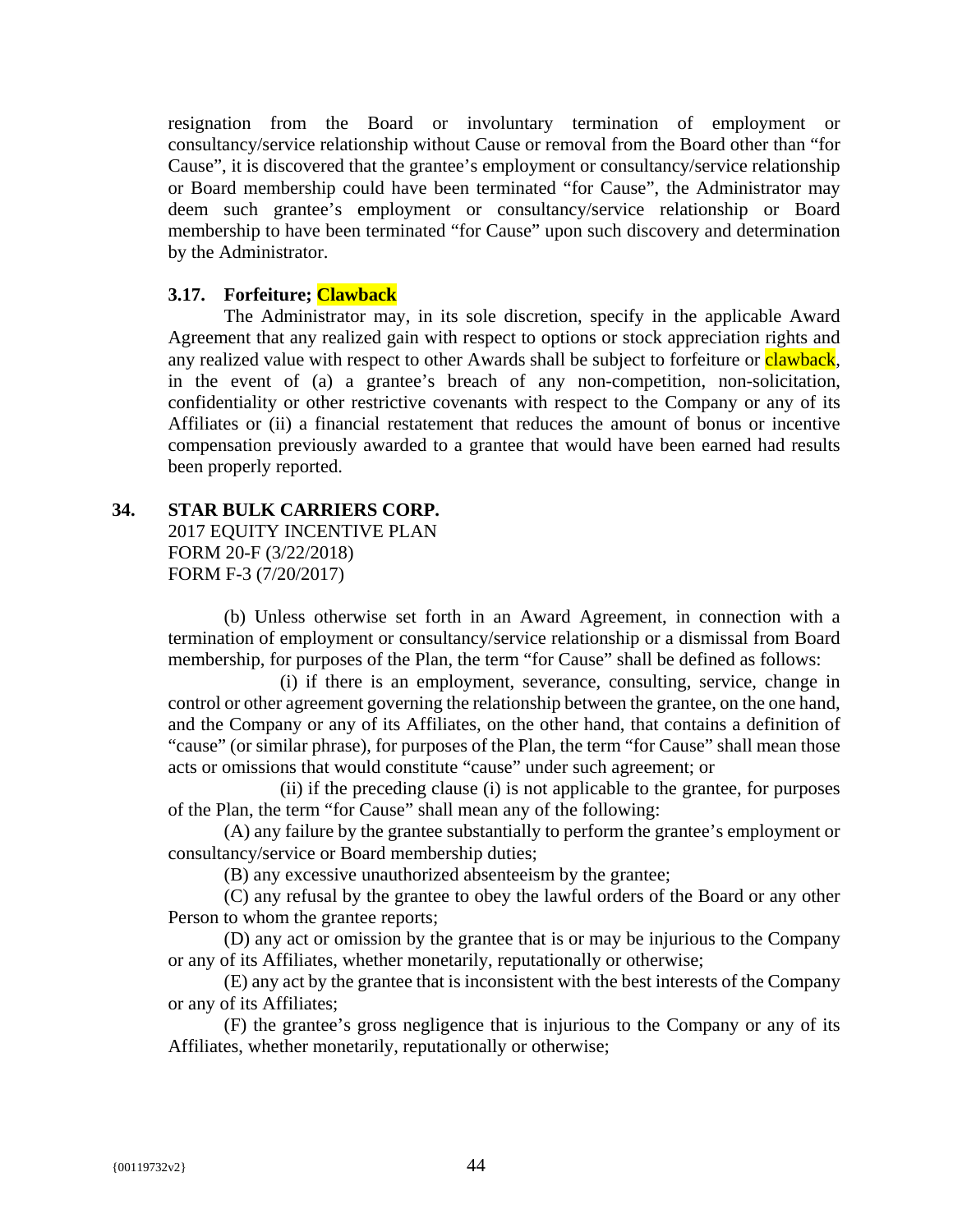(G) the grantee's material violation of any of the policies of the Company or any of its Affiliates, as applicable, including, without limitation, those policies relating to discrimination or **sexual harassment**;

(H) the grantee's material breach of his or her employment or service contract with the Company or any of its Affiliates;

(I) the grantee's unauthorized (1) removal from the premises of the Company or any of its Affiliates of any document (in any medium or form) relating to the Company or any of its Affiliates or the customers or clients of the Company or any of its Affiliates or (2) disclosure to any Person or entity of any of the Company's, or any of its Affiliates', confidential or proprietary information;

(J) the grantee's being convicted of, or entering a plea of guilty or nolo contendere to, any crime that constitutes a felony or involves moral turpitude; and

(K) the grantee's commission of any act involving dishonesty or fraud.

Any rights the Company or any of its Affiliates may have under the Plan in respect of the events giving rise to a termination or dismissal "for Cause" shall be in addition to any other rights the Company or any of its Affiliates may have under any other agreement with a grantee or at law or in equity. Any determination of whether a grantee's employment, consultancy/service relationship or Board membership is (or is deemed to have been) terminated "for Cause" shall be made by the Administrator. If, subsequent to a grantee's voluntary termination of employment or consultancy/service relationship or voluntarily resignation from the Board or involuntary termination of employment or consultancy/service relationship without Cause or removal from the Board other than "for Cause", it is discovered that the grantee's employment or consultancy/service relationship or Board membership could have been terminated "for Cause", the Administrator may deem such grantee's employment or consultancy/service relationship or Board membership to have been terminated "for Cause" upon such discovery and determination by the Administrator.

# **3.17. Forfeiture; Clawback**

The Administrator may, in its sole discretion, specify in the applicable Award Agreement that any realized gain with respect to options or stock appreciation rights and any realized value with respect to other Awards shall be subject to forfeiture or clawback, in the event of (a) a grantee's breach of any non-competition, non-solicitation, confidentiality or other restrictive covenants with respect to the Company or any of its Affiliates or (ii) a financial restatement that reduces the amount of bonus or incentive compensation previously awarded to a grantee that would have been earned had results been properly reported.

# **35. NOVELION THERAPEUTICS INC.**

NOVELION 2017 EQUITY INCENTIVE PLAN STOCK OPTION AWARD GRANT NOTICE AND STOCK OPTION AWARD AGREEMENT (Executives) FORM 10-K (3/16/2018)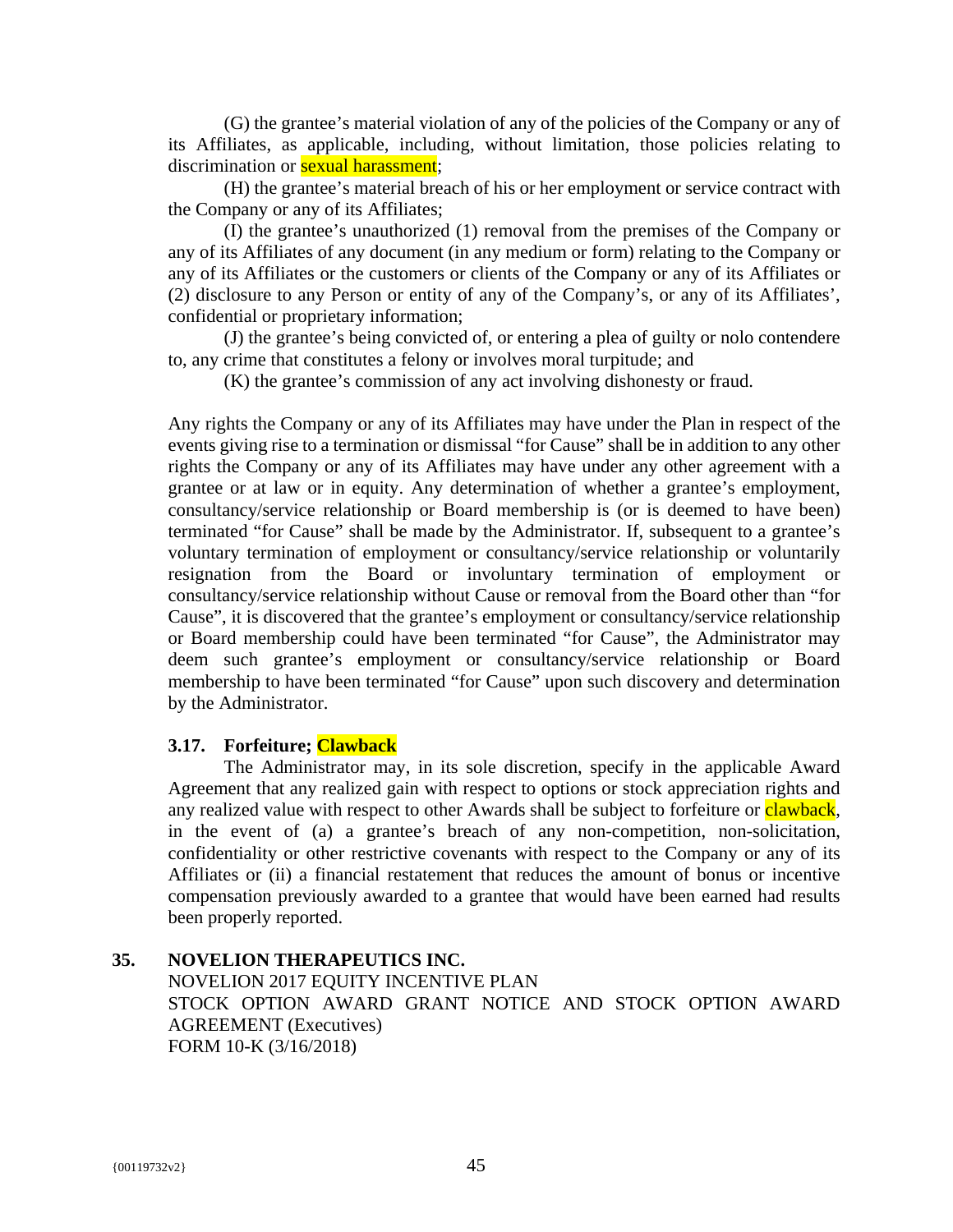**6. Rules Upon Termination of Service**. The Option will terminate on the earlier of the expiry of the Option under Section 3 above and the 90th day (effective following the close of trading on the Exchange, if such day is a trading day) after the date of Grantee's Termination of Service, provided that upon Grantee's Termination of Service by the Company or any Affiliate for Cause (as defined below) (as determined by the Company in its sole discretion), unless otherwise determined by the Committee and approved by the Exchange (if applicable), the Option (whether vested or unvested) will expire automatically on the date of Grantee's Termination of Service.

For purposes of this Agreement, "**Cause**" shall have the meaning set forth in Grantee's employment agreement with the Company for so long as such agreement remains in effect or, if there is no such agreement between Grantee and the Company, shall mean: (i) Grantee's failure (except where due to complete disability), neglect, or refusal to perform in any material respect Grantee's duties and responsibilities, (ii) any act of Grantee that has, or could reasonably be expected to have, the effect of injuring the business of the Company or its affiliates in any material respect, (iii) Grantee's conviction of, or plea of guilty or no contest to: (A) a felony or (B) any other criminal charge that has, or could be reasonably expected to have, an adverse impact on the performance of Grantee's duties to the Company or otherwise result in material injury to the reputation or business of the Company, (iv) the commission by Grantee of an act of fraud or embezzlement against the Company, or any other act that creates or reasonably could create negative or adverse publicity for the Company; (v) any violation by Grantee of the policies of the Company, including but not limited to those relating to **sexual harassment** or business conduct, and those otherwise set forth in the manuals or statements of policy of the Company, (vi) Grantee's violation of federal or state securities laws, or (vii) Grantee's breach of any agreement between the Company or its affiliates and Grantee, including Grantee's breach of any non-competition, nonsolicitation, confidentiality or other restrictive covenant agreement with the Company.

For the avoidance of doubt, the Option will cease to vest after the date of Grantee's Termination of Service.

13. **Clawback**. The Option (whether or not vested) is subject to forfeiture, termination and rescission, and Grantee will be obligated to return to the Company the value received with respect to the Option (including any gain realized on a subsequent sale or disposition of Common Shares) in accordance with any **clawback** or similar policy maintained by the Company or any Affiliate, as such policy may be amended and in effect from time to time, including, without limitation, Aegerion Pharmaceuticals, Inc.'s Policy on Executive Financial Recoupment Program, which provides for forfeiture and recoupment of an amount equivalent to up to three years of incentivebased compensation upon the occurrence of certain triggering events, or as otherwise required by law or applicable stock exchange listing standards, including, without limitation, Section 10D of the Securities Exchange Act of 1934, as amended.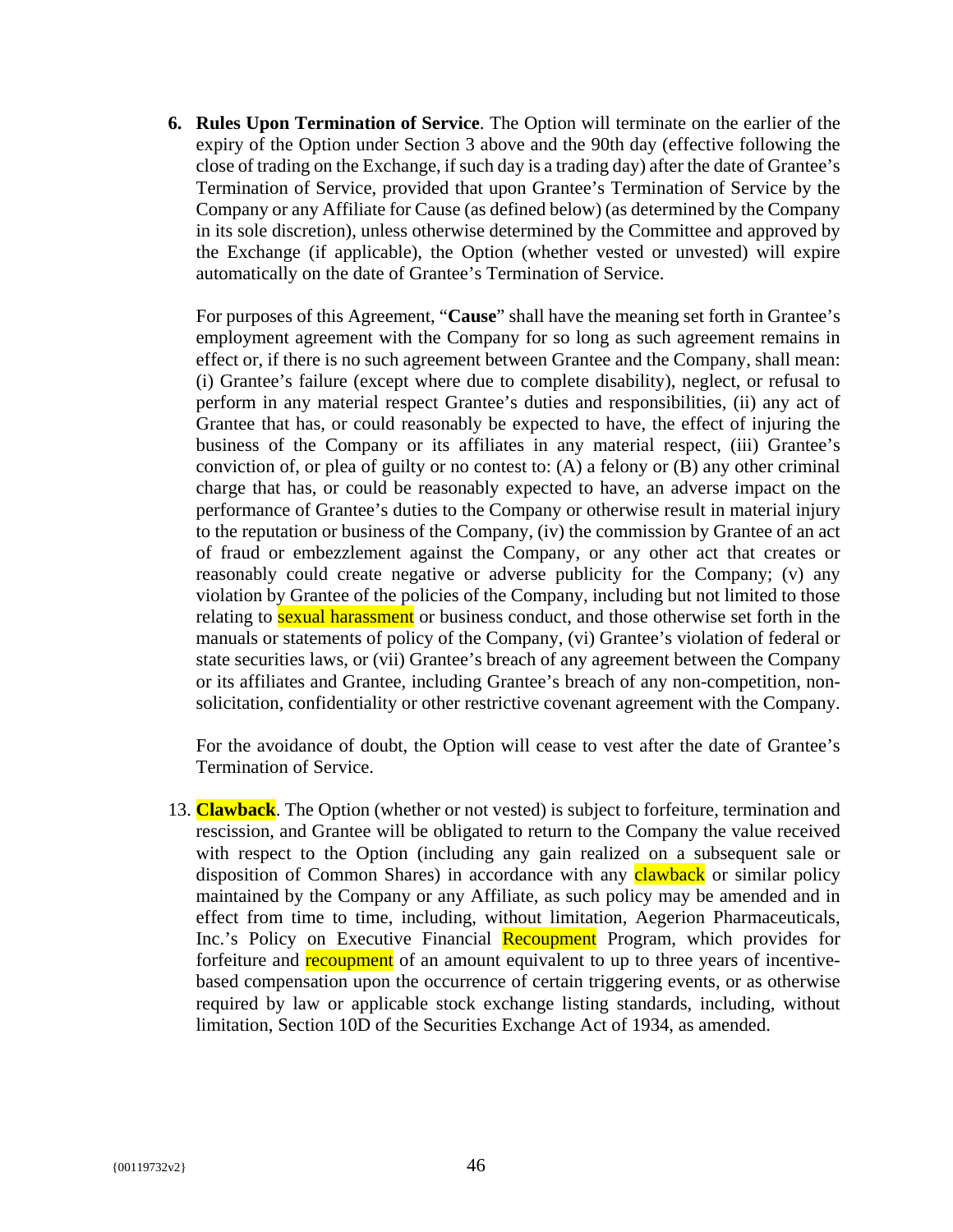# **36. NOVELION THERAPEUTICS INC.**

AMENDED AND RESTATED NOVELION 2017 EQUITY INCENTIVE PLAN STOCK OPTION AWARD GRANT NOTICE AND STOCK OPTION AWARD AGREEMENT (Employees) FORM 10-K (3/16/2018)

**6. Rules Upon Termination of Service**. The Option will terminate on the earlier of the expiry of the Option under Section 3 above and the 90th day (effective following the close of trading on the Exchange, if such day is a trading day) after the date of Grantee's Termination of Service, provided that upon Grantee's Termination of Service by the Company or any Affiliate for Cause (as defined below) (as determined by the Company in its sole discretion), unless otherwise determined by the Committee and approved by the Exchange (if applicable), the Option (whether vested or unvested) will expire automatically on the date of Grantee's Termination of Service.

For purposes of this Agreement, "**Cause**" shall have the meaning set forth in Grantee's employment agreement with the Company for so long as such agreement remains in effect or, if there is no such agreement between Grantee and the Company, shall mean: (i) Grantee's failure (except where due to complete disability), neglect, or refusal to perform in any material respect Grantee's duties and responsibilities, (ii) any act of Grantee that has, or could reasonably be expected to have, the effect of injuring the business of the Company or its affiliates in any material respect, (iii) Grantee's conviction of, or plea of guilty or no contest to: (A) a felony or (B) any other criminal charge that has, or could be reasonably expected to have, an adverse impact on the performance of Grantee's duties to the Company or otherwise result in material injury to the reputation or business of the Company, (iv) the commission by Grantee of an act of fraud or embezzlement against the Company, or any other act that creates or reasonably could create negative or adverse publicity for the Company; (v) any violation by Grantee of the policies of the Company, including but not limited to those relating to sexual harassment or business conduct, and those otherwise set forth in the manuals or statements of policy of the Company, (vi) Grantee's violation of federal or state securities laws, or (vii) Grantee's breach of any agreement between the Company or its affiliates and Grantee, including Grantee's breach of any non-competition, nonsolicitation, confidentiality or other restrictive covenant agreement with the Company.

For the avoidance of doubt, the Option will cease to vest after the date of Grantee's Termination of Service.

**13. Clawback**. The Option (whether or not vested) is subject to forfeiture, termination and rescission, and Grantee will be obligated to return to the Company the value received with respect to the Option (including any gain realized on a subsequent sale or disposition of Common Shares) in accordance with any **clawback** or similar policy maintained by the Company, as such policy may be amended and in effect from time to time, or as otherwise required by law or applicable stock exchange listing standards, including, without limitation, Section 10D of the Securities Exchange Act of 1934, as amended.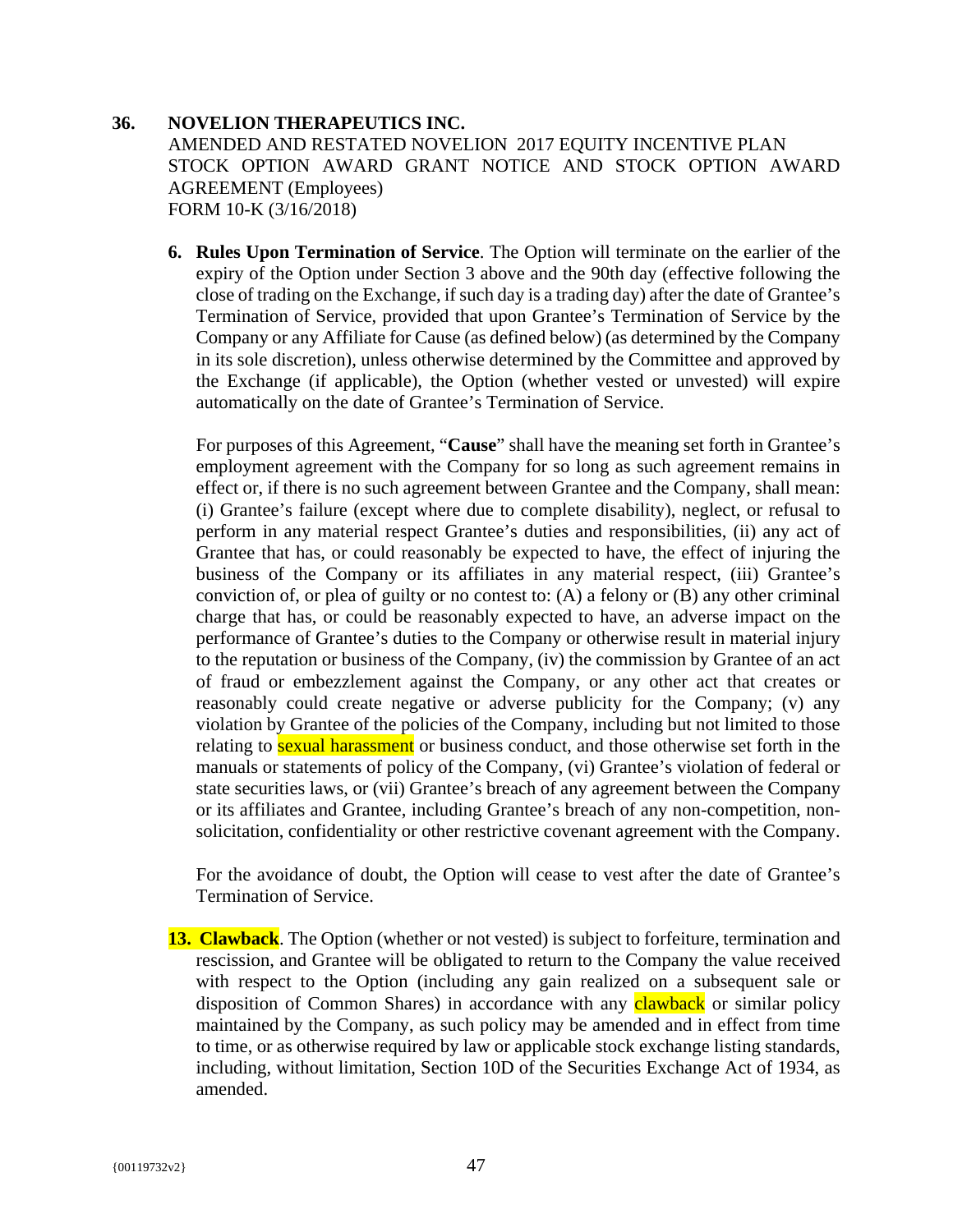#### **37. GAS SHIPS LIMITED**

2018 EQUITY INCENTIVE PLAN FORM F-1/A (3/12/2018) FORM F-1 (2/7/2018)

(b) Unless otherwise specifically set forth in the applicable Award Agreement, in connection with a termination of employment or consultancy/service relationship or a dismissal from Board membership, for purposes of the Plan, the term "for Cause" shall be defined as follows:

(i) if there is an employment, severance, consulting, service or other agreement governing the relationship between the grantee, on the one hand, and the Company or any Subsidiary or Affiliate, on the other hand, that contains a definition of "cause" (or similar phrase), for purposes of the Plan, the term "for Cause" shall mean those acts or omissions that would constitute "cause" under such agreement; or

(ii) if the preceding clause (i) is not applicable to the grantee, for purposes of the Plan, the term "for Cause" shall mean any of the following:

(A) any failure by the grantee substantially to perform the grantee's employment or consulting/service or Board membership duties;

(B) any excessive unauthorized absenteeism by the grantee;

(C) any refusal by the grantee to obey the lawful orders of the Board or any other Person to whom the grantee reports;

(D) any act or omission by the grantee that is or may be injurious to the Company or any Subsidiary or Affiliate, whether monetarily, reputationally or otherwise;

(E) any act by the grantee that is inconsistent with the best interests of the Company or any Subsidiary or Affiliate;

(F) the grantee's gross negligence that is injurious to the Company or any Subsidiary or Affiliate, whether monetarily, reputationally or otherwise;

(G) the grantee's material violation of any of the policies of the Company or any Subsidiary or Affiliate, as applicable, including, without limitation, those policies relating to discrimination or **sexual harassment**;

(H) the grantee's material breach of his or her employment or service contract with the Company or any Subsidiary or Affiliate;

(I) the grantee's unauthorized (1) use, disclosure or removal from the premises of the Company or any Subsidiary or Affiliate of any document (in any medium or form) relating to the Company or any Subsidiary or Affiliate or the customers or clients of the Company or any Subsidiary or Affiliate or (2) disclosure to any Person of any of the Company's, or any Subsidiary's or Affiliate's, confidential or proprietary information;

(J) the grantee's being convicted of, or entering a plea of guilty or nolo contendere to, any crime that constitutes a felony or involves moral turpitude; and

(K) the grantee's commission of any act involving dishonesty or fraud.

Any rights the Company or any Subsidiary or Affiliate may have under the Plan in respect of the events giving rise to a termination or dismissal "for Cause" shall be in addition to any other rights the Company or any Subsidiary or Affiliate may have under any other agreement with a grantee or at law or in equity. Any determination of whether a grantee's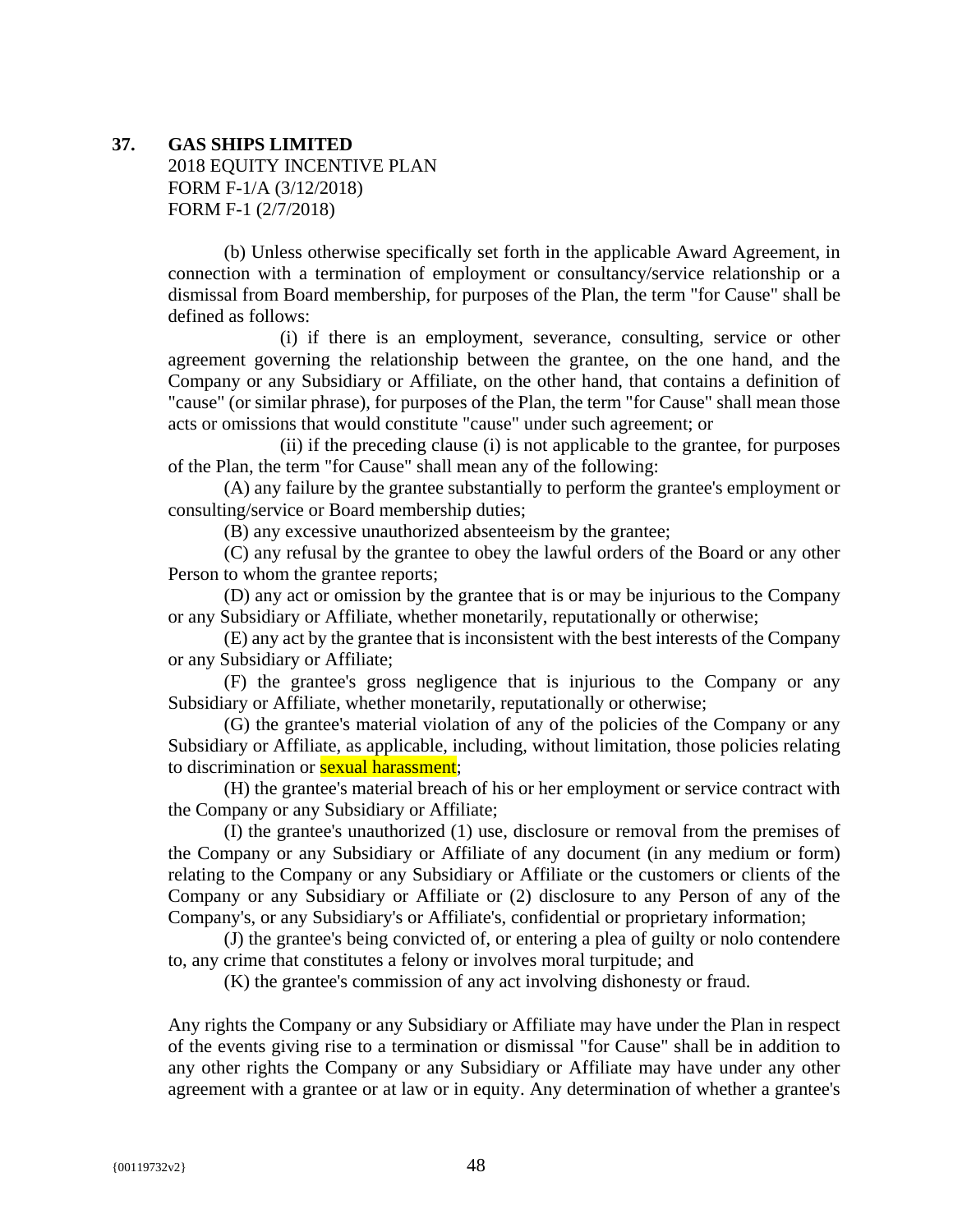employment or consultancy/service relationship is (or is deemed to have been) terminated "for Cause" shall be made by the Administrator, provided that, if there is an employment, severance, consulting, service or other agreement governing the relationship between the grantee, on the one hand, and the Company or any Subsidiary or Affiliate, on the other hand, that contains a definition of "cause" (or similar phrase), for purposes of the Plan, any determination of whether such grantee's employment or consultancy/service relationship is (or is deemed to have been) terminated "for Cause" shall be made as provided in such agreement. If, subsequent to a grantee's voluntary termination of employment or consultancy/service relationship or involuntary termination of employment or consultancy/service relationship without Cause, it is discovered that the grantee's employment or consultancy/service relationship could have been terminated "for Cause", the Administrator may deem such grantee's employment or consultancy/service relationship to have been terminated "for Cause" upon such discovery and determination by the Administrator, provided that, if there is an employment, severance, consulting, service or other agreement governing the relationship between the grantee, on the one hand, and the Company or any Subsidiary or Affiliate, on the other hand, that contains a definition of "cause" (or similar phrase), for purposes of this sentence, any determination of whether such grantee's employment or consultancy/service relationship may be deemed to have been terminated "for Cause" shall be made by the person(s) responsible for determining whether "cause" (or similar phrase) existed under such agreement.

#### **3.17. Forfeiture; Clawback**

Each Award granted under the Plan, and any realized gain with respect to options or stock appreciation rights and any realized value with respect to other Awards, shall be subject to forfeiture and/or clawback to the extent required under applicable law. Furthermore, the Administrator may, in its sole discretion, specify in the applicable Award Agreement that any realized gain with respect to options or stock appreciation rights and any realized value with respect to other Awards shall be subject to forfeiture or **clawback**, in the event of (a) a grantee's breach of any non-competition, non-solicitation, confidentiality or other restrictive covenants with respect to the Company or any Subsidiary or Affiliate, (b) a grantee's breach of any employment or consulting agreement with the Company or any Subsidiary or Affiliate, (c) a grantee's termination for Cause or (d) a financial restatement that reduces the amount of compensation under the Plan previously awarded to a grantee that would have been earned had results been properly reported.

#### **38. NUSTAR GP, LLC FIFTH AMENDED AND RESTATED**

NUSTAR GP, LLC FIFTH AMENDED AND RESTATED 2000 LONG-TERM INCENTIVE PLAN FORM 10-K (3/1/2018) FORM 10-K (2/28/2018)

(v) the Company's (or applicable Affiliate's, including the Partnership and Partnership Sub) reasonable determination that (a) the Participant has violated any policy of the Company, the Partnership, Partnership Sub or any of their applicable respective Affiliates, including but not limited to, policies regarding sexual harassment, insider trading,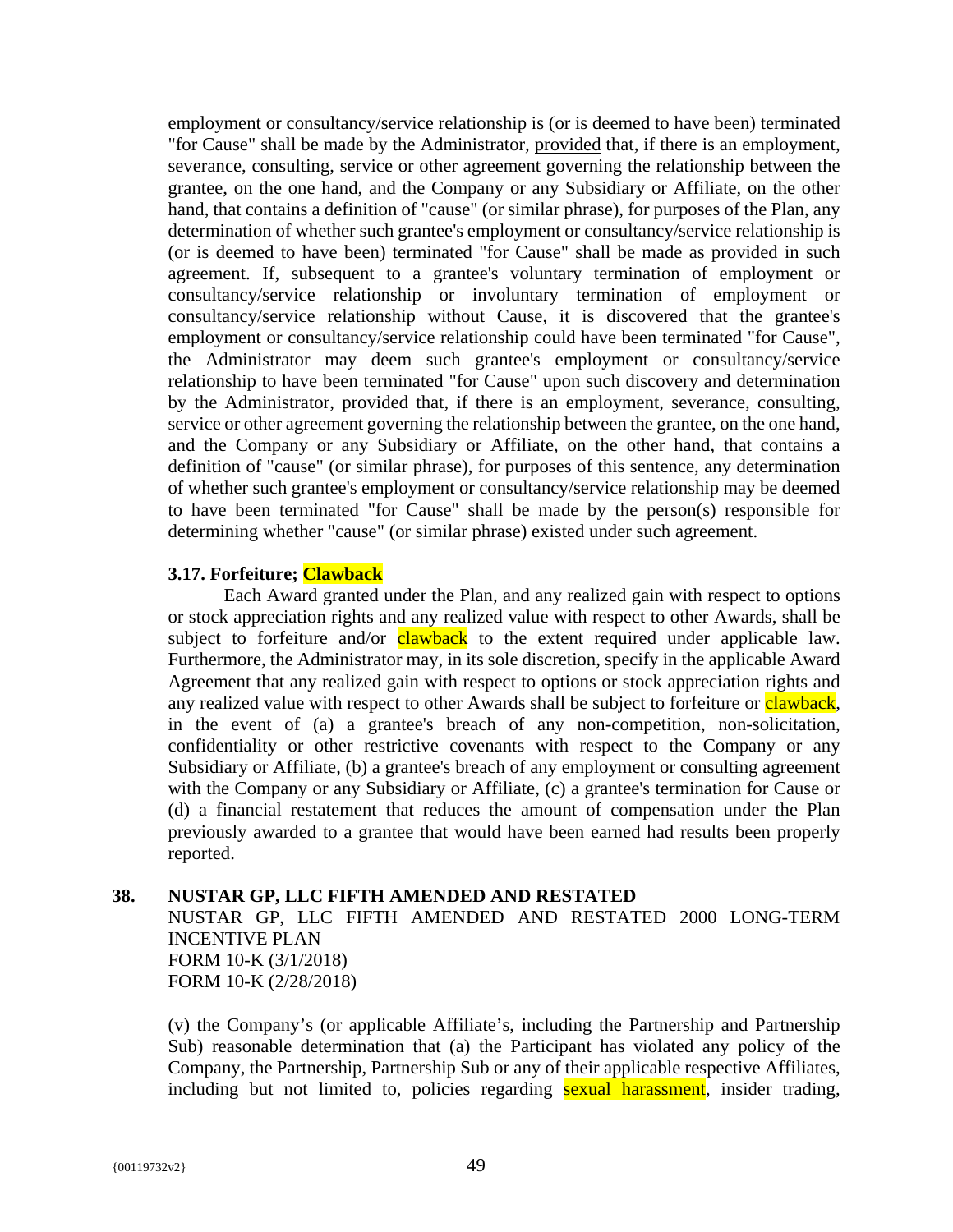confidentiality, substance abuse and/or conflicts of interest, which violation could result in the termination of the Participant's employment or service as a non-employee Director of the Company (or applicable Affiliate, including the Partnership and Partnership Sub), or (b) the Participant has failed to satisfactorily perform the material duties of Participant's position with the Company, the Partnership, Partnership Sub or any of their respective Affiliates.

8.11 Claw-back Policy. All Awards (including any proceeds, gains or other economic benefit actually or constructively received by the **Participant** upon any receipt or exercise of any **Award** or upon the receipt or resale of any Units underlying the **Award**) shall be subject to the provisions of any claw-back policy implemented by, as applicable, the Partnership, the Company or any **Affiliate** of either of the foregoing, including, without limitation, any claw-back policy adopted to comply with the requirements of the Dodd-Frank Wall Street Reform and Consumer Protection Act and any rules or regulations promulgated thereunder, to the extent set forth in such claw-back policy, the terms of any applicable Awards and/or in any applicable **Award** agreement.

# **39. RENAISSANCERE HOLDINGS LTD**.

2016 LONG-TERM INCENTIVE PLAN FORM 10-K (2/9/2018)

(g) "Cause" means, with respect to a Participant and in the absence of an Award Agreement or Participant Agreement otherwise defining Cause, (1) the Participant's plea of *nolo contendere* to, conviction of or indictment for, any crime (whether or not involving the Company or its Affiliates) (i) constituting a felony or (ii) that has, or could reasonably be expected to result in, an adverse impact on the performance of the Participant's duties to the Service Recipient, or otherwise has, or could reasonably be expected to result in, an adverse impact on the business or reputation of the Company or its Affiliates, (2) conduct of the Participant, in connection with his or her employment or service, that has resulted, or could reasonably be expected to result, in material injury to the business or reputation of the Company or its Affiliates, (3) any material violation of the policies of the Service Recipient, including, but not limited to, those relating to **sexual harassment** or the disclosure or misuse of confidential information, or those set forth in the manuals or statements of policy of the Service Recipient; (4) the Participant's act(s) of gross negligence or willful misconduct in the course of his or her employment or service with the Service Recipient; (5) misappropriation by the Participant of any assets or business opportunities of the Company or its Affiliates; (6) embezzlement or fraud committed by the Participant, at the Participant's direction, or with the Participant's prior actual knowledge; or (7) willful neglect in the performance of the Participant's duties for the Service Recipient or willful or repeated failure or refusal to perform such duties. If, subsequent to the Termination of a Participant for any reason other than by the Service Recipient for Cause, it is discovered that the Participant's employment or service could have been terminated for Cause, such Participant's employment or service shall, at the discretion of the Committee, be deemed to have been terminated by the Service Recipient for Cause for all purposes under the Plan, and the Participant shall be required to repay to the Company all amounts received by him or her in respect of any Award following such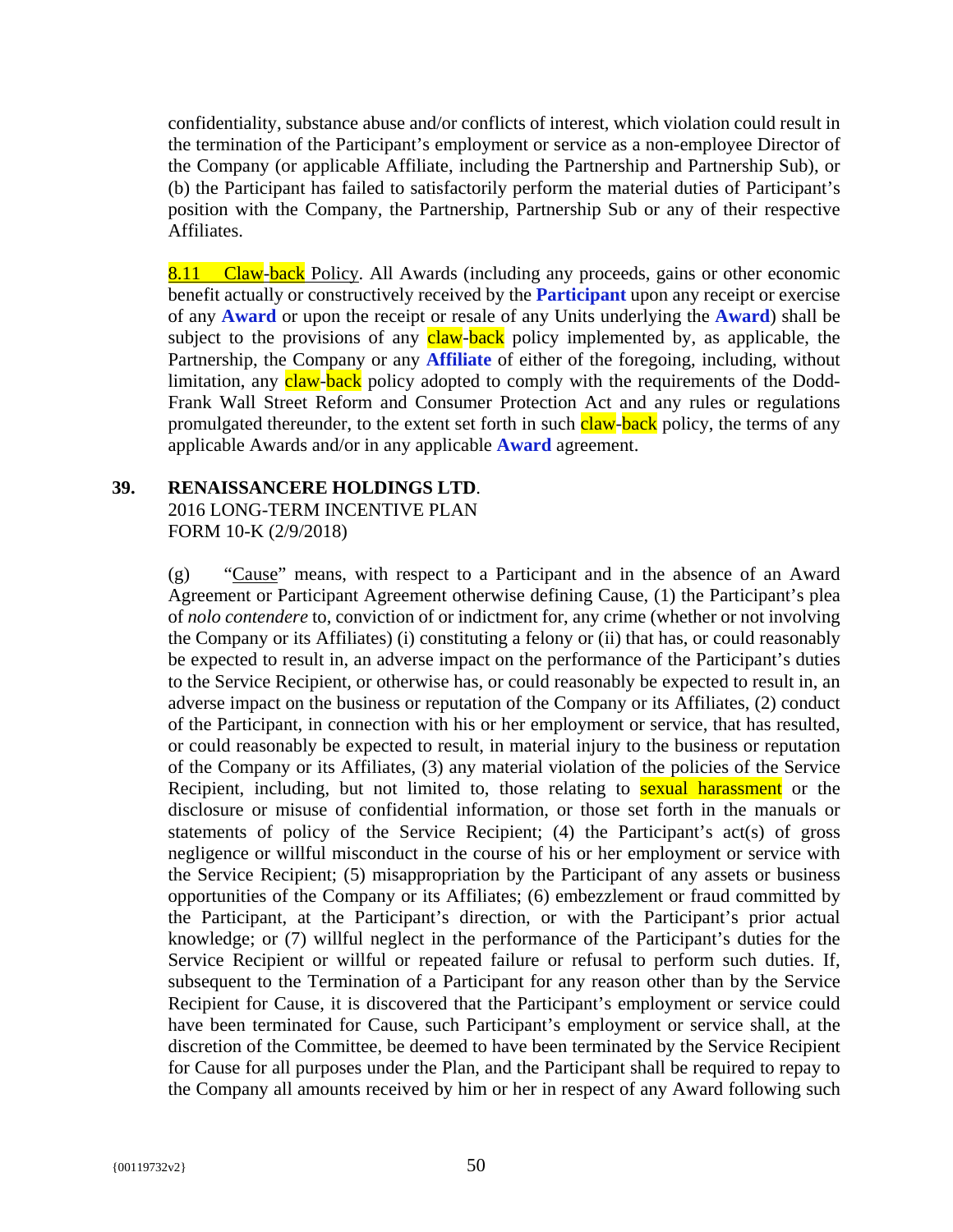Termination that would have been forfeited under the Plan had such Termination been by the Service Recipient for Cause. In the event that there is an Award Agreement or Participant Agreement defining Cause, "Cause" shall have the meaning provided in such agreement, and a Termination by the Service Recipient for Cause hereunder shall not be deemed to have occurred unless all applicable notice and cure periods in such Award Agreement or Participant Agreement are complied with.

(d) Clawback/Recoupment Policy. Notwithstanding anything contained herein to the contrary, all Awards granted under the Plan shall be and remain subject to any incentive compensation clawback or recoupment policy currently in effect or as may be adopted by the Board (or a committee or subcommittee of the Board) and, in each case, as may be amended from time to time. No such policy adoption or amendment shall in any event require the prior consent of any Participant. No recovery of compensation under such a clawback policy will be an event giving rise to a right to resign for "good reason" or "constructive termination" (or similar term) under any agreement with the Company or any of its Affiliates. In the event that an Award is subject to more than one such policy, the policy with the most restrictive **clawback** or **recoupment** provisions shall govern such Award, subject to applicable law.

# **40. VICTORY CAPITAL HOLDINGS, INC.**

2018 STOCK INCENTIVE PLAN FORM S-1/A (2/6/2018)

(e) "Cause" means, with respect to a Participant and in the absence of an Award Agreement or Participant Agreement otherwise defining Cause, (1) the Participant's plea of *nolo contendere* to, conviction of or indictment for, any crime (whether or not involving the Company or its Affiliates) (i) constituting a felony or (ii) that has, or could reasonably be expected to result in, an adverse impact on the performance of the Participant's duties to the Service Recipient, or otherwise has, or could reasonably be expected to result in, an adverse impact on the business or reputation of the Company or its Affiliates, (2) conduct of the Participant, in connection with his or her employment or service, that has resulted, or could reasonably be expected to result, in injury to the business or reputation of the Company or its Affiliates, (3) any material violation of the policies of the Service Recipient, including, but not limited to, those relating to **sexual harassment** or the disclosure or misuse of confidential information, or those set forth in the manuals or statements of policy of the Service Recipient; (4) the Participant's act(s) of negligence or willful misconduct in the course of his or her employment or service with the Service Recipient; (5) misappropriation by the Participant of any assets or business opportunities of the Company or its Affiliates; (6) embezzlement or fraud committed by the Participant, at the Participant's direction, or with the Participant's prior actual knowledge; or (7) willful neglect in the performance of the Participant's duties for the Service Recipient or willful or repeated failure or refusal to perform such duties. If, subsequent to the Termination of a Participant for any reason other than by the Service Recipient for Cause, it is discovered that the Participant's employment or service could have been terminated for Cause, such Participant's employment or service shall, at the discretion of the Committee, be deemed to have been terminated by the Service Recipient for Cause for all purposes under the Plan,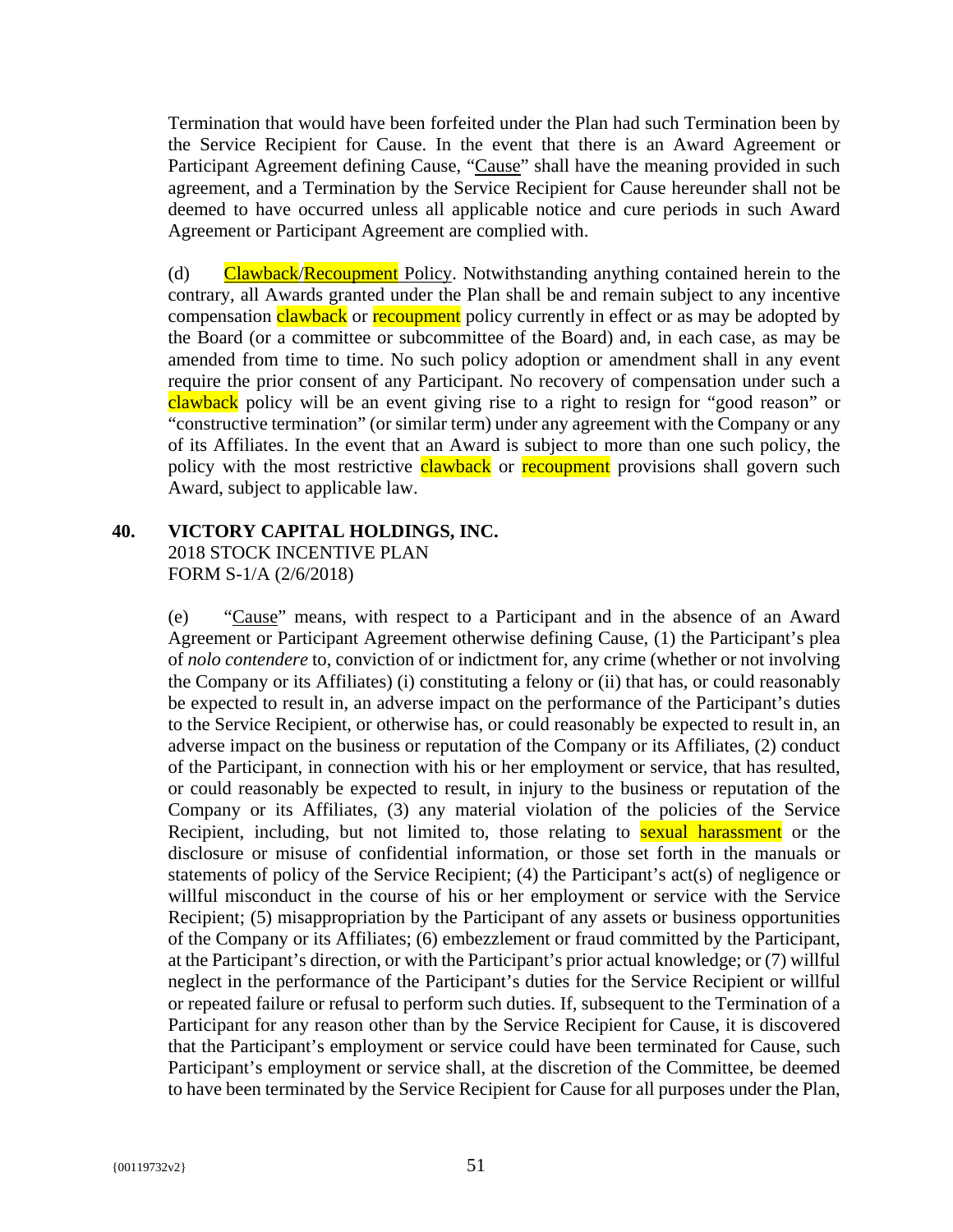and the Participant shall be required to repay to the Company all amounts received by him or her in respect of any Award following such Termination that would have been forfeited under the Plan had such Termination been by the Service Recipient for Cause. In the event that there is an Award Agreement or Participant Agreement defining Cause, "Cause" shall have the meaning provided in such agreement, and a Termination by the Service Recipient for Cause hereunder shall not be deemed to have occurred unless all applicable notice and cure periods in such Award Agreement or Participant Agreement are complied with.

(d) Clawback/Recoupment Policy. Notwithstanding anything contained herein to the contrary, all Awards granted under the **Plan** shall be and remain subject to any incentive compensation clawback or recoupment policy currently in effect or as may be adopted by the **Board** (or a committee or subcommittee of the **Board**) and, in each case, as may be amended from time to time. No such policy adoption or amendment shall in any event require the prior consent of any **Participant**. No recovery of compensation under such a clawback policy will be an event giving rise to a right to resign for "good reason" or "constructive termination" (or similar term) under any agreement with the **Company** or any of its Affiliates. In the event that an **Award** is subject to more than one such policy, the policy with the most restrictive clawback or recoupment provisions shall govern such **Award**, subject to applicable law.

# **41. WESTERN DIGITAL CORPORATION**  EXECUTIVE STOCK OPTION AGREEMENT FORM 10-Q (2/6/2018)

(e) Termination for Cause. Notwithstanding the foregoing provisions of this Section 7, if the Participant's employment with the Corporation or any of its Subsidiaries is terminated by the Corporation or one of its Subsidiaries for Cause, the Option (whether or not all or any portion of such Option is then vested and exercisable) shall immediately terminate effective immediately following the Participant's Severance Date.

For purposes of this Section 7 and as to any termination of employment or services that occurs prior to the occurrence of a Change in Control Event, the term "Cause" shall mean the occurrence or existence of any of the following with respect to the Participant, as determined by the Administrator or its delegate or delegates in its or their sole discretion:

(i) the Participant's conviction by, or entry of a plea of guilty or *nolo contendere* in, a court of competent and final jurisdiction for any crime involving moral turpitude or any felony punishable by imprisonment in the jurisdiction involved;

(ii) whether prior or subsequent to the date hereof, the Participant's willful engaging in dishonest or fraudulent actions or omissions;

(iii) the Participant's failure or refusal to perform his or her duties as reasonably required by his or her employer;

(iv) negligence, insubordination, violation by the Participant of any duty (loyalty or otherwise) owed to the Corporation, one or more of its Subsidiaries, or any of their respective affiliates, or any other misconduct on the part of the Participant;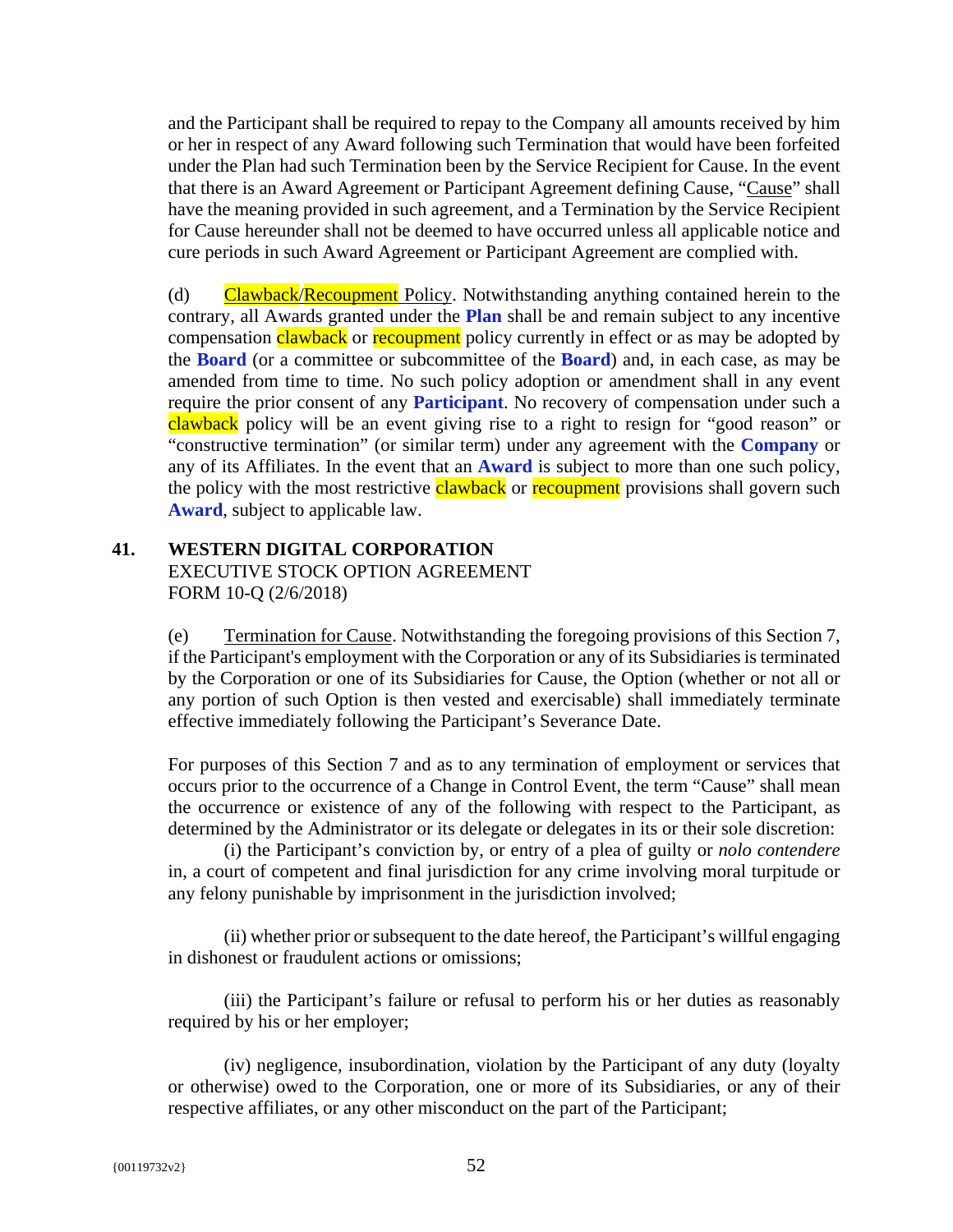(v) the repeated non-prescription use of any controlled substance, or the repeated use of alcohol or any other non-controlled substance which in the Administrator's (or its delegate's or delegates') reasonable determination interferes with the Participant's service as an officer or employee of the Corporation, one or more of its Subsidiaries, or any of their respective affiliates;

(vi) sexual harassment by the Participant that has been reasonably substantiated and investigated;

(vii) involvement in activities representing conflicts of interest with the Corporation, one or more of its Subsidiaries, or any of their respective affiliates;

(viii) improper disclosure of confidential information;

(ix) conduct endangering, or likely to endanger, the health or safety of another employee;

(x) falsifying or misrepresenting information on the records of the Corporation, one or more of its Subsidiaries, or any of their respective affiliates;

(xi) the Participant's physical destruction or theft of substantial property or assets of the Corporation, one or more of its Subsidiaries, or any of their respective affiliates; or

(xii) breach of any policy of, or agreement with, the Corporation, one or more of its Subsidiaries, or any of their respective affiliates applicable to the Participant or to which the Participant is otherwise bound.

For purposes of this Section 7 and as to any termination of employment or services that occurs upon or after the occurrence of a Change in Control Event, the term "Cause" shall mean the occurrence or existence of any of the following with respect to the Participant, as determined by a majority of the disinterested directors of the Board:

(A) the Participant's conviction by, or entry of a plea of guilty or *nolo contendere* in, a court of competent and final jurisdiction for any crime involving moral turpitude or any felony punishable by imprisonment in the jurisdiction involved;

(B) whether prior or subsequent to the date hereof, the Participant's willful engaging in dishonest or fraudulent actions or omissions which results directly or indirectly in any demonstrable material financial or economic harm to the Corporation, one or more of its Subsidiaries, or any of their respective affiliates;

(C) the Participant's failure or refusal to perform his or her duties as reasonably required by his or her employer, provided that the Participant shall have first received written notice from the employer stating with specificity the nature of such failure or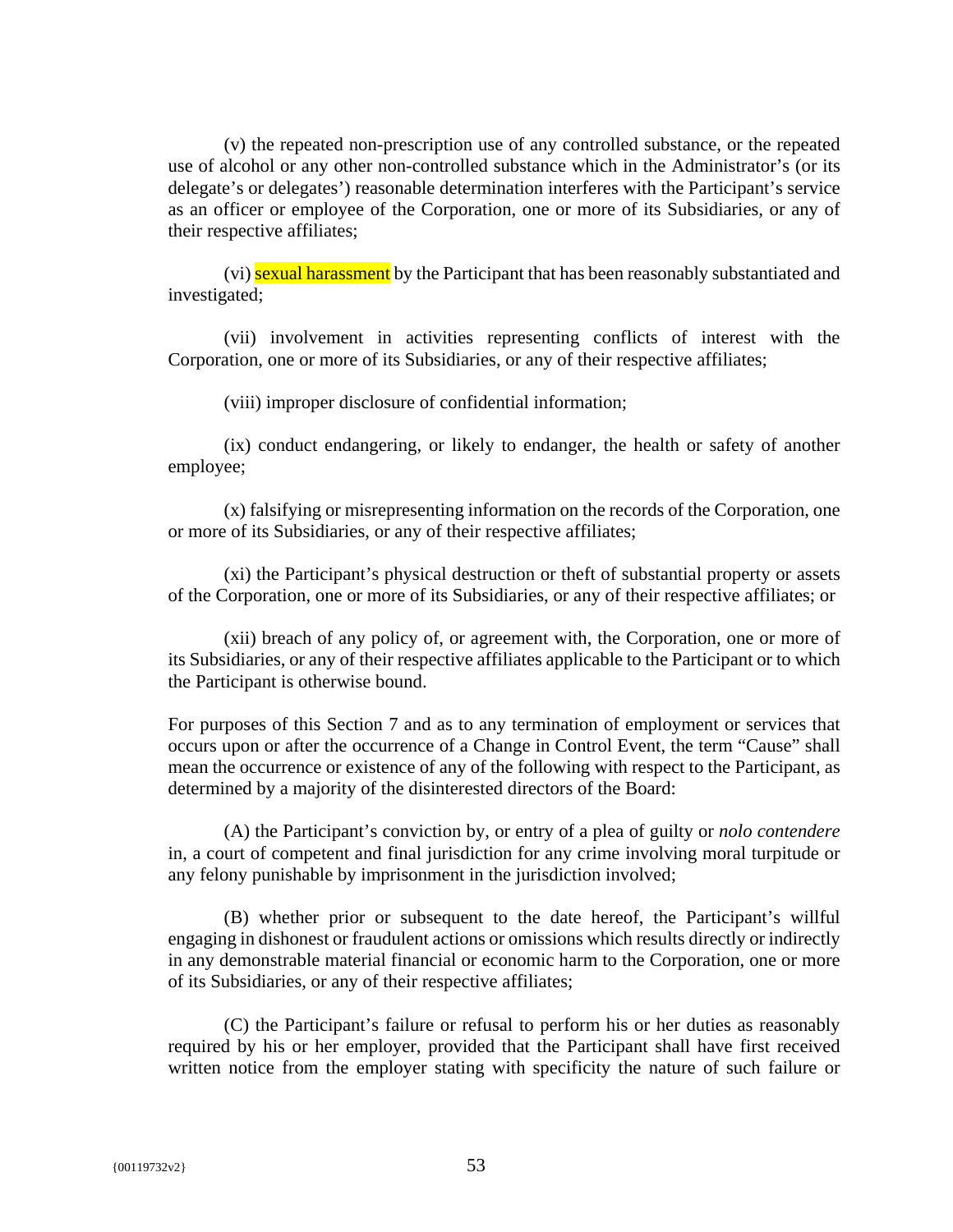refusal and affording the Participant at least five (5) days to correct the act or omission complained of;

(D) gross negligence, insubordination, material violation by the Participant of any duty of loyalty to the Corporation, one or more of its Subsidiaries, or any of their respective affiliates, or any other material misconduct on the part of the Participant, provided that the Participant shall have first received written notice from the Corporation stating with specificity the nature of such action or violation and affording the Participant at least five (5) days to correct such action or violation;

(E) the repeated non-prescription use of any controlled substance, or the repeated use of alcohol or any other non-controlled substance which in the Board's reasonable determination interferes with the Participant's service as an officer or employee of the Corporation, one or more of its Subsidiaries, or any of their respective affiliates;

(F) sexual harassment by the Participant that has been reasonably substantiated and investigated;

(G) involvement in activities representing conflicts of interest with the Corporation, one or more of its Subsidiaries, or any of their respective affiliates;

(H) improper disclosure of confidential information;

(I) conduct endangering, or likely to endanger, the health or safety of another employee;

(J) falsifying or misrepresenting information on the records of the Corporation, one or more of its Subsidiaries, or any of their respective affiliates; or

(K) the Participant's physical destruction or theft of substantial property or assets of the Corporation, one or more of its Subsidiaries, or any of their respective affiliates.

# **18. Clawback Policy**

The Option is subject to the forfeiture and **clawback** provisions of Section 8.14(a) of the Plan.

# **42. SOLERA NATIONAL BANCORP, INC.**

2012 LONG-TERM INCENTIVE PLAN FORM 1-A/A (2/1/2018) FORM 1-A/A (11/14/2017) FORM 1-A (10/30/2017) FORM DOS (9/15/2017) FORM 8-K (9/24/2012)

(b) Clawback/Recoupment Policy. Notwithstanding anything contained herein to the contrary, all Awards granted under the **Plan** will be and remain subject to any incentive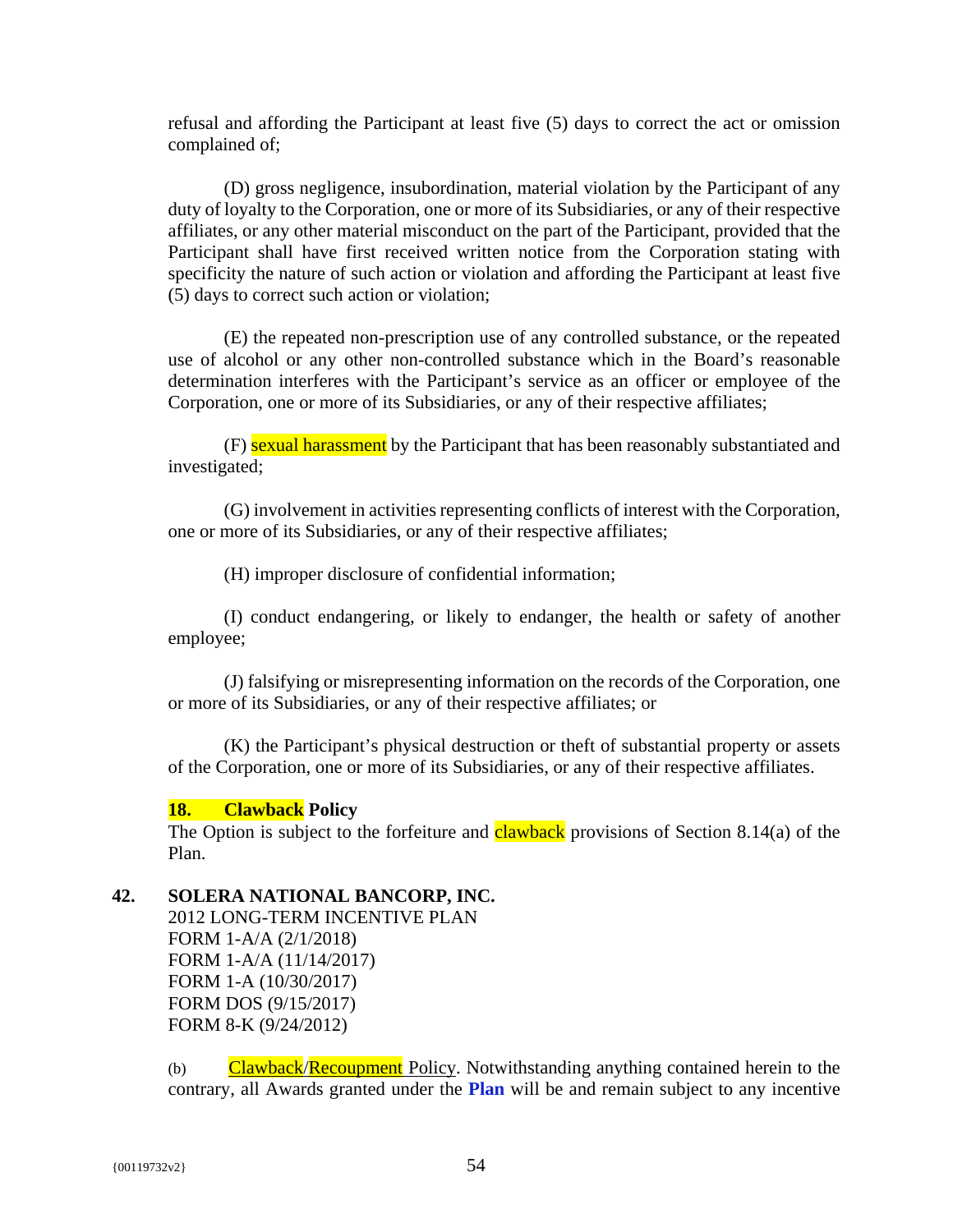compensation clawback or recoupment policy currently in effect or as may be adopted by the **Board** and, in each case, as may be amended from time to time. No such policy adoption or amendment will in any event require the prior consent of any **Participant**.

(f) "**Cause**" means, in the absence of an Award Agreement or employment or other service agreement between a Participant and the Service Recipient otherwise defining Cause,

(i) a Participant's conviction of or indictment for any crime (whether or not involving the Company or its Affiliates) (A) constituting a felony or (B) that has, or could reasonably be expected to result in, an adverse impact on the performance of the Participant's duties to the Service Recipient, or otherwise has, or could reasonably be expected to result in, an adverse impact on the business or reputation of the Company or its Affiliates;

(ii) conduct of the Participant, in connection with his or her employment, that has resulted, or could reasonably be expected to result, in material injury to the business or reputation of the Company or its Affiliates;

(iii) any material violation of the policies of the Company or its Affiliates, including but not limited to those relating to **sexual harassment** or the disclosure or misuse of confidential information, or those set forth in the manuals or statements of policy of the Company or its Affiliates; or

(iv) willful neglect in the performance of the Participant's duties for the Service Recipient or willful or repeated failure or refusal to perform such duties.

In the event that there is an Award Agreement or employment or other service agreement between a Participant and the Service Recipient defining Cause, "Cause" will have the meaning provided in such agreement, and a Termination by the Service Recipient for Cause hereunder will not be deemed to have occurred unless all applicable notice and cure periods in such agreement are complied with.

# **43. SOLID BIOSCIENCES INC.**

2018 OMNIBUS INCENTIVE PLAN FORM S-8 (1/29/2018)

#### **2.6 "Cause"**

means, with respect to a Participant's Termination of Employment or Termination of Consultancy, unless otherwise defined in the applicable Award agreement or other written agreement approved by the Committee, a termination due to (i) the failure by the Participant to perform such duties as are reasonably requested by the Company; (ii) the Participant's disregard of his or her duties or failure to act, where such action would be in the ordinary course of the Participant's duties; (iii) the failure by the Participant to observe policies of the Company or any Affiliate generally applicable to employees of the Company or any Affiliate; (iv) the gross negligence or willful misconduct by the Participant in the performance of his or her duties; (v) the commission by the Participant of any act of fraud, theft, dishonesty, or self-dealing with respect to the Company or any Affiliate, or any felony or criminal act involving moral turpitude; (vi) the Participant's conviction of, or plea of guilty or nolo contendere to, a felony; (vii) any breach by the Participant of the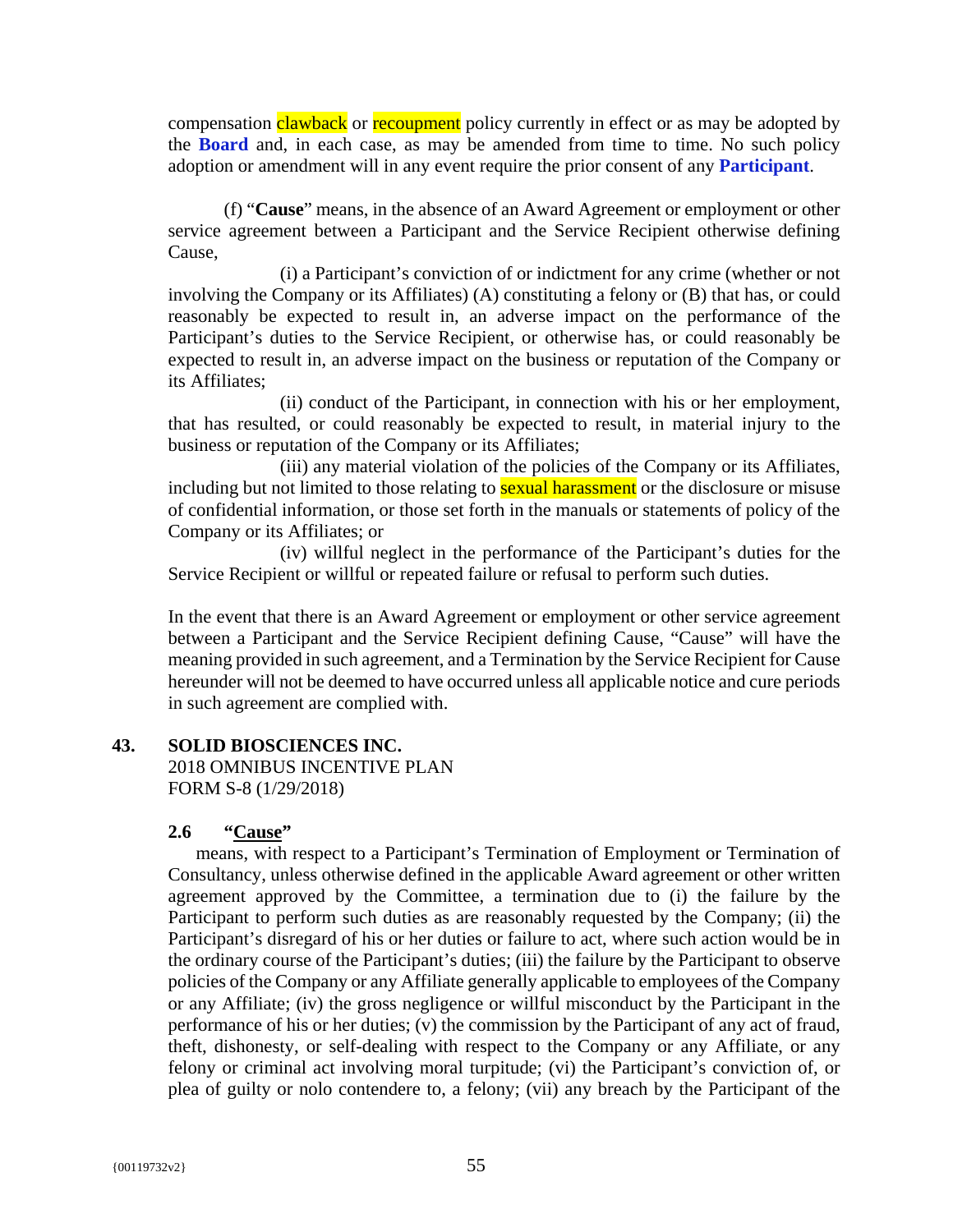provisions of any confidentiality, non-competition, or non-solicitation agreement between the Participant and the Company or any Affiliate, or any other agreement or contract with the Company or any Affiliate; (viii) chronic absenteeism (excluding vacations, illnesses, or leaves of absence approved by the Company); (ix) any alcohol or other substance abuse by the Participant; or (x) the commission by the Participant of any violation of any state or federal law relating to the workplace environment (including, without limitation, laws relating to **sexual harassment** or age, sex, or other prohibited discrimination). With respect to a Participant's Termination of Directorship, "cause" means an act or failure to act that constitutes cause for removal of a director under Delaware law.

#### **13.21 Recoupment.**

In addition to any **recoupment** provisions set forth herein relating to Detrimental Activity, all Awards granted or other compensation paid by the Company under the Plan, including any shares of Common Stock issued under any Award thereunder, will be subject to: (i) any compensation recapture policies established by the Board or the Committee from time to time and in effect at the time of grant of the Award, and (ii) any compensation recapture policies to the extent required pursuant to any applicable law (including, without limitation, the Dodd-Frank Act) or the rules and regulations of any national securities exchange on which the shares of Common Stock are then traded.

# **2.15 "Detrimental Activity"**

means, unless otherwise defined in the applicable Award agreement or other written agreement approved by the Committee:

(a) without written authorization from the Company, disclosure to any Person outside the Company and its Affiliates or the use in any manner, except as necessary in the furtherance of the Participant's responsibilities to the Company or any of its Affiliates, at any time, of any confidential information, trade secrets, or proprietary information relating to the business of the Company or any of its Affiliates that is acquired by the Participant at any time before the Participant's Termination;

(b) any activity while employed or performing services that results, or if known could have reasonably been expected to result, in the Participant's Termination for Cause;

(c) without written authorization from the Company, directly or indirectly, in any capacity whatsoever, (i) owning, managing, operating, controlling, being employed by (whether as an employee, consultant, independent contractor, or otherwise, and whether or not for compensation), or rendering services to any Competitor; (ii) soliciting, aiding, or inducing any customer of the Company or any Subsidiary to curtail, reduce, or terminate its business relationship with the Company or any Subsidiary, or in any other way interfering with any such business relationships with the Company or any Subsidiary; (iii) soliciting, aiding, or inducing any employee, representative, or agent of the Company or any Subsidiary to leave such employment or retention or to accept employment with or render services to or with any other person, firm, corporation, or other entity unaffiliated with the Company or hiring or retaining any such employee, representative, or agent or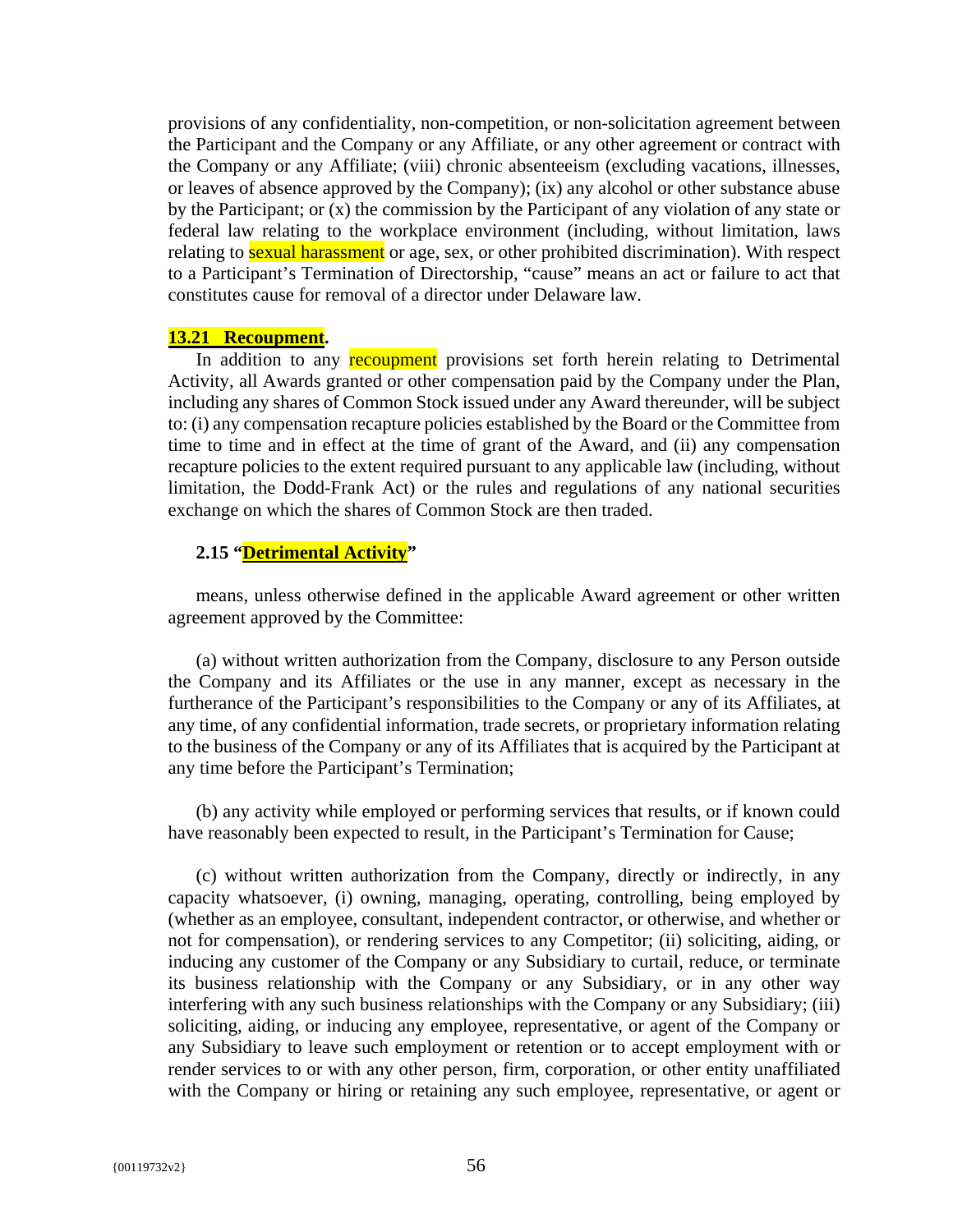taking any action to materially assist or aid any other person, firm, corporation, or other entity in identifying, hiring, or soliciting any such employee, representative, or agent; or (iv) interfering, or aiding, or inducing any other person or entity in interfering with the relationship between the Company, its Subsidiaries, and any of their respective vendors, joint venturers, or licensors;

(d) a material breach of any restrictive covenant contained in any agreement between the Participant and the Company or an Affiliate; or

(e) the Participant's Disparagement, or inducement of other to do so, of the Company or its Affiliates or their past or present officers, directors, employees, or products.

Only the Chief Executive Officer or the Chief Financial Officer of the Company (or their designee, as evidenced in writing) shall have the authority to provide the Participant, except for himself or herself, with written authorization to engage in the activities contemplated in subsections (a) and (c).

#### **44. SOLID BIOSCIENCES INC.**

FORM OF 2018 OMNIBUS INCENTIVE PLAN FORM S-1/A (1/24/18) FORM S-1/A (1/16/18) FORM S-1 (12/29/17)

#### **2.6 "Cause"**

means, with respect to a Participant's Termination of Employment or Termination of Consultancy, unless otherwise defined in the applicable Award agreement or other written agreement approved by the Committee, a termination due to (i) the failure by the Participant to perform such duties as are reasonably requested by the Company; (ii) the Participant's disregard of his or her duties or failure to act, where such action would be in the ordinary course of the Participant's duties; (iii) the failure by the Participant to observe policies of the Company or any Affiliate generally applicable to employees of the Company or any Affiliate; (iv) the gross negligence or willful misconduct by the Participant in the performance of his or her duties; (v) the commission by the Participant of any act of fraud, theft, dishonesty, or self-dealing with respect to the Company or any Affiliate, or any felony or criminal act involving moral turpitude; (vi) the Participant's conviction of, or plea of guilty or nolo contendere to, a felony; (vii) any breach by the Participant of the provisions of any confidentiality, non-competition, or non-solicitation agreement between the Participant and the Company or any Affiliate, or any other agreement or contract with the Company or any Affiliate; (viii) chronic absenteeism (excluding vacations, illnesses, or leaves of absence approved by the Company); (ix) any alcohol or other substance abuse by the Participant; or (x) the commission by the Participant of any violation of any state or federal law relating to the workplace environment (including, without limitation, laws relating to **sexual harassment** or age, sex, or other prohibited discrimination). With respect to a Participant's Termination of Directorship, "cause" means an act or failure to act that constitutes cause for removal of a director under Delaware law.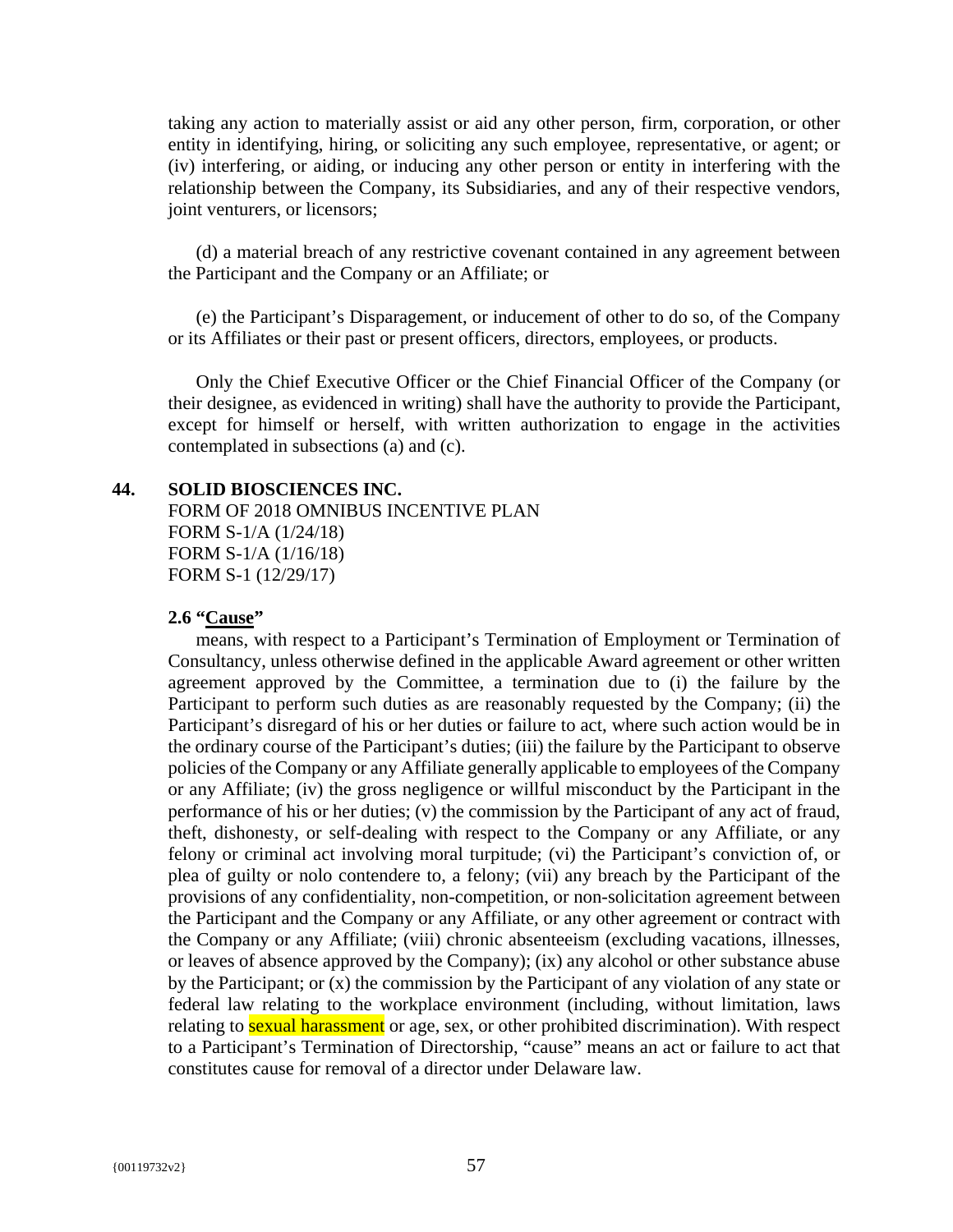#### **13.21 Recoupment.**

In addition to any **recoupment** provisions set forth herein relating to Detrimental Activity, all Awards granted or other compensation paid by the Company under the Plan, including any shares of Common Stock issued under any Award thereunder, will be subject to: (i) any compensation recapture policies established by the Board or the Committee from time to time and in effect at the time of grant of the Award, and (ii) any compensation recapture policies to the extent required pursuant to any applicable law (including, without limitation, the Dodd-Frank Act) or the rules and regulations of any national securities exchange on which the shares of Common Stock are then traded.

#### **45. VISTA PROPPANTS AND LOGISTICS INC.**

2018 OMNIBUS INCENTIVE PLAN FORM S-1 (1/12/2018) FORM DRS/A (on S-1) (12/22/2017)

(h) "Cause" means, as to any Participant, unless the applicable Award Agreement states otherwise, (i) "Cause," as defined in any employment or consulting agreement between the Participant and the Service Recipient in effect at the time of such Termination; or (ii) in the absence of any such employment or consulting agreement (or the absence of any definition of "Cause" contained therein), the Participant's (A) willful neglect in the performance of the Participant's duties for the Service Recipient or willful or repeated failure or refusal to perform such duties; (B) engagement in conduct in connection with the Participant's employment or service with the Service Recipient, which results in, or could reasonably be expected to result in, material harm to the business or reputation of the Company or any other member of the Company Group; (C) conviction of, or plea of guilty or no contest to, (I) any felony; or (II) any other crime that results in, or could reasonably be expected to result in, material harm to the business or reputation of the Company or any other member of the Company Group; (D) material violation of the written policies of the Service Recipient, including, but not limited to, those relating to **sexual harassment** or the disclosure or misuse of confidential information, or those set forth in the manuals or statements of policy of the Service Recipient; (E) fraud or misappropriation, embezzlement or misuse of funds or property belonging to the Company or any other member of the Company Group; or (F) act of personal dishonesty that involves personal profit in connection with the Participant's employment or service to the Service Recipient.

(t) Clawback/Repayment. All Awards shall be subject to reduction, cancellation, forfeiture or **recoupment** to the extent necessary to comply with (i) any **clawback**, forfeiture or other similar policy adopted by the **Board** or the **Committee** and as in effect from time to time; and (ii) applicable law. Further, to the extent that the **Participant** receives any amount in excess of the amount that the **Participant** should otherwise have received under the terms of the **Award** for any reason (including, without limitation, by reason of a financial restatement, mistake in calculations or other administrative error), the **Participant** shall be required to repay any such excess amount to the **Company**.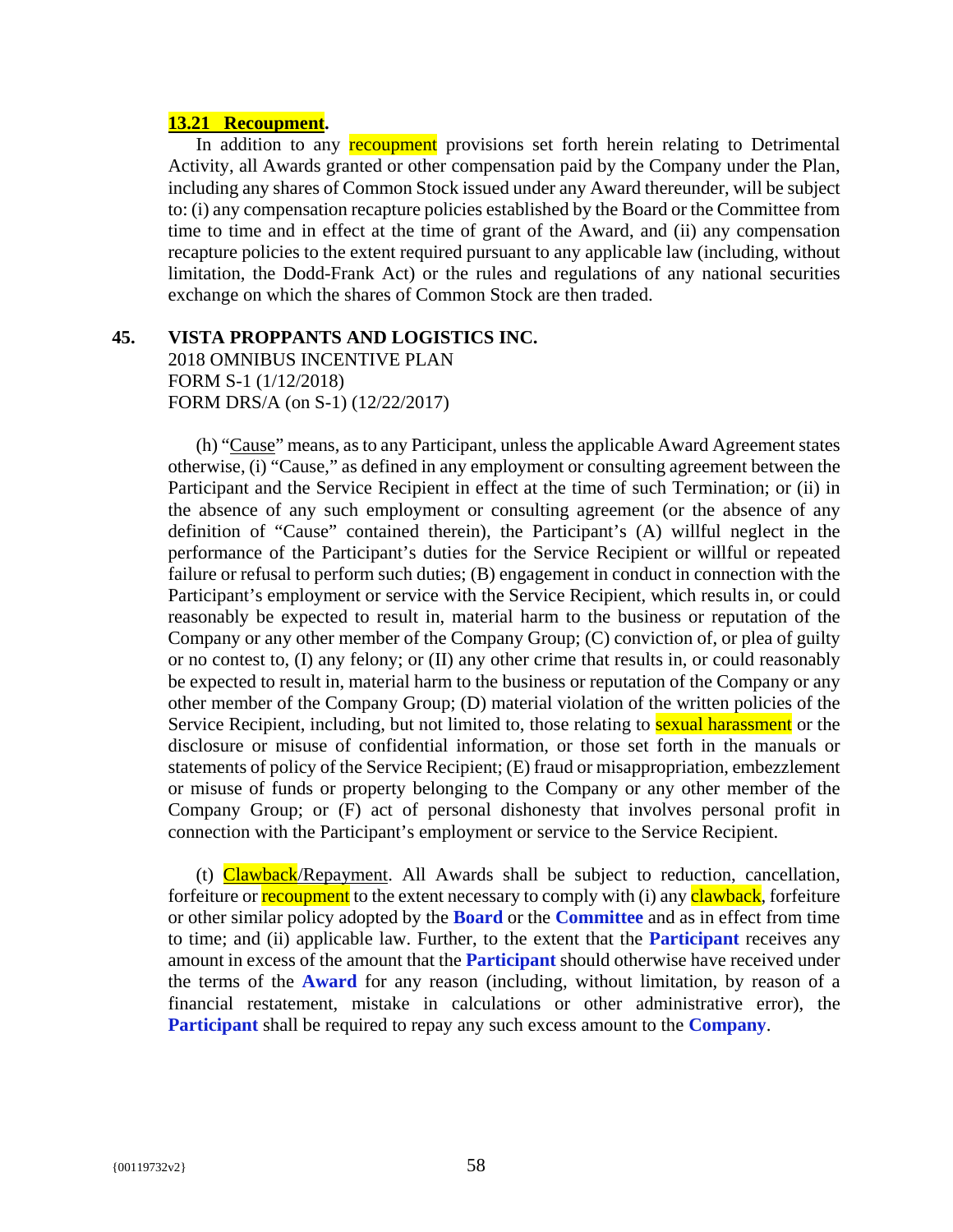# **46. INSPIRED ENTERTAINMENT, INC.**  SECOND LONG-TERM INCENTIVE PLAN FORM POS AM (on S-3) (12/29/2017) FORM 8-K (12/30/2016)

(e) "Cause" shall have the meaning set forth in the applicable Award Agreement or Participant Agreement, provided that if the applicable Award Agreement or Participant Agreement does not contain such a definition, "Cause" shall mean, (1) the Participant's plea of nolo contendere to, conviction of or indictment for, any crime (whether or not involving the Company or its Affiliates) (i) constituting a felony or (ii) that has, or could reasonably be expected to result in, an adverse impact on the performance of the Participant's duties to the Service Recipient, or otherwise has, or could reasonably be expected to result in, an adverse impact on the business or reputation of the Company or its Affiliates, (2) conduct of the Participant, in connection with his or her employment or service, that has resulted, or could reasonably be expected to result, in material injury to the business or reputation of the Company or its Affiliates, (3) any material violation of the Award Agreement, the Participation Agreement, or any policies of the Service Recipient, including, but not limited to, those relating to **sexual harassment** or the disclosure or misuse of confidential information, or those set forth in the manuals or statements of policy of the Service Recipient; (4) the Participant's act(s) of gross negligence or willful misconduct in the course of his or her employment or service with the Service Recipient; (5) misappropriation by the Participant of any assets or business opportunities of the Company or its Affiliates; (6) embezzlement or fraud committed by the Participant, at the Participant's direction, or with the Participant's prior actual knowledge; or (7) willful neglect in the performance of the Participant's duties for the Service Recipient or willful or repeated failure or refusal to perform such duties. If, subsequent to the Termination of a Participant for any reason other than by the Service Recipient for Cause, it is discovered that the Participant's employment or service could have been terminated for Cause, such Participant's employment or service shall, at the discretion of the Committee, be deemed to have been terminated by the Service Recipient for Cause for all purposes under the Plan, and the Participant shall be required to repay to the Company all amounts received by him or her in respect of any Award following such Termination that would have been forfeited under the Plan had such Termination been by the Service Recipient for Cause. For the avoidance of doubt, in the event that there is an Award Agreement or Participant Agreement defining Cause, "Cause" shall have the meaning provided in such agreement rather than the definition included herein, and a Termination by the Service Recipient for Cause hereunder shall not be deemed to have occurred unless all applicable notice and cure periods in such Award Agreement or Participant Agreement are complied with.

(d) Awards Subject to Clawback. Except to the extent prohibited by law, the Awards granted under this **Plan** and any cash payment or Shares delivered pursuant to an **Award** are subject to forfeiture, recovery by the **Company** or other action pursuant to the applicable **Award Agreement**, **Participant Agreement** or any clawback or recoupment policy which the **Company** may adopt from time to time, including, without limitation, any such policy which the **Company** may be required to adopt under the Dodd-Frank Wall Street Reform and Consumer Protection Act and implementing rules and regulations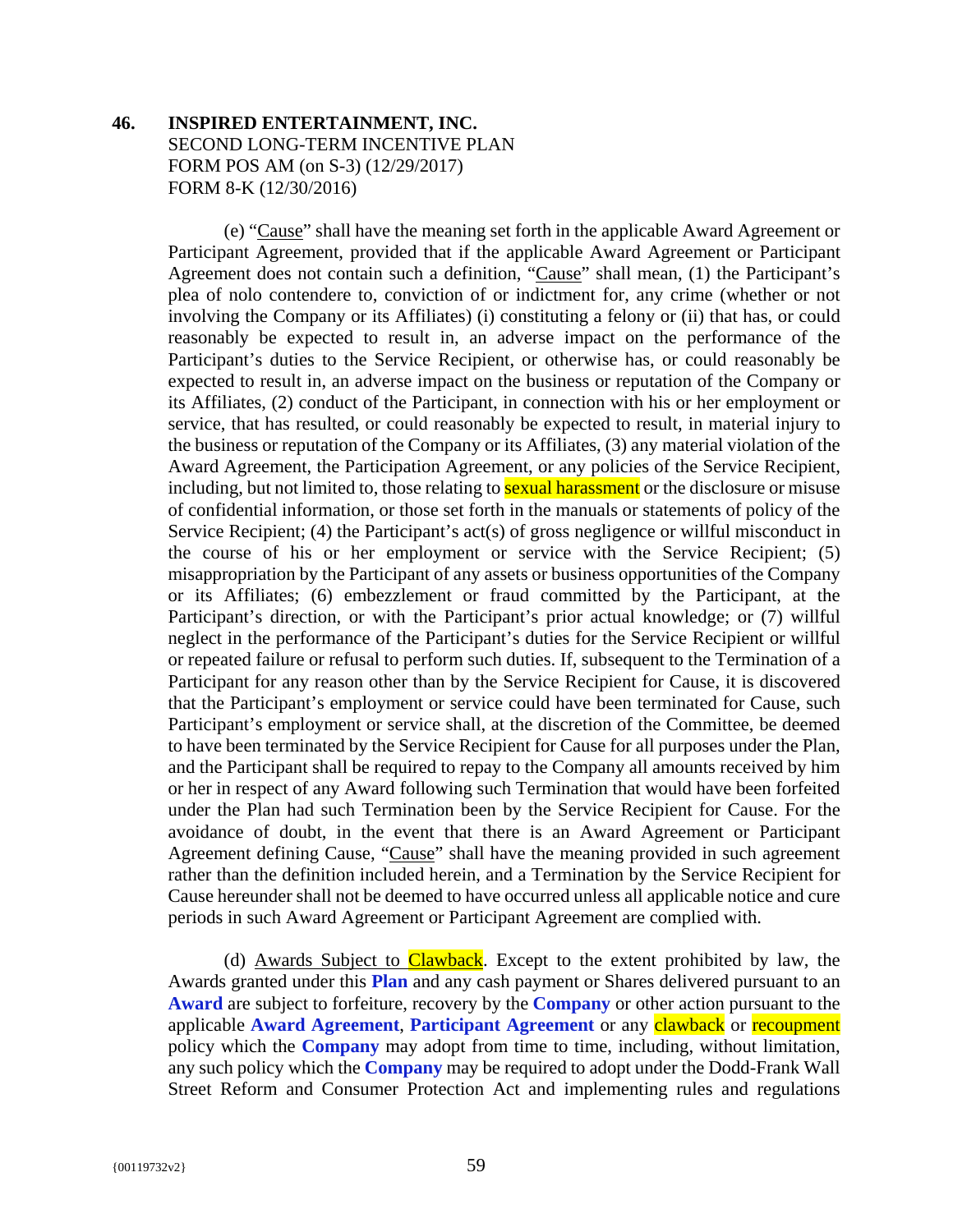thereunder, or as otherwise required by law; provided, however, except as otherwise required by applicable law, the applicable **clawback** or **recoupment** policy with respect to an **Award** shall be the policy that was in effect on the date of grant with respect to such **Award**.

# **47. CURO GROUP HOLDINGS CORP.**  2017 INCENTIVE PLAN

FORM S-1A (11/28/2017)

(e) "Cause" means, with respect to a Participant and in the absence of an Award Agreement or Participant Agreement otherwise defining Cause, (1) the Participant's plea of *nolo contendere* to, conviction of or indictment for, any crime (whether or not involving the Company or its Affiliates) (i) constituting a felony or (ii) that has, or could reasonably be expected to result in, an adverse impact on the performance of the Participant's duties to the Service Recipient, or otherwise has, or could reasonably be expected to result in, an adverse impact on the business or reputation of the Company or its Affiliates, (2) conduct of the Participant, in connection with his or her employment or service, that has resulted, or could reasonably be expected to result, in material injury to the business or reputation of the Company or its Affiliates, (3) any material violation of the policies of the Service Recipient, including, but not limited to, those relating to **sexual harassment** or the disclosure or misuse of confidential information, or those set forth in the manuals or statements of policy of the Service Recipient; (4) the Participant's act(s) of gross negligence or willful misconduct in the course of his or her employment or service with the Service Recipient; (5) misappropriation by the Participant of any assets or business opportunities of the Company or its Affiliates; (6) embezzlement or fraud committed by the Participant, at the Participant's direction, or with the Participant's prior actual knowledge; or (7) willful neglect in the performance of the Participant's duties for the Service Recipient or willful or repeated failure or refusal to perform such duties. If, subsequent to the Termination of a Participant for any reason other than by the Service Recipient for Cause, it is discovered that the Participant's employment or service could have been terminated for Cause, such Participant's employment or service shall, at the discretion of the Committee, be deemed to have been terminated by the Service Recipient for Cause for all purposes under the Plan, and the Participant shall be required to repay to the Company all amounts received by him or her in respect of any Award following such Termination that would have been forfeited under the Plan had such Termination been by the Service Recipient for Cause. In the event that there is an Award Agreement or Participant Agreement defining Cause, "Cause" shall have the meaning provided in such agreement, and a Termination by the Service Recipient for Cause hereunder shall not be deemed to have occurred unless all applicable notice and cure periods in such Award Agreement or Participant Agreement are complied with.

(d) Clawback/Recoupment Policy. Notwithstanding anything contained herein to the contrary, all Awards granted under the **Plan** shall be and remain subject to any incentive compensation clawback or recoupment policy currently in effect or as may be adopted by the **Board** (or a committee or subcommittee of the **Board**) and, in each case, as may be amended from time to time. No such policy adoption or amendment shall in any event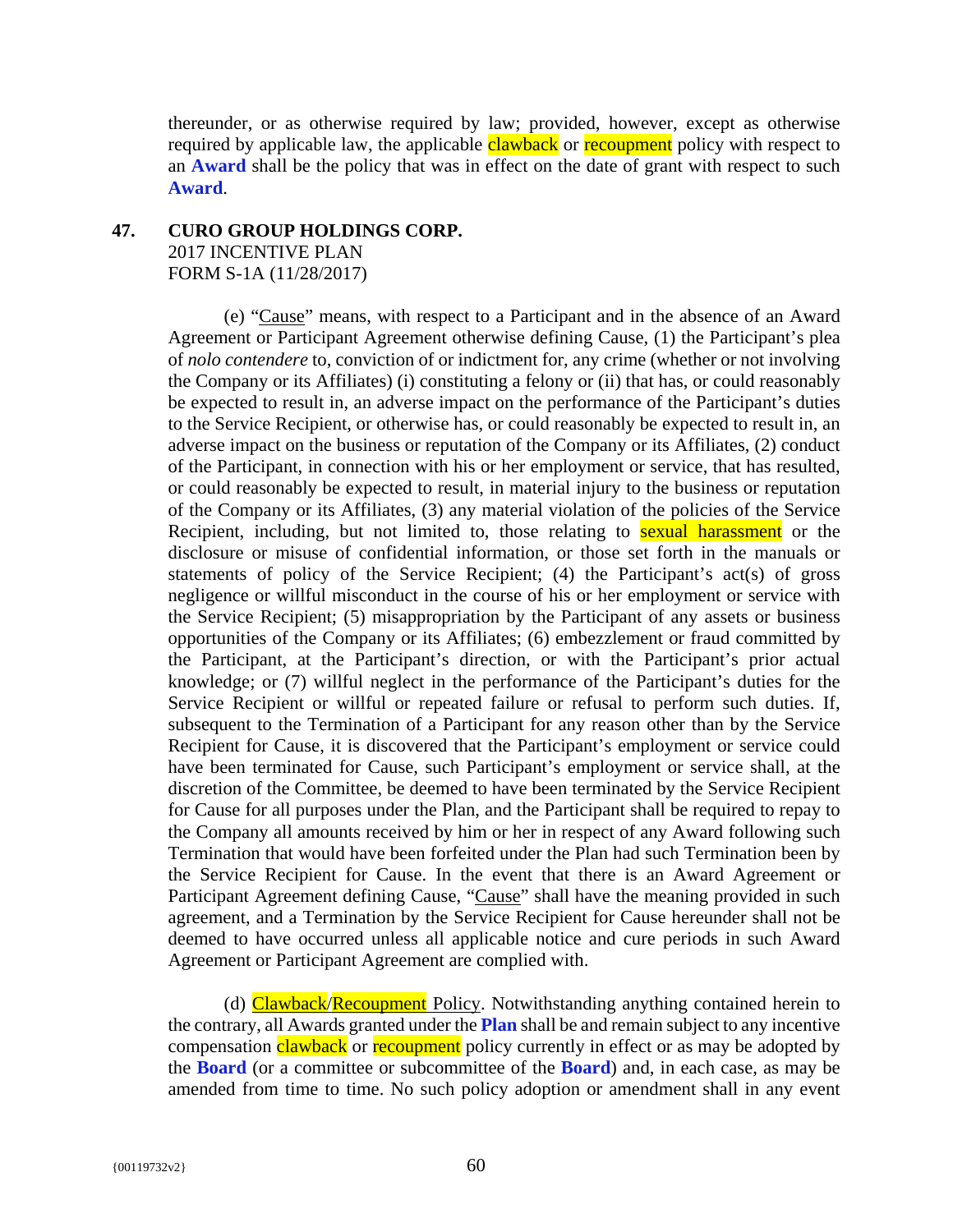require the prior consent of any **Participant**. No recovery of compensation under such a clawback policy will be an event giving rise to a right to resign for "good reason" or "constructive termination" (or similar term) under any agreement with the **Company** or any of its Affiliates. In the event that an **Award** is subject to more than one such policy, the policy with the most restrictive clawback or recoupment provisions shall govern such **Award**, subject to applicable law.

#### **48. CENTURYLINK, INC.**

STOCK INCENTIVE PLAN, AS AMENDED AND RESTATED FORM 8-K (11/1/2017)

(f) "Cause" means, with respect to any Participant and in the absence of an Award Agreement or Participant Agreement otherwise defining Cause, (1) the Participant's plea of nolo contendere, conviction of or indictment for any crime (whether or not involving the Company or its Affiliates) (i) constituting a felony or (ii) that has, or could reasonably be expected to result in, an adverse effect on the performance of the Participant's duties to the Service Recipient, or otherwise has, or could reasonably be expected to result in, an adverse effect on the business or reputation of the Company or its Affiliates, (2) conduct of the Participant, in connection with his or her employment or service, that has resulted, or could reasonably be expected to result, in an adverse effect on the business or reputation of the Company or any of its Affiliates, (3) any material violation of the policies of the Company or its Affiliates, including but not limited to those relating to **sexual harassment** or the disclosure or misuse of confidential information, or those set forth in the manuals or statements of policy of the Company or any of its Affiliates, (4) the Participant's act(s) of gross negligence or willful misconduct in the course of his or her employment or service with the Service Recipient; (5) misappropriation by the Participant of any assets or business opportunities of the Company or any of its Affiliates; (6) embezzlement or fraud committed by the Participant, at the Participant's direction, or with the Participant's prior actual knowledge; or (7) willful neglect in the performance of the Participant's duties for the Service Recipient or willful or repeated failure or refusal to perform such duties. If, subsequent to the Termination of a Participant for any reason other than by the Service Recipient for Cause, it is discovered that the Participant's employment or service could have been terminated for Cause, such Participant's employment or service shall, at the discretion of the Committee, be deemed to have been terminated by the Service Recipient for Cause for all purposes under the Plan, and the Participant shall be required to repay to the Company all amounts received by him or her in connection with Awards following such Termination that would have been forfeited under the Plan had such Termination been by the Service Recipient for Cause. In the event that there is an Award Agreement or Participant Agreement otherwise defining Cause, "Cause" shall have the meaning provided in such agreement, and a Termination by the Service Recipient for Cause hereunder shall not be deemed to have occurred unless all applicable notice and cure periods in such Award Agreement or Participant Agreement are complied with.

(d) **Clawback/Recoupment** Policy. Notwithstanding anything contained herein to the contrary, all Awards granted under the **Plan** shall be and remain subject to any incentive compensation clawback or recoupment policy currently in effect or as may be adopted by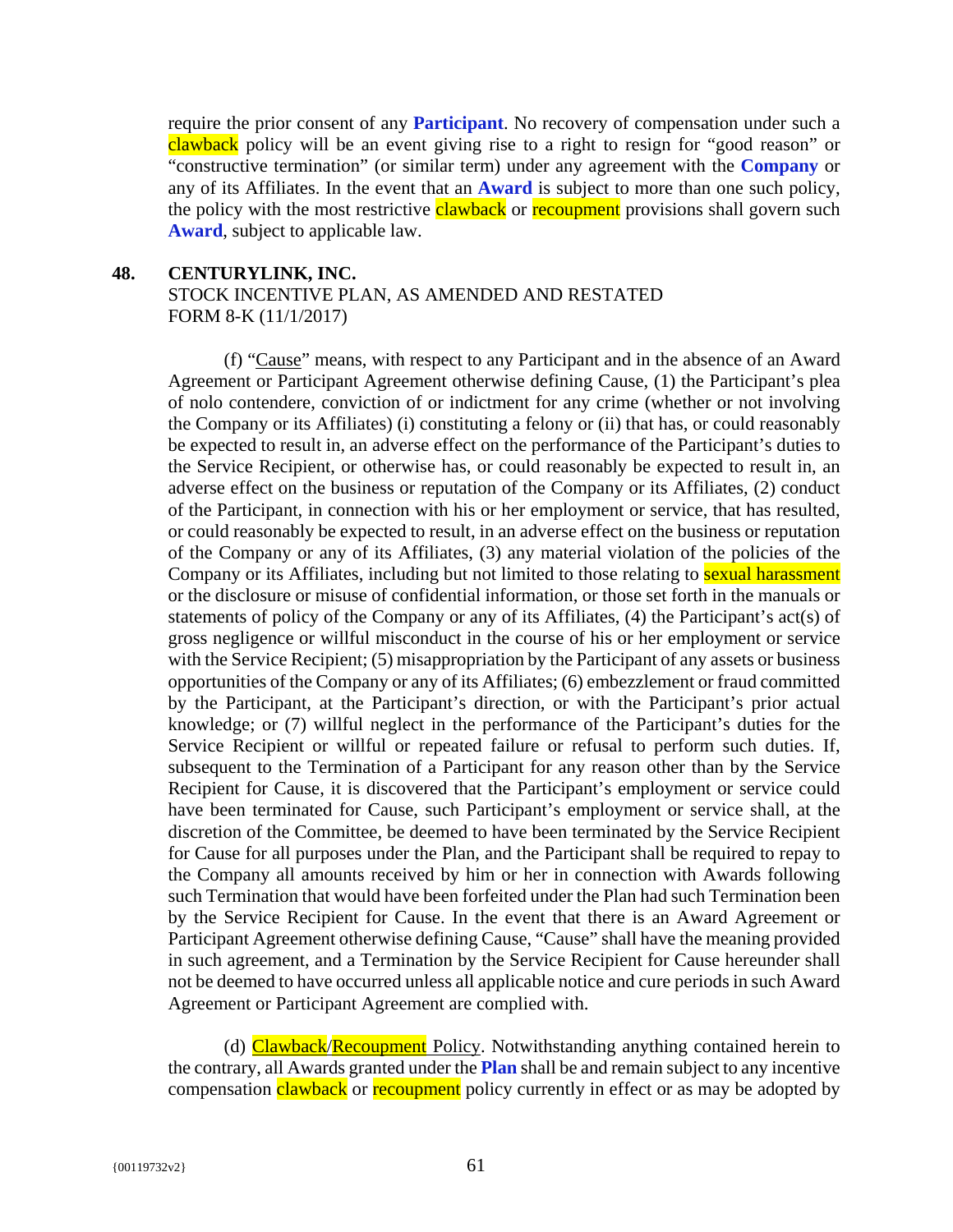the **Board** (or a committee or subcommittee of the **Board**) and, in each case, as may be amended from time to time. No such policy, adoption, or amendment shall in any event require the prior consent of any **Participant**. No recovery of compensation under such a clawback policy will be an event giving rise to a right to resign for "good reason" or "constructive termination" (or similar term) under any agreement with the **Company** or any of its Affiliates.

# **49. NATIONAL VISION HOLDINGS, INC.**  2017 OMNIBUS INCENTIVE PLAN FORM 8-K (10/31/2017) FORM S-1/A (10/16/2017)

(h) "Cause" means, as to any Participant, unless the applicable Award Agreement states otherwise, (i) "Cause," as defined in any employment or consulting agreement between the Participant and the Service Recipient in effect at the time of such Termination; or (ii) in the absence of any such employment or consulting agreement (or the absence of any definition of "Cause" contained therein), the Participant's (A) willful neglect in the performance of the Participant's duties for the Service Recipient or willful or repeated failure or refusal to perform such duties; (B) engagement in conduct in connection with the Participant's employment or service with the Service Recipient, which results in, or could reasonably be expected to result in, material harm to the business or reputation of the Company or any other member of the Company Group; (C) conviction of, or plea of guilty or no contest to, (I) any felony; or (II) any other crime that results in, or could reasonably be expected to result in, material harm to the business or reputation of the Company or any other member of the Company Group; (D) material violation of the written policies of the Service Recipient, including, but not limited to, those relating to **sexual harassment** or the disclosure or misuse of confidential information, or those set forth in the manuals or statements of policy of the Service Recipient; (E) fraud or misappropriation, embezzlement or misuse of funds or property belonging to the Company or any other member of the Company Group; or (F) act of personal dishonesty that involves personal profit in connection with the Participant's employment or service to the Service Recipient.

(v) Clawback/Repayment. All Awards shall be subject to reduction, cancellation, forfeiture or **recoupment** to the extent necessary to comply with (i) any **clawback**, forfeiture or other similar policy adopted by the **Board** or the **Committee** and as in effect from time to time; and (ii) applicable law. Further, to the extent that the **Participant** receives any amount in excess of the amount that the **Participant** should otherwise have received under the terms of the **Award** for any reason (including, without limitation, by reason of a financial restatement, mistake in calculations or other administrative error), the **Participant** shall be required to repay any such excess amount to the **Company**.

## **50. VICI PROPERTIES INC.**

2017 STOCK INCENTIVE PLAN FORM 8-K (10/11/2017) FORM 10-12G/A FORM S-1/A (10/16/2017)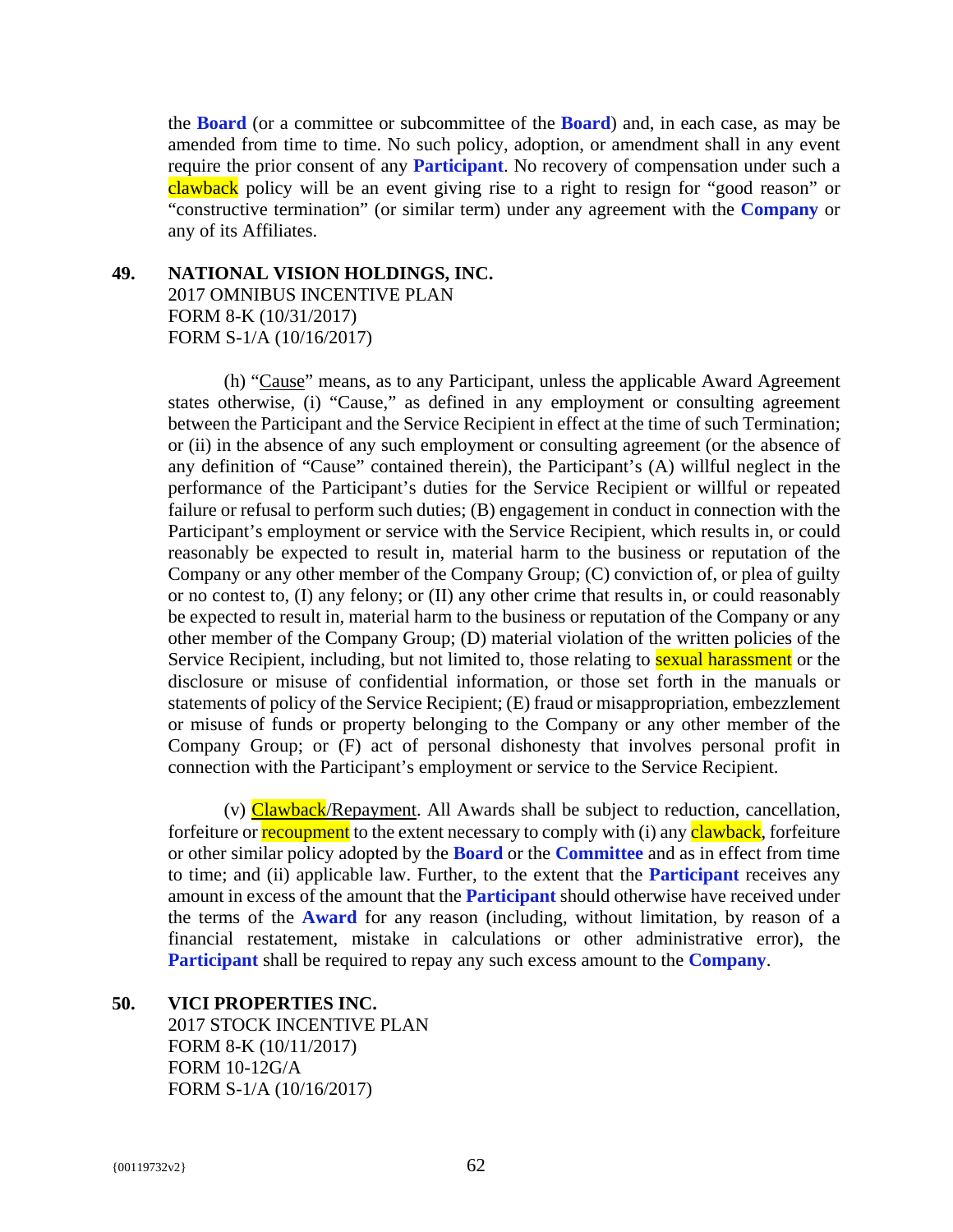(a) The term "cause" in connection with a termination of employment or other service for cause shall mean:

(i) to the extent that there is an employment, severance or other agreement governing the relationship between the grantee and the Company or a Company subsidiary, which agreement contains a definition of "cause," cause shall consist of those acts or omissions that would constitute "cause" under such agreement; and

(ii) to the extent that Sections  $1.6(a)(i)$  is not applicable, cause shall consist of any one or more of the following:

(A) any failure by the grantee substantially to perform the grantee's employment or other duties;

(B) any excessive unauthorized absenteeism by the grantee;

(C) any refusal by the grantee to obey the lawful orders of the Board or any other person or committee to whom the grantee reports;

(D) any act or omission by the grantee that is or may be injurious to the Company, monetarily or otherwise;

(E) any act by the grantee that is inconsistent with the best interests of the Company;

(F) the grantee's material violation of any of the Company's policies, including, without limitation, those policies relating to discrimination or **sexual** harassment;

(G) the grantee's unauthorized (a) removal from the premises of the Company or an affiliate of any document (in any medium or form) relating to the Company or an affiliate or the customers or clients of the Company or an affiliate or (b) disclosure to any person or entity of any of the Company's, or its affiliates', confidential or proprietary information;

(H) the grantee's commission of any felony, or any other crime involving moral turpitude; and

(I) the grantee's commission of any act involving dishonesty or fraud.

Any rights the Company may have hereunder in respect of the events giving rise to cause shall be in addition to the rights the Company may have under any other agreement with a grantee or at law or in equity. Any determination of whether a grantee's employment is (or is deemed to have been) terminated for cause shall be made by the Committee in its sole discretion. If, subsequent to a grantee's voluntary termination of employment or involuntary termination of employment without cause, it is discovered that the grantee's employment could have been terminated for cause, the Committee may deem such grantee's employment to have been terminated for cause. A grantee's termination of employment for cause shall be effective as of the date of the occurrence of the event giving rise to cause, regardless of when the determination of cause is made.

#### **2.11** *Rights of Recapture*

(a) If a grantee has been granted or become vested in an award pursuant to the achievement of performance goals under this Article II, and the Committee subsequently determines that the earlier determination as to the achievement of the performance goals was based on incorrect data and that in fact the performance goals had not been achieved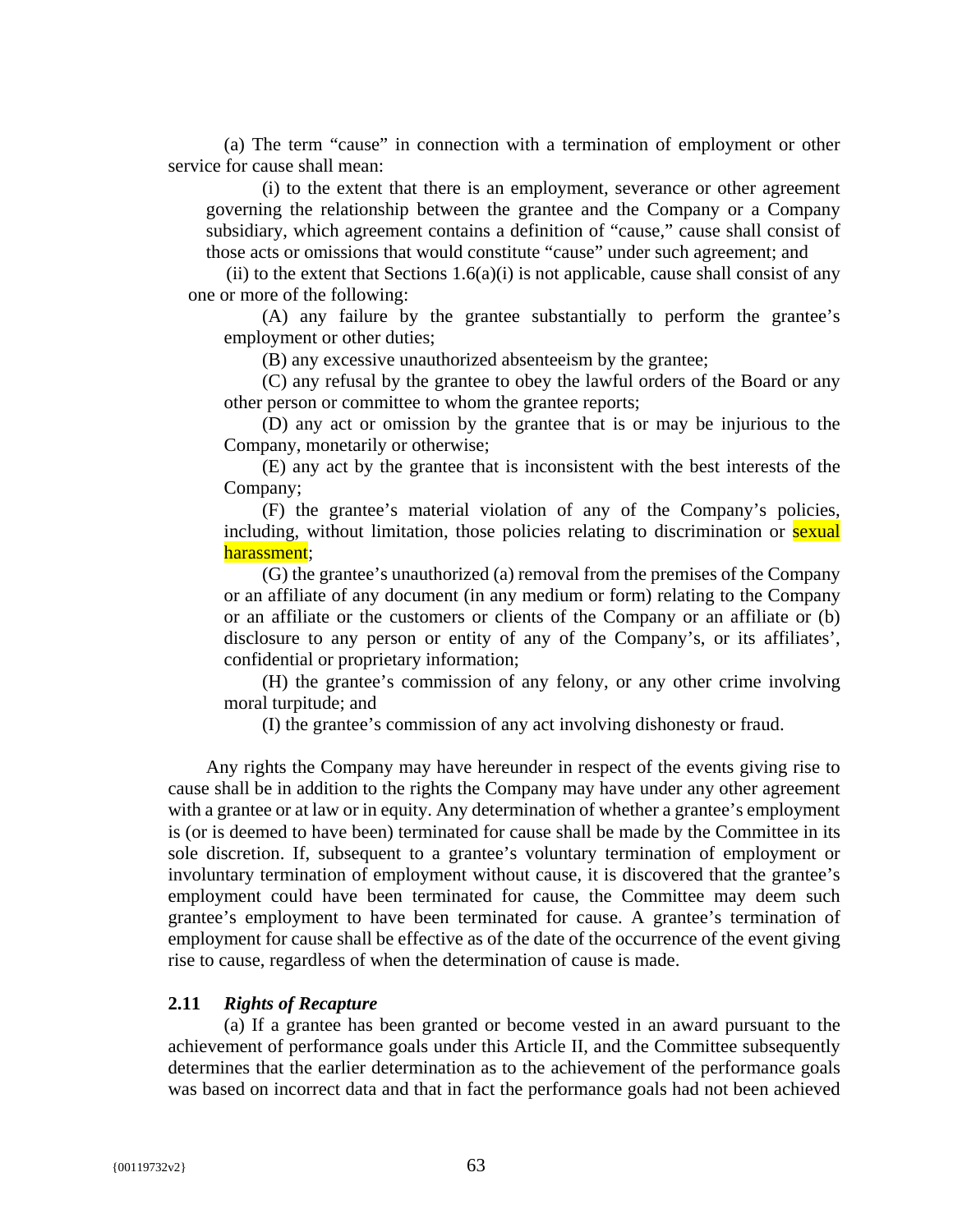or had been achieved to a lesser extent than originally determined, then (i) any award or portion of an award granted based on such incorrect determination shall be forfeited or returned to the Company, (ii) any option or stock appreciation right that was exercised shall be deemed not exercised and any shares issued upon such exercise shall be returned to the Company and, in the case of an option, the Company shall return the exercise price paid, (iii) any award or portion of an award that became vested based on such incorrect determination shall be deemed to be not vested, and (iv) any amounts paid to the grantee based on such incorrect determination shall be paid by the grantee to the Company upon notice from the Company.

(b) All awards under the Plan shall be subject to any **clawback** policies adopted by the Company.

# **51. LAYNE CHRISTENSEN COMPANY**

2006 EQUITY INCENTIVE PLAN FORM 8-K (6/2/2017)

*"Cause"* means, unless otherwise defined in an Award Agreement or otherwise defined in a Participant's employment agreement (in which case such definition will apply), any of the following:

- (i) Participant's conviction of, plea of guilty to, or plea of nolo contendere to a felony or other crime that involves fraud or dishonesty;
- (ii) any willful action or omission by a Participant which would constitute grounds for immediate dismissal under the employment policies of the Company by which Participant is employed, including intoxication with alcohol or illegal drugs while on the premises of the Company, or violation of sexual harassment laws or the internal sexual harassment policy of the Company by which Participant is employed;
- (iii) Participant's habitual neglect of duties, including repeated absences from work without reasonable excuse; or
- (iv) Participant's willful and intentional material misconduct in the performance of his or her duties that results in financial detriment to the Company;

provided, however, that for purposes of clauses (ii), (iii) and (iv), Cause shall not include any one or more of the following: bad judgment, negligence or any act or omission believed by the Participant in good faith to have been in or not opposed to the interest of the Company (without intent of the Participant to gain, directly or indirectly, a profit to which the Participant was not legally entitled). A Participant who agrees to resign from the Participant's affiliation with the Company in lieu of being terminated for Cause may be deemed, in the sole discretion of the Committee, to have been terminated for Cause for purposes of this Plan.

# *Authority of Committee*

Subject to the terms of the Plan and applicable law, and in addition to other express powers and authorizations conferred on the Committee by the Plan, the Committee shall have full power and authority to: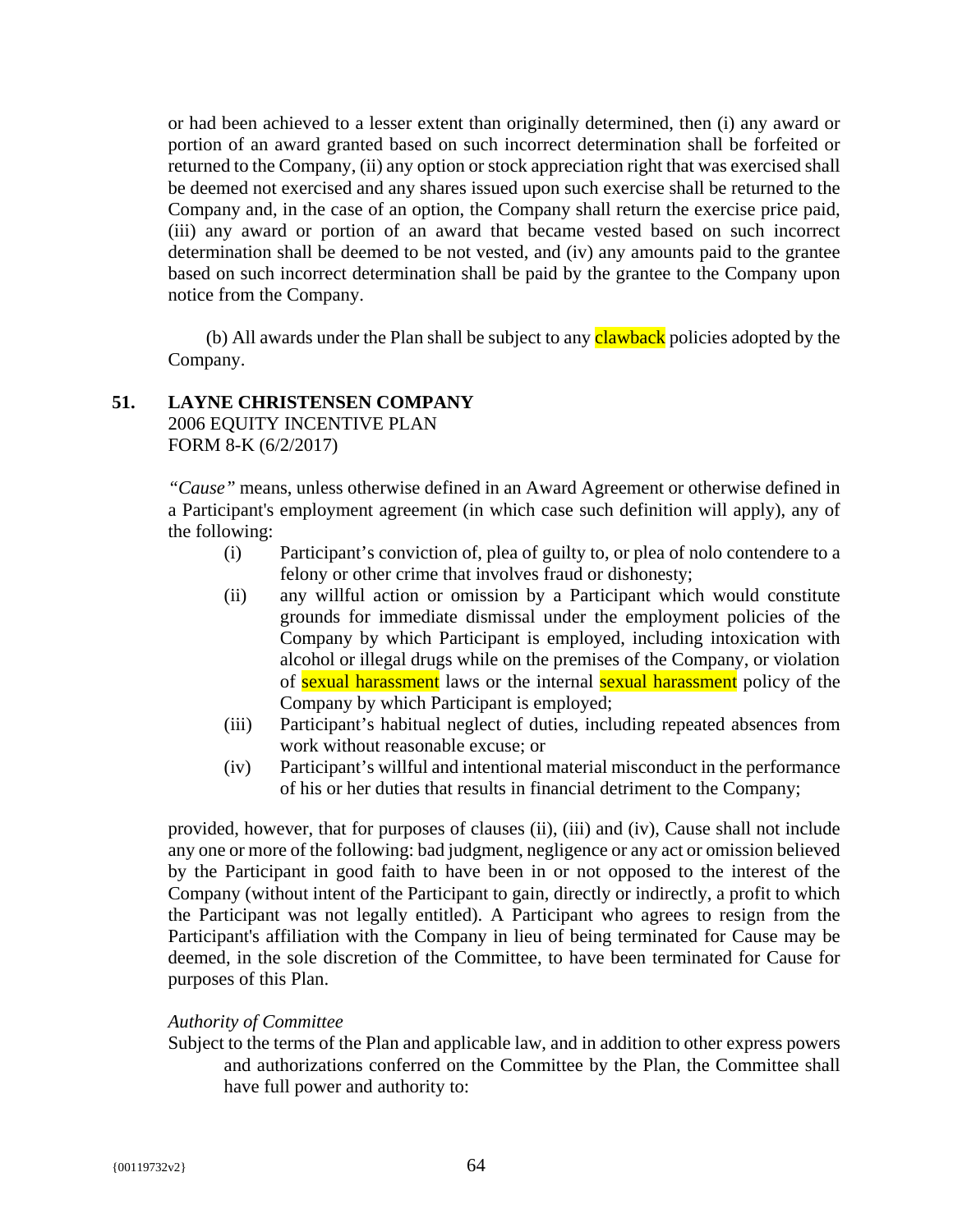- (a) select the Service Providers to whom Awards may from time to time be granted hereunder;
- (b) determine the type or types of Awards to be granted to eligible Service Providers;
- (c) determine the number of Shares to be covered by, or with respect to which payments, rights, or other matters are to be calculated in connection with, Awards;
- (d) determine the terms and conditions of any Award;
- (e) determine whether, and to what extent, and under what circumstances Awards may be settled or exercised in cash, Shares, other securities, other Awards or other property;
- (f) determine whether, and to what extent, and under what circumstance Awards may be canceled, forfeited, or suspended and the method or methods by which Awards may be settled, exercised, canceled, forfeited, or suspended;
- (g) correct any defect, supply an omission, reconcile any inconsistency and otherwise interpret and administer the Plan and any instrument or Award Agreement relating to the Plan or any Award hereunder;
- (h) to grant Awards in replacement of Awards previously granted under this Plan or any other compensation plan of the Company, provided that any such replacement grant that would be considered a repricing shall be subject to stockholder approval;
- (i) cause the forfeiture of any Award or recover any Shares, cash or other property attributable to an Award for violations of any Company ethics policy or pursuant to any Company compensation **clawback** policy, in each case, in effect on the Effective Date or as adopted or amended thereafter;
- (j) with the consent of the Holder, to amend any Award Agreement at any time, including waiving any restriction or vesting or exercise condition applicable to any Award or any group of Awards for any reason and at any time; provided that the consent of the Holder shall not be required for any amendment (i) that, in the Committee's determination, does not materially adversely affect the rights of the Holder, or (ii) which is necessary or advisable (as determined by the Committee) to carry out the purpose of the Award as a result of any new applicable law or change in an existing applicable law, or (iii) to the extent the Award Agreement specifically permits amendment without consent;
- (k) subject to Section 5.7, to determine whether, to what extent, and under what circumstances an Award may be vested, paid, settled, canceled, forfeited or surrendered, or, in connection with a Participant's death, disability, retirement, Change in Control, termination of employment following a Change in Control or other special circumstances determined by the Committee, or, to extend the period subsequent to the termination of employment within which an Award may be exercised;
- (l) modify and amend the Plan, establish, amend, suspend, or waive such rules, regulations and procedures of the Plan, and appoint such agents as it shall deem appropriate for the proper administration of the Plan; and
- (m)make any other determination and take any other action that the Committee deems necessary or desirable for the administration of the Plan.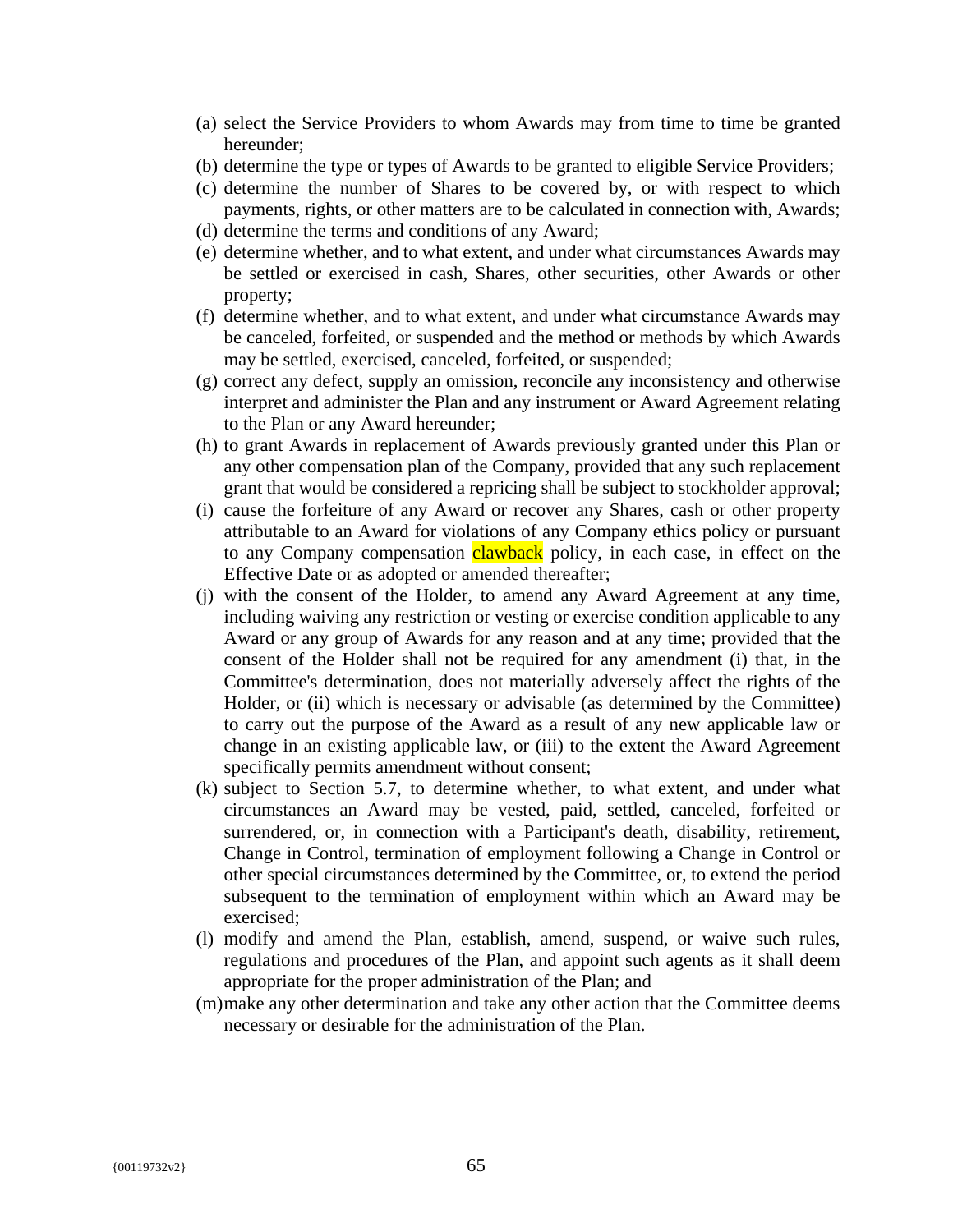#### *Clawback Policy*

Notwithstanding any other provision of this Plan, any Award may be subject to recovery under any law, governmental regulation or stock exchange listing requirement, including certain provisions of the Dodd-Frank Wall Street Reform and Consumer Protection Act of 2010 or certain recovery provisions of the Sarbanes-Oxley Act of 2002, or any other compensation *clawback* policy that is adopted by the Committee and that will require the Company to be able to claw back compensation paid to an executive under certain circumstances. Any Participant or beneficiary receiving an Award acknowledges that the Award may be clawed back by the Company in accordance with any policies and procedures adopted by the Committee in order to comply with any law, governmental regulation or stock exchange listing requirement or as set forth in an Award Agreement.

#### **52. SAFEHOLD INC.**

FORM OF 2017 EQUITY INCENTIVE PLAN FORM S-11A (5/8/2017)

(e) "**Cause**" means, with respect to any Participant and in the absence of an Award Agreement or Participant Agreement otherwise defining Cause, (1) the Participant's conviction of or indictment for any crime (whether or not involving the Company or its Affiliates) (i) constituting a felony or (ii) that has, or could reasonably be expected to result in, an adverse impact on the performance of the Participant's duties to the Service Recipient, or otherwise has, or could reasonably be expected to result in, an adverse impact on the business or reputation of the Company or its Affiliates, (2) conduct of the Participant, in connection with his employment or service, that has resulted, or could reasonably be expected to result, in material injury to the business or reputation of the Company or its Affiliates, (3) any material violation of the policies of the Company or its Affiliates, including but not limited to those relating to **sexual harassment** or the disclosure or misuse of confidential information, or those set forth in the manuals or statements of policy of the Company or its Affiliates, or (4) willful neglect in the performance of the Participant's duties for the Service Recipient or willful or repeated failure or refusal to perform such duties. In the event that there is an Award Agreement or Participant Agreement defining Cause, "Cause" shall have the meaning provided in such agreement, and a Termination by the Service Recipient for Cause hereunder shall not be deemed to have occurred unless all applicable notice and cure periods in such Award Agreement or Participant Agreement are complied with.

(b) **Clawback/Recoupment Policy**. Notwithstanding anything contained herein to the contrary, all Awards granted under the **Plan** shall be and remain subject to any incentive compensation clawback or recoupment policy currently in effect or as may be adopted by the **Board** and, in each case, as may be amended from time to time. No such policy adoption or amendment shall in any event require the prior consent of any **Participant**.

# **53. KKR REAL ESTATE FINANCE TRUST INC.**  2016 OMNIBUS INCENTIVE PLAN FORM S-11/A (4/26/2017)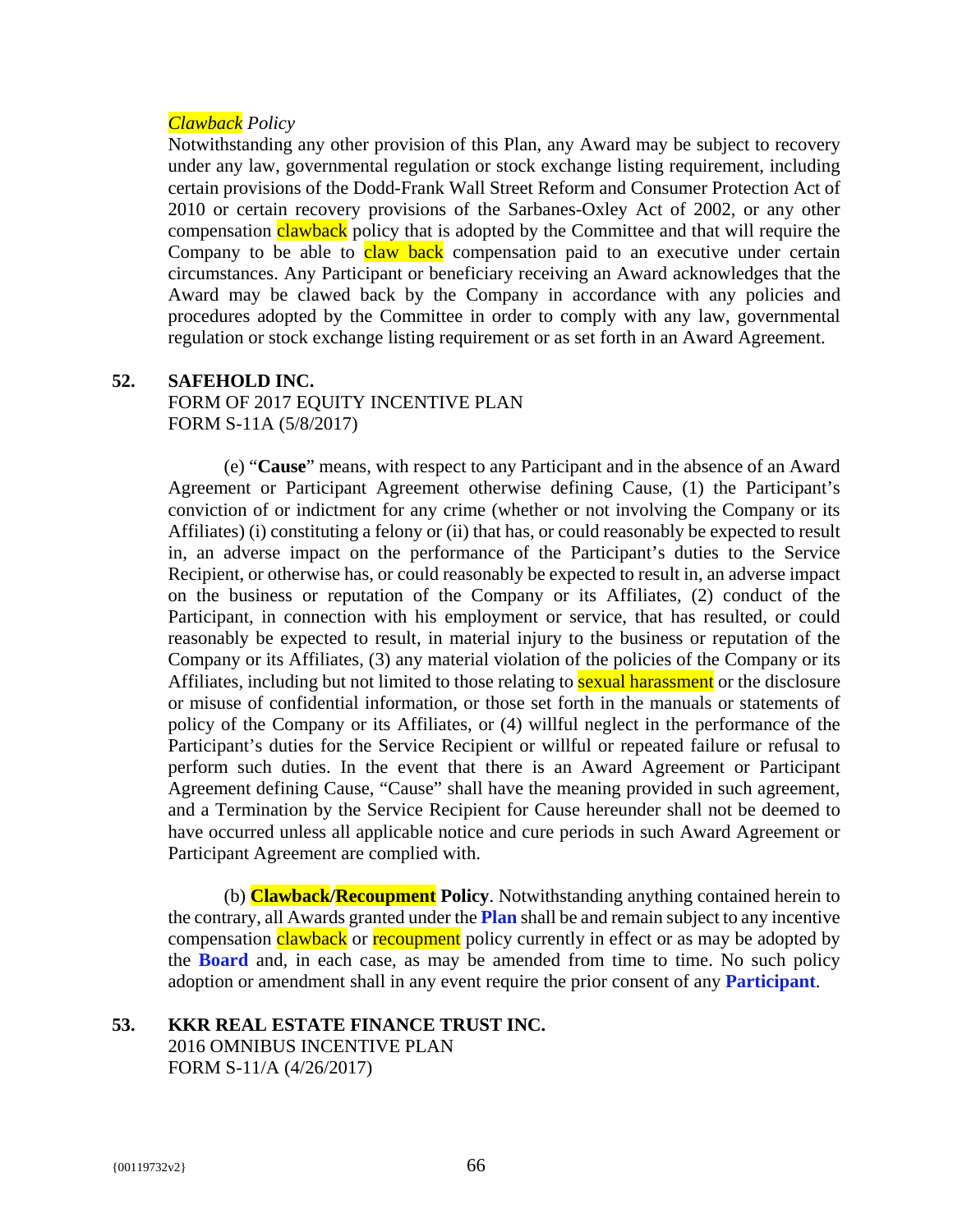(h) "Cause" means, as to any Participant, unless the applicable Award Agreement states otherwise, (i) "Cause", as defined in any employment or consulting agreement between the Participant and the Service Recipient in effect at the time of such Termination, or (ii) in the absence of any such employment or consulting agreement (or the absence of any definition of "Cause" contained therein), the Participant's (A) willful neglect in the performance of the Participant's duties for the Service Recipient or willful or repeated failure or refusal to perform such duties; (B) engagement in conduct in connection with the Participant's employment or service with the Service Recipient, which results in, or could reasonably be expected to result in, material harm to the business or reputation of the Service Recipient or any other member of the Company Group; (C) conviction of, or plea of guilty or no contest to, (I) any felony; or (II) any other crime that results in, or could reasonably be expected to result in, material harm to the business or reputation of the Service Recipient or any other member of the Company Group; (D) material violation of the written policies of the Service Recipient, including, but not limited to, those relating to sexual harassment or the disclosure or misuse of confidential information, or those set forth in the manuals or statements of policy of the Service Recipient; (E) fraud or misappropriation, embezzlement or misuse of funds or property belonging to the Service Recipient or any other member of the Company Group; or (F) act of personal dishonesty that involves personal profit in connection with the Participant's employment or service to the Service Recipient; provided, in any case, a Participant's resignation after an event that would be grounds for a Termination for Cause will be treated as a Termination for Cause hereunder.

(v) Clawback/Repayment. All Awards shall be subject to reduction, cancellation, forfeiture or recoupment to the extent necessary to comply with (A) any clawback, forfeiture or other similar policy adopted by the **Board** or **Committee** and as in effect from time to time, and (B) applicable law. Further, to the extent that the **Participant** receives any amount in excess of the amount that the **Participant** should otherwise have received under the terms of the **Award** for any reason (including, without limitation, by reason of a financial restatement, mistake in calculations or other administrative error), the **Participant** shall be required to repay any such excess amount to the **Company**.

#### **54. NOVELION THERAPEUTICS INC.**

NOVELION 2016 EQUITY INCENTIVE PLAN (Executives) FORM 10-K (3/30/2017)

6. **Rules Upon Termination of Service**. The Option will terminate on the earlier of the expiry of the Option under Section 3 above and the 90th day (effective following the close of trading on the Exchange, if such day is a trading day) after the date of Grantee's Termination of Service, provided that upon Grantee's Termination of Service by the Company or any Affiliate for Cause (as defined below) (as determined by the Company in its sole discretion), unless otherwise determined by the Committee and approved by the Exchange (if applicable), the Option (whether vested or unvested) will expire automatically on the date of Grantee's Termination of Service.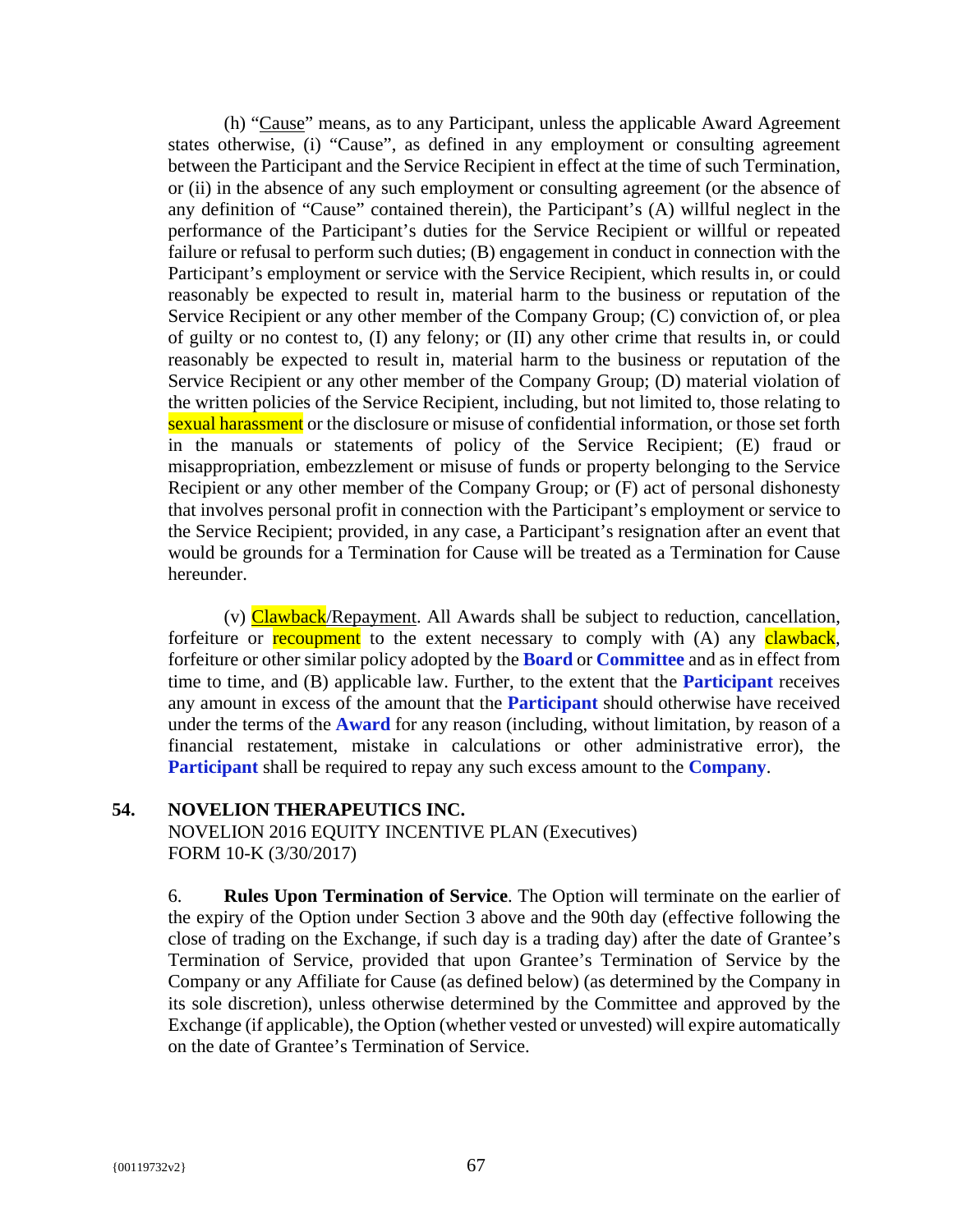For purposes of this Agreement, "**Cause**" shall have the meaning set forth in Grantee's employment agreement with the Company for so long as such agreement remains in effect or, if there is no such agreement between Grantee and the Company, shall mean: (i) Grantee's failure (except where due to complete disability), neglect, or refusal to perform in any material respect Grantee's duties and responsibilities, (ii) any act of Grantee that has, or could reasonably be expected to have, the effect of injuring the business of the Company or its affiliates in any material respect, (iii) Grantee's conviction of, or plea of guilty or no contest to: (A) a felony or (B) any other criminal charge that has, or could be reasonably expected to have, an adverse impact on the performance of Grantee's duties to the Company or otherwise result in material injury to the reputation or business of the Company, (iv) the commission by Grantee of an act of fraud or embezzlement against the Company, or any other act that creates or reasonably could create negative or adverse publicity for the Company; (v) any violation by Grantee of the policies of the Company, including but not limited to those relating to **sexual harassment** or business conduct, and those otherwise set forth in the manuals or statements of policy of the Company, (vi) Grantee's violation of federal or state securities laws, or (vii) Grantee's breach of any agreement between the Company or its affiliates and Grantee, including Grantee's breach of any non-competition, non-solicitation, confidentiality or other restrictive covenant agreement with the Company.

13. **Clawback**. The Option (whether or not vested) is subject to forfeiture, termination and rescission, and Grantee will be obligated to return to the Company the value received with respect to the Option (including any gain realized on a subsequent sale or disposition of Common Shares) in accordance with any **clawback** or similar policy maintained by the Company, as such policy may be amended and in effect from time to time, or as otherwise required by law or applicable stock exchange listing standards, including, without limitation, Section 10D of the Securities Exchange Act of 1934, as amended.

# **55. NOVELION THERAPEUTICS INC.**

NOVELION 2016 EQUITY INCENTIVE PLAN (Employees) FORM 10-K (3/30/2017)

6. **Rules Upon Termination of Service**. The Option will terminate on the earlier of the expiry of the Option under Section 3 above and the 90th day (effective following the close of trading on the Exchange, if such day is a trading day) after the date of Grantee's Termination of Service, provided that upon Grantee's Termination of Service by the Company or any Affiliate for Cause (as defined below) (as determined by the Company in its sole discretion), unless otherwise determined by the Committee and approved by the Exchange (if applicable), the Option (whether vested or unvested) will expire automatically on the date of Grantee's Termination of Service.

For purposes of this Agreement, "**Cause**" shall have the meaning set forth in Grantee's employment agreement with the Company for so long as such agreement remains in effect or, if there is no such agreement between Grantee and the Company, shall mean: (i) Grantee's failure (except where due to complete disability), neglect, or refusal to perform in any material respect Grantee's duties and responsibilities, (ii) any act of Grantee that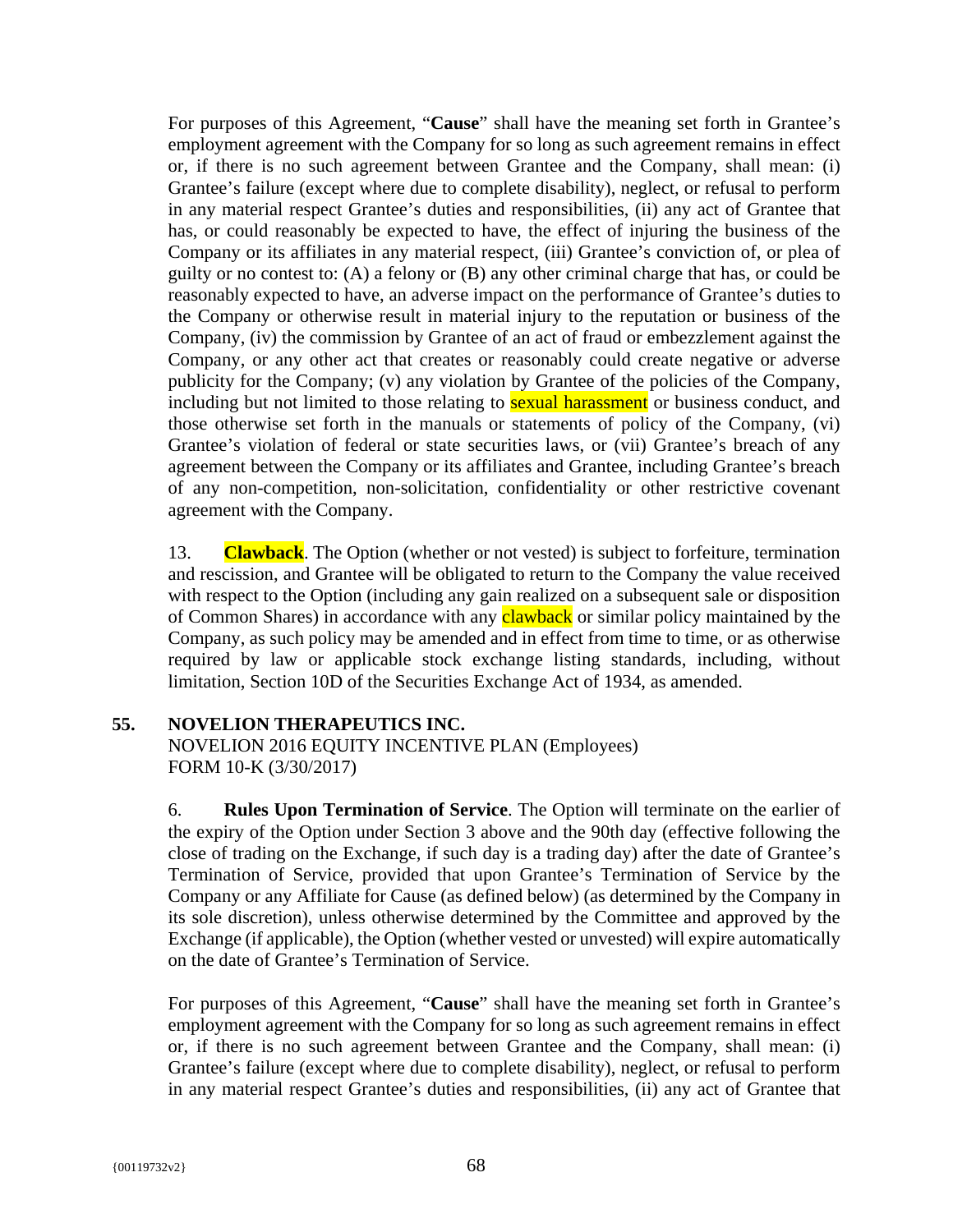has, or could reasonably be expected to have, the effect of injuring the business of the Company or its affiliates in any material respect, (iii) Grantee's conviction of, or plea of guilty or no contest to: (A) a felony or (B) any other criminal charge that has, or could be reasonably expected to have, an adverse impact on the performance of Grantee's duties to the Company or otherwise result in material injury to the reputation or business of the Company, (iv) the commission by Grantee of an act of fraud or embezzlement against the Company, or any other act that creates or reasonably could create negative or adverse publicity for the Company; (v) any violation by Grantee of the policies of the Company, including but not limited to those relating to **sexual harassment** or business conduct, and those otherwise set forth in the manuals or statements of policy of the Company, (vi) Grantee's violation of federal or state securities laws, or (vii) Grantee's breach of any agreement between the Company or its affiliates and Grantee, including Grantee's breach of any non-competition, non-solicitation, confidentiality or other restrictive covenant agreement with the Company.

13. **Clawback**. The Option (whether or not vested) is subject to forfeiture, termination and rescission, and Grantee will be obligated to return to the Company the value received with respect to the Option (including any gain realized on a subsequent sale or disposition of Common Shares) in accordance with any **clawback** or similar policy maintained by the Company, as such policy may be amended and in effect from time to time, or as otherwise required by law or applicable stock exchange listing standards, including, without limitation, Section 10D of the Securities Exchange Act of 1934, as amended.

# **56. STAR BULK CARRIERS CORP.**

2016 EQUITY INCENTIVE PLAN FORM 20-F (3/22/2017)

(b) Unless otherwise set forth in an Award Agreement, in connection with a termination of employment or consultancy/service relationship or a dismissal from Board membership, for purposes of the Plan, the term "for Cause" shall be defined as follows:

(i) if there is an employment, severance, consulting, service, change in control or other agreement governing the relationship between the grantee, on the one hand, and the Company or any of its Affiliates, on the other hand, that contains a definition of "cause" (or similar phrase), for purposes of the Plan, the term "for Cause" shall mean those acts or omissions that would constitute "cause" under such agreement; or

(ii) if the preceding clause (i) is not applicable to the grantee, for purposes of the Plan, the term "for Cause" shall mean any of the following:

(A) any failure by the grantee substantially to perform the grantee's employment or consultancy/service or Board membership duties;

(B) any excessive unauthorized absenteeism by the grantee;

(C) any refusal by the grantee to obey the lawful orders of the Board or any other Person to whom the grantee reports;

(D) any act or omission by the grantee that is or may be injurious to the Company or any of its Affiliates, whether monetarily, reputationally or otherwise;

(E) any act by the grantee that is inconsistent with the best interests of the Company or any of its Affiliates;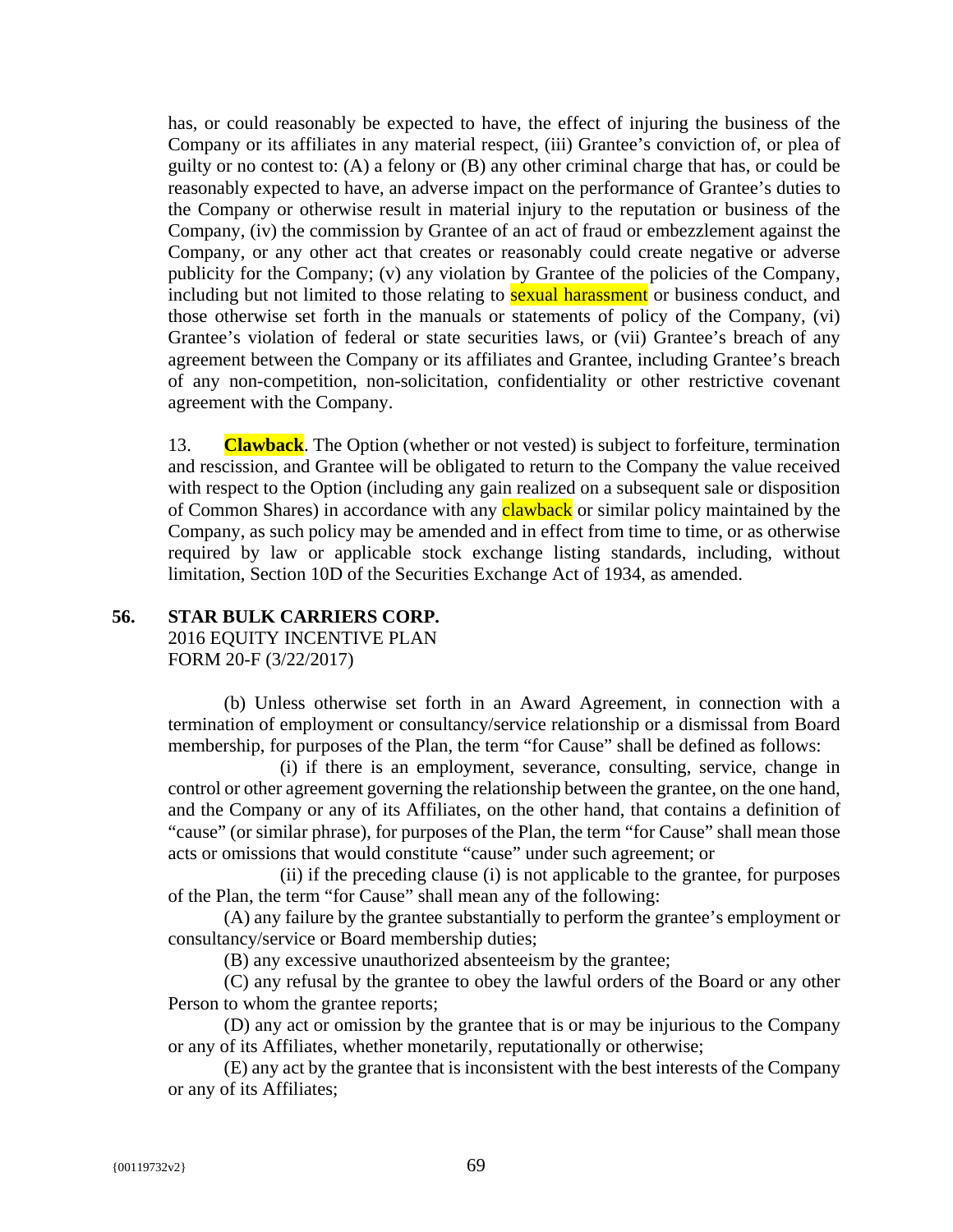(F) the grantee's gross negligence that is injurious to the Company or any of its Affiliates, whether monetarily, reputationally or otherwise;

(G) the grantee's material violation of any of the policies of the Company or any of its Affiliates, as applicable, including, without limitation, those policies relating to discrimination or **sexual harassment**;

(H) the grantee's material breach of his or her employment or service contract with the Company or any of its Affiliates;

(I) the grantee's unauthorized (1) removal from the premises of the Company or any of its Affiliates of any document (in any medium or form) relating to the Company or any of its Affiliates or the customers or clients of the Company or any of its Affiliates or (2) disclosure to any Person or entity of any of the Company's, or any of its Affiliates', confidential or proprietary information;

(J) the grantee's being convicted of, or entering a plea of guilty or nolo contendere to, any crime that constitutes a felony or involves moral turpitude; and

(K) the grantee's commission of any act involving dishonesty or fraud

Any rights the Company or any of its Affiliates may have under the Plan in respect of the events giving rise to a termination or dismissal "for Cause" shall be in addition to any other rights the Company or any of its Affiliates may have under any other agreement with a grantee or at law or in equity. Any determination of whether a grantee's employment, consultancy/service relationship or Board membership is (or is deemed to have been) terminated "for Cause" shall be made by the Administrator. If, subsequent to a grantee's voluntary termination of employment or consultancy/service relationship or voluntarily resignation from the Board or involuntary termination of employment or consultancy/service relationship without Cause or removal from the Board other than "for Cause", it is discovered that the grantee's employment or consultancy/service relationship or Board membership could have been terminated "for Cause", the Administrator may deem such grantee's employment or consultancy/service relationship or Board membership to have been terminated "for Cause" upon such discovery and determination by the Administrator.

# **3.17. Forfeiture; Clawback**

The Administrator may, in its sole discretion, specify in the applicable Award Agreement that any realized gain with respect to options or stock appreciation rights and any realized value with respect to other Awards shall be subject to forfeiture or **clawback**, in the event of (a) a grantee's breach of any non-competition, non-solicitation, confidentiality or other restrictive covenants with respect to the Company or any of its Affiliates or (ii) a financial restatement that reduces the amount of bonus or incentive compensation previously awarded to a grantee that would have been earned had results been properly reported.

# **57. INVITATION HOMES INC.**

2017 OMNIBUS INCENTIVE PLAN FORM 8-K (2/6/2017) FORM S-11/A (2/6/2017) FORM S-11 (1/23/2017)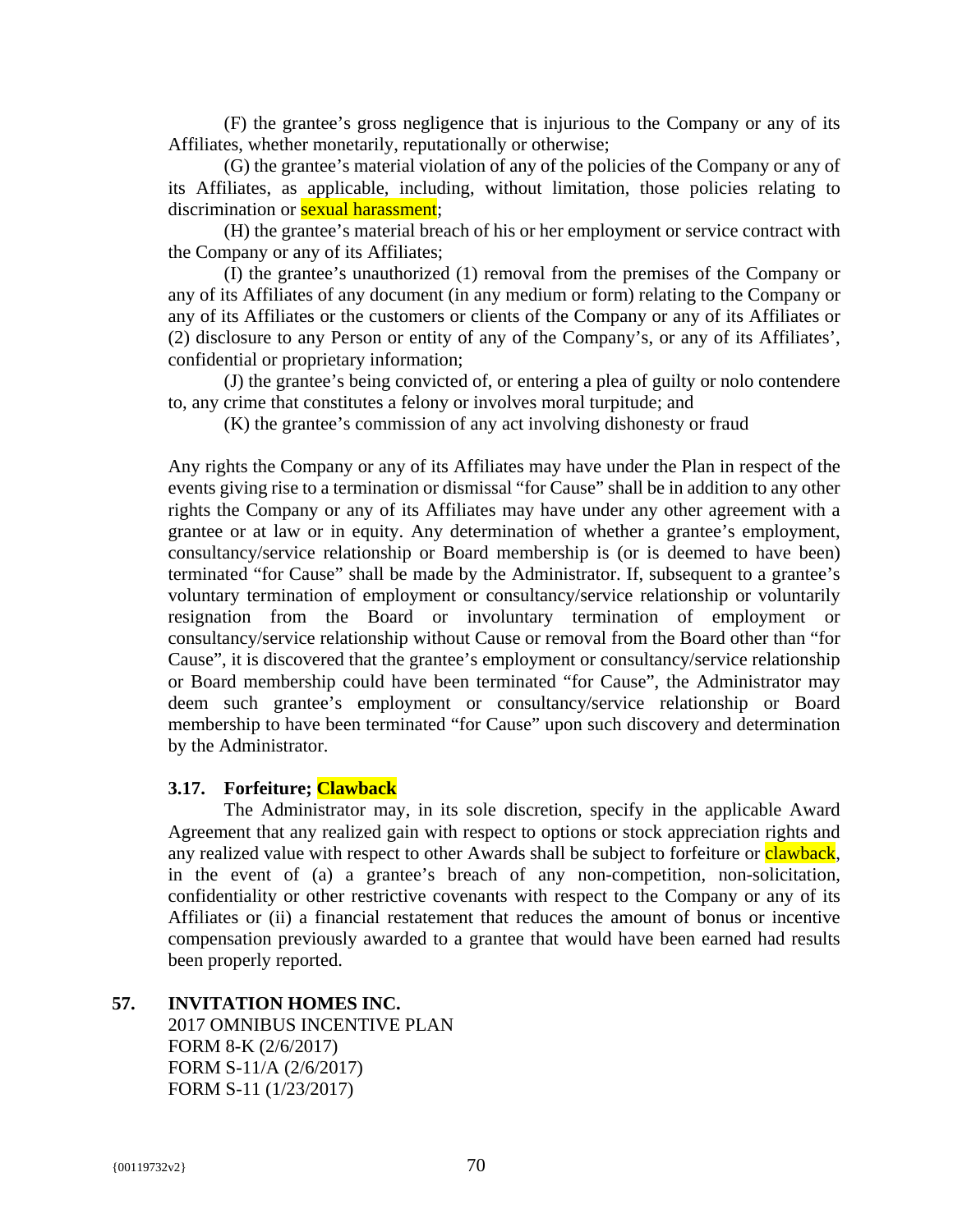#### FORM DRS/A (on S-11) (12/23/2016)

(h) "Cause" means, as to any Participant, unless the applicable Award Agreement states otherwise, "Cause," as defined in any employment or consulting agreement between the Participant and the Service Recipient in effect at the time of such Termination; or in the absence of any such employment or consulting agreement (or the absence of any definition of "Cause" contained therein), the Participant's (A) willful neglect in the performance of the Participant's duties for the Service Recipient or willful or repeated failure or refusal to perform such duties; (B) engagement in conduct in connection with the Participant's employment or service with the Service Recipient, which results in, or could reasonably be expected to result in, material harm to the business or reputation of the Company or any other member of the Company Group; (C) conviction of, or plea of guilty or no contest to, (I) any felony; or (II) any other crime that results in, or could reasonably be expected to result in, material harm to the business or reputation of the Company or any other member of the Company Group; (D) material violation of the written policies of the Service Recipient, including, but not limited to, those relating to **sexual harassment** or the disclosure or misuse of confidential information, or those set forth in the manuals or statements of policy of the Service Recipient; (E) fraud or misappropriation, embezzlement or misuse of funds or property belonging to the Company or any other member of the Company Group; or (F) act of personal dishonesty that involves personal profit in connection with the Participant's employment or service to the Service Recipient.

(v)  $Clawback/Repayment$ . All Awards shall be subject to reduction, cancellation, forfeiture or **recoupment** to the extent necessary to comply with (i) any **clawback**, forfeiture or other similar policy adopted by the **Board** or the **Committee** and as in effect from time to time; and (ii) applicable law. Further, to the extent that the **Participant** receives any amount in excess of the amount that the **Participant** should otherwise have received under the terms of the **Award** for any reason (including, without limitation, by reason of a financial restatement, mistake in calculations or other administrative error), the **Participant** shall be required to repay any such excess amount to the **Company**.

# **58. LEVEL 3 PARENT, LLC**

LEVEL 3 COMMUNICATIONS, INC .STOCK INCENTIVE PLAN FORM 10-Q (11/7/2016)

(f) "Cause" means, with respect to any Participant and in the absence of an Award Agreement or Participant Agreement otherwise defining Cause, (1) the Participant's plea of *nolo contendere*, conviction of or indictment for any crime (whether or not involving the Company or its Affiliates) (i) constituting a felony or (ii) that has, or could reasonably be expected to result in, an adverse effect on the performance of the Participant's duties to the Service Recipient, or otherwise has, or could reasonably be expected to result in, an adverse effect on the business or reputation of the Company or its Affiliates, (2) conduct of the Participant, in connection with his or her employment or service, that has resulted, or could reasonably be expected to result, in an adverse effect on the business or reputation of the Company or any of its Affiliates, (3) any material violation of the policies of the Company or its Affiliates, including but not limited to those relating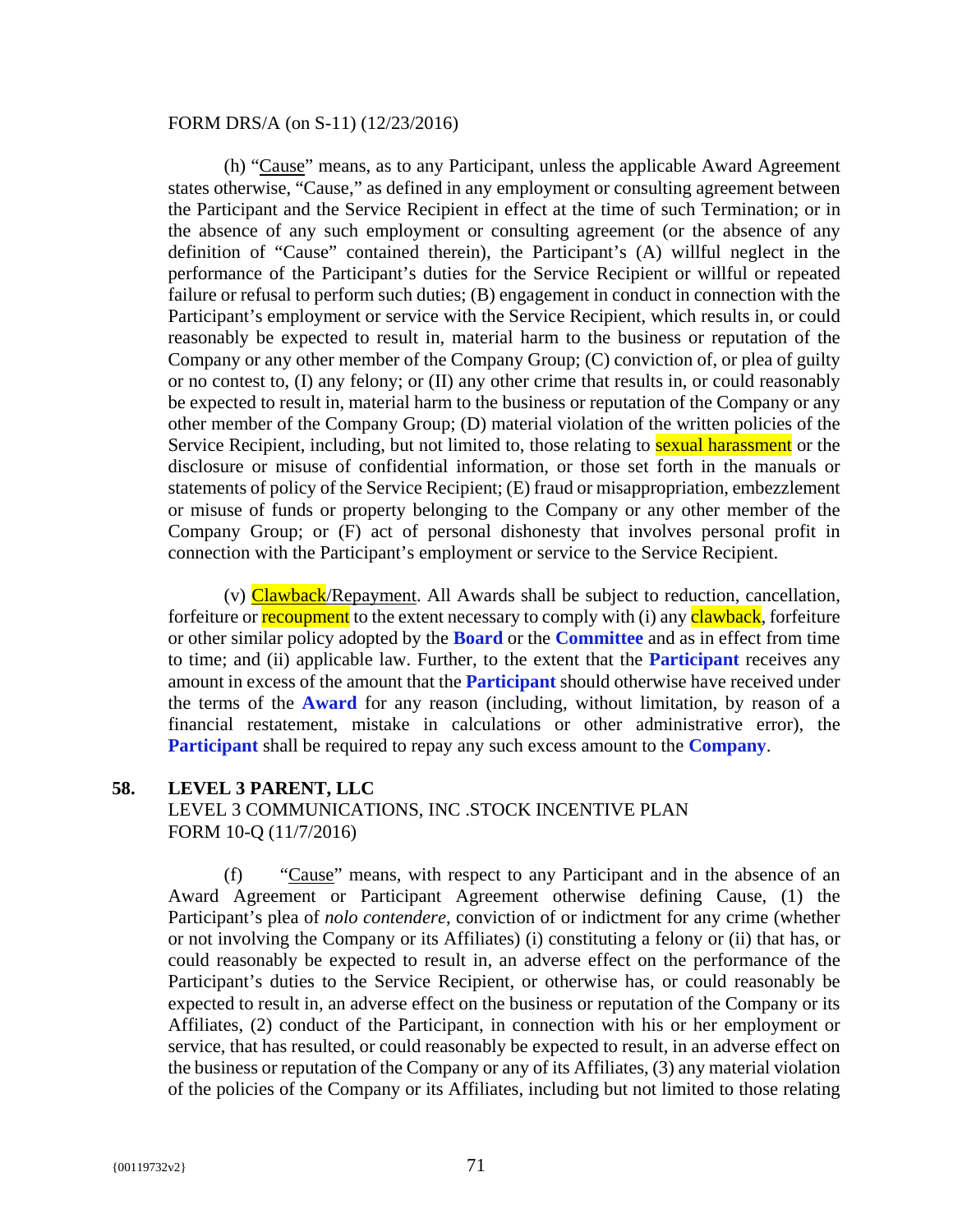to sexual harassment or the disclosure or misuse of confidential information, or those set forth in the manuals or statements of policy of the Company or any of its Affiliates, (4) the Participant's act(s) of gross negligence or willful misconduct in the course of his or her employment or service with the Service Recipient; (5) misappropriation by the Participant of any assets or business opportunities of the Company or any of its Affiliates; (6) embezzlement or fraud committed by the Participant, at the Participant's direction, or with the Participant's prior actual knowledge; or (7) willful neglect in the performance of the Participant's duties for the Service Recipient or willful or repeated failure or refusal to perform such duties. If, subsequent to the Termination of a Participant for any reason other than by the Service Recipient for Cause, it is discovered that the Participant's employment or service could have been terminated for Cause, such Participant's employment or service shall, at the discretion of the Committee, be deemed to have been terminated by the Service Recipient for Cause for all purposes under the Plan, and the Participant shall be required to repay to the Company all amounts received by him or her in connection with Awards following such Termination that would have been forfeited under the Plan had such Termination been by the Service Recipient for Cause. In the event that there is an Award Agreement or Participant Agreement otherwise defining Cause, "Cause" shall have the meaning provided in such agreement, and a Termination by the Service Recipient for Cause hereunder shall not be deemed to have occurred unless all applicable notice and cure periods in such Award Agreement or Participant Agreement are complied with.

(d) Clawback/Recoupment Policy. Notwithstanding anything contained herein to the contrary, all Awards granted under the Plan shall be and remain subject to any incentive compensation clawback or recoupment policy currently in effect or as may be adopted by the **Board** (or a committee or subcommittee of the **Board**) and, in each case, as may be amended from time to time. No such policy, adoption, or amendment shall in any event require the prior consent of any Participant. No recovery of compensation under such a clawback policy will be an event giving rise to a right to resign for "good reason" or "constructive termination" (or similar term) under any agreement with the **Company** or any of its Affiliates.

# **59. ACUSHNET HOLDINGS CORP.**  2015 OMNIBUS INCENTIVE PLAN FORM S-8 (10/27/2016) FORM S-1 (6/20/2016)

(i) "Cause" means, as to any Participant, unless otherwise provided in the applicable Award Agreement or in any employment or consulting agreement between the Participant and the Service Recipient in effect at the time of a Termination, the Participant's (i) willful neglect in the performance of the Participant's duties for the Service Recipient or willful or repeated failure or refusal to perform such duties; (ii) engagement in conduct in connection with the Participant's employment or service with the Service Recipient, which results in, or could reasonably be expected to result in, significant harm to the business or reputation of the Company or any other member of the Company Group; (iii) conviction of, or plea of guilty or no contest to, (A) any felony; or (B) any other crime that results in, or could reasonably be expected to result in, significant harm to the business or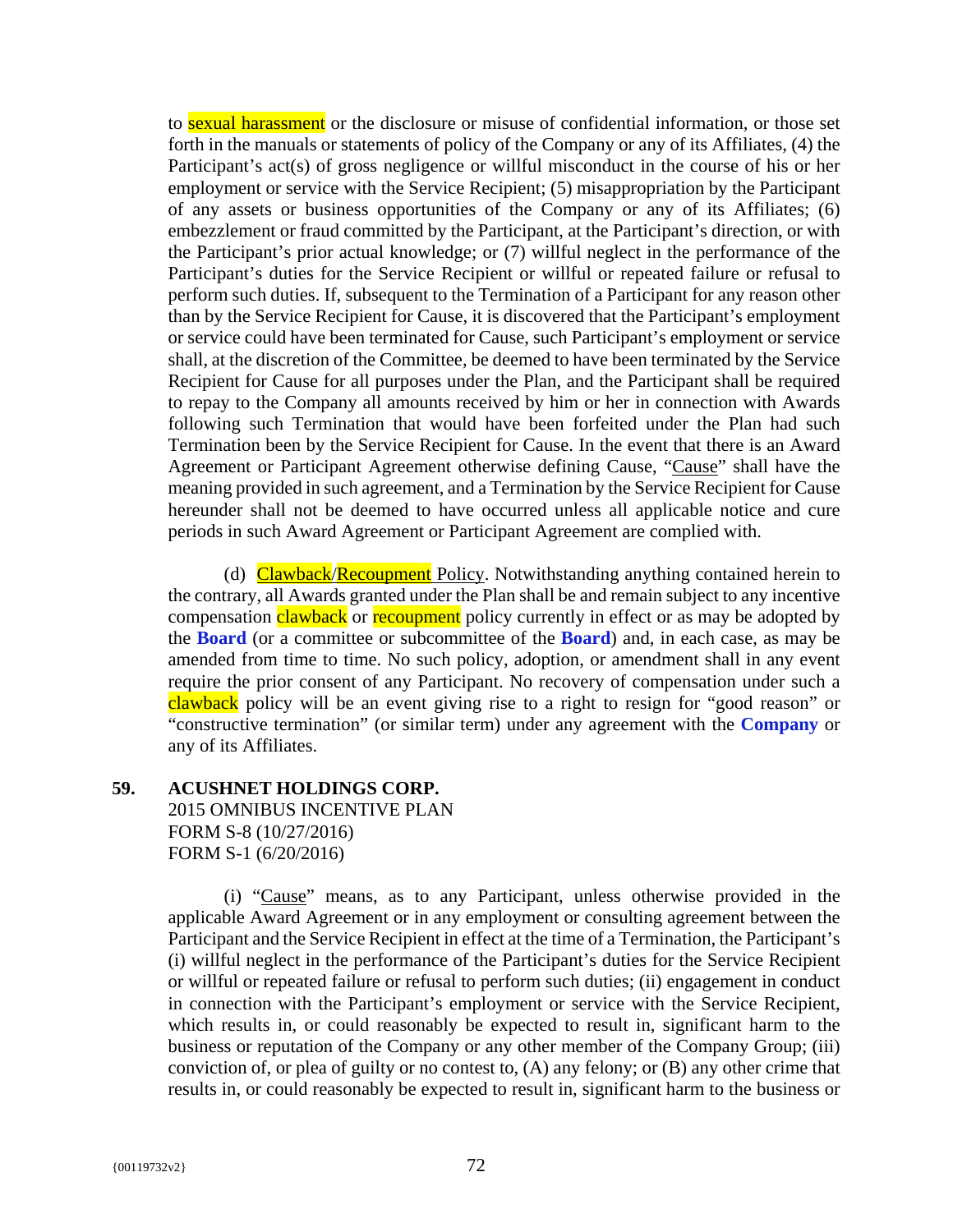reputation of the Company or any other member of the Company Group; (iv) material violation of the written policies of the Service Recipient, including, but not limited to, those relating to **sexual harassment** or the disclosure or misuse of confidential information, or those set forth in the manuals or statements of policy of the Service Recipient; (v) fraud or misappropriation, embezzlement or misuse of funds or property belonging to the Company or any other member of the Company Group; or (F) act of personal dishonesty that involves personal profit in connection with the Participant's employment or service to the Service Recipient.

(w) Clawback/Repayment. All Awards shall be subject to reduction, cancellation, forfeiture or **recoupment** to the extent necessary to comply with (i) any **clawback**, forfeiture or other similar policy adopted by the **Board** or **Committee** and as in effect from time to time; and (ii) applicable law. Further, to the extent that the **Participant** receives any amount in excess of the amount that the **Participant** should otherwise have received under the terms of the **Award** for any reason (including, without limitation, by reason of a financial restatement, mistake in calculations or other administrative error), the **Participant** shall be required to repay any such excess amount to the **Company**.

#### **60. POLAR POWER, INC.**

2016 OMNIBUS INCENTIVE PLAN FORM S-1 (9/9/2016)

#### **1.07 Cause**

"Cause" means "Cause" as such term is defined in any employment or service agreement between the Company or any Affiliate and the Participant except as otherwise determined by the Committee and set forth in the applicable Agreement. If no such employment or service agreement exists or if such employment or service agreement does not contain any such definition, except as otherwise determined by the Committee and set forth in the applicable Agreement, "Cause" means (i) the Participant's willful and continued failure to comply with the lawful directives of the Board or any supervisory personnel of the Participant; (ii) any criminal act or act of dishonesty or willful misconduct by the Participant that has a material adverse effect on the property, operations, business or reputation of the Company or any Affiliate (willful for purposes of this definition, shall mean done, or omitted to be done, by the Participant in bad faith and without reasonable belief that the Participant's action or omission was in the best interest of the Company or any Affiliate); (iii) the material breach by the Participant of the terms of any confidentiality, non-competition, non-solicitation or other agreement that the Participant has with the Company or any Affiliate or of any duty the Participant owes the Company or any Affiliate, (iv) acts by the Participant of willful malfeasance or gross negligence in a matter of material importance to the Company or any Affiliate, (v) any act of fraud, embezzlement, theft, misappropriation or misuse by the Participant of the funds or property of the Company or any Affiliate, (vi) any falsification by the Participant of any record or report in connection with the Participant's duties and obligations to the Company or any Affiliate, (vii) the Participant's **sexual harassment** of any other employees of the Company or any Affiliate, (viii) the breach by the Participant of any fiduciary duty against the Company or any Affiliate, (ix) the Participant being indicted for a felony that has a material adverse effect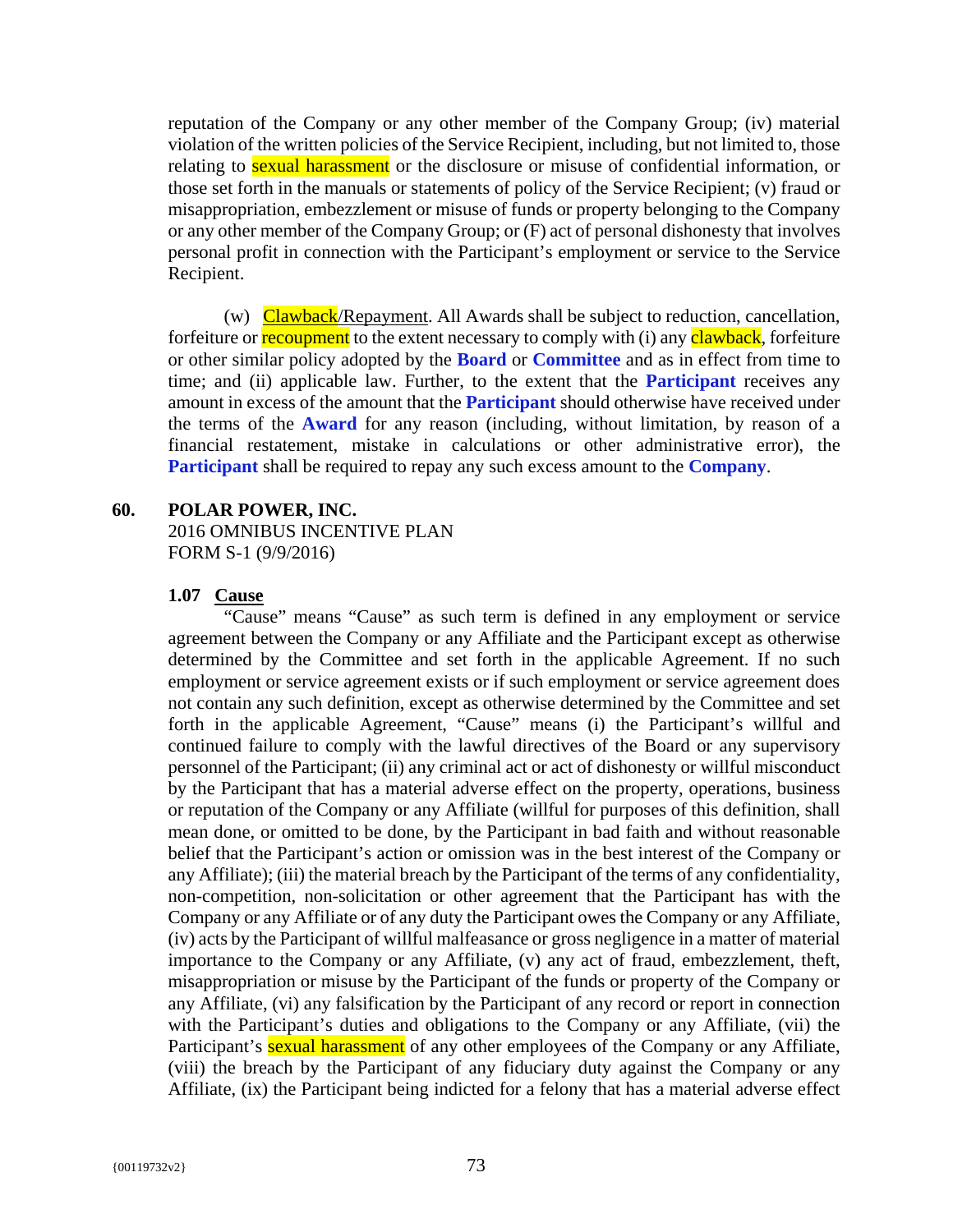on the property, operations, business or reputation of the Company or any Affiliate or being convicted of any other felony or plea of guilty or nolo contendre to any other felony or (x) any other action that may damage the image of the Company's or an Affiliate's business or their or its standing in the industry, including but not limited to the possession, use or sale of illegal drugs, the abuse of alcohol or prescribed medication, or any other act or omission which the Company or an Affiliate considers to be a violation of Federal, state or local law or regulations other than a simple traffic violation.

#### **17.03 Forfeiture or Reimbursement**

A **Participant** shall be required to forfeit any and all rights under Awards or to reimburse the **Company** for any payment under any **Award** (with interest as necessary to avoid imputed interest or original issue discount under the **Code** or as otherwise required by applicable law) to the extent applicable law or any applicable claw-back or recoupment policy of the **Company** or any of its Affiliates requires such forfeiture or reimbursement.

#### **19.10 Other Conditions**

The Committee, in its discretion, may require the **Participant** on or before the date of grant, exercise, payment or settlement of an **Award** to enter into (i) a confidentiality, non-solicitation, non-competition, non-disparagement or other similar agreement with the **Company** or any **Affiliate**, which may become effective on the date of termination of employment or service of the **Participant** with the **Company** or any **Affiliate** or any other date the **Committee** may specify and shall contain such terms and conditions as the **Committee** shall otherwise specify, (ii) an agreement to cancel any other employment agreement, service agreement, fringe benefit or compensation arrangement in effect between the **Company** or any **Affiliate** and such **Participant** and/or (iii) a shareholders' agreement with respect to shares of **Common Stock** to be issued pursuant to the **Award**. If the **Participant** should fail to enter into any such agreement at the **Committee**'s request, then no **Award** shall be granted, exercised, paid or settled and the number of shares of **Common Stock** that would have been subject to such **Award**, if any, shall be added to the remaining shares of **Common Stock** available under the **Plan**. In the event the **Participant** should enter into any such confidentiality, non-solicitation, non-competition, nondisparagement or other similar agreement with the **Company** or any **Affiliate**, as a condition to the grant, exercise, payment or settlement of the **Award**, and the **Participant** subsequently breach or violate any provision of such agreement, then the **Participant** shall forfeit any and all further rights under such **Award** and the Clawback Requirement shall be triggered.

## **19.16 Compensation Recoupment Policy**

Notwithstanding any other provision of this **Plan** or any **Agreement** to the contrary, any **Award** received by the **Participant** and/or shares of **Common Stock** issued and/or cash paid hereunder, and/or any amount received with respect to any sale of any such shares of **Common Stock**, shall be subject to potential cancellation, recoupment, rescission, payback or other action in accordance with the terms of the **Company**'s Compensation Recoupment Policy, as it may be amended from time to time. By acceptance of the **Award**, the **Participant** agrees and consents to the **Company**'s application, implementation and enforcement of (a) the Compensation Recoupment Policy or any similar policy established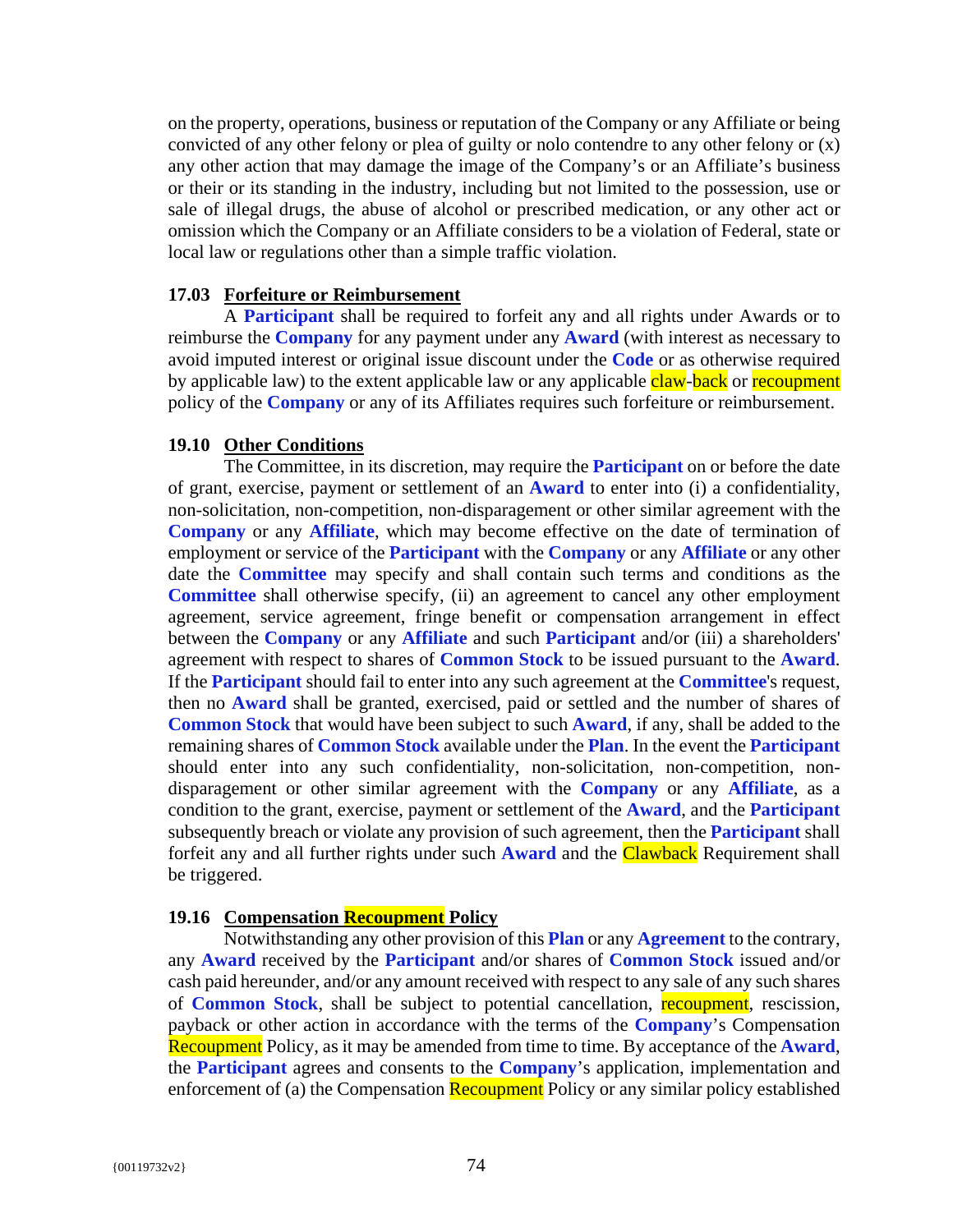by the **Company** or any **Affiliate** that may apply to the **Participant** and (b) any provision of applicable law relating to cancellation, rescission, payback or recoupment of compensation, and expressly agrees that the **Company** may take such actions as are necessary to effectuate the Compensation Recoupment Policy, any similar policy (as applicable to the **Participant**) or applicable law without further consent or action being required by the **Participant**. To the extent that the terms of this **Plan** or any **Agreement** and the Compensation Recoupment Policy or any similar policy conflict, then the terms of such policy shall prevail.

## **61. LA QUINTA HOLDINGS INC.**

2014 OMNIBUS INCENTIVE PLAN FORM 10-Q (8/3/2016)

(g)"Cause" means, as to any Participant, unless the applicable Award Agreement states otherwise, (i) "Cause," as defined in any employment or consulting agreement between the Participant and the Service Recipient in effect at the time of such Termination; or (ii) in the absence of any such employment or consulting agreement (or the absence of any definition of "Cause" contained therein), the Participant's (A) willful neglect in the performance of the Participant's duties for the Service Recipient or willful or repeated failure or refusal to perform such duties; (B) engagement in conduct in connection with the Participant's employment or service with the Service Recipient, which results in, or could reasonably be expected to result in, material harm to the business or reputation of the Company or any other member of the Company Group; (C) conviction of, or plea of guilty or no contest to, (I) any felony; or (II) any other crime that results in, or could reasonably be expected to result in, material harm to the business or reputation of the Company or any other member of the Company Group; (D) material violation of the written policies of the Service Recipient, including, but not limited to, those relating to **sexual harassment** or the disclosure or misuse of confidential information, or those set forth in the manuals or statements of policy of the Service Recipient; (E) fraud or misappropriation, embezzlement or misuse of funds or property belonging to the Company or any other member of the Company Group; or (F) act of personal dishonesty that involves personal profit in connection with the Participant's employment or service to the Service Recipient.

(v) Clawback/Repayment. All Awards shall be subject to reduction, cancellation, forfeiture or **recoupment** to the extent necessary to comply with (i) any clawback, forfeiture or other similar policy adopted by the **Board** or the **Committee** and as in effect from time to time; and (ii) applicable law. Further, to the extent that the **Participant** receives any amount in excess of the amount that the **Participant** should otherwise have received under the terms of the **Award** for any reason (including, without limitation, by reason of a financial restatement, mistake in calculations or other administrative error), the **Participant** shall be required to repay any such excess amount to the **Company**.

**62. PANGAEA LOGISTICS SOLUTIONS LTD.**  2014 SHARE INCENTIVE PLAN FORM DEF-14A (6/28/2016)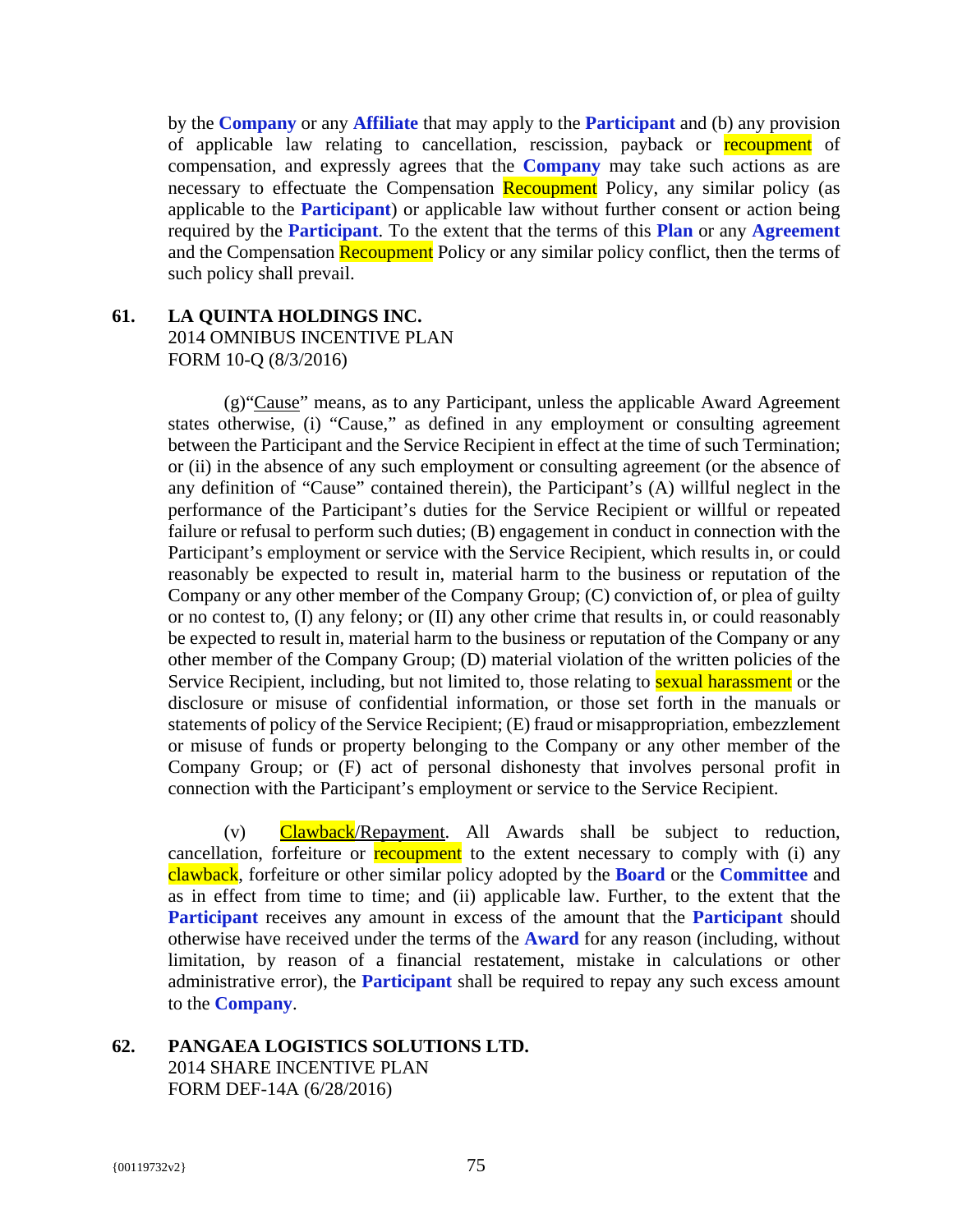FORM POS AM (on S-1) (10/1/2015) FORM S-1/A (9/16/2015) FORM DEF 14A (8/21/2015) FORM 10-Q (8/13/2015) FORM PRE 14A (8/10/2015) FORM S-8 (12/31/2014)

"Cause" means, in the absence of an Award Agreement or Employment Agreement otherwise defining Cause, (1) the Participant's plea of nolo contendere, conviction of or indictment for any crime (whether or not involving the Company or its Affiliates) (i) constituting a felony or (ii) that has, or could reasonably be expected to result in, an adverse impact on the performance of the Participant's duties to the Service Recipient, or otherwise has, or could reasonably be expected to result in, an adverse impact on the business or reputation of the Company or its Affiliates, (2) conduct of the Participant, in connection with his employment or service, that has resulted, or could reasonably be expected to result, in material injury to the business or reputation of the Company or its Affiliates, (3) any material violation of the policies of the Company or its Affiliates, including but not limited to those relating to **sexual harassment** or the disclosure or misuse of confidential information, or those set forth in the manuals or statements of policy of the Company or its Affiliates, or (4) willful neglect in the performance of the Participant's duties for the Service Recipient or willful or repeated failure or refusal to perform such duties. In the event that there is an Award Agreement or Employment Agreement defining Cause, "Cause" shall have the meaning provided in such agreement, and a Termination by the Service Recipient for Cause hereunder shall not be deemed to have occurred unless all applicable notice and cure periods in such Award Agreement or Employment Agreement are complied with.

(b) Clawback/Recoupment Policy. Notwithstanding anything contained herein to the contrary, all Awards granted under the **Plan** shall be and remain subject to any incentive compensation **clawback** or **recoupment** policy currently in effect or as may be adopted by the **Board** (or a committee or subcommittee of the **Board**) and, in each case, as may be amended from time to time. No such policy adoption or amendment shall in any event require the prior consent of any **Participant**.

#### **63. K2M GROUP HOLDINGS, INC.**

2016 OMNIBUS INCENTIVE PLAN FORM S-8 (6/14/2016)

(h) "Cause" means, as to any Participant, unless the applicable Award agreement states otherwise, (i) "Cause", as defined in any employment or consulting agreement between the Participant and the Service Recipient in effect at the time of such Termination, or (ii) in the absence of any such employment or consulting agreement (or the absence of any definition of "Cause" contained therein), the Participant's (A) willful neglect in the performance of the Participant's duties for the Service Recipient or willful or repeated failure or refusal to perform such duties; (B) engagement in conduct in connection with the Participant's employment or service with the Service Recipient, which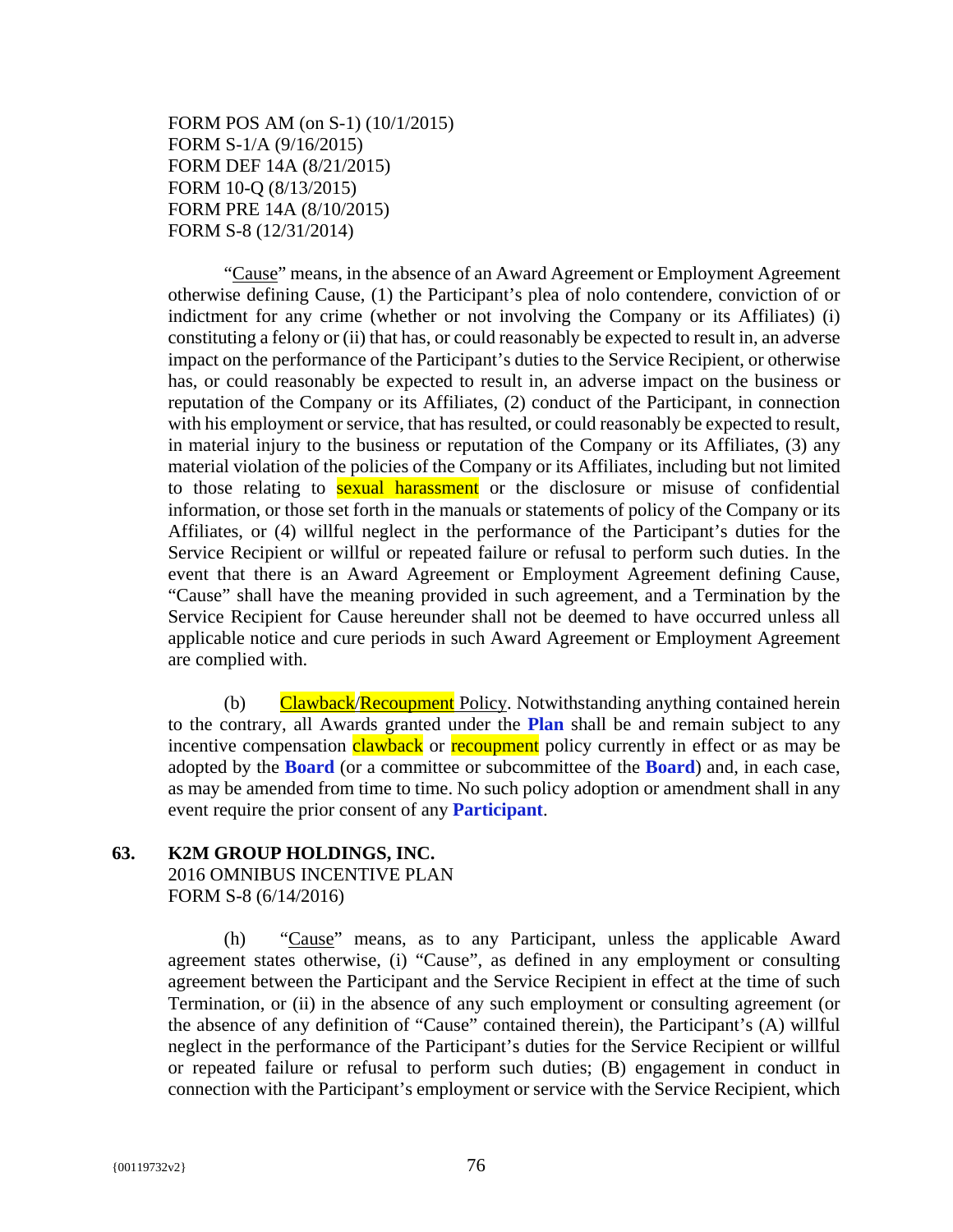results, or could reasonably be expected to result in, material harm to the business or reputation of the Company or any Affiliate; (C) conviction of, or plea of guilty or no contest to, (I) any felony, or (II) any other crime that results, or could reasonably be expected to result in, material harm to the business or reputation of the Company or any Affiliate; (D) material violation of the written policies of the Service Recipient, including but not limited to those relating to **sexual harassment** or the disclosure or misuse of confidential information, or those set forth in the manuals or statements of policy of the Service Recipient; (E) fraud or misappropriation, embezzlement or misuse of funds or property belonging to the Company or any Affiliate; or (F) act of personal dishonesty that involves personal profit in connection with the Participant's employment or service to the Service Recipient.

(vi) Clawback/Repayment. All Awards shall be subject to reduction, cancellation, forfeiture or **recoupment** to the extent necessary to comply with (i) any clawback, forfeiture or other similar policy adopted by the Board or the Committee and as in effect from time to time; and (ii) applicable law. Further, to the extent that the Participant receives any amount in excess of the amount that the Participant should otherwise have received under the terms of the Award for any reason (including, without limitation, by reason of a financial restatement, mistake in calculations or other administrative error), the Participant shall be required to repay any such excess amount to the Company.

# **64.** US FOODS HOLDING CORP. 2016 OMNIBUS INCENTIVE PLAN FORM 8-K (6/1/2016)

(g) "**Cause**" means, as to any Participant, unless the applicable Award Agreement states otherwise, (i) "Cause", as defined in any employment, severance or consulting agreement between the Participant and the Service Recipient in effect at the time of such Termination, or (ii) in the absence of any such employment or consulting agreement (or the absence of any definition of "Cause" contained therein), the Participant's (A) willful neglect in the performance of the Participant's duties for the Service Recipient or willful or repeated failure or refusal to perform such duties; (B) engagement in conduct in connection with the Participant's employment or service with the Service Recipient, which results, or could reasonably be expected to result in, material harm to the business or reputation of the Company or any other member of the Company Group; (C) conviction of, or plea of guilty or no contest to, (I) any felony; or (II) any other crime that results, or could reasonably be expected to result in, material harm to the business or reputation of the Company or any other member of the Company Group; (D) material violation of the written policies of the Service Recipient, including but not limited to those relating to sexual harassment or the disclosure or misuse of confidential information, or those set forth in the manuals or statements of policy of the Service Recipient; (E) fraud or misappropriation, embezzlement or misuse of funds or property belonging to the Company or any other member of the Company Group; or (F) act of personal dishonesty that involves personal profit in connection with the Participant's employment or service to the Service Recipient.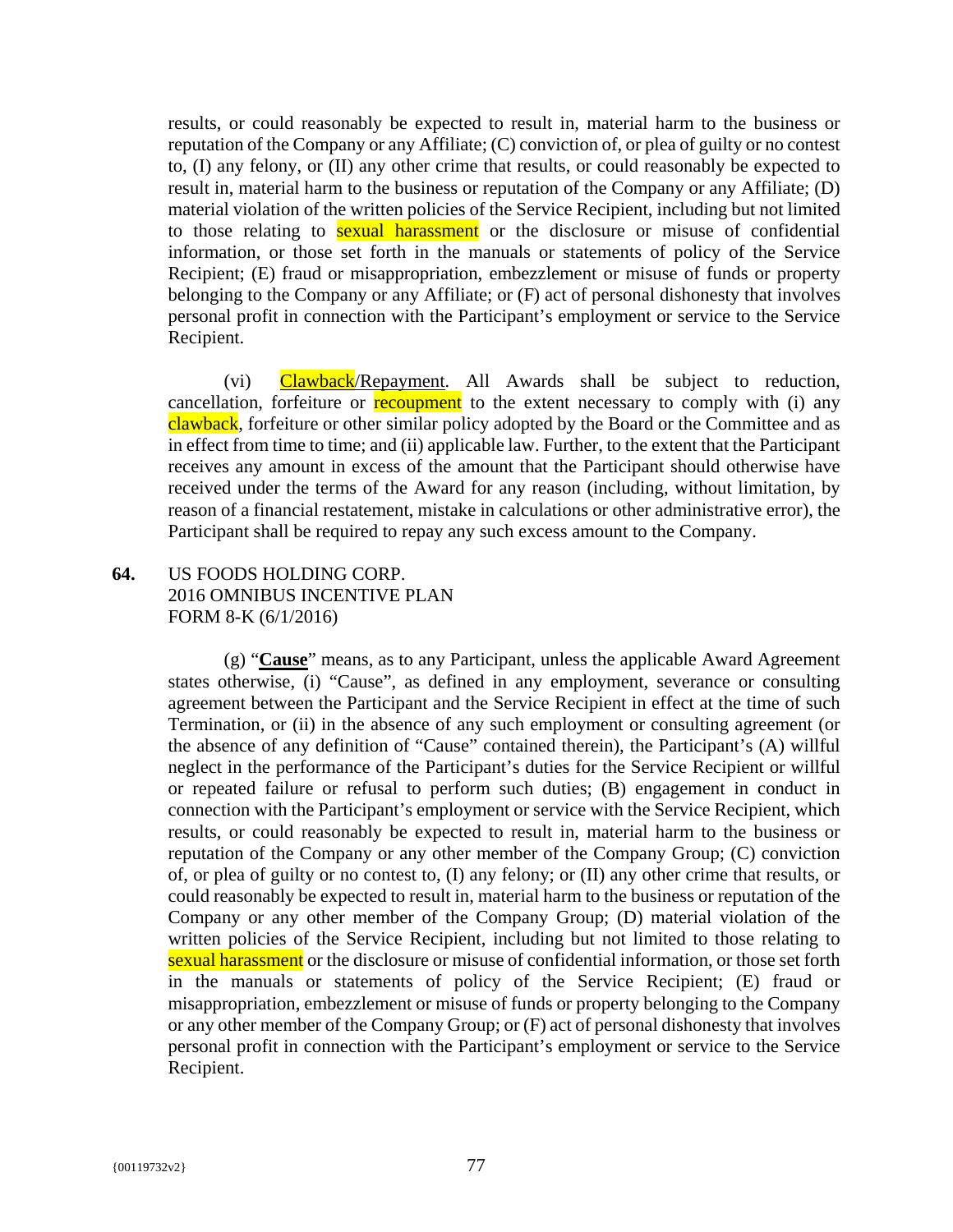(v) Clawback/Repayment. All Awards shall be subject to reduction, cancellation, forfeiture, or **recoupment** to the extent necessary to comply with (A) any **clawback**, forfeiture, or other similar policy adopted by the **Board** or **Committee** and as in effect from time to time, and (B) applicable law. Further, to the extent that the **Participant** receives any amount in excess of the amount that the **Participant** should otherwise have received under the terms of the **Award** for any reason (including, without limitation, by reason of a financial restatement, mistake in calculations, or other administrative error), the **Participant** shall be required to repay any such excess amount to the **Company**.

14. **Clawback/Forfeiture**. Notwithstanding anything to the contrary contained herein or in the **Plan**, if the **Participant** has engaged in or engages in any **Detrimental Activity**, then the **Committee** may, in its sole discretion, take actions permitted under the **Plan, including:** (i) cancel the Options, or (ii) require that the **Participant** forfeit any gain realized on the exercise of the Options or the disposition of any shares of **Common Stock** received upon exercise of the Options, and repay such gain to the **Company**. In addition, if the **Participant** receives any amount in excess of what the **Participant** should have received under the terms of this Option Agreement for any reason (including without limitation by reason of a financial restatement, mistake in calculations or other administrative error), then the **Participant** shall be required to repay any such excess amount to the **Company**. Without limiting the foregoing, all Options shall be subject to reduction, cancellation, forfeiture or **recoupment** to the extent necessary to comply with applicable law.

# **65. THERMON GROUP HOLDINGS, INC.**  AMENDED AND RESTATED 2011 LONG-TERM INCENTIVE PLAN RTSR PERFORMANCE UNIT AWARD AGREEMENT FORM 10-K (5/31/2016)

(d) Cause. For purposes of this Award, "Cause" shall have the meaning set forth in the employment agreement, if any, between the Holder and the Company Group, provided that if Holder is not a party to an employment agreement that contains such definition, then "Cause" shall mean any of the following, as reasonably determined, in good faith, by the Board of Directors of the Company (the "Board"): (i) the prosecution via information or indictment, or, if Holder has waived any requirement of prosecution by indictment, the charge, of Holder for a felony; (ii) the theft, conversion, embezzlement or misappropriation by Holder of funds or other assets of the Company Group or any other act of fraud or dishonesty with respect to the Company Group (including acceptance of any bribes or kickbacks or other acts of self-dealing); (iii) the intentional, grossly negligent or unlawful misconduct by Holder, but only to the extent that such actions or inactions (a) actually cause material and significant harm to the Company Group; and (b) were engaged in by the Holder with knowledge that they would cause material and significant harm to the Company Group; (iv) the violation by Holder of any law regarding employment discrimination or **sexual harassment**; (v) the failure by Holder to comply with any material policy generally applicable to Company Group employees, which failure is not cured in all material respects within 30 days after notice to Holder; (vi) the repeated failure by Holder to follow the reasonable directives of any supervisor or the Board, which failure is not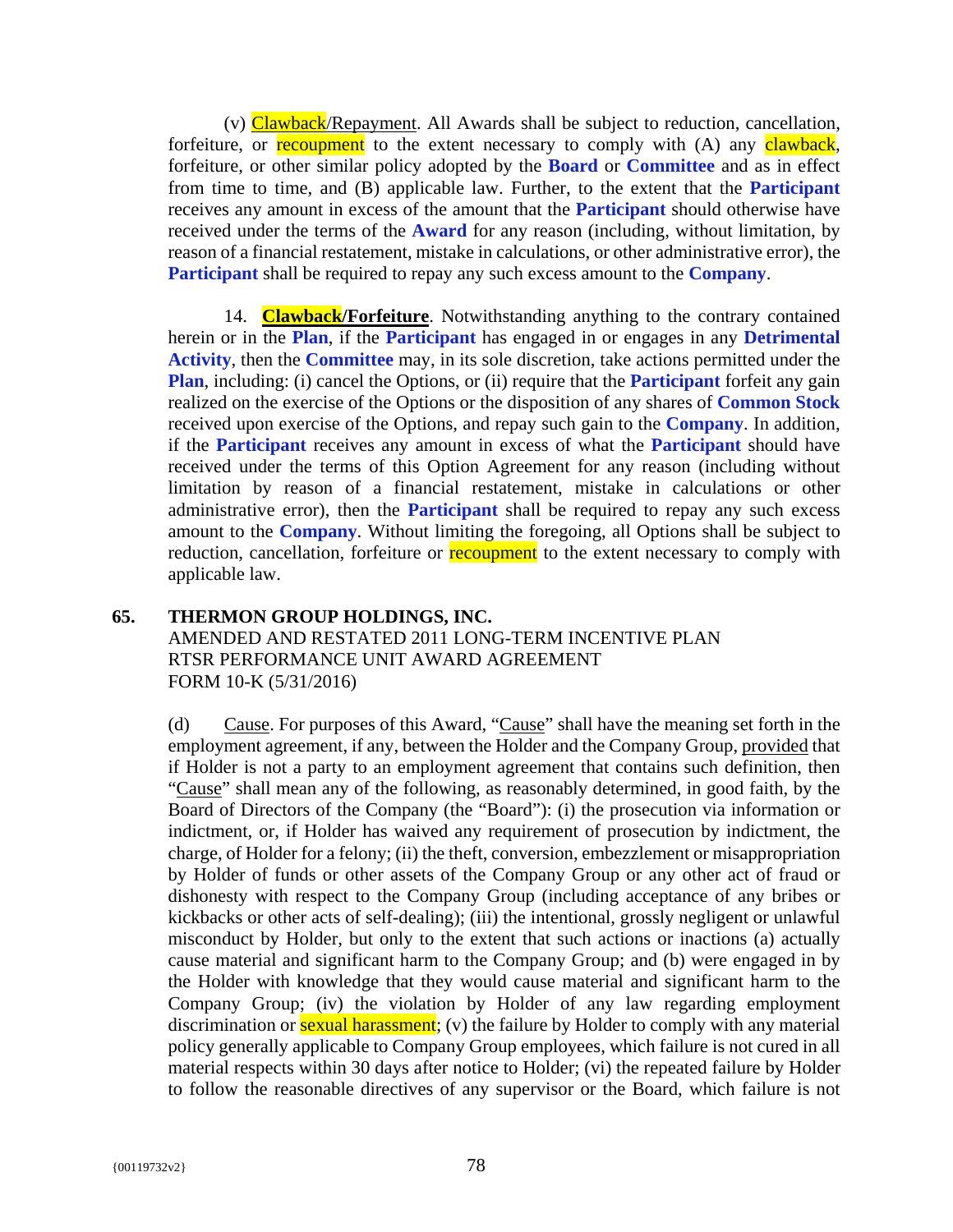cured in all material respects within 30 days after notice to Holder; (vii) the unauthorized dissemination by Holder of confidential information in violation of any agreement between the Company Group and Holder; (viii) any material misrepresentation or materially misleading omission in any resume or other information regarding Holder (including Holder's work experience, academic credentials, professional affiliations or absence of criminal record) provided by or on behalf of Holder when applying for employment with the Company Group; (ix) the Company Group's discovery that, prior to Holder's employment with the Company Group, Holder engaged in conduct of the type described in clauses (i) through (iv) above (it being understood that, in the case of clause (iii) above, such harm having impacted Holder's prior employer or the Company Group); or (x) any other material breach by Holder of this Agreement that is not cured within 30 days after notice to Holder.

7.3. Recoupment; Compensation Subject to Recovery. The Holder acknowledges that he or she has read the Company's Policy on Recoupment of Incentive Compensation (the "Clawback Policy"). In consideration of the grant of the Award, the Holder agrees to abide by the Company's Clawback Policy and any determinations of the Board or the Compensation Committee pursuant to the **Clawback** Policy or any similar **clawback** or recoupment policy which the Company may adopt from time to time to the extent the Board determines in good faith that the adoption and maintenance of such policy is necessary to maintain corporate governance best practices and/or comply with the Dodd-Frank Wall Street Reform and Consumer Protection Act and implementing rules and regulations thereunder, or is otherwise required by applicable law. The Holder acknowledges and agrees that the Award received by the Holder pursuant to this Agreement shall be subject to forfeiture, recovery by the Company or other action pursuant to the **Clawback** Policy or any such other clawback or recoupment policy. This Section 7.3 shall survive the termination of the Holder's employment for any reason. The foregoing remedy is in addition to and separate from any other relief available to the Company due to the Holder's misconduct or fraud. Any determination by the Board or the Compensation Committee with respect to the foregoing shall be final, conclusive and binding upon the Holder and all persons claiming through the Holder.

# **66. THERMON GROUP HOLDINGS, INC.**  AMENDED AND RESTATED 2011 LONG-TERM INCENTIVE PLAN **ADJUSTED EBITDA PERFORMANCE UNIT AWARD AGREEMENT**  FORM 10-K (5/31/2016)

(d) Cause. For purposes of this Award, "Cause" shall have the meaning set forth in the employment agreement, if any, between the Holder and the Company Group, provided that if Holder is not a party to an employment agreement that contains such definition, then "Cause" shall mean any of the following, as reasonably determined, in good faith, by the Board of Directors of the Company (the "Board"): (i) the prosecution via information or indictment, or, if Holder has waived any requirement of prosecution by indictment, the charge, of Holder for a felony; (ii) the theft, conversion, embezzlement or misappropriation by Holder of funds or other assets of the Company Group or any other act of fraud or dishonesty with respect to the Company Group (including acceptance of any bribes or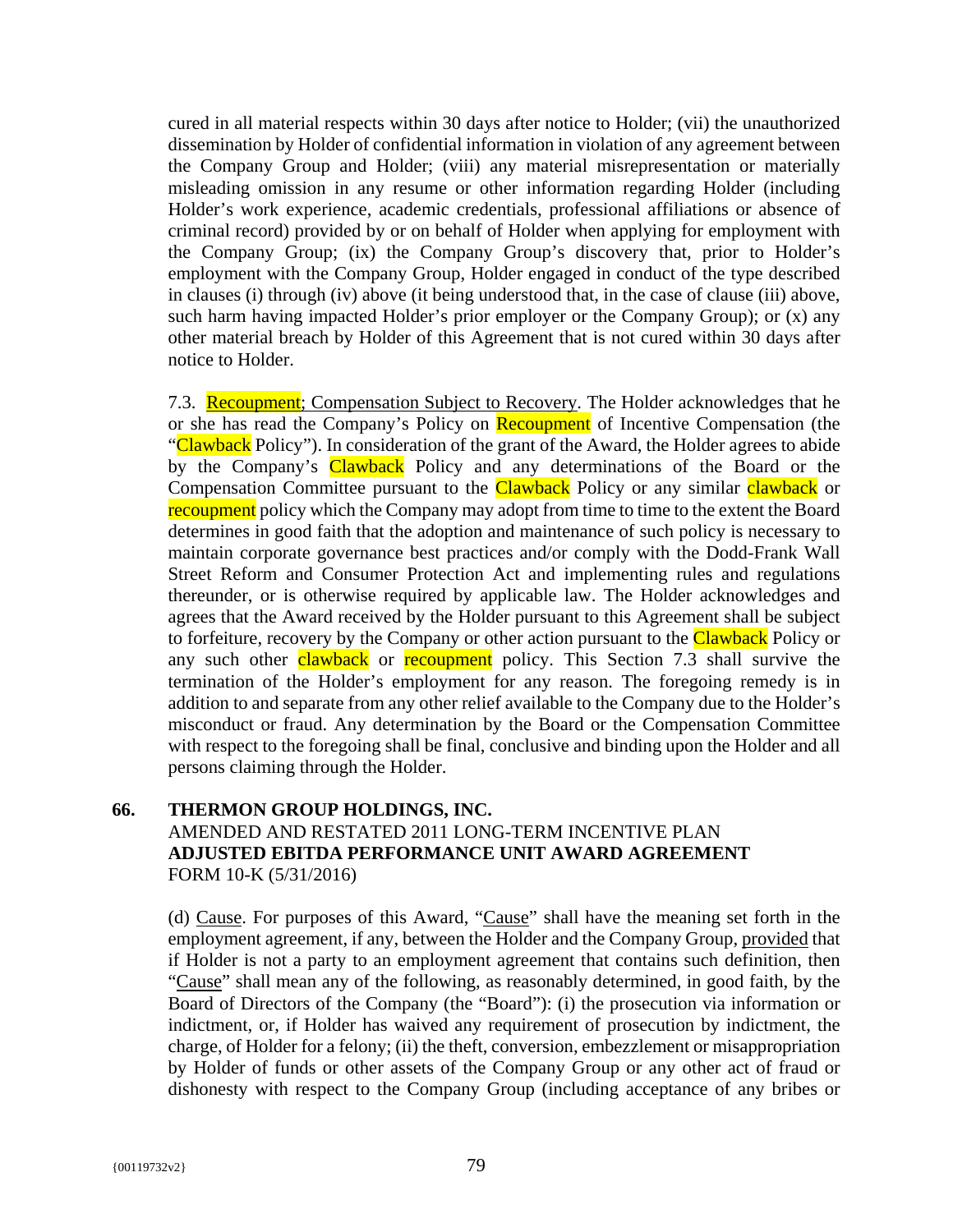kickbacks or other acts of self-dealing); (iii) the intentional, grossly negligent or unlawful misconduct by Holder, but only to the extent that such actions or inactions (a) actually cause material and significant harm to the Company Group; and (b) were engaged in by the Holder with knowledge that they would cause material and significant harm to the Company Group; (iv) the violation by Holder of any law regarding employment discrimination or **sexual harassment**; (v) the failure by Holder to comply with any material policy generally applicable to Company Group employees, which failure is not cured in all material respects within 30 days after notice to Holder; (vi) the repeated failure by Holder to follow the reasonable directives of any supervisor or the Board, which failure is not cured in all material respects within 30 days after notice to Holder; (vii) the unauthorized dissemination by Holder of confidential information in violation of any agreement between the Company Group and Holder; (viii) any material misrepresentation or materially misleading omission in any resume or other information regarding Holder (including Holder's work experience, academic credentials, professional affiliations or absence of criminal record) provided by or on behalf of Holder when applying for employment with the Company Group; (ix) the Company Group's discovery that, prior to Holder's employment with the Company Group, Holder engaged in conduct of the type described in clauses (i) through (iv) above (it being understood that, in the case of clause (iii) above, such harm having impacted Holder's prior employer or the Company Group); or (x) any other material breach by Holder of this Agreement that is not cured within 30 days after notice to Holder.

7.3. Recoupment; Compensation Subject to Recovery. The Holder acknowledges that he or she has read the Company's Policy on Recoupment of Incentive Compensation (the "Clawback Policy"). In consideration of the grant of the Award, the Holder agrees to abide by the Company's Clawback Policy and any determinations of the Board or the Compensation Committee pursuant to the Clawback Policy or any similar clawback or recoupment policy which the Company may adopt from time to time to the extent the Board determines in good faith that the adoption and maintenance of such policy is necessary to maintain corporate governance best practices and/or comply with the Dodd-Frank Wall Street Reform and Consumer Protection Act and implementing rules and regulations thereunder, or is otherwise required by applicable law. The Holder acknowledges and agrees that the Award received by the Holder pursuant to this Agreement shall be subject to forfeiture, recovery by the Company or other action pursuant to the **Clawback** Policy or any such other **clawback** or **recoupment** policy. This Section 7.3 shall survive the termination of the Holder's employment for any reason. The foregoing remedy is in addition to and separate from any other relief available to the Company due to the Holder's misconduct or fraud. Any determination by the Board or the Compensation Committee with respect to the foregoing shall be final, conclusive and binding upon the Holder and all persons claiming through the Holder.

## **67. INTERNATIONAL GAME TECHNOLOGY PLC**

2015 EQUITY INCENTIVE PLAN FORM 20-F (4/29/2016) FORM S-8 (4/6/2015)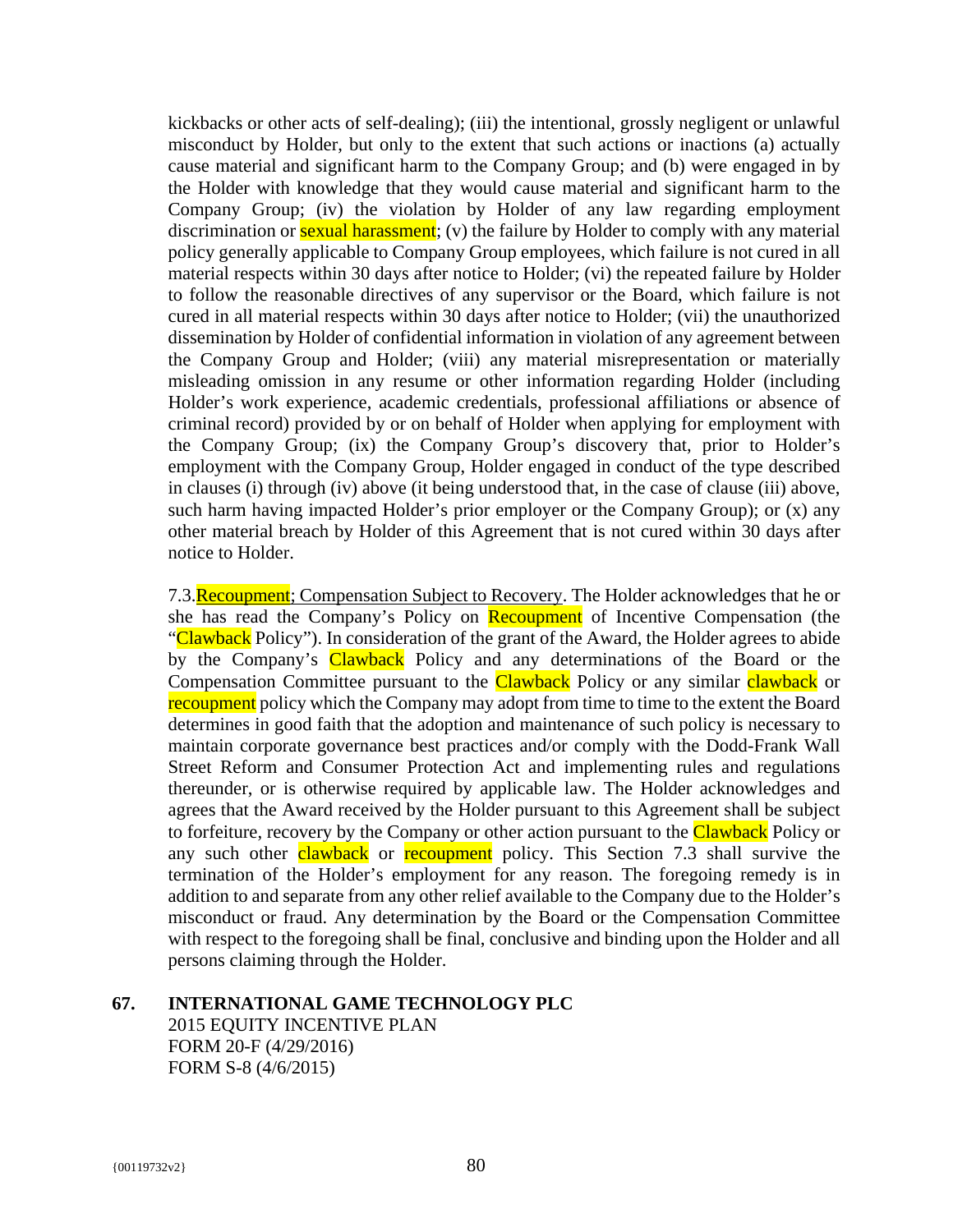"*Cause*" means, unless otherwise provided in an Award Agreement, (i) "Cause" as defined in any Individual Agreement to which the applicable Participant is a party, or (ii) if there is no such Individual Agreement or if it does not define "Cause," then any of the following: (A) an Eligible Individual's violation of his or her obligations regarding confidentiality or the protection of sensitive, confidential or proprietary information, or trade secrets; (B) an act or omission by an Eligible Individual resulting in his or her being charged with a criminal offense that constitutes a felony or involves moral turpitude or dishonesty; (C) conduct by an Eligible Individual that constitutes poor performance, gross neglect, insubordination, willful misconduct, or a breach of the Company's code of conduct or a fiduciary duty to the Company or its shareholders; or (D) the determination by the Board or senior management of the Company that an Eligible Individual has violated state, federal, or applicable foreign law relating to the workplace environment, including, without limitation, laws relating to **sexual harassment** or age, sex, race, or other prohibited discrimination.

(i) *Clawback.* All Awards under the **Plan** shall be subject to any clawback, recoupment, or forfeiture provisions required by law and applicable to the **Company** or its Subsidiaries or Affiliates as in effect from time to time, or otherwise adopted by the **Board** or a committee thereof.

# **68. TOP SHIPS INC.**

2015 EQUITY INCENTIVE PLAN FORM 20-F (4/26/2016)

(b) Unless otherwise set forth in the applicable Award Agreement, in connection with a termination of employment or consultancy/service relationship or a dismissal from Board membership, for purposes of the Plan, the term "for Cause" shall be defined as follows:

(i) if there is an employment, severance, consulting, service, change in control or other agreement governing the relationship between the grantee, on the one hand, and the Company or an Affiliate, on the other hand, that contains a definition of "cause" (or similar phrase), for purposes of the Plan, the term "for Cause" shall mean those acts or omissions that would constitute "cause" under such agreement; or

(ii) if the preceding clause (i) is not applicable to the grantee, for purposes of the Plan, the term "for Cause" shall mean any of the following:

(A) any failure by the grantee substantially to perform the grantee's employment or consulting/service or Board membership duties;

(B) any excessive unauthorized absenteeism by the grantee;

(C) any refusal by the grantee to obey the lawful orders of the Board or any other Person to whom the grantee reports;

(D) any act or omission by the grantee that is or may be injurious to the Company or any Affiliate, whether monetarily, reputationally or otherwise;

(E) any act by the grantee that is inconsistent with the best interests of the Company or any Affiliate;

(F) the grantee's gross negligence that is injurious to the Company or any Affiliate, whether monetarily, reputationally or otherwise;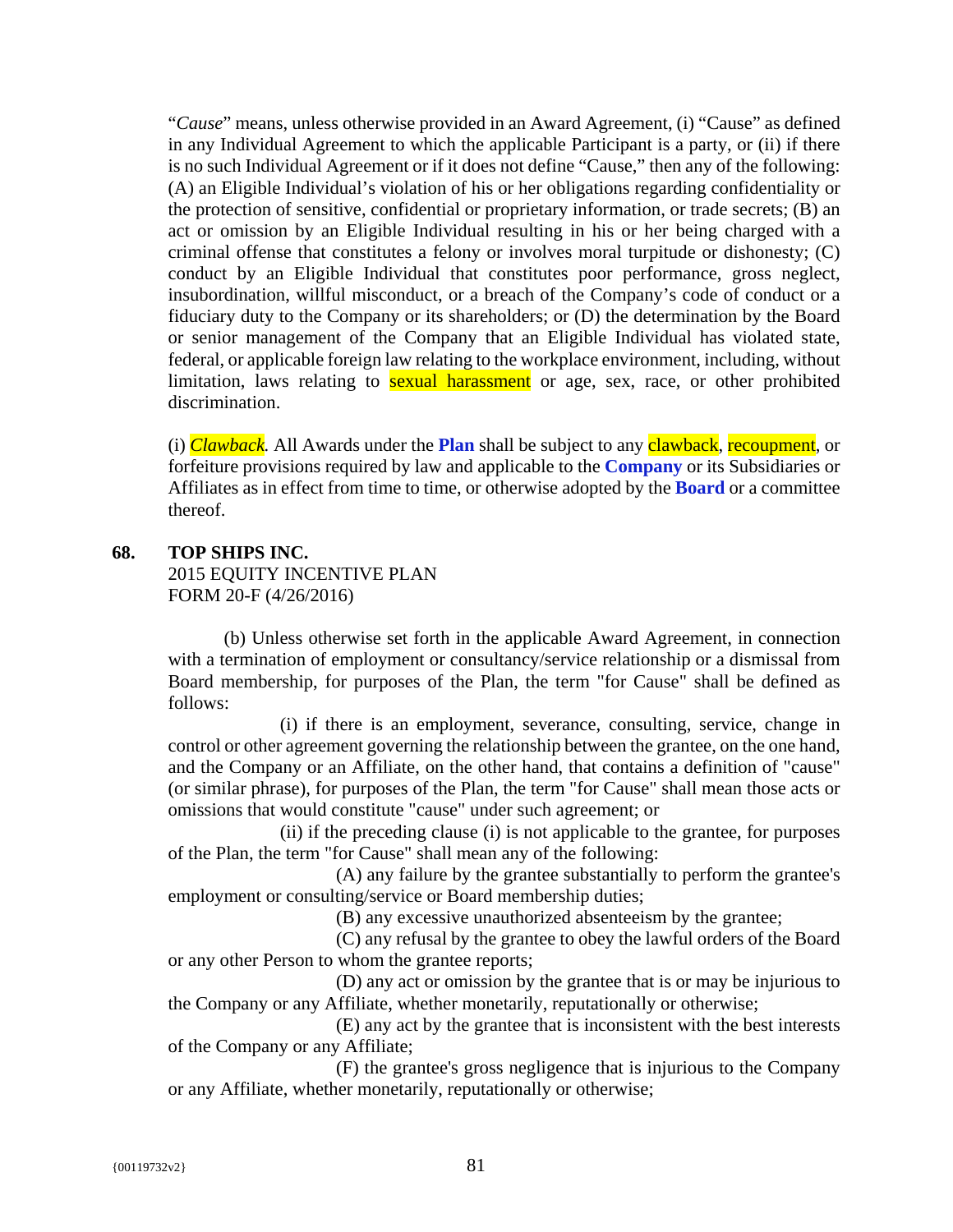(G) the grantee's material violation of any of the policies of the Company or any Affiliate, as applicable, including, without limitation, those policies relating to discrimination or **sexual harassment**;

(H) the grantee's material breach of his or her employment or service contract with the Company or any Affiliate;

(I) the grantee's unauthorized (1) removal from the premises of the Company or any Affiliate of any document (in any medium or form) relating to the Company or any Affiliate or the customers or clients of the Company or any Affiliate or (2) disclosure to any Person of any of the Company's, or any Affiliate's, confidential or proprietary information;

(J) the grantee's being convicted of, or entering a plea of guilty or nolo contendere to, any crime that constitutes a felony or involves moral turpitude; and

(K) the grantee's commission of any act involving dishonesty or

fraud.

Any rights the Company or any Affiliate may have under the Plan in respect of the events giving rise to a termination or dismissal "for Cause" shall be in addition to any other rights the Company or any Affiliate may have under any other agreement with a grantee or at law or in equity. Any determination of whether a grantee's employment or consultancy/service relationship is (or is deemed to have been) terminated "for Cause" shall be made by the Administrator. If, subsequent to a grantee's voluntary termination of employment or consultancy/service relationship or involuntary termination of employment or consultancy/service relationship without Cause, it is discovered that the grantee's employment or consultancy/service relationship could have been terminated "for Cause", the Administrator may deem such grantee's employment or consultancy/service relationship to have been terminated "for Cause" upon such discovery and determination by the Administrator.

# **3.17. Forfeiture; Clawback**

The Administrator may, in its sole discretion, specify in the applicable Award Agreement that any realized gain with respect to options or stock appreciation rights and any realized value with respect to other Awards shall be subject to forfeiture or **clawback**, in the event of (a) a grantee's breach of any non-competition, non-solicitation, confidentiality or other restrictive covenants with respect to the Company or any Affiliate, (b) a grantee's breach of any employment or consulting agreement with the Company or any Affiliate, (c) a grantee's termination for Cause or (d) a financial restatement that reduces the amount of compensation under the Plan previously awarded to a grantee that would have been earned had results been properly reported.

## **69. MIDWEST ENERGY EMISSIONS CORP.**

2014 EQUITY INCENTIVE PLAN FORM 10-K (3/30/2016) FORM 8-K (1/15/2014)

*"Cause"* means termination of Participant's employment for "cause" as defined in any employment or severance agreement the Participant may have with the Company or a Subsidiary or, if no such agreement exists, unless otherwise provided in a particular Award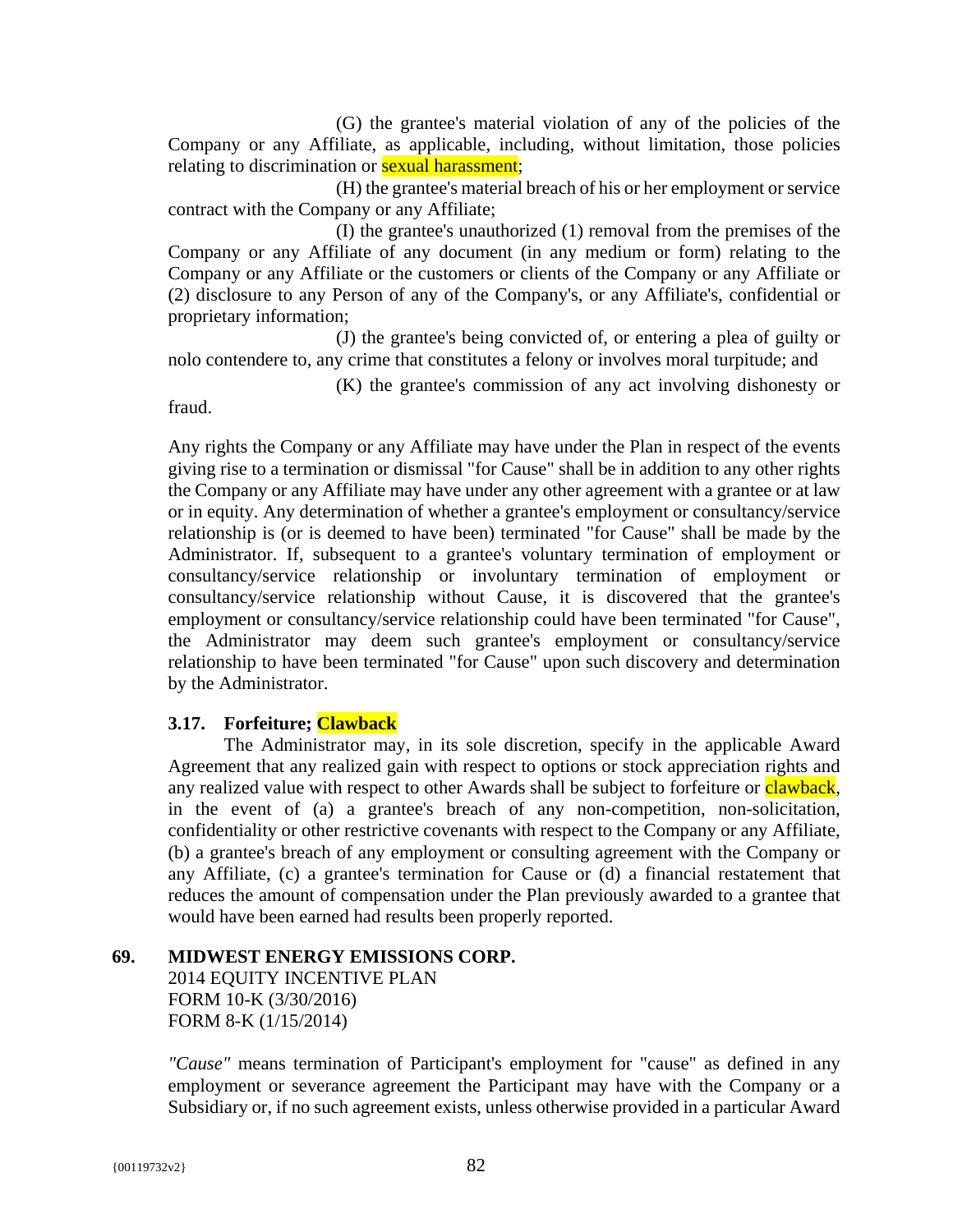Agreement, "cause" means (a) conviction or pleading guilty or no contest to any crime (whether or not involving the Company or any of its Subsidiaries) constituting a felony or involving fraud, dishonesty or moral turpitude in the jurisdiction involved; (b) engaging in any act which, in each case, subjects, or if generally known would subject, the Company or any of its Subsidiaries to public ridicule or embarrassment; (c) material violation of the Company's or any of its Subsidiaries' policies, including, without limitation, those relating to **sexual harassment** or the disclosure or misuse of confidential information; (d) serious neglect or misconduct in the performance of the Participant's duties for the Company or any of its Subsidiaries or willful or repeated failure or refusal to perform such duties; in each case as determined by the Committee, which determination will be final, binding and conclusive.

*14.1 General.* The Committee may specify in an **Award Agreement** at the time of the **Award** that the **Participant**'s rights, payments and benefits with respect to an **Award** shall be subject to reduction, cancellation, forfeiture or recoupment upon the occurrence of certain specified events, in addition to any otherwise applicable vesting or performance conditions of an **Award**. Such events may include, but shall not be limited to, violation of material **Company** policies, breach of noncompetition, confidentiality or other restrictive covenants that may apply to the **Participant**, or other conduct by the **Participant** that is detrimental to the business or reputation of the **Company** or its Subsidiaries.

## **70. DIANA SHIPPING INC.**

2014 EQUITY INCENTIVE PLAN FORM 20-F (3/28/2016)

(b) Unless otherwise set forth in the applicable Award Agreement, in connection with a termination of employment or consultancy/service relationship or a dismissal from Board membership, for purposes of the Plan, the term "for Cause" shall be defined as follows:

(i) if there is an employment, severance, consulting, service, change in control or other agreement governing the relationship between the grantee, on the one hand, and the Company or an Affiliate, on the other hand, that contains a definition of "cause" (or similar phrase), for purposes of the Plan, the term "for Cause" shall mean those acts or omissions that would constitute "cause" under such agreement; or

(ii) if the preceding clause (i) is not applicable to the grantee, for purposes of the Plan, the term "for Cause" shall mean any of the following:

- (A) any failure by the grantee substantially to perform the grantee's employment or consulting/service or Board membership duties;
- (B) any excessive unauthorized absenteeism by the grantee;
- (C) any refusal by the grantee to obey the lawful orders of the Board or any other Person to whom the grantee reports;
- (D) any act or omission by the grantee that is or may be injurious to the Company or any Affiliate, whether monetarily, reputationally or otherwise;
- (E) any act by the grantee that is inconsistent with the best interests of the Company or any Affiliate;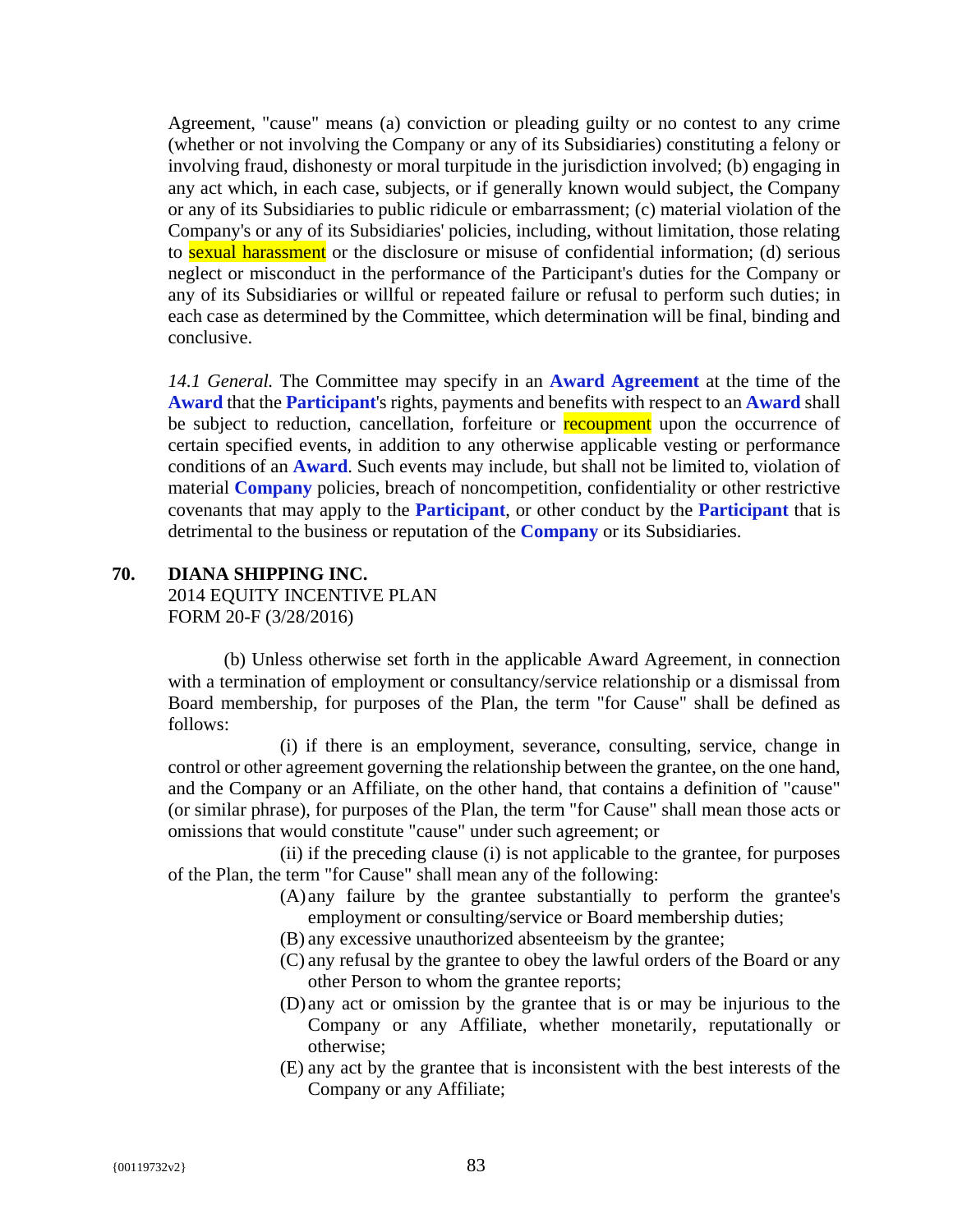- (F) the grantee's gross negligence that is injurious to the Company or any Affiliate, whether monetarily, reputationally or otherwise;
- (G)the grantee's material violation of any of the policies of the Company or any Affiliate, as applicable, including, without limitation, those policies relating to discrimination or **sexual harassment**;
- (H)the grantee's material breach of his or her employment or service contract with the Company or any Affiliate;
- (I) the grantee's unauthorized (1) removal from the premises of the Company or any Affiliate of any document (in any medium or form) relating to the Company or any Affiliate or the customers or clients of the Company or any Affiliate or (2) disclosure to any Person of any of the Company's, or any Affiliate's, confidential or proprietary information;
- (J) the grantee's being convicted of, or entering a plea of guilty or nolo contendere to, any crime that constitutes a felony or involves moral turpitude; and
- (K)the grantee's commission of any act involving dishonesty or fraud.

Any rights the Company or any Affiliate may have under the Plan in respect of the events giving rise to a termination or dismissal "for Cause" shall be in addition to any other rights the Company or any Affiliate may have under any other agreement with a grantee or at law or in equity. Any determination of whether a grantee's employment or consultancy/service relationship is (or is deemed to have been) terminated "for Cause" shall be made by the Administrator. If, subsequent to a grantee's voluntary termination of employment or consultancy/service relationship or involuntary termination of employment or consultancy/service relationship without Cause, it is discovered that the grantee's employment or consultancy/service relationship could have been terminated "for Cause", the Administrator may deem such grantee's employment or consultancy/service relationship to have been terminated "for Cause" upon such discovery and determination by the Administrator.

## **3.17. Forfeiture; Clawback**

The Administrator may, in its sole discretion, specify in the applicable Award Agreement that any realized gain with respect to options or stock appreciation rights and any realized value with respect to other Awards shall be subject to forfeiture or clawback, in the event of (a) a grantee's breach of any non-competition, non-solicitation, confidentiality or other restrictive covenants with respect to the Company or any Affiliate, (b) a grantee's breach of any employment or consulting agreement with the Company or any Affiliate, (c) a grantee's termination for Cause or (d) a financial restatement that reduces the amount of compensation under the Plan previously awarded to a grantee that would have been earned had results been properly reported.

# **71. NORDIC AMERICAN TANKERS LTD**  AMENDED AND RESTATED 2011 EQUITY INCENTIVE PLAN FORM 20-F (3/23/2016)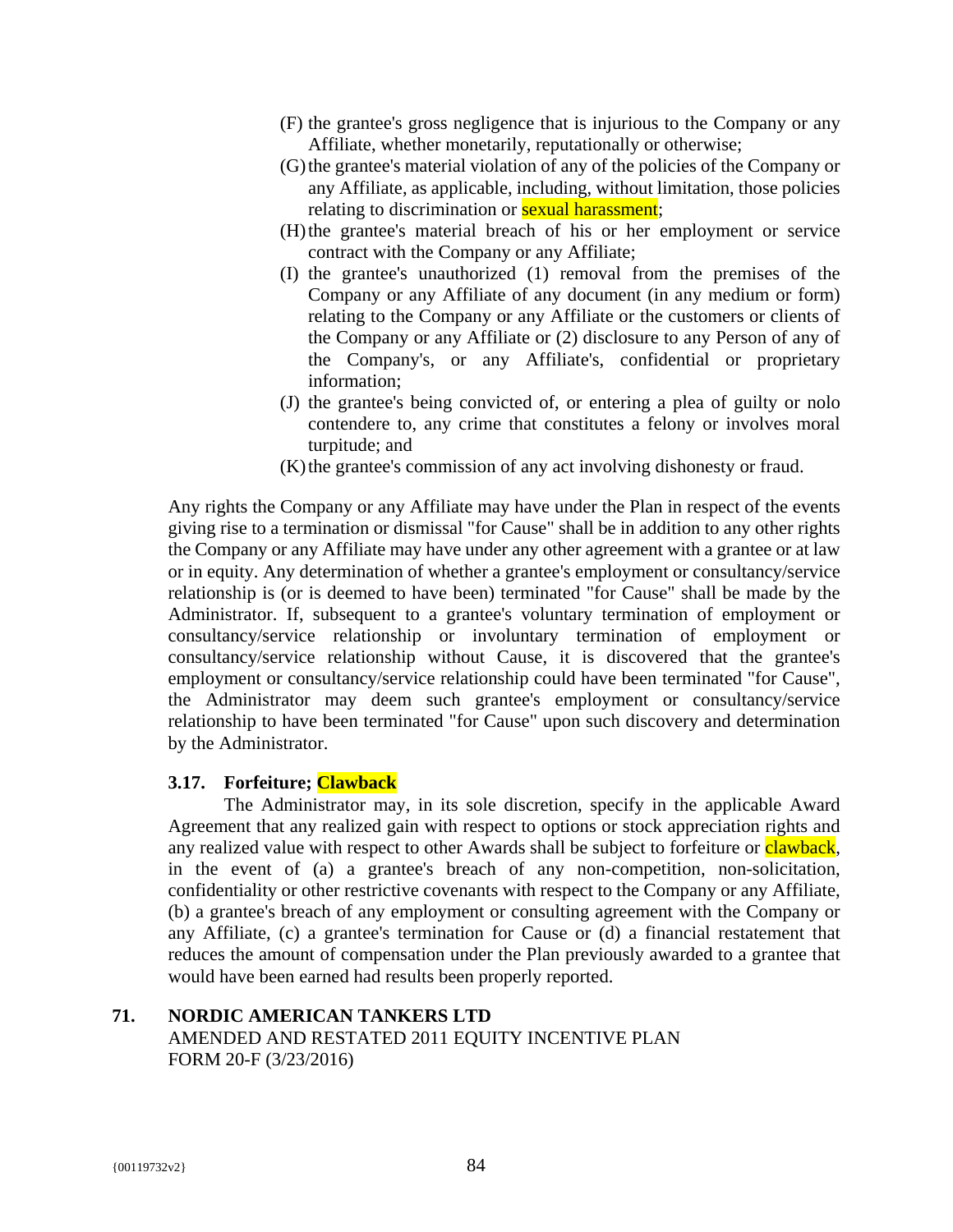(b) Unless otherwise set forth in the applicable Award Agreement, in connection with a termination of employment or consultancy/service relationship or a dismissal from Board membership, for purposes of the Plan, the term "for Cause" shall be defined as follows:

(i) if there is an employment, severance, consulting, service, change in control or other agreement governing the relationship between the grantee, on the one hand, and the Company or an Affiliate, on the other hand, that contains a definition of "cause" (or similar phrase), for purposes of the Plan, the term "for Cause" shall mean those acts or omissions that would constitute "cause" under such agreement; or

(ii) if the preceding clause (i) is not applicable to the grantee, for purposes of the Plan, the term "for Cause" shall mean any of the following:

(A) any failure by the grantee substantially to perform the grantee's employment or consulting/service or Board membership duties;

(B) any excessive unauthorized absenteeism by the grantee;

(C) any refusal by the grantee to obey the lawful orders of the Board or any other Person to whom the grantee reports;

(D) any act or omission by the grantee that is or may be injurious to the Company or any Affiliate, whether monetarily, reputationally or otherwise;

(E) any act by the grantee that is inconsistent with the best interests of the Company or any Affiliate;

(F) the grantee's gross negligence that is injurious to the Company or any Affiliate, whether monetarily, reputationally or otherwise;

(G) the grantee's material violation of any of the policies of the Company or any Affiliate, as applicable, including, without limitation, those policies relating to discrimination or **sexual harassment**;

(H) the grantee's material breach of his or her employment or service contract with the Company or any Affiliate;

(I) the grantee's unauthorized (1) removal from the premises of the Company or any Affiliate of any document (in any medium or form) relating to the Company or any Affiliate or the customers or clients of the Company or any Affiliate or (2) disclosure to any Person of any of the Company's, or any Affiliate's, confidential or proprietary information;

(J) the grantee's being convicted of, or entering a plea of guilty or nolo contendere to, any crime that constitutes a felony or involves moral turpitude; and

(K) the grantee's commission of any act involving dishonesty or fraud.

Any rights the Company or any Affiliate may have under the Plan in respect of the events giving rise to a termination or dismissal "for Cause" shall be in addition to any other rights the Company or any Affiliate may have under any other agreement with a grantee or at law or in equity. Any determination of whether a grantee's employment or consultancy/service relationship is (or is deemed to have been) terminated "for Cause" shall be made by the Administrator. If, subsequent to a grantee's voluntary termination of employment or consultancy/service relationship or involuntary termination of employment or consultancy/service relationship without Cause, it is discovered that the grantee's employment or consultancy/service relationship could have been terminated "for Cause", the Administrator may deem such grantee's employment or consultancy/service relationship to have been terminated "for Cause" upon such discovery and determination by the Administrator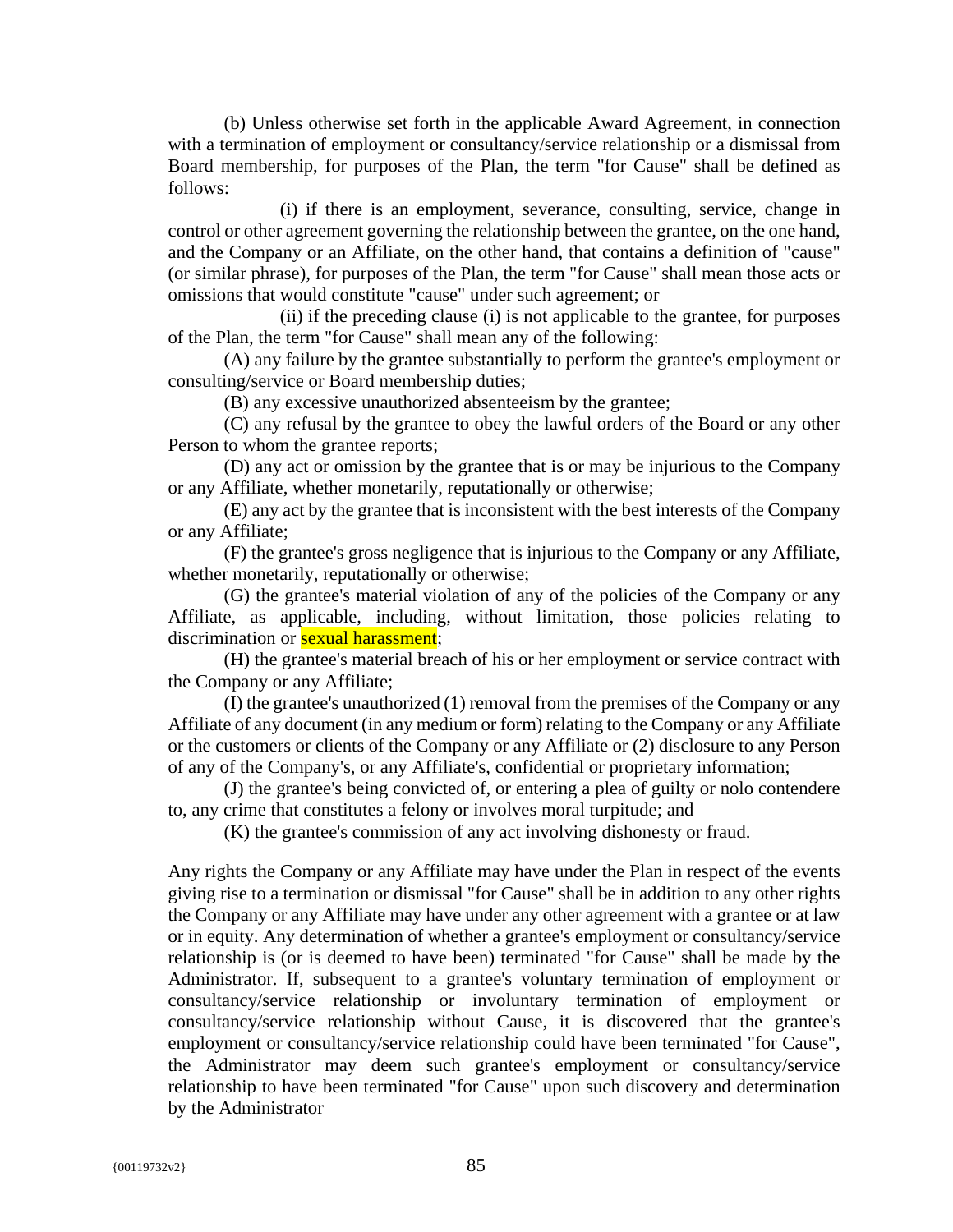#### **3.17. Forfeiture; Clawback**

The Administrator may, in its sole discretion, specify in the applicable Award Agreement that any realized gain with respect to options or stock appreciation rights and any realized value with respect to other Awards shall be subject to forfeiture or clawback, in the event of (a) a grantee's breach of any non-competition, non-solicitation, confidentiality or other restrictive covenants with respect to the Company or any Affiliate, (b) a grantee's breach of any employment or consulting agreement with the Company or any Affiliate, (c) a grantee's termination for Cause or (d) a financial restatement that reduces the amount of compensation under the Plan previously awarded to a grantee that would have been earned had results been properly reported.

#### **72. STAR BULK CARRIERS CORP.**

2015 EQUITY INCENTIVE PLAN FORM 20-F (3/22/2016)

(b) Unless otherwise set forth in an Award Agreement, in connection with a termination of employment or consultancy/service relationship or a dismissal from Board membership, for purposes of the Plan, the term "for Cause" shall be defined as follows:

(i) if there is an employment, severance, consulting, service, change in control or other agreement governing the relationship between the grantee, on the one hand, and the Company or any of its Affiliates, on the other hand, that contains a definition of "cause" (or similar phrase), for purposes of the Plan, the term "for Cause" shall mean those acts or omissions that would constitute "cause" under such agreement; or

(ii) if the preceding clause (i) is not applicable to the grantee, for purposes of the Plan, the term "for Cause" shall mean any of the following:

(A) any failure by the grantee substantially to perform the grantee's employment or consultancy/service or Board membership duties;

(B) any excessive unauthorized absenteeism by the grantee;

(C) any refusal by the grantee to obey the lawful orders of the Board or any other Person to whom the grantee reports;

(D) any act or omission by the grantee that is or may be injurious to the Company or any of its Affiliates, whether monetarily, reputationally or otherwise;

(E) any act by the grantee that is inconsistent with the best interests of the Company or any of its Affiliates;

(F) the grantee's gross negligence that is injurious to the Company or any of its Affiliates, whether monetarily, reputationally or otherwise;

(G) the grantee's material violation of any of the policies of the Company or any of its Affiliates, as applicable, including, without limitation, those policies relating to discrimination or **sexual harassment**;

(H) the grantee's material breach of his or her employment or service contract with the Company or any of its Affiliates;

(I) the grantee's unauthorized (1) removal from the premises of the Company or any of its Affiliates of any document (in any medium or form) relating to the Company or any of its Affiliates or the customers or clients of the Company or any of its Affiliates or (2) disclosure to any Person or entity of any of the Company's, or any of its Affiliates', confidential or proprietary information;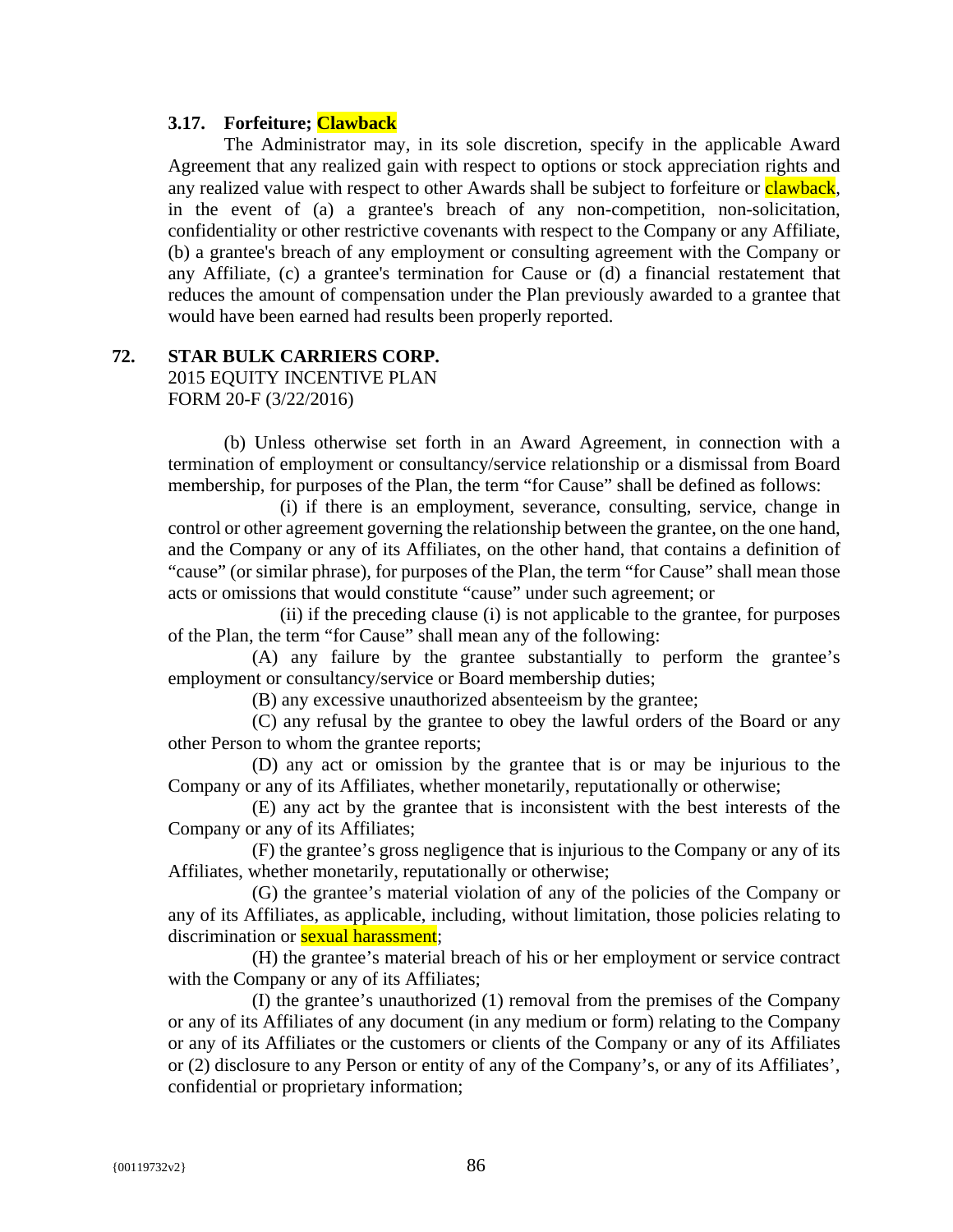(J) the grantee's being convicted of, or entering a plea of guilty or nolo contendere to, any crime that constitutes a felony or involves moral turpitude; and

(K) the grantee's commission of any act involving dishonesty or fraud.

Any rights the Company or any of its Affiliates may have under the Plan in respect of the events giving rise to a termination or dismissal "for Cause" shall be in addition to any other rights the Company or any of its Affiliates may have under any other agreement with a grantee or at law or in equity. Any determination of whether a grantee's employment, consultancy/service relationship or Board membership is (or is deemed to have been) terminated "for Cause" shall be made by the Administrator. If, subsequent to a grantee's voluntary termination of employment or consultancy/service relationship or voluntarily resignation from the Board or involuntary termination of employment or consultancy/service relationship without Cause or removal from the Board other than "for Cause", it is discovered that the grantee's employment or consultancy/service relationship or Board membership could have been terminated "for Cause", the Administrator may deem such grantee's employment or consultancy/service relationship or Board membership to have been terminated "for Cause" upon such discovery and determination by the Administrator.

## **3.17. Forfeiture; Clawback**

The Administrator may, in its sole discretion, specify in the applicable Award Agreement that any realized gain with respect to options or stock appreciation rights and any realized value with respect to other Awards shall be subject to forfeiture or **clawback**, in the event of (a) a grantee's breach of any non-competition, non-solicitation, confidentiality or other restrictive covenants with respect to the Company or any of its Affiliates or (ii) a financial restatement that reduces the amount of bonus or incentive compensation previously awarded to a grantee that would have been earned had results been properly reported.

## **73. PERFORMANCE SHIPPING INC.**

DIANA CONTAINERSHIPS INC. 2015 EQUITY INCENTIVE PLAN FORM 20-F (3/21/2016)

(b) Unless otherwise specifically set forth in the applicable Award Agreement, in connection with a termination of employment or consultancy/service relationship or a dismissal from Board membership, for purposes of the Plan, the term "for Cause" shall be defined as follows:

(i) if there is an employment, severance, consulting, service, change in control or other agreement governing the relationship between the grantee, on the one hand, and the Company or any Subsidiary or Affiliate, on the other hand, that contains a definition of "cause" (or similar phrase), for purposes of the Plan, the term "for Cause" shall mean those acts or omissions that would constitute "cause" under such agreement; or

(ii) if the preceding clause (i) is not applicable to the grantee, for purposes of the Plan, the term "for Cause" shall mean any of the following:

(A) any failure by the grantee substantially to perform the grantee's employment or consulting/service or Board membership duties;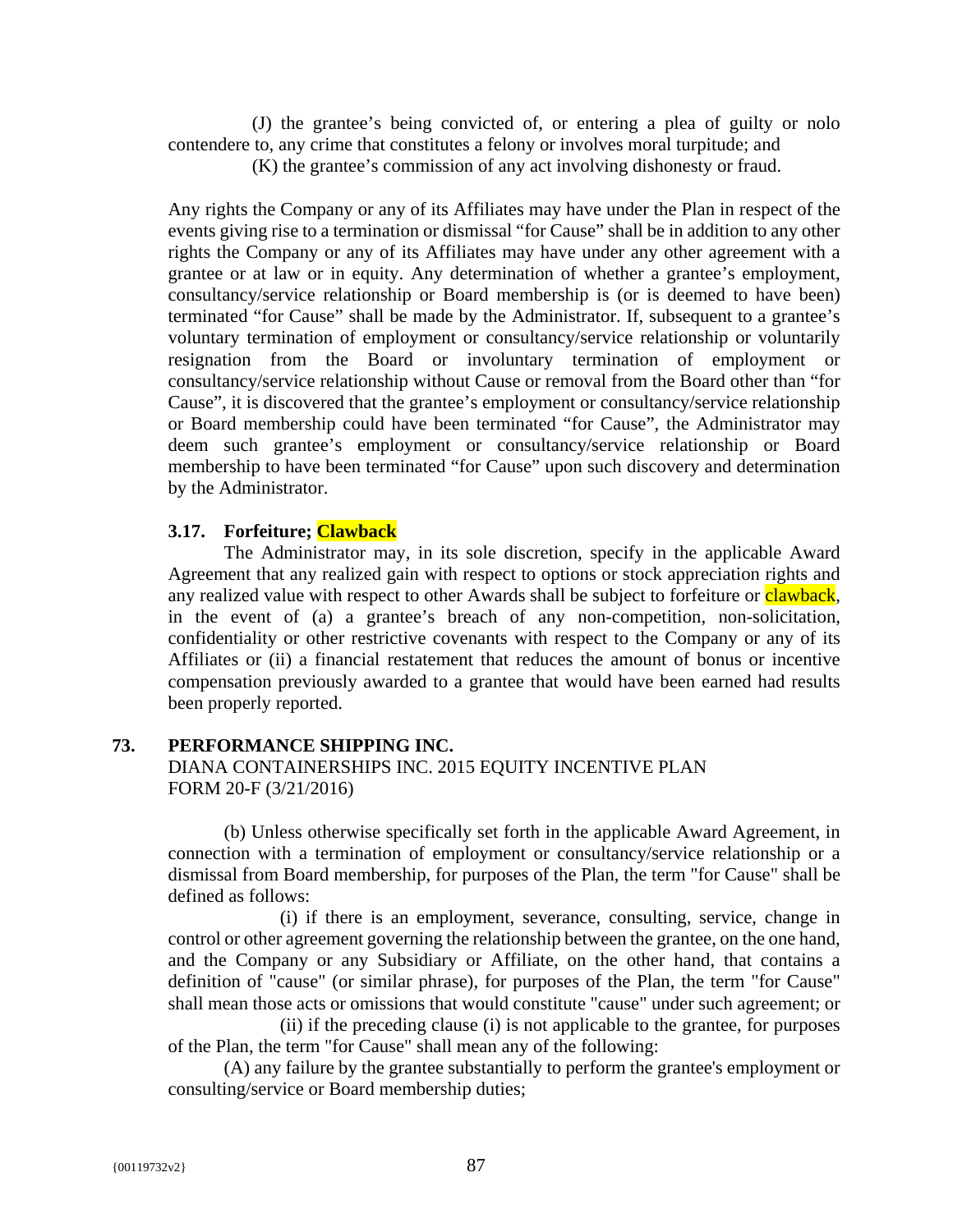(B) any excessive unauthorized absenteeism by the grantee;

(C) any refusal by the grantee to obey the lawful orders of the Board or any other Person to whom the grantee reports;

(D) any act or omission by the grantee that is or may be injurious to the Company or any Subsidiary or Affiliate, whether monetarily, reputationally or otherwise;

(E) any act by the grantee that is inconsistent with the best interests of the Company or any Subsidiary or Affiliate;

(F) the grantee's gross negligence that is injurious to the Company or any Subsidiary or Affiliate, whether monetarily, reputationally or otherwise;

(G) the grantee's material violation of any of the policies of the Company or any Subsidiary or Affiliate, as applicable, including, without limitation, those policies relating to discrimination or **sexual harassment**;

(H) the grantee's material breach of his or her employment or service contract with the Company or any Subsidiary or Affiliate;

(I) the grantee's unauthorized (1) removal from the premises of the Company or any Subsidiary or Affiliate of any document (in any medium or form) relating to the Company or any Subsidiary or Affiliate or the customers or clients of the Company or any Subsidiary or Affiliate or (2) disclosure to any Person of any of the Company's, or any Subsidiary's or Affiliate's, confidential or proprietary information;

(J) the grantee's being convicted of, or entering a plea of guilty or nolo contendere to, any crime that constitutes a felony or involves moral turpitude; and

(K) the grantee's commission of any act involving dishonesty or fraud.

Any rights the Company or any Subsidiary or Affiliate may have under the Plan in respect of the events giving rise to a termination or dismissal "for Cause" shall be in addition to any other rights the Company or any Subsidiary or Affiliate may have under any other agreement with a grantee or at law or in equity. Any determination of whether a grantee's employment or consultancy/service relationship is (or is deemed to have been) terminated "for Cause" shall be made by the Administrator. If, subsequent to a grantee's voluntary termination of employment or consultancy/service relationship or involuntary termination of employment or 79.consultancy/service relationship without Cause, it is discovered that the grantee's employment or consultancy/service relationship could have been terminated "for Cause", the Administrator may deem such grantee's employment or consultancy/service relationship to have been terminated "for Cause" upon such discovery and determination by the Administrator.

#### **3.17. Forfeiture; Clawback**

The Administrator may, in its sole discretion, specify in the applicable Award Agreement that any realized gain with respect to options or stock appreciation rights and any realized value with respect to other Awards shall be subject to forfeiture or clawback, in the event of (a) a grantee's breach of any non-competition, non-solicitation, confidentiality or other restrictive covenants with respect to the Company or any Subsidiary or Affiliate, (b) a grantee's breach of any employment or consulting agreement with the Company or any Subsidiary or Affiliate, (c) a grantee's termination for Cause or (d) a financial restatement that reduces the amount of compensation under the Plan previously awarded to a grantee that would have been earned had results been properly reported.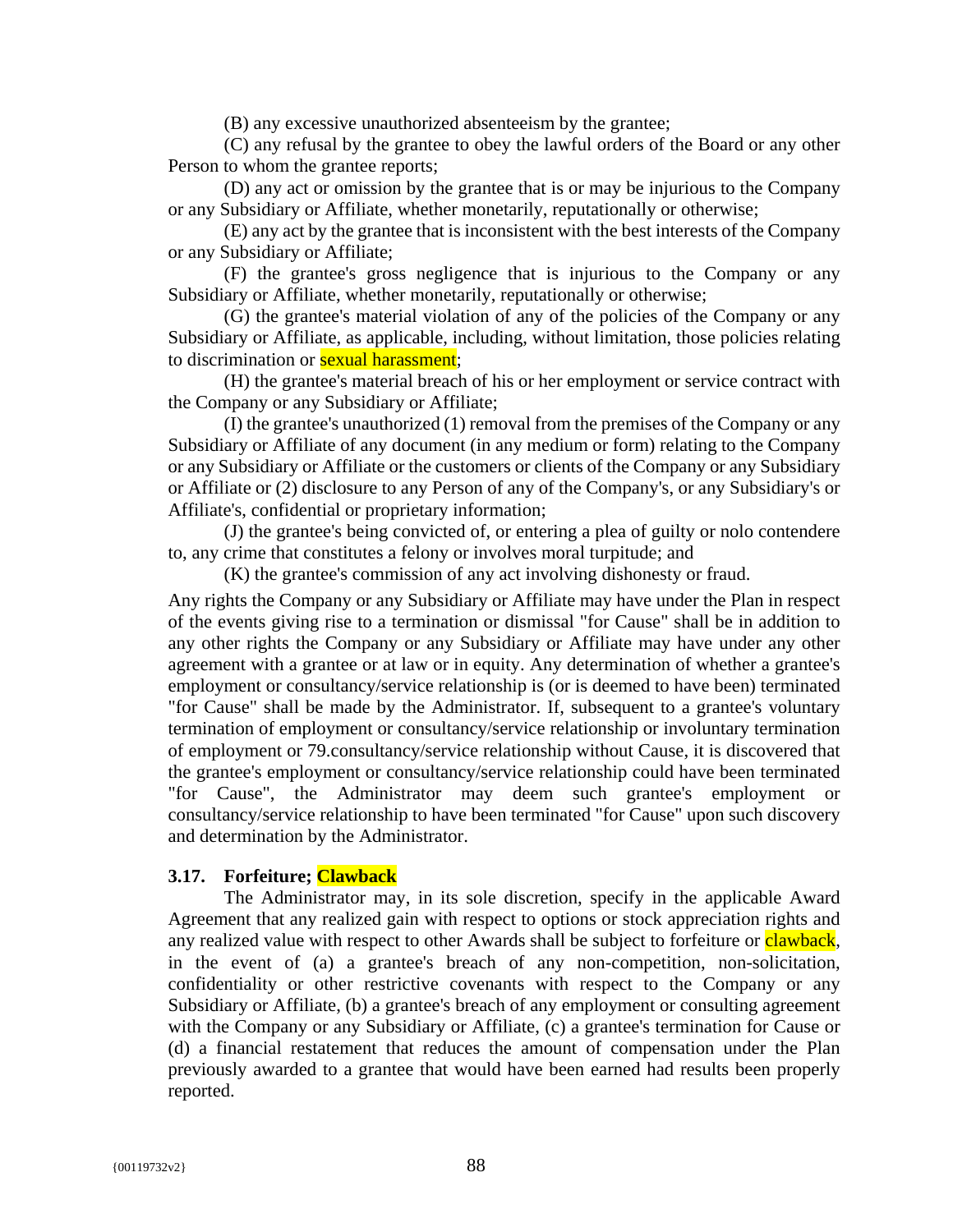## **74. WESTERN DIGITAL CORP**

2004 PERFORMANCE INCENTIVE PLAN Notice of Grant of Stock Option and Option Agreement – Non-Executives FORM 10-Q (2/10/2016)

(e) Termination for Cause. Notwithstanding the foregoing provisions of this Section 6, if the Participant's employment with the Corporation or any of its Subsidiaries is terminated by the Corporation or one of its Subsidiaries for Cause, the Option (whether or not all or any portion of such Option is then vested and exercisable) shall immediately terminate effective immediately following the Participant's Severance Date. For these purposes, the term "Cause" shall mean the occurrence or existence of any of the following with respect to the Participant, as determined by the Administrator or its delegate or delegates in its or their sole discretion:

(i) the Participant's conviction by, or entry of a plea of guilty or *nolo contendre* in, a court of competent and final jurisdiction for any crime involving moral turpitude or any felony punishable by imprisonment in the jurisdiction involved;

(ii) whether prior or subsequent to the date hereof, the Participant's willful engaging in dishonest or fraudulent actions or omissions;

(iii) the Participant's failure or refusal to perform his or her duties as reasonably required by his or her employer;

(iv) negligence, insubordination, violation by the Participant of any duty (loyalty or otherwise) owed to the Corporation, one or more of its Subsidiaries, or any of their respective affiliates, or any other misconduct on the part of the Participant;

(v) the repeated non-prescription use of any controlled substance, or the repeated use of alcohol or any other non-controlled substance which in the Administrator's (or its delegate's or delegates') reasonable determination interferes with the Participant's service as an officer or employee of the Corporation, one or more of its Subsidiaries, or any of their respective affiliates;

(vi) sexual harassment by the Participant that has been reasonably substantiated and investigated;

(vii) involvement in activities representing conflicts of interest with the Corporation, one or more of its Subsidiaries, or any of their respective affiliates;

(viii) improper disclosure of confidential information;

(ix) conduct endangering, or likely to endanger, the health or safety of another employee;

(x) falsifying or misrepresenting information on the records of the Corporation, one or more of its Subsidiaries, or any of their respective affiliates;

(xi) the Participant's physical destruction or theft of substantial property or assets of the Corporation, one or more of its Subsidiaries, or any of their respective affiliates;

(xii) breach of any policy of, or agreement with, the Corporation, one or more of its Subsidiaries, or any of their respective affiliates applicable to the Participant or to which the Participant is otherwise bound.

#### **19. Clawback Policy**

The Option is subject to the forfeiture and **clawback** provisions of Section 8.14(a) of the Plan.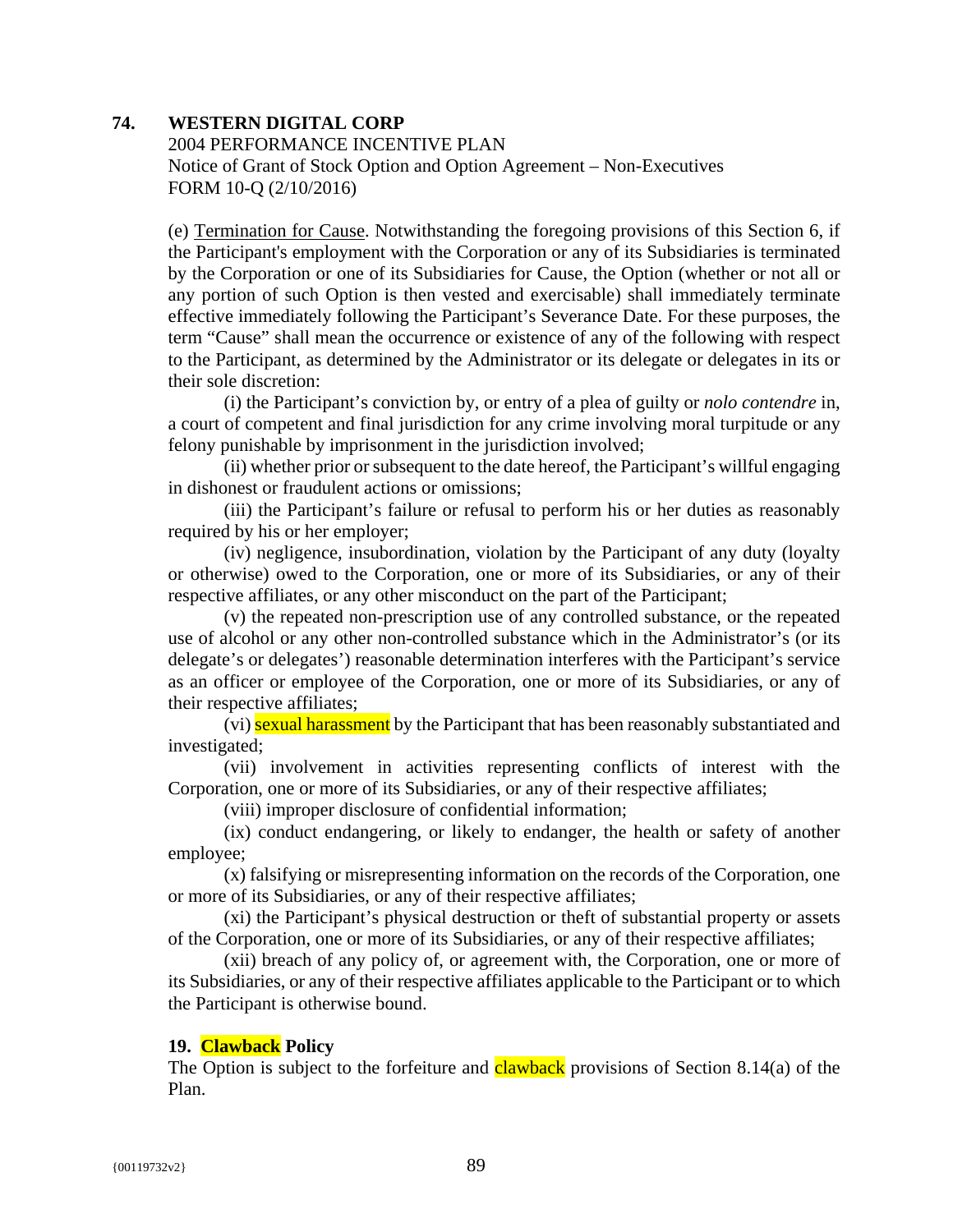#### **75. WESTERN DIGITAL CORP**

2004 PERFORMANCE INCENTIVE PLAN Notice of Grant of Stock Option and Option Agreement - Executives FORM 10-Q (2/10/2016)

(e) Termination for Cause. Notwithstanding the foregoing provisions of this Section 7, if the Participant's employment with the Corporation or any of its Subsidiaries is terminated by the Corporation or one of its Subsidiaries for Cause, the Option (whether or not all or any portion of such Option is then vested and exercisable) shall immediately terminate effective immediately following the Participant's Severance Date.

For purposes of this Section 7 and as to any termination of employment or services that occurs prior to the occurrence of a Change in Control Event, the term "Cause" shall mean the occurrence or existence of any of the following with respect to the Participant, as determined by the Administrator or its delegate or delegates in its or their sole discretion:

(i) the Participant's conviction by, or entry of a plea of guilty or *nolo contendre* in, a court of competent and final jurisdiction for any crime involving moral turpitude or any felony punishable by imprisonment in the jurisdiction involved;

(ii) whether prior or subsequent to the date hereof, the Participant's willful engaging in dishonest or fraudulent actions or omissions;

(iii) the Participant's failure or refusal to perform his or her duties as reasonably required by his or her employer;

(iv) negligence, insubordination, violation by the Participant of any duty (loyalty or otherwise) owed to the Corporation, one or more of its Subsidiaries, or any of their respective affiliates, or any other misconduct on the part of the Participant;

(v) the repeated non-prescription use of any controlled substance, or the repeated use of alcohol or any other non-controlled substance which in the Administrator's (or its delegate's or delegates') reasonable determination interferes with the Participant's service as an officer or employee of the Corporation, one or more of its Subsidiaries, or any of their respective affiliates;

(vi) sexual harassment by the Participant that has been reasonably substantiated and investigated;

(vii) involvement in activities representing conflicts of interest with the Corporation, one or more of its Subsidiaries, or any of their respective affiliates;

(viii) improper disclosure of confidential information;

(ix) conduct endangering, or likely to endanger, the health or safety of another employee;

(x) falsifying or misrepresenting information on the records of the Corporation, one or more of its Subsidiaries, or any of their respective affiliates;

(xi) the Participant's physical destruction or theft of substantial property or assets of the Corporation, one or more of its Subsidiaries, or any of their respective affiliates;

(xii) breach of any policy of, or agreement with, the Corporation, one or more of its Subsidiaries, or any of their respective affiliates applicable to the Participant or to which the Participant is otherwise bound.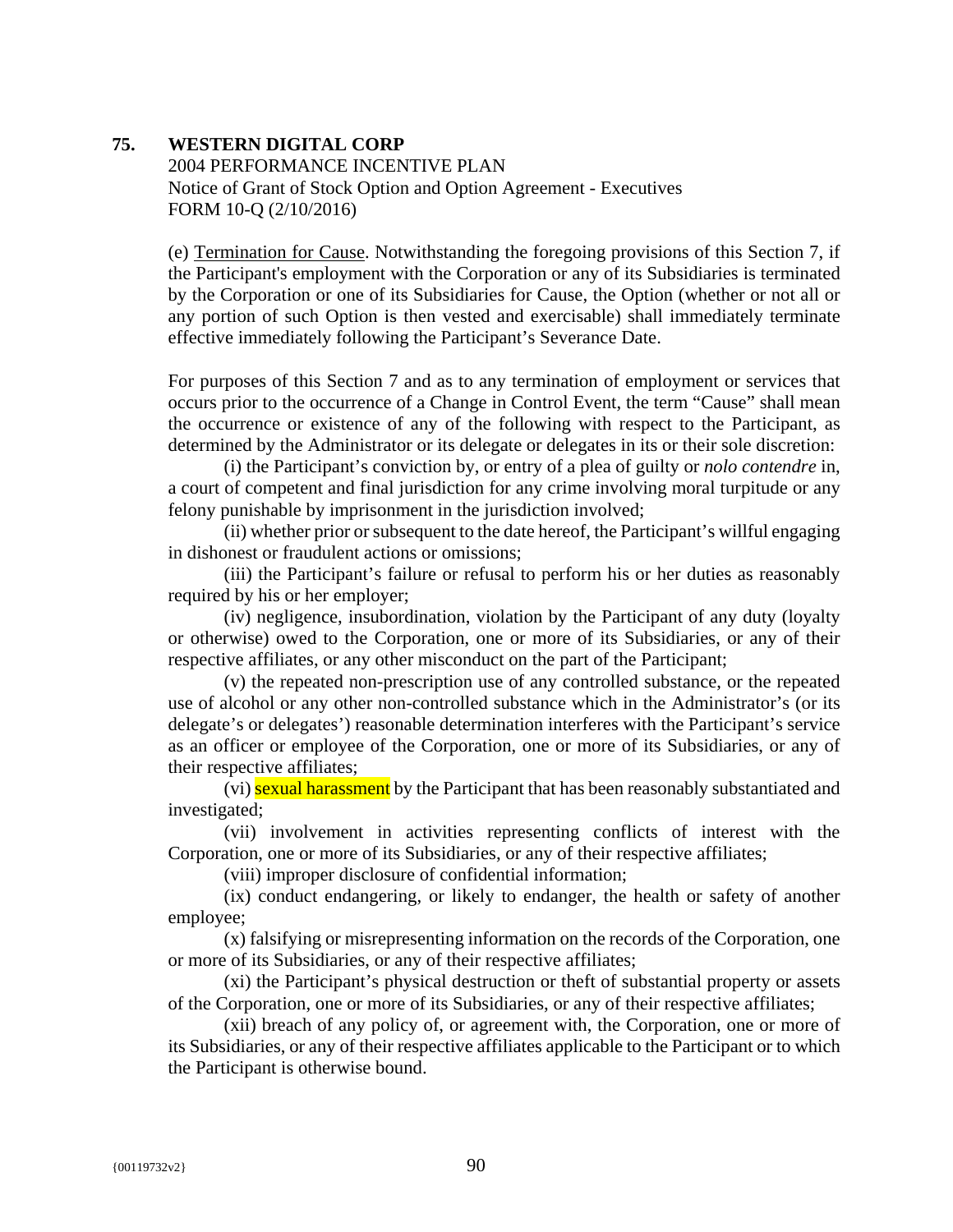For purposes of this Section 7 and as to any termination of employment or services that occurs upon or after the occurrence of a Change in Control Event, the term "Cause" shall mean the occurrence or existence of any of the following with respect to the Participant, as determined by a majority of the disinterested directors of the Board:

A) the Participant's conviction by, or entry of a plea of guilty or *nolo contendre* in, a court of competent and final jurisdiction for any crime involving moral turpitude or any felony punishable by imprisonment in the jurisdiction involved;

(B) whether prior or subsequent to the date hereof, the Participant's willful engaging in dishonest or fraudulent actions or omissions which results directly or indirectly in any demonstrable material financial or economic harm to the Corporation, one or more of its Subsidiaries, or any of their respective affiliates;

(C) the Participant's failure or refusal to perform his or her duties as reasonably required by his or her employer, provided that the Participant shall have first received written notice from the employer stating with specificity the nature of such failure or refusal and affording the Participant at least five (5) days to correct the act or omission complained of;

(D) gross negligence, insubordination, material violation by the Participant of any duty of loyalty to the Corporation, one or more of its Subsidiaries, or any of their respective affiliates, or any other material misconduct on the part of the Participant, provided that the Participant shall have first received written notice from the Corporation stating with specificity the nature of such action or violation and affording the Participant at least five (5) days to correct such action or violation;

(E) the repeated non-prescription use of any controlled substance, or the repeated use of alcohol or any other non-controlled substance which in the Board's reasonable determination interferes with the Participant's service as an officer or employee of the Corporation, one or more of its Subsidiaries, or any of their respective affiliates;

(F) sexual harassment by the Participant that has been reasonably substantiated and investigated;

(G) involvement in activities representing conflicts of interest with the Corporation, one or more of its Subsidiaries, or any of their respective affiliates;

(H) improper disclosure of confidential information;

(I) conduct endangering, or likely to endanger, the health or safety of another employee;

(J) falsifying or misrepresenting information on the records of the Corporation, one or more of its Subsidiaries, or any of their respective affiliates; or

(K) the Participant's physical destruction or theft of substantial property or assets of the Corporation, one or more of its Subsidiaries, or any of their respective affiliates.

#### **18. Clawback Policy**

The Option is subject to the forfeiture and **clawback** provisions of Section 8.14(a) of the Plan.

## **76. TRINITY PLACE HOLDINGS INC.**

2015 STOCK INCENTIVE PLAN FORM 8-K (9/15/2015)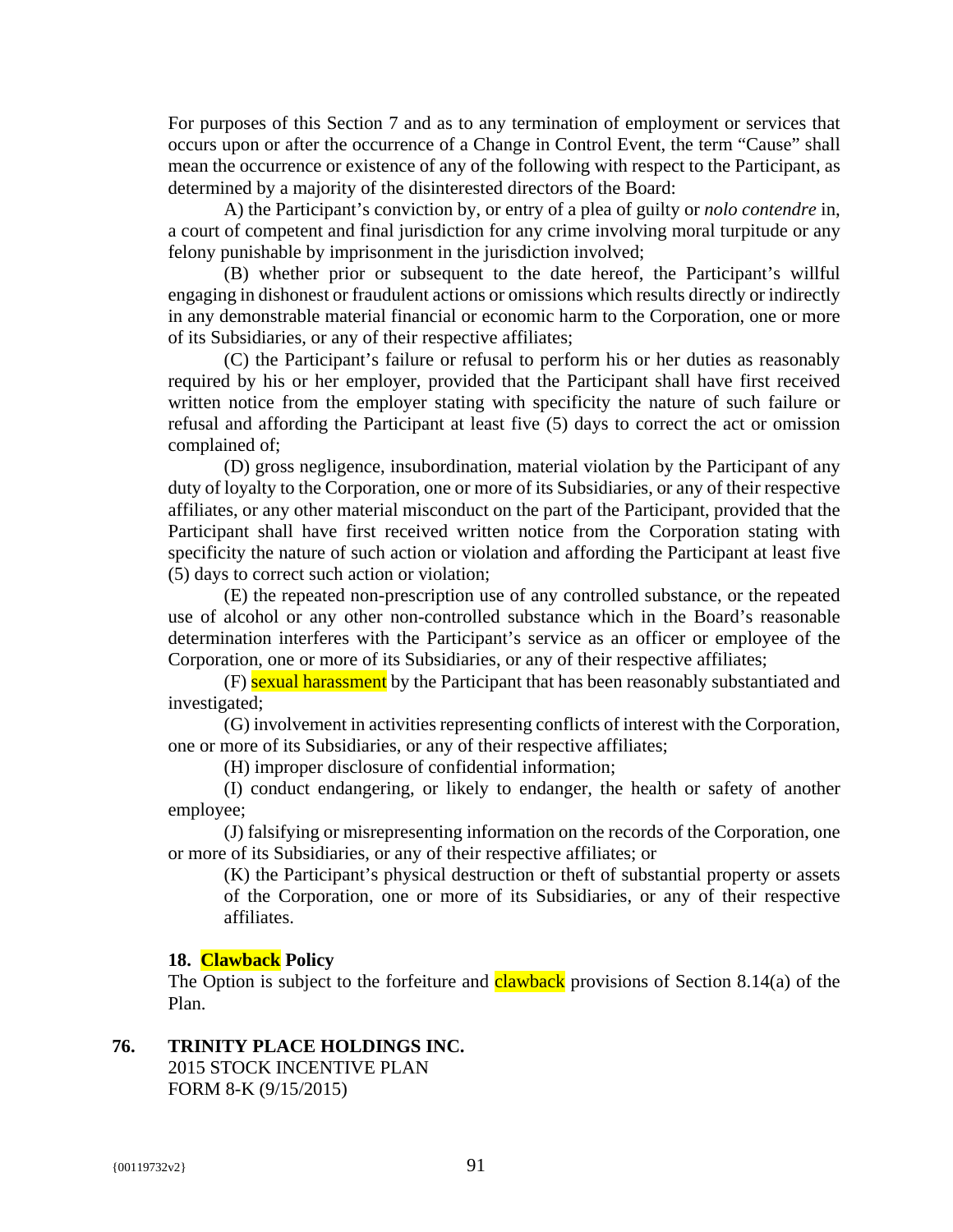(a) The term "cause" in connection with a termination of employment or other service for cause shall mean:

(i) with respect to a member of the Board, cause shall consist of any acts or omissions that would constitute "cause" under the by-laws of the Company, as they may be amended from time to time;

(ii) with respect to an employee or consultant, to the extent that there is an employment, severance or other agreement governing the relationship between the grantee and the Company or a Company subsidiary, which agreement contains a definition of "cause," cause shall consist of those acts or omissions that would constitute "cause" under such agreement; and otherwise,

(iii) any one or more of the following:

(A) any failure by the grantee substantially to perform the grantee's employment or other duties;

(B) any excessive unauthorized absenteeism by the grantee;

(C) any refusal by the grantee to obey the lawful orders of the Board or any other person or committee to whom the grantee reports;

(D) any act or omission by the grantee that is or may be injurious to the Company, monetarily or otherwise;

(E) any act by the grantee that is inconsistent with the best interests of the Company;

(F) the grantee's material violation of any of the Company's policies, including, without limitation, those policies relating to discrimination or **sexual** harassment;

(G) the grantee's unauthorized (a) removal from the premises of the Company or an affiliate of any document (in any medium or form) relating to the Company or an affiliate or the customers or clients of the Company or an affiliate or (b) disclosure to any person or entity of any of the Company's, or its affiliates', confidential or proprietary information;

(H) the grantee's commission of any felony, or any other crime involving moral turpitude; and

(I) the grantee's commission of any act involving dishonesty or fraud.

Any rights the Company may have hereunder in respect of the events giving rise to cause shall be in addition to the rights the Company may have under any other agreement with a grantee or at law or in equity. Any determination of whether a grantee's employment is (or is deemed to have been) terminated for cause shall be made by the Committee in its sole discretion. If, subsequent to a grantee's voluntary termination of employment or involuntary termination of employment without cause, it is discovered that the grantee's employment could have been terminated for cause, the Committee may deem such grantee's employment to have been terminated for cause. A grantee's termination of employment for cause shall be effective as of the date of the occurrence of the event giving rise to cause, regardless of when the determination of cause is made.

#### **2.9** *Right of Recapture*

(a) If a grantee has been granted or become vested in an award pursuant to the achievement of performance goals under this Article II, and the Committee subsequently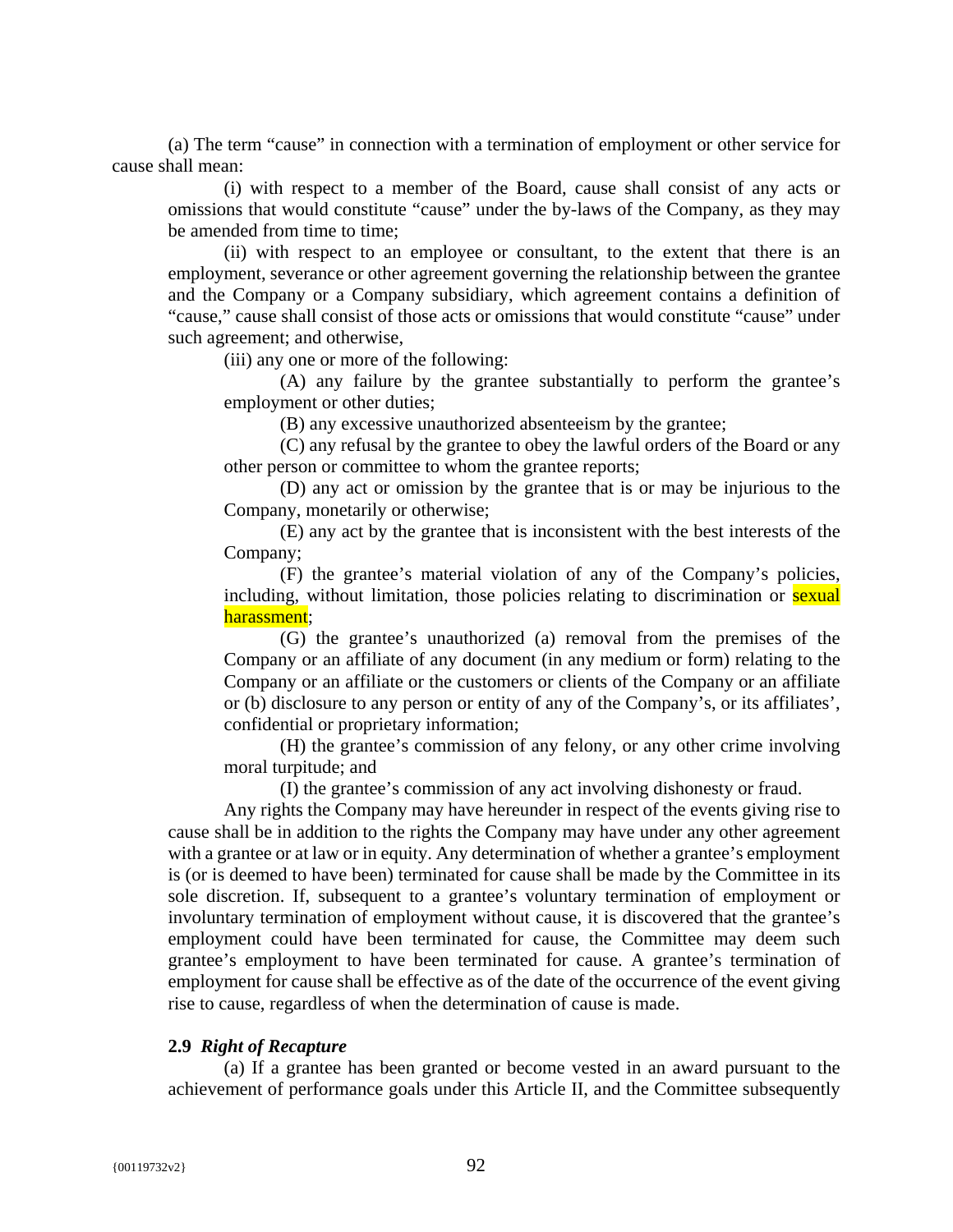determines that the earlier determination as to the achievement of the performance goals was based on incorrect data and that in fact the performance goals had not been achieved or had been achieved to a lesser extent than originally determined, then (i) any award or portion of an award granted based on such incorrect determination shall be forfeited or returned to the Company, (ii) any option or stock appreciation right that was exercised shall be deemed not exercised and any shares issued upon such exercise shall be returned to the Company and, in the case of an option, the Company shall return the exercise price paid, (iii) any award or portion of an award that became vested based on such incorrect determination shall be deemed to be not vested, and (iv) any amounts paid to the grantee based on such incorrect determination shall be paid by the grantee to the Company upon notice from the Company.

(b) All awards under the Plan shall be subject to any **clawback** policies adopted by the Company.

#### **77. PYXIS TANKERS INC.**

2015 EQUITY INCENTIVE PLAN FORM F-4/A (9/4/2015)

(b) Unless otherwise specifically set forth in the applicable Award Agreement, in connection with a termination of employment or consultancy/service relationship, for purposes of the Plan, the term "for Cause" shall be defined as follows:

(i) if there is an employment, severance, consulting, service, change in control or other agreement governing the relationship between the grantee, on the one hand, and the Company or any Subsidiary or Affiliate, on the other hand, that contains a definition of "cause" (or similar phrase), for purposes of the Plan, the term "for Cause" shall mean those acts or omissions that would constitute "cause" under such agreement; or the preceding clause (i) is not applicable to the grantee, for purposes of the Plan, the term "for Cause" shall mean any of the following:

(A) any failure by the grantee substantially to perform the grantee's employment or consulting/service or Board membership duties;

(B) any excessive unauthorized absenteeism by the grantee;

(C) any refusal by the grantee to obey the lawful orders of the Board or any other Person to whom the grantee reports;

(D) any act or omission by the grantee that is or may be injurious to the Company or any Subsidiary or Affiliate, whether monetarily, reputationally or otherwise;

(E) any act by the grantee that is inconsistent with the best interests of the Company or any Subsidiary or Affiliate;

(F) the grantee's gross negligence that is injurious to the Company or any Subsidiary or Affiliate, whether monetarily, reputationally or otherwise;

(G) the grantee's material violation of any of the policies of the Company or any Subsidiary or Affiliate, as applicable, including, without limitation, those policies relating to discrimination or **sexual harassment**;

(H) the grantee's material breach of his or her employment or service contract with the Company or any Subsidiary or Affiliate;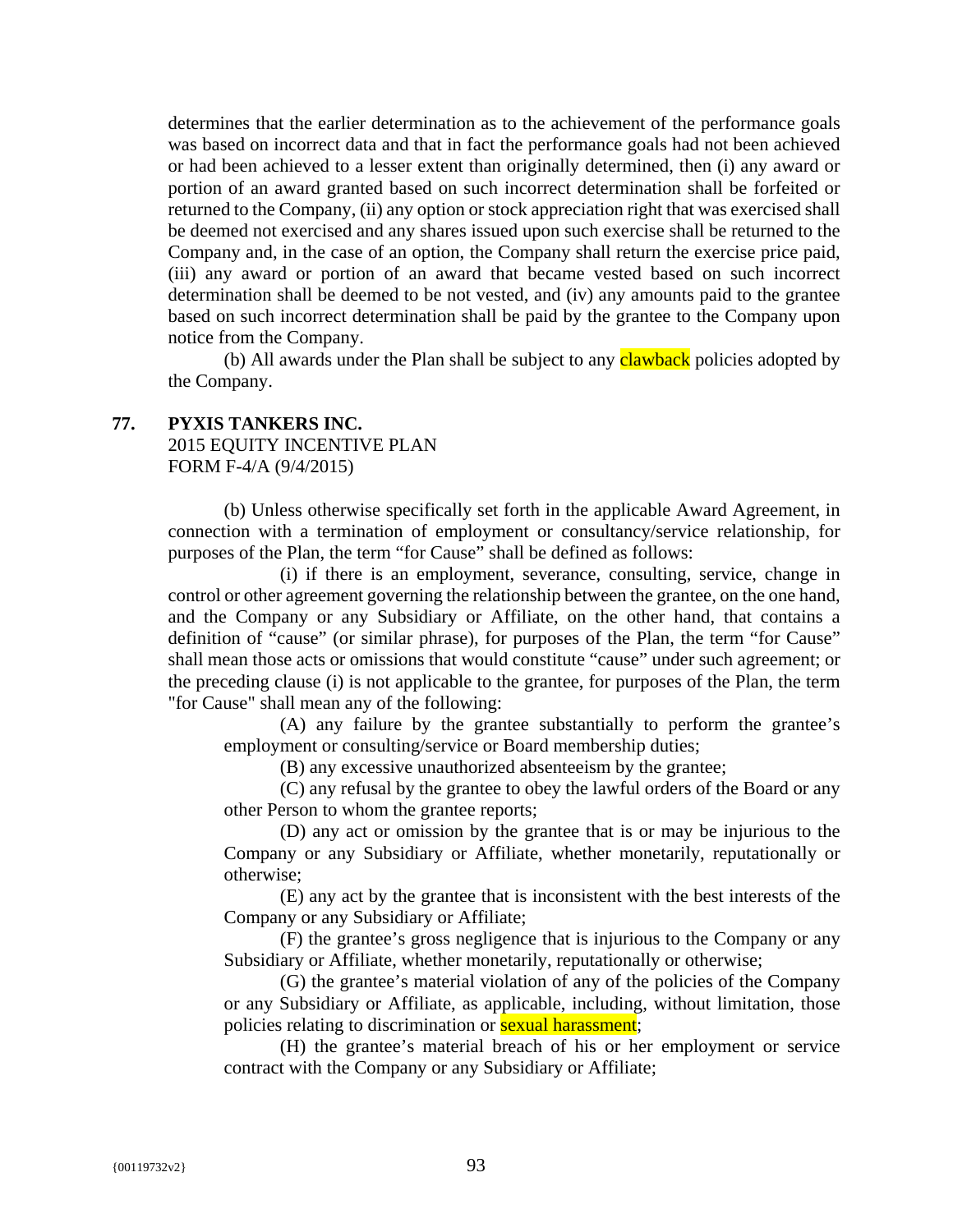(I) the grantee's unauthorized (1) removal from the premises of the Company or any Subsidiary or Affiliate of any document (in any medium or form) relating to the Company or any Subsidiary or Affiliate or the customers or clients of the Company or any Subsidiary or Affiliate or (2) disclosure to any Person of any of the Company's, or any Subsidiary's or Affiliate's, confidential or proprietary information;

(J) the grantee's being convicted of, or entering a plea of guilty or nolo contendere to, any crime that constitutes a felony or involves moral turpitude; and (K) the grantee's commission of any act involving dishonesty or fraud.

Any rights the Company or any Subsidiary or Affiliate may have under the Plan in respect of the events giving rise to a termination of employment or consultancy/service relationship "for Cause" shall be in addition to any other rights the Company or any Subsidiary or Affiliate may have under any other agreement with a grantee or at law or in equity. Any determination of whether a grantee's employment or consultancy/service relationship is (or is deemed to have been) terminated "for Cause" shall be made by the Administrator. If, subsequent to a grantee's voluntary termination of employment or consultancy/service relationship or involuntary termination of employment or consultancy/service relationship without Cause, it is discovered that the grantee's employment or consultancy/service relationship could have been terminated "for Cause", the Administrator may deem such grantee's employment or consultancy/service relationship to have been terminated "for Cause" upon such discovery and determination by the Administrator.

#### **3.17. Forfeiture; Clawback**

The Administrator may, in its sole discretion, specify in the applicable Award Agreement that any realized gain with respect to options or stock appreciation rights and any realized value with respect to other Awards shall be subject to forfeiture or **clawback**, in the event of (a) a grantee's breach of any non-competition, non-solicitation, confidentiality or other restrictive covenants with respect to the Company or any Subsidiary or Affiliate, (b) a grantee's or their Affiliate's breach of any employment or consulting agreement with the Company or any Subsidiary or Affiliate, (c) a grantee's termination of employment or consultancy/service relationship for Cause or (d) a financial restatement that reduces the amount of compensation under the Plan previously awarded to a grantee that would have been earned had results been properly reported.

#### **78. EAGLE BULK SHIPPING INC.**

2014 EQUITY INCENTIVE PLAN FORM 10-Q (8/14/2015)

(f) Unless otherwise set forth in the applicable Award Agreement, in connection with a termination of employment or consultancy relationship or a dismissal from Board membership, for purposes of the Plan, the term "for Cause" shall be defined as follows:

(i) if there is an employment, severance, consulting, change in control or other agreement governing the relationship between the grantee, on the one hand, and the Company or a Subsidiary, on the other hand, that contains a definition of "cause" (or similar phrase), for purposes of the Plan, the term "for Cause" shall mean those acts or omissions that would constitute "cause" under such agreement; or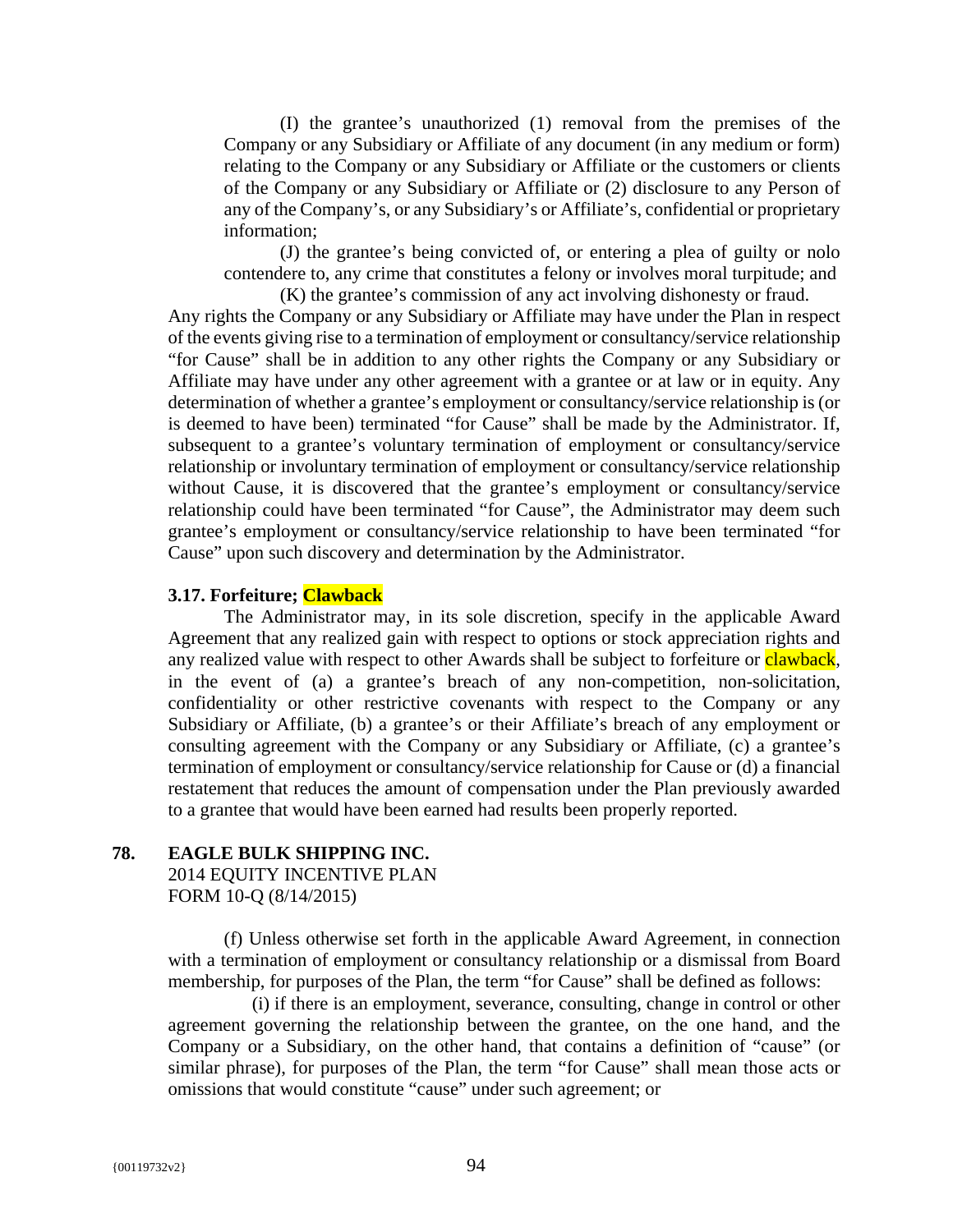(ii) if the preceding clause (i) is not applicable to the grantee, for purposes of the Plan, the term "for Cause" shall mean any of the following:

(A) any failure by the grantee substantially to perform the grantee's employment or consulting or Board membership duties;

(B) any excessive unauthorized absenteeism by the grantee;

(C) any refusal by the grantee to obey the lawful orders of the Board or any other Person to whom the grantee reports;

(D) any act or omission by the grantee that is or may be injurious to the Company or any of its Affiliates, whether monetarily, reputationally or otherwise;

(E) any act by the grantee that is inconsistent with the best interests of the Company or any of its Affiliates;

(F) the grantee's gross negligence that is injurious to the Company or any of its Affiliates, whether monetarily, reputationally or otherwise;

(G) the grantee's material violation of any of the Company's policies, including, without limitation, those policies relating to discrimination or **sexual harassment**;

(H) the grantee's material breach of his or her employment or service contract with the Company or any of its Affiliates;

(I) the grantee's unauthorized (1) removal from the premises of the Company or any of its Affiliates of any document (in any medium or form) relating to the Company or any of its Affiliates or the customers or clients of the Company or any of its Affiliates or (2) disclosure to any Person of any of the Company's, or any of its Affiliates', confidential or proprietary information;

(J) the grantee's being convicted of, or entering a plea of guilty or nolo contendere to, any crime that constitutes a felony or involves moral turpitude; and

(K) the grantee's commission of any act involving dishonesty or fraud.

Any rights the Company or any of its Affiliates may have under the Plan in respect of the events giving rise to a termination or dismissal "for Cause" shall be in addition to any other rights the Company or any of its Affiliates may have under any other agreement with a grantee or at law or in equity. Any determination of whether a grantee's employment, consultancy relationship or Board membership is (or is deemed to have been) terminated "for Cause" shall be made by the Administrator or, if such a definition is contained in an employment, severance, consulting, change in control or other agreement governing the relationship between the grantee, on the one hand, and the Company or a Subsidiary, on the other hand, then the process for determining "Cause" under such agreement shall govern.

#### **3.16. Forfeitures; Clawback**

The Administrator may specify in the applicable Award Agreement that any realized gain with respect to options or stock appreciation rights and any realized value with respect to other Awards shall be subject to forfeiture or **clawback**, in the event of (a) a grantee's breach of any non-competition, non-solicitation, confidentiality or other restrictive covenants with respect to the Company or its Subsidiaries, (b) a grantee's breach of any employment or consulting agreement with the Company or any of its Subsidiaries, (c) a grantee's termination of employment or consultancy relationship with the Company and its Subsidiaries for Cause or (d) a financial restatement that reduces the amount of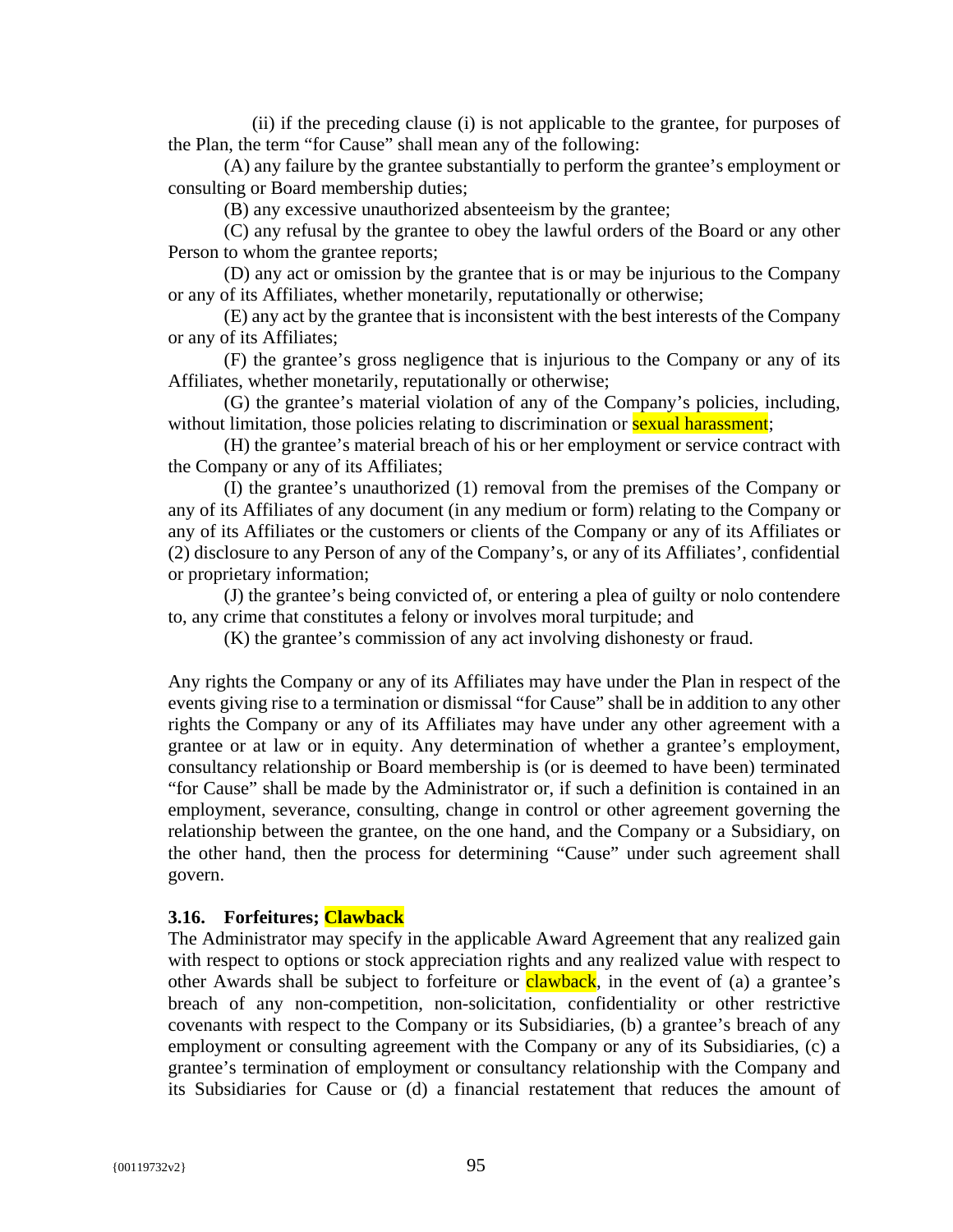compensation under the Plan previously awarded to a grantee that would have been earned had results been properly reported.

## **79. PERFORMANCE FOOD GROUP COMPANY**  2015 OMNIBUS INCENTIVE PLAN FORM S-1/A (8/5/2015)

(g) "**Cause**" means, as to any Participant, unless the applicable Award Agreement states otherwise, (i) "Cause", as defined in any employment or consulting agreement between the Participant and the Service Recipient in effect at the time of such Termination, or (ii) in the absence of any such employment or consulting agreement (or the absence of any definition of "Cause" contained therein), the Participant's (A) willful neglect in the performance of the Participant's duties for the Service Recipient or willful or repeated failure or refusal to perform such duties; (B) engagement in conduct in connection with the Participant's employment or service with the Service Recipient, which results, or could reasonably be expected to result in, material harm to the business or reputation of the Company or any other member of the Company Group; (C) conviction of, or plea of guilty or no contest to, (I) any felony; or (II) any other crime that results, or could reasonably be expected to result in, material harm to the business or reputation of the Company or any other member of the Company Group; (D) material violation of the written policies of the Service Recipient, including but not limited to those relating to **sexual harassment** or the disclosure or misuse of confidential information, or those set forth in the manuals or statements of policy of the Service Recipient; (E) fraud or misappropriation, embezzlement or misuse of funds or property belonging to the Company or any other member of the Company Group; or (F) act of personal dishonesty that involves personal profit in connection with the Participant's employment or service to the Service Recipient.

(v) Clawback/Repayment. All Awards shall be subject to reduction, cancellation, forfeiture, or recoupment to the extent necessary to comply with (A) any clawback, forfeiture, or other similar policy adopted by the **Board** or **Committee** and as in effect from time to time, and (B) applicable law. Further, to the extent that the **Participant** receives any amount in excess of the amount that the **Participant** should otherwise have received under the terms of the **Award** for any reason (including, without limitation, by reason of a financial restatement, mistake in calculations, or other administrative error), the **Participant** shall be required to repay any such excess amount to the **Company**.

## **80. POSEIDON CONTAINERS HOLDINGS CORP.**

FORM OF 2015 EQUITY INCENTIVE PLAN FORM F-1/A (7/21/2015)

(b) Unless otherwise specifically set forth in the applicable Award Agreement, in connection with a termination of employment or consultancy/service relationship or a dismissal from Board membership, for purposes of the Plan, the term "for Cause" shall be defined as follows:

(i) if there is an employment, severance, consulting, service or other agreement governing the relationship between the grantee, on the one hand, and the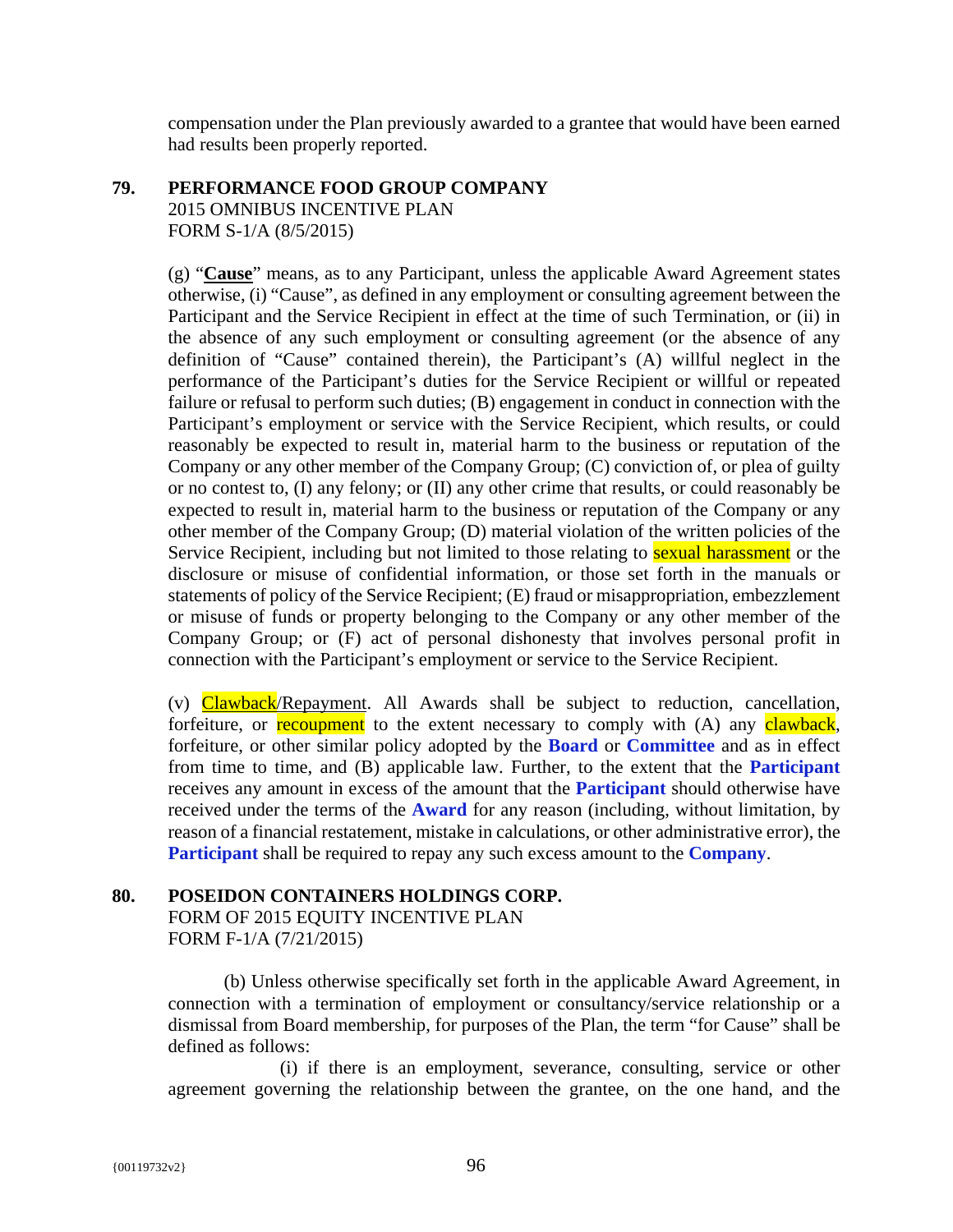Company or any Subsidiary or Affiliate, on the other hand, that contains a definition of "cause" (or similar phrase), for purposes of the Plan, the term "for Cause" shall mean those acts or omissions that would constitute "cause" under such agreement; or

(ii) if the preceding clause (i) is not applicable to the grantee, for purposes of the Plan, the term "for Cause" shall mean any of the following:

(A) any failure by the grantee substantially to perform the grantee's employment or consulting/service or Board membership duties;

(B) any excessive unauthorized absenteeism by the grantee;

(C) any refusal by the grantee to obey the lawful orders of the Board or any other Person to whom the grantee reports;

(D) any act or omission by the grantee that is or may be injurious to the Company or any Subsidiary or Affiliate, whether monetarily, reputationally or otherwise;

(E) any act by the grantee that is inconsistent with the best interests of the Company or any Subsidiary or Affiliate;

(F) the grantee's gross negligence that is injurious to the Company or any Subsidiary or Affiliate, whether monetarily, reputationally or otherwise;

(G) the grantee's material violation of any of the policies of the Company or any Subsidiary or Affiliate, as applicable, including, without limitation, those policies relating to discrimination or **sexual harassment**;

(H) the grantee's material breach of his or her employment or service contract with the Company or any Subsidiary or Affiliate;

(I) the grantee's unauthorized (1) removal from the premises of the Company or any Subsidiary or Affiliate of any document (in any medium or form) relating to the Company or any Subsidiary or Affiliate or the customers or clients of the Company or any Subsidiary or Affiliate or (2) disclosure to any Person of any of the Company's, or any Subsidiary's or Affiliate's, confidential or proprietary information;

(J) the grantee's being convicted of, or entering a plea of guilty or nolo contendere to, any crime that constitutes a felony or involves moral turpitude; and

(K) the grantee's commission of any act involving dishonesty or fraud.

Any rights the Company or any Subsidiary or Affiliate may have under the Plan in respect of the events giving rise to a termination or dismissal "for Cause" shall be in addition to any other rights the Company or any Subsidiary or Affiliate may have under any other agreement with a grantee or at law or in equity. Any determination of whether a grantee's employment or consultancy/service relationship is (or is deemed to have been) terminated "for Cause" shall be made by the Administrator, provided that, if there is an employment, severance, consulting, service or other agreement governing the relationship between the grantee, on the one hand, and the Company or any Subsidiary or Affiliate, on the other hand, that contains a definition of "cause" (or similar phrase), for purposes of the Plan, any determination of whether such grantee's employment or consultancy/service relationship is (or is deemed to have been) terminated "for Cause" shall be made as provided in such agreement. If, subsequent to a grantee's voluntary termination of employment or consultancy/service relationship or involuntary termination of employment or consultancy/service relationship without Cause, it is discovered that the grantee's employment or consultancy/service relationship could have been terminated "for Cause", the Administrator may deem such grantee's employment or consultancy/service relationship to have been terminated "for Cause" upon such discovery and determination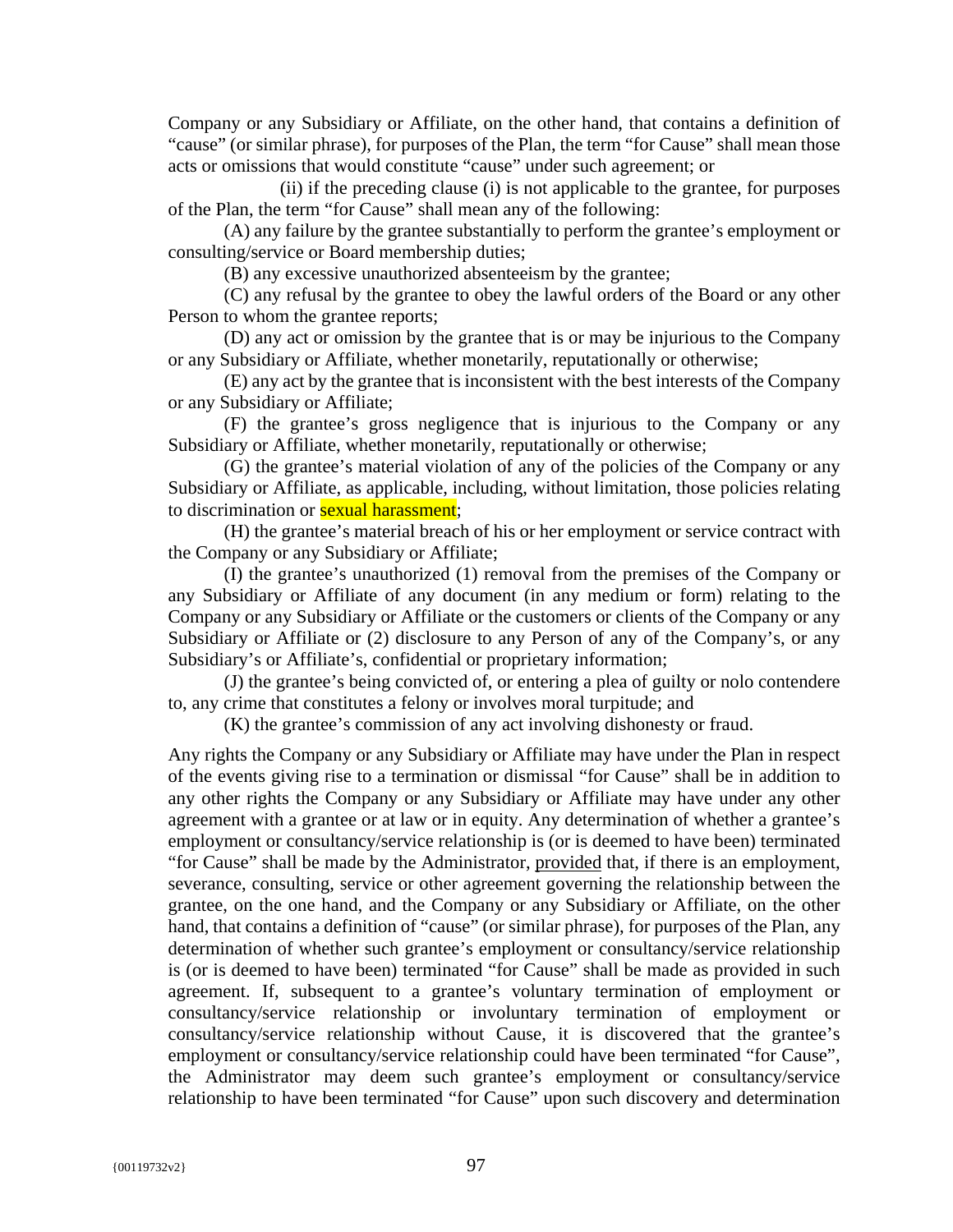by the Administrator, provided that, if there is an employment, severance, consulting, service or other agreement governing the relationship between the grantee, on the one hand, and the Company or any Subsidiary or Affiliate, on the other hand, that contains a definition of "cause" (or similar phrase), for purposes of this sentence, any determination of whether such grantee's employment or consultancy/service relationship may be deemed to have been terminated "for Cause" shall be made by the person(s) responsible for determining whether "cause" (or similar phrase) existed under such agreement.

## **3.17. Forfeiture; Clawback**

The Administrator may, in its sole discretion, specify in the applicable Award Agreement that any realized gain with respect to options or stock appreciation rights and any realized value with respect to other Awards shall be subject to forfeiture or **clawback**, in the event of (a) a grantee's breach of any non-competition, non-solicitation, confidentiality or other restrictive covenants with respect to the Company or any Subsidiary or Affiliate, (b) a grantee's breach of any employment or consulting agreement with the Company or any Subsidiary or Affiliate, (c) a grantee's termination for Cause or (d) a financial restatement that reduces the amount of compensation under the Plan previously awarded to a grantee that would have been earned had results been properly reported.

#### **81. BLUE BUFFALO PET PRODUCTS, INC.**  2015 OMNIBUS INCENTIVE PLAN FORM S-1/A (7/8/2015)

(g) "Cause" means, as to any Participant, unless the applicable Award Agreement states otherwise, (i) "Cause", as defined in any employment or consulting agreement between the Participant and the Service Recipient in effect at the time of such Termination, or (ii) in the absence of any such employment or consulting agreement (or the absence of any definition of "Cause" contained therein), the Participant's (A) willful neglect in the performance of the Participant's duties for the Service Recipient or willful or repeated failure or refusal to perform such duties; (B) engagement in conduct in connection with the Participant's employment or service with the Service Recipient, which results, or could reasonably be expected to result in, material harm to the business or reputation of the Company or any other member of the Company Group; (C) conviction of, or plea of guilty or no contest to, (I) any felony; or (II) any other crime that results, or could reasonably be expected to result in, material harm to the business or reputation of the Company or any other member of the Company Group; (D) material violation of the written policies of the Service Recipient, including but not limited to those relating to **sexual harassment** or the disclosure or misuse of confidential information, or those set forth in the manuals or statements of policy of the Service Recipient; (E) fraud or misappropriation, embezzlement or misuse of funds or property belonging to the Company or any other member of the Company Group; or (F) act of personal dishonesty that involves personal profit in connection with the Participant's employment or service to the Service Recipient.

(v) Clawback/Repayment. All Awards shall be subject to reduction, cancellation, forfeiture or recoupment to the extent necessary to comply with (i) any clawback, forfeiture or other similar policy adopted by the **Board** or the **Committee** and as in effect from time to time,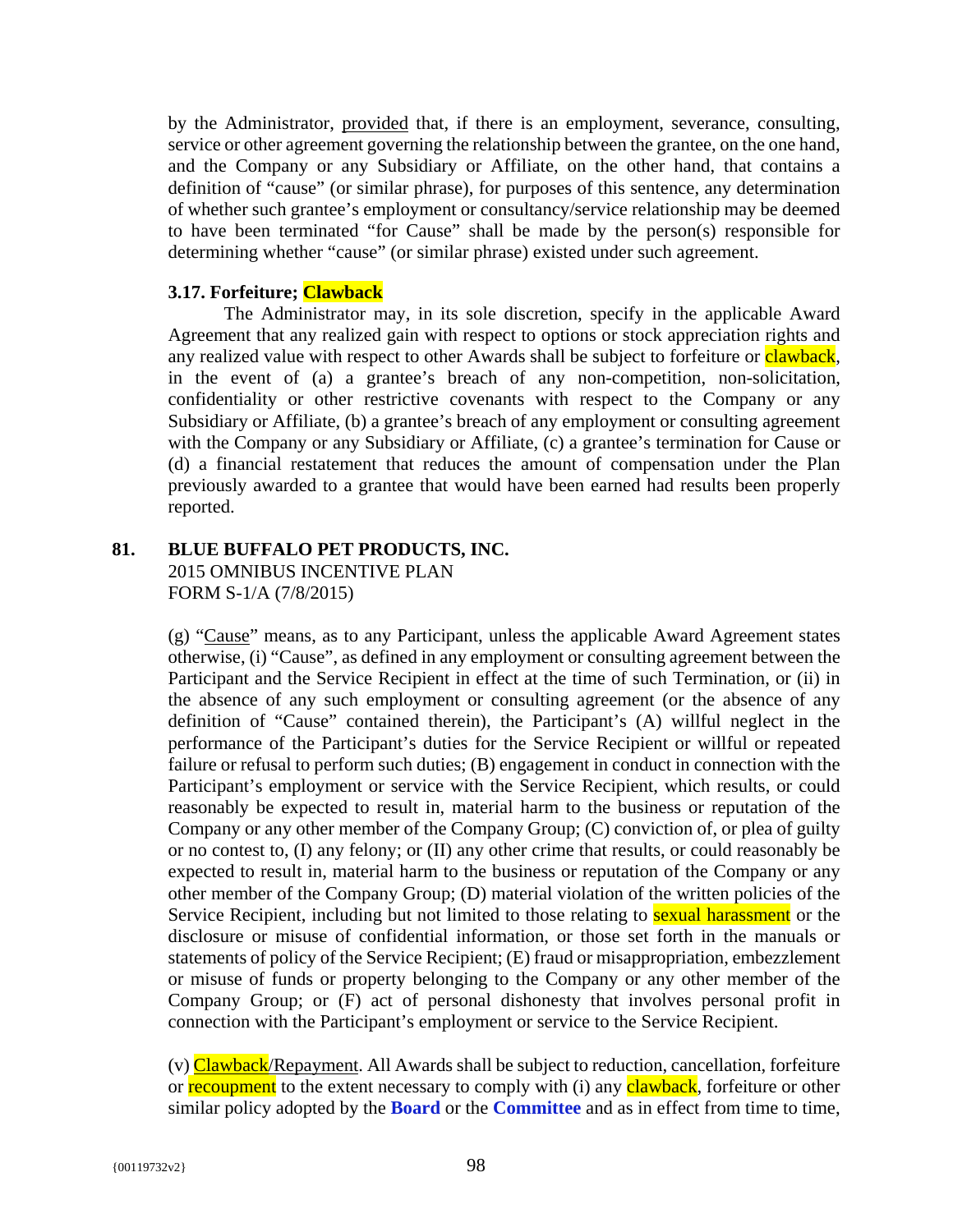and (ii) applicable law. Further, to the extent that the **Participant** receives any amount in excess of the amount that the **Participant** should otherwise have received under the terms of the **Award** for any reason (including, without limitation, by reason of a financial restatement, mistake in calculations or other administrative error), the **Participant** shall be required to repay any such excess amount to the **Company**.

#### **82. TRANSUNION**

2015 OMNIBUS INCENTIVE PLAN FORM S-8 (6/26/2015) FORM S-1/A (6/15/2015) FORM 20-F (5/15/2015)

(f) "Cause" means, as to any Participant, unless the applicable Award Agreement states otherwise, (i) "Cause", as defined in any employment, consulting or similar agreement between the Participant and any member of the Company Group in effect at the time of such Termination, or (ii) in the absence of any such employment, consulting or similar agreement (or the absence of any definition of "Cause" contained therein), the Participant's (A) the breach by Participant of the terms of any employment or severance agreement to which Participant is a party with any member of the Company Group, (B) if Participant has no such agreement, a breach of the terms of Participant's employment (including, without limitation, the material policies of the Service Recipient, as applicable relating to **sexual** harassment or the disclosure or misuse of confidential information, or those set forth in the manuals or statements of policy of the Service Recipient), (C) the willful failure or refusal to perform Participant's material duties for the Service Recipient or any member of the Company Group, as applicable, (D) the insubordination or disregard of the legal directives of the Board or senior management of the Company, as applicable, which are not inconsistent with the scope, ethics and nature of Participant's duties and responsibilities, (E) engaging in misconduct that has, or could reasonably be expected to have, a material and adverse impact on the reputation, business, business relationships or financial condition of any member of the Company Group, (F) the commission of an act of fraud or embezzlement or acts of personal dishonesty involving personal profit against any member of the Company Group or (G) commission of acts constituting, any conviction of, or plea of guilty or nolo contendere to, a felony or of a crime involving fraud or misrepresentation, or any other crime that results, or could reasonably be expected to result in, material harm to the business or reputation of any member of the Company Group.

(v) Clawback/Forfeiture. All Awards shall be subject to reduction, cancellation, forfeiture or recoupment to the extent necessary to comply with (i) any clawback, forfeiture or other similar policy adopted by the **Board** or **Committee** and as in effect from time to time; and (ii) applicable law. Further, to the extent that the **Participant** receives any amount in excess of the amount that the **Participant** should otherwise have received under the terms of the **Award** for any reason (including, without limitation, by reason of a financial restatement, mistake in calculations or other administrative error), the **Company** may require the **Participant** to repay any such excess amount to the **Company**.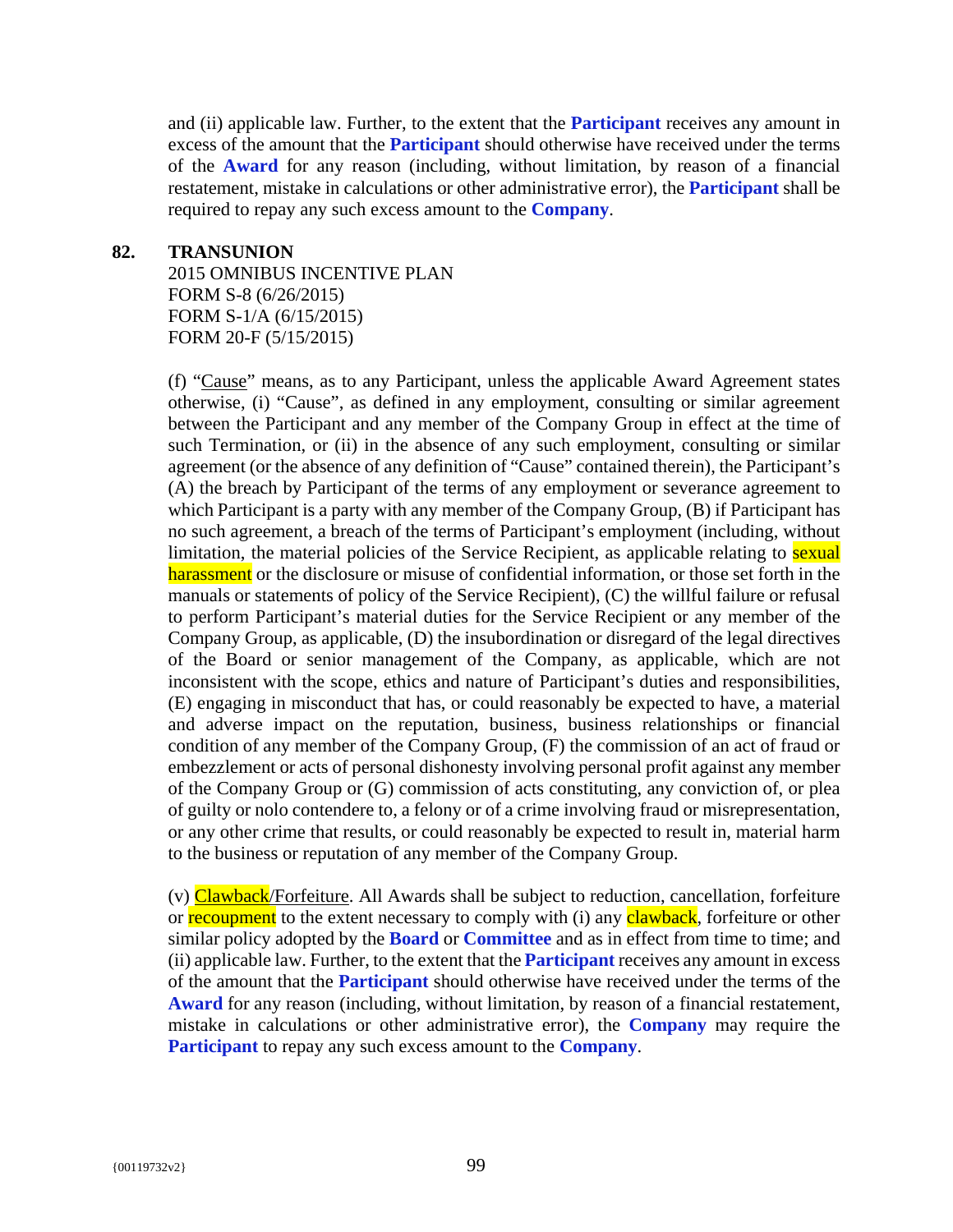# **83. AEGEAN MARINE PETROLEUM NETWORK INC.** 2015 EQUITY INCENTIVE PLAN FORM 20-F (5/15/2015)

(b) Unless otherwise set forth in the applicable Award Agreement, in connection with a termination of employment or consultancy/service relationship or a dismissal from Board membership, for purposes of the Plan, the term "for Cause" shall be defined as follows:

(i) if there is an employment, severance, consulting, service, change in control or other agreement governing the relationship between the grantee, on the one hand, and the Company or an Affiliate, on the other hand, that contains a definition of "cause" (or similar phrase), for purposes of the Plan, the term "for Cause" shall mean those acts or omissions that would constitute "cause" under such agreement; or

(ii) if the preceding clause (i) is not applicable to the grantee, for purposes of the Plan, the term "for Cause" shall mean any of the following:

(A) any failure by the grantee substantially to perform the grantee's employment or consulting/service or Board membership duties;

(B) any excessive unauthorized absenteeism by the grantee;

(C) any refusal by the grantee to obey the lawful orders of the Board or any other Person to whom the grantee reports;

(D) any act or omission by the grantee that is or may be injurious to the Company or any Affiliate, whether monetarily, reputationally or otherwise;

(E) any act by the grantee that is inconsistent with the best interests of the Company or any Affiliate;

(F) the grantee's gross negligence that is injurious to the Company or any Affiliate, whether monetarily, reputationally or otherwise;

(G) the grantee's material violation of any of the policies of the Company or any Affiliate, as applicable, including, without limitation, those policies relating to discrimination or **sexual harassment**:

(H) the grantee's material breach of his or her employment or service contract with the Company or any Affiliate;

(I) the grantee's unauthorized (1) removal from the premises of the Company or any Affiliate of any document (in any medium or form) relating to the Company or any Affiliate or the customers or clients of the Company or any Affiliate or (2) disclosure to any Person of any of the Company's, or any Affiliate's, confidential or proprietary information;

(J) the grantee's being convicted of, or entering a plea of guilty or nolo contendere to, any crime that constitutes a felony or involves moral turpitude; and

(K) the grantee's commission of any act involving dishonesty or fraud.

Any rights the Company or any Affiliate may have under the Plan in respect of the events giving rise to a termination or dismissal "for Cause" shall be in addition to any other rights the Company or any Affiliate may have under any other agreement with a grantee or at law or in equity. Any determination of whether a grantee's employment or consultancy/service relationship is (or is deemed to have been) terminated "for Cause" shall be made by the Administrator. If, subsequent to a grantee's voluntary termination of employment or consultancy/service relationship or involuntary termination of employment or consultancy/service relationship without Cause, it is discovered that the grantee's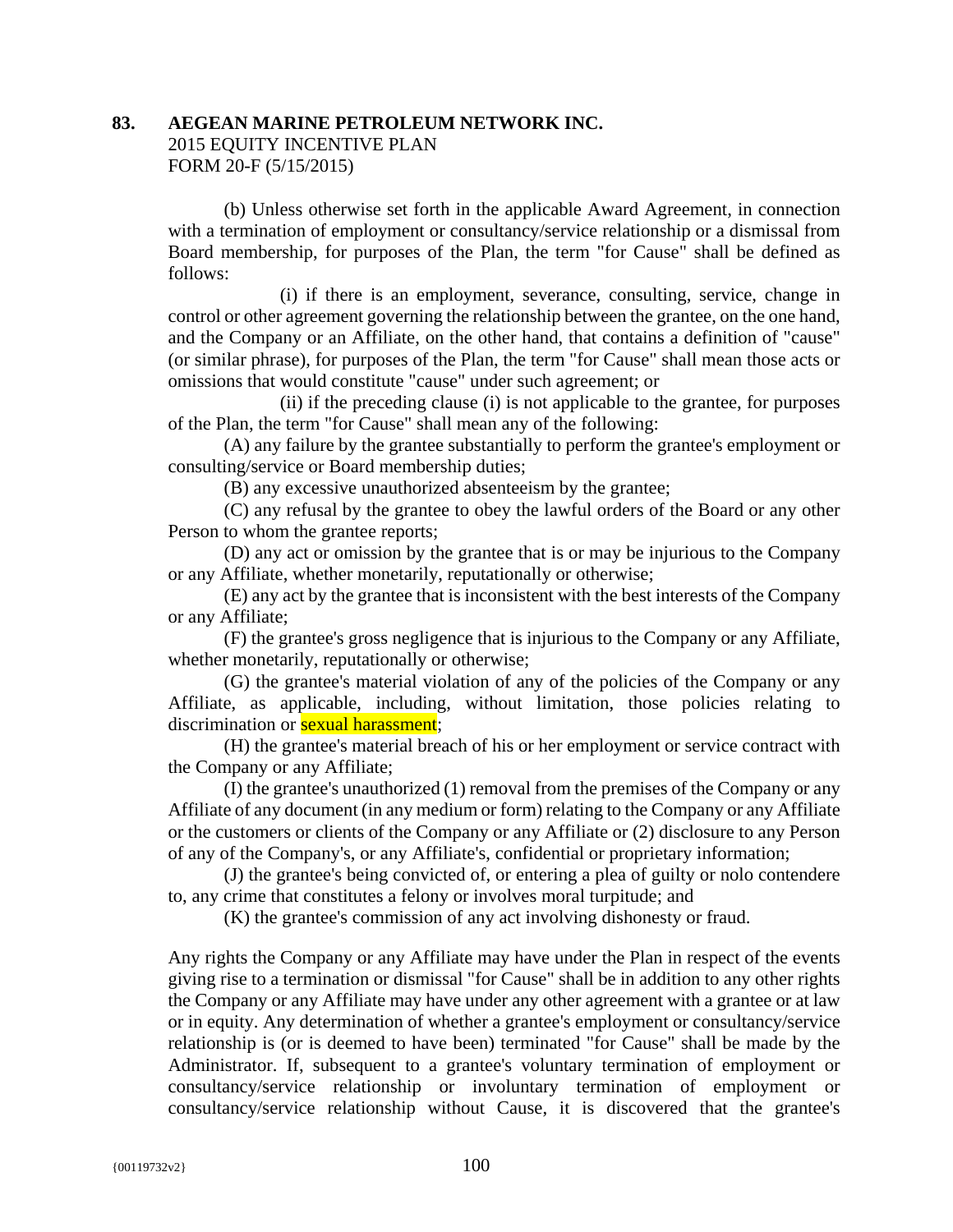employment or consultancy/service relationship could have been terminated "for Cause", the Administrator may deem such grantee's employment or consultancy/service relationship to have been terminated "for Cause" upon such discovery and determination by the Administrator.

## **3.17. Forfeiture; Clawback**

The Administrator may, in its sole discretion, specify in the applicable Award Agreement that any realized gain with respect to options or stock appreciation rights and any realized value with respect to other Awards shall be subject to forfeiture or **clawback**, in the event of (a) a grantee's breach of any non-competition, non-solicitation, confidentiality or other restrictive covenants with respect to the Company or any Affiliate, (b) a grantee's breach of any employment or consulting agreement with the Company or any Affiliate, (c) a grantee's termination for Cause or (d) a financial restatement that reduces the amount of compensation under the Plan previously awarded to a grantee that would have been earned had results been properly reported.

## **84. EUROSEAS LTD.**

2014 EQUITY INCENTIVE PLAN FORM 20-F (4/30/2015) FORM F-3/A (10/1/2014)

(b) Unless otherwise set forth in the applicable Award Agreement, in connection with a termination of employment or consultancy/service relationship or a dismissal from Board membership, for purposes of the Plan, the term "for Cause" shall be defined as follows:

(i) if there is an employment, severance, consulting, service, change in control or other agreement governing the relationship between the grantee, on the one hand, and the Company or a Subsidiary or Affiliate, on the other hand, that contains a definition of "cause" (or similar phrase), for purposes of the Plan, the term "for Cause" shall mean those acts or omissions that would constitute "cause" under such agreement; or

(ii) if the preceding clause (i) is not applicable to the grantee, for purposes of the Plan, the term "for Cause" shall mean any of the following:

- (A) any failure by the grantee substantially to perform the grantee's employment or consultancy/service or Board membership duties;
- (B) any excessive unauthorized absenteeism by the grantee;
- (C) any refusal by the grantee to obey the lawful orders of the Board or any other Person to whom the grantee reports;
- (D) any act or omission by the grantee that is or may be injurious to the Company, any Subsidiary or any Affiliate, whether monetarily, reputationally or otherwise;
- (E) any act by the grantee that is inconsistent with the best interests of the Company, any Subsidiary or any Affiliate;
- (F) the grantee's gross negligence that is injurious to the Company, any Subsidiary or any Affiliate, whether monetarily, reputationally or otherwise;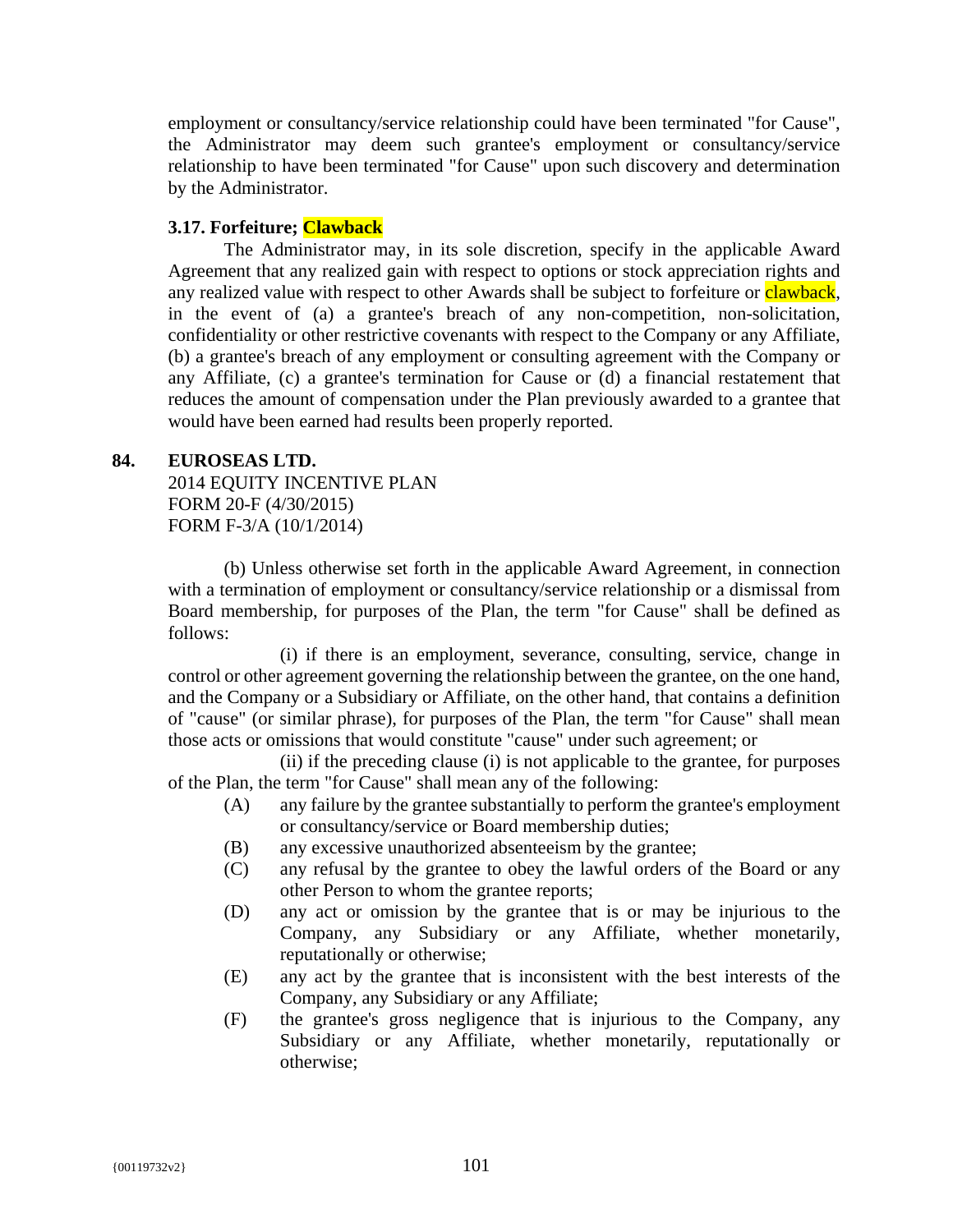- (G) the grantee's material violation of any of the policies of the Company, a Subsidiary or any Affiliate, as applicable, including, without limitation, those policies relating to discrimination or **sexual harassment**;
- (H) the grantee's material breach of his or her employment or service contract with the Company, any Subsidiary or any Affiliate;
- (I) the grantee's unauthorized (1) removal from the premises of the Company, any Subsidiary or an Affiliate of any document (in any medium or form) relating to the Company, any Subsidiary or an Affiliate or the customers or clients of the Company, any Subsidiary or an Affiliate or (2) disclosure to any Person of any of the Company's, any Subsidiary's or any Affiliate's, confidential or proprietary information;
- (J) the grantee's being convicted of, or entering a plea of guilty or nolo contendere to, any crime that constitutes a felony or involves moral turpitude; and
- (K) the grantee's commission of any act involving dishonesty or fraud.

Any rights the Company, any Subsidiary or any Affiliates may have under the Plan in respect of the events giving rise to a termination or dismissal "for Cause" shall be in addition to any other rights the Company, any Subsidiary or its Affiliates may have under any other agreement with a grantee or at law or in equity. Any determination of whether a grantee's employment, consultancy/service relationship or Board membership is (or is deemed to have been) terminated "for Cause" shall be made by the Administrator. If, subsequent to a grantee's voluntary termination of employment or consultancy/service relationship or voluntarily resignation from the Board or involuntary termination of employment or consultancy/service relationship without Cause or removal from the Board other than "for Cause", it is discovered that the grantee's employment or consultancy/ service relationship or Board membership could have been terminated "for Cause", the Administrator may deem such grantee's employment or consultancy/service relationship or Board membership to have been terminated "for Cause" upon such discovery and determination by the Administrator.

## **3.17. Forfeiture; Clawback**

The Administrator may, in its sole discretion, specify in the applicable Award Agreement that any realized gain with respect to options or stock appreciation rights and any realized value with respect to other Awards shall be subject to forfeiture or clawback, in the event of (a) a grantee's breach of any non-competition, non-solicitation, confidentiality or other restrictive covenants with respect to the Company or any Subsidiary or Affiliate, (b) a grantee's breach of any employment or consulting agreement with the Company or any Subsidiary or Affiliate, (c) a grantee's termination for Cause or (d) a financial restatement that reduces the amount of compensation under the Plan previously awarded to a grantee that would have been earned had results been properly reported.

**85. PARAGON SHIPPING INC.** NEW 2014 EQUITY INCENTIVE PLAN FORM 20-F (4/17/2015)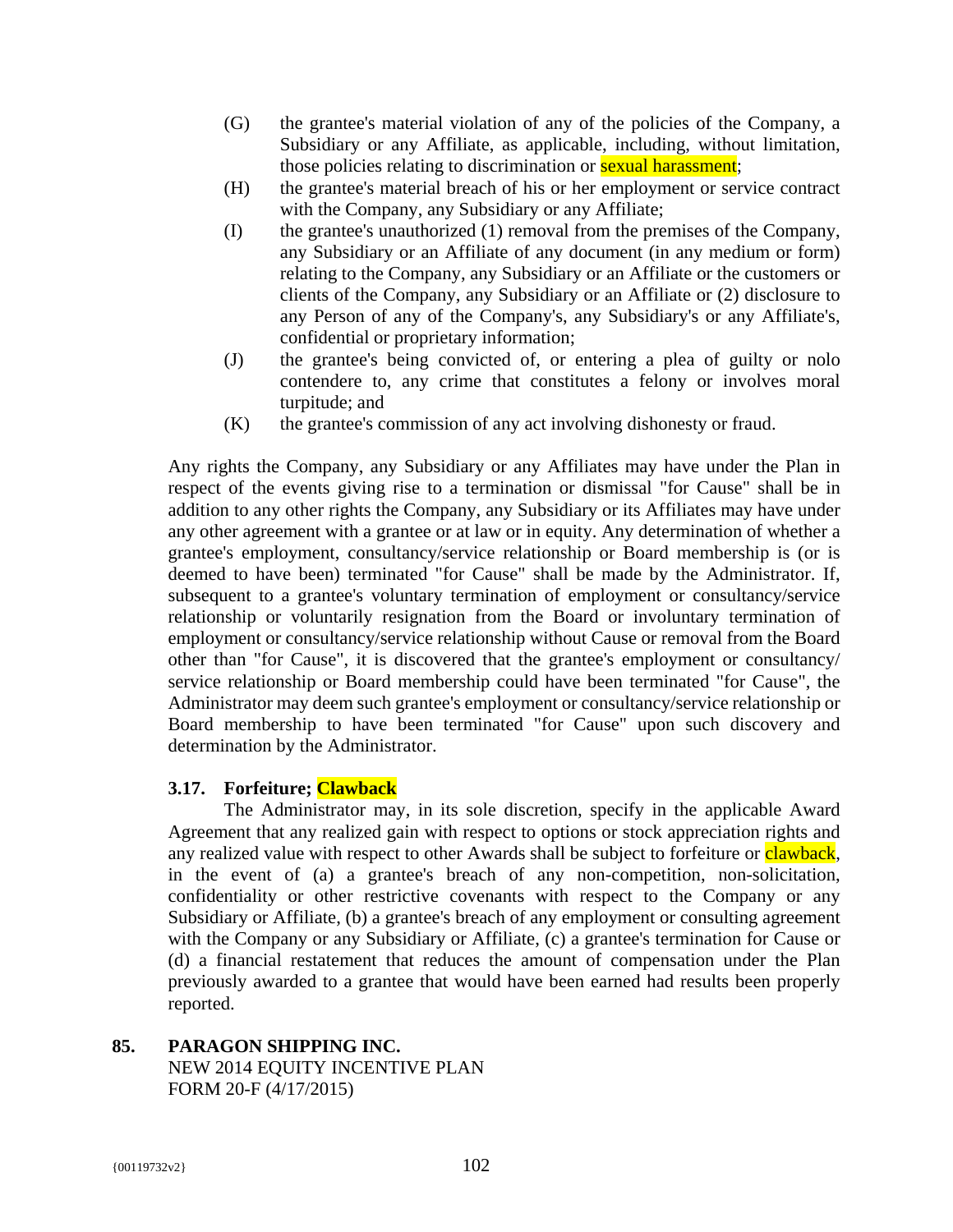(b) Unless otherwise set forth in the applicable Award Agreement, in connection with a termination of employment or consultancy/service relationship or a dismissal from Board membership, for purposes of the Plan, the term "for Cause" shall be defined as follows:

(i) if there is an employment, severance, consulting, service, change in control or other agreement governing the relationship between the grantee, on the one hand, and the Company or an Affiliate, on the other hand, that contains a definition of "cause" (or similar phrase), for purposes of the Plan, the term "for Cause" shall mean those acts or omissions that would constitute "cause" under such agreement; or

(ii) if the preceding clause (i) is not applicable to the grantee, for purposes of the Plan, the term "for Cause" shall mean any of the following:

(A) any failure by the grantee substantially to perform the grantee's employment or consulting/service or Board membership duties;

(B) any excessive unauthorized absenteeism by the grantee;

(C) any refusal by the grantee to obey the lawful orders of the Board or any other Person to whom the grantee reports;

(D) any act or omission by the grantee that is or may be injurious to the Company or any Affiliate, whether monetarily, reputationally or otherwise;

(E) any act by the grantee that is inconsistent with the best interests of the Company or any Affiliate;

(F) the grantee's gross negligence that is injurious to the Company or any Affiliate, whether monetarily, reputationally or otherwise;

(G) the grantee's material violation of any of the policies of the Company or an Affiliate, as applicable, including, without limitation, those policies relating to discrimination or **sexual harassment**:

(H) the grantee's material breach of his or her employment or service contract with the Company or any Affiliate;

(I) the grantee's unauthorized (1) removal from the premises of the Company or any Affiliate of any document (in any medium or form) relating to the Company or any Affiliate or the customers or clients of the Company or any Affiliate or (2) disclosure to any Person of any of the Company's, or any Affiliate's, confidential or proprietary information;

(J) the grantee's being convicted of, or entering a plea of guilty or nolo contendere to, any crime that constitutes a felony or involves moral turpitude; and

(K) the grantee's commission of any act involving dishonesty or fraud.

Any rights the Company or any Affiliate may have under the Plan in respect of the events giving rise to a termination or dismissal "for Cause" shall be in addition to any other rights the Company or any Affiliate may have under any other agreement with a grantee or at law or in equity. Any determination of whether a grantee's employment or consultancy/service relationship is (or is deemed to have been) terminated "for Cause" shall be made by the Administrator. If, subsequent to a grantee's voluntary termination of employment or consultancy/service relationship or involuntary termination of employment or consultancy/service relationship without Cause, it is discovered that the grantee's employment or consultancy/service relationship could have been terminated "for Cause", the Administrator may deem such grantee's employment or consultancy/service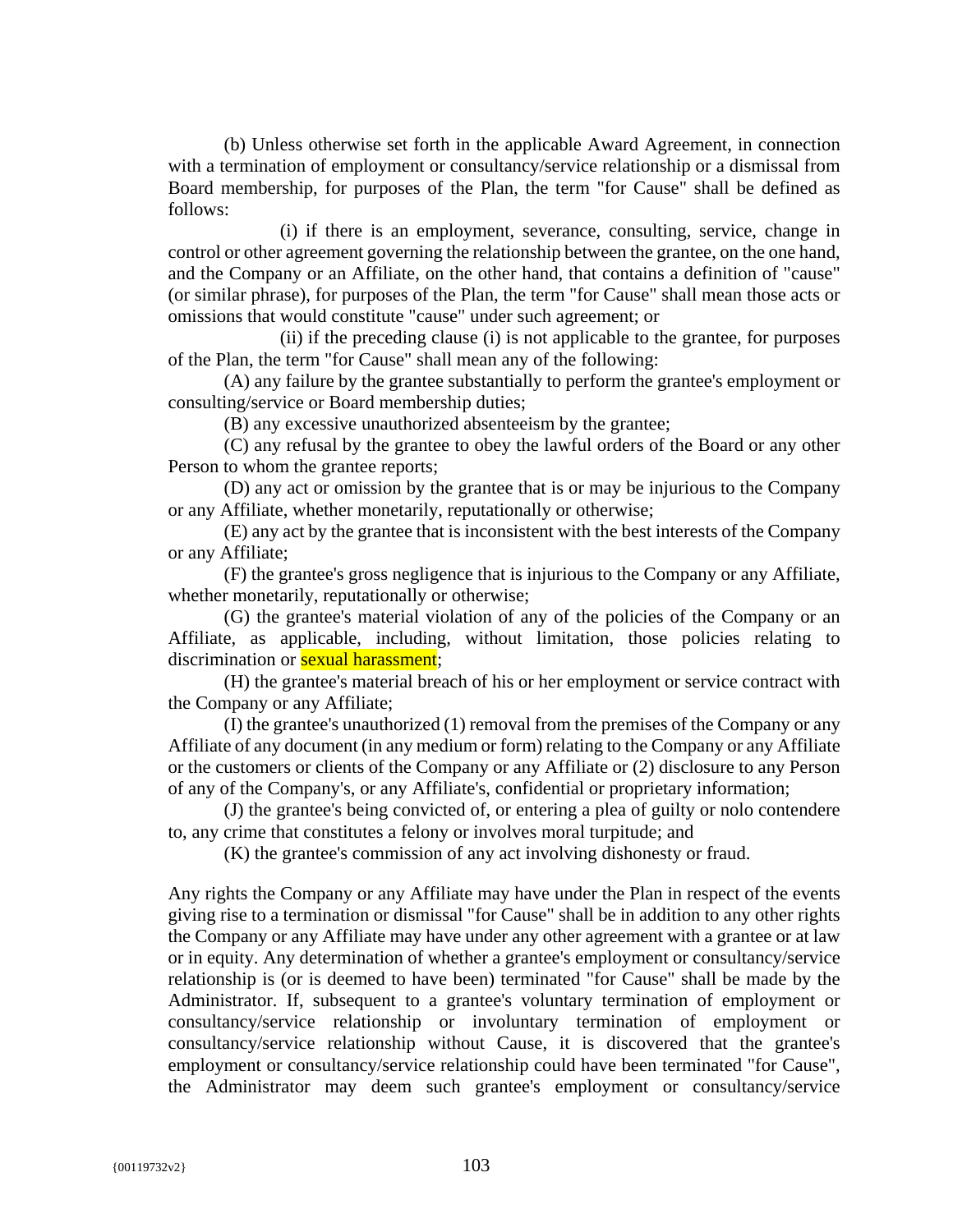relationship to have been terminated "for Cause" upon such discovery and determination by the Administrator.

#### **3.17. Forfeiture; Clawback**

The Administrator may, in its sole discretion, specify in the applicable Award Agreement that any realized gain with respect to options or stock appreciation rights and any realized value with respect to other Awards shall be subject to forfeiture or clawback, in the event of (a) a grantee's breach of any non-competition, non-solicitation, confidentiality or other restrictive covenants with respect to the Company or any Affiliate, (b) a grantee's breach of any employment or consulting agreement with the Company or any Affiliate, (c) a grantee's termination for Cause or (d) a financial restatement that reduces the amount of compensation under the Plan previously awarded to a grantee that would have been earned had results been properly reported.

# **86. LAYNE CHRISTENSEN COMPANY**

2006 EQUITY INCENTIVE PLAN FORM 10-K (4/14/2015)

*"Cause"* means, unless otherwise defined in an Award Agreement or otherwise defined in a Participant's employment agreement (in which case such definition will apply), any of the following:

- (i) Participant's conviction of, plea of guilty to, or plea of nolo contendere to a felony or other crime that involves fraud or dishonesty;
- (ii) any willful action or omission by a Participant which would constitute grounds for immediate dismissal under the employment policies of the Company by which Participant is employed, including intoxication with alcohol or illegal drugs while on the premises of the Company, or violation of sexual harassment laws or the internal sexual harassment policy of the Company by which Participant is employed;
- (iii) Participant's habitual neglect of duties, including repeated absences from work without reasonable excuse; or
- (iv) Participant's willful and intentional material misconduct in the performance of his or her duties that results in financial detriment to the Company;

provided, however, that for purposes of clauses (ii), (iii) and (iv), Cause shall not include any one or more of the following: bad judgment, negligence or any act or omission believed by the Participant in good faith to have been in or not opposed to the interest of the Company (without intent of the Participant to gain, directly or indirectly, a profit to which the Participant was not legally entitled). A Participant who agrees to resign from the Participant's affiliation with the Company in lieu of being terminated for Cause may be deemed, in the sole discretion of the Committee, to have been terminated for Cause for purposes of this Plan.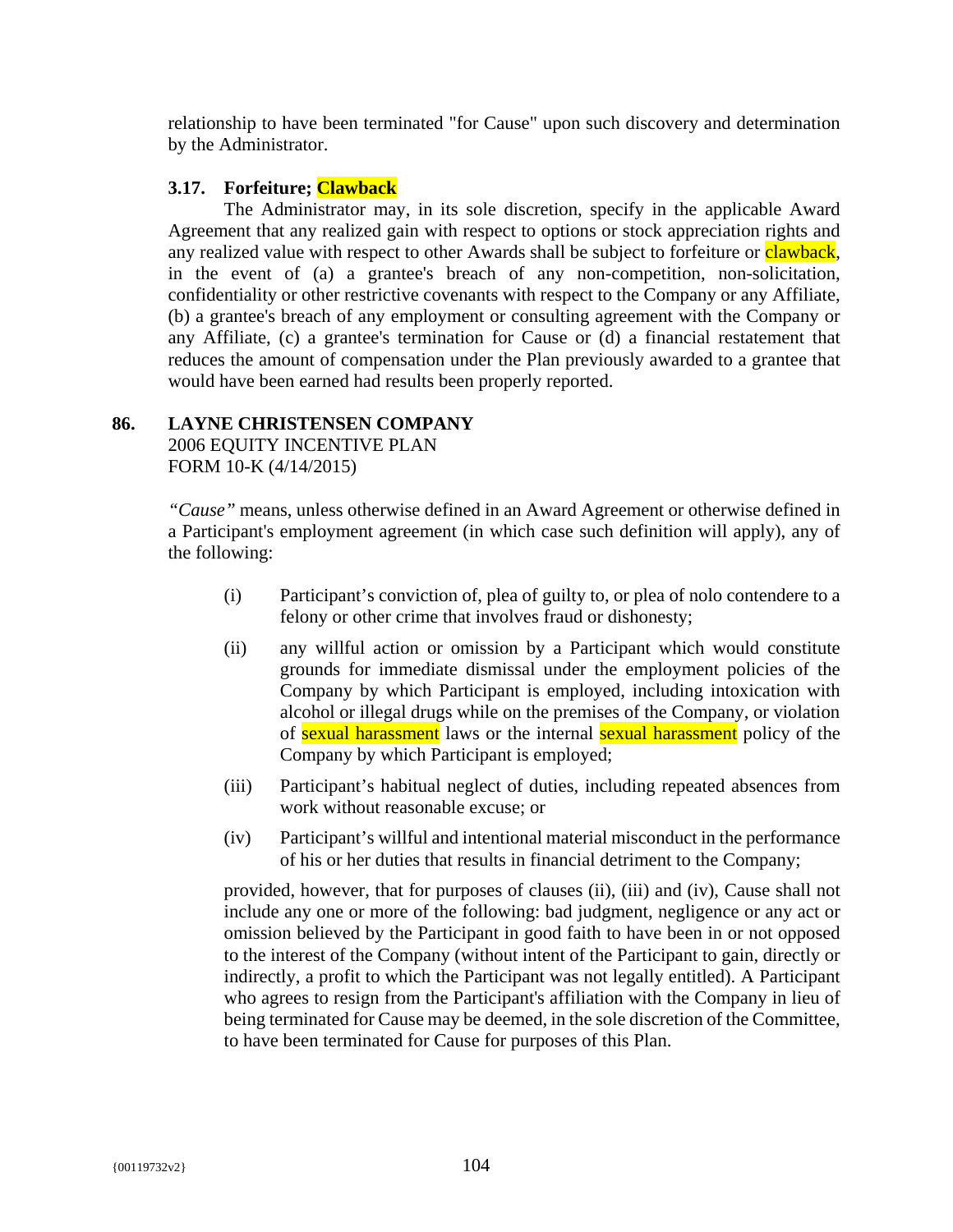3.2 *Authority of Committee*. Subject to the terms of the **Plan** and applicable law, and in addition to other express powers and authorizations conferred on the **Committee** by the **Plan**, the **Committee** shall have full power and authority to:

- (a) select the Service Providers to whom Awards may from time to time be granted hereunder;
- (b) determine the type or types of Awards to be granted to eligible Service Providers;
- (c) determine the number of Shares to be covered by, or with respect to which payments, rights, or other matters are to be calculated in connection with, Awards;
- (d) determine the terms and conditions of any **Award**;
- (e) determine whether, and to what extent, and under what circumstances Awards may be settled or exercised in cash, Shares, other securities, other Awards or other property;
- (f) determine whether, and to what extent, and under what circumstance Awards may be canceled, forfeited, or suspended and the method or methods by which Awards may be settled, exercised, canceled, forfeited, or suspended;
- (g) correct any defect, supply an omission, reconcile any inconsistency and otherwise interpret and administer the **Plan** and any instrument or **Award Agreement** relating to the **Plan** or any **Award** hereunder;
- (h) to grant Awards in replacement of Awards previously granted under this **Plan** or any other compensation plan of the **Company**, provided that any such replacement grant that would be considered a repricing shall be subject to stockholder approval;
- (i) cause the forfeiture of any **Award** or recover any Shares, cash or other property attributable to an **Award** for violations of any **Company** ethics policy or pursuant to any **Company** compensation **clawback** policy, in each case, in effect on the Effective Date or as adopted or amended thereafter;
- (j) with the consent of the **Holder**, to amend any **Award Agreement** at any time; provided that the consent of the **Holder** shall not be required for any amendment (i) that, in the **Committee**'s determination, does not materially adversely affect the rights of the **Holder**, or (ii) which is necessary or advisable (as determined by the **Committee**) to carry out the purpose of the **Award** as a result of any new applicable law or change in an existing applicable law, or (iii) to the extent the **Award Agreement** specifically permits amendment without consent;
- (k) modify and amend the **Plan**, establish, amend, suspend, or waive such rules, regulations and procedures of the **Plan**, and appoint such agents as it shall deem appropriate for the proper administration of the **Plan**; and
- (l) make any other determination and take any other action that the **Committee** deems necessary or desirable for the administration of the **Plan**.

# **87. CIVISTA BANCSHARES, INC**

FIRST CITIZENS BANC CORP. 2014 INCENTIVE PLAN FORM S-8 (2/26/2015)

**2.5** "**Cause**" means the definition of "Cause" set forth in an Employee's employment agreement or in a Participant's Award Agreement, or in the absence thereof, "Cause" means: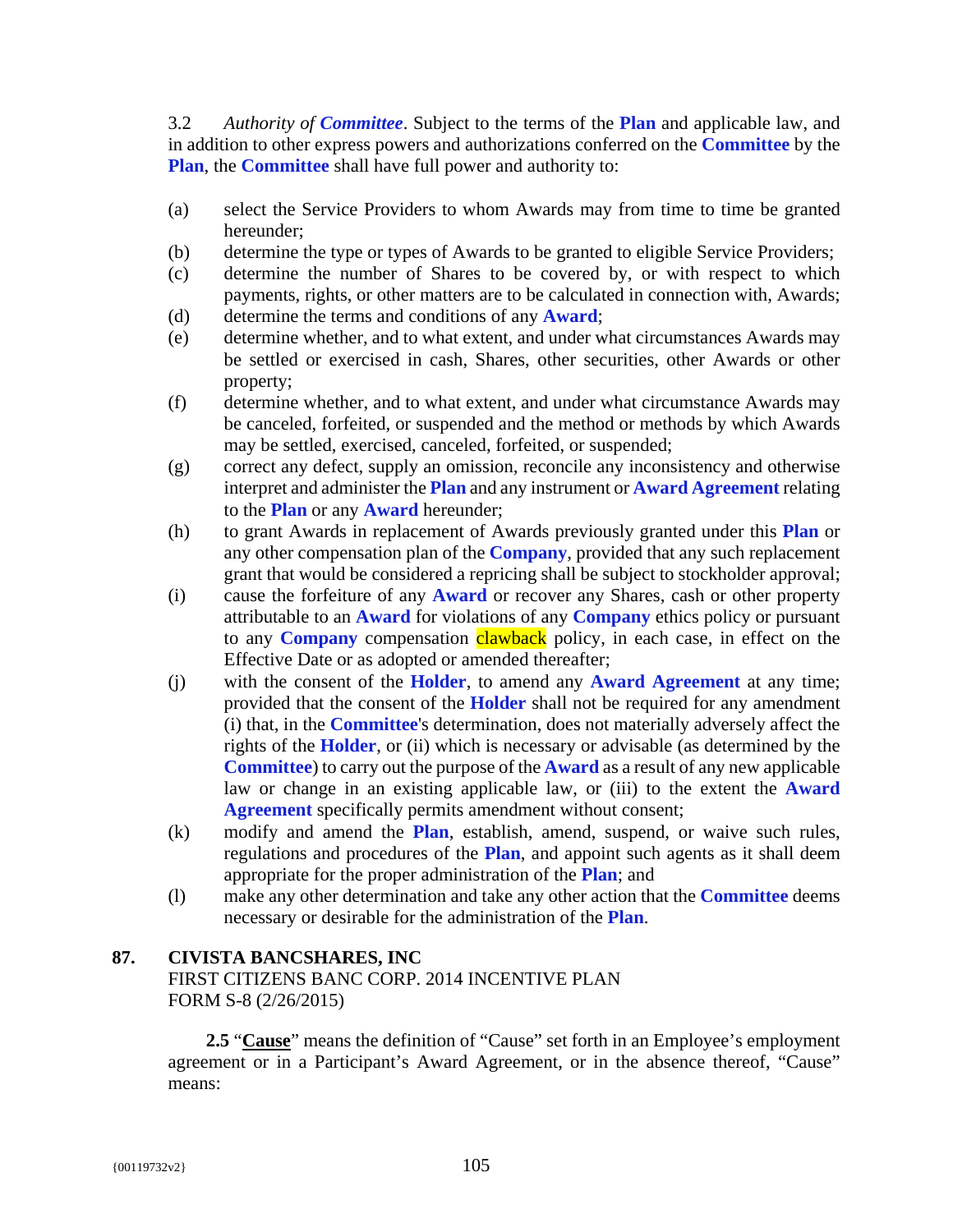**(a)** a Participant's willful engagement in misconduct in the performance of his or her duties that causes material harm to the Company or any Subsidiary; or

**(b)** a Participant's conviction of a criminal violation involving fraud or dishonesty or the illegal use of drugs; or

**(c)** a Participant's violation of any confidentiality or other Agreement with the Company or any Subsidiary; or

**(d)** a Participant's engagement in any intentional misconduct which would cause the Company or any Subsidiary to violate any state or federal law relating to sexual harassment or age, sex or other prohibitive discrimination, or intentional violation of any written policy of the Company or any Subsidiary adopted with respect to any such law; or

**(e)** a Participant's engagement in any act involving the misappropriation of money or other property of the Company or any of its Subsidiaries;

in each case is determined by the Committee in its discretion, which determination shall be final and binding upon each Participant.

**20.6 Clawback, etc**. Notwithstanding any other provisions of the **Plan** or any **Award Agreement**, by entering into Award Agreements or otherwise participating in the **Plan**, each **Participant** acknowledges and agrees to the provisions of this Section 20.6, and acknowledges and agrees that the provisions of this Section 20.6 may be applied, without liability to any **Participant** (or any **Participant**'s beneficiary), by the **Committee** on a retroactive basis regardless of the **Participant**'s employment status with the **Company** or its Subsidiaries at the time of such clawback or other action by the **Committee**. Notwithstanding anything contained in the **Plan** to the contrary, the **Committee**, in order for the **Company** or any **Subsidiary** to comply with applicable law, government regulation, or formal or informal guidance (including, without limitation, the Dodd-Frank Wall Street Reform and Consumer Protection Act) and any risk management requirements and/or policies adopted by the **Company** in response to any such law or government regulation or guidance, retains the right at all times to decrease or terminate all Awards and payments under the **Plan**, and any and all amounts payable under the **Plan** or paid under the **Plan** shall be subject to **clawback**, forfeiture, and reduction to the extent determined by the **Committee** as necessary to comply with applicable law and/or policies adopted by the **Company**.

**88. PATRIOT NATIONAL, INC.**  2014 OMNIBUS INCENTIVE PLAN FORM 8-K (1/22/2015) FORM DRS/A (on S-1) (11/24/2014)

> (f) "Cause" means, as to any Participant, unless the applicable Award Agreement states otherwise, (i) "Cause", as defined in any employment or consulting agreement between the Participant and the Service Recipient in effect at the time of such Termination, or (ii) in the absence of any such employment or consulting agreement (or the absence of any definition of "Cause" contained therein), the Participant's (A) willful neglect in the performance of the Participant's duties for the Service Recipient or willful or repeated failure or refusal to perform such duties; (B) engagement in conduct in connection with the Participant's employment or service with the Service Recipient, which results, or could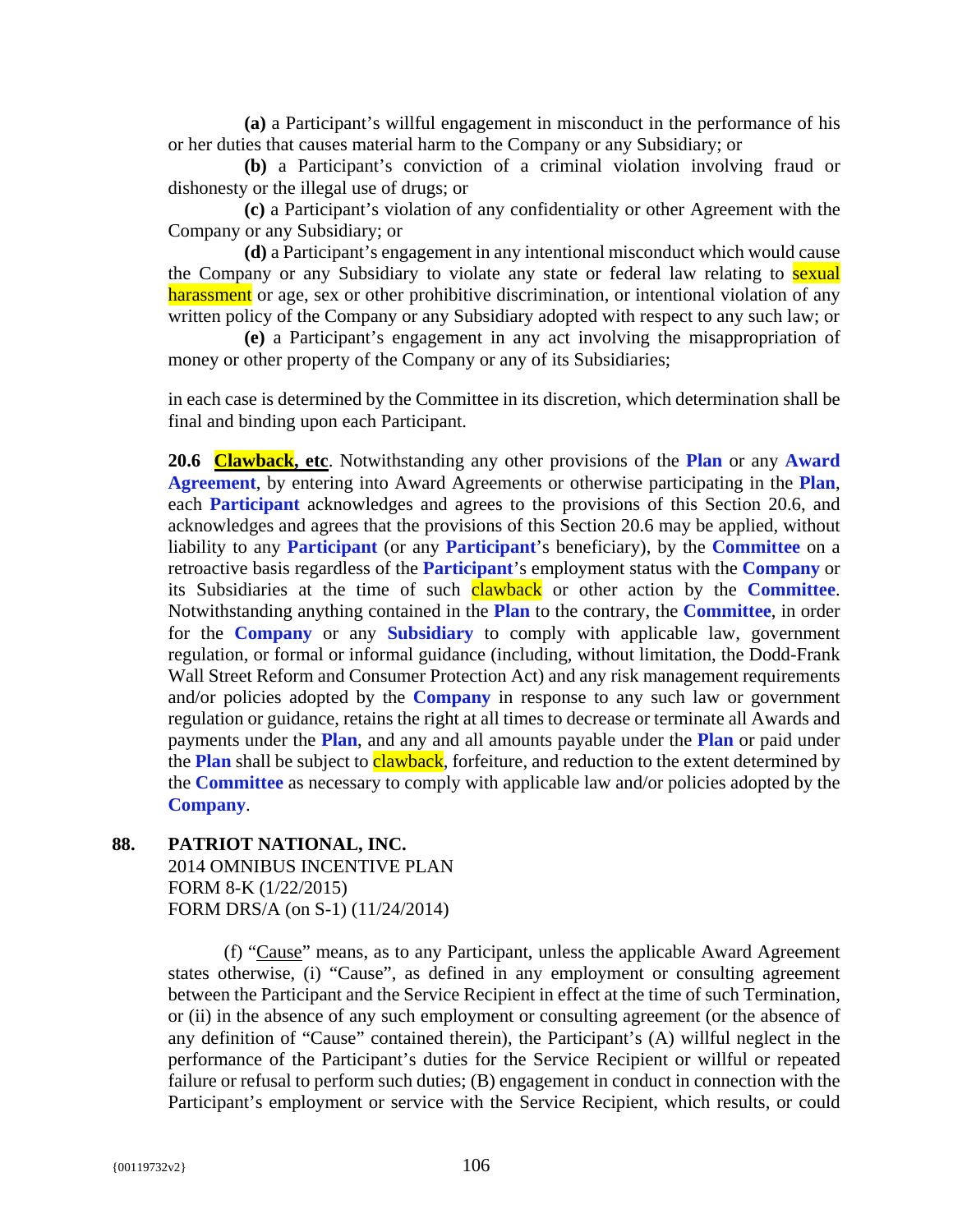reasonably be expected to result in, material harm to the business or reputation of the Company or any other member of the Company Group; (C) conviction of, or plea of guilty or no contest to, (I) any felony; or (II) any other crime that results, or could reasonably be expected to result in, material harm to the business or reputation of the Company or other member of the Company Group; (D) material violation of the written policies of the Service Recipient, including but not limited to those relating to **sexual harassment** or the disclosure or misuse of confidential information, or those set forth in the manuals or statements of policy of the Service Recipient; (E) fraud or misappropriation, embezzlement or misuse of funds or property belonging to the Company or any other member of the Company Group; or (F) act of personal dishonesty that involves personal profit in connection with the Participant's employment or service to the Service Recipient.

(u) Clawback/Forfeiture. Notwithstanding anything to the contrary contained herein, an **Award Agreement** may provide that the **Committee** may, in its sole discretion, cancel such **Award** if the **Participant** has engaged in or engages in any **Detrimental Activity**. The Committee may also provide in an **Award Agreement** that if the **Participant** otherwise has engaged in or engages in any **Detrimental Activity**, the **Participant** will forfeit any gain realized on the vesting or exercise of such **Award**, and must repay the gain to the **Company**. The Committee may also provide in an **Award Agreement** that if the **Participant** receives any amount in excess of what the **Participant** should have received under the terms of the **Award** for any reason (including, without limitation, by reason of a financial restatement, mistake in calculations or other administrative error), then the **Participant** shall be required to repay any such excess amount to the **Company**. Without limiting the foregoing, all Awards shall be subject to reduction, cancellation, forfeiture or **recoupment** to the extent necessary to comply with applicable law.

# **89. PRA HEALTH SCIENCES, INC.** 2014 OMNIBUS INCENTIVE PLAN FORM 8-K (11/18/2014)

(f) "Cause" means, as to any Participant, unless the applicable Award Agreement states otherwise, (i) "Cause", as defined in any employment or consulting agreement between the Participant and the Service Recipient in effect at the time of such Termination, or (ii) in the absence of any such employment or consulting agreement (or the absence of any definition of "Cause" contained therein), the Participant's (A) willful neglect in the performance of the Participant's duties for the Service Recipient or willful or repeated failure or refusal to perform such duties; (B) engagement in conduct in connection with the Participant's employment or service with the Service Recipient, which results, or could reasonably be expected to result in, material harm to the business or reputation of the Company or any Affiliate; (C) conviction of, or plea of guilty or no contest to, (I) any felony; or (II) any other crime that results, or could reasonably be expected to result in, material harm to the business or reputation of the Company or any Affiliate; (D) material violation of the written policies of the Service Recipient, including but not limited to those relating to **sexual harassment** or the disclosure or misuse of confidential information, or those set forth in the manuals or statements of policy of the Service Recipient; (E) fraud or misappropriation, embezzlement or misuse of funds or property belonging to the Company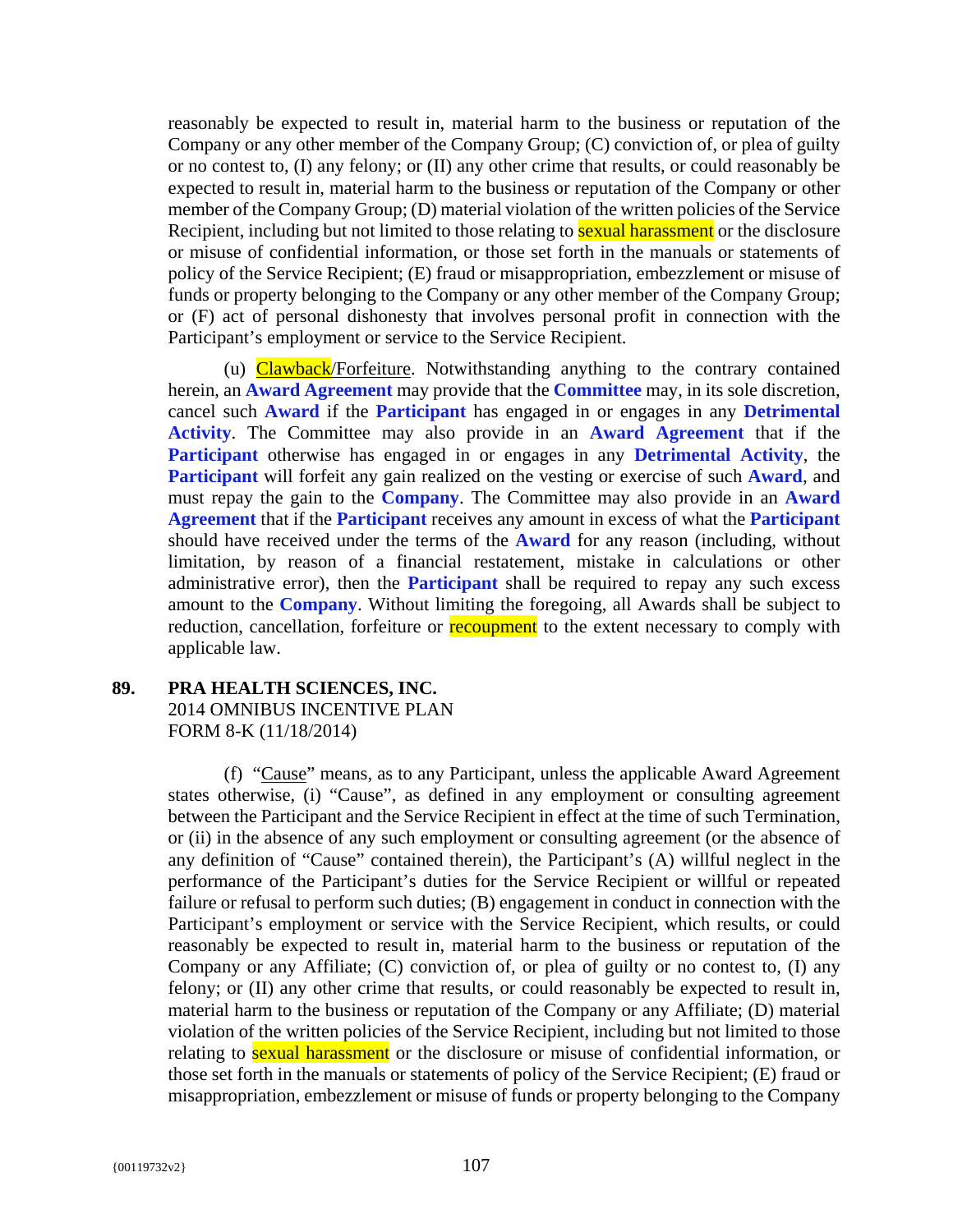or any Affiliate; or (F) act of personal dishonesty that involves personal profit in connection with the Participant's employment or service to the Service Recipient.

(u) Clawback/Forfeiture. Notwithstanding anything to the contrary contained herein, an **Award Agreement** may provide that the **Committee** may, in its sole discretion, cancel such **Award** if the **Participant** has engaged in or engages in any **Detrimental Activity**. The Committee may also provide in an **Award Agreement** that if the **Participant** otherwise has engaged in or engages in any **Detrimental Activity**, the **Participant** will forfeit any gain realized on the vesting or exercise of such **Award**, and must repay the gain to the **Company**. The Committee may also provide in an **Award Agreement** that if the **Participant** receives any amount in excess of what the **Participant** should have received under the terms of the **Award** for any reason (including, without limitation, by reason of a financial restatement, mistake in calculations or other administrative error), then the **Participant** shall be required to repay any such excess amount to the **Company**. Without limiting the foregoing, all Awards shall be subject to reduction, cancellation, forfeiture or **recoupment** to the extent necessary to comply with applicable law.

# **90. THERMON GROUP HOLDINGS, INC.**  AMENDED AND RESTATED 2011 LONG-TERM INCENTIVE PLAN PERFORMANCE UNIT AWARD AGREEMENT FORM 10-Q (11/4/2014)

(d) Cause. For purposes of this Award, "Cause" shall have the meaning set forth in the employment agreement, if any, between the Holder and the Company Group, provided that if Holder is not a party to an employment agreement that contains such definition, then "Cause" shall mean any of the following, as reasonably determined, in good faith, by the Board of Directors of the Company (the "Board"): (i) the prosecution via information or indictment, or, if Holder has waived any requirement of prosecution by indictment, the charge, of Holder for a felony; (ii) the theft, conversion, embezzlement or misappropriation by Holder of funds or other assets of the Company Group or any other act of fraud or dishonesty with respect to the Company Group (including acceptance of any bribes or kickbacks or other acts of self-dealing); (iii) the intentional, grossly negligent or unlawful misconduct by Holder, but only to the extent that such actions or inactions (a) actually cause material and significant harm to the Company Group; and (b) were engaged in by the Holder with knowledge that they would cause material and significant harm to the Company Group; (iv) the violation by Holder of any law regarding employment discrimination or **sexual harassment**; (v) the failure by Holder to comply with any material policy generally applicable to Company Group employees, which failure is not cured in all material respects within 30 days after notice to Holder; (vi) the repeated failure by Holder to follow the reasonable directives of any supervisor or the Board, which failure is not cured in all material respects within 30 days after notice to Holder; (vii) the unauthorized dissemination by Holder of confidential information in violation of any agreement between the Company Group and Holder; (viii) any material misrepresentation or materially misleading omission in any resume or other information regarding Holder (including Holder's work experience, academic credentials, professional affiliations or absence of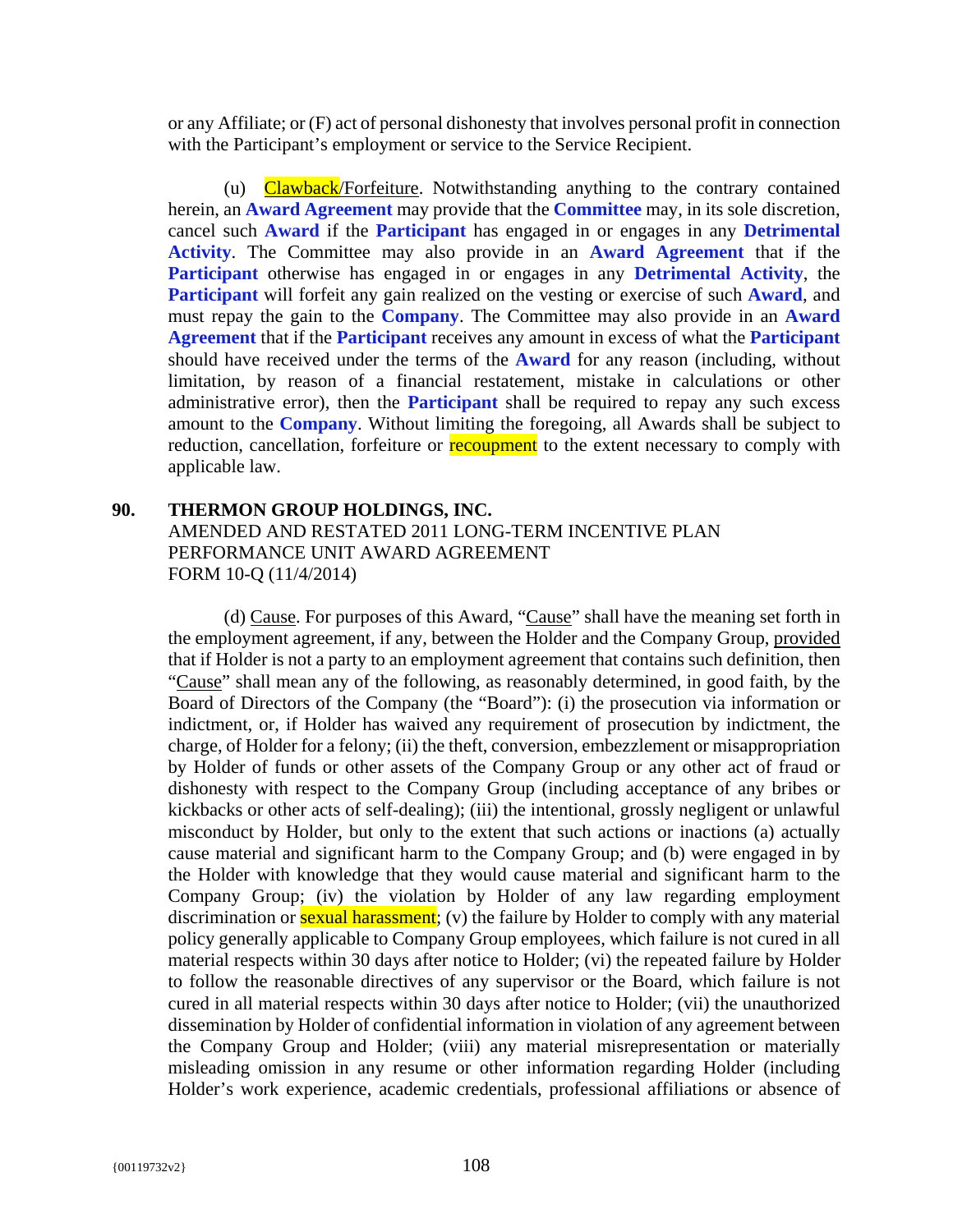criminal record) provided by or on behalf of Holder when applying for employment with the Company Group; (ix) the Company Group's discovery that, prior to Holder's employment with the Company Group, Holder engaged in conduct of the type described in clauses (i) through (iv) above (it being understood that, in the case of clause (iii) above, such harm having impacted Holder's prior employer or the Company Group); or (x) any other material breach by Holder of this Agreement that is not cured within 30 days after notice to Holder.

7.3. Recoupment; Compensation Subject to Recovery. The Holder acknowledges that he or she has read the Company's Policy on **Recoupment** of Incentive Compensation (the "Clawback Policy"). In consideration of the grant of the Award, the Holder agrees to abide by the Company's Clawback Policy and any determinations of the Board or the Compensation Committee pursuant to the Clawback Policy or any similar clawback or recoupment policy which the Company may adopt from time to time to the extent the Board determines in good faith that the adoption and maintenance of such policy is necessary to comply with the Dodd-Frank Wall Street Reform and Consumer Protection Act and implementing rules and regulations thereunder, or is otherwise required by applicable law. The Holder acknowledges and agrees that the Award received by the Holder pursuant to this Agreement shall be subject to forfeiture, recovery by the Company or other action pursuant to the Clawback Policy or any such other clawback or recoupment policy. This Section 7.3 shall survive the termination of the Holder's employment for any reason. The foregoing remedy is in addition to and separate from any other relief available to the Company due to the Holder's misconduct or fraud. Any determination by the Board or the Compensation Committee with respect to the foregoing shall be final, conclusive and binding upon the Holder and all persons claiming through the Holder.

# **91. MEDLEY MANAGEMENT INC.**  2014 OMNIBUS INCENTIVE PLAN FORM 8-K (9/29/2014) FORM S-1 (8/18/2014)

(e) "Cause" means, as to any Participant, unless the applicable Award agreement states otherwise, (i) "Cause", as defined in any employment or consulting agreement between the Participant and the Service Recipient in effect at the time of such Termination; or (ii) in the absence of any such employment or consulting agreement (or the absence of any definition of "Cause" contained therein), the Participant's (A) willful neglect in the performance of the Participant's duties for the Service Recipient or willful or repeated failure or refusal to perform such duties; (B) engagement in conduct in connection with the Participant's employment or service with the Service Recipient, which results, or could reasonably be expected to result in, material harm to the business or reputation of the Company or any Affiliate; (C) conviction of, or plea of guilty or no contest to, (I) any felony; or (II) any other crime that results, or could reasonably be expected to result in, material harm to the business or reputation of the Company or any Affiliate; (D) material violation of the written policies of the Service Recipient, including but not limited to those relating to **sexual harassment** or the disclosure or misuse of confidential information, or those set forth in the manuals or statements of policy of the Service Recipient; (E) fraud or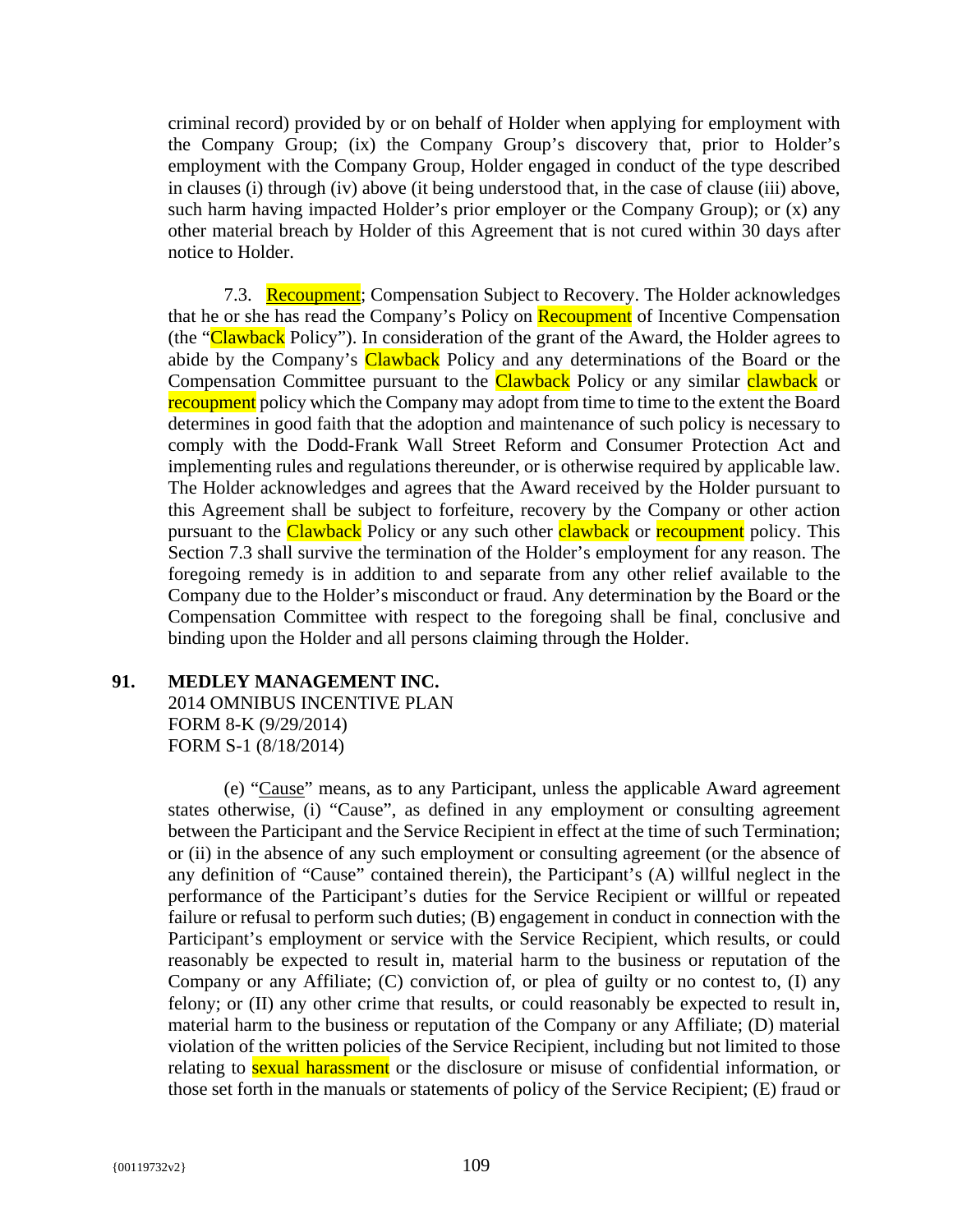misappropriation, embezzlement or misuse of funds or property belonging to the Company or any Affiliate; or (F) act of personal dishonesty that involves personal profit in connection with the Participant's employment or service to the Service Recipient.

(u) Clawback/Forfeiture. Notwithstanding anything to the contrary contained herein, an **Award** agreement may provide that the **Committee** may in its sole discretion cancel such **Award** if the **Participant** has engaged in or engages in any **Detrimental Activity**. The Committee may also provide in an **Award** agreement that if the **Participant** otherwise has engaged in or engages in any **Detrimental Activity**, the **Participant** will forfeit any gain realized on the vesting or exercise of such **Award**, and must repay the gain to the **Company**. The Committee may also provide in an **Award** agreement that if the **Participant** receives any amount in excess of what the **Participant** should have received under the terms of the **Award** for any reason (including, without limitation, by reason of a financial restatement, mistake in calculations or other administrative error), then the **Participant** shall be required to repay any such excess amount to the **Company**. Without limiting the foregoing, all Awards shall be subject to reduction, cancellation, forfeiture or recoupment to the extent necessary to comply with applicable law.

# **92. U.S. DRY CLEANING SERVICES CORPORATION**

2014 OMNIBUS INCENTIVE PLAN FORM S-1 (9/2/2014)

## **1.07 Cause**

Cause means "Cause" as such term is defined in any employment or service agreement between the Company or any Affiliate and the Participant except as otherwise determined by the Committee and set forth in the applicable Agreement. If no such employment or service agreement exists or if such employment or service agreement does not contain any such definition, except as otherwise determined by the Committee and set forth in the applicable Agreement, "Cause" means (i) the Participant's willful and continued failure to comply with the lawful directives of the Board or any supervisory personnel of the Participant; (ii) any criminal act or act of dishonesty or willful misconduct by the Participant that has a material adverse effect on the property, operations, business or reputation of the Company or any Affiliate (willful for purposes of this definition, shall mean done, or omitted to be done, by the Participant in bad faith and without reasonable belief that the Participant's action or omission was in the best interest of the Company or any Affiliate); (iii) the material breach by the Participant of the terms of any confidentiality, non-competition, non-solicitation or other agreement that the Participant has with the Company or any Affiliate or of any duty the Participant owes the Company or any Affiliate, (iv) acts by the Participant of willful malfeasance or gross negligence in a matter of material importance to the Company or any Affiliate, (v) any act of fraud, embezzlement, theft, misappropriation or misuse by the Participant of the funds or property of the Company or any Affiliate, (vi) any falsification by the Participant of any record or report in connection with the Participant's duties and obligations to the Company or any Affiliate, (vii) the Participant's **sexual harassment** of any other employees of the Company or any Affiliate, (viii) the breach by the Participant of any fiduciary duty against the Company or any Affiliate, (ix) the Participant being indicted for a felony that has a material adverse effect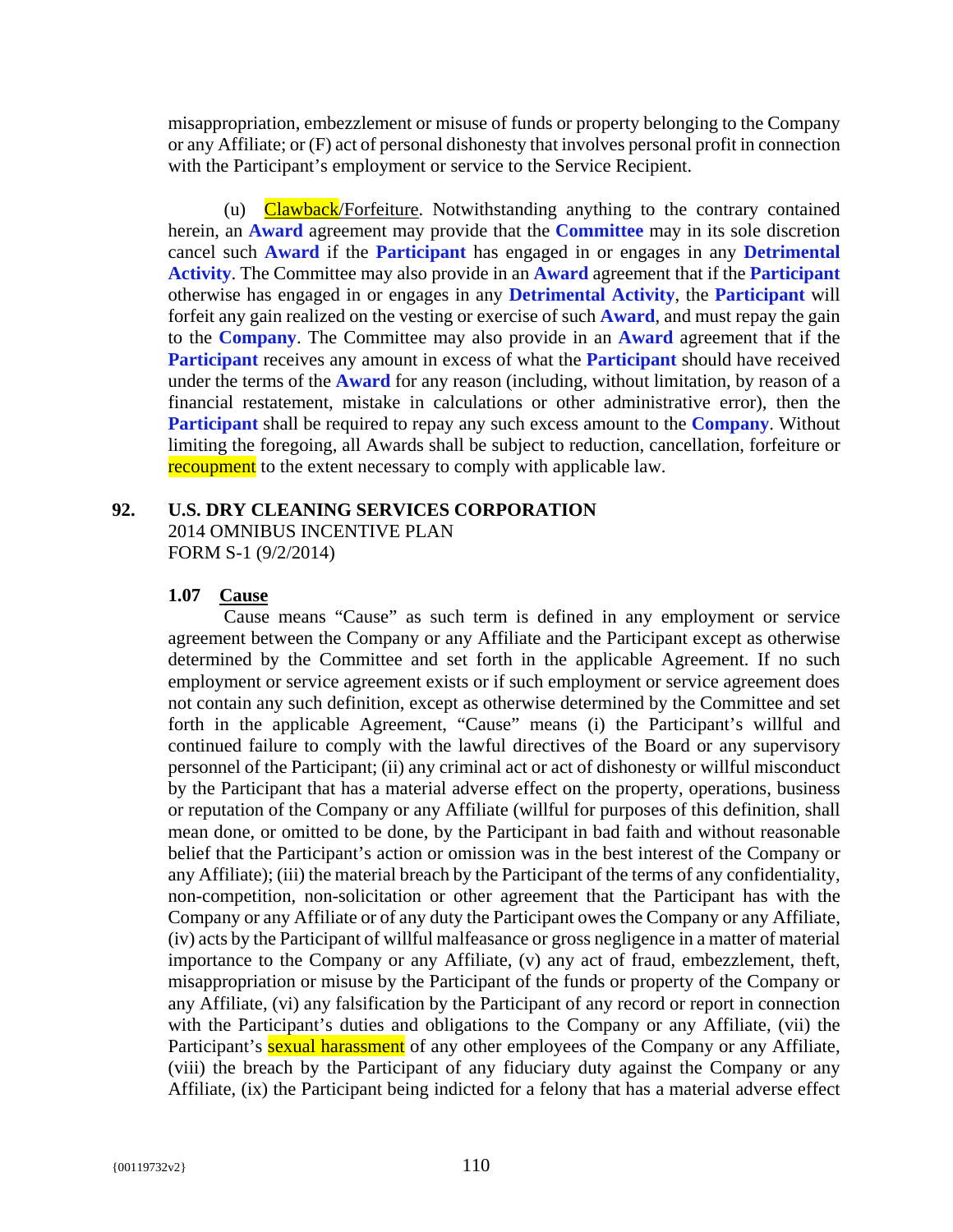on the property, operations, business or reputation of the Company or any Affiliate or being convicted of any other felony or plea of guilty or nolo contendre to any other felony or (x) any other action that may damage the image of the Company's or an Affiliate's business or their or its standing in the industry, including but not limited to the possession, use or sale of illegal drugs, the abuse of alcohol or prescribed medication, or any other act or omission which the Company or an Affiliate considers to be a violation of Federal, state or local law or regulations other than a simple traffic violation**.** For purposes of the Plan, other than where the definition of Cause is determined under any employment or service agreement between the Company or any Affiliate and the Participant, in which case such employment or service agreement shall control, in no event shall any termination of employment or service be deemed for Cause unless the Company's Chief Executive Officer concludes that the situation warrants a determination that the Participant's employment or service terminated for Cause; in the case of the Chief Executive Officer or any member of the Board, any determination that the Chief Executive Officer's employment or the Board member's service terminated for Cause shall be made by the Board acting without the Chief Executive Officer or the Board member, as applicable.

## **17.03 Forfeiture or Reimbursement**

A Participant shall be required to forfeit any and all rights under Awards or to reimburse the Company for any payment under any Award (with interest as necessary to avoid imputed interest or original issue discount under the Code or as otherwise required by applicable law) to the extent applicable law or any applicable **claw-back** or recoupment policy of the Company or any of its Affiliates requires such forfeiture or reimbursement.

## **19.10 Other Conditions**

The Committee, in its discretion, may require the Participant on or before the date of grant, exercise, payment or settlement of an Award to enter into (i) a confidentiality, non-solicitation, non-competition, non-disparagement or other similar agreement with the Company or any Affiliate, which may become effective on the date of termination of employment or service of the Participant with the Company or any Affiliate or any other date the Committee may specify and shall contain such terms and conditions as the Committee shall otherwise specify, (ii) an agreement to cancel any other employment agreement, service agreement, fringe benefit or compensation arrangement in effect between the Company or any Affiliate and such Participant and/or (iii) a shareholders' agreement with respect to shares of Common Stock to be issued pursuant to the Award. If the Participant should fail to enter into any such agreement at the Committee's request, then no Award shall be granted, exercised, paid or settled and the number of shares of Common Stock that would have been subject to such Award, if any, shall be added to the remaining shares of Common Stock available under the Plan. In the event the Participant should enter into any such confidentiality, non-solicitation, non-competition, nondisparagement or other similar agreement with the Company or any Affiliate, as a condition to the grant, exercise, payment or settlement of the Award, and the Participant subsequently breach or violate any provision of such agreement, then the Participant shall forfeit any and all further rights under such Award and the **Clawback** Requirement shall be triggered.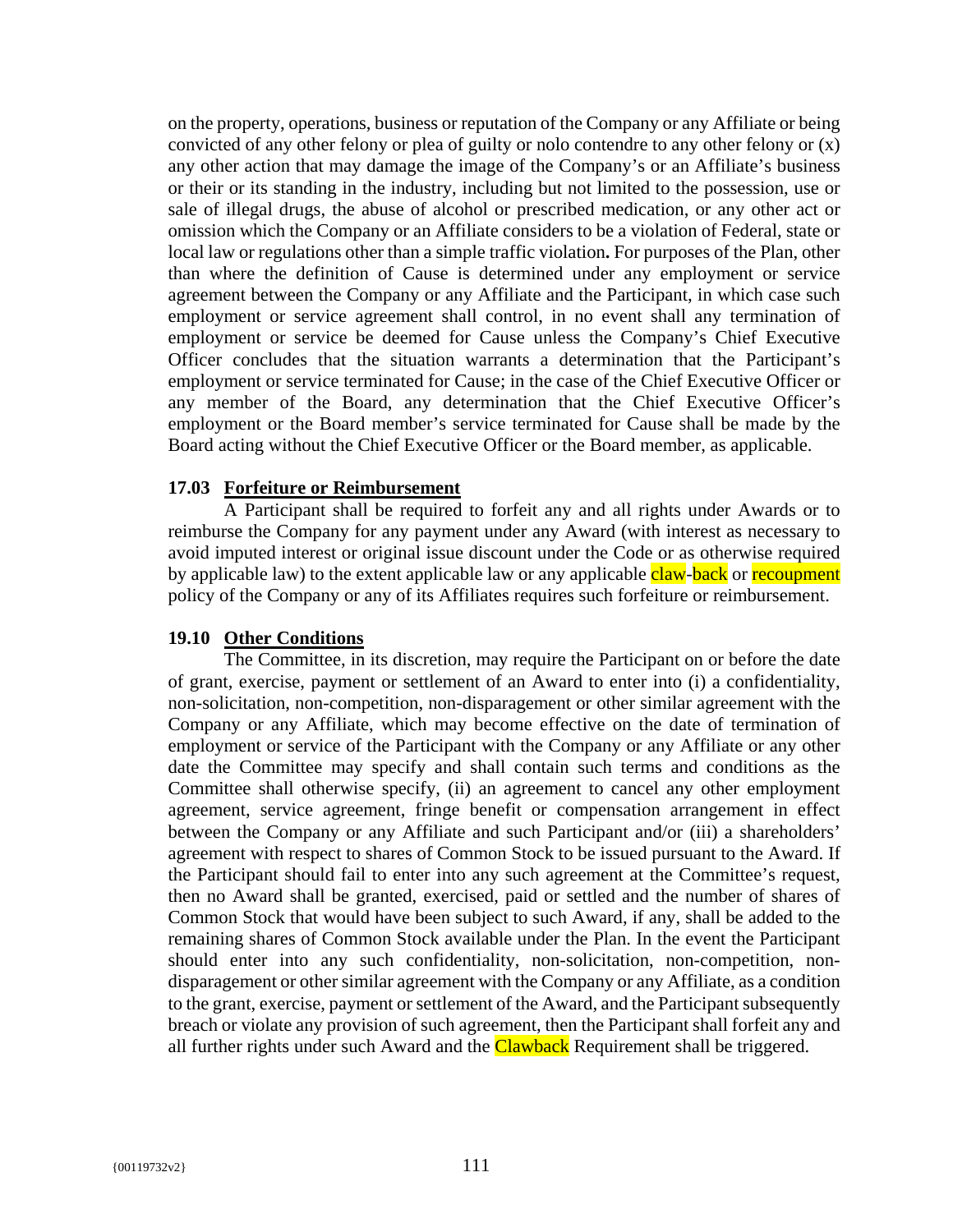# **93. RYERSON HOLDING CORPORATION**  2014 OMNIBUS INCENTIVE PLAN FORM S-1/A (7/24/2014) FORM S-1/A (6/24/2014)

(f) "Cause" means, with respect to any Participant and in the absence of an Award Agreement or Participant Agreement otherwise defining Cause, (1) the Participant's conviction of or indictment for any crime (whether or not involving the Company or its Affiliates) (i) constituting a felony or (ii) that has, or could reasonably be expected to result in, an adverse impact on the performance of the Participant's duties to the Service Recipient, or otherwise has, or could reasonably be expected to result in, an adverse impact on the business or reputation of the Company or its Affiliates, (2) conduct of the Participant, in connection with his employment or service, that has resulted, or could reasonably be expected to result, in material injury to the business or reputation of the Company or its Affiliates, (3) any material violation of the policies of the Company or its Affiliates, including but not limited to those relating to **sexual harassment** or the disclosure or misuse of confidential information, or those set forth in the manuals or statements of policy of the Company or its Affiliates, or (4) willful neglect in the performance of the Participant's duties for the Service Recipient or willful or repeated failure or refusal to perform such duties; *provided*, *however*, that if, subsequent to the Participant's voluntary Termination for any reason or involuntary Termination by the Service Recipient without Cause, it is discovered that the Participant's employment could have been terminated for Cause, such Participant's employment shall be deemed to have been terminated for Cause. In the event that there is an Award Agreement or Participant Agreement defining Cause, "Cause" shall have the meaning provided in such agreement, and a Termination by the Service Recipient for Cause hereunder shall not be deemed to have occurred unless all applicable notice and cure periods in such Award Agreement or Participant Agreement are complied with.

(b) Clawback/Recoupment Policy. Notwithstanding anything contained herein to the contrary, all Awards granted under the **Plan** shall be and remain subject to any incentive compensation clawback or recoupment policy currently in effect or as may be adopted by the **Board** and, in each case, as may be amended from time to time. No such policy adoption or amendment shall in any event require the prior consent of any **Participant**.

## **94. INTREXON CORPORATION**

AMENDED AND RESTATED 2013 OMNIBUS INCENTIVE PLAN FORM 8-K (6/13/2014)

## **1.07 Cause**

Cause means "Cause" as such term is defined in any employment or service agreement between the Company or any Affiliate and the Participant except as otherwise determined by the Committee and set forth in the applicable Agreement. If no such employment or service agreement exists or if such employment or service agreement does not contain any such definition, except as otherwise determined by the Committee and set forth in the applicable Agreement, "Cause" means (i) the Participant's willful and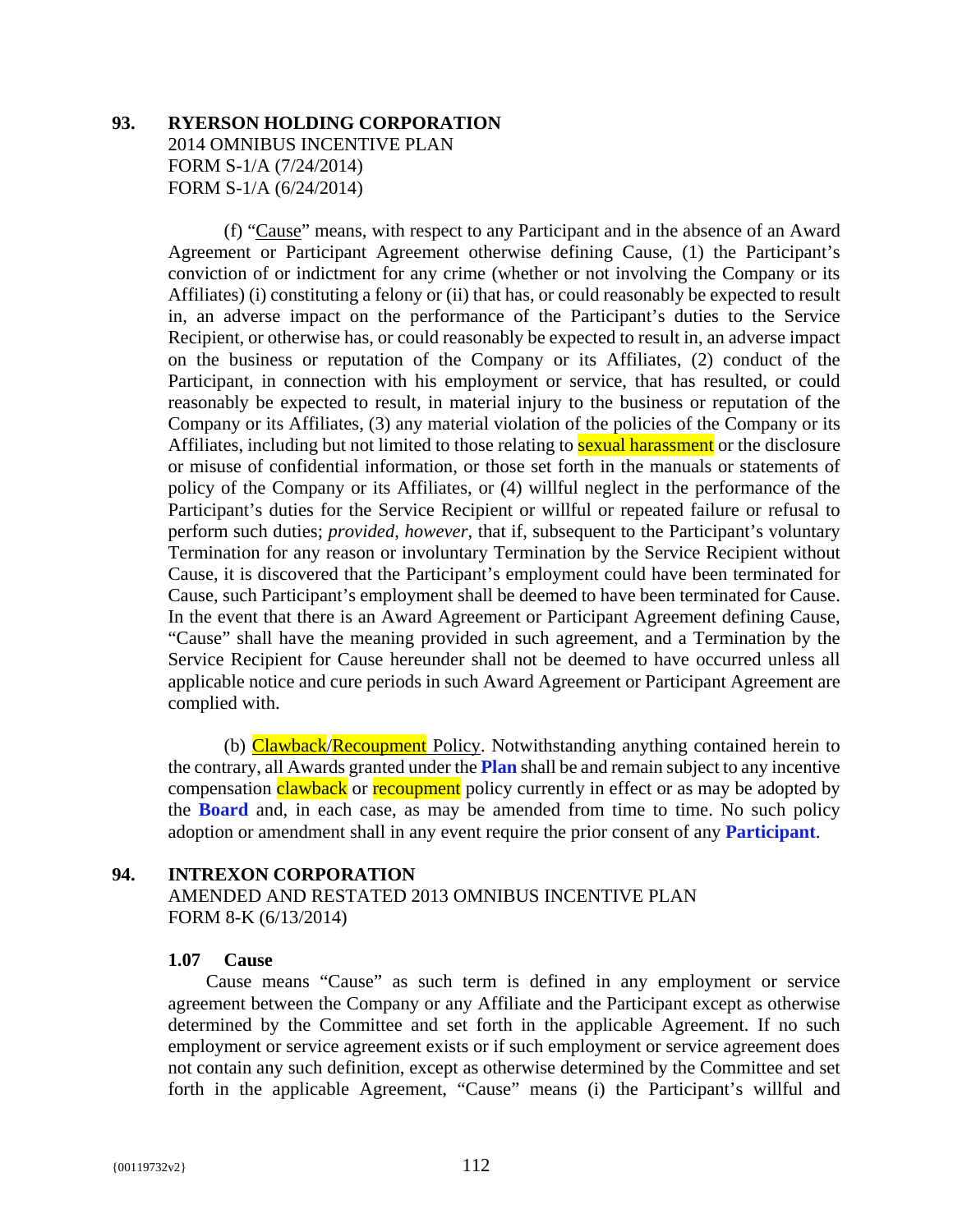continued failure to comply with the lawful directives of the Board or any supervisory personnel of the Participant; (ii) any criminal act or act of dishonesty or willful misconduct by the Participant that has a material adverse effect on the property, operations, business or reputation of the Company or any Affiliate (willful for purposes of this definition, shall mean done, or omitted to be done, by the Participant in bad faith and without reasonable belief that the Participant's action or omission was in the best interest of the Company or any Affiliate); (iii) the material breach by the Participant of the terms of any confidentiality, non-competition, non-solicitation or other agreement that the Participant has with the Company or any Affiliate or of any duty the Participant owes the Company or any Affiliate, (iv) acts by the Participant of willful malfeasance or gross negligence in a matter of material importance to the Company or any Affiliate, (v) any act of fraud, embezzlement, theft, misappropriation or misuse by the Participant of the funds or property of the Company or any Affiliate, (vi) any falsification by the Participant of any record or report in connection with the Participant's duties and obligations to the Company or any Affiliate, (vii) the Participant's **sexual harassment** of any other employees of the Company or any Affiliate, (viii) the breach by the Participant of any fiduciary duty against the Company or any Affiliate, (ix) the Participant being indicted for a felony that has a material adverse effect on the property, operations, business or reputation of the Company or any Affiliate or being convicted of any other felony or plea of guilty or nolo contendre to any other felony or (x) any other action that may damage the image of the Company's or an Affiliate's business or their or its standing in the industry, including but not limited to the possession, use or sale of illegal drugs, the abuse of alcohol or prescribed medication, or any other act or omission which the Company or an Affiliate considers to be a violation of Federal, state or local law or regulations other than a simple traffic violation**.** For purposes of the Plan, other than where the definition of Cause is determined under any employment or service agreement between the Company or any Affiliate and the Participant, in which case such employment or service agreement shall control, in no event shall any termination of employment or service be deemed for Cause unless the Company's Chief Executive Officer concludes that the situation warrants a determination that the Participant's employment or service terminated for Cause; in the case of the Chief Executive Officer or any member of the Board, any determination that the Chief Executive Officer's employment or the Board member's service terminated for Cause shall be made by the Board acting without the Chief Executive Officer or the Board member, as applicable.

# **17.03 Forfeiture or Reimbursement**

A Participant shall be required to forfeit any and all rights under Awards or to reimburse the Company for any payment under any Award (with interest as necessary to avoid imputed interest or original issue discount under the Code or as otherwise required by applicable law) to the extent applicable law or any applicable claw-back or recoupment policy of the Company or any of its Affiliates requires such forfeiture or reimbursement.

# **19.10 Other Conditions**

The Committee, in its discretion, may require the Participant on or before the date of grant, exercise, payment or settlement of an Award to enter into (i) a confidentiality, nonsolicitation, non-competition, non-disparagement or other similar agreement with the Company or any Affiliate, which may become effective on the date of termination of employment or service of the Participant with the Company or any Affiliate or any other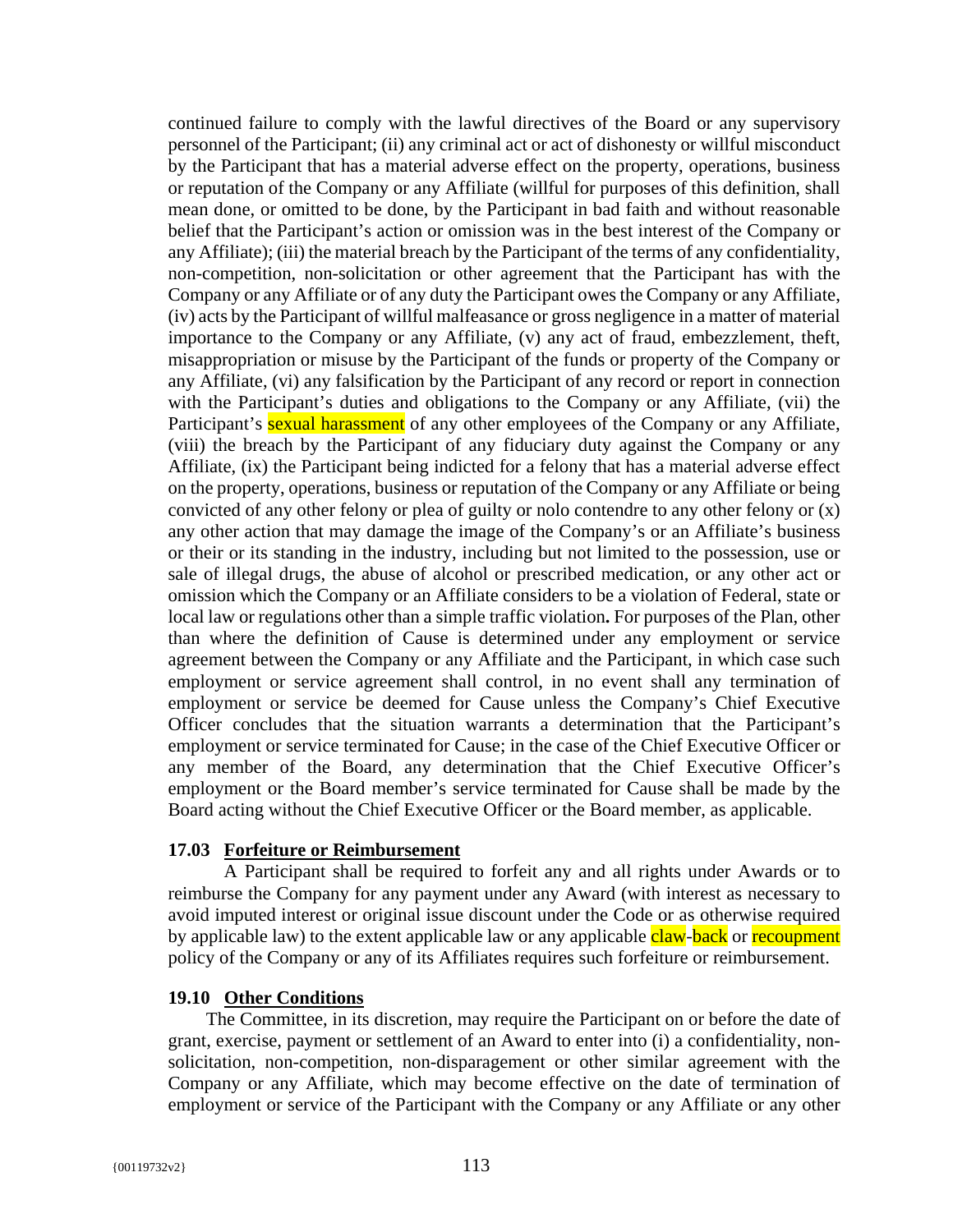date the Committee may specify and shall contain such terms and conditions as the Committee shall otherwise specify, (ii) an agreement to cancel any other employment agreement, service agreement, fringe benefit or compensation arrangement in effect between the Company or any Affiliate and such Participant and/or (iii) a shareholders' agreement with respect to shares of Common Stock to be issued pursuant to the Award. If the Participant should fail to enter into any such agreement at the Committee's request, then no Award shall be granted, exercised, paid or settled and the number of shares of Common Stock that would have been subject to such Award, if any, shall be added to the remaining shares of Common Stock available under the Plan. In the event the Participant should enter into any such confidentiality, non-solicitation, non-competition, nondisparagement or other similar agreement with the Company or any Affiliate, as a condition to the grant, exercise, payment or settlement of the Award, and the Participant subsequently breach or violate any provision of such agreement, then the Participant shall forfeit any and all further rights under such Award and the **Clawback** Requirement shall be triggered.

# **95. K2M GROUP HOLDINGS, INC.**

2014 OMNIBUS INCENTIVE PLAN FORM S-1/A (4/22/2014)

(e) "Cause" means, as to any Participant, unless the applicable Award agreement states otherwise, (i) "Cause", as defined in any employment or consulting agreement between the Participant and the Service Recipient in effect at the time of such Termination, or (ii) in the absence of any such employment or consulting agreement (or the absence of any definition of "Cause" contained therein), the Participant's (A) willful neglect in the performance of the Participant's duties for the Service Recipient or willful or repeated failure or refusal to perform such duties; (B) engagement in conduct in connection with the Participant's employment or service with the Service Recipient, which results, or could reasonably be expected to result in, material harm to the business or reputation of the Company or any Affiliate; (C) conviction of, or plea of guilty or no contest to, (I) any felony, or (II) any other crime that results, or could reasonably be expected to result in, material harm to the business or reputation of the Company or any Affiliate; (D) material violation of the written policies of the Service Recipient, including but not limited to those relating to **sexual harassment** or the disclosure or misuse of confidential information, or those set forth in the manuals or statements of policy of the Service Recipient; (E) fraud or misappropriation, embezzlement or misuse of funds or property belonging to the Company or any Affiliate; or (F) act of personal dishonesty that involves personal profit in connection with the Participant's employment or service to the Service Recipient.

(u) Clawback/Forfeiture. Notwithstanding anything to the contrary contained herein, an **Award** agreement may provide that the **Committee** may in its sole discretion cancel such **Award** if the **Participant** has engaged in or engages in any **Detrimental Activity**. The Committee may also provide in an **Award** agreement that if the **Participant** otherwise has engaged in or engages in any **Detrimental Activity**, the **Participant** will forfeit any gain realized on the vesting or exercise of such **Award**, and must repay the gain to the **Company**. The Committee may also provide in an **Award** agreement that if the **Participant** receives any amount in excess of what the **Participant** should have received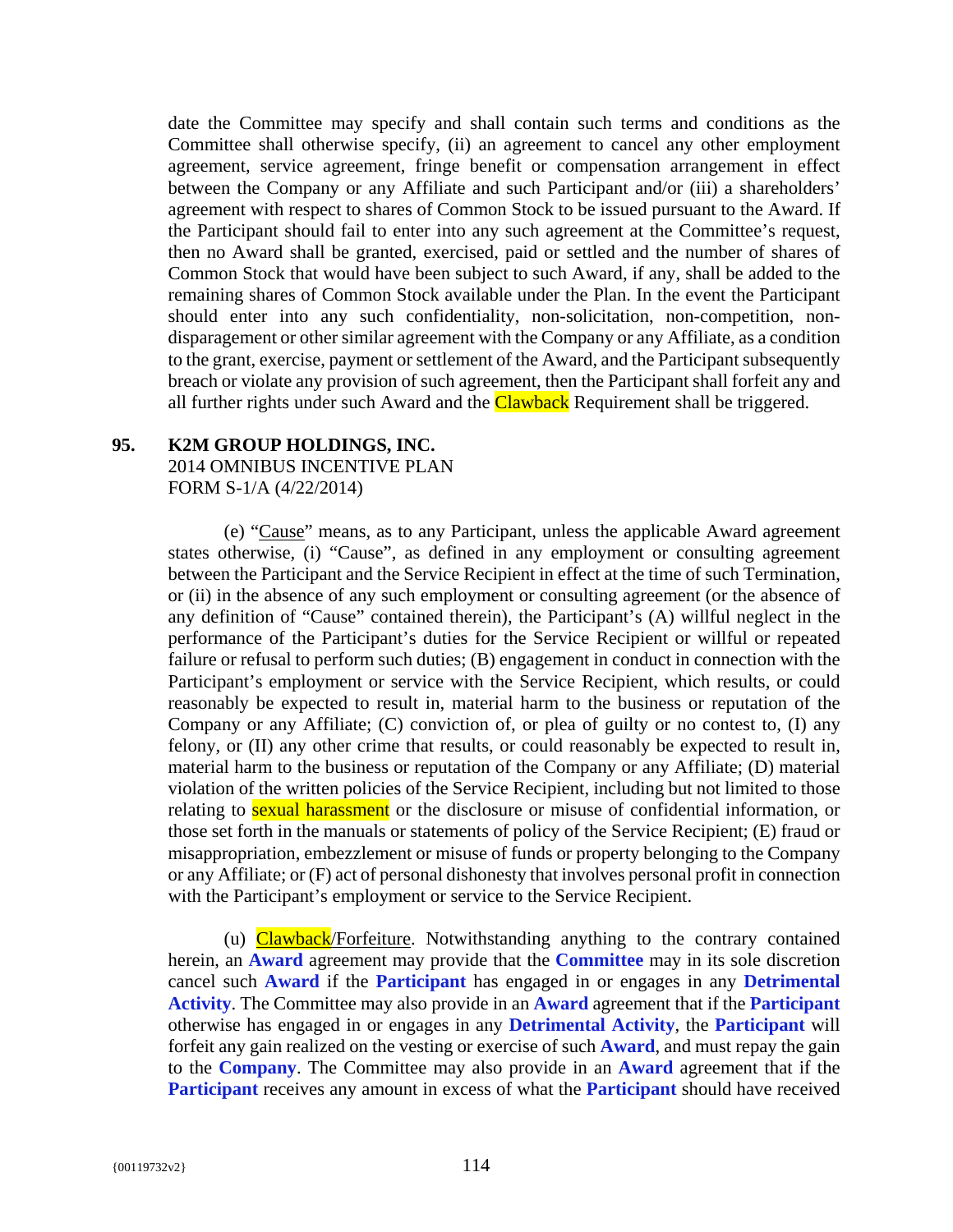under the terms of the **Award** for any reason (including without limitation by reason of a financial restatement, mistake in calculations or other administrative error), then the **Participant** shall be required to repay any such excess amount to the **Company**. Without limiting the foregoing, all Awards shall be subject to reduction, cancellation, forfeiture or recoupment to the extent necessary to comply with applicable law.

#### **96. SCORPIO TANKERS INC.**

Amended and restated 2013 EQUITY INCENTIVE PLAN FORM 20-F (3/31/2014)

b) Unless otherwise set forth in the applicable Award Agreement, in connection with a termination of employment or consultancy/service relationship or a dismissal from Board membership, for purposes of the Plan, the term "for Cause" shall be defined as follows:

(i) if there is an employment, severance, consulting, service, change in control or other agreement governing the relationship between the grantee, on the one hand, and the Company or an Affiliate, on the other hand, that contains a definition of "cause" (or similar phrase), for purposes of the Plan, the term "for Cause" shall mean those acts or omissions that would constitute "cause" under such agreement; or

(ii) if the preceding clause (i) is not applicable to the grantee, for purposes of the Plan, the term "for Cause" shall mean any of the following:

(A) any failure by the grantee substantially to perform the grantee's employment or consulting/service or Board membership duties;

(B) any excessive unauthorized absenteeism by the grantee;

(C) any refusal by the grantee to obey the lawful orders of the Board or any other Person to whom the grantee reports;

(D) any act or omission by the grantee that is or may be injurious to the Company or any Affiliate, whether monetarily, reputationally or otherwise;

(E) any act by the grantee that is inconsistent with the best interests of the Company or any Affiliate;

(F) the grantee's gross negligence that is injurious to the Company or any Affiliate, whether monetarily, reputationally or otherwise:

(G) the grantee's material violation of any of the policies of the Company or any Affiliate, as applicable, including, without limitation, those policies relating to discrimination or **sexual harassment**;

(H) the grantee's material breach of his or her employment or service contract with the Company or any Affiliate;

(I) the grantee's unauthorized (1) removal from the premises of the Company or any Affiliate of any document (in any medium or form) relating to the Company or any Affiliate or the customers or clients of the Company or any Affiliate or (2) disclosure to any Person of any of the Company's, or any Affiliate's, confidential or proprietary information;

(J) the grantee's being convicted of, or entering a plea of guilty or nolo contendere to, any crime that constitutes a felony or involves moral turpitude; and

(K) the grantee's commission of any act involving dishonesty or fraud.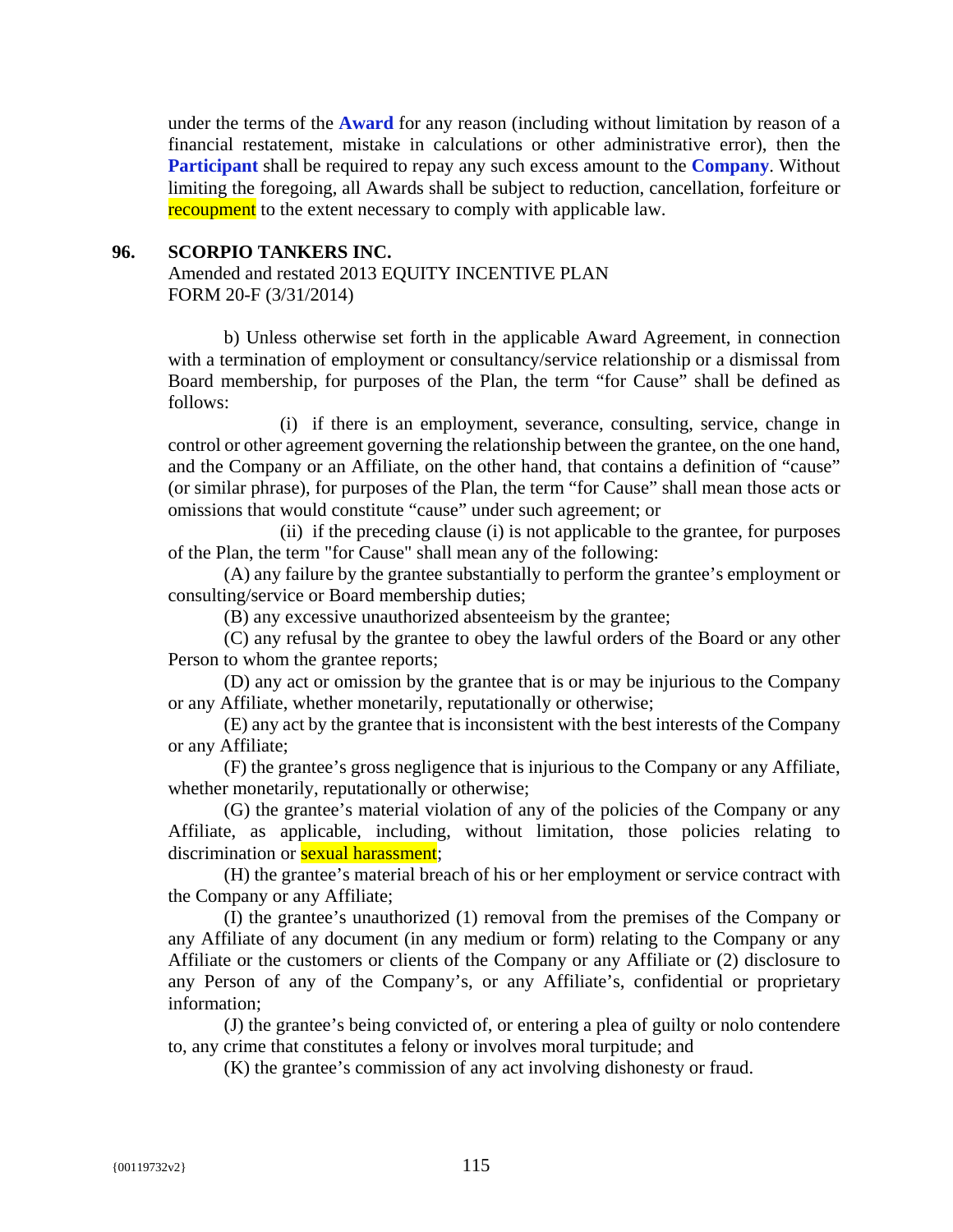Any rights the Company or any Affiliate may have under the Plan in respect of the events giving rise to a termination or dismissal "for Cause" shall be in addition to any other rights the Company or any Affiliate may have under any other agreement with a grantee or at law or in equity. Any determination of whether a grantee's employment or consultancy/service relationship is (or is deemed to have been) terminated "for Cause" shall be made by the Administrator. If, subsequent to a grantee's voluntary termination of employment or consultancy/service relationship or involuntary termination of employment or consultancy/service relationship without Cause, it is discovered that the grantee's employment or consultancy/service relationship could have been terminated "for Cause", the Administrator may deem such grantee's employment or consultancy/service relationship to have been terminated "for Cause" upon such discovery and determination by the Administrator.

# **3.17. Forfeiture; Clawback**

The Administrator may, in its sole discretion, specify in the applicable Award Agreement that any realized gain with respect to options or stock appreciation rights and any realized value with respect to other Awards shall be subject to forfeiture or **clawback**, in the event of (a) a grantee's breach of any non-competition, non-solicitation, confidentiality or other restrictive covenants with respect to the Company or any Affiliate, (b) a grantee's breach of any employment or consulting agreement with the Company or any Affiliate, (c) a grantee's termination for Cause or (d) a financial restatement that reduces the amount of bonus or incentive compensation (including any compensation under the Plan) previously awarded to a grantee that would have been earned had results been properly reported.

# **97. PARAGON SHIPPING INC.**

NEW 2014 EQUITY INCENTIVE PLAN FORM 20-F (3/27/2014)

(b) Unless otherwise set forth in the applicable Award Agreement, in connection with a termination of employment or consultancy/service relationship or a dismissal from Board membership, for purposes of the Plan, the term "for Cause" shall be defined as follows:

(i) if there is an employment, severance, consulting, service, change in control or other agreement governing the relationship between the grantee, on the one hand, and the Company A) any failure by the grantee substantially to perform the grantee's employment or consulting/service or Board membership duties;

(ii) if the preceding clause (i) is not applicable to the grantee, for purposes of the Plan, the term "for Cause" shall mean any of the following:

(A) any failure by the grantee substantially to perform the grantee's employment or consulting/service or Board membership duties;

(B) any excessive unauthorized absenteeism by the grantee;

(C) any refusal by the grantee to obey the lawful orders of the Board or any other Person to whom the grantee reports;

(D) any act or omission by the grantee that is or may be injurious to the Company or any Affiliate, whether monetarily, reputationally or otherwise;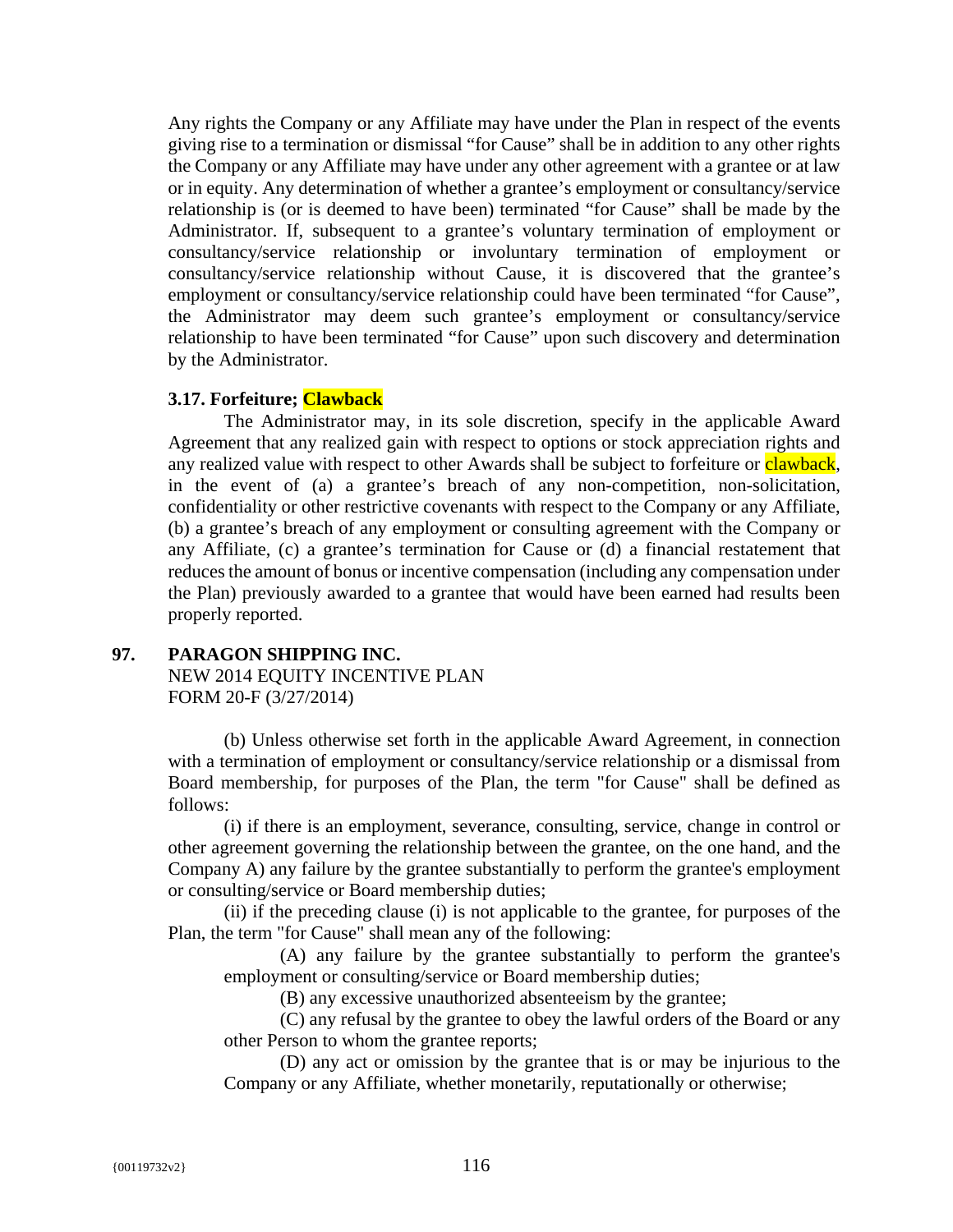(E) any act by the grantee that is inconsistent with the best interests of the Company or any Affiliate;

(F) the grantee's gross negligence that is injurious to the Company or any Affiliate, whether monetarily, reputationally or otherwise;

(G) the grantee's material violation of any of the policies of the Company or an Affiliate, as applicable, including, without limitation, those policies relating to discrimination or **sexual harassment**;

(H) the grantee's material breach of his or her employment or service contract with the Company or any Affiliate;

(I) the grantee's unauthorized (1) removal from the premises of the Company or any Affiliate of any document (in any medium or form) relating to the Company or any Affiliate or the customers or clients of the Company or any Affiliate or (2) disclosure to any Person of any of the Company's, or any Affiliate's, confidential or proprietary information;

(J) the grantee's being convicted of, or entering a plea of guilty or nolo contendere to, any crime that constitutes a felony or involves moral turpitude; and

(K) the grantee's commission of any act involving dishonesty or fraud.

Any rights the Company or any Affiliate may have under the Plan in respect of the events giving rise to a termination or dismissal "for Cause" shall be in addition to any other rights the Company or any Affiliate may have under any other agreement with a grantee or at law or in equity. Any determination of whether a grantee's employment or consultancy/service relationship is (or is deemed to have been) terminated "for Cause" shall be made by the Administrator. If, subsequent to a grantee's voluntary termination of employment or consultancy/service relationship or involuntary termination of employment or consultancy/service relationship without Cause, it is discovered that the grantee's employment or consultancy/service relationship could have been terminated "for Cause", the Administrator may deem such grantee's employment or consultancy/service relationship to have been terminated "for Cause" upon such discovery and determination by the Administrator.

# **3.17. Forfeiture; Clawback**

The Administrator may, in its sole discretion, specify in the applicable Award Agreement that any realized gain with respect to options or stock appreciation rights and any realized value with respect to other Awards shall be subject to forfeiture or clawback, in the event of (a) a grantee's breach of any non-competition, non-solicitation, confidentiality or other restrictive covenants with respect to the Company or any Affiliate, (b) a grantee's breach of any employment or consulting agreement with the Company or any Affiliate, (c) a grantee's termination for Cause or (d) a financial restatement that reduces the amount of compensation under the Plan previously awarded to a grantee that would have been earned had results been properly reported.

# **98. STALWART TANKERS INC.**  FORM OF EQUITY INCENTIVE PLAN FORM F-1/A (3/26/2014)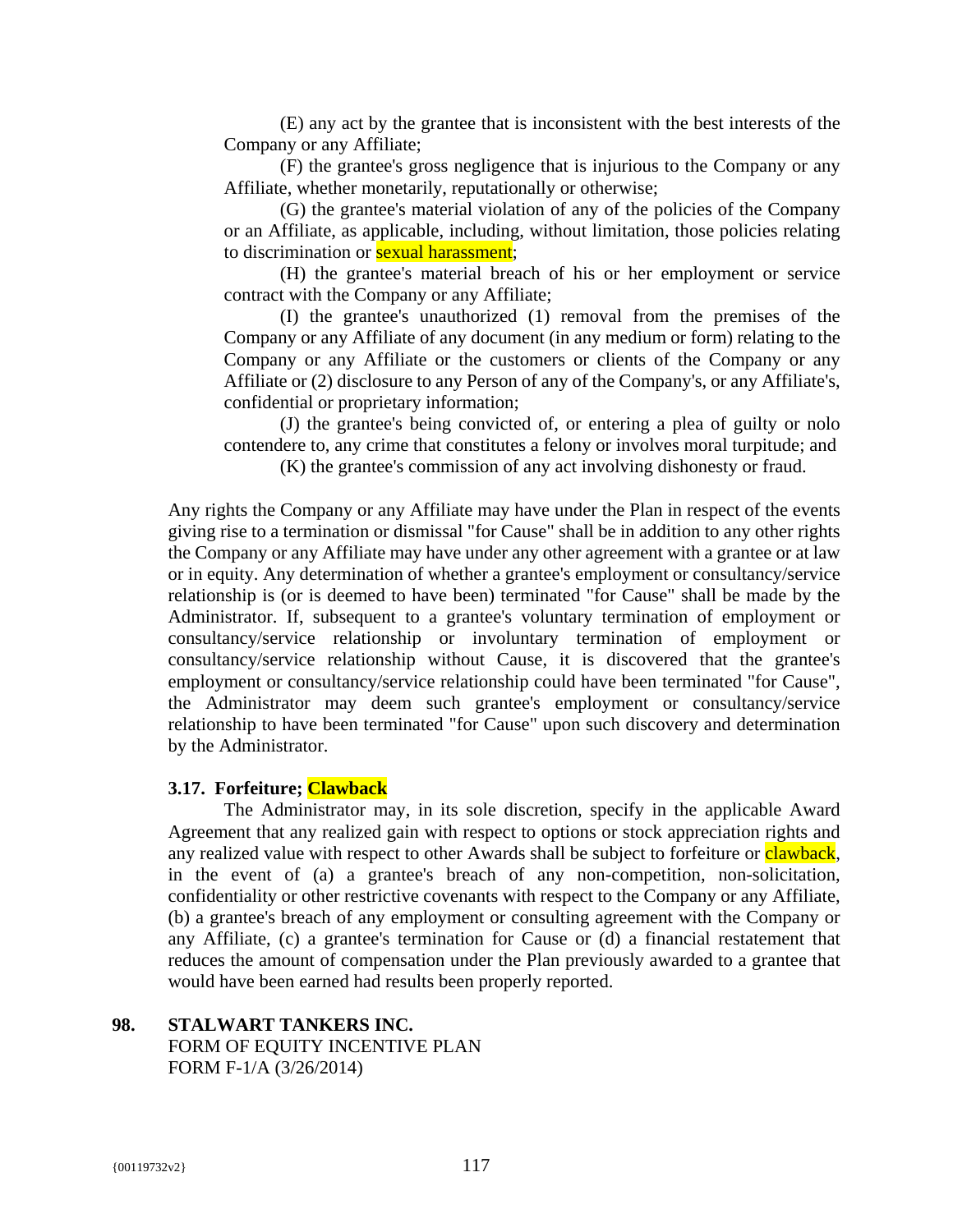(b) Unless otherwise set forth in the applicable Award Agreement, in connection with a termination of employment or consultancy/service relationship or a dismissal from Board membership, for purposes of the Plan, the term "for Cause" shall be defined as follows:

(i) if there is an employment, severance, consulting, service, change in control or other agreement governing the relationship between the grantee, on the one hand, and the Company or an Affiliate, on the other hand, that contains a definition of "cause" (or similar phrase), for purposes of the Plan, the term "for Cause" shall mean those acts or omissions that would constitute "cause" under such agreement; or

(ii) if the preceding clause (i) is not applicable to the grantee, for purposes of the Plan, the term "for Cause" shall mean any of the following:

(A) any failure by the grantee substantially to perform the grantee's employment or consulting/service or Board membership duties;

(B) any excessive unauthorized absenteeism by the grantee;

(C) any refusal by the grantee to obey the lawful orders of the Board or any other Person to whom the grantee reports;

(D) any act or omission by the grantee that is or may be materially injurious to the Company or any Affiliate, whether monetarily, reputationally or otherwise;

(E) any act by the grantee that the grantee knows or should know is inconsistent with the best interests of the Company or any Affiliate;

(F) the grantee's gross negligence that is injurious to the Company or any Affiliate, whether monetarily, reputationally or otherwise;

(G) the grantee's material violation of any of the policies of the Company or any Affiliate, as applicable, including, without limitation, those policies relating to discrimination or **sexual harassment**;

(H) the grantee's material breach of his or her employment or service contract with the Company or any Affiliate;

(I) the grantee's unauthorized (1) use or disclosure of any document (in any medium or form) relating to the Company or any Affiliate or the customers or clients of the Company or any Affiliate or (2) disclosure to any Person of any of the Company's, or any Affiliate's, confidential or proprietary information;

(J) the grantee's being convicted of, or entering a plea of guilty or nolo contendere to, any crime that constitutes a felony or involves moral turpitude; and

(K) the grantee's commission of any act involving dishonesty or fraud.

Any rights the Company or any Affiliate may have under the Plan in respect of the events giving rise to a termination or dismissal "for Cause" shall be in addition to any other rights the Company or any Affiliate may have under any other agreement with a grantee or at law or in equity. Any determination of whether a grantee's employment or consultancy/service relationship is (or is deemed to have been) terminated "for Cause" shall be made by the Administrator. If, subsequent to a grantee's voluntary termination of employment or consultancy/service relationship or involuntary termination of employment or consultancy/service relationship without Cause, it is discovered that the grantee's employment or consultancy/service relationship could have been terminated "for Cause", the Administrator may deem such grantee's employment or consultancy/service relationship to have been terminated "for Cause" upon such discovery and determination by the Administrator.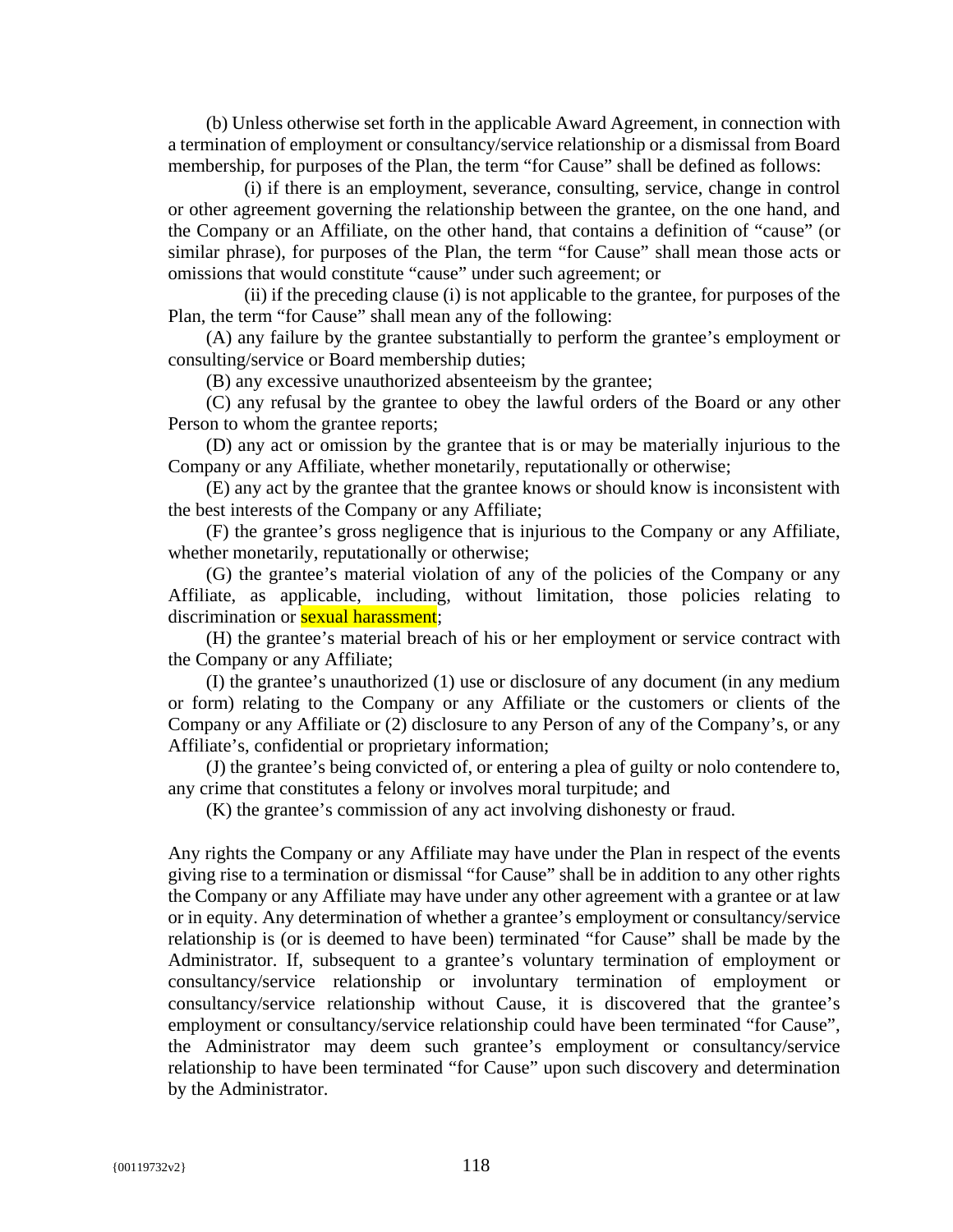## **3.17. Forfeiture; Clawback**

The Administrator may, in its sole discretion, specify in the applicable Award Agreement that any realized gain with respect to options or share appreciation rights and any realized value with respect to other Awards shall be subject to forfeiture or clawback, in the event of (a) a grantee's breach of any non-competition, non-solicitation, confidentiality or other restrictive covenants with respect to the Company or any Affiliate, (b) a grantee's material breach of any employment or consulting agreement with the Company or any Affiliate, (c) a grantee's termination for Cause or (d) a financial restatement that reduces the amount of compensation under the Plan previously awarded to a grantee that would have been earned had results been properly reported.

## **99. STAR BULK CARRIERS CORP.**  2014 EQUITY INCENTIVE PLAN

FORM 20-F (3/21/2014)

(b) Unless otherwise set forth in an Award Agreement, in connection with a termination of employment or consultancy/service relationship or a dismissal from Board membership, for purposes of the Plan, the term "for Cause" shall be defined as follows:

(i) if there is an employment, severance, consulting, service, change in control or other agreement governing the relationship between the grantee, on the one hand, and the Company or any of its Affiliates, on the other hand, that contains a definition of "cause" (or similar phrase), for purposes of the Plan, the term "for Cause" shall mean those acts or omissions that would constitute "cause" under such agreement; or

(ii) if the preceding clause (i) is not applicable to the grantee, for purposes of the Plan, the term "for Cause" shall mean any of the following:

(A) any failure by the grantee substantially to perform the grantee's employment or consultancy/service or Board membership duties;

(B) any excessive unauthorized absenteeism by the grantee;

(C) any refusal by the grantee to obey the lawful orders of the Board or any other Person to whom the grantee reports;

(D) any act or omission by the grantee that is or may be injurious to the Company or any of its Affiliates, whether monetarily, reputationally or otherwise;

(E) any act by the grantee that is inconsistent with the best interests of the Company or any of its Affiliates;

(F) the grantee's gross negligence that is injurious to the Company or any of its Affiliates, whether monetarily, reputationally or otherwise;

(G) the grantee's material violation of any of the policies of the Company or any of its Affiliates, as applicable, including, without limitation, those policies relating to discrimination or **sexual harassment**;

(H) the grantee's material breach of his or her employment or service contract with the Company or any of its Affiliates;

(I) the grantee's unauthorized (1) removal from the premises of the Company or any of its Affiliates of any document (in any medium or form) relating to the Company or any of its Affiliates or the customers or clients of the Company or any of its Affiliates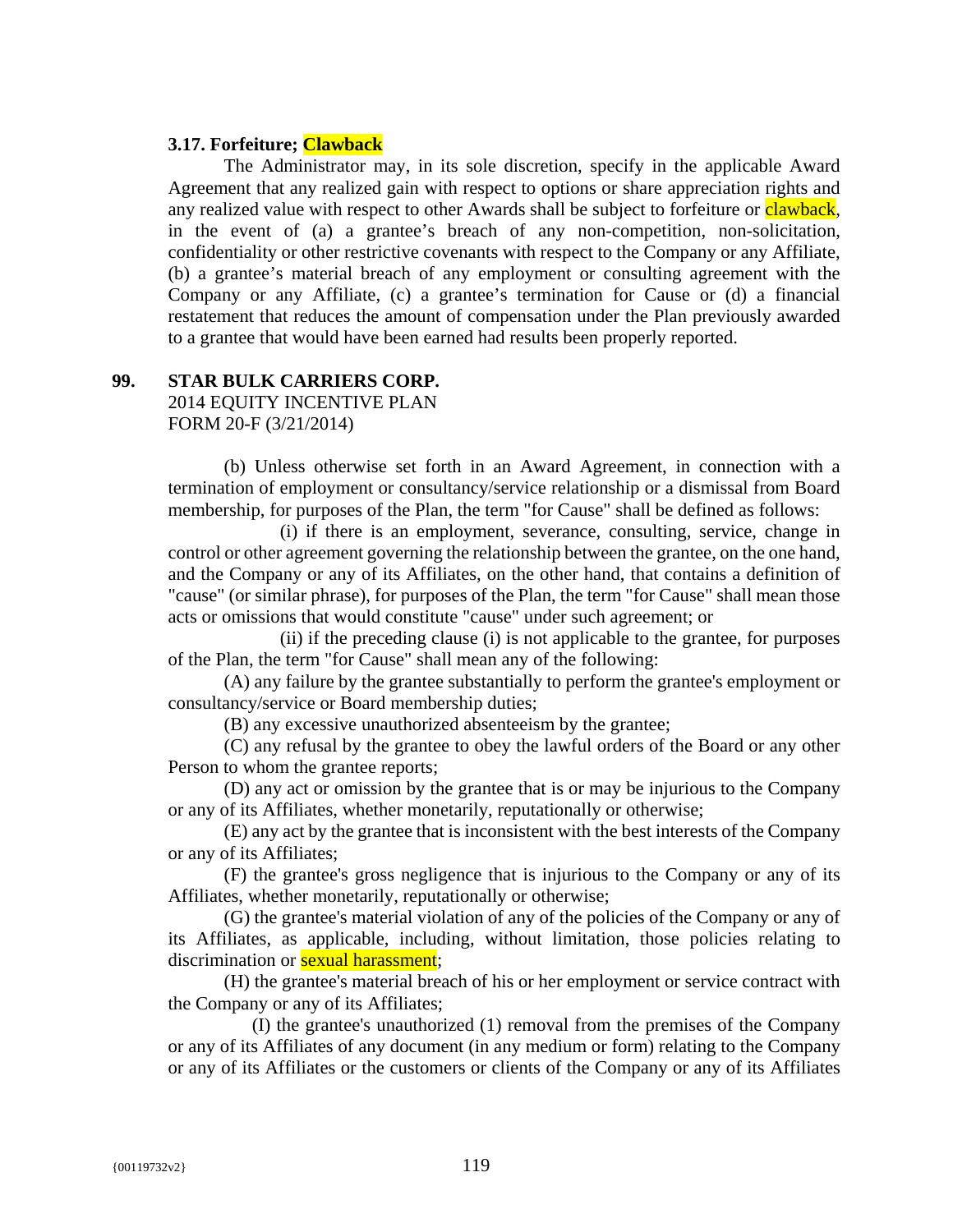or (2) disclosure to any Person or entity of any of the Company's, or any of its Affiliates', confidential or proprietary information;

(J) the grantee's being convicted of, or entering a plea of guilty or nolo contendere to, any crime that constitutes a felony or involves moral turpitude; and

(K) the grantee's commission of any act involving dishonesty or fraud.

Any rights the Company or any of its Affiliates may have under the Plan in respect of the events giving rise to a termination or dismissal "for Cause" shall be in addition to any other rights the Company or any of its Affiliates may have under any other agreement with a grantee or at law or in equity. Any determination of whether a grantee's employment, consultancy/service relationship or Board membership is (or is deemed to have been) terminated "for Cause" shall be made by the Administrator. If, subsequent to a grantee's voluntary termination of employment or consultancy/service relationship or voluntarily resignation from the Board or involuntary termination of employment or consultancy/service relationship without Cause or removal from the Board other than "for Cause", it is discovered that the grantee's employment or consultancy/service relationship or Board membership could have been terminated "for Cause", the Administrator may deem such grantee's employment or consultancy/service relationship or Board membership to have been terminated "for Cause" upon such discovery and determination by the Administrator.

# **3.17. Forfeiture; Clawback**

The Administrator may, in its sole discretion, specify in the applicable Award Agreement that any realized gain with respect to options or stock appreciation rights and any realized value with respect to other Awards shall be subject to forfeiture or clawback,

## **100. VALERO ENERGY PARTNERS LP**

2013 INCENTIVE COMPENSATION PLAN FORM 8-K (12/20/2013) FORM S-1/A (10/28/2103)

"Cause" means the:

- (a) conviction of the Participant by a state or federal court of (i) a felony involving moral turpitude or (ii) embezzlement or misappropriation of funds of the Company, the Partnership, or any of their Affiliates,
- (b) the Committee's (or the Board's, as the case may be) reasonable determination that the Participant has (i) committed an act of fraud, embezzlement, theft, or misappropriation of funds in connection with such Participant's duties in the course of his or her employment with the Company, the Partnership, or any of their Affiliates, or (ii) engaged in gross mismanagement, negligence or misconduct that causes or could potentially cause material loss, damage or injury to the Company, the Partnership, or any of their Affiliates, or their employees, or
- (c) the Committee's (or the Board's, as the case may be) reasonable determination that (i) the Participant has violated any company policy, including but not limited to, policies regarding **sexual harassment**, insider trading, confidentiality, substance abuse and/or conflicts of interest, which violation could result in the termination of the Participant's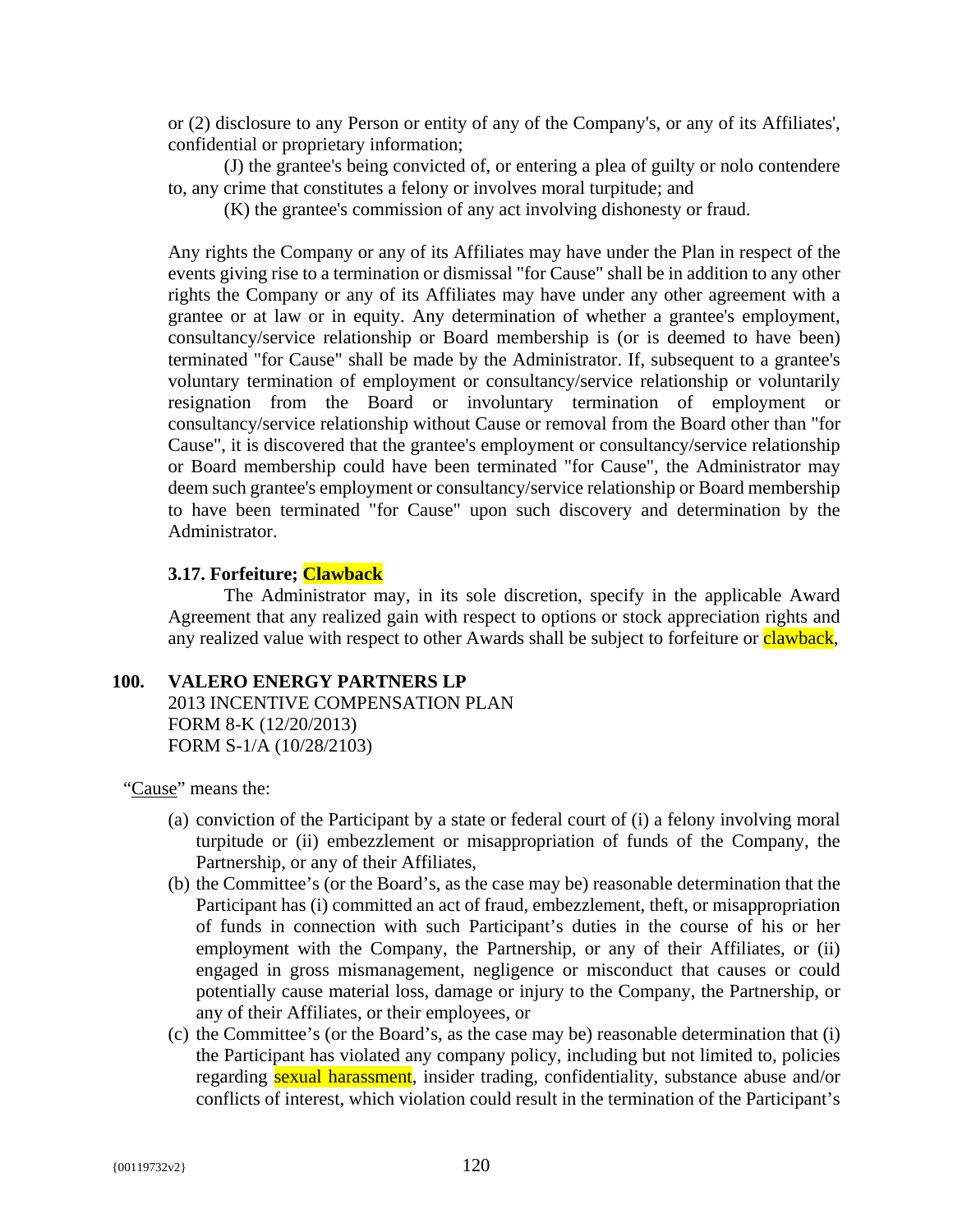employment or service as a Non-employee Director, or (ii) the Participant has failed to satisfactorily perform the material duties of the Participant's position with the Company, the Partnership, or any of their Affiliates.

"Recoupment Provision" means any clawback or recovery provision required by applicable law including United States federal and state securities laws or by any national securities exchange on which the Units of the Partnership are listed or any applicable regulatory requirement, or as set forth in any individual Award Agreement under the Plan.(h) General.

(i) Award Agreements. Each Award shall be evidenced in either an individual **Award Agreement** or within a separate plan, policy, agreement or other written document, which shall reflect any vesting conditions or restrictions imposed by the **Committee** covering a period of time specified by the **Committee** and shall also contain such terms, conditions and limitations as shall be determined by the **Committee** in its sole discretion, including but not limited to applicable **Recoupment** Provisions.

# **101. SCORPIO BULKERS INC.**

2013 EQUITY INCENTIVE PLAN FORM F-1/A 11/27/2013)

(b) Unless otherwise set forth in the applicable Award Agreement, in connection with a termination of employment or consultancy/service relationship or a dismissal from Board membership, for purposes of the Plan, the term "for Cause" shall be defined as follows:

(i) if there is an employment, severance, consulting, service, change in control or other agreement governing the relationship between the grantee, on the one hand, and the Company or an Affiliate, on the other hand, that contains a definition of "cause" (or similar phrase), for purposes of the Plan, the term "for Cause" shall mean those acts or omissions that would constitute "cause" under such agreement; or

(ii) if the preceding clause (i) is not applicable to the grantee, for purposes of the Plan, the term "for Cause" shall mean any of the following:

(A) any failure by the grantee substantially to perform the grantee's employment or consulting/service or Board membership duties;

(B) any excessive unauthorized absenteeism by the grantee;

(C) any refusal by the grantee to obey the lawful orders of the Board or any other Person to whom the grantee reports;

(D) any act or omission by the grantee that is or may be injurious to the Company or any Affiliate, whether monetarily, reputationally or otherwise;

(E) any act by the grantee that is inconsistent with the best interests of the Company or any Affiliate;

(F) the grantee's gross negligence that is injurious to the Company or any Affiliate, whether monetarily, reputationally or otherwise;

(G) the grantee's material violation of any of the policies of the Company or any Affiliate, as applicable, including, without limitation, those policies relating to discrimination or **sexual harassment**;

(H) the grantee's material breach of his or her employment or service contract with the Company or any Affiliate;

(I) the grantee's unauthorized (1) removal from the premises of the Company or any Affiliate of any document (in any medium or form) relating to the Company or any Affiliate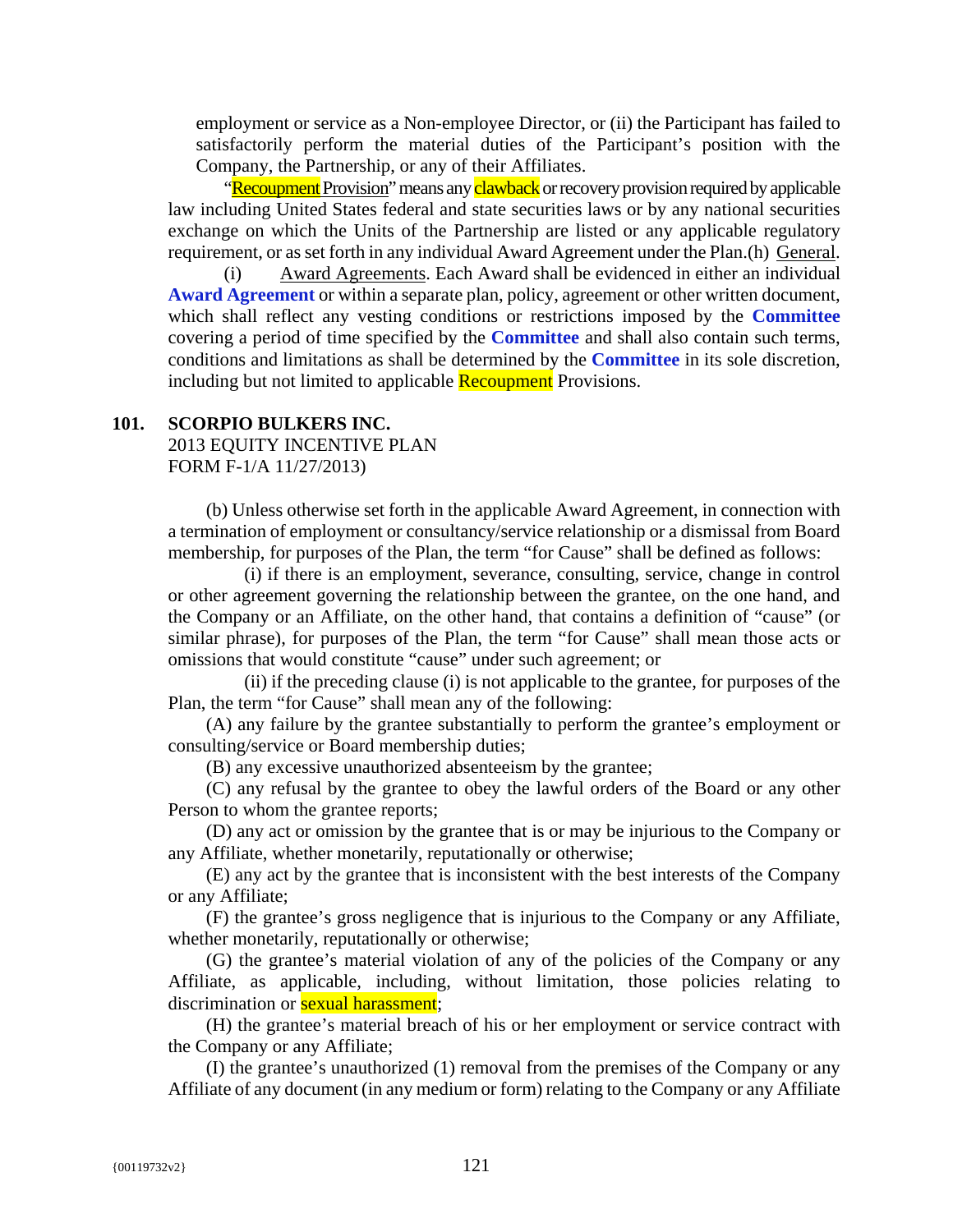or the customers or clients of the Company or any Affiliate or (2) disclosure to any Person of any of the Company's, or any Affiliate's, confidential or proprietary information;

(J) the grantee's being convicted of, or entering a plea of guilty or nolo contendere to, any crime that constitutes a felony or involves moral turpitude; and

(K) the grantee's commission of any act involving dishonesty or fraud.

Any rights the Company or any Affiliate may have under the Plan in respect of the events giving rise to a termination or dismissal "for Cause" shall be in addition to any other rights the Company or any Affiliate may have under any other agreement with a grantee or at law or in equity. Any determination of whether a grantee's employment or consultancy/service relationship is (or is deemed to have been) terminated "for Cause" shall be made by the Administrator. If, subsequent to a grantee's voluntary termination of employment or consultancy/service relationship or involuntary termination of employment or consultancy/service relationship without Cause, it is discovered that the grantee's employment or consultancy/service relationship could have been terminated "for Cause", the Administrator may deem such grantee's employment or consultancy/service relationship to have been terminated "for Cause" upon such discovery and determination by the Administrator.

#### **3.17 Forfeiture; Clawback**

The Administrator may, in its sole discretion, specify in the applicable Award Agreement that any realized gain with respect to options or stock appreciation rights and any realized value with respect to other Awards shall be subject to forfeiture or clawback, in the event of (a) a grantee's breach of any non-competition, non-solicitation, confidentiality or other restrictive covenants with respect to the Company or any Affiliate, (b) a grantee's breach of any employment or consulting agreement with the Company or any Affiliate, (c) a grantee's termination for Cause or (d) a financial restatement that reduces the amount of bonus or incentive compensation (including any compensation under the Plan) previously awarded to a grantee that would have been earned had results been properly reported.

## **102. LOGICNOW S.A**.

GFI SOFTWARE S.A. EQUITY INCENTIVE PLAN FORM F-1/A (11/8/2013)

(e) "Cause" means, with respect to any Participant and in the absence of an Award Agreement or Participant Agreement otherwise defining Cause, (i) the Participant's conviction of or indictment for any crime (whether or not involving the Company or its Affiliates) (A) constituting a felony or (B) that has, or could reasonably be expected to result in, an adverse impact on the performance of the Participant's duties to the Service Recipient, or otherwise has, or could reasonably be expected to result in, an adverse impact on the business or reputation of the Company or its Affiliates; (ii) conduct of the Participant, in connection with his employment or service, that has resulted, or could reasonably be expected to result, in material injury to the business or reputation of the Company or its Affiliates; (iii) any material violation of the policies of the Company or its Affiliates, including, but not limited to, those relating to **sexual harassment** or the disclosure or misuse of confidential information, or those set forth in the manuals or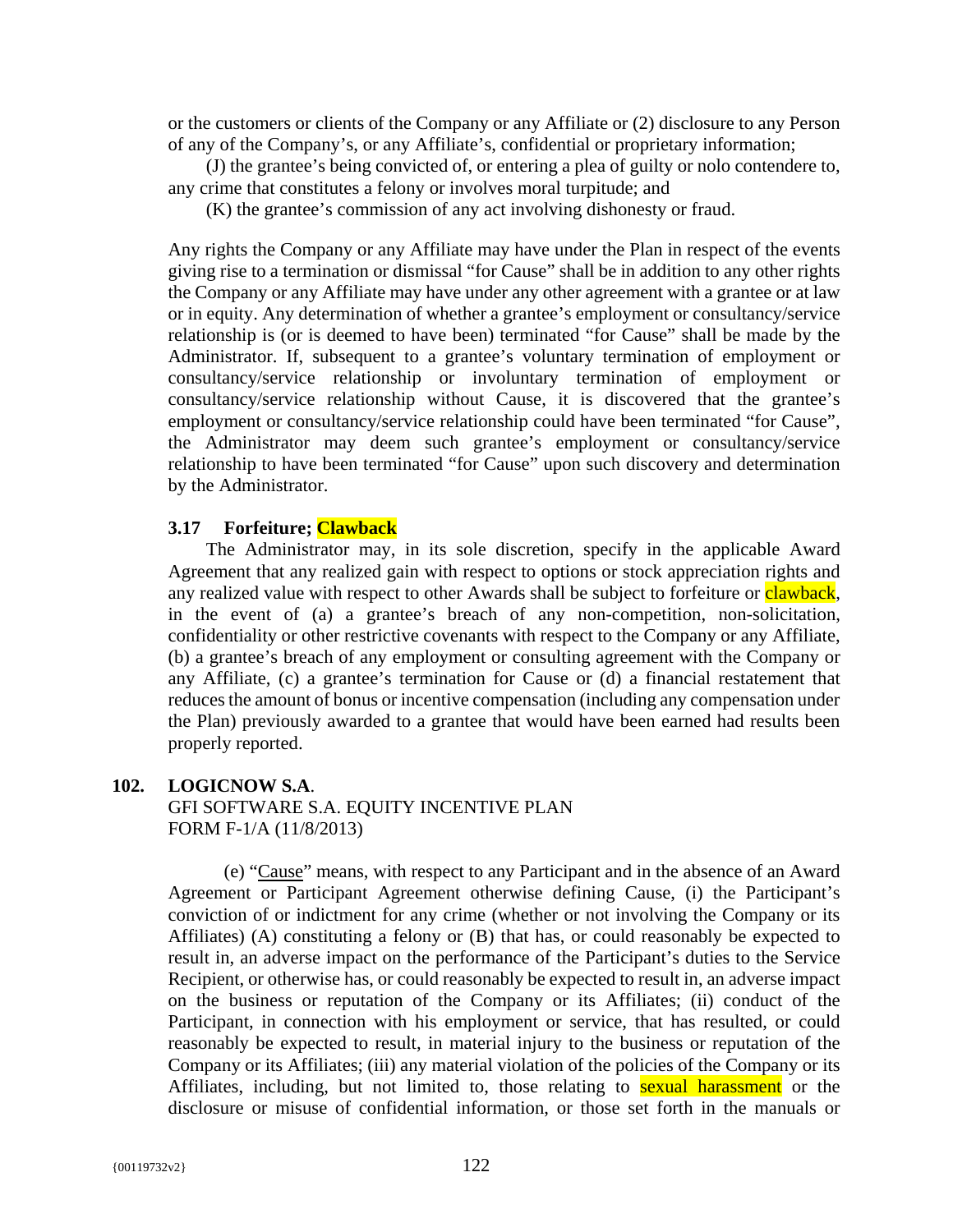statements of policy of the Company or its Affiliates; or (iv) willful neglect in the performance of the Participant's duties for the Service Recipient or willful or repeated failure or refusal to perform such duties. In the event that there is an Award Agreement or Participant Agreement defining Cause, "Cause" shall have the meaning provided in such agreement, and a Termination by the Service Recipient for Cause hereunder shall not be deemed to have occurred unless all applicable notice and cure periods in such Award Agreement or Participant Agreement are complied with.

(b) Clawback/Recoupment Policy. Notwithstanding anything contained herein to the contrary, all Awards granted under the **Plan** shall be and remain subject to any incentive compensation clawback or recoupment policy currently in effect or as may be adopted by the **Board** and, in each case, as may be amended from time to time. No such policy adoption or amendment shall in any event require the prior consent of any **Participant**.

## **103. CONSTELLIUM N.V.**

2013 EQUITY INCENTIVE PLAN FORM F-1 (10/23/2013) FORM DRS/A (on F-1) (4/26/2013)

(f) "*Cause*" means, unless otherwise provided in an Award Agreement, (i) "Cause" as defined in any Individual Agreement to which the applicable Participant is a party, or (ii) if there is no such Individual Agreement or if it does not define "Cause," then any of the following: (A) an Eligible Individual's violation of his or her obligations regarding confidentiality or the protection of sensitive, confidential or proprietary information, or trade secrets; (B) an act or omission by an Eligible Individual resulting in his or her being charged with a criminal offense that constitutes a felony or involves moral turpitude or dishonesty; (C) conduct by an Eligible Individual that constitutes poor performance, gross neglect, insubordination, willful misconduct or a breach of the Company's code of conduct or a fiduciary duty to the Company or its shareholders; or (D) the determination by the Board or senior management of the Company that an Eligible Individual has violated state, federal or applicable foreign law relating to the workplace environment, including, without limitation, laws relating to **sexual harassment** or age, sex, race or other prohibited discrimination.

(i) *Clawback*. All Awards under the **Plan** shall be subject to any clawback, recoupment or forfeiture provisions required by law and applicable to the **Company** or its Subsidiaries or Affiliates as in effect from time to time.

# **104. EMPIRE STATE REALTY TRUST, INC.** 2013 EQUITY INCENTIVE PLAN FORM S-8 (10/7/2013) FORM S-11/A (9/19/2013)

(e) "Cause" means, with respect to any Participant and in the absence of an Award Agreement or Participant Agreement otherwise defining Cause, (1) the Participant's conviction of or indictment for any crime (whether or not involving the Company or its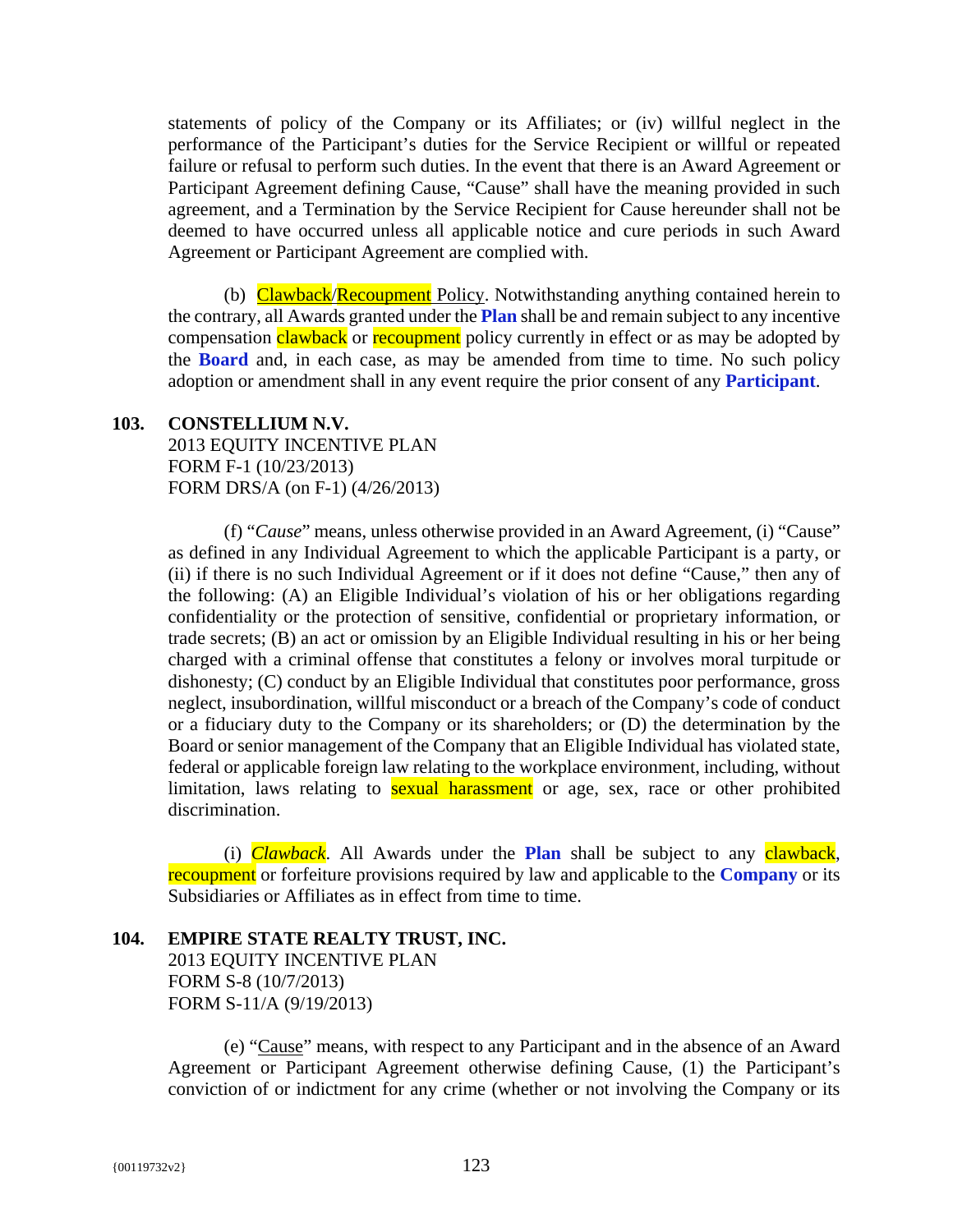Affiliates) (i) constituting a felony or (ii) that has, or could reasonably be expected to result in, an adverse impact on the performance of the Participant's duties to the Service Recipient, or otherwise has, or could reasonably be expected to result in, an adverse impact on the business or reputation of the Company or its Affiliates, (2) conduct of the Participant, in connection with his employment or service, that has resulted, or could reasonably be expected to result, in material injury to the business or reputation of the Company or its Affiliates, (3) any material violation of the policies of the Company or its Affiliates, including but not limited to those relating to **sexual harassment** or the disclosure or misuse of confidential information, or those set forth in the manuals or statements of policy of the Company or its Affiliates, or (4) willful neglect in the performance of the Participant's duties for the Service Recipient or willful or repeated failure or refusal to perform such duties. In the event that there is an Award Agreement or Participant Agreement defining Cause, "Cause" shall have the meaning provided in such agreement, and a Termination by the Service Recipient for Cause hereunder shall not be deemed to have occurred unless all applicable notice and cure periods in such Award Agreement or Participant Agreement are complied with.

(b) **Clawback/Recoupment** Policy. Notwithstanding anything contained herein to the contrary, all Awards granted under the **Plan** shall be and remain subject to any incentive compensation clawback or recoupment policy currently in effect or as may be adopted by the **Board** and, in each case, as may be amended from time to time. No such policy adoption or amendment shall in any event require the prior consent of any **Participant**.

## **105. ESSENT GROUP LTD.**

2013 LONG-TERM INCENTIVE PLAN FORM S-1/A (9/26/2013)

(e) "Cause" means, with respect to any Participant and in the absence of an Award Agreement or Participant Agreement otherwise defining Cause, (1) the Participant's plea of *nolo contendere*, conviction of or indictment for any crime (whether or not involving the Company or its Affiliates) (i) constituting a felony or (ii) that has, or could reasonably be expected to result in, an adverse impact on the performance of the Participant's duties to the Service Recipient, or otherwise has, or could reasonably be expected to result in, an adverse impact on the business or reputation of the Company or its Affiliates, (2) conduct of the Participant, in connection with his employment or service, that has resulted, or could reasonably be expected to result, in material injury to the business or reputation of the Company or its Affiliates, (3) any material violation of the policies of the Company or its Affiliates, including but not limited to those relating to **sexual harassment** or the disclosure or misuse of confidential information, or those set forth in the manuals or statements of policy of the Company or its Affiliates, or (4) willful neglect in the performance of the Participant's duties for the Service Recipient or willful or repeated failure or refusal to perform such duties. In the event that there is an Award Agreement or Participant Agreement defining Cause, "Cause" shall have the meaning provided in such agreement, and a Termination by the Service Recipient for Cause hereunder shall not be deemed to have occurred unless all applicable notice and cure periods in such Award Agreement or Participant Agreement are complied with.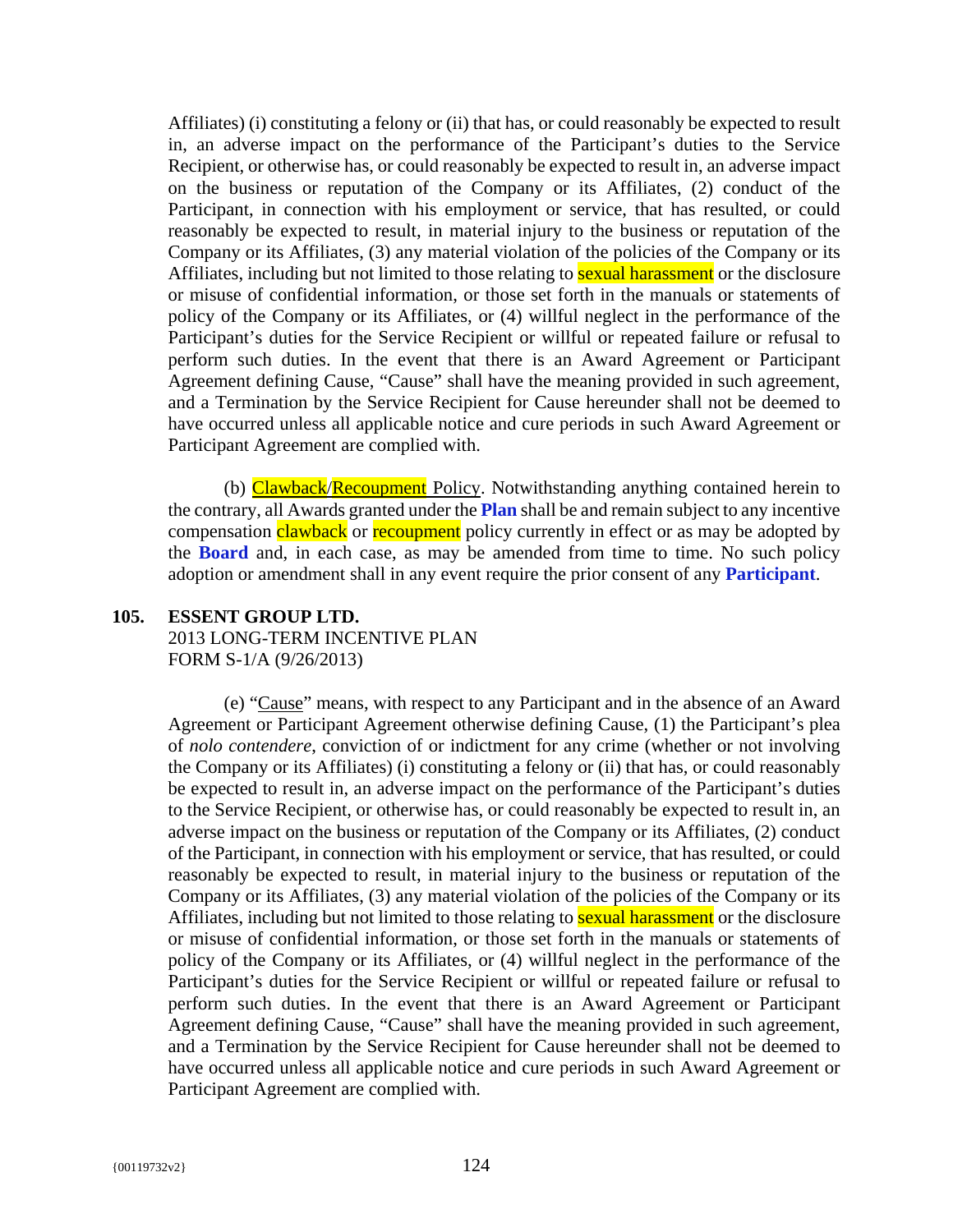(b) Clawback/Recoupment Policy. Notwithstanding anything contained herein to the contrary, all Awards granted under the **Plan** shall be and remain subject to any incentive compensation clawback or recoupment policy currently in effect or as may be adopted by the **Board** (or a committee or subcommittee of the **Board**) and, in each case, as may be amended from time to time. No such policy adoption or amendment shall in any event require the prior consent of any **Participant**.

# **106. LOGICNOW S.A**.

# GFI SOFTWARE S.A. AMENDED AND RESTATED SHARE INCENTIVE PLAN FORM F-1/A (8/16/2013)

(d) "Cause" means, in the absence of a Participant Agreement otherwise defining Cause, (i) a Participant's conviction of or indictment for any crime (whether or not involving the Company Group) (A) constituting a felony or (B) that has, or could reasonably be expected to result in, an adverse impact on the performance of the Participant's duties to the Employer, or otherwise has, or could reasonably be expected to result in, an adverse impact to the business or reputation of the Company or any other member of the Company Group; (ii) conduct of a Participant, in connection with his employment or service, that has, or could reasonably be expected to result in, material injury to the business or reputation of the Company or any other member of the Company Group; (iii) any material violation of the policies of the Employer, including, but not limited to those relating to **sexual harassment**, the disclosure or misuse of confidential information, or those set forth in the manuals or statements of policy of the Employer; or (iv) willful neglect in the performance of a Participant's duties for the Employer or willful or repeated failure or refusal to perform such duties; *provided*, *however*, that if, subsequent to the Participant's voluntary Termination for any reason or involuntary Termination by the Employer without Cause, it is discovered that the Participant's employment could have been terminated for Cause, such Participant's employment shall be deemed to have been terminated for Cause for all purposes under this Plan. In the event there is a Participant Agreement defining Cause, "Cause" shall have the meaning provided in such agreement, and a Termination by the Employer for Cause hereunder shall not be deemed to have occurred unless all applicable notice and cure periods in such Participant Agreement are complied with.

(a) Clawback/Recoupment Policy. Notwithstanding anything contained herein to the contrary, all Awards granted under the **Plan** shall be and remain subject to any incentive compensation clawback or recoupment policy currently in effect or as may be adopted by the **Board** and, in each case, as may be amended from time to time. No such policy, adoption, or amendment shall in any event require the prior consent of any **Participant**.

# **107. INTREXON CORPORATION**  2013 OMNIBUS INCENTIVE PLAN FORM S-1/A (7/29/2013)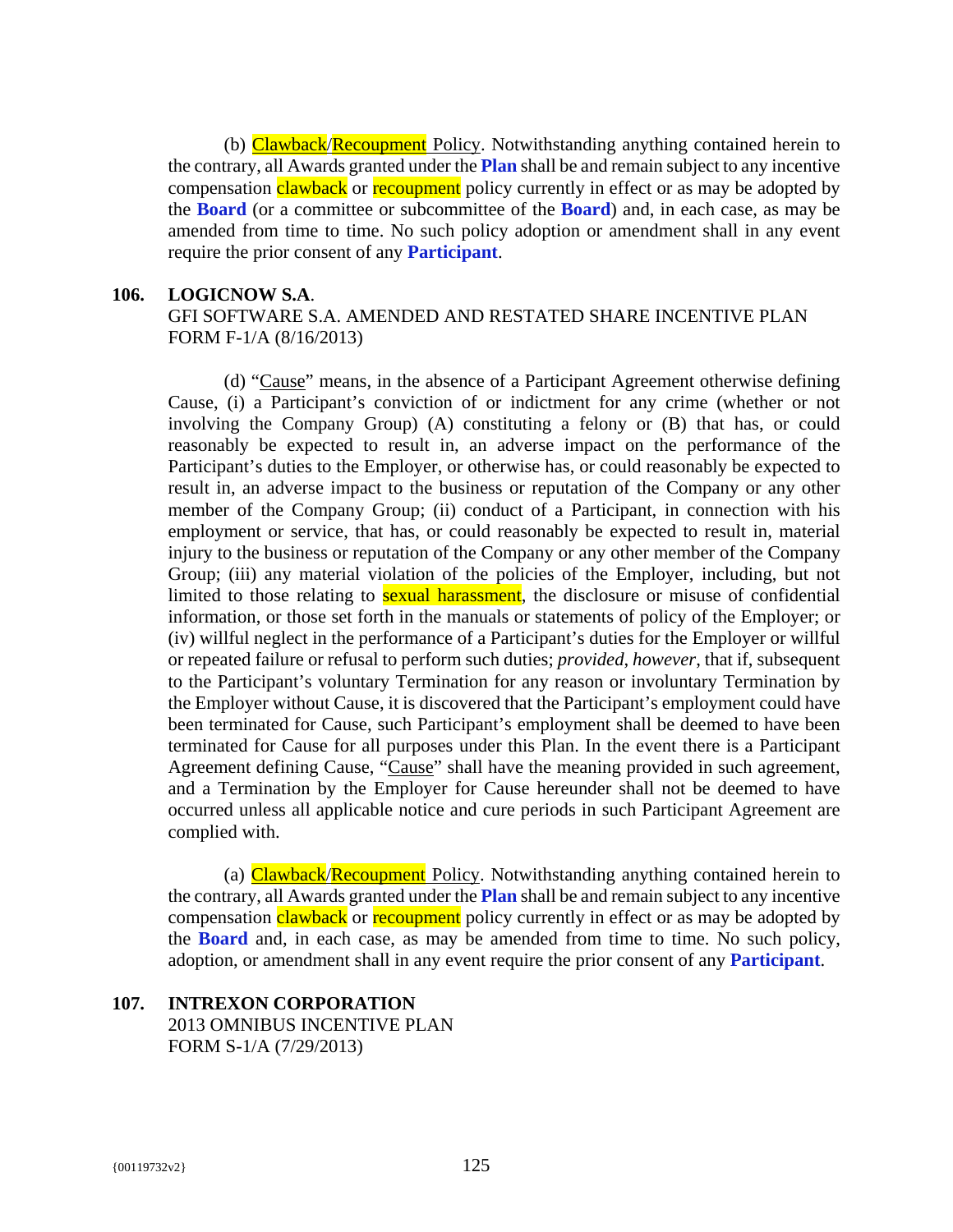#### **1.07 Cause**

Cause means "Cause" as such term is defined in any employment or service agreement between the Company or any Affiliate and the Participant except as otherwise determined by the Committee and set forth in the applicable Agreement. If no such employment or service agreement exists or if such employment or service agreement does not contain any such definition, except as otherwise determined by the Committee and set forth in the applicable Agreement, "Cause" means (i) the Participant's willful and continued failure to comply with the lawful directives of the Board or any supervisory personnel of the Participant; (ii) any criminal act or act of dishonesty or willful misconduct by the Participant that has a material adverse effect on the property, operations, business or reputation of the Company or any Affiliate (willful for purposes of this definition, shall mean done, or omitted to be done, by the Participant in bad faith and without reasonable belief that the Participant's action or omission was in the best interest of the Company or any Affiliate); (iii) the material breach by the Participant of the terms of any confidentiality, non-competition, non-solicitation or other agreement that the Participant has with the Company or any Affiliate or of any duty the Participant owes the Company or any Affiliate, (iv) acts by the Participant of willful malfeasance or gross negligence in a matter of material importance to the Company or any Affiliate, (v) any act of fraud, embezzlement, theft, misappropriation or misuse by the Participant of the funds or property of the Company or any Affiliate, (vi) any falsification by the Participant of any record or report in connection with the Participant's duties and obligations to the Company or any Affiliate, (vii) the Participant's **sexual harassment** of any other employees of the Company or any Affiliate, (viii) the breach by the Participant of any fiduciary duty against the Company or any Affiliate, (ix) the Participant being indicted for a felony that has a material adverse effect on the property, operations, business or reputation of the Company or any Affiliate or being convicted of any other felony or plea of guilty or nolo contendre to any other felony or (x) any other action that may damage the image of the Company's or an Affiliate's business or their or its standing in the industry, including but not limited to the possession, use or sale of illegal drugs, the abuse of alcohol or prescribed medication, or any other act or omission which the Company or an Affiliate considers to be a violation of Federal, state or local law or regulations other than a simple traffic violation. For purposes of the Plan, other than where the definition of Cause is determined under any employment or service agreement between the Company or any Affiliate and the Participant, in which case such employment or service agreement shall control, in no event shall any termination of employment or service be deemed for Cause unless the Company's Chief Executive Officer concludes that the situation warrants a determination that the Participant's employment or service terminated for Cause; in the case of the Chief Executive Officer or any member of the Board, any determination that the Chief Executive Officer's employment or the Board member's service terminated for Cause shall be made by the Board acting without the Chief Executive Officer or the Board member, as applicable.

## **17.03 Forfeiture or Reimbursement**

A Participant shall be required to forfeit any and all rights under Awards or to reimburse the Company for any payment under any Award (with interest as necessary to avoid imputed interest or original issue discount under the Code or as otherwise required by applicable law) to the extent applicable law or any applicable claw-back or recoupment policy of the Company or any of its Affiliates requires such forfeiture or reimbursement.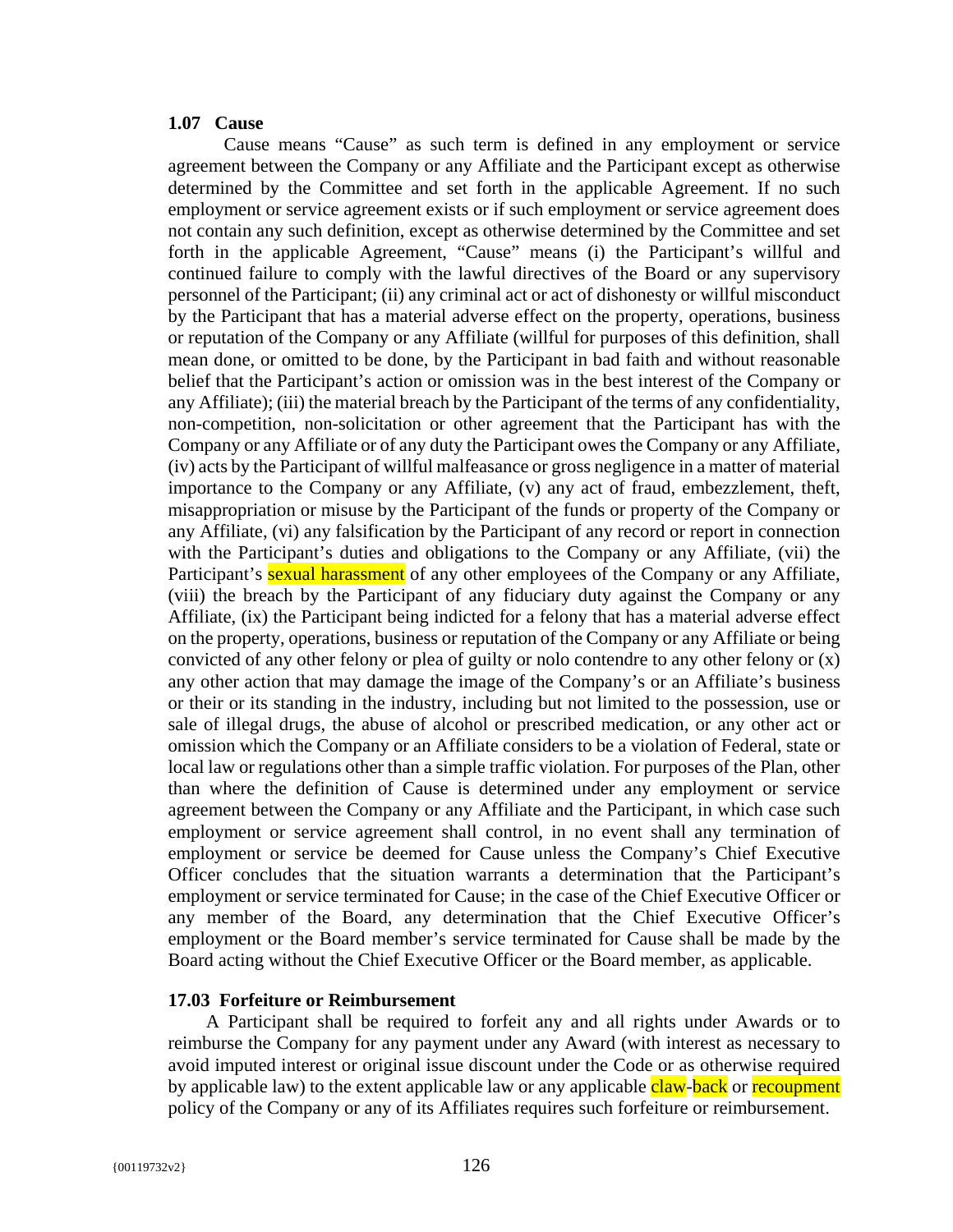#### **19.10 Other Conditions**

The Committee, in its discretion, may require the Participant on or before the date of grant, exercise, payment or settlement of an Award to enter into (i) a confidentiality, nonsolicitation, non-competition, non-disparagement or other similar agreement with the Company or any Affiliate, which may become effective on the date of termination of employment or service of the Participant with the Company or any Affiliate or any other date the Committee may specify and shall contain such terms and conditions as the Committee shall otherwise specify, (ii) an agreement to cancel any other employment agreement, service agreement, fringe benefit or compensation arrangement in effect between the Company or any Affiliate and such Participant and/or (iii) a shareholders' agreement with respect to shares of Common Stock to be issued pursuant to the Award. If the Participant should fail to enter into any such agreement at the Committee's request, then no Award shall be granted, exercised, paid or settled and the number of shares of Common Stock that would have been subject to such Award, if any, shall be added to the remaining shares of Common Stock available under the Plan. In the event the Participant should enter into any such confidentiality, non-solicitation, non-competition, nondisparagement or other similar agreement with the Company or any Affiliate, as a condition to the grant, exercise, payment or settlement of the Award, and the Participant subsequently breach or violate any provision of such agreement, then the Participant shall forfeit any and all further rights under such Award and the **Clawback** Requirement shall be triggered.

## **108. ARDMORE SHIPPING CORPORATION**

2013 EQUITY INCENTIVE PLAN FORM F-1/A (7//22/2013)

(b) Unless otherwise set forth in the applicable Award Agreement, in connection with a termination of employment or consultancy/service relationship or a dismissal from Board membership, for purposes of the Plan, the term "for Cause" shall be defined as follows:

(i) if there is an employment, severance, consulting, service, change in control or other agreement governing the relationship between the grantee, on the one hand, and the Company or an Affiliate, on the other hand, that contains a definition of "cause" (or similar phrase), for purposes of the Plan, the term "for Cause" shall mean those acts or omissions that would constitute "cause" under such agreement; or

(ii) if the preceding clause (i) is not applicable to the grantee, for purposes of the Plan, the term "for C5ause" shall mean any of the following:

(A) any failure by the grantee substantially to perform the grantee's employment or consulting/service or Board membership duties;

(B) any excessive unauthorized absenteeism by the grantee;

(C) any refusal by the grantee to obey the lawful orders of the Board or any other Person to whom the grantee reports;

(D) any act or omission by the grantee that is or may be materially injurious to the Company or any Affiliate, whether monetarily, reputationally or otherwise;

(E) any act by the grantee that the grantee knows or should know is inconsistent with the best interests of the Company or any Affiliate;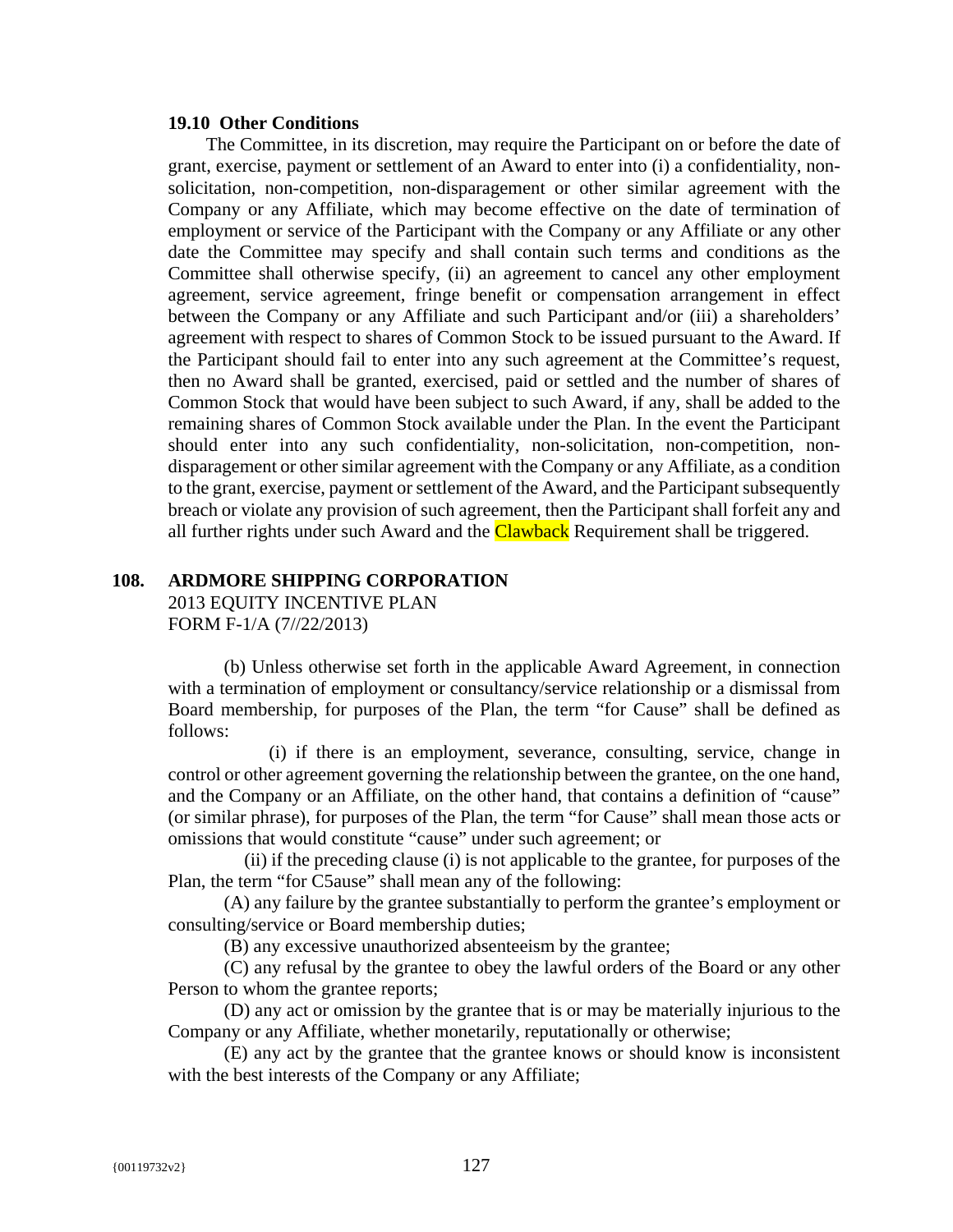(F) the grantee's gross negligence that is injurious to the Company or any Affiliate, whether monetarily, reputationally or otherwise;

(G) the grantee's material violation of any of the policies of the Company or any Affiliate, as applicable, including, without limitation, those policies relating to discrimination or **sexual harassment**;

(H) the grantee's material breach of his or her employment or service contract with the Company or any Affiliate;

(I) the grantee's unauthorized (1) use or disclosure of any document (in any medium or form) relating to the Company or any Affiliate or the customers or clients of the Company or any Affiliate or (2) disclosure to any Person of any of the Company's, or any Affiliate's, confidential or proprietary information;

(J) the grantee's being convicted of, or entering a plea of guilty or nolo contendere to, any crime that constitutes a felony or involves moral turpitude; and

(K) the grantee's commission of any act involving dishonesty or fraud.

Any rights the Company or any Affiliate may have under the Plan in respect of the events giving rise to a termination or dismissal "for Cause" shall be in addition to any other rights the Company or any Affiliate may have under any other agreement with a grantee or at law or in equity. Any determination of whether a grantee's employment or consultancy/service relationship is (or is deemed to have been) terminated "for Cause" shall be made by the Administrator. If, subsequent to a grantee's voluntary termination of employment or consultancy/service relationship or involuntary termination of employment or consultancy/service relationship without Cause, it is discovered that the grantee's employment or consultancy/service relationship could have been terminated "for Cause", the Administrator may deem such grantee's employment or consultancy/service relationship to have been terminated "for Cause" upon such discovery and determination by the Administrator.

#### **3.17. Forfeiture; Clawback**

The Administrator may, in its sole discretion, specify in the applicable Award Agreement that any realized gain with respect to options or stock appreciation rights and any realized value with respect to other Awards shall be subject to forfeiture or **clawback**, in the event of (a) a grantee's breach of any non-competition, non-solicitation, confidentiality or other restrictive covenants with respect to the Company or any Affiliate, (b) a grantee's material breach of any employment or consulting agreement with the Company or any Affiliate, (c) a grantee's termination for Cause or (d) a financial restatement that reduces the amount of compensation under the Plan previously awarded to a grantee that would have been earned had results been properly reported.

#### **109. BLYTH INC**

VISALUS, INC. 2012 OMNIBUS INCENTIVE PLAN FORM 8-K (7/1/2013)

#### "Cause"

(a) Subject to clause (c) below, with respect to a Participant who is an Employee or Consultant, "Cause" shall mean (i) the failure by the Participant to perform such duties as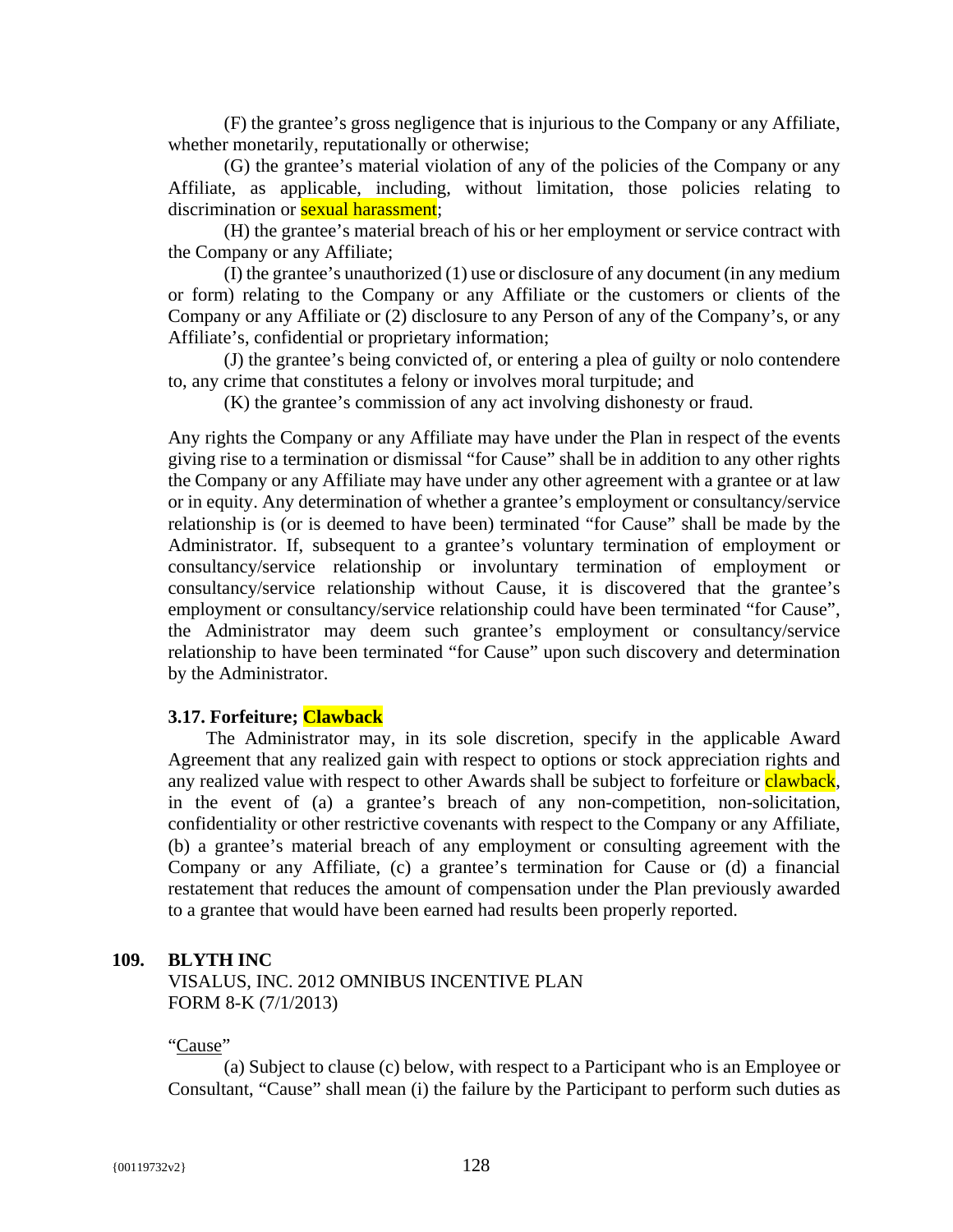are reasonably requested by the Company as documented in writing to the Participant, (ii) the Participant's disregard of his or her duties or failure to act, where such action would be in the ordinary course of the Participant's duties, (iii) the failure by the Participant to observe Company policies and/or policies of Affiliates of the Company generally applicable to employees of the Company and/or its Affiliates, (iv) gross negligence or willful misconduct by the Participant in the performance of his or her duties, (v) the commission by the Participant of any act of fraud, theft, financial dishonesty or self-dealing with respect to the Company or any of its Affiliates, or any felony or criminal act involving moral turpitude, (vi) any breach by the Participant of the provisions of any confidentiality, non-competition or non-solicitation agreement between the Participant and the Company or any Affiliate, or any other agreement or contract with the Company or any of its Affiliates, (vii) chronic absenteeism, (viii) alcohol or other substance abuse, or (ix) the commission of any violation of any state or federal law relating to the workplace environment (including, without limitation, laws relating to **sexual harassment** or age, sex or other prohibited discrimination) by the Participant. A termination of the Participant's Continuous Service shall be deemed to have been for Cause if, after such termination of Continuous Service, facts and circumstances are discovered that would have justified a termination of Continuous Service for Cause (a "Retroactive Cause Termination").

(b) Subject to clause (c) below, with respect to a Participant who is a Director, "Cause" shall mean a determination by a majority of the disinterested Board members that the Director has engaged in any of the following: (i) malfeasance in office; (ii) gross incompetence, misconduct or neglect; (iii) false or fraudulent misrepresentation inducing the director's appointment; (iv) willful conversion of corporate funds; or (v) repeated failure to participate in Board meetings on a regular basis despite having received proper notice of the meetings in advance.

(c) If a Participant has an individual employment agreement or services agreement with the Company or an Affiliate, and such agreement defines "Cause" or a similar term, then "Cause" shall have the meaning ascribed to such term in such agreement; *it being understood* that a Retroactive Cause Termination shall not apply unless provided for in such individual agreement.

4. Forfeiture Events. The Committee may specify in an **Award Agreement** that the **Participant**'s rights, payments and benefits with respect to an **Award** shall be subject to reduction, cancellation, forfeiture or **recoupment** upon the occurrence of certain events, in addition to applicable vesting conditions of an **Award**. Such events may include, without limitation, breach of non-competition, non-solicitation, confidentiality, or other restrictive covenants that are contained in the **Award Agreement** or otherwise applicable to the **Participant**, a termination of the **Participant**'s **Continuous Service** for **Cause**, or other conduct by the **Participant** that is detrimental to the business or reputation of the **Company** and/or its Affiliates.

5. Clawback. Notwithstanding any other provisions in this **Plan**, any **Award** which is subject to recovery under any law, government regulation or stock exchange listing requirement, will be subject to such deductions and **clawback** as may be required to be made pursuant to such law, government regulation or stock exchange listing requirement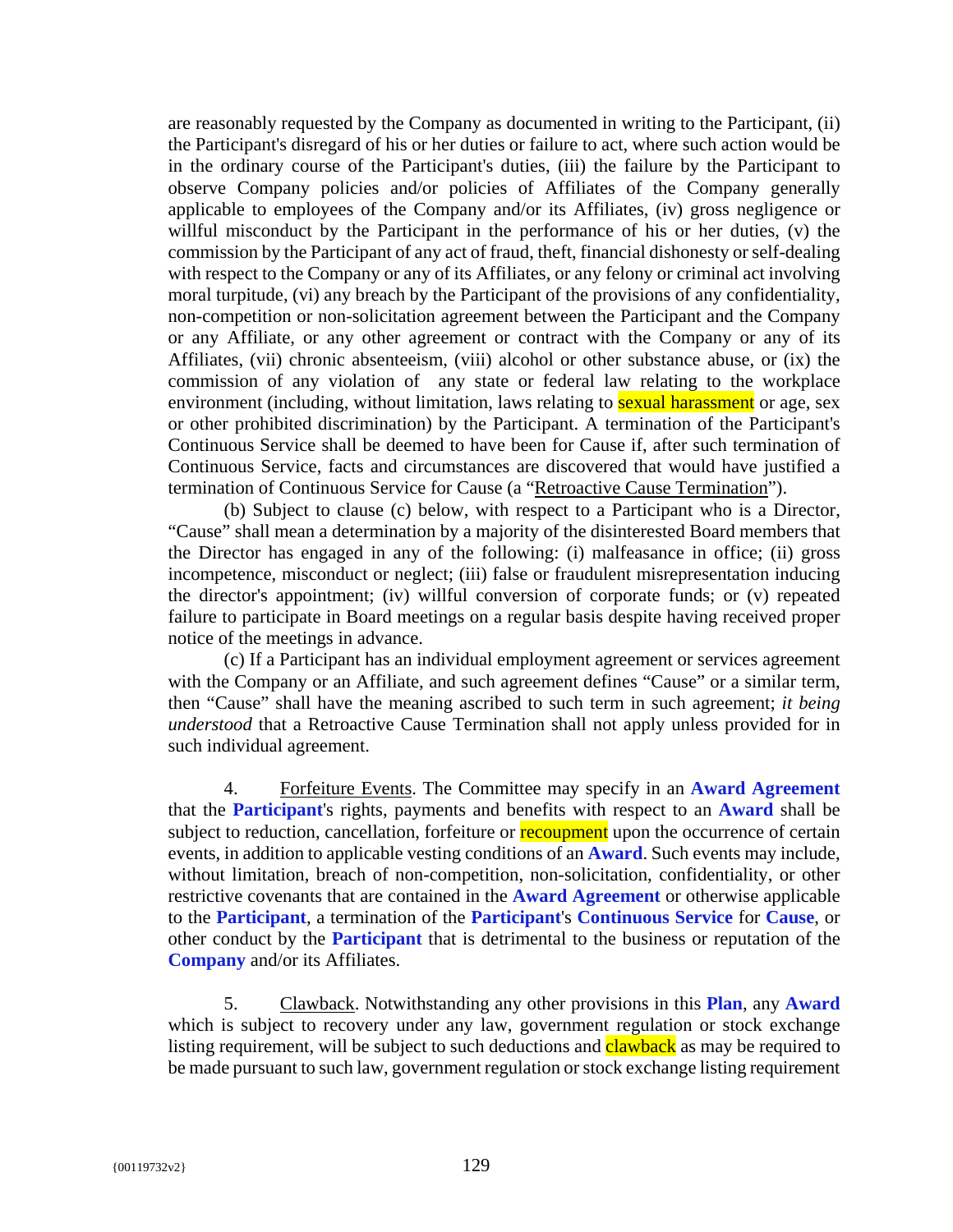(or any policy adopted by the **Company** pursuant to any such law, government regulation or stock exchange listing requirement).

# **110. CONSTELLIUM N.V.** FORM OF CONSTELLIUM N.V. 2013 EQUITY INCENTIVE PLAN FORM F-1 (5/13/2013)

(f) "*Cause*" means, unless otherwise provided in an Award Agreement, (i) "Cause" as defined in any Individual Agreement to which the applicable Participant is a party, or (ii) if there is no such Individual Agreement or if it does not define "Cause," then any of the following: (A) an Eligible Individual's violation of his or her obligations regarding confidentiality or the protection of sensitive, confidential or proprietary information, or trade secrets; (B) an act or omission by an Eligible Individual resulting in his or her being charged with a criminal offense that constitutes a felony or involves moral turpitude or dishonesty; (C) conduct by an Eligible Individual that constitutes poor performance, gross neglect, insubordination, willful misconduct or a breach of the Company's code of conduct or a fiduciary duty to the Company or its shareholders; or (D) the determination by the Board or senior management of the Company that an Eligible Individual has violated state, federal or applicable foreign law relating to the workplace environment, including, without limitation, laws relating to **sexual harassment** or age, sex, race or other prohibited discrimination.

(i) *Clawback.* All Awards under the **Plan** shall be subject to any clawback, recoupment or forfeiture provisions required by law and applicable to the **Company** or its Subsidiaries or Affiliates as in effect from time to time.

## **111. RYERSON HOLDING CORPORATION**

RYERSON HOLDING CORPORATION 2013 STOCK INCENTIVE PLAN FORM S-1/A (5/6/2013)

(c) "Cause" means, in the absence of an employment agreement between a Participant and the Employer otherwise defining Cause, (i) a Participant's conviction of or indictment for any crime (whether or not involving the Company or its Subsidiaries) (A) constituting a felony or (B) that has, or could reasonably be expected to result in, an adverse impact on the performance of the Participant's duties to the Employer, or otherwise has, or could reasonably be expected to result in, an adverse impact to the business or reputation of the Company or its Subsidiaries; (ii) conduct of the Participant, in connection with his or her employment, that has, or could reasonably be expected to result in, material injury to the business or reputation of the Company or its Subsidiaries; (iii) any material violation of the policies of the Company or its Subsidiaries, including, but not limited to those relating to **sexual harassment**, the disclosure or misuse of confidential information, or others set forth in the manuals or statements of policy of the Company or its Subsidiaries; or (iv) willful neglect in the performance of the Participant's duties for the Employer or willful or repeated failure or refusal to perform such duties; *provided*, *however*, that if, subsequent to the Participant's voluntary Termination for any reason or involuntary Termination by the Company or a Subsidiary without Cause, it is discovered that the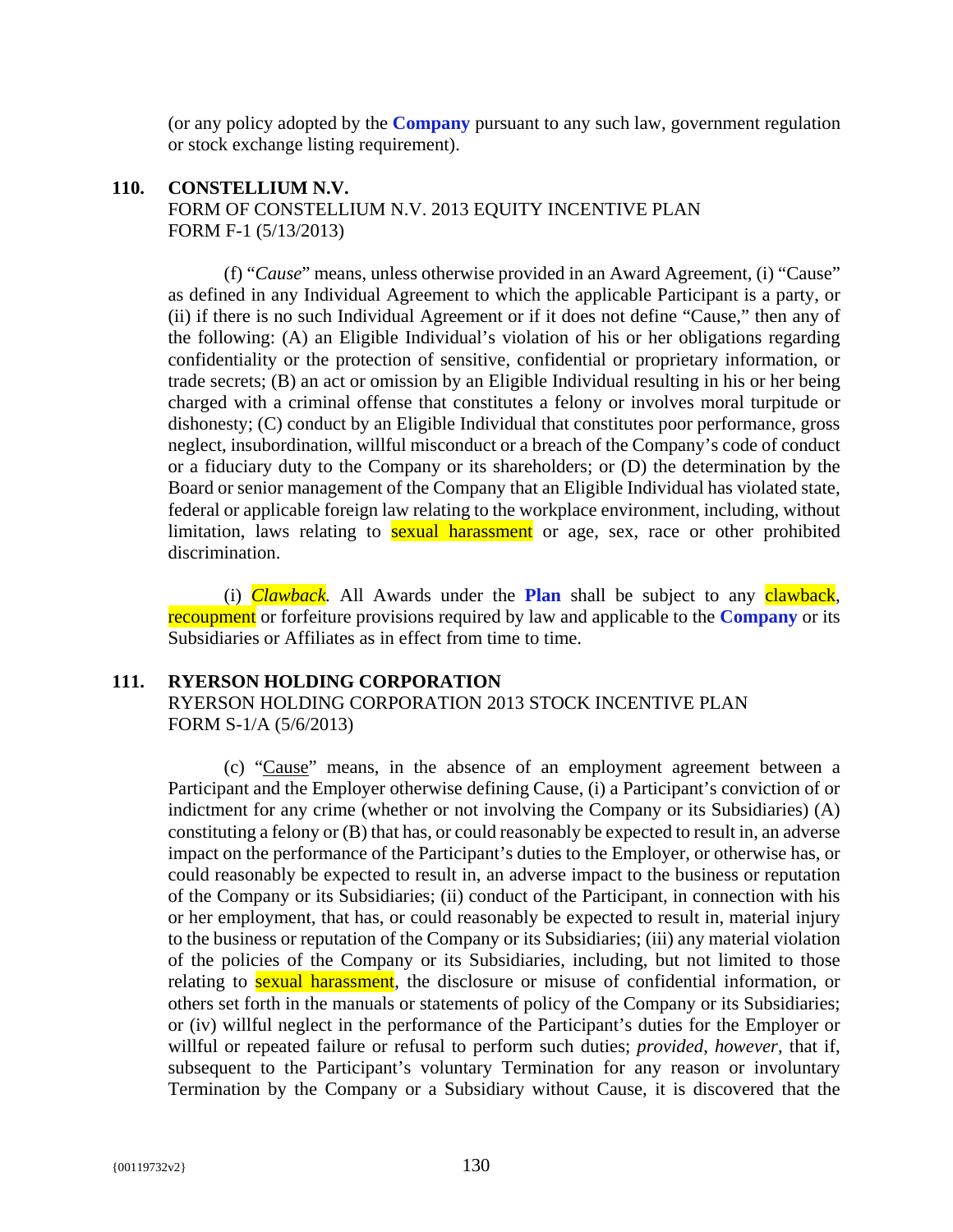Participant's employment could have been terminated for Cause, such Participant's employment shall be deemed to have been terminated for Cause. In the event there is an employment agreement between a Participant and the Employer defining Cause, "Cause" shall have the meaning provided in such agreement, and a Termination by the Employer for Cause hereunder shall not be deemed to have occurred unless all applicable notice and cure periods in such employment agreement are complied with.

(b) Clawback/Recoupment Policy. Notwithstanding anything contained herein to the contrary, all Awards granted under the **Plan** shall be and remain subject to any incentive compensation clawback or recoupment policy currently in effect or as may be adopted by the **Board**, and in each case, as may be amended from time to time. Any such policy adoption or amendment shall in no event require the prior consent of any **Participant**.

# **112. STAR BULK CARRIERS CORP.**

2013 EQUITY INCENTIVE PLAN FORM F-1 (5/2/2013)

(b) Unless otherwise set forth in an Award Agreement, in connection with a termination of employment or consultancy/service relationship or a dismissal from Board membership, for purposes of the Plan, the term "for Cause" shall be defined as follows:

(i) if there is an employment, severance, consulting, service, change in control or other agreement governing the relationship between the grantee, on the one hand, and the Company or any of its Affiliates, on the other hand, that contains a definition of "cause" (or similar phrase), for purposes of the Plan, the term "for Cause" shall mean those acts or omissions that would constitute "cause" under such agreement; or

(ii) if the preceding clause (i) is not applicable to the grantee, for purposes of the Plan, the term "for Cause" shall mean any of the following:

(A) any failure by the grantee substantially to perform the grantee's employment or consultancy/service or Board membership duties;

(B) any excessive unauthorized absenteeism by the grantee;

(C) any refusal by the grantee to obey the lawful orders of the Board or any other Person to whom the grantee reports;

(D) any act or omission by the grantee that is or may be injurious to the Company or any of its Affiliates, whether monetarily, reputationally or otherwise;

(E) any act by the grantee that is inconsistent with the best interests of the Company or any of its Affiliates;

(F) the grantee's gross negligence that is injurious to the Company or any of its Affiliates, whether monetarily, reputationally or otherwise;

(G) the grantee's material violation of any of the policies of the Company or any of its Affiliates, as applicable, including, without limitation, those policies relating to discrimination or **sexual harassment**;

(H) the grantee's material breach of his or her employment or service contract with the Company or any of its Affiliates;

(I) the grantee's unauthorized (1) removal from the premises of the Company or any of its Affiliates of any document (in any medium or form) relating to the Company or any of its Affiliates or the customers or clients of the Company or any of its Affiliates or (2)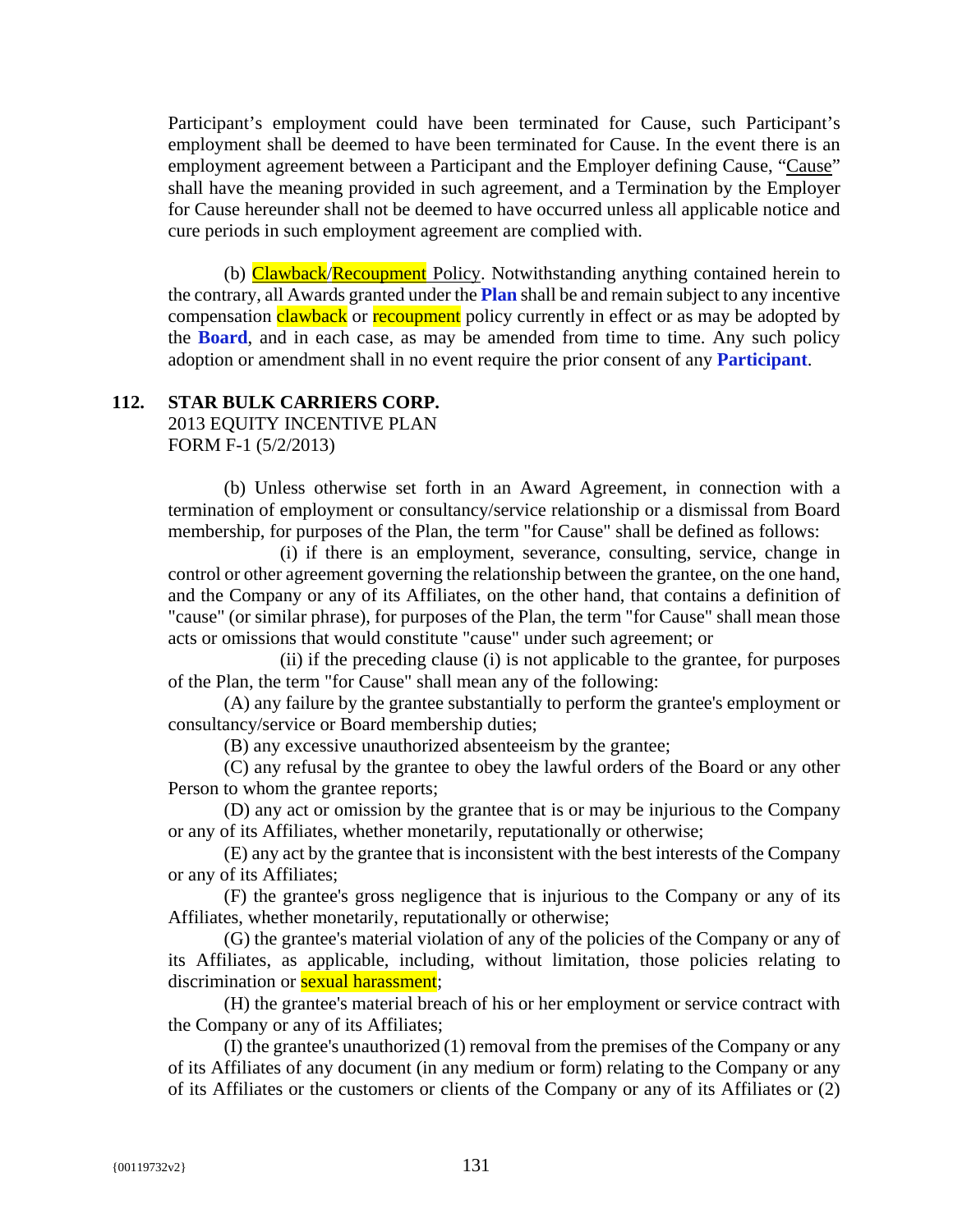disclosure to any Person or entity of any of the Company's, or any of its Affiliates', confidential or proprietary information;

(J) the grantee's being convicted of, or entering a plea of guilty or nolo contendere to, any crime that constitutes a felony or involves moral turpitude; and

(K) the grantee's commission of any act involving dishonesty or fraud.

Any rights the Company or any of its Affiliates may have under the Plan in respect of the events giving rise to a termination or dismissal "for Cause" shall be in addition to any other rights the Company or any of its Affiliates may have under any other agreement with a grantee or at law or in equity. Any determination of whether a grantee's employment, consultancy/service relationship or Board membership is (or is deemed to have been) terminated "for Cause" shall be made by the Administrator. If, subsequent to a grantee's voluntary termination of employment or consultancy/service relationship or voluntarily resignation from the Board or involuntary termination of employment or consultancy/service relationship without Cause or removal from the Board other than "for Cause", it is discovered that the grantee's employment or consultancy/service relationship or Board membership could have been terminated "for Cause", the Administrator may deem such grantee's employment or consultancy/service relationship or Board membership to have been terminated "for Cause" upon such discovery and determination by the Administrator.

# **3.17. Forfeiture; Clawback**

The Administrator may, in its sole discretion, specify in the applicable Award Agreement that any realized gain with respect to options or stock appreciation rights and any realized value with respect to other Awards shall be subject to forfeiture or clawback, in the event of (a) a grantee's breach of any non-competition, non-solicitation, confidentiality or other restrictive covenants with respect to the Company or any of its Affiliates or (ii) a financial restatement that reduces the amount of bonus or incentive compensation previously awarded to a grantee that would have been earned had results been properly reported.

## **113. CONSTELLIUM N.V.**

2013 EQUITY INCENTIVE PLAN FORM DRS/A (on F-1) (5/6/2013)

(f) "*Cause*" means, unless otherwise provided in an Award Agreement, (i) "Cause" as defined in any Individual Agreement to which the applicable Participant is a party, or (ii) if there is no such Individual Agreement or if it does not define "Cause," then any of the following: (A) an Eligible Individual's violation of his or her obligations regarding confidentiality or the protection of sensitive, confidential or proprietary information, or trade secrets; (B) an act or omission by an Eligible Individual resulting in his or her being charged with a criminal offense that constitutes a felony or involves moral turpitude or dishonesty; (C) conduct by an Eligible Individual that constitutes poor performance, gross neglect, insubordination, willful misconduct or a breach of the Company's code of conduct or a fiduciary duty to the Company or its shareholders; or (D) the determination by the Board or senior management of the Company that an Eligible Individual has violated state,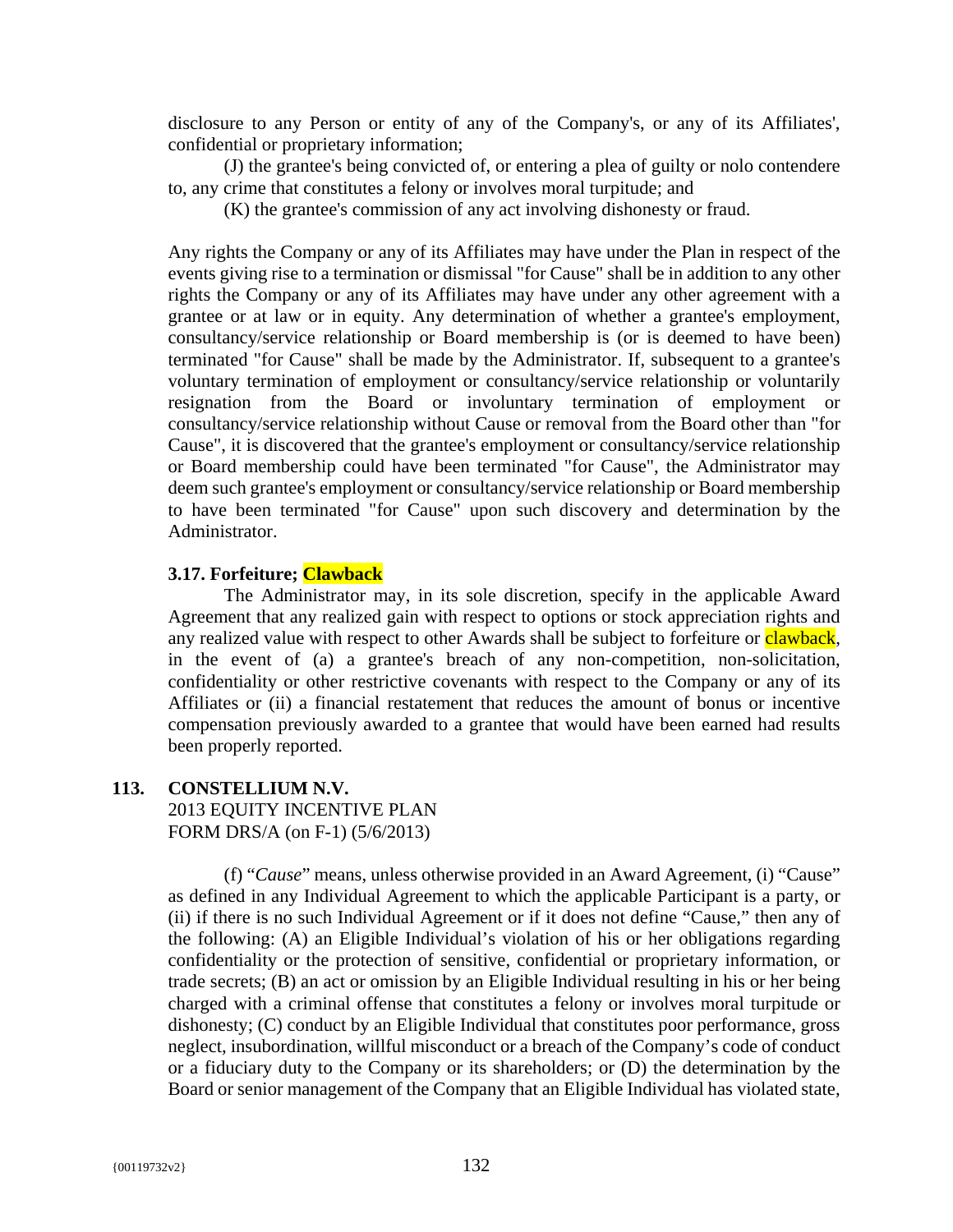federal or applicable foreign law relating to the workplace environment, including, without limitation, laws relating to **sexual harassment** or age, sex, race or other prohibited discrimination.

(i) *Clawback.* All Awards under the **Plan** shall be subject to any clawback, recoupment or forfeiture provisions required by law and applicable to the **Company** or its Subsidiaries or Affiliates as in effect from time to time.

## **114. CONSTELLIUM N.V.**

CONSTELLIUM HOLDCO N.V. 2013 EQUITY INCENTIVE PLAN FORM DRS/A (on F-1) (4/16/2013)

(f) "*Cause*" means, unless otherwise provided in an Award Agreement, (i) "Cause" as defined in any Individual Agreement to which the applicable Participant is a party, or (ii) if there is no such Individual Agreement or if it does not define "Cause," then any of the following: (A) an Eligible Individual's violation of his or her obligations regarding confidentiality or the protection of sensitive, confidential or proprietary information, or trade secrets; (B) an act or omission by an Eligible Individual resulting in his or her being charged with a criminal offense that constitutes a felony or involves moral turpitude or dishonesty; (C) conduct by an Eligible Individual that constitutes poor performance, gross neglect, insubordination, willful misconduct or a breach of the Company's code of conduct or a fiduciary duty to the Company or its shareholders; or (D) the determination by the Board or senior management of the Company that an Eligible Individual has violated state, federal or applicable foreign law relating to the workplace environment, including, without limitation, laws relating to **sexual harassment** or age, sex, race or other prohibited discrimination.

(i) *Clawback.* All Awards under the **Plan** shall be subject to any clawback, recoupment or forfeiture provisions required by law and applicable to the **Company** or its Subsidiaries or Affiliates as in effect from time to time.

# **115. BOX SHIPS INC.**

FIRST AMENDED AND RESTATED 2011 EQUITY INCENTIVE PLAN FORM 20-F (3/8/2013)

(b) Unless otherwise set forth in the applicable Award Agreement, in connection with a termination of employment or consultancy/service relationship or a dismissal from Board membership, for purposes of the Plan, the term "for Cause" shall be defined as follows:

(i) if there is an employment, severance, consulting, service, change in control or other agreement governing the relationship between the grantee, on the one hand, and the Company or an Affiliate, on the other hand, that contains a definition of "cause" (or similar phrase), for purposes of the Plan, the term "for Cause" shall mean those acts or omissions that would constitute "cause" under such agreement; or

(ii) if the preceding clause (i) is not applicable to the grantee, for purposes of the Plan, the term "for Cause" shall mean any of the following: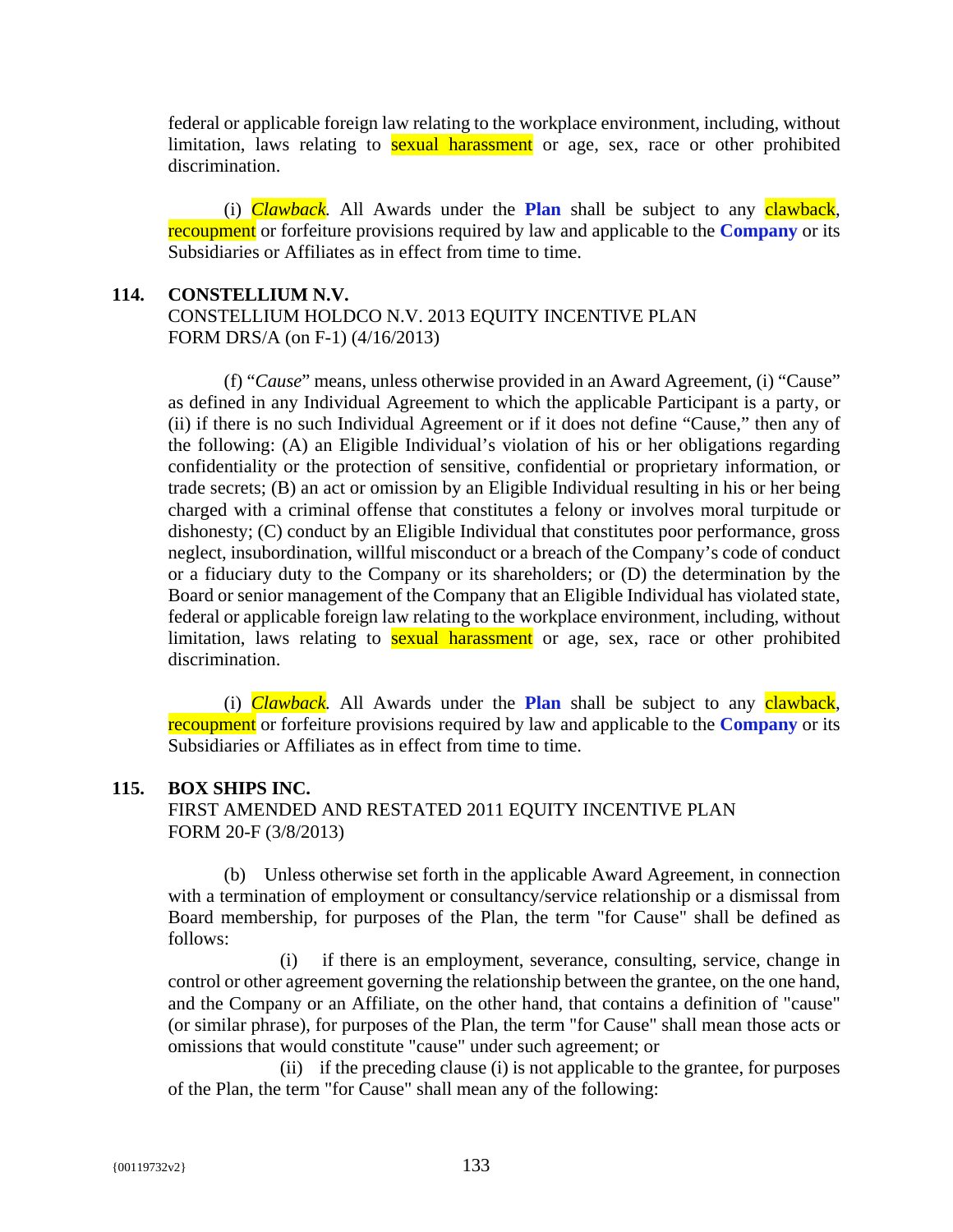(A) any failure by the grantee substantially to perform the grantee's employment or consulting/service or Board membership duties;

(B) any excessive unauthorized absenteeism by the grantee;

(C) any refusal by the grantee to obey the lawful orders of the Board or any other Person to whom the grantee reports;

(D) any act or omission by the grantee that is or may be injurious to the Company or any Affiliate, whether monetarily, reputationally or otherwise;

(E) any act by the grantee that is inconsistent with the best interests of the Company or any Affiliate;

(F) the grantee's gross negligence that is injurious to the Company or any Affiliate, whether monetarily, reputationally or otherwise;

(G) the grantee's material violation of any of the policies of the Company or an Affiliate, as applicable, including, without limitation, those policies relating to discrimination or **sexual harassment**;

(H) the grantee's material breach of his or her employment or service contract with the Company or any Affiliate;

(I) the grantee's unauthorized (1) removal from the premises of the Company or an Affiliate of any document (in any medium or form) relating to the Company or an Affiliate or the customers or clients of the Company or an Affiliate or (2) disclosure to any Person of any of the Company's, or any Affiliate's, confidential or proprietary information;

(J) the grantee's being convicted of, or entering a plea of guilty or nolo contendere to, any crime that constitutes a felony or involves moral turpitude; and

(K) the grantee's commission of any act involving dishonesty or fraud.

Any rights the Company or its Affiliates may have under the Plan in respect of the events giving rise to a termination or dismissal "for Cause" shall be in addition to any other rights the Company or its Affiliates may have under any other agreement with a grantee or at law or in equity. Any determination of whether a grantee's employment or consultancy/service relationship is (or is deemed to have been) terminated "for Cause" shall be made by the Administrator. If, subsequent to a grantee's voluntary termination of employment or consultancy/service relationship or involuntary termination of employment or consultancy/service relationship without Cause, it is discovered that the grantee's employment or consultancy/service relationship could have been terminated "for Cause", the Administrator may deem such grantee's employment or consultancy/service relationship to have been terminated "for Cause" upon such discovery and determination by the Administrator.

# **3.17.Forfeiture; Clawback**

The Administrator may, in its sole discretion, specify in the applicable Award Agreement that any realized gain with respect to options or stock appreciation rights and any realized value with respect to other Awards shall be subject to forfeiture or clawback, in the event of (a) a grantee's breach of any non-competition, non-solicitation, confidentiality or other restrictive covenants with respect to the Company or any Affiliate, (b) a grantee's breach of any employment or consulting agreement with the Company or any Affiliate, (c) a grantee's termination for Cause or (d) a financial restatement that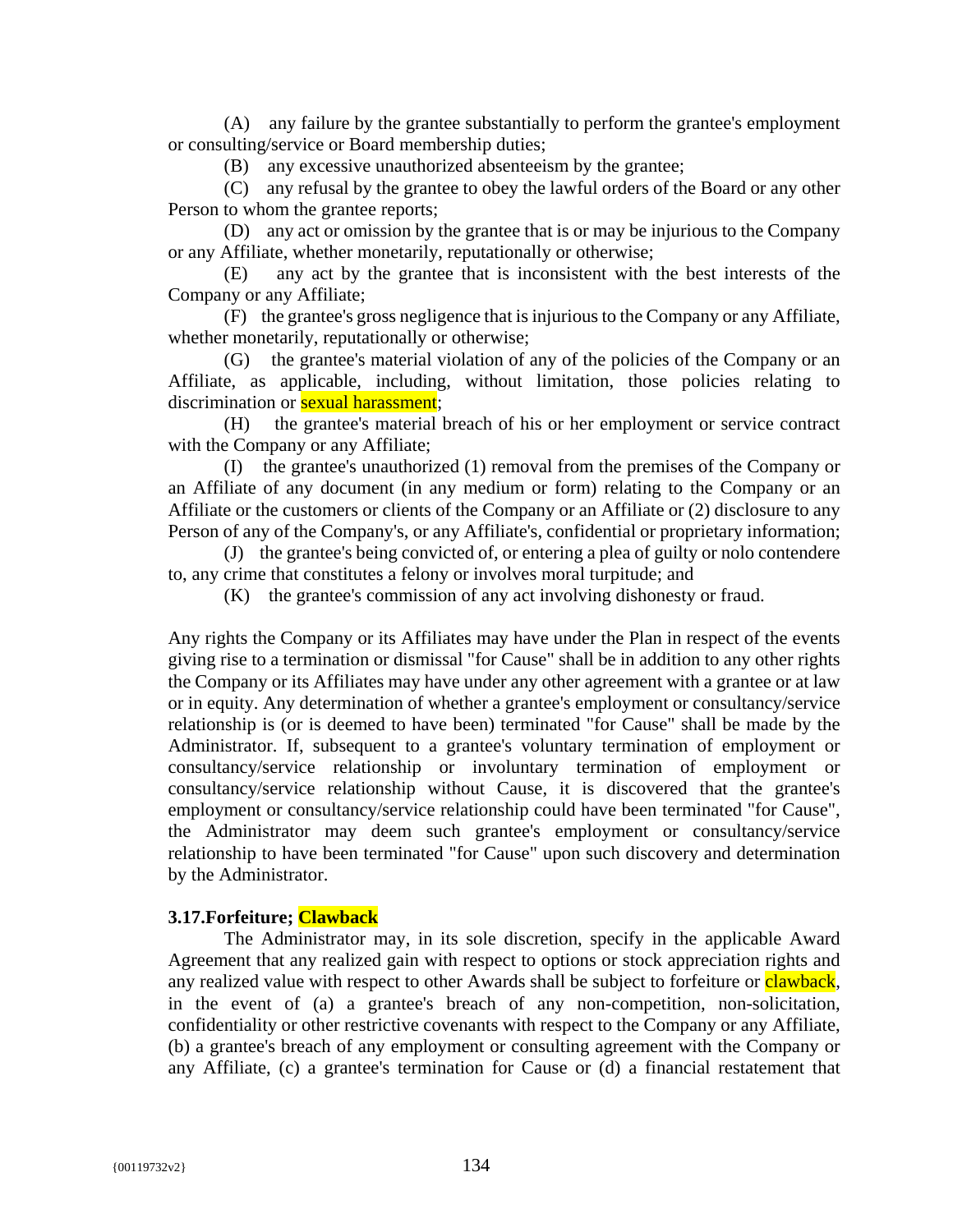reduces the amount of compensation under the Plan previously awarded to a grantee that would have been earned had results been properly reported.

# **116. NAUTILUS MARINE ACQUISITION CORP.** FIRST EQUITY INCENTIVE PLAN FORM 6-K (12/7/2012)

(b) Unless otherwise set forth in an Award Agreement, in connection with a termination of employment or consultancy/service relationship or a dismissal from Board membership, for purposes of the Plan, the term "for Cause" shall be defined as follows:

(i) if there is an employment, severance, consulting, service, change in control or other agreement governing the relationship between the grantee, on the one hand, and the Company or any of its Affiliates, on the other hand, that contains a definition of "cause" (or similar phrase), for purposes of the Plan, the term "for Cause" shall mean those acts or omissions that would constitute "cause" under such agreement; or

(ii) if the preceding clause (i) is not applicable to the grantee, for purposes of the Plan, the term "for Cause" shall mean any of the following:

(A) any failure by the grantee substantially to perform the grantee's employment or consultancy/service or Board membership duties;

(B) any excessive unauthorized absenteeism by the grantee;

(C) any refusal by the grantee to obey the lawful orders of the Board or any other Person to whom the grantee reports;

(D) any act or omission by the grantee that is or may be injurious to the Company or any of its Affiliates, whether monetarily, reputationally or otherwise;

(E) any act by the grantee that is inconsistent with the best interests of the Company or any of its Affiliates;

(F) the grantee's gross negligence that is injurious to the Company or any of its Affiliates, whether monetarily, reputationally or otherwise;

(G) the grantee's material violation of any of the policies of the Company or any of its Affiliates, as applicable, including, without limitation, those policies relating to discrimination or **sexual harassment**:

(H) the grantee's material breach of his or her employment or service contract with the Company or any of its Affiliates;

(I) the grantee's unauthorized (1) removal from the premises of the Company or any of its Affiliates of any document (in any medium or form) relating to the Company or any of its Affiliates or the customers or clients of the Company or any of its Affiliates or (2) disclosure to any Person or entity of any of the Company's, or any of its Affiliates', confidential or proprietary information;

(J) the grantee's being convicted of, or entering a plea of guilty or nolo contendere to, any crime that constitutes a felony or involves moral turpitude; and

(K) the grantee's commission of any act involving dishonesty or fraud.

Any rights the Company or any of its Affiliates may have under the Plan in respect of the events giving rise to a termination or dismissal "for Cause" shall be in addition to any other rights the Company or any of its Affiliates may have under any other agreement with a grantee or at law or in equity. Any determination of whether a grantee's employment, consultancy/service relationship or Board membership is (or is deemed to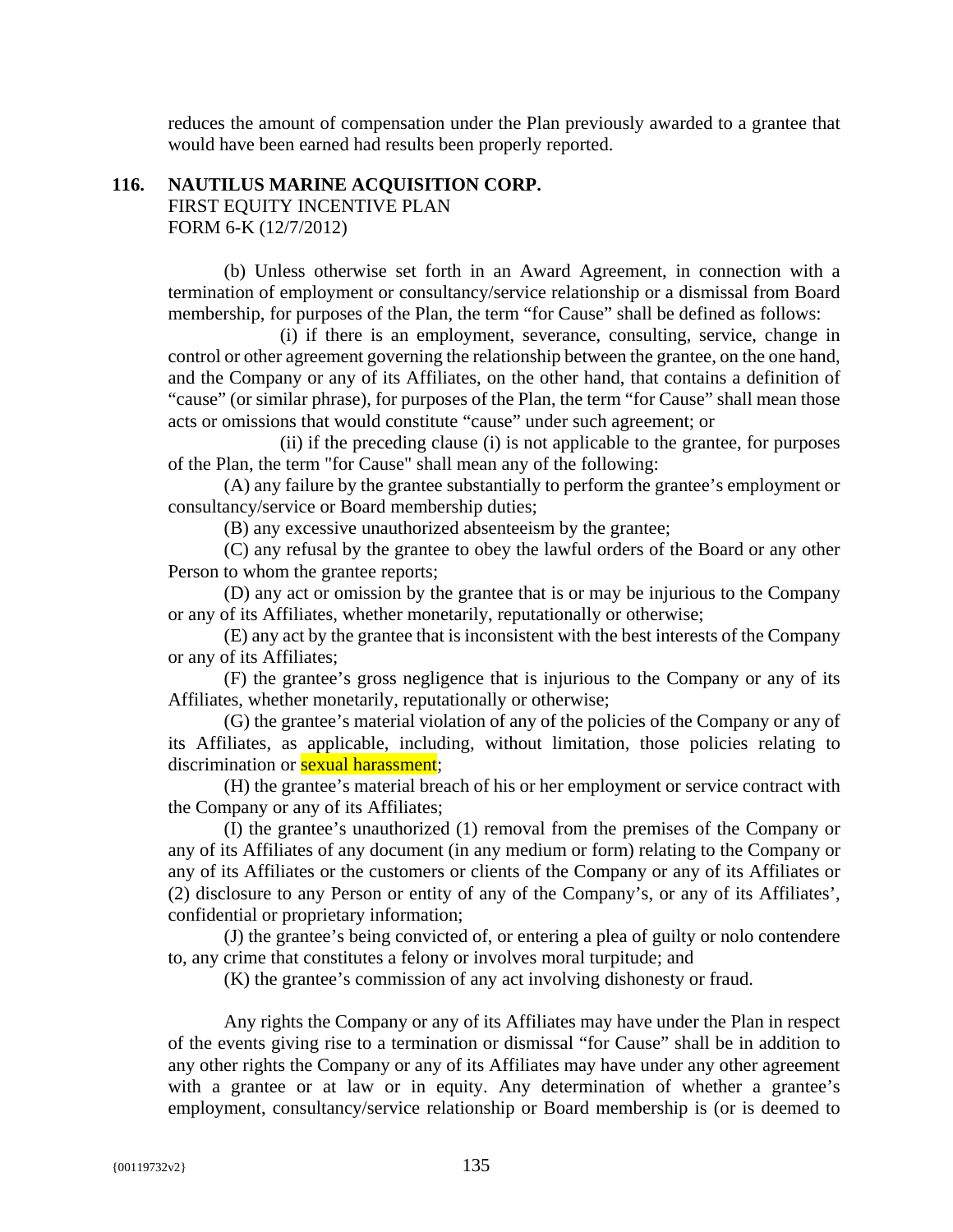have been) terminated "for Cause" shall be made by the Administrator in its sole discretion. If, subsequent to a grantee's voluntary termination of employment or consultancy/service relationship or voluntarily resignation from the Board or involuntary termination of employment or consultancy/service relationship without Cause or removal from the Board other than "for Cause", it is discovered that the grantee's employment or consultancy/service relationship or Board membership could have been terminated "for Cause", the Administrator may deem such grantee's employment or consultancy/service relationship or Board membership to have been terminated "for Cause" upon such discovery and determination by the Administrator.

## **3.17. Forfeiture; Clawback**

The Administrator may, in its sole discretion, specify in the applicable Award Agreement that any realized gain with respect to options or stock appreciation rights and any realized value with respect to other Awards shall be subject to forfeiture or clawback, in the event of (a) a grantee's breach of any non-competition, non-solicitation, confidentiality or other restrictive covenants with respect to the Company or any of its Affiliates or (ii) a financial restatement that reduces the amount of bonus or incentive compensation previously awarded to a grantee that would have been earned had results been properly reported.

# **117. LOGICNOW S.A.**

GFI SOFTWARE S.A. 2012 SHARE INCENTIVE PLAN FORM F-1/A (11/20/2012)

(e) "Cause" means, with respect to any Participant and in the absence of an Award Agreement or Participant Agreement otherwise defining Cause, (i) the Participant's conviction of or indictment for any crime (whether or not involving the Company or its Affiliates) (A) constituting a felony or (B) that has, or could reasonably be expected to result in, an adverse impact on the performance of the Participant's duties to the Service Recipient, or otherwise has, or could reasonably be expected to result in, an adverse impact on the business or reputation of the Company or its Affiliates; (ii) conduct of the Participant, in connection with his employment or service, that has resulted, or could reasonably be expected to result, in material injury to the business or reputation of the Company or its Affiliates; (iii) any material violation of the policies of the Company or its Affiliates, including, but not limited to, those relating to **sexual harassment** or the disclosure or misuse of confidential information, or those set forth in the manuals or statements of policy of the Company or its Affiliates; or (iv) willful neglect in the performance of the Participant's duties for the Service Recipient or willful or repeated failure or refusal to perform such duties. In the event that there is an Award Agreement or Participant Agreement defining Cause, "Cause" shall have the meaning provided in such agreement, and a Termination by the Service Recipient for Cause hereunder shall not be deemed to have occurred unless all applicable notice and cure periods in such Award Agreement or Participant Agreement are complied with.

(b) Clawback/Recoupment Policy. Notwithstanding anything contained herein to the contrary, all Awards granted under the **Plan** shall be and remain subject to any incentive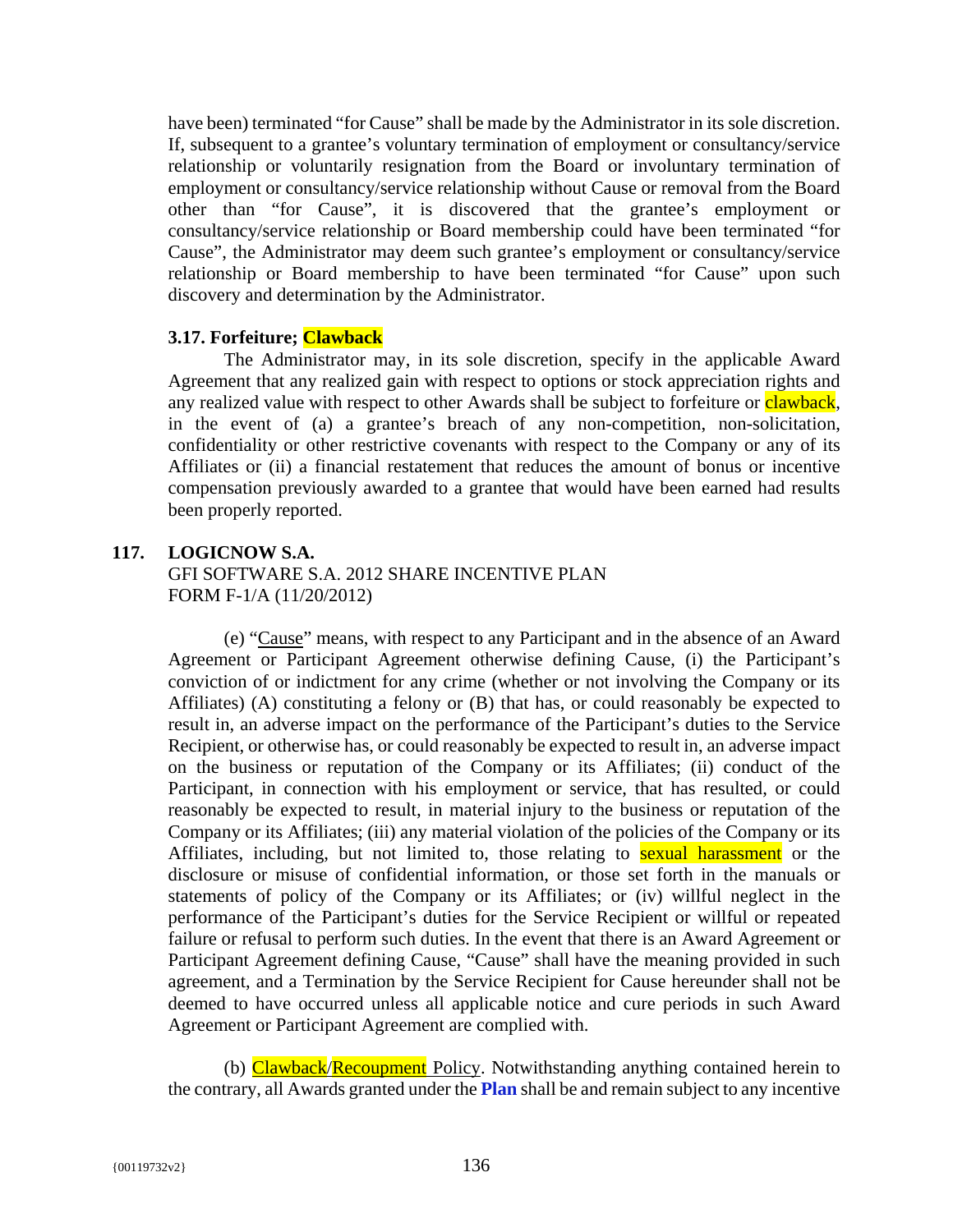compensation clawback or recoupment policy currently in effect or as may be adopted by the **Board** and, in each case, as may be amended from time to time. No such policy adoption or amendment shall in any event require the prior consent of any **Participant**.

#### **118. RADIANT LOGISTICS, INC**

# DISCRETIONARY MANAGEMENT INCENTIVE COMPENSATION PLAN FORM 8-K (5/14/2012)

(b) "Cause" means (i) with respect to an individual who is party to a written agreement with the Corporation or any Subsidiary that contains a definition of "cause" or "for cause" or words of similar import for purposes of termination of service thereunder by the Corporation or any Subsidiary, "cause" or "for cause" as defined in such agreement; (ii) in all other cases (A) any violation of a law, rule or regulation other than minor traffic violations, including without limitation, any violation of the Foreign Corrupt Practices Act; (B) a breach of fiduciary duty for personal profit; (C) fraud, dishonesty or other acts of misconduct in the rendering of services on behalf of the Corporation (or any Subsidiary) or relating to the Employee's employment; (D) misconduct by the Employee that would cause the Corporation or any Subsidiary to violate any state or federal law relating to **sexual** harassment or age, sex or other prohibited discrimination or any violation of written policy of the Corporation, a Subsidiary or any successor entity adopted in respect to such law; (E) failure to follow the Corporation's or any Subsidiary's work rules or the lawful instructions (written or otherwise) of the Board of Directors of the Corporation (or any Subsidiary) or a responsible executive to whom the Employee directly or indirectly reports, provided compliance with such directive was reasonably within the scope of the Employee's duties and the Employee was given notice that his or her conduct could give rise to termination and such conduct is not, or could not be cured, within ten (10) days thereafter; or (F) any violation of a confidentiality or non-competition agreement or patent assignment agreement or any agreement relating to the Corporation's or any Subsidiary's protection of intellectual property rights.

(g) Clawback of Payments. Notwithstanding any provision of this Plan to the contrary, each Participant's benefits paid hereunder may be subject to recoupment by the Corporation to the extent required under the applicable requirements of Section 304 of the Sarbanes-Oxley Act of 2002 and/or Section 954 of the Dodd-Frank Wall Street Reform and Consumer Protection Act of 2010, each as in effect from time to time, and any applicable rules and regulations with respect thereto that are promulgated thereunder by the SEC and the exchange(s) and/or other trading facility(ies) on which any class of securities of the Corporation is traded. To the extent these recoupment rules apply to any Participant, but without in any way limiting the generality of the foregoing, the Participant's Quarterly Incentive Awards shall be subject to **recoupment** under the Corporation's clawback policy, as in effect from time to time (the "Clawback Policy"), to the extent provided therein. The Corporation intends, but the Corporation does not and cannot guarantee, that to the extent any payment under this Plan qualifies as non-qualified deferred compensation (as defined under Section 409A of the Code and the regulations promulgated thereunder) any **recoupment** required under this Section 4(g) shall either be exempt from Section 409A of the Code or comply with the applicable requirements of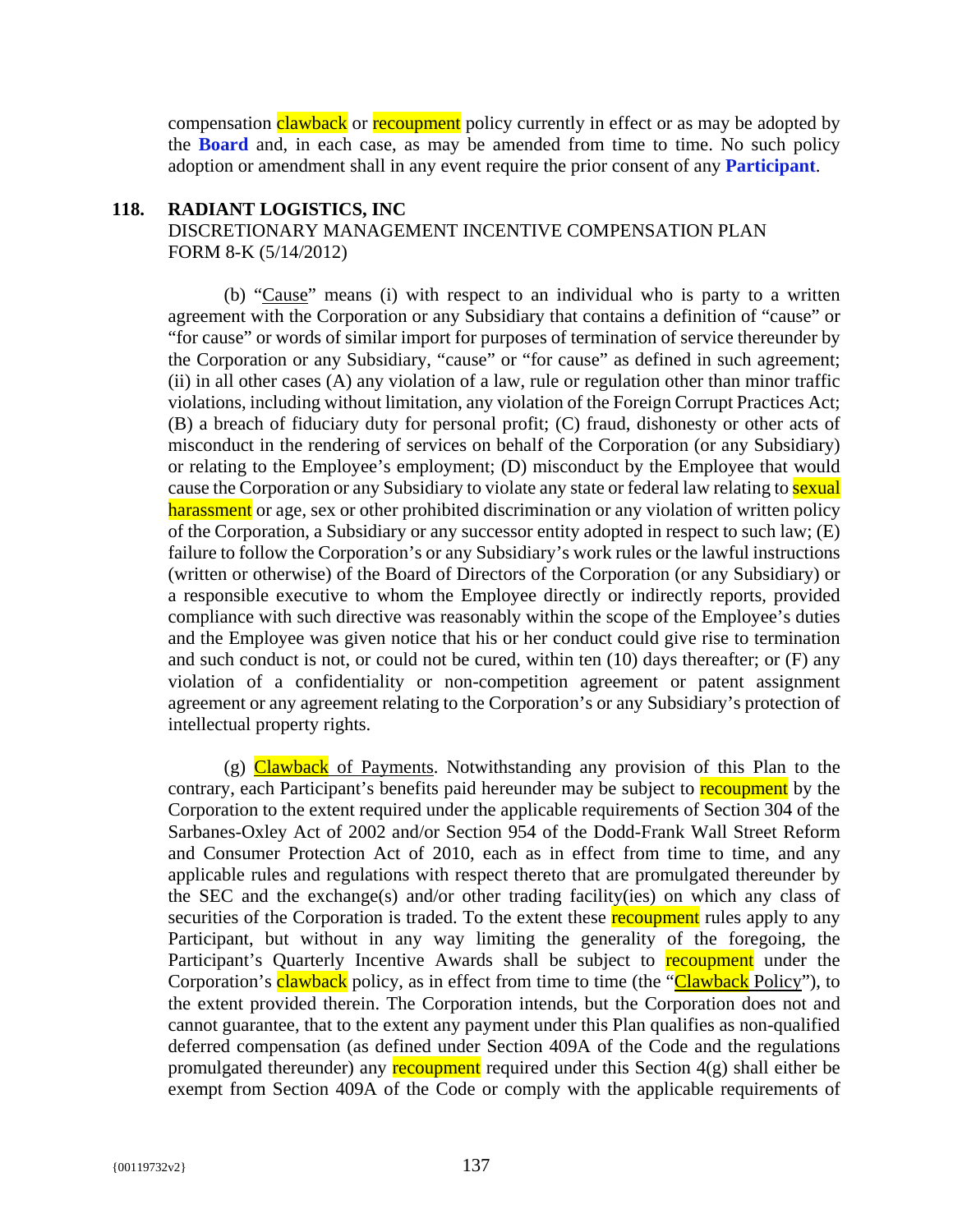Section 409A of the Code regarding the prohibited acceleration of payments of deferred compensation.

# **119. DIANA SHIPPING INC.**  2011 EQUITY INCENTIVE PLAN FORM 20-F (4/20/2012)

(b) Unless otherwise set forth in the applicable Award Agreement, in connection with a termination of employment or consultancy/service relationship or a dismissal from Board membership, for purposes of the Plan, the term "for Cause" shall be defined as follows:

(i) if there is an employment, severance, consulting, service, change in control or other agreement governing the relationship between the grantee, on the one hand, and the Company or an Affiliate, on the other hand, that contains a definition of "cause" (or similar phrase), for purposes of the Plan, the term "for Cause" shall mean those acts or omissions that would constitute "cause" under such agreement; or

(ii) if the preceding clause (i) is not applicable to the grantee, for purposes of the Plan, the term "for Cause" shall mean any of the following:

(A) any failure by the grantee substantially to perform the grantee's employment or consulting/service or Board membership duties;

(B) any excessive unauthorized absenteeism by the grantee;

(C) any refusal by the grantee to obey the lawful orders of the Board or any other Person to whom the grantee reports;

(D) any act or omission by the grantee that is or may be injurious to the Company or any Affiliate, whether monetarily, reputationally or otherwise;

(E) any act by the grantee that is inconsistent with the best interests of the Company or any Affiliate;

(F) the grantee's gross negligence that is injurious to the Company or any Affiliate, whether monetarily, reputationally or otherwise;

(G) the grantee's material violation of any of the policies of the Company or an Affiliate, as applicable, including, without limitation, those policies relating to discrimination or **sexual harassment**;

(H) the grantee's material breach of his or her employment or service contract with the Company or any Affiliate;

(I) the grantee's unauthorized (1) removal from the premises of the Company or an Affiliate of any document (in any medium or form) relating to the Company or an Affiliate or the customers or clients of the Company or an Affiliate or (2) disclosure to any Person of any of the Company's, or any Affiliate's, confidential or proprietary information;

(J) the grantee's being convicted of, or entering a plea of guilty or nolo contendere to, any crime that constitutes a felony or involves moral turpitude; and

(K) the grantee's commission of any act involving dishonesty or fraud.

Any rights the Company or its Affiliates may have under the Plan in respect of the events giving rise to a termination or dismissal "for Cause" shall be in addition to any other rights the Company or its Affiliates may have under any other agreement with a grantee or at law or in equity. Any determination of whether a grantee's employment or consultancy/service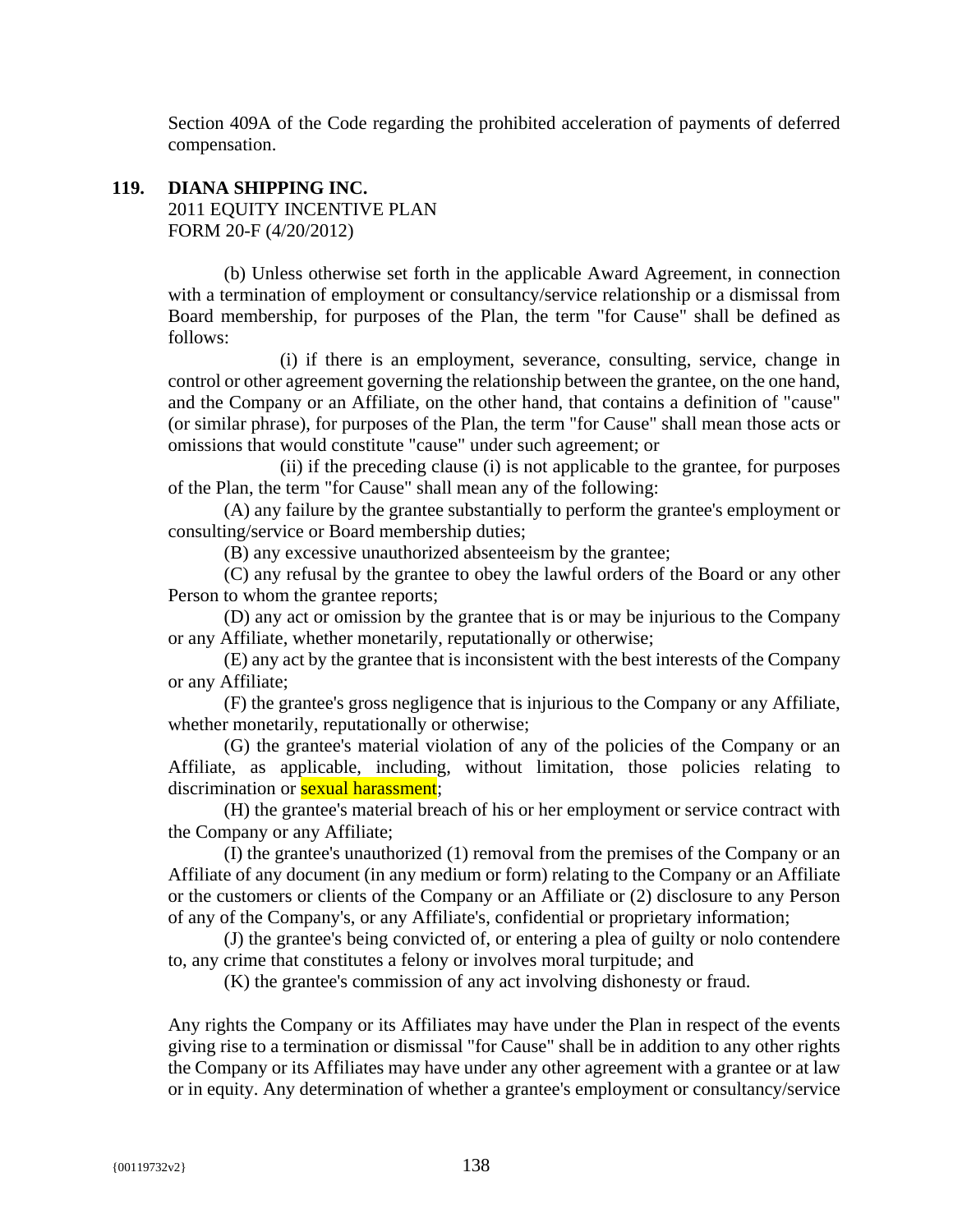relationship is (or is deemed to have been) terminated "for Cause" shall be made by the Administrator. If, subsequent to a grantee's voluntary termination of employment or consultancy/service relationship or involuntary termination of employment or consultancy/service relationship without Cause, it is discovered that the grantee's employment or consultancy/service relationship could have been terminated "for Cause", the Administrator may deem such grantee's employment or consultancy/service relationship to have been terminated "for Cause" upon such discovery and determination by the Administrator.

## **3.17. Forfeiture; Clawback**

The Administrator may, in its sole discretion, specify in the applicable Award Agreement that any realized gain with respect to options or stock appreciation rights and any realized value with respect to other Awards shall be subject to forfeiture or **clawback**, in the event of (a) a grantee's breach of any non-competition, non-solicitation, confidentiality or other restrictive covenants with respect to the Company or any Affiliate, (b) a grantee's breach of any employment or consulting agreement with the Company or any Affiliate, (c) a grantee's termination for Cause or (d) a financial restatement that reduces the amount of compensation under the Plan previously awarded to a grantee that would have been earned had results been properly reported.

## **120. OCEAN RIG UDW INC.**

2012 EQUITY INCENTIVE PLAN

FORM F-1/A (4/9/2012)

(b) Unless otherwise set forth in the applicable Award Agreement, in connection with a termination of employment or consultancy/service relationship or a dismissal from Board membership, for purposes of the Plan, the term "for Cause" shall be defined as follows:

(i) if there is an employment, severance, consulting, service, change in control or other agreement governing the relationship between the grantee, on the one hand, and the Company or an Affiliate, on the other hand, that contains a definition of "cause" (or similar phrase), for purposes of the Plan, the term "for Cause" shall mean those acts or omissions that would constitute "cause" under such agreement; or

(ii) if the preceding clause (i) is not applicable to the grantee, for purposes of the Plan, the term "for Cause" shall mean any of the following:

(A) any failure by the grantee substantially to perform the grantee's employment or consulting/service or Board membership duties;

(B) any excessive unauthorized absenteeism by the grantee;

(C) any refusal by the grantee to obey the lawful orders of the Board or any other Person to whom the grantee reports;

(D) any act or omission by the grantee that is or may be injurious to the Company or any Affiliate, whether monetarily, reputationally or otherwise;

(E) any act by the grantee that is inconsistent with the best interests of the Company or any Affiliate;

(F) the grantee's gross negligence that is injurious to the Company or any Affiliate, whether monetarily, reputationally or otherwise;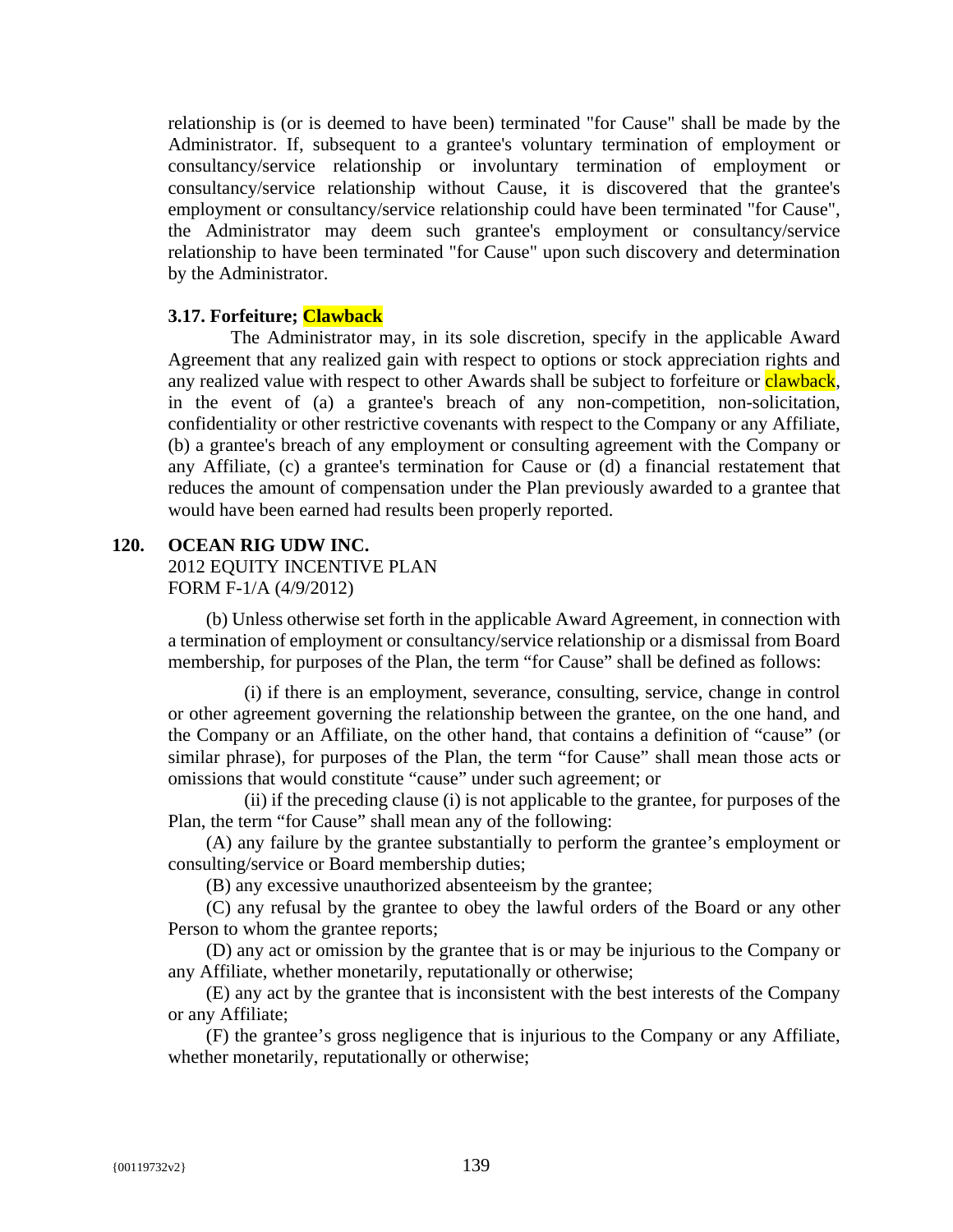(G) the grantee's material violation of any of the policies of the Company or any Affiliate, as applicable, including, without limitation, those policies relating to discrimination or **sexual harassment**;

(H) the grantee's material breach of his or her employment or service contract with the Company or any Affiliate;

(I) the grantee's unauthorized (1) removal from the premises of the Company or any Affiliate of any document (in any medium or form) relating to the Company or any Affiliate or the customers or clients of the Company or any Affiliate or (2) disclosure to any Person of any of the Company's, or any Affiliate's, confidential or proprietary information;

(J) the grantee's being convicted of, or entering a plea of guilty or nolo contendere to, any crime that constitutes a felony or involves moral turpitude; and

(K) the grantee's commission of any act involving dishonesty or fraud.

Any rights the Company or any Affiliate may have under the Plan in respect of the events giving rise to a termination or dismissal "for Cause" shall be in addition to any other rights the Company or any Affiliate may have under any other agreement with a grantee or at law or in equity. Any determination of whether a grantee's employment or consultancy/service relationship is (or is deemed to have been) terminated "for Cause" shall be made by the Administrator. If, subsequent to a grantee's voluntary termination of employment or consultancy/service relationship or involuntary termination of employment or consultancy/service relationship without Cause, it is discovered that the grantee's employment or consultancy/service relationship could have been terminated "for Cause", the Administrator may deem such grantee's employment or consultancy/service relationship to have been terminated "for Cause" upon such discovery and determination by the Administrator.

## **3.17. Forfeiture; Clawback**

The Administrator may, in its sole discretion, specify in the applicable Award Agreement that any realized gain with respect to options or stock appreciation rights and any realized value with respect to other Awards shall be subject to forfeiture or **clawback**, in the event of (a) a grantee's breach of any non-competition, non-solicitation, confidentiality or other restrictive covenants with respect to the Company or any Affiliate, (b) a grantee's breach of any employment or consulting agreement with the Company or any Affiliate, (c) a grantee's termination for Cause or (d) a financial restatement that reduces the amount of compensation under the Plan previously awarded to a grantee that would have been earned had results been properly reported.

#### **121. BOX SHIPS INC.**

BOX SHIPS INC. 2011 EQUITY INCENTIVE PLAN FORM 20-F (3/16/2012) FORM F-1 (4/4/2011)

(b) Unless otherwise set forth in the applicable Award Agreement, in connection with a termination of employment or consultancy/service relationship or a dismissal from Board membership, for purposes of the Plan, the term "for Cause" shall be defined as follows:

(i) if there is an employment, severance, consulting, service, change in control or other agreement governing the relationship between the grantee, on the one hand, and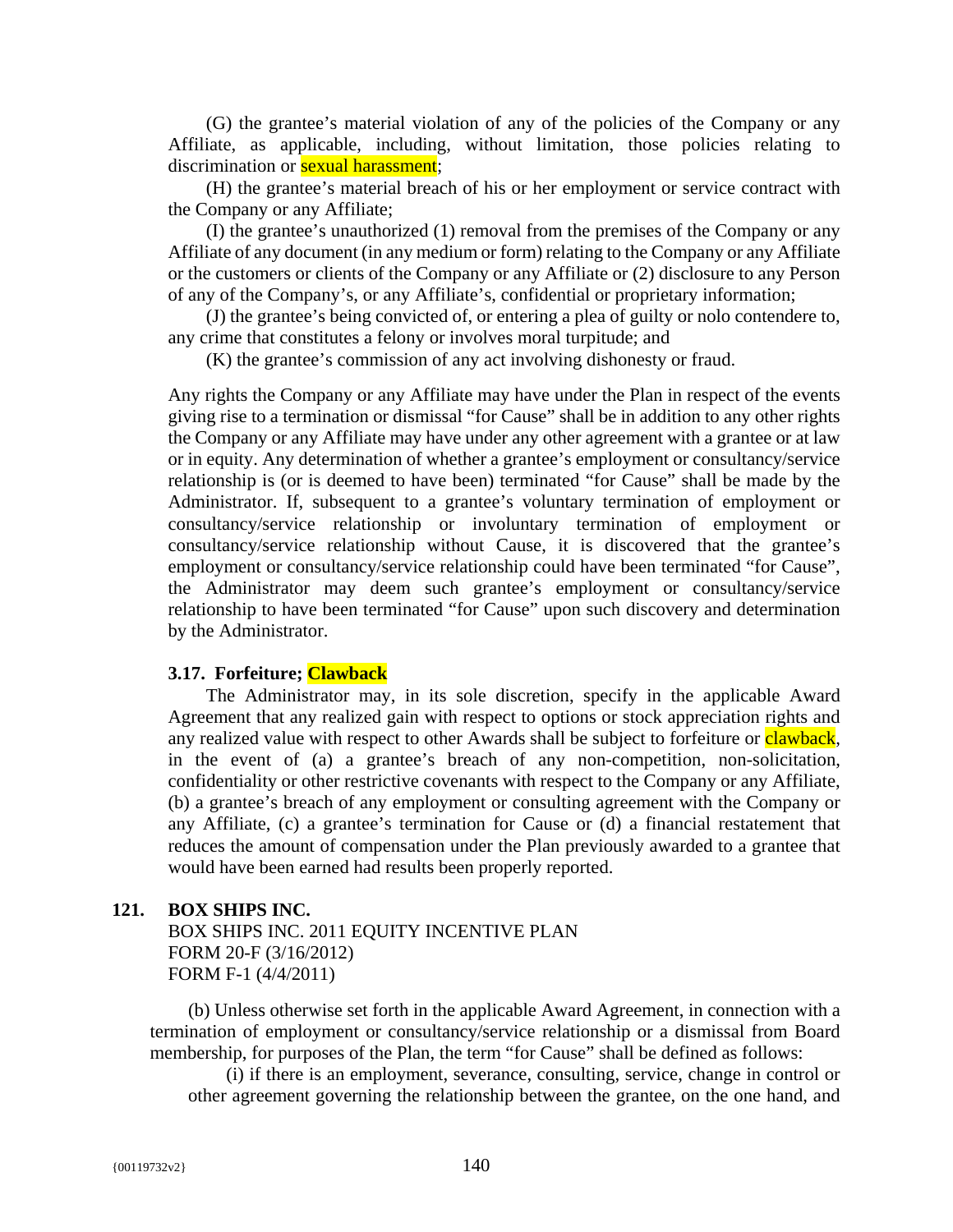the Company or an Affiliate, on the other hand, that contains a definition of "cause" (or similar phrase), for purposes of the Plan, the term "for Cause" shall mean those acts or omissions that would constitute "cause" under such agreement; or

(ii) if the preceding clause (i) is not applicable to the grantee, for purposes of the Plan, the term "for Cause" shall mean any of the following:

(A) any failure by the grantee substantially to perform the grantee's employment or consulting/service or Board membership duties;

(B) any excessive unauthorized absenteeism by the grantee;

(C) any refusal by the grantee to obey the lawful orders of the Board or any other Person to whom the grantee reports;

(D) any act or omission by the grantee that is or may be injurious to the Company or any Affiliate, whether monetarily, reputationally or otherwise;

(E) any act by the grantee that is inconsistent with the best interests of the Company or any Affiliate;

(F) the grantee's gross negligence that is injurious to the Company or any Affiliate, whether monetarily, reputationally or otherwise;

(G) the grantee's material violation of any of the policies of the Company or an Affiliate, as applicable, including, without limitation, those policies relating to discrimination or **sexual harassment**;

(H) the grantee's material breach of his or her employment or service contract with the Company or any Affiliate;

(I) the grantee's unauthorized (1) removal from the premises of the Company or an Affiliate of any document (in any medium or form) relating to the Company or an Affiliate or the customers or clients of the Company or an Affiliate or (2) disclosure to any Person of any of the Company's, or any Affiliate's, confidential or proprietary information;

(J) the grantee's being convicted of, or entering a plea of guilty or nolo contendere to, any crime that constitutes a felony or involves moral turpitude; and

(K) the grantee's commission of any act involving dishonesty or fraud.

Any rights the Company or its Affiliates may have under the Plan in respect of the events giving rise to a termination or dismissal "for Cause" shall be in addition to any other rights the Company or its Affiliates may have under any other agreement with a grantee or at law or in equity. Any determination of whether a grantee's employment or consultancy/service relationship is (or is deemed to have been) terminated "for Cause" shall be made by the Administrator. If, subsequent to a grantee's voluntary termination of employment or consultancy/service relationship or involuntary termination of employment or consultancy/service relationship without Cause, it is discovered that the grantee's employment or consultancy/service relationship could have been terminated "for Cause", the Administrator may deem such grantee's employment or consultancy/service relationship to have been terminated "for Cause" upon such discovery and determination by the Administrator.

#### **3.17. Forfeiture; Clawback**

The Administrator may, in its sole discretion, specify in the applicable Award Agreement that any realized gain with respect to options or stock appreciation rights and any realized value with respect to other Awards shall be subject to forfeiture or clawback,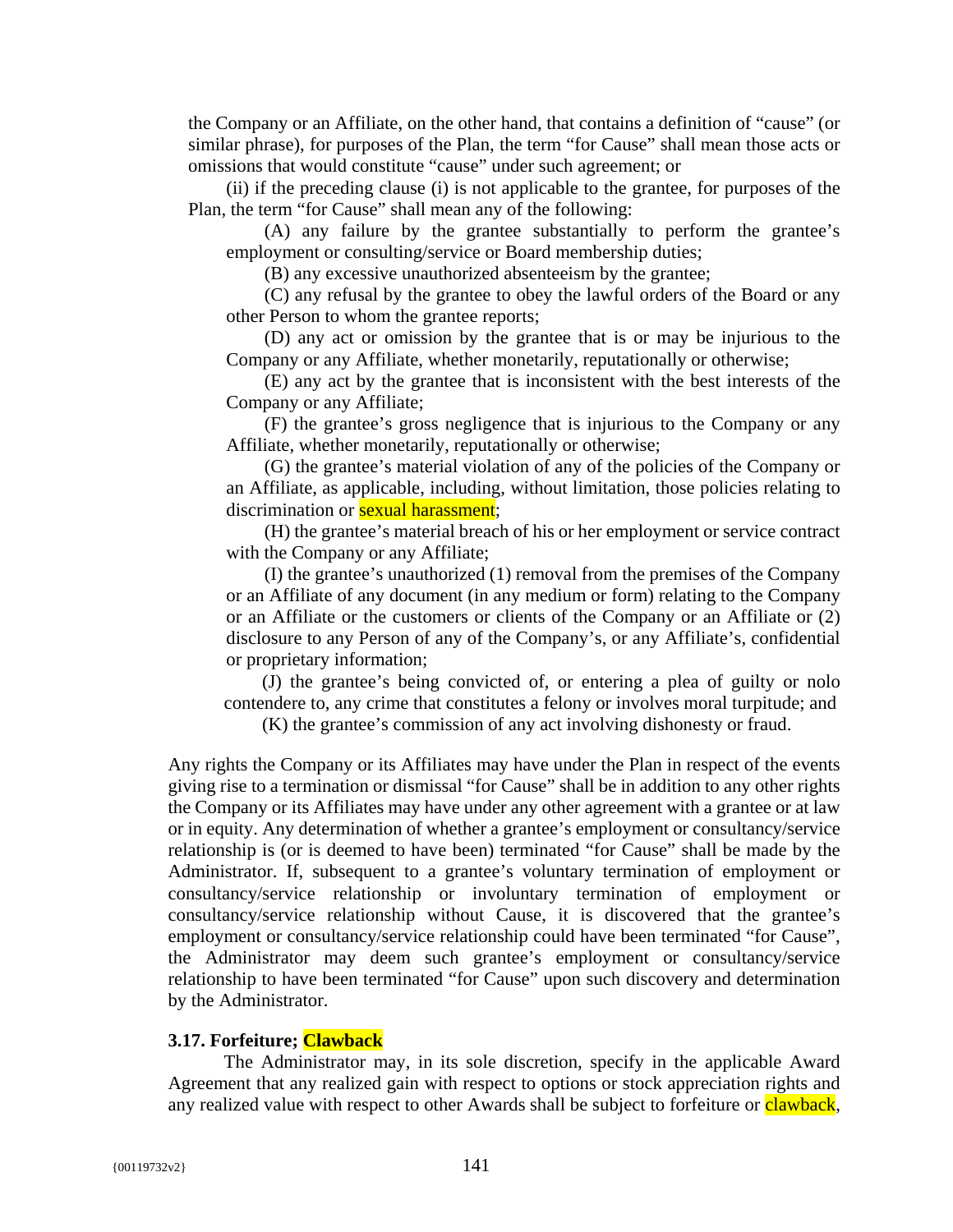in the event of (a) a grantee's breach of any non-competition, non-solicitation, confidentiality or other restrictive covenants with respect to the Company or any Affiliate, (b) a grantee's breach of any employment or consulting agreement with the Company or any Affiliate, (c) a grantee's termination for Cause or (d) a financial restatement that reduces the amount of compensation under the Plan previously awarded to a grantee that would have been earned had results been properly reported.

## **122. PERFORMANCE SHIPPING INC.**

DIANA CONTAINERSHIPS INC. 2012 AMENDED AND RESTATED EQUITY INCENTIVE PLAN FORM 20-F (2/23/2012

(b) Unless otherwise set forth in the applicable Award Agreement, in connection with a termination of employment or consultancy/service relationship or a dismissal from Board membership, for purposes of the Plan, the term "for Cause" shall be defined as follows:

(i) if there is an employment, severance, consulting, service, change in control or other agreement governing the relationship between the grantee, on the one hand, and the Company or an Affiliate, on the other hand, that contains a definition of "cause" (or similar phrase), for purposes of the Plan, the term "for Cause" shall mean those acts or omissions that would constitute "cause" under such agreement; or (ii) if the preceding clause (i) is not applicable to the grantee, for purposes of the Plan, the term "for Cause" shall mean any of the following:

(A) any failure by the grantee substantially to perform the grantee's employment or consulting/service or Board membership duties;

(B) any excessive unauthorized absenteeism by the grantee;

(C) any refusal by the grantee to obey the lawful orders of the Board or any other Person to whom the grantee reports;

(D) any act or omission by the grantee that is or may be injurious to the Company or any Affiliate, whether monetarily, reputationally or otherwise;

(E) any act by the grantee that is inconsistent with the best interests of the Company or any Affiliate;

(F) the grantee's gross negligence that is injurious to the Company or any Affiliate, whether monetarily, reputationally or otherwise;

(G) the grantee's material violation of any of the policies of the Company or any Affiliate, as applicable, including, without limitation, those policies relating to discrimination or **sexual harassment**;

(H) the grantee's material breach of his or her employment or service contract with the Company or any Affiliate;

(I) the grantee's unauthorized (1) removal from the premises of the Company or any Affiliate of any document (in any medium or form) relating to the Company or any Affiliate or the customers or clients of the Company or any Affiliate or (2) disclosure to any Person of any of the Company's, or any Affiliate's, confidential or proprietary information;

(J) the grantee's being convicted of, or entering a plea of guilty or nolo contendere to, any crime that constitutes a felony or involves moral turpitude; and

(K) the grantee's commission of any act involving dishonesty or fraud.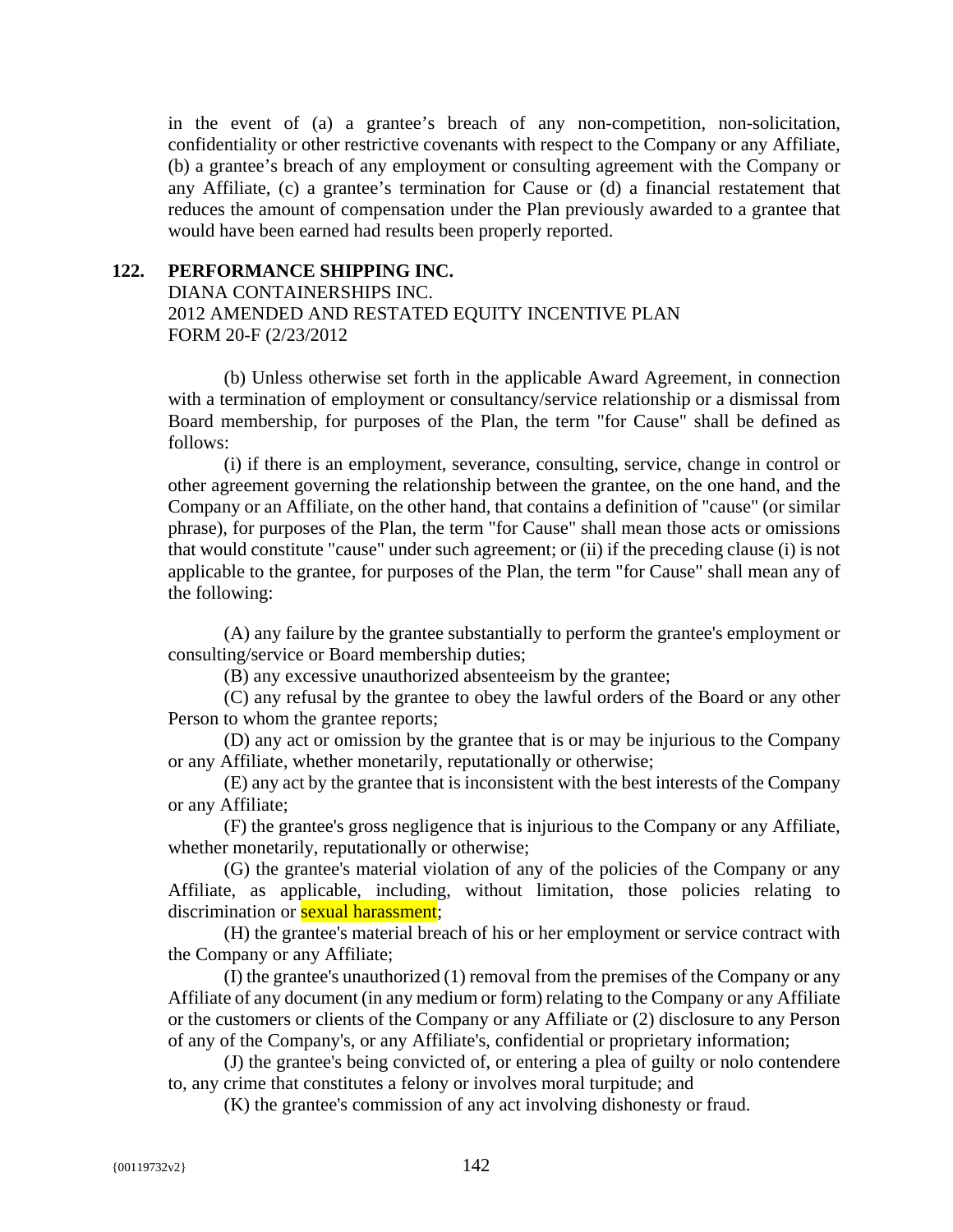Any rights the Company or any Affiliate may have under the Plan in respect of the events giving rise to a termination or dismissal "for Cause" shall be in addition to any other rights the Company or its Affiliate may have under any other agreement with a grantee or at law or in equity. Any determination of whether a grantee's employment or consultancy/service relationship is (or is deemed to have been) terminated "for Cause" shall be made by the Administrator. If, subsequent to a grantee's voluntary termination of employment or consultancy/service relationship or involuntary termination of employment or consultancy/service relationship without Cause, it is discovered that the grantee's employment or consultancy/service relationship could have been terminated "for Cause", the Administrator may deem such grantee's employment or consultancy/service relationship to have been terminated "for Cause" upon such discovery and determination by the Administrator.

# **3.17. Forfeiture; Clawback**

The Administrator may, in its sole discretion, specify in the applicable Award Agreement that any realized gain with respect to options or stock appreciation rights and any realized value with respect to other Awards shall be subject to forfeiture or **clawback**, in the event of (a) a grantee's breach of any non-competition, non-solicitation, confidentiality or other restrictive covenants with respect to the Company or any Affiliate, (b) a grantee's breach of any employment or consulting agreement with the Company or any Affiliate, (c) a grantee's termination for Cause or (d) a financial restatement that reduces the amount of compensation under the Plan previously awarded to a grantee that would have been earned had results been properly reported

# **123. TVAX BIOMEDICAL, INC.**

2011 OMNIBUS EQUITY INCENTIVE PLAN FORM S-1/A (12/20/2011)

"*Cause*" means, unless otherwise defined in an Award Agreement:

- (i) Participant's conviction of, plea of guilty to, or plea of nolo contendere to a felony or other crime that involves fraud or dishonesty;
- (ii) Any willful action or omission by a Participant which would constitute grounds for immediate dismissal under the employment policies of the Company by which Participant is employed, including intoxication with alcohol or illegal drugs while on the premises of the Company, or violation of **sexual harassment** laws or the internal **sexual harassment** policy of the Company by which Participant is employed;
- (iii) Participant's habitual neglect of duties, including repeated absences from work without reasonable excuse; or
- (iv) Participant's willful and intentional material misconduct in the performance of his duties that results in financial detriment to the Company;

provided, however, that for purposes of clauses (ii), (iii) and (iv), "Cause" shall not include any one or more of the following: bad judgment, negligence or any act or omission believed by the Participant in good faith to have been in or not opposed to the interest of the Company (without intent of the Participant to gain, directly or indirectly, a profit to which the Participant was not legally entitled). A Participant who agrees to resign from his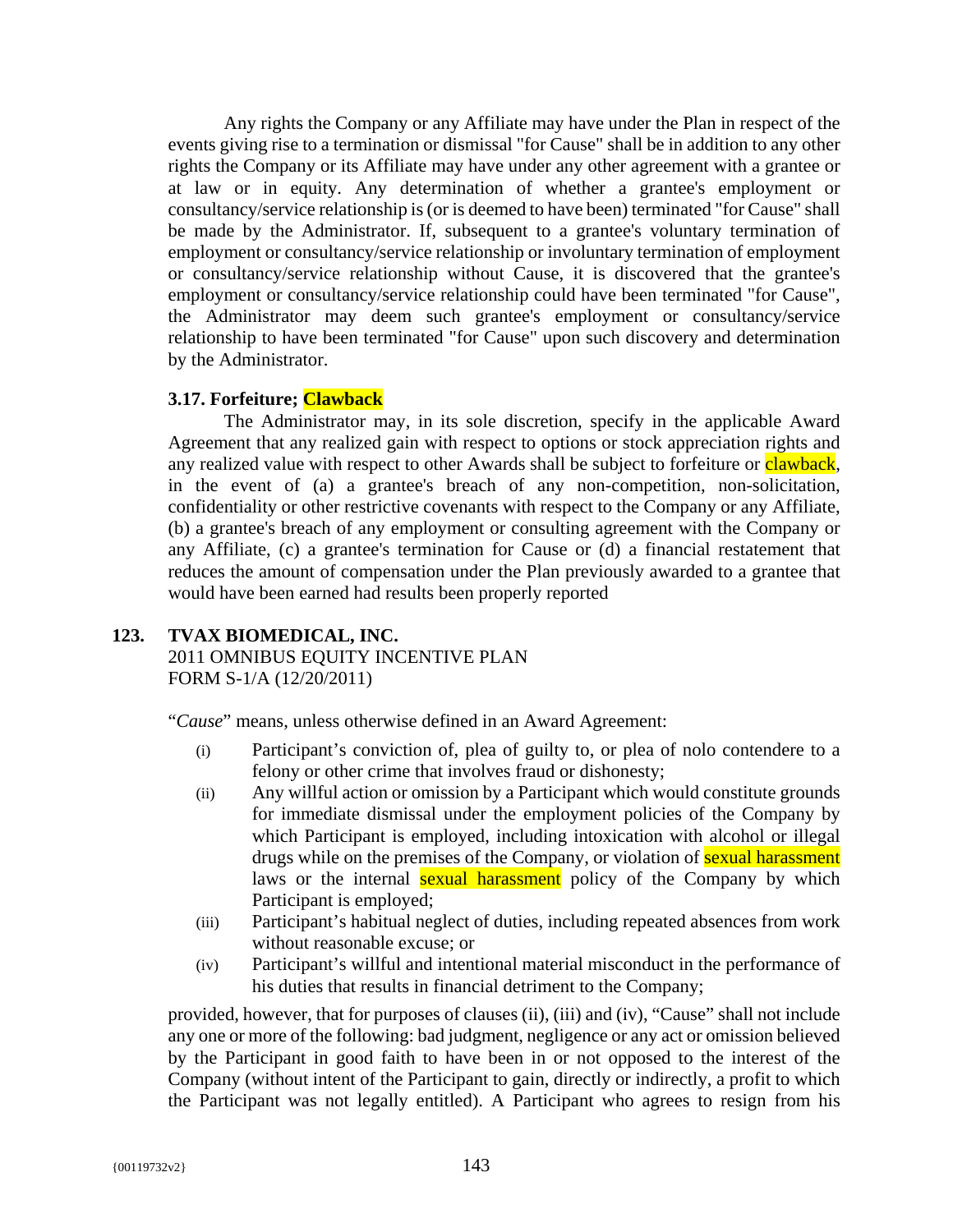affiliation with the Company in lieu of being terminated for Cause may be deemed, in the sole discretion of the Committee, to have been terminated for Cause for purposes of this Plan.

(i) cause the forfeiture of any **Award** or recover any Shares, cash or other property attributable to an **Award** for violations of any **Company** ethics policy or pursuant to any **Company** compensation **clawback** policy, in each case, in effect on the **Effective Date** or as adopted or amended thereafter;

### **124. EAGLE BULK SHIPPING INC.**

2011 EQUITY INCENTIVE PLAN FORM 8-K (11/17/2011)

(e) Unless otherwise set forth in the applicable Award Agreement, in connection with a termination of employment or consultancy relationship or a dismissal from Board membership, for purposes of the Plan, the term "for Cause" shall be defined as follows:

(i) if there is an employment, severance, consulting, change in control or other agreement governing the relationship between the grantee, on the one hand, and the Company or a Subsidiary, on the other hand, that contains a definition of "cause" (or similar phrase), for purposes of the Plan, the term "for Cause" shall mean those acts or omissions that would constitute "cause" under such agreement; or

(ii) if the preceding clause (i) is not applicable to the grantee, for purposes of the Plan, the term "for Cause" shall mean any of the following:

(A) any failure by the grantee substantially to perform the grantee's employment or consulting or Board membership duties;

(B) any excessive unauthorized absenteeism by the grantee;

(C) any refusal by the grantee to obey the lawful orders of the Board or any other Person to whom the grantee reports;

(D) any act or omission by the grantee that is or may be injurious to the Company or any of its Affiliates, whether monetarily, reputationally or otherwise;

(E) any act by the grantee that is inconsistent with the best interests of the Company or any of its Affiliates;

(F) the grantee's gross negligence that is injurious to the Company or any of its Affiliates, whether monetarily, reputationally or otherwise;

(G) the grantee's material violation of any of the Company's policies, including, without limitation, those policies relating to discrimination or **sexual harassment**;

(H) the grantee's material breach of his or her employment or service contract with the Company or any of its Affiliates;

(I) the grantee's unauthorized (1) removal from the premises of the Company or any of its Affiliates of any document (in any medium or form) relating to the Company or any of its Affiliates or the customers or clients of the Company or any of its Affiliates or (2) disclosure to any Person of any of the Company's, or any of its Affiliates', confidential or proprietary information;

(J) the grantee's being convicted of, or entering a plea of guilty or nolo contendere to, any crime that constitutes a felony or involves moral turpitude; and

(K) the grantee's commission of any act involving dishonesty or fraud.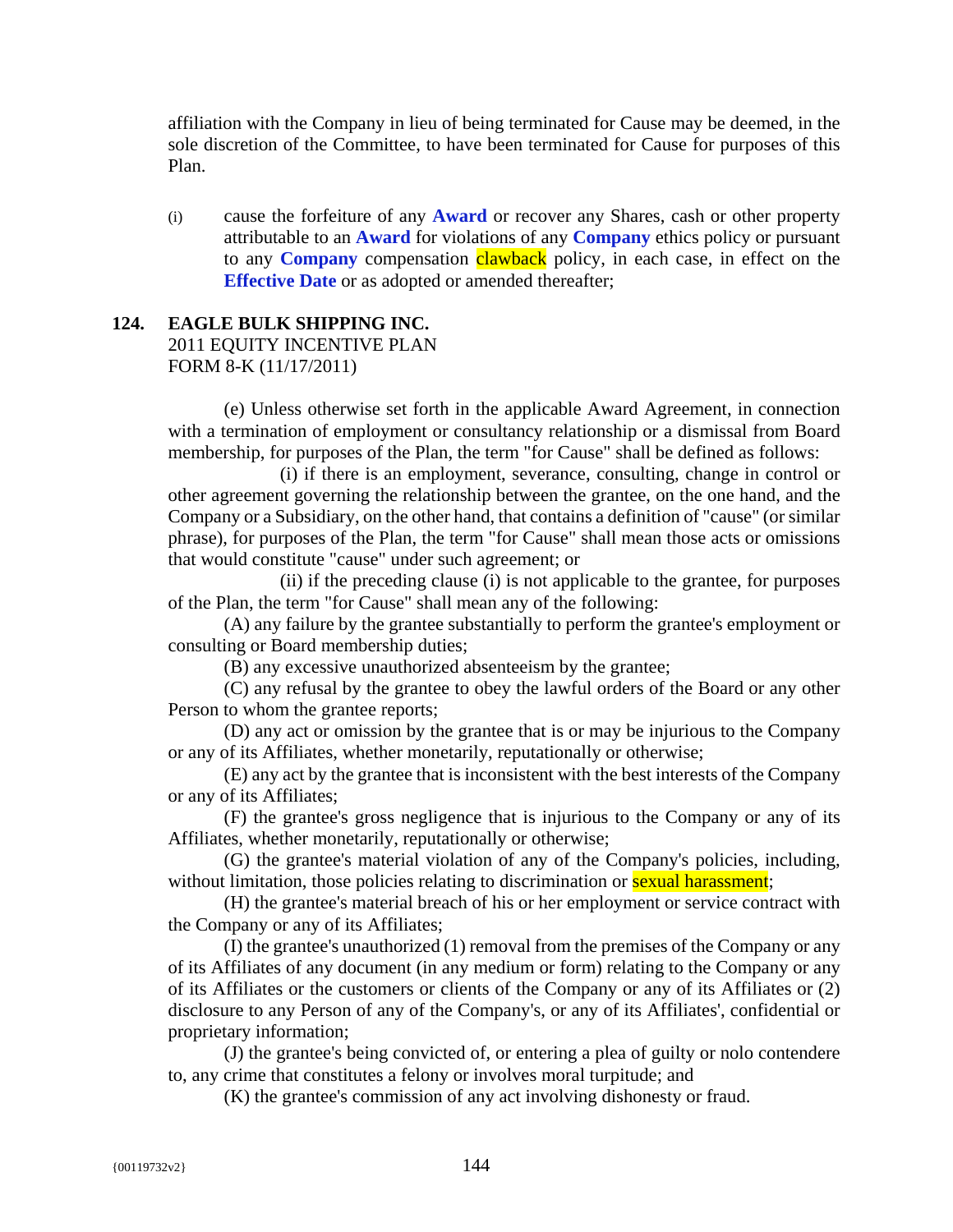Any rights the Company or any of its Affiliates may have under the Plan in respect of the events giving rise to a termination or dismissal "for Cause" shall be in addition to any other rights the Company or any of its Affiliates may have under any other agreement with a grantee or at law or in equity. Any determination of whether a grantee's employment, consultancy relationship or Board membership is (or is deemed to have been) terminated "for Cause" shall be made by the Administrator. If, subsequent to a grantee's voluntary termination of employment or consultancy relationship or voluntarily resignation from the Board or involuntary termination of employment or consultancy relationship without Cause or removal from the Board without Cause, it is discovered that the grantee's employment or consultancy relationship or Board membership could have been terminated "for Cause", the Administrator may deem such grantee's employment or consultancy relationship or Board membership to have been terminated "for Cause" upon such discovery and determination by the Administrator.

# **3.17. Forfeiture; Clawback**

The Administrator may, in its sole discretion, specify in the applicable Award Agreement that any realized gain with respect to options or stock appreciation rights and any realized value with respect to other Awards shall be subject to forfeiture or **clawback**, in the event of (a) a grantee's breach of any non-competition, non-solicitation, confidentiality or other restrictive covenants with respect to the Company or its Subsidiaries, (b) a grantee's breach of any employment or consulting agreement with the Company or any of its Subsidiaries, (c) a grantee's termination of employment or consultancy relationship with the Company and its Subsidiaries for Cause or (d) a financial restatement that reduces the amount of compensation under the Plan previously awarded to a grantee that would have been earned had results been properly reported.

## **125. STAR BULK CARRIERS CORP.**

2011 EQUITY INCENTIVE PLAN FORM S-8 (9/20/2011)

(b) Unless otherwise set forth in an Award Agreement, in connection with a termination of employment or consultancy/service relationship or a dismissal from Board membership, for purposes of the Plan, the term "for Cause" shall be defined as follows:

(i) if there is an employment, severance, consulting, service, change in control or other agreement governing the relationship between the grantee, on the one hand, and the Company or any of its Affiliates, on the other hand, that contains a definition of "cause" (or similar phrase), for purposes of the Plan, the term "for Cause" shall mean those acts or omissions that would constitute "cause" under such agreement; or

(ii) if the preceding clause (i) is not applicable to the grantee, for purposes of the Plan, the term "for Cause" shall mean any of the following:

(A) any failure by the grantee substantially to perform the grantee's employment or consultancy/service or Board membership duties;

(B) any excessive unauthorized absenteeism by the grantee;

(C) any refusal by the grantee to obey the lawful orders of the Board or any other Person to whom the grantee reports;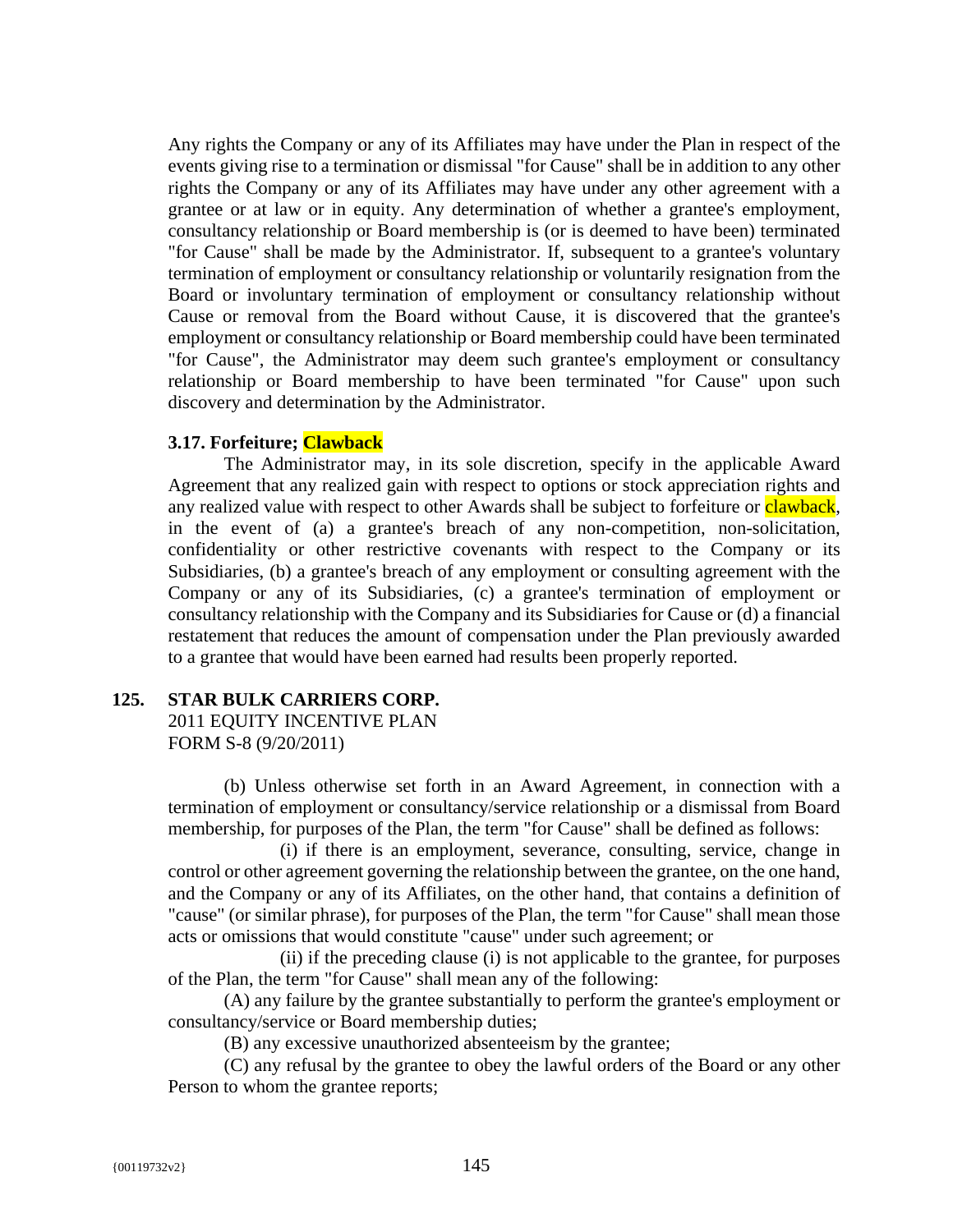(D) any act or omission by the grantee that is or may be injurious to the Company or any of its Affiliates, whether monetarily, reputationally or otherwise;

(E) any act by the grantee that is inconsistent with the best interests of the Company or any of its Affiliates;

(F) the grantee's gross negligence that is injurious to the Company or any of its Affiliates, whether monetarily, reputationally or otherwise;

(G) the grantee's material violation of any of the policies of the Company or any of its Affiliates, as applicable, including, without limitation, those policies relating to discrimination or **sexual harassment**;

(H) the grantee's material breach of his or her employment or service contract with the Company or any of its Affiliates;

(I) the grantee's unauthorized (1) removal from the premises of the Company or any of its Affiliates of any document (in any medium or form) relating to the Company or any of its Affiliates or the customers or clients of the Company or any of its Affiliates or (2) disclosure to any Person or entity of any of the Company's, or any of its Affiliates', confidential or proprietary information;

(J) the grantee's being convicted of, or entering a plea of guilty or nolo contendere to, any crime that constitutes a felony or involves moral turpitude; and

(K) the grantee's commission of any act involving dishonesty or fraud.

Any rights the Company or any of its Affiliates may have under the Plan in respect of the events giving rise to a termination or dismissal "for Cause" shall be in addition to any other rights the Company or any of its Affiliates may have under any other agreement with a grantee or at law or in equity. Any determination of whether a grantee's employment, consultancy/service relationship or Board membership is (or is deemed to have been) terminated "for Cause" shall be made by the Administrator. If, subsequent to a grantee's voluntary termination of employment or consultancy/service relationship or voluntarily resignation from the Board or involuntary termination of employment or consultancy/service relationship without Cause or removal from the Board other than "for Cause", it is discovered that the grantee's employment or consultancy/service relationship or Board membership could have been terminated "for Cause", the Administrator may deem such grantee's employment or consultancy/service relationship or Board membership to have been terminated "for Cause" upon such discovery and determination by the Administrator.

#### **3.17. Forfeiture; Clawback**

The Administrator may, in its sole discretion, specify in the applicable Award Agreement that any realized gain with respect to options or stock appreciation rights and any realized value with respect to other Awards shall be subject to forfeiture or **clawback**, in the event of (a) a grantee's breach of any non-competition, non-solicitation, confidentiality or other restrictive covenants with respect to the Company or any of its Affiliates or (ii) a financial restatement that reduces the amount of bonus or incentive compensation previously awarded to a grantee that would have been earned had results been properly reported.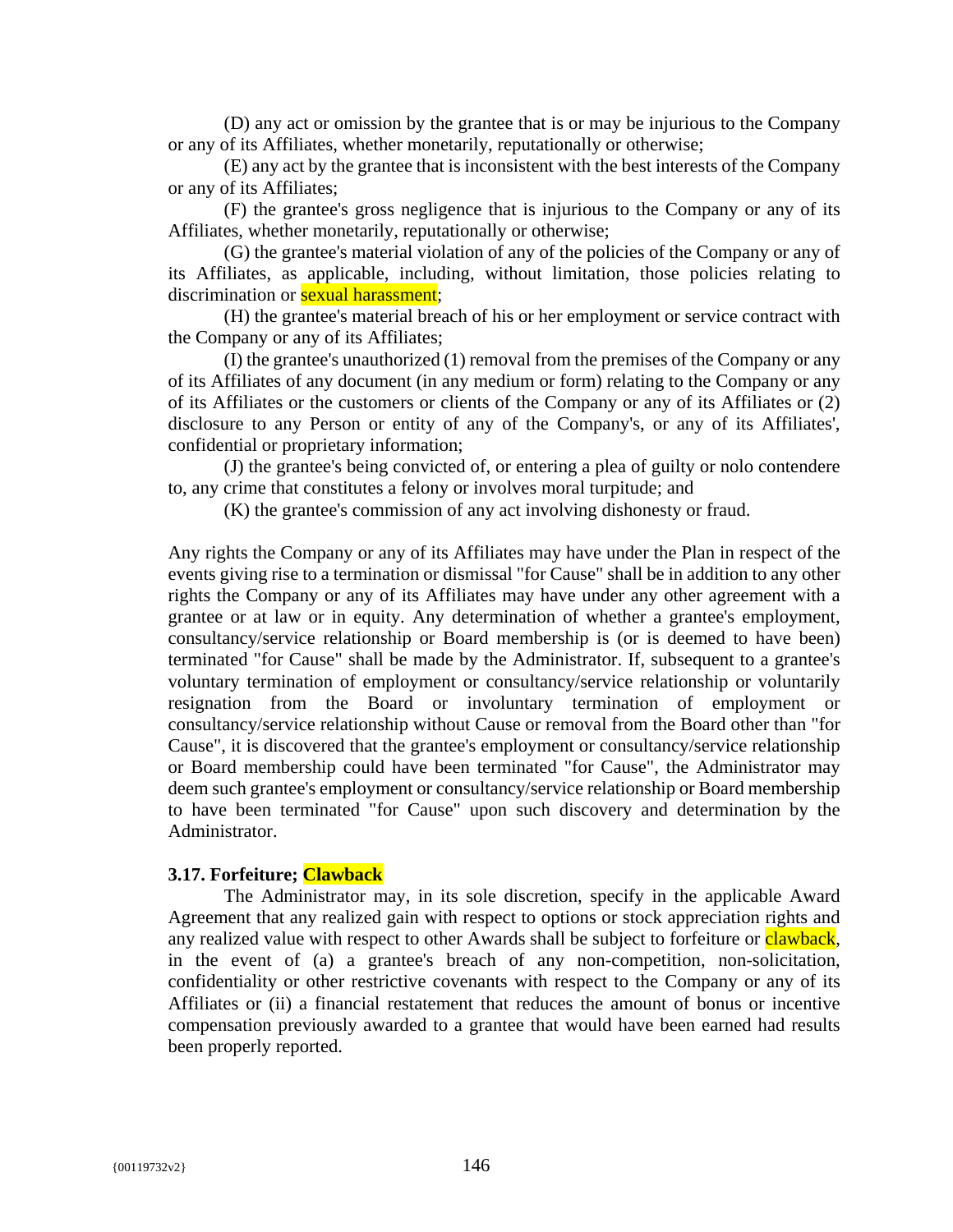# **126. NORDIC AMERICAN TANKER SHIPPING LIMITED**

2011 EQUITY INCENTIVE PLAN FORM 20-F (4/21/2011)

(b) Unless otherwise set forth in the applicable Award Agreement, in connection with a termination of employment or consultancy/service relationship or a dismissal from Board membership, for purposes of the Plan, the term "for Cause" shall be defined as follows:

(i) if there is an employment, severance, consulting, service, change in control or other agreement governing the relationship between the grantee, on the one hand, and the Company or an Affiliate, on the other hand, that contains a definition of "cause" (or similar phrase), for purposes of the Plan, the term "for Cause" shall mean those acts or omissions that would constitute "cause" under such agreement; or

(ii) if the preceding clause (i) is not applicable to the grantee, for purposes of the Plan, the term "for Cause" shall mean any of the following:

(A) any failure by the grantee substantially to perform the grantee's employment or consulting/service or Board membership duties;

(B) any excessive unauthorized absenteeism by the grantee;

(C) any refusal by the grantee to obey the lawful orders of the Board or any other Person to whom the grantee reports;

(D) any act or omission by the grantee that is or may be injurious to the Company or any Affiliate, whether monetarily, reputationally or otherwise;

(E) any act by the grantee that is inconsistent with the best interests of the Company or any Affiliate;

(F) the grantee's gross negligence that is injurious to the Company or any Affiliate, whether monetarily, reputationally or otherwise;

(G) the grantee's material violation of any of the policies of the Company or an Affiliate, as applicable, including, without limitation, those policies relating to discrimination or **sexual harassment**:

(H) the grantee's material breach of his or her employment or service contract with the Company or any Affiliate;

(I) the grantee's unauthorized (1) removal from the premises of the Company or an Affiliate of any document (in any medium or form) relating to the Company or an Affiliate or the customers or clients of the Company or an Affiliate or (2) disclosure to any Person of any of the Company's, or any Affiliate's, confidential or proprietary information;

(J) the grantee's being convicted of, or entering a plea of guilty or nolo contendere to, any crime that constitutes a felony or involves moral turpitude; and

(K) the grantee's commission of any act involving dishonesty or fraud.

Any rights the Company or its Affiliates may have under the Plan in respect of the events giving rise to a termination or dismissal "for Cause" shall be in addition to any other rights the Company or its Affiliates may have under any other agreement with a grantee or at law or in equity. Any determination of whether a grantee's employment, consultancy/service relationship or Board membership is (or is deemed to have been) terminated "for Cause" shall be made by the Administrator. If, subsequent to a grantee's voluntary termination of employment or consultancy/service relationship or voluntarily resignation from the Board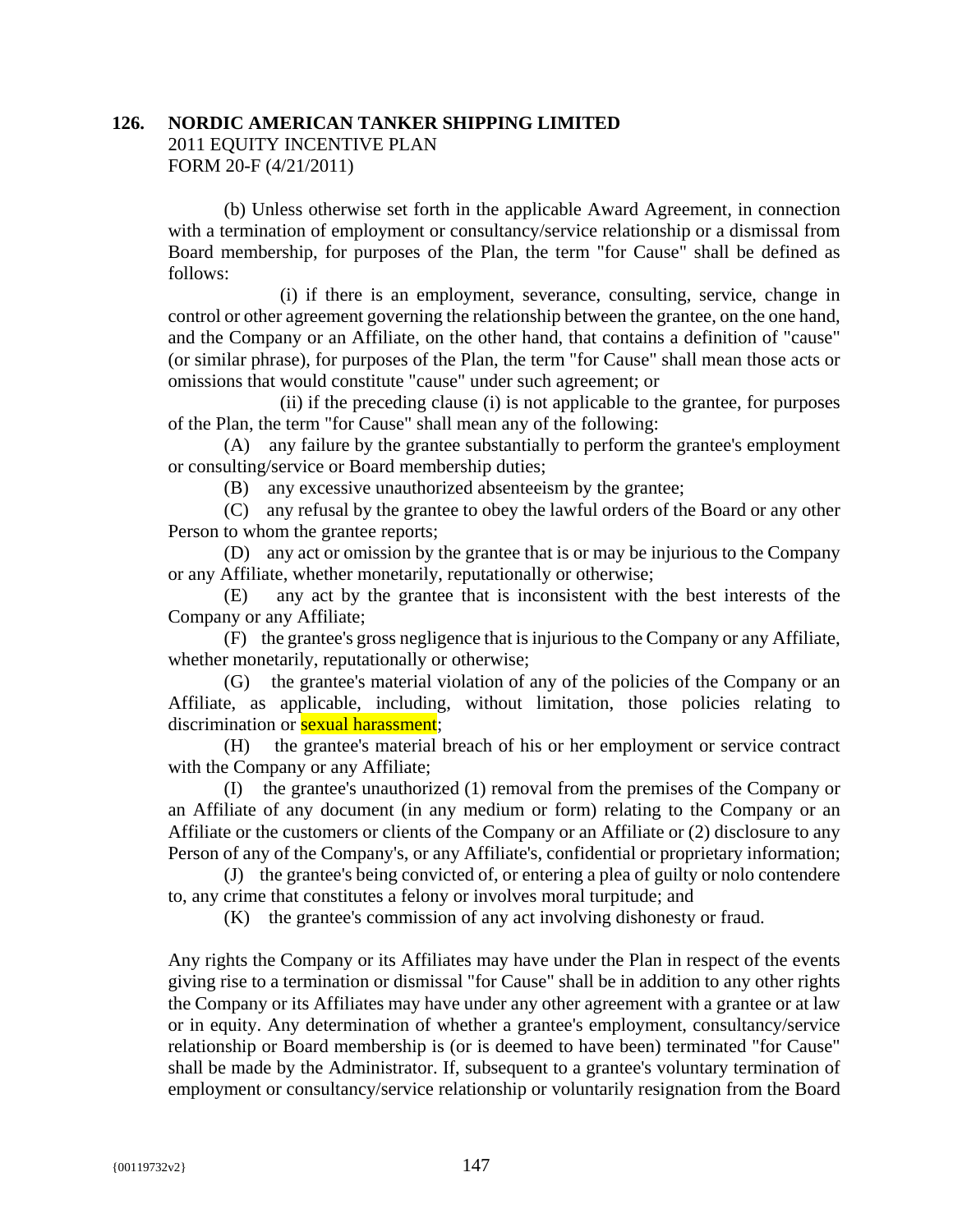or involuntary termination of employment or consultancy/service relationship without Cause or removal from the Board other than "for Cause", it is discovered that the grantee's employment or consultancy/service relationship or Board membership could have been terminated "for Cause", the Administrator may deem such grantee's employment or consultancy/service relationship or Board membership to have been terminated "for Cause" upon such discovery and determination by the Administrator.

### **3.17. Forfeiture; Clawback**

The Administrator may, in its sole discretion, specify in the applicable Award Agreement that any realized gain with respect to options or stock appreciation rights and any realized value with respect to other Awards shall be subject to forfeiture or clawback, in the event of (a) a grantee's breach of any non-competition, non-solicitation, confidentiality or other restrictive covenants with respect to the Company or any Affiliate, (b) a grantee's breach of any employment or consulting agreement with the Company or any Affiliate, (c) a grantee's termination for Cause or (d) a financial restatement that reduces the amount of compensation under the Plan previously awarded to a grantee that would have been earned had results been properly reported.

## **127. STAR BULK CARRIERS CORP.**

2010 EQUITY INCENTIVE PLAN FORM 20-F (3/31/2011)

(b) Unless otherwise set forth in an Award Agreement, in connection with a termination of employment or consultancy/service relationship or a dismissal from Board membership, for purposes of the Plan, the term "for Cause" shall be defined as follows:

(i) if there is an employment, severance, consulting, service, change in control or other agreement governing the relationship between the grantee, on the one hand, and the Company or any of its Affiliates, on the other hand, that contains a definition of "cause" (or similar phrase), for purposes of the Plan, the term "for Cause" shall mean those acts or omissions that would constitute "cause" under such agreement; or

(ii) if the preceding clause (I) is not applicable to the grantee, for purposes of the Plan, the term "for Cause" shall mean any of the following:

(A)any failure by the grantee substantially to perform the grantee's employment or consultancy/service or Board membership duties;

(B)any excessive unauthorized absenteeism by the grantee;

(C)any refusal by the grantee to obey the lawful orders of the Board or any other Person to whom the grantee reports;

(D)any act or omissionei by the grantee that is or may be injurious to the Company or any of its Affiliates, whether monetarily, reputationally or otherwise;

(E)any act by the grantee that is inconsistent with the best interests of the Company or any of its Affiliates;

(F)the grantee's gross negligence that is injurious to the Company or any of its Affiliates, whether monetarily, reputationally or otherwise;

(G)the grantee's material violation of any of the policies of the Company or any of its Affiliates, as applicable, including, without limitation, those policies relating to discrimination or **sexual harassment**;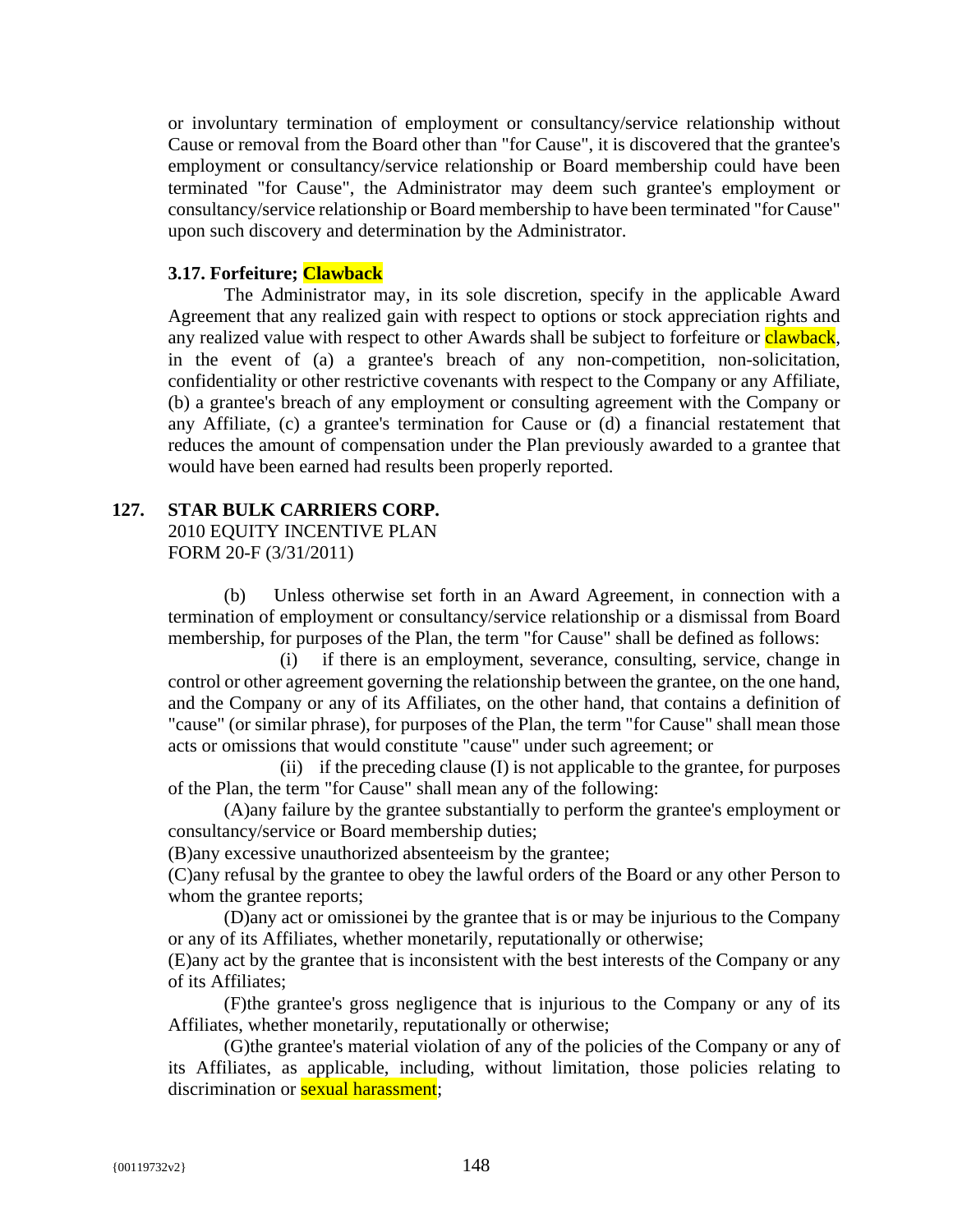(H)the grantee's material breach of his or her employment or service contract with the Company or any of its Affiliates;

(I)the grantee's unauthorized (1) removal from the premises of the Company or any of its Affiliates of any document (in any medium or form) relating to the Company or any of its Affiliates or the customers or clients of the Company or any of its Affiliates or (2) disclosure to any Person or entity of any of the Company's, or any of its Affiliates', confidential or proprietary information;

(J)the grantee's being convicted of or entering a plea of guilty or nolo contendere to, any crime that constitutes a felony or involves moral turpitude; and

(K)the grantee's commission of any act involving dishonesty or fraud.

Any rights the Company or any of its Affiliates may have under the Plan in respect of the events giving rise to a termination or dismissal "for Cause" shall be in addition to any other rights the Company or any of its Affiliates may have under any other agreement with a grantee or at law or in equity. Any determination of whether a grantee's employment, consultancy/service relationship or Board membership is (or is deemed to have been) terminated "for Cause" shall be made by the Administrator. if, subsequent to a grantee's voluntary termination of employment or consultancy/service relationship or voluntarily resignation from the Board or involuntary termination of employment or consultancy/service relationship without Cause or removal from the Board other than "for Cause", it is discovered that the grantee's employment or consultancy/service relationship or Board membership could have been terminated "for Cause", the Administrator may deem such grantee's employment or consultancy/service relationship or Board membership to have been terminated "for Cause" upon such discovery and determination by the Administrator.

#### **3.17 Forfeiture; Clawback**

The Administrator may, in its sole discretion, specify in the applicable Award Agreement that any realized gain with respect to options or stock appreciation rights and any realized value with respect to other Awards shall be subject to forfeiture or **clawback**, in the event of (a) a grantee's breach of any non-competition, non-solicitation, confidentiality or other restrictive covenants with respect to the Company or any of its Affiliates or (ii) a financial restatement that reduces the amount of bonus or incentive compensation previously awarded to a grantee that would have been earned had results been properly reported.

### **128. PERFORMANCE SHIPPING INC.**

DIANA CONTAINERSHIPS INC. 2010 EQUITY INCENTIVE PLAN FORM F-4 (10/15/2010)

(b) Unless otherwise set forth in an Award Agreement, in connection with a termination of employment or consultancy/service relationship or a dismissal from Board membership, for purposes of the Plan, the term "for Cause" shall be defined as follows:

(i) if there is an employment, severance, consulting, service, change in control or other agreement governing the relationship between the grantee, on the one hand, and the Company or any of its Affiliates, on the other hand, that contains a definition of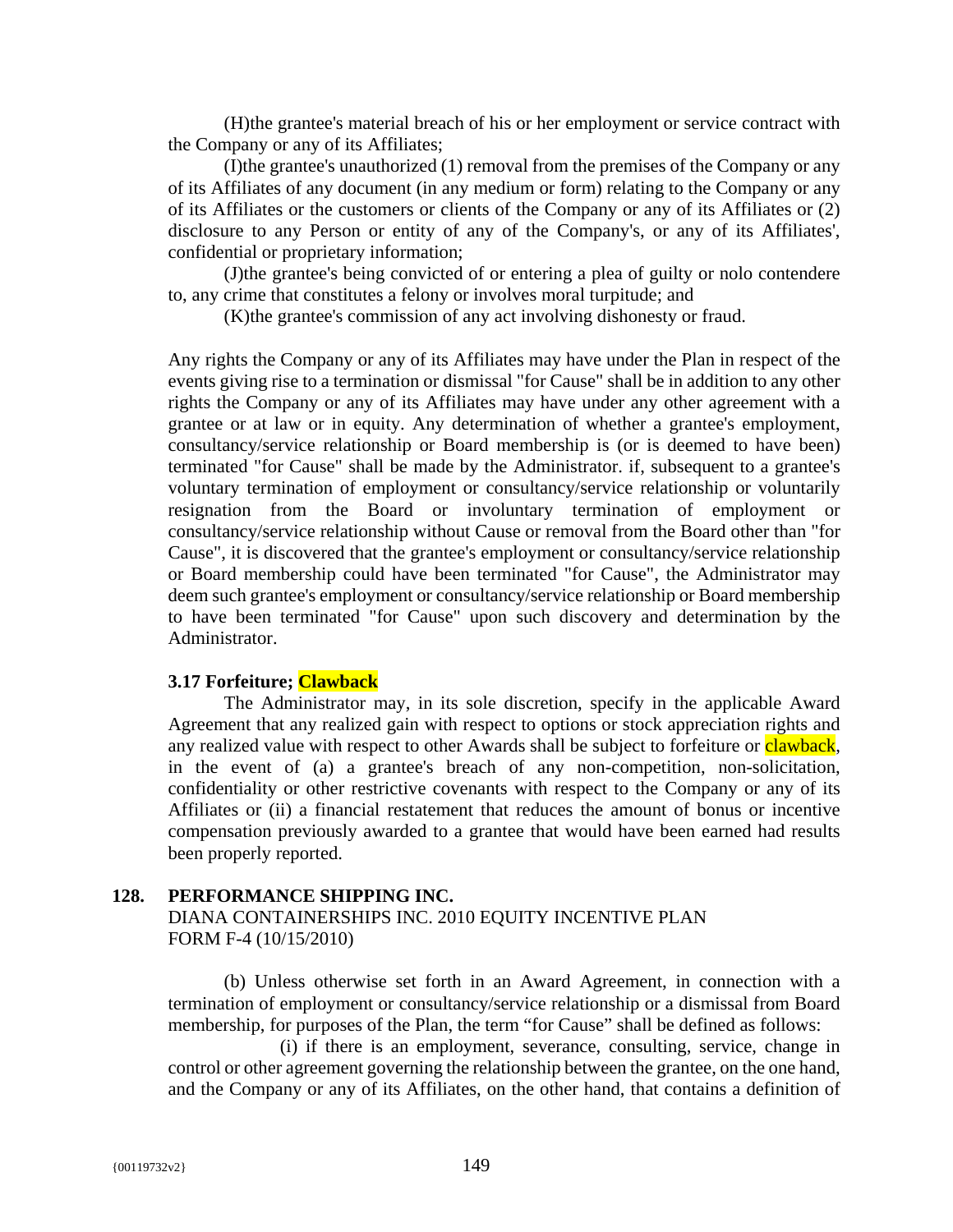"cause" (or similar phrase), for purposes of the Plan, the term "for Cause" shall mean those acts or omissions that would constitute "cause" under such agreement; or

(ii) if the preceding clause (i) is not applicable to the grantee, for purposes of the Plan, the term "for Cause" shall mean any of the following:

(A) any failure by the grantee substantially to perform the grantee's employment or consulting/service or Board membership duties;

(B) any excessive unauthorized absenteeism by the grantee;

(C) any refusal by the grantee to obey the lawful orders of the Board or any other Person to whom the grantee reports;

(D) any act or omission by the grantee that is or may be injurious to the Company or any of its Affiliates, whether monetarily, reputationally or otherwise;

(E) any act by the grantee that is inconsistent with the best interests of the Company or any of its Affiliates;

(F) the grantee's gross negligence that is injurious to the Company or any of its Affiliates, whether monetarily, reputationally or otherwise;

(G) the grantee's material violation of any of the policies of the Company or any of its Affiliates, as applicable, including, without limitation, those policies relating to discrimination or **sexual harassment**;

(H) the grantee's material breach of his or her employment or service contract with the Company or any of its Affiliates;

(I) the grantee's unauthorized (1) removal from the premises of the Company or any of its Affiliates of any document (in any medium or form) relating to the Company or any of its Affiliates or the customers or clients of the Company or any of its Affiliates or (2) disclosure to any Person or entity of any of the Company's, or any of its Affiliate's, confidential or proprietary information;

(J) the grantee's being convicted of, or entering a plea of guilty or nolo contendere to, any crime that constitutes a felony or involves moral turpitude; and

(K) the grantee's commission of any act involving dishonesty or fraud.

Any rights the Company or any of its Affiliates may have under the Plan in respect of the events giving rise to a termination or dismissal "for Cause" shall be in addition to any other rights the Company or any of its Affiliates may have under any other agreement with a grantee or at law or in equity. Any determination of whether a grantee's employment, consultancy/service relationship or Board membership is (or is deemed to have been) terminated "for Cause" shall be made by the Administrator. If, subsequent to a grantee's voluntary termination of employment or consultancy/service relationship or voluntarily resignation from the Board or involuntary termination of employment or consultancy/service relationship without Cause or removal from the Board other than "for Cause", it is discovered that the grantee's employment or consultancy/service relationship or Board membership could have been terminated "for Cause", the Administrator may deem such grantee's employment or consultancy/service relationship or Board membership to have been terminated "for Cause" upon such discovery and determination by the Administrator.

#### **3.17. Forfeiture; Clawback**

The Administrator may, in its sole discretion, specify in the applicable Award Agreement that any realized gain with respect to options or stock appreciation rights and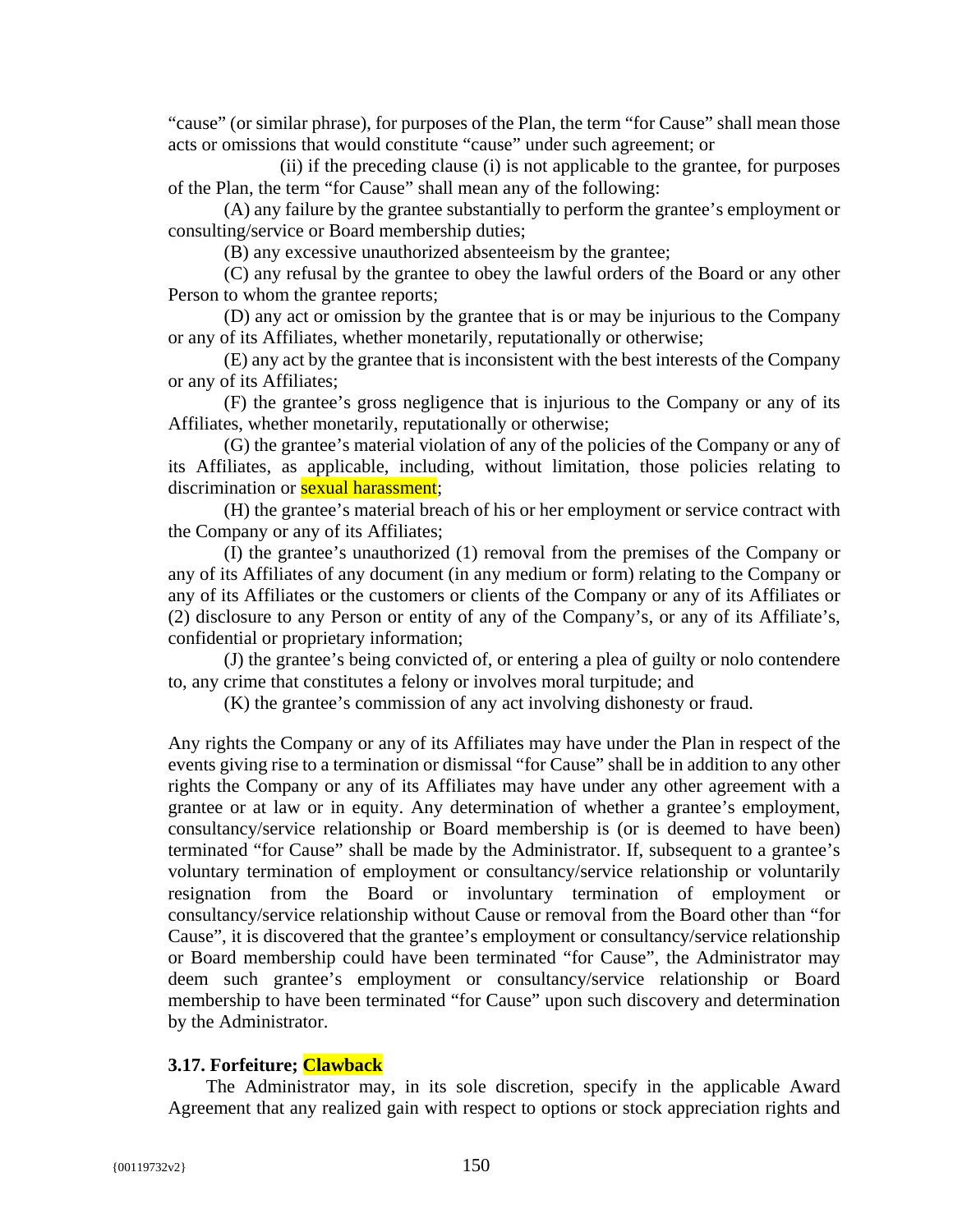any realized value with respect to other Awards shall be subject to forfeiture or clawback, in the event of (a) a grantee's breach of any non-competition, non-solicitation, confidentiality or other restrictive covenants with respect to the Company or any of its Affiliates or (ii) a financial restatement that reduces the amount of bonus or incentive compensation previously awarded to a grantee that would have been earned had results been properly reported.

# **129. SCORPIO TANKERS INC.**

2010 EQUITY INCENTIVE PLAN FORM 20-F (6/29/2010) FORM F-1/A (3/10/2010)

(b) Unless otherwise set forth in an Award Agreement, in connection with a termination of employment or consultancy/service relationship or a dismissal from Board membership, for purposes of the Plan, the term "for Cause" shall be defined as follows:

(i) if there is an employment, severance, consulting, service, change in control or other agreement governing the relationship between the grantee, on the one hand, and the Company or any of its Affiliates, on the other hand, that contains a definition of "cause" (or similar phrase), for purposes of the Plan, the term "for Cause" shall mean those acts or omissions that would constitute "cause" under such agreement; or

(ii) if the preceding clause (i) is not applicable to the grantee, for purposes of the Plan, the term "for Cause" shall mean any of the following:

(A) any failure by the grantee substantially to perform the grantee's employment or consulting/service or Board membership duties;

(B) any excessive unauthorized absenteeism by the grantee;

(C) any refusal by the grantee to obey the lawful orders of the Board or any other Person to whom the grantee reports;

(D) any act or omission by the grantee that is or may be injurious to the Company or any of its Affiliates, whether monetarily, reputationally or otherwise;

(E) any act by the grantee that is inconsistent with the best interests of the Company or any of its Affiliates;

(F) the grantee's gross negligence that is injurious to the Company or any of its Affiliates, whether monetarily, reputationally or otherwise;

(G) the grantee's material violation of any of the policies of the Company or any of its Affiliates, as applicable, including, without limitation, those policies relating to discrimination or **sexual harassment**;

(H) the grantee's material breach of his or her employment or service contract with the Company or any of its Affiliates;

(I) the grantee's unauthorized (1) removal from the premises of the Company or any of its Affiliates of any document (in any medium or form) relating to the Company or any of its Affiliates or the customers or clients of the Company or any of its Affiliates or (2) disclosure to any Person or entity of any of the Company's, or any of its Affiliate's, confidential or proprietary information;

(J) the grantee's being convicted of, or entering a plea of guilty or nolo contendere to, any crime that constitutes a felony or involves moral turpitude; and

(K) the grantee's commission of any act involving dishonesty or fraud.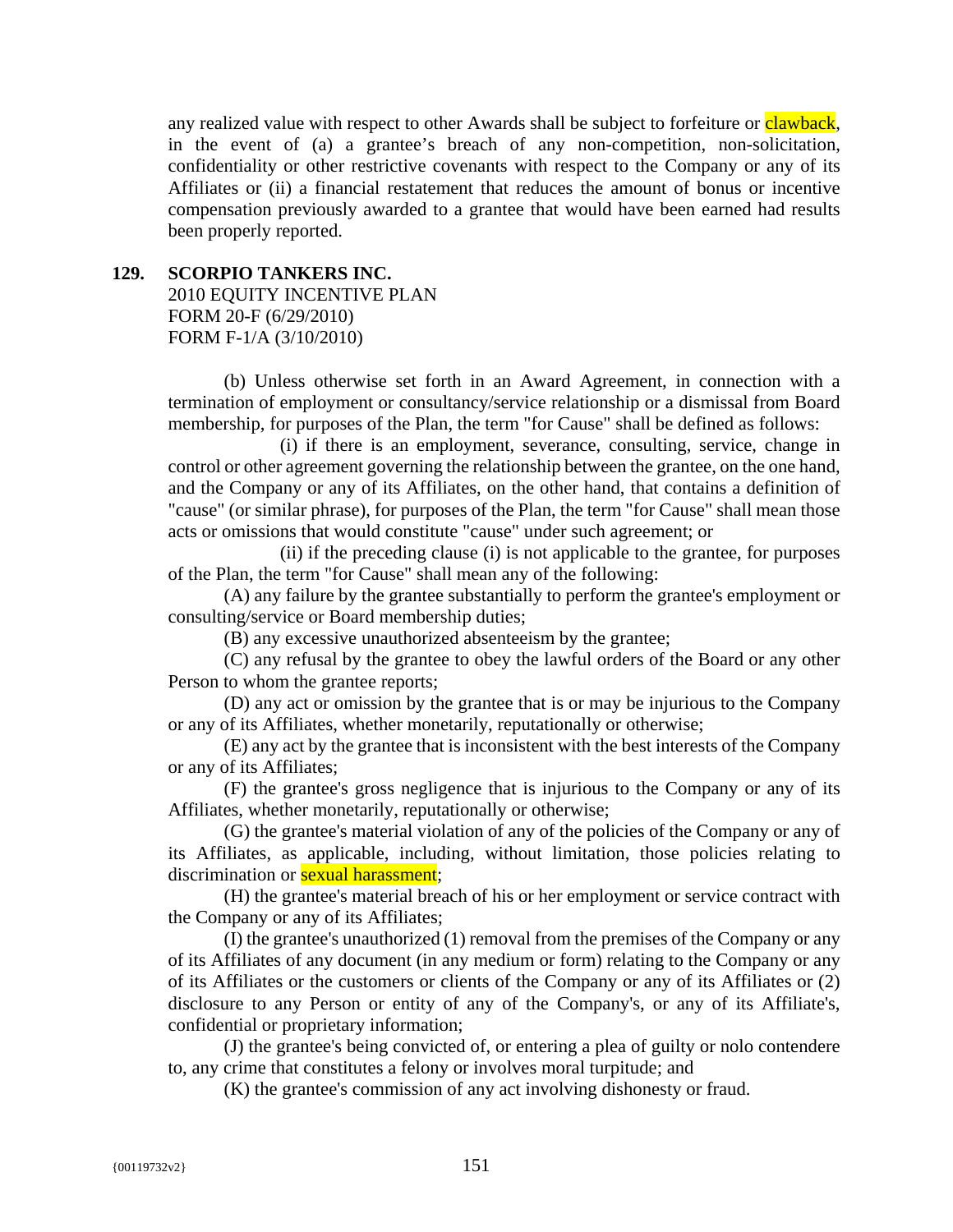Any rights the Company or any of its Affiliates may have under the Plan in respect of the events giving rise to a termination or dismissal "for Cause" shall be in addition to any other rights the Company or any of its Affiliates may have under any other agreement with a grantee or at law or in equity. Any determination of whether a grantee's employment, consultancy/service relationship or Board membership is (or is deemed to have been) terminated "for Cause" shall be made by the Administrator. If, subsequent to a grantee's voluntary termination of employment or consultancy/service relationship or voluntarily resignation from the Board or involuntary termination of employment or consultancy/service relationship without Cause or removal from the Board other than "for Cause", it is discovered that the grantee's employment or consultancy/service relationship or Board membership could have been terminated "for Cause", the Administrator may deem such grantee's employment or consultancy/service relationship or Board membership to have been terminated "for Cause" upon such discovery and determination by the Administrator.

### **3.17. Forfeiture; Clawback**

The Administrator may, in its sole discretion, specify in the applicable Award Agreement that any realized gain with respect to options or stock appreciation rights and any realized value with respect to other Awards shall be subject to forfeiture or clawback, in the event of (a) a grantee's breach of any non-competition, non-solicitation, confidentiality or other restrictive covenants with respect to the Company or any of its Affiliates or (ii) a financial restatement that reduces the amount of bonus or incentive compensation previously awarded to a grantee that would have been earned had results been properly reported.

## **130. EUROSEAS LTD.**

2010 EQUITY INCENTIVE PLAN FORM 20-F (5/28/2010)

(b) Unless otherwise set forth in an Award Agreement, in connection with a termination of employment or consultancy/service relationship or a dismissal from Board membership, for purposes of the Plan, the term "for Cause" shall be defined as follows:

(i) if there is an employment, severance, consulting, service, change in control or other agreement governing the relationship between the grantee, on the one hand, and the Company or a Subsidiary or Affiliate, on the other hand, that contains a definition of "cause" (or similar phrase), for purposes of the Plan, the term "for Cause" shall mean those acts or omissions that would constitute "cause" under such agreement; or

(ii) if the preceding clause (i) is not applicable to the grantee, for purposes of the Plan, the term "for Cause" shall mean any of the following:

- (A) any failure by the grantee substantially to perform the grantee's employment or consultancy/service or Board membership duties;
- (B) any excessive unauthorized absenteeism by the grantee;
- (C) any refusal by the grantee to obey the lawful orders of the Board or any other person to whom the grantee reports;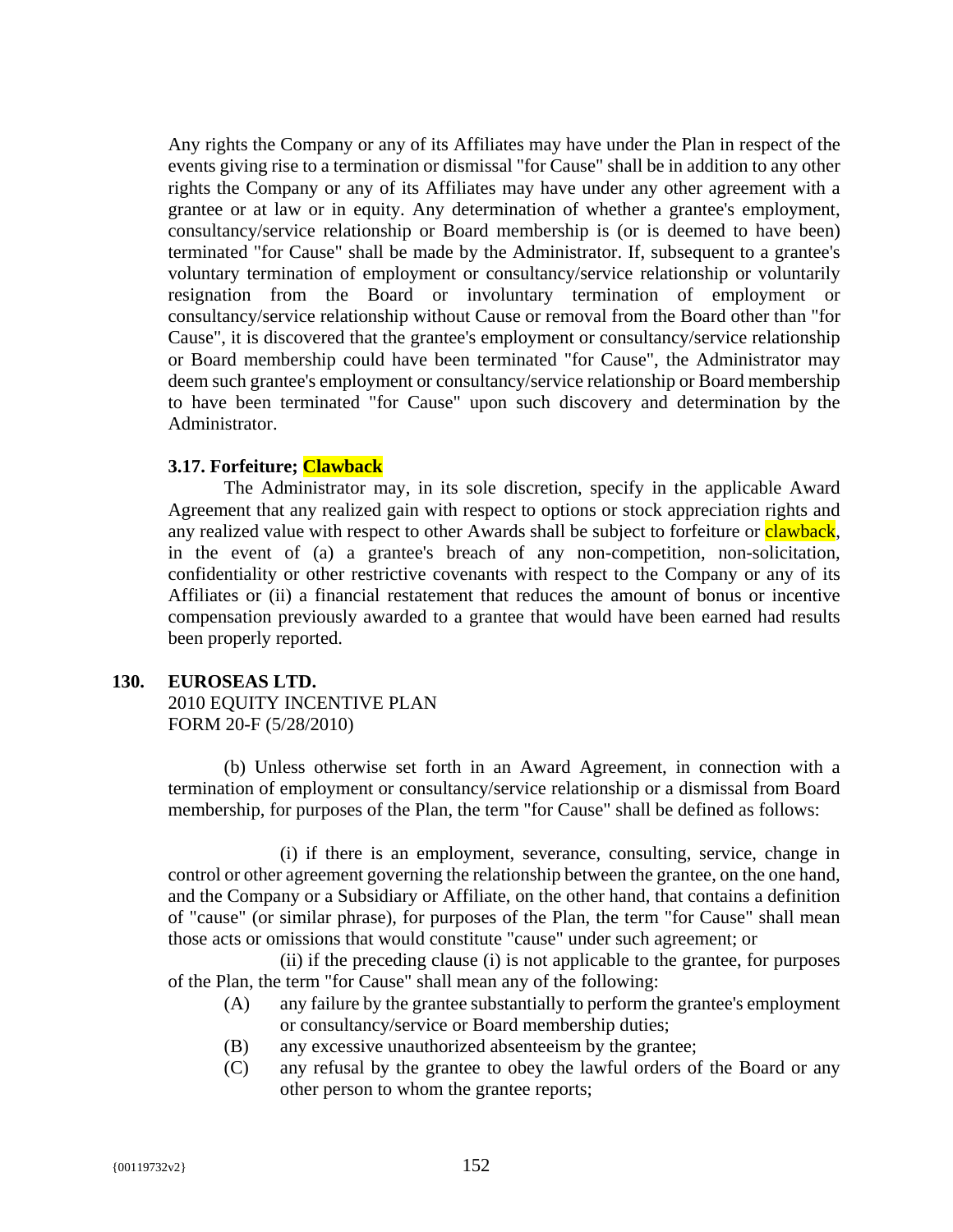- (D) any act or omission by the grantee that is or may be injurious to the Company, any Subsidiary or any Affiliate, whether monetarily, reputationally or otherwise;
- (E) any act by the grantee that is inconsistent with the best interests of the Company, any Subsidiary or any Affiliate;
- (F) the grantee's gross negligence that is injurious to the Company, any Subsidiary or any Affiliate, whether monetarily, reputationally or otherwise;
- (G) the grantee's material violation of any of the policies of the Company, a Subsidiary or Affiliate, as applicable, including, without limitation, those policies relating to discrimination or sexual harassment
- (H) the grantee's material breach of his or her employment or service contract with the Company, any Subsidiary or any Affiliate;
- (I) the grantee's unauthorized (1) removal from the premises of the Company, any Subsidiary or an Affiliate of any document (in any medium or form) relating to the Company, any Subsidiary or an Affiliate or the customers or clients of the Company, any Subsidiary or an Affiliate or (2) disclosure to any person or entity of any of the Company's, any Subsidiary's or any Affiliate's, confidential or proprietary information;
- (J) the grantee's being convicted of, or entering a plea of guilty or nolo contendere to, any crime that constitutes a felony or involves moral turpitude; and
- (K) the grantee's commission of any act involving dishonesty or fraud.

Any rights the Company, any Subsidiary or any Affiliates may have under the Plan in respect of the events giving rise to a termination or dismissal "for Cause" shall be in addition to any other rights the Company, any Subsidiary or its Affiliates may have under any other agreement with a grantee or at law or in equity. Any determination of whether a grantee's employment, consultancy/service relationship or Board membership is (or is deemed to have been) terminated "for Cause" shall be made by the Administrator. If, subsequent to a grantee's voluntary termination of employment or consultancy/service relationship or voluntarily resignation from the Board or involuntary termination of employment or consultancy/service relationship without Cause or removal from the Board other than "for Cause", it is discovered that the grantee's employment or consultancy/service relationship or Board membership could have been terminated "for Cause", the Administrator may deem such grantee's employment or consultancy/service relationship or Board membership to have been terminated "for Cause" upon such discovery and determination by the Administrator.

# **3.17. Forfeiture; Clawback**

The Administrator may, in its sole discretion, specify in the applicable Award Agreement that any realized gain with respect to options or stock appreciation rights and any realized value with respect to other Awards shall be subject to forfeiture or **clawback**, in the event of (a) a grantee's breach of any non-competition, non-solicitation, confidentiality or other restrictive covenants with respect to the Company or any of its Affiliates or (ii) a financial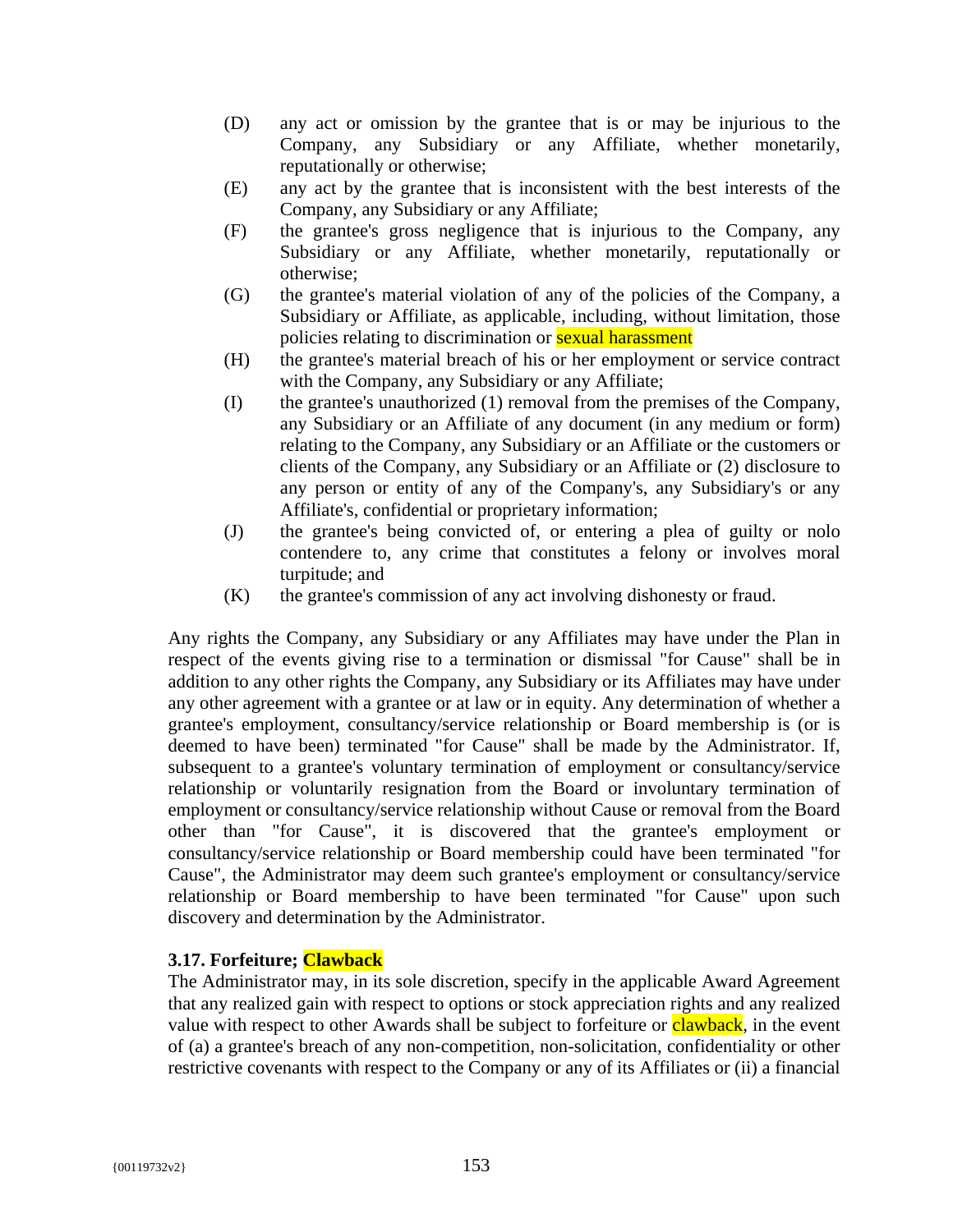restatement that reduces the amount of bonus or incentive compensation previously awarded to a grantee that would have been earned had results been properly reported.

#### **131. RYERSON HOLDING CORPORATION**

RYERSON HOLDING CORPORATION 2010 STOCK INCENTIVE PLAN FORM S-1/A (4/30/2010) FORM S-1/A (4/26/2010)

(c) "Cause" means, in the absence of an employment agreement between a Participant and the Employer otherwise defining Cause, (i) a Participant's conviction of or indictment for any crime (whether or not involving the Company or its Subsidiaries) (A) constituting a felony or (B) that has, or could reasonably be expected to result in, an adverse impact on the performance of the Participant's duties to the Employer, or otherwise has, or could reasonably be expected to result in, an adverse impact to the business or reputation of the Company or its Subsidiaries; (ii) conduct of the Participant, in connection with his or her employment, that has, or could reasonably be expected to result in, material injury to the business or reputation of the Company or its Subsidiaries; (iii) any material violation of the policies of the Company or its Subsidiaries, including, but not limited to those relating to **sexual harassment**, the disclosure or misuse of confidential information, or others set forth in the manuals or statements of policy of the Company or its Subsidiaries; or (iv) willful neglect in the performance of the Participant's duties for the Employer or willful or repeated failure or refusal to perform such duties; *provided*, *however*, that if, subsequent to the Participant's voluntary Termination for any reason or involuntary Termination by the Company or a Subsidiary without Cause, it is discovered that the Participant's employment could have been terminated for Cause, such Participant's employment shall be deemed to have been terminated for Cause. In the event there is an employment agreement between a Participant and the Employer defining Cause, "Cause" shall have the meaning provided in such agreement, and a Termination by the Employer for Cause hereunder shall not be deemed to have occurred unless all applicable notice and cure periods in such employment agreement are complied with.

(b) Clawback/Recoupment Policy. Notwithstanding anything contained herein to the contrary, all Awards granted under the **Plan** shall be and remain subject to any incentive compensation clawback or recoupment policy currently in effect or as may be adopted by the **Board**, and in each case, as may be amended from time to time. Any such policy adoption or amendment shall in no event require the prior consent of any **Participant**.

## **132. OCEANFREIGHT INC.**

2010 EQUITY INCENTIVE PLAN FORM 20-F (3/9/2010)

(b) Unless otherwise set forth in an Award Agreement, in connection with a termination of employment or consultancy/service relationship or a dismissal from Board membership, for purposes of the Plan, the term "for Cause" shall be defined as follows:

(i) if there is an employment, severance, consulting, service, change in control or other agreement governing the relationship between the grantee, on the one hand,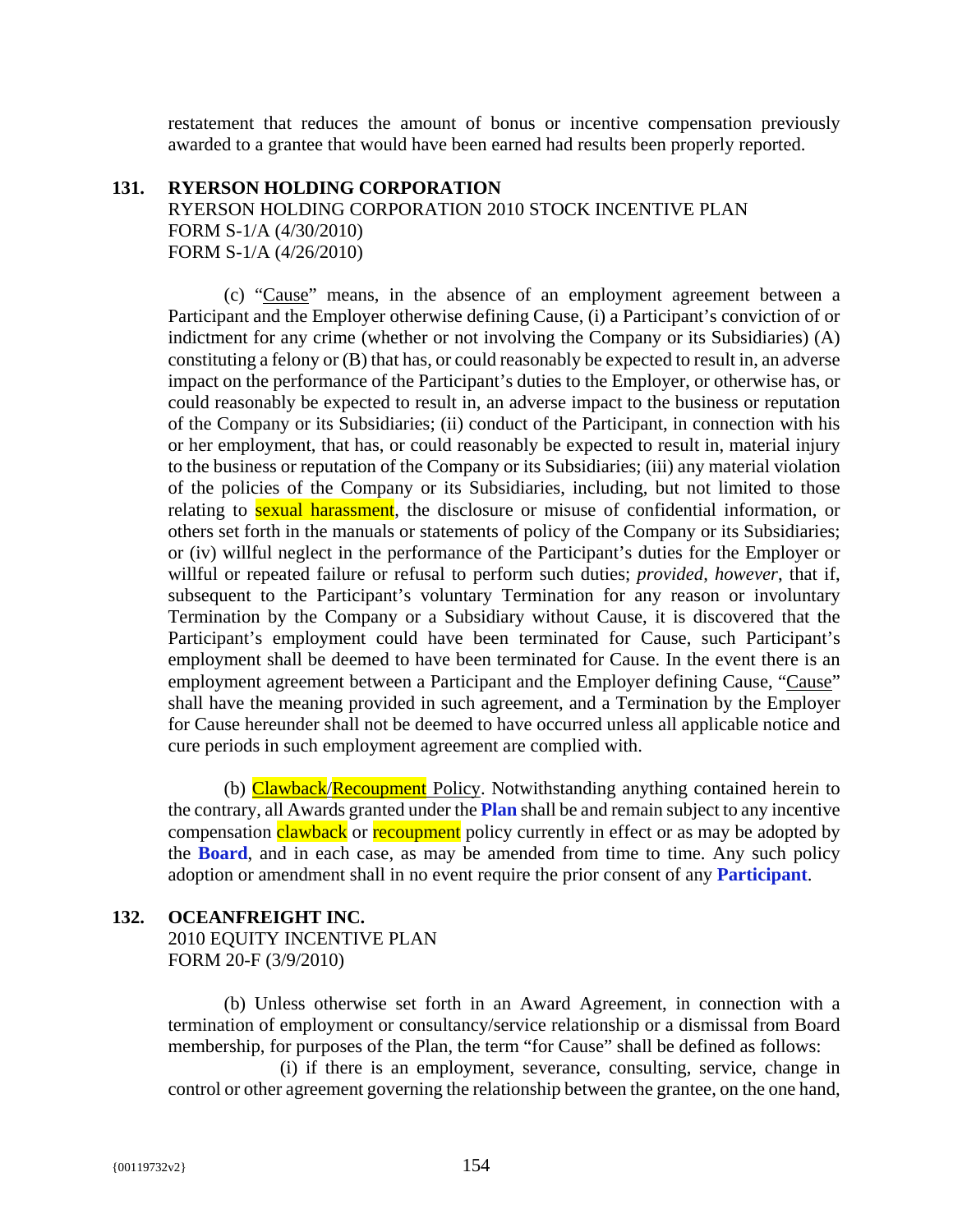and the Company or any of its Affiliates, on the other hand, that contains a definition of "cause" (or similar phrase), for purposes of the Plan, the term "for Cause" shall mean those acts or omissions that would constitute "cause" under such agreement; or

(ii) if the preceding clause (i) is not applicable to the grantee, for purposes of the Plan, the term "for Cause" shall mean any of the following:

(A) any failure by the grantee substantially to perform the grantee's employment or consulting/service or Board membership duties;

(B) any excessive unauthorized absenteeism by the grantee;

(C) any refusal by the grantee to obey the lawful orders of the Board or any other Person to whom the grantee reports;

(D) any act or omission by the grantee that is or may be injurious to the Company or any of its Affiliates, whether monetarily, reputationally or otherwise;

(E) any act by the grantee that is inconsistent with the best interests of the Company or any of its Affiliates;

(F) the grantee's gross negligence that is injurious to the Company or any of its Affiliates, whether monetarily, reputationally or otherwise;

(G) the grantee's material violation of any of the policies of the Company or any of its Affiliates, as applicable, including, without limitation, those policies relating to discrimination or **sexual harassment**;

(H) the grantee's material breach of his or her employment or service contract with the Company or any of its Affiliates;

(I) the grantee's unauthorized (1) removal from the premises of the Company or any of its Affiliates of any document (in any medium or form) relating to the Company or any of its Affiliates or the customers or clients of the Company or any of its Affiliates or (2) disclosure to any Person or entity of any of the Company's, or any of its Affiliate's, confidential or proprietary information;

(J) the grantee's being convicted of, or entering a plea of guilty or nolo contendere to, any crime that constitutes a felony or involves moral turpitude; and

(K) the grantee's commission of any act involving dishonesty or fraud.

Any rights the Company or any of its Affiliates may have under the Plan in respect of the events giving rise to a termination or dismissal "for Cause" shall be in addition to any other rights the Company or any of its Affiliates may have under any other agreement with a grantee or at law or in equity. Any determination of whether a grantee's employment, consultancy/service relationship or Board membership is (or is deemed to have been) terminated "for Cause" shall be made by the Administrator. If, subsequent to a grantee's voluntary termination of employment or consultancy/service relationship or voluntarily resignation from the Board or involuntary termination of employment or consultancy/service relationship without Cause or removal from the Board other than "for Cause", it is discovered that the grantee's employment or consultancy/service relationship or Board membership could have been terminated "for Cause", the Administrator may deem such grantee's employment or consultancy/service relationship or Board membership to have been terminated "for Cause" upon such discovery and determination by the Administrator.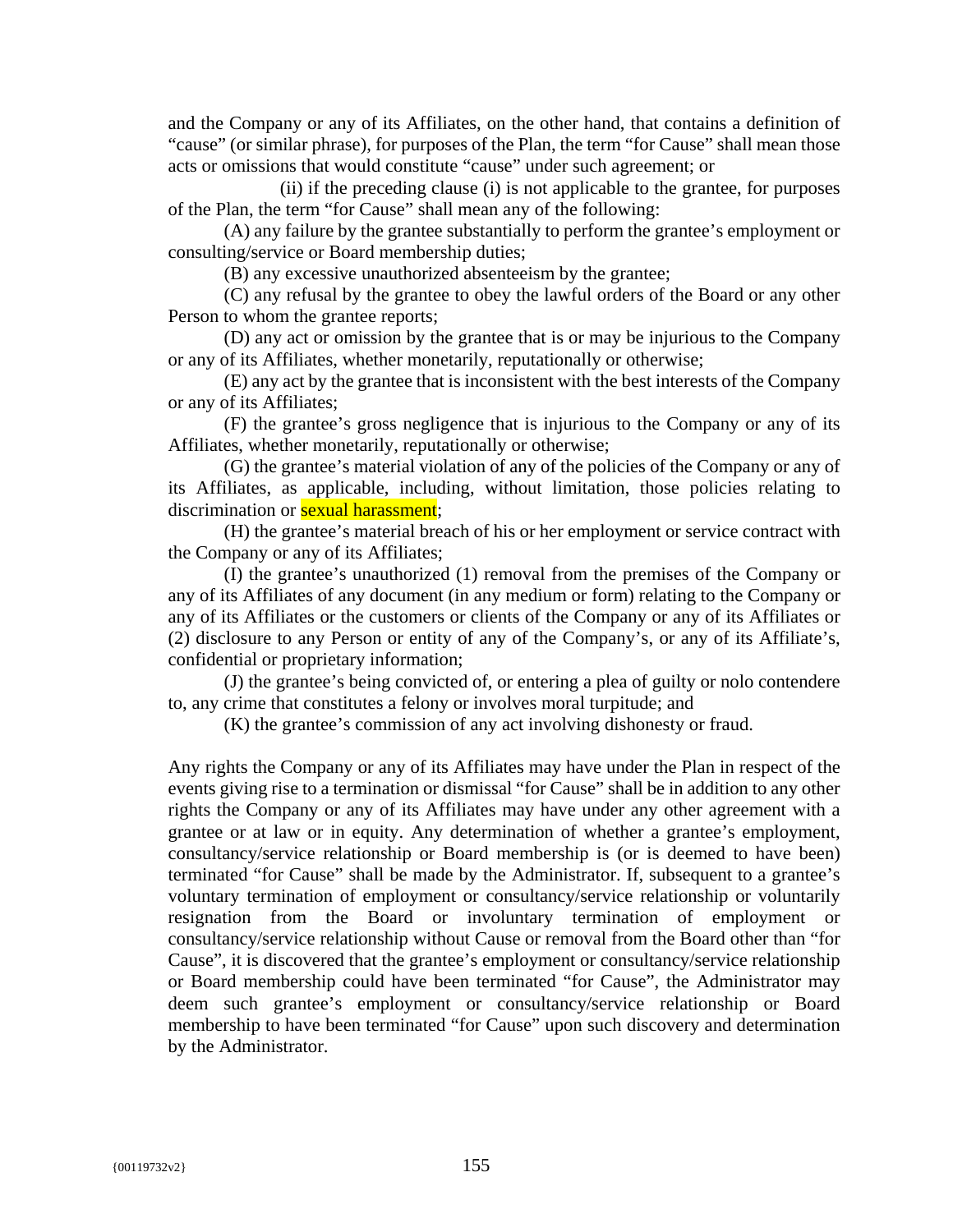#### **3.17. Forfeiture; Clawback**

The Administrator may, in its sole discretion, specify in the applicable Award Agreement that any realized gain with respect to options or stock appreciation rights and any realized value with respect to other Awards shall be subject to forfeiture or clawback, in the event of (a) a grantee's breach of any non-competition, non-solicitation, confidentiality or other restrictive covenants with respect to the Company or any of its Affiliates or (ii) a financial restatement that reduces the amount of bonus or incentive compensation previously awarded to a grantee that would have been earned had results been properly reported.

# **133. HAMPSHIRE GROUP, LIMITED**

2009 STOCK INCENTIVE PLAN FORM 8-K (10/27/2009)

(d) "Cause" means, in the absence of an employment or similar agreement between a Participant and the Employer otherwise defining Cause, (i) a Participant's conviction of or indictment for any crime (whether or not involving the Company or its Affiliates) (A) constituting a felony or (B) that has, or could reasonably be expected to result in, an adverse impact on the performance of the Participant's duties to the Employer, or otherwise has, or could reasonably be expected to result in, an adverse impact to the business or reputation of the Company or its Affiliates; (ii) conduct of the Participant, in connection with his or her employment, that has, or could reasonably be expected to result in, material injury to the business or reputation of the Company or its Affiliates; (iii) any material violation of the policies of the Company or its Affiliates, including, but not limited to those relating to sexual harassment, the disclosure or misuse of confidential information, or those set forth in the manuals or statements of policy of the Company or its Affiliates; (iv) act or acts of embezzlement or fraud committed by a Participant, at such Participant's direction, or with such Participant's prior personal knowledge; or (v) willful neglect in the performance of the Participant's duties for the Employer or willful or repeated failure or refusal to perform such duties. In the event there is an employment or similar agreement between a Participant and the Employer defining Cause, "Cause" shall have the meaning provided in such agreement, and a Termination by the Employer for Cause hereunder shall not be deemed to have occurred unless all applicable notice and cure periods in such employment agreement are complied with.

(b) Clawback/Recoupment Policy. Notwithstanding anything contained herein to the contrary, all Awards granted under the **Plan** shall be and remain subject to any incentive compensation clawback or recoupment policy currently in effect or as may be adopted by the **Board**, and in each case, as may be amended from time to time. Any such policy adoption or amendment shall in no event require the prior consent of any **Participant**.

#### **134. DEFENTECT GROUP, INC.**

SPLINTERNET HOLDINGS, INC. 2008 STOCK INCENTIVE PLAN FORM 10-Q (8/14/2008)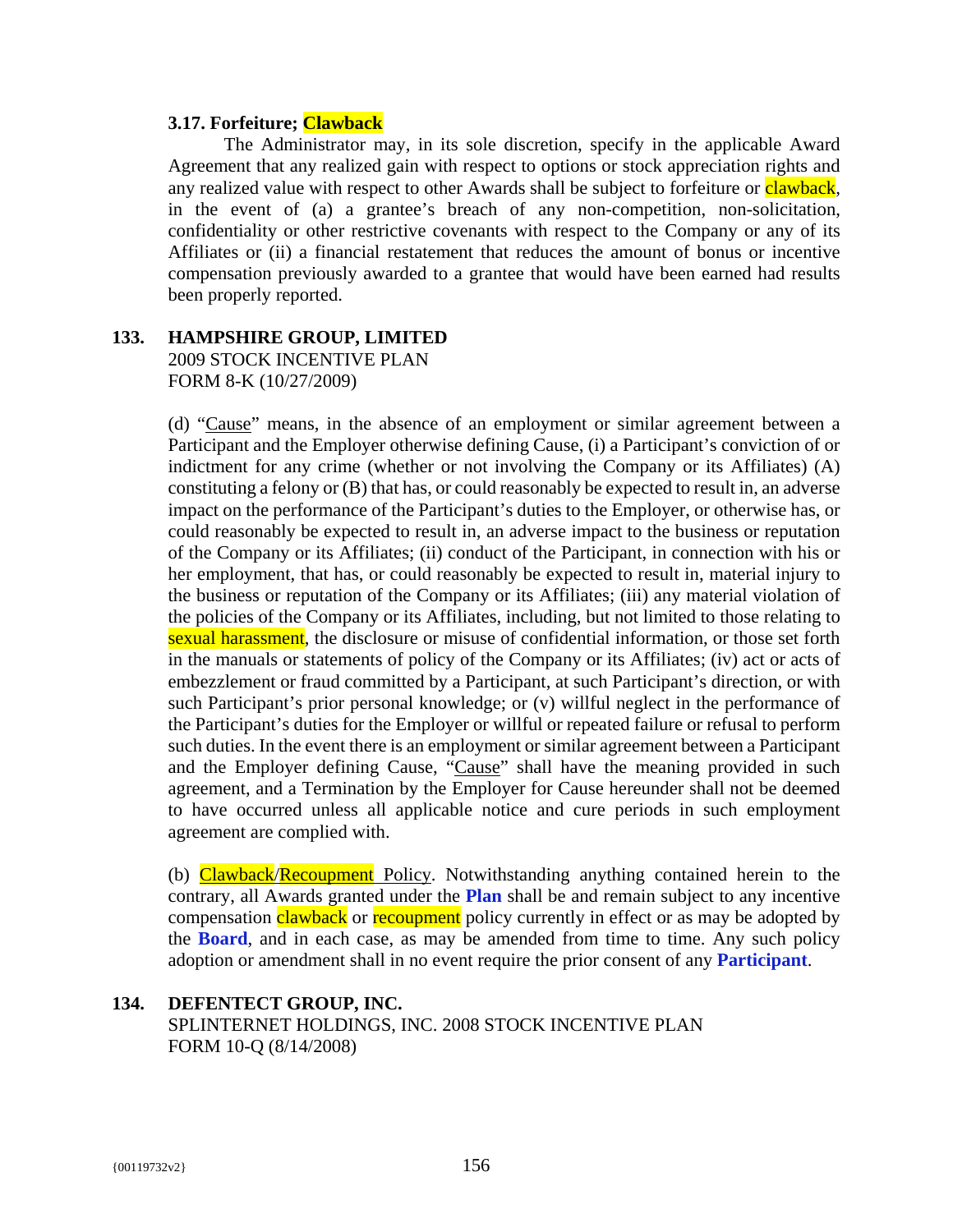*"Cause"* means termination of Participant's employment for "cause" as defined in any employment or severance agreement the Participant may have with the Company or a Subsidiary or, if no such agreement exists, unless otherwise provided in a particular Award Agreement, "cause" means (a) conviction or pleading guilty or no contest to any crime (whether or not involving the Company or any of its Subsidiaries) constituting a felony in the jurisdiction involved; (b) engaging in any substantiated act involving moral turpitude; (c) engaging in any act which, in each case, subjects, or if generally known would subject, the Company or any of its Subsidiaries to public ridicule or embarrassment; (d) material violation of the Company's or any of its Subsidiaries'' policies, including, without limitation, those relating to **sexual harassment** or the disclosure or misuse of confidential information; (e) serious neglect or misconduct in the performance of the grantee's duties for the Company or any of its Subsidiaries or willful or repeated failure or refusal to perform such duties; in each case as determined by the Committee, which determination will be final, binding and conclusive.

*14.1 General.* The Committee may specify in an **Award Agreement** at the time of the **Award** that the **Participant**'s rights, payments and benefits with respect to an **Award** shall be subject to reduction, cancellation, forfeiture or recoupment upon the occurrence of certain specified events, in addition to any otherwise applicable vesting or performance conditions of an **Award**. Such events may include, but shall not be limited to, violation of material **Company** policies, breach of noncompetition, confidentiality or other restrictive covenants that may apply to the **Participant**, or other conduct by the **Participant** that is detrimental to the business or reputation of the **Company** or its Subsidiaries.

## **135. USN CORPORATION**

USN CORPORATION 2006 EQUITY COMPENSATION PLAN FORM S-8 POS (6/21/2006) FORM S-8 (6/9/2006)

*"Cause"* means termination of Participant's employment for "cause" as defined in any employment or severance agreement the Participant may have with the Company or a Subsidiary or, if no such agreement exists, unless otherwise provided in a particular Award Agreement, "cause" means (a) conviction or pleading guilty or no contest to any crime (whether or not involving the Company or any of its Subsidiaries) constituting a felony in the jurisdiction involved; (b) engaging in any substantiated act involving moral turpitude; (c) engaging in any act which, in each case, subjects, or if generally known would subject, the Company or any of its Subsidiaries to public ridicule or embarrassment; (d) material violation of the Company's or any of its Subsidiaries' policies, including, without limitation, those relating to **sexual harassment** or the disclosure or misuse of confidential information; (e) serious neglect or misconduct in the performance of the grantee's duties for the Company or any of its Subsidiaries or willful or repeated failure or refusal to perform such duties; in each case as determined by the Committee, which determination will be final, binding and conclusive.

*12.1. General.* The Committee may specify in an **Award Agreement** at the time of the **Award** that the **Participant**'s rights, payments and benefits with respect to an **Award** shall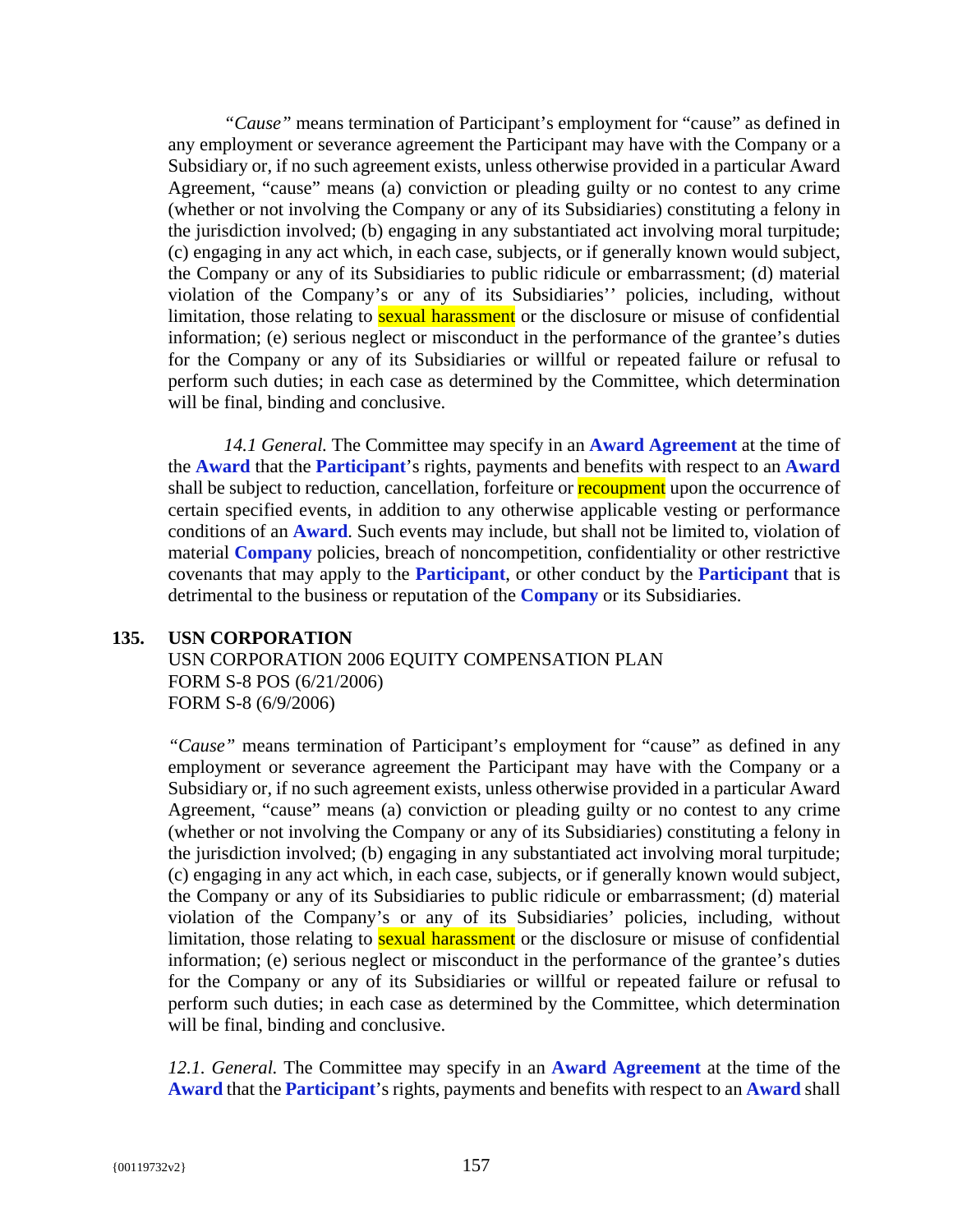be subject to reduction, cancellation, forfeiture or recoupment upon the occurrence of certain specified events, in addition to any otherwise applicable vesting or performance conditions of an **Award**. Such events may include, but shall not be limited to, violation of material **Company** policies, breach of noncompetition, confidentiality or other restrictive covenants that may apply to the **Participant**, or other conduct by the **Participant** that is detrimental to the business or reputation of the **Company** or its Subsidiaries.

### **136. USN CORPORATION**

USN CORPORATION 2005 STOCK INCENTIVE PLAN FORM 8-K (12/21/2005)

*"Cause"* means termination of Participant's employment for "cause" as defined in any employment or severance agreement the Participant may have with the Company or a Subsidiary or, if no such agreement exists, unless otherwise provided in a particular Award Agreement, "cause" means (a) conviction or pleading guilty or no contest to any crime (whether or not involving the Company or any of its Subsidiaries) constituting a felony in the jurisdiction involved; (b) engaging in any substantiated act involving moral turpitude; (c) engaging in any act which, in each case, subjects, or if generally known would subject, the Company or any of its Subsidiaries to public ridicule or embarrassment; (d) material violation of the Company's or any of its Subsidiaries' policies, including, without limitation, those relating to **sexual harassment** or the disclosure or misuse of confidential information; (e) serious neglect or misconduct in the performance of the grantee's duties for the Company or any of its Subsidiaries or willful or repeated failure or refusal to perform such duties; in each case as determined by the Committee, which determination will be final, binding and conclusive.

*12.1. General.* The Committee may specify in an **Award Agreement** at the time of the **Award** that the **Participant**'s rights, payments and benefits with respect to an **Award** shall be subject to reduction, cancellation, forfeiture or recoupment upon the occurrence of certain specified events, in addition to any otherwise applicable vesting or performance conditions of an **Award**. Such events may include, but shall not be limited to, violation of material **Company** policies, breach of noncompetition, confidentiality or other restrictive covenants that may apply to the **Participant**, or other conduct by the **Participant** that is detrimental to the business or reputation of the **Company** or its Subsidiaries.

## **137. ATARI INC.**

ATARI, INC. 2005 STOCK INCENTIVE PLAN FORM 10-Q (11/9/2005)

"Cause" means termination of Participant's employment for "cause" as defined in any employment or severance agreement the Participant may have with the Company or a Subsidiary or, if no such agreement exists, unless otherwise provided in a particular Award Agreement, "cause" means (a) conviction or pleading guilty or no contest to any crime (whether or not involving the Company or any of its Subsidiaries) constituting a felony in the jurisdiction involved; (b) engaging in any substantiated act involving moral turpitude; (c) engaging in any act which, in each case, subjects, or if generally known would subject,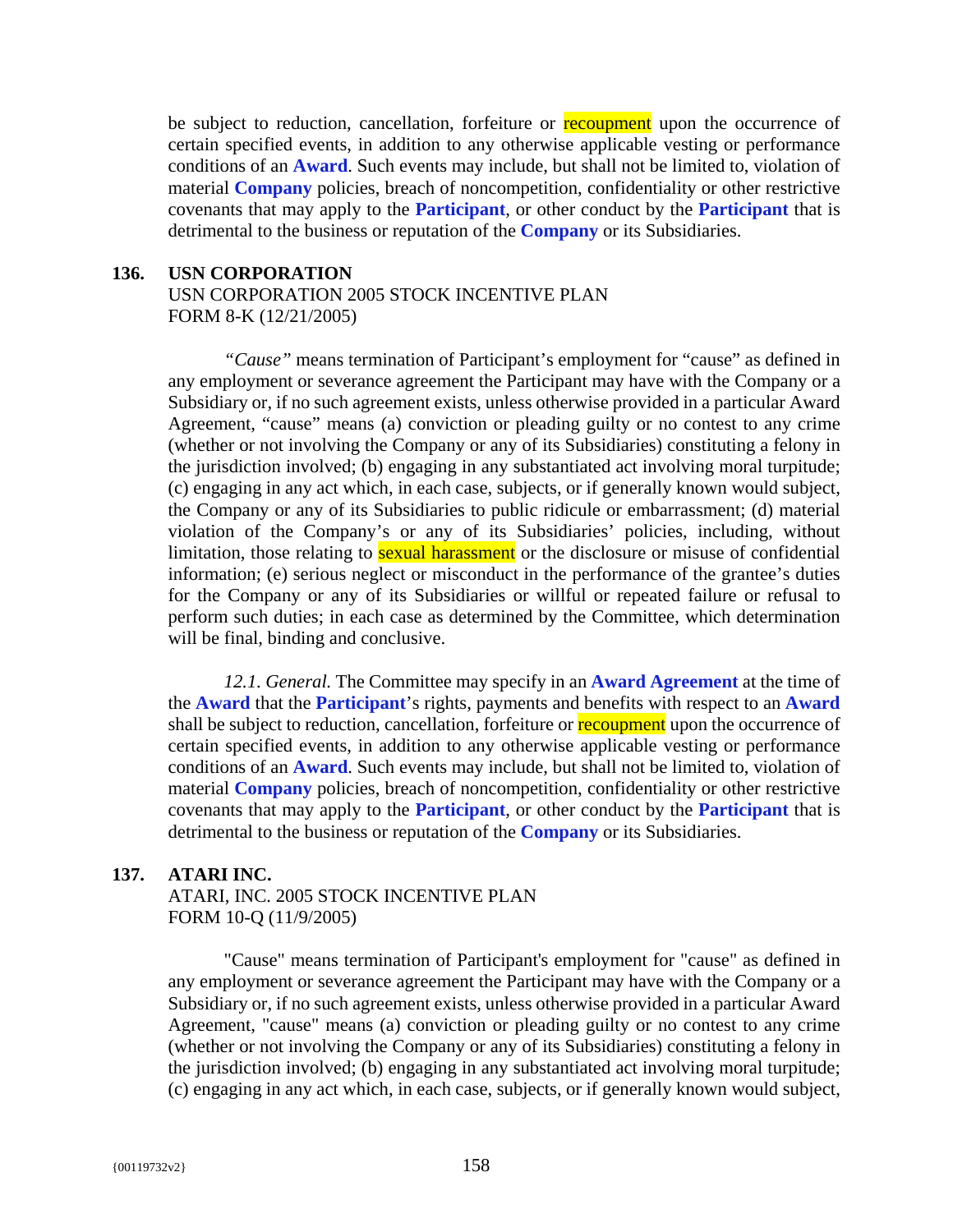the Company or any of its Subsidiaries to public ridicule or embarrassment; (d) material violation of the Company's or any of its Subsidiaries" policies, including, without limitation, those relating to **sexual harassment** or the disclosure or misuse of confidential information; (e) serious neglect or misconduct in the performance of the grantee's duties for the Company or any of its Subsidiaries or willful or repeated failure or refusal to perform such duties; in each case as determined by the Committee, which determination will be final, binding and conclusive.

14.1 General. The Committee may specify in an **Award Agreement** at the time of the **Award** that the **Participant**'s rights, payments and benefits with respect to an **Award** shall be subject to reduction, cancellation, forfeiture or recoupment upon the occurrence of certain specified events, in addition to any otherwise applicable vesting or performance conditions of an **Award**. Such events may include, but shall not be limited to, violation of material **Company** policies, breach of noncompetition, confidentiality or other restrictive covenants that may apply to the **Participant**, or other conduct by the **Participant** that is detrimental to the business or reputation of the **Company** or its Subsidiaries.

#### **138. CATO CORPORATION**

2004 INCENTIVE COMPENSATION PLAN FORM S-8 (9/27/2004)

(d) "Cause" means (i) the commission by the Participant of a crime or other act or practice that involves dishonesty or moral turpitude and either has an adverse effect on Cato and/or one or more Subsidiaries or the reputation thereof or is intended to result in the personal enrichment of the Participant at the expense of Cato or a Subsidiary (whether or not resulting in criminal prosecution or conviction); (ii) the Participant's gross negligence or willful misconduct in respect of the Participant's service with the Company; (iii) the Participant's material violation of Company policies, including but not limited to policies regarding substance abuse, sexual harassment, and the disclosure of confidential information; or (iv) the continuous and willful failure by the Participant to follow the reasonable directives of the Participant's superiors or the Board of Directors. Notwithstanding the foregoing, if the Participant has entered into an employment agreement that is binding as of the date of the Participant's Termination of Employment and includes a definition of "Cause," then the definition of "Cause" in such agreement shall supplement the foregoing definition of "Cause" and shall also apply to the Participant. Following a Participant's Termination of Employment, if it is determined that the Participant's employment could have been terminated for Cause, such Participant's employment shall be deemed to have been terminated for Cause. In any event, the existence of "Cause" shall be determined by the Committee in its discretion.

15.1 FORFEITURE EVENTS. The Committee may provide in an **Award Agreement** that a **Participant**'s rights, payments and benefits with respect to an **Award** (including but not limited to gains recognized upon the exercise of an **Option** or **SAR**) shall be subject to reduction, forfeiture or **recoupment** by the **Company** upon the occurrence of certain events, including but not limited to **Termination of Employment** for **Cause**, breach of confidentiality or other restrictive covenants that apply to the **Participant**, engaging in